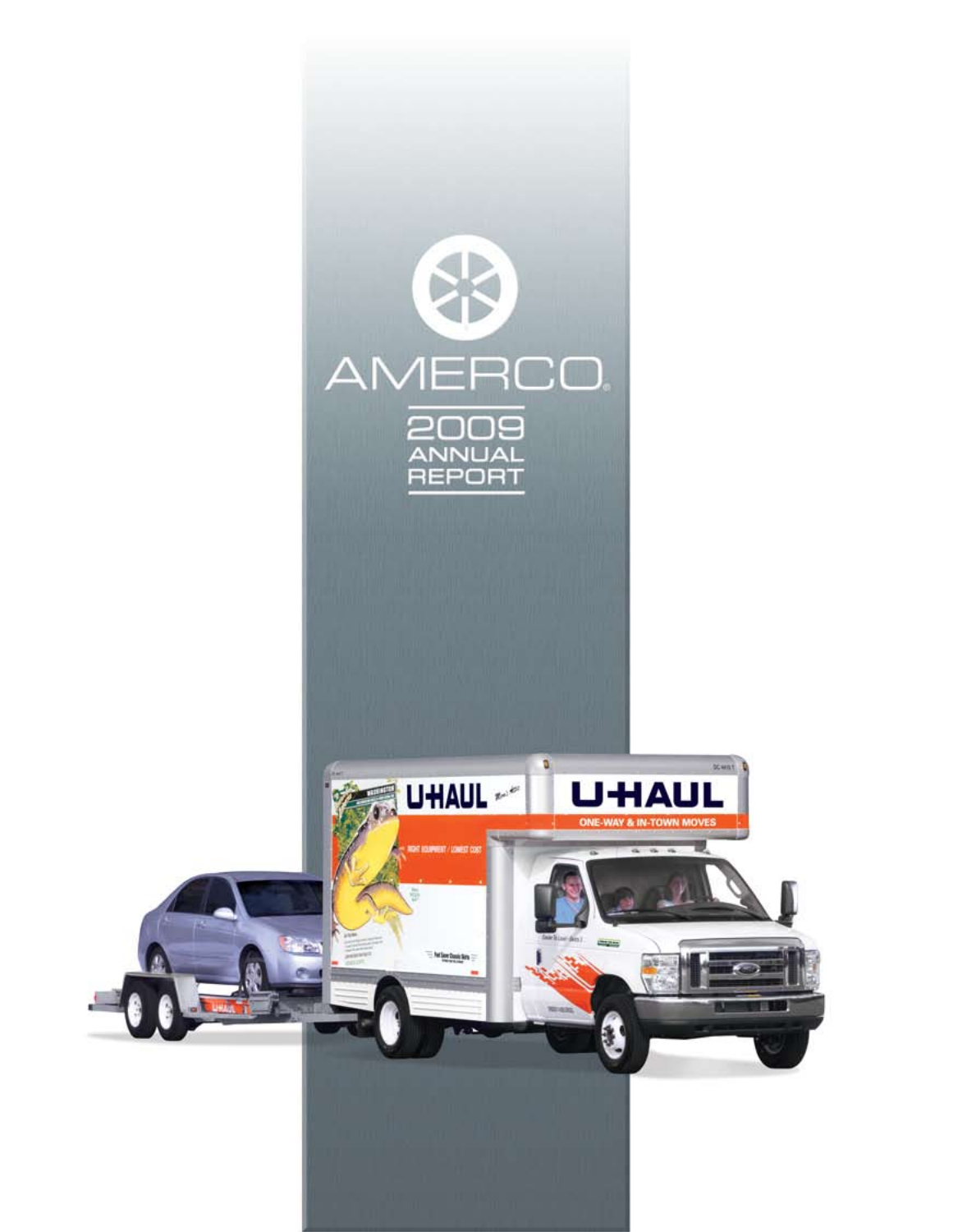# **AMERCO**

June 17, 2009

Fellow Shareholders,

Fiscal 2009 was a year greatly influenced by the down economy and naysaying by the prognosticators. U-Haul products are a value proposition and that worked in our favor. Overall, every time we found a toe hold over the last year, we lost somewhere else. The results you see are the product of much work by a dedicated team spread across North America. Our revenue and earnings results were disappointing and we need to improve. This is our goal.

We continue to build toward the future. Our rental truck fleet is in great shape; in fiscal 2009 we rotated another 22,000 new trucks into our fleet. This gives us the option to reduce our equipment capital expenditures in fiscal 2010. Our portfolio of company-owned self-storage locations expanded by over 7,000 rooms and nearly 600,000 square feet of rentable space.

Adequate cash and liquidity during these times cannot be emphasized enough. We have managed our finances so that we are able to address growth initiatives and still maintain cash reserves. At March 31, 2009 we finished the year with over \$255 million of cash and availability at our Moving and Storage segment.

We are entering fiscal 2010 with emphasis on our long-term primary service objective that compels us to provide a better and better product and service to more and more people at a lower and lower cost. Thank you for your continued support.

Sincerely,

Joe Show

E.J. "Joe" Shoen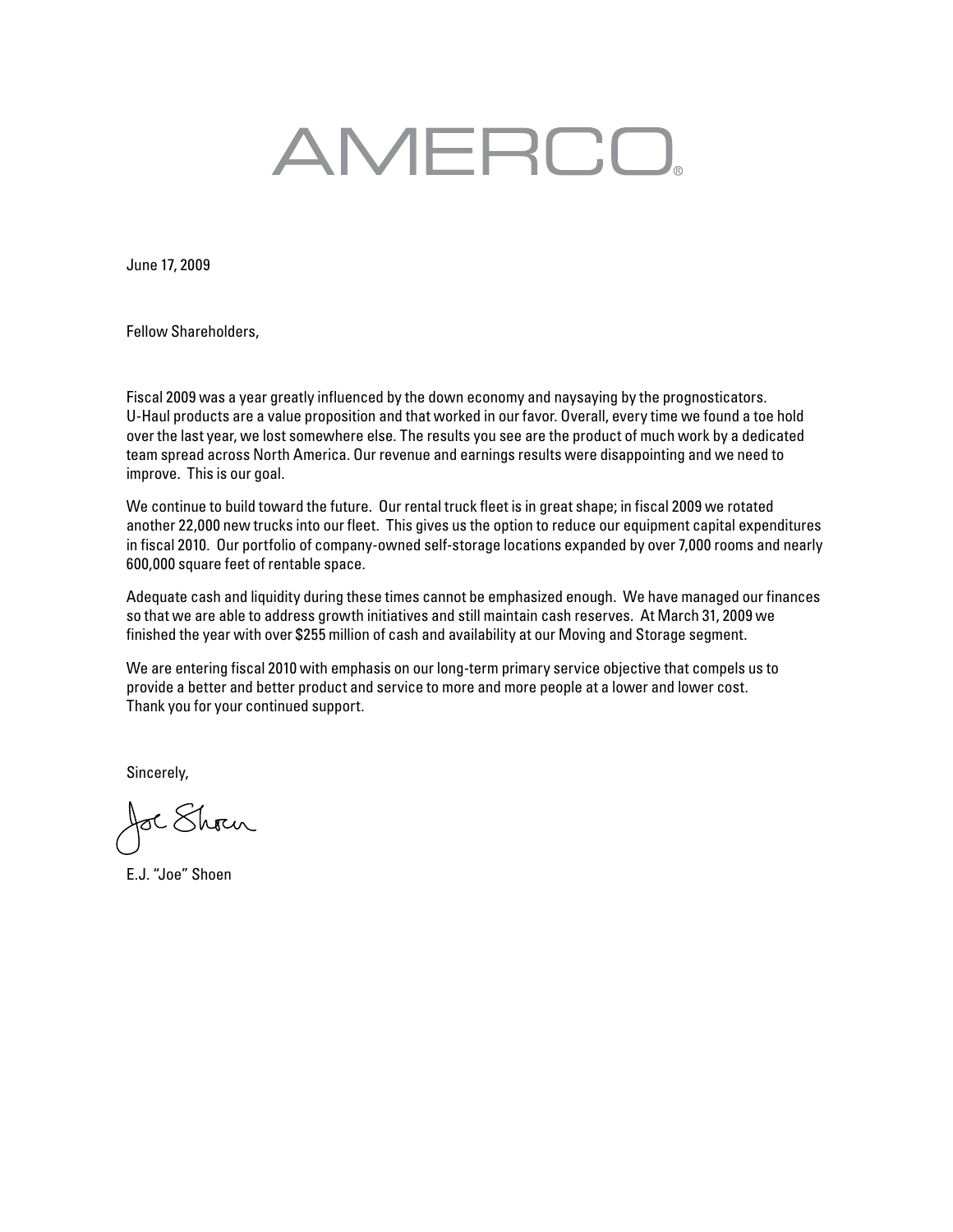## FINANCIAL HIGHLIGHTS

| <b>Amounts in Millions, Except Share and Per Share Data</b>                      | 2009          | 2008          | 2007           |
|----------------------------------------------------------------------------------|---------------|---------------|----------------|
| <b>Segment Results:</b>                                                          |               |               |                |
| Moving and Storage                                                               |               |               |                |
| Revenues                                                                         | \$1,823.0     | \$1,858.2     | \$1,861.8      |
| Earnings from operations                                                         | 112.1         | 193.0         | 217.9          |
| Property & Casualty Insurance                                                    |               |               |                |
| Revenues                                                                         | 37.4          | 40.5          | 38.5           |
| Earnings from operations<br>Life Insurance                                       | 7.5           | 9.2           | 5.7            |
| Revenues                                                                         |               |               |                |
| Earnings from operations                                                         | 135.1<br>17.7 | 137.4<br>17.2 | 148.8<br>14.5  |
| SAC Holding II(a)                                                                |               |               |                |
| Revenues                                                                         |               | 28.1          | 46.6           |
| Earnings from operations                                                         |               | 7.9           | 13.9           |
| Eliminations                                                                     |               |               |                |
| Revenues                                                                         | (3.3)         | (15.1)        | (26.4)         |
| Earnings (loss) from operations                                                  | (16.3)        | (23.6)        | (16.8)         |
| <b>Consolidated Results</b>                                                      |               |               |                |
| <b>Revenues</b>                                                                  | \$1,992.3     | \$2,049.2     | \$2,069.3      |
| <b>Earnings from operations</b>                                                  | 121.0         | 203.7         | 235.2          |
|                                                                                  |               |               |                |
| <b>Net Earnings Available to</b><br><b>Common Shareholders</b>                   | \$0.4         | \$54.8        | \$77.6         |
| <b>Weighted Average Common Shares</b><br><b>Outstanding, Basic &amp; Diluted</b> | 19,350,041    | 19,740,571    | 20,838,570     |
| <b>Net Earnings Per</b><br><b>Common Share, Basic &amp; Diluted</b>              | \$0.02        | \$2.78        | \$3.72         |
| <b>Preferred Stock Dividends Accrued</b>                                         | \$13.0        | \$13.0        | \$13.0         |
| <b>Selected Balance Sheet Data:</b>                                              |               |               |                |
| Property, Plant & Equipment, Net                                                 | \$2,013.9     | \$2,011.2     | \$1,897.1      |
| <b>Total Assets</b>                                                              | 3,825.0       | 3,832.5       | 3,523.0        |
| Notes, Loans and Leases Payable                                                  | 1,546.5       | 1,504.7       | 1,181.2        |
| Stockholders' Equity                                                             | 717.6         | 758.4         | 718.1          |
| <b>Closing Common Stock Price Per Share</b><br>As Of March 31                    | \$33.53       | \$57.09       | \$69.99        |
| <b>High And Low Per Share Sales Price</b><br><b>Of Common Stock</b>              | \$60.00-21.89 | \$83.87-47.53 | \$106.95-59.83 |

(a) Fiscal 2008 includes 7 months of activity for SAC Holding II which was deconsolidated effective October 31, 2007.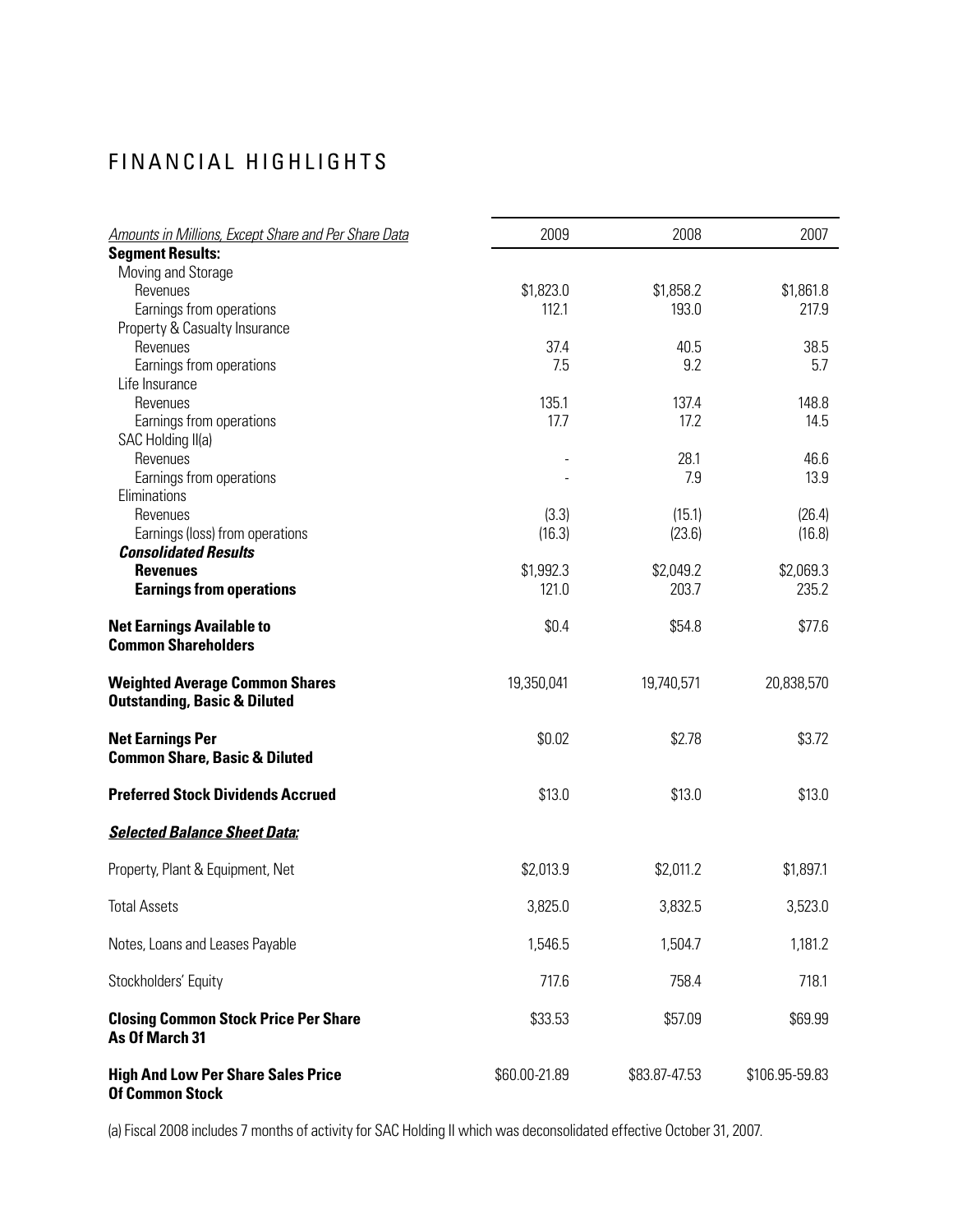## **UNITED STATES SECURITIES AND EXCHANGE COMMISSION Washington, D.C. 20549**

#### **FORM 10-K**

(Mark One)

 $\boxtimes$  ANNUAL REPORT PURSUANT TO SECTION 13 or 15(d) OF THE SECURITIES EXCHANGE ACT OF 1934.

For the fiscal year ended March 31, 2009

or

 $\square$  TRANSITION REPORT PURSUANT TO SECTION 13 or 15(d) OF THE SECURITIES EXCHANGE ACT OF 1934.

|                                         | For the transition period from<br>to                                                                                           |                                                     |
|-----------------------------------------|--------------------------------------------------------------------------------------------------------------------------------|-----------------------------------------------------|
| <b>Commission</b><br><b>File Number</b> | <b>Registrant, State of Incorporation</b><br><b>Address and Telephone Number</b>                                               | <b>I.R.S. Employer</b><br><b>Identification No.</b> |
|                                         | AMERCO.                                                                                                                        |                                                     |
| 1-11255                                 | <b>AMERCO</b><br>(A Nevada Corporation)<br>1325 Airmotive Way, Ste. 100<br>Reno, Nevada 89502-3239<br>Telephone (775) 688-6300 | 88-0106815                                          |
|                                         | Securities registered pursuant to Section 12(b) of the Act:                                                                    |                                                     |
|                                         |                                                                                                                                | Name of Each Exchange on Which                      |
| Registrant<br>AMERCO                    | <b>Title of Class</b><br>Series A 8 1/2% Preferred Stock                                                                       | Registered<br>New York Stock Exchange               |
|                                         |                                                                                                                                |                                                     |

AMERCO Series A 8 <sup>1</sup>/<sub>2</sub>% Preferred Stock New York Stock Exchange AMERCO Common Common NASDAQ

Securities registered pursuant to Section 12(g) of the Act:

None

Indicate by check mark if the registrant is a well-known seasoned issuer, as defined in Rule 405 of the Securities Act. Yes  $\Box$  No  $\Box$ 

Indicate by check mark if the registrant is not required to file reports pursuant to Section 13 or Section 15(d) of the Securities Act. Yes  $\Box$  No  $\Box$ 

Indicate by check mark whether the registrant: (1) has filed all reports required to be filed by Section 13 or 15(d) of the Securities Exchange Act of 1934 during the preceding 12 months (or for such shorter period that the registrant was required to file such reports), and (2) has been subject to such filing requirements for the past 90 days. Yes  $\boxtimes$  No  $\Box$ 

Indicate by check mark if disclosure of delinquent filers pursuant to Item 405 of Regulation S-K is not contained herein, and will not be contained, to the best of the registrant's knowledge, in definitive proxy or information statements incorporated by reference in Part III of this Form 10-K or any amendment to this Form 10-K.  $\Box$ 

Indicate by check mark whether the registrant is a large accelerated filer, an accelerated filer, a non-accelerated filer or a smaller reporting company. See the definitions of a "large accelerated filer," "accelerated filer" and "smaller reporting company" in Rule 12b-2 of the Exchange Act. (Check one):

Large Accelerated filer  $\square$  Accelerated filer  $\square$  Non-accelerated filer  $\square$  Smaller reporting company  $\square$ 

Indicate by check mark whether the registrant is a shell company (as defined in Rule 12b-2 of the Exchange Act). Yes  $\Box$  No  $\Box$ 

The aggregate market value of AMERCO common stock held by non-affiliates on September 30, 2008 was \$235,669,452. The aggregate market value was computed using the closing price for the common stock trading on NASDAQ on such date. Shares held by executive officers, directors and persons owning directly or indirectly more than 5% of the outstanding common stock have been excluded from the preceding number because such persons may be deemed to be affiliates of the registrant. This determination of affiliate status is not necessarily a conclusive determination for other purposes.

19,607,788 shares of AMERCO Common Stock, \$0.25 par value were outstanding at June 1, 2009.

Documents incorporated by reference: Portions of AMERCO's definitive Proxy Statement for the 2009 Annual Meeting of Stockholders, to be filed within 120 days after AMERCO's fiscal year ended March 31, 2009, are incorporated by reference into Part III of this report.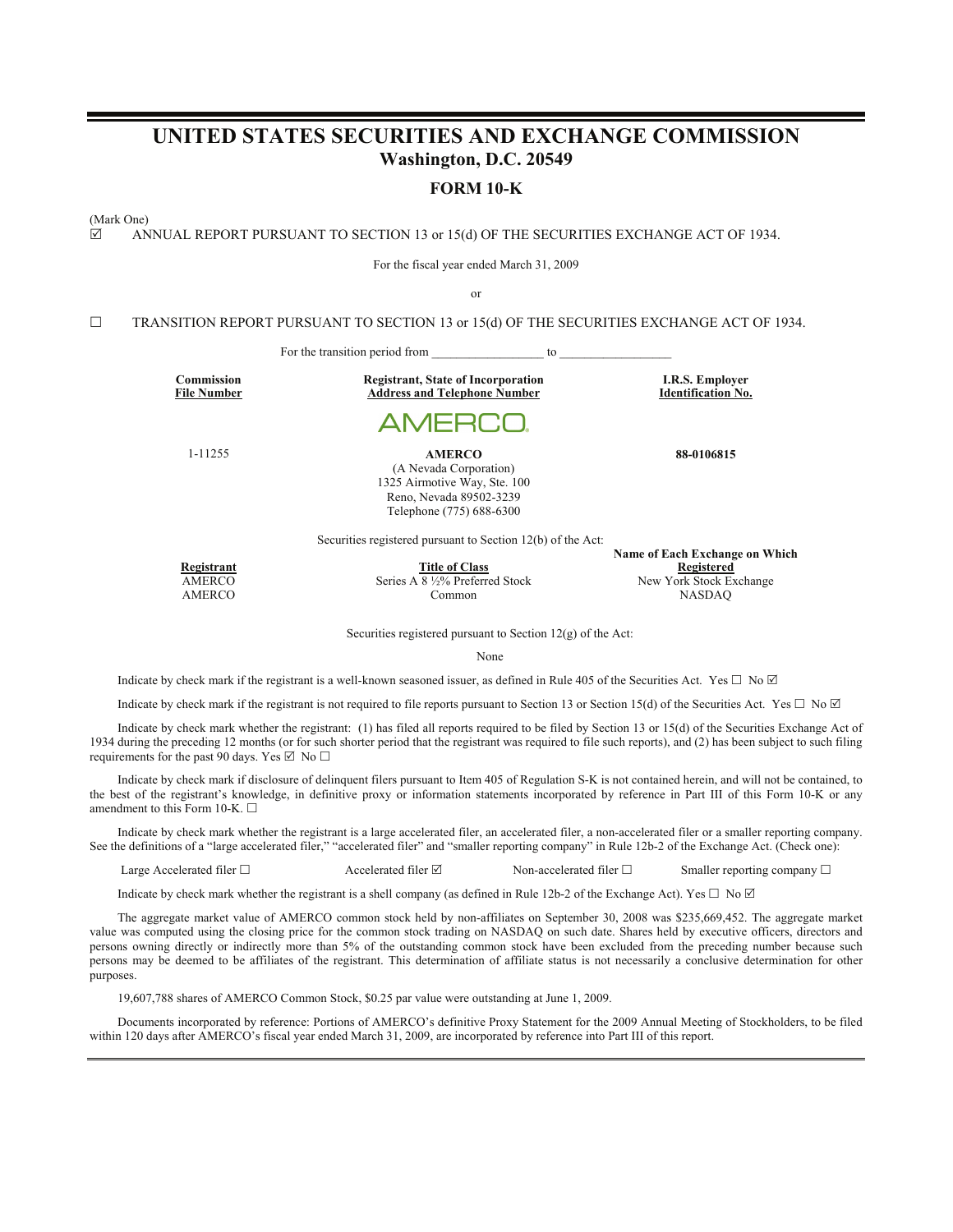## **TABLE OF CONTENTS**

## **PART I**

| Item 1. | $2 - 7$         |
|---------|-----------------|
|         | $7 - 11$        |
|         | -11             |
|         | -11             |
|         | $11 - 12$       |
| Item 4. | $\overline{12}$ |

## **PART II**

| Item 5.  | Market for the Registrant's Common Equity, Related Stockholder Matters and Issuer Repurchases |           |
|----------|-----------------------------------------------------------------------------------------------|-----------|
|          |                                                                                               | $13 - 15$ |
| Item 6.  |                                                                                               | 16        |
| Item 7.  | Management's Discussion and Analysis of Financial Condition and Results of Operations         | $17 - 38$ |
| Item 7A. |                                                                                               | 39        |
| Item 8.  |                                                                                               | 40        |
| Item 9.  | Changes in and Disagreements with Accountants on Accounting and Financial Disclosure          | 40        |
| Item 9A. |                                                                                               | $40 - 41$ |
| Item 9B. |                                                                                               | 41        |

## **PART III**

| Item $10$ . |                                                                                        | 43 |
|-------------|----------------------------------------------------------------------------------------|----|
| Item $11$ . |                                                                                        | 43 |
| Item $12$ . | Security Ownership of Certain Beneficial Owners and Management and Related Stockholder |    |
|             |                                                                                        | 43 |
| Item $131$  |                                                                                        | 43 |
| Item $14$ . |                                                                                        | 43 |
|             |                                                                                        |    |

## **PART IV**

| Item 15 | <b>Exhibits and Financial Statement Schedules</b> | 44 - |
|---------|---------------------------------------------------|------|
|---------|---------------------------------------------------|------|

## Page No.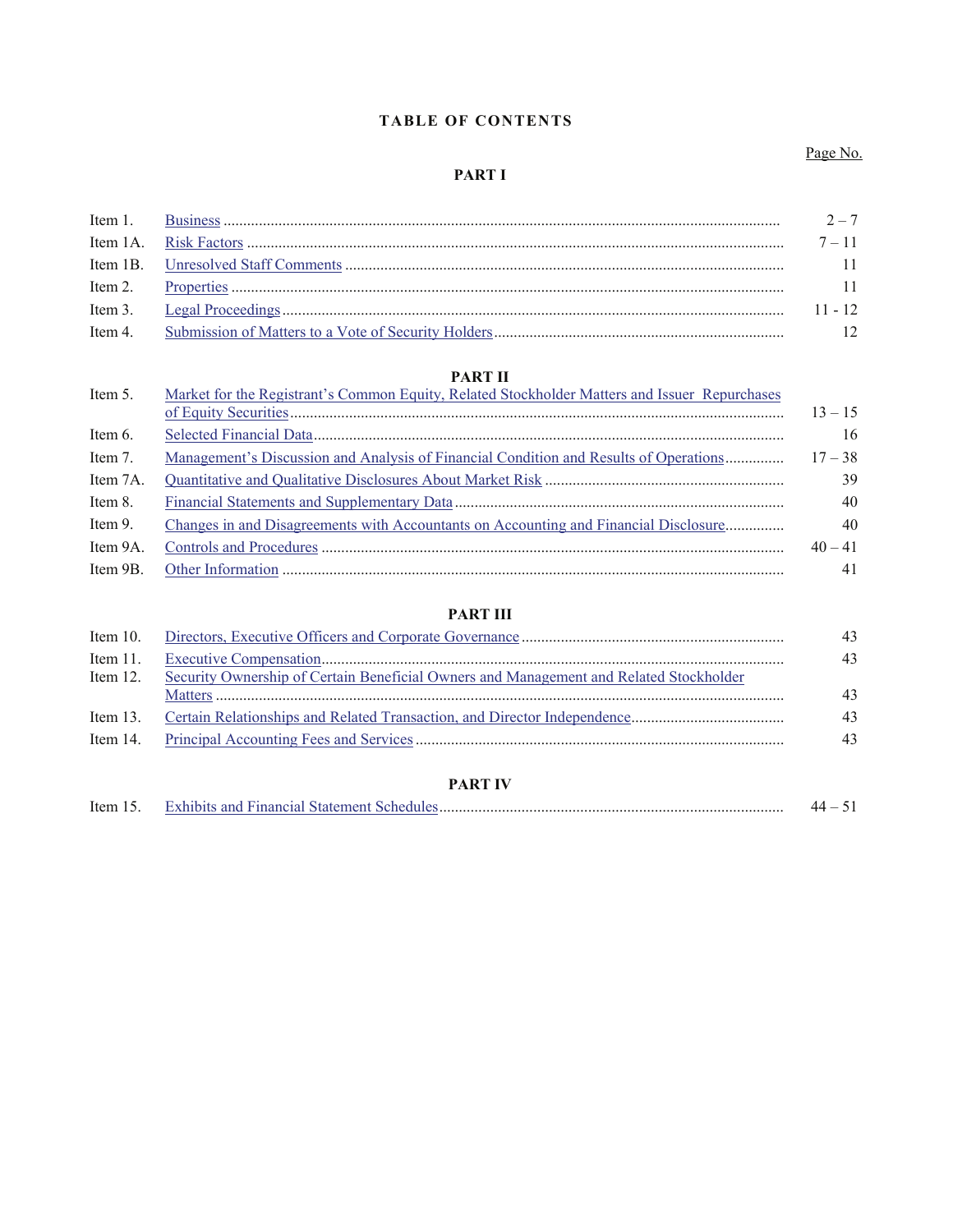#### <span id="page-5-0"></span>**Item 1. Business**

#### **Company Overview**

We are North America's largest "do-it-yourself" moving and storage operator through our subsidiary U-Haul International, Inc. ("U-Haul"). U-Haul is synonymous with "do-it-yourself" moving and storage and is a leader in supplying products and services to help people move and store their household and commercial goods. Our primary service objective is to provide a better and better product or service to more and more people at a lower and lower cost. Unless the context otherwise requires, the term "Company," "we," "us," or "our" refers to AMERCO and all of its legal subsidiaries.

We were founded in 1945 under the name "U-Haul Trailer Rental Company." Since 1945, we have rented trailers. Starting in 1959, we rented trucks on a one-way and in-town basis exclusively through independent U-Haul dealers. Since 1974, we have developed a network of U-Haul managed retail centers, through which we rent our trucks and trailers, self storage rooms and sell moving and self-storage products and services to complement our independent dealer network.

We rent our distinctive orange and white U-Haul trucks and trailers as well as offer self-storage rooms through a network of over 1,400 Company operated retail moving centers and approximately 14,400 independent U-Haul dealers. In addition, we have an independent storage facility network with over 4,200 active affiliates. We also sell U-Haul brand boxes, tape and other moving and self-storage products and services to "do-it-yourself" moving and storage customers at all of our distribution outlets and through our eMove web site.

U-Haul is the most convenient supplier of products and services meeting the needs of North America's "do-ityourself" moving and storage market. Our broad geographic coverage throughout the United States and Canada and our extensive selection of U-Haul brand moving equipment rentals, self-storage rooms and related moving and storage products and services provide our customers with convenient "one-stop" shopping.

For more than sixty years, U-Haul has incorporated sustainable practices into its everyday operations. Our basic business premise of truck-sharing helps reduce greenhouse gas emissions and reduces the need for total largecapacity vehicles. Today, we remain focused on reducing waste within our business model and are dedicated to manufacturing reusable components and recyclable products. This commitment to sustainability, through our products and services, has helped us to reduce our impact on the environment.

Through Republic Western Insurance Company ("RepWest"), our property and casualty insurance subsidiary, we manage the property, liability and related insurance claims processing for U-Haul. Oxford Life Insurance Company ("Oxford"), our life insurance subsidiary, sells Medicare supplement, life insurance, annuities and other related products to non U-Haul customers and also administered the self-insured employee health and dental plans for Arizona employees of the Company through December 31, 2008.

#### **Available Information**

AMERCO and U-Haul are each incorporated in Nevada. U-Haul's internet address is uhaul.com. On AMERCO's investor relations web site, amerco.com, we post the following filings as soon as practicable after they are electronically filed with or furnished to the United States Securities and Exchange Commission ("SEC"): our annual report on Form 10-K, our quarterly reports on Form 10-Q, our current reports on Form 8-K, our proxy statement related to our annual meeting of stockholders, and any amendments to those reports or statements filed or furnished pursuant to Section 13(a) or 15(d) of the Securities Exchange Act of 1934, as amended (the "Exchange Act"). All such filings on our web site are available free of charge. Additionally, you will find these materials on the SEC's website at www.sec.gov.

#### **Products and Rental Equipment**

Our customers are primarily "do-it-yourself" household movers. U-Haul moving equipment is specifically designed, engineered and manufactured for the "do-it-yourself" household mover. These "do-it-yourself" movers include individuals and families moving their belongings from one home to another, college students moving their belongings, vacationers and sports enthusiasts needing extra space or having special towing needs, people trying to save on home furniture and home appliance delivery costs, and "do-it-yourself" home remodeling and gardening enthusiasts who need to transport materials.

As of March 31, 2009, our rental fleet consisted of approximately 101,000 trucks, 76,000 trailers and 34,000 towing devices. This equipment and our U-Haul brand of self-moving products and services are available through our network of managed retail moving centers and independent U-Haul dealers. Independent U-Haul dealers receive rental equipment from the Company, act as a rental agent and are paid a commission based on gross revenues generated from their U-Haul rentals.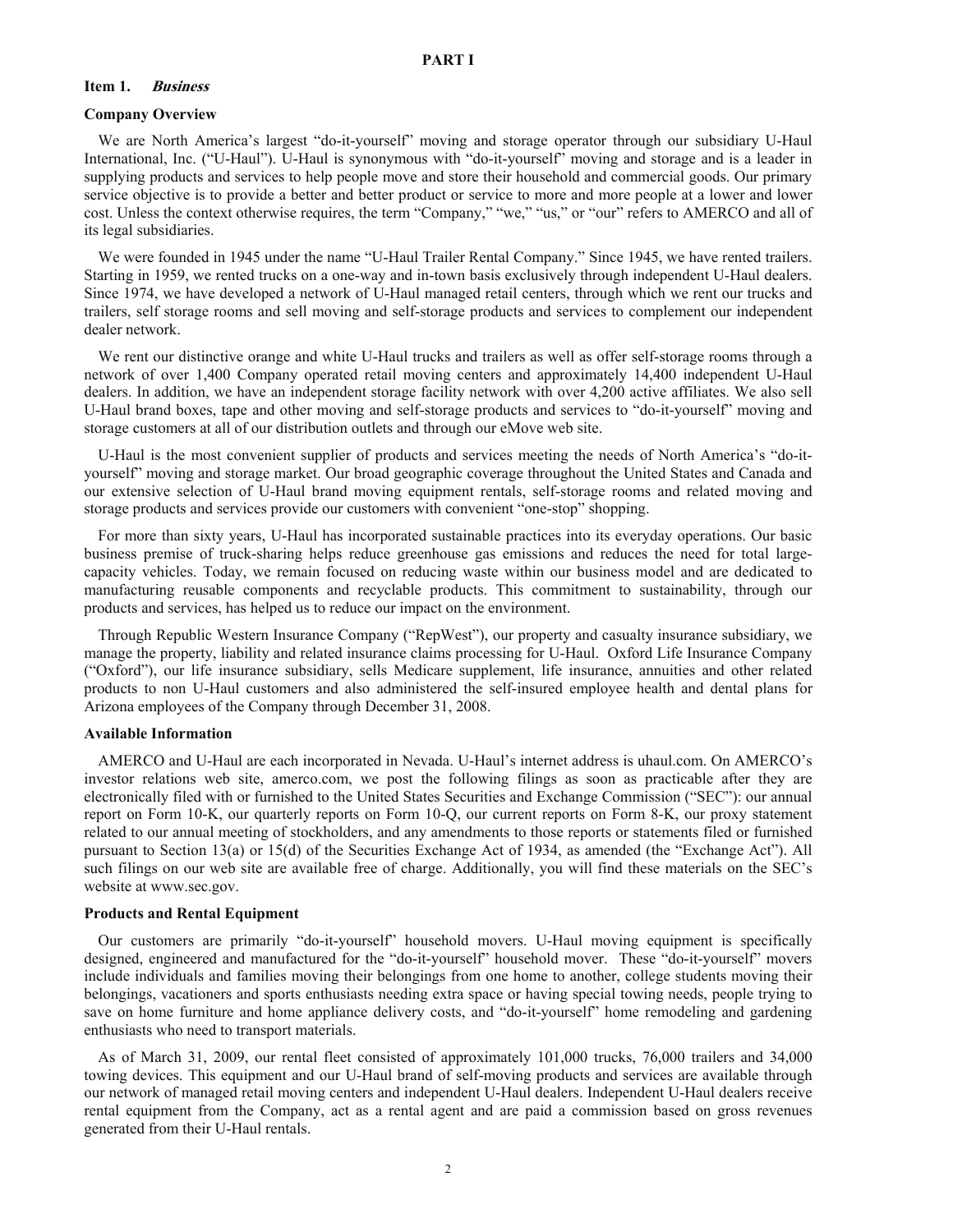Our rental truck chassis are manufactured by domestic and foreign truck manufacturers. These chassis are joined with the U-Haul designed and manufactured van boxes primarily at U-Haul operated manufacturing and assembly facilities strategically located throughout the United States. U-Haul rental trucks feature our proprietary Lowest Deck<sup>SM</sup>, which provides our customers with extra ease of loading. The loading ramps on our trucks are the widest in the industry, which reduce the effort needed to move belongings. Our trucks are fitted with convenient, padded rub rails with tie downs on every interior wall. Our Gentle Ride Suspension<sup>SM</sup> helps our customers safely move delicate and prized possessions. Also, the engineers at our U-Haul Technical Center determined that the softest ride in our trucks was at the front of the van box. Consequently, we designed the part of the van box that hangs over the front cab of the truck to be the location for our customers to place their most fragile items during their move. We call this area Mom's Attic<sup>SM</sup>.

Our distinctive orange trailers are also manufactured at these same U-Haul operated manufacturing and assembly facilities. These trailers are well suited to the low profile of many of today's newly manufactured automobiles. Our engineering staff is committed to making our trailers easy to tow, aerodynamic and fuel efficient.

To provide our self-move customers with added value, our rental trucks and trailers are designed with fuel efficiency in mind. Many of our newer trucks are fitted with fuel economy gauges, another tool that assists our customers in conserving fuel. To help make our rental equipment more trouble free, we perform extensive preventive maintenance and repairs.

We also provide customers with equipment to transport their vehicle. We provide two towing options; auto transport, in which all four wheels are off the ground and a tow dolly, in which the front wheels of the towed vehicle are off the ground.

To help our customers load their boxes and larger household appliances and furniture, we offer several accessory rental items. Our utility dolly has a lightweight design and is easy to maneuver. Another rental accessory is our four wheel dolly, which provides a large, flat surface for moving dressers, wall units, pianos and other large household items. U-Haul appliance dollies provide the leverage needed to move refrigerators, freezers, washers and dryers easily and safely. These utility, furniture and appliance dollies, along with the low decks and the wide loading ramps on U-Haul trucks and trailers, are designed for easy loading and unloading of our customers' belongings.

The total package U-Haul offers the "do-it-yourself" household mover doesn't end with trucks, trailers and accessory rental items. Our moving supplies include a wide array of affordably priced U-Haul brand boxes, tape and packing materials. We also provide specialty boxes for dishes, computers and sensitive electronic equipment, carton sealing tape, security locks, and packing supplies, like wrapping paper and cushioning foam. U-Haul brand boxes are specifically sized to make loading easier.

We estimate that U-Haul is North America's largest seller and installer of hitches and towing systems. In addition to towing U-Haul equipment, these hitching and towing systems can tow jet skis, motorcycles, boats, campers and horse trailers. Our hitches, ball mounts, and hitch balls undergo stringent testing requirements. Each year, more than one million customers visit our locations for expertise on complete towing systems, trailer rentals and the latest in towing accessories.

U-Haul has one of North America's largest propane refilling networks, with over 1,000 locations providing this convenient service. We employ trained, certified personnel to refill all propane cylinders and alternative fuel vehicles. Our network of propane dispensing locations is one of the largest automobile alternative refueling networks in North America.

Self-storage is a natural outgrowth of the self-moving industry. Conveniently located U-Haul self-storage rental facilities provide clean, dry and secure space for storage of household and commercial goods, with storage units ranging in size from 6 square feet to over 1,000 square feet. We operate nearly 1,090 self-storage locations in North America, with more than 395,000 rentable rooms comprising approximately 35 million square feet of rentable storage space. Our self-storage centers feature a wide array of security measures, ranging from electronic property access control gates to individually alarmed storage units. At many centers, we offer climate controlled storage rooms to protect temperature sensitive goods such as video tapes, albums, photographs and precious wood furniture.

Another extension of our strategy to make do-it-yourself moving and storage easier is our recently launched "U-Box<sup>"TM</sup> program. We deliver a storage container to a location of our customer's choosing. Once the container is filled it can be stored at the customer's location, or picked up by us and taken to one of our storage facilities or moved to a location of the customer's choice within our expanding delivery area.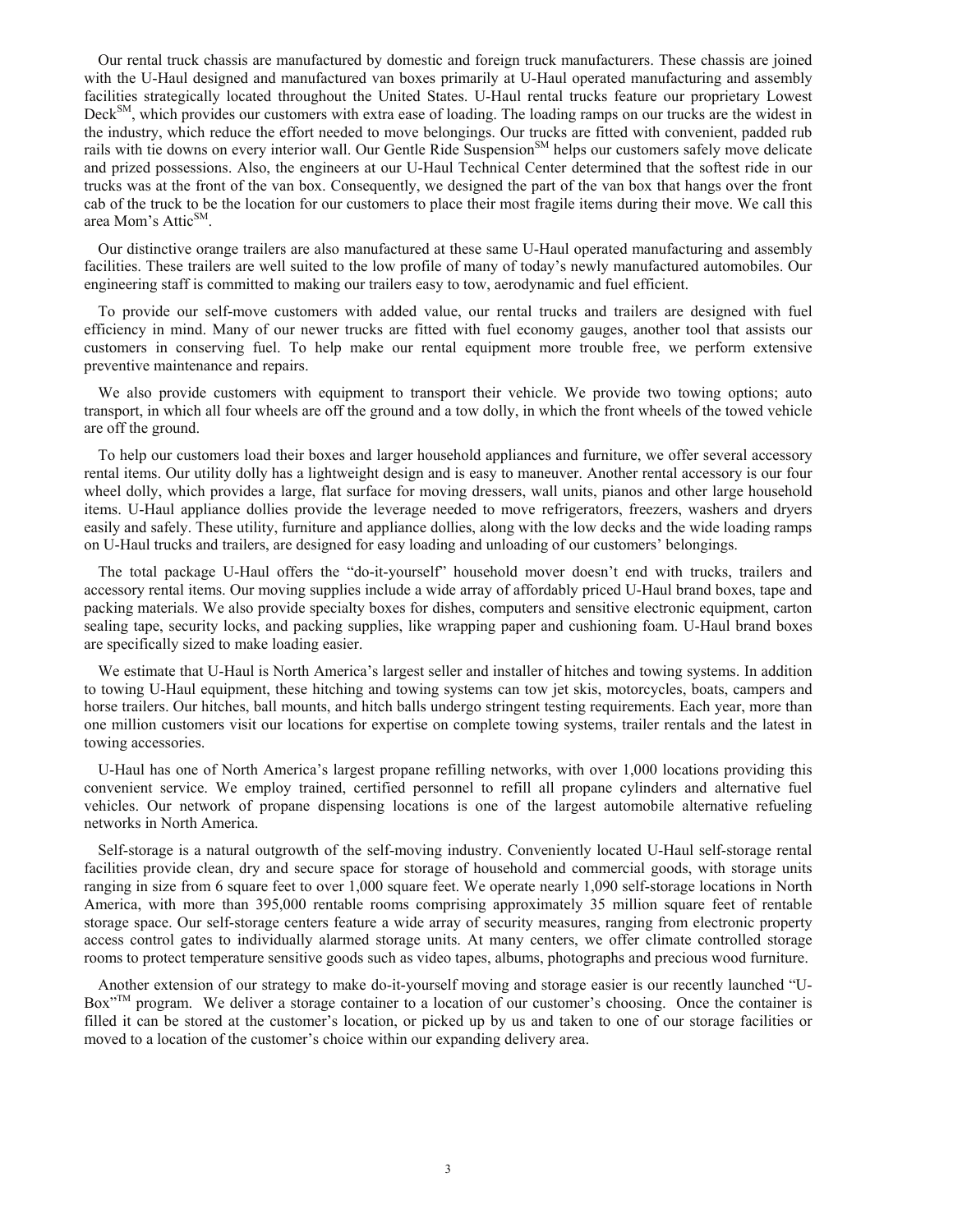Additionally, we offer moving and storage protection packages such as Safemove and Safetow, providing moving and towing customers with a damage waiver, cargo protection and medical and life coverage, and Safestor, protecting storage customers from loss on their goods in storage. For our customers who desire additional coverage over and above the standard Safemove protection, we also offer our Super Safemove product. This package provides the rental customer with a layer of primary liability protection.

Our eMove web site, eMove.com, is the largest network of customers and independent businesses in the selfmoving and self-storage industry. The eMove network consists of channels where customers, businesses and service providers transact business. The eMove Moving Help marketplace connects "do-it-yourself" movers with independent service providers to assist movers pack, load, unload, clean, drive and other services. Thousands of independent service providers already participate in the eMove network.

Through the eMove Storage Affiliate Program, independent storage businesses can join the world's largest self storage reservation system. Self-storage customers making a reservation through eMove can access all of the U-Haul self-storage centers and all of our independent storage affiliate partners for even greater convenience to meet their self-storage needs.

#### **Description of Operating Segments**

AMERCO currently has three reportable segments. They are Moving and Storage (AMERCO, U-Haul and Amerco Real Estate Company ("Real Estate")), Property and Casualty Insurance and Life Insurance. SAC Holding II Corporation and its subsidiaries ("SAC Holding II") was a reportable segment through October 2007. Refer to Note 2 Principles of Consolidation of the Notes to Consolidated Financial Statements.

Financial information for each of our operating segments is included in the Notes to Consolidated Financial Statements as part of Item 8: Financial Statements and Supplementary Data of this report.

#### *Moving and Storage Operating Segment*

Our Moving and Storage operating segment consists of the rental of trucks, trailers, specialty rental items and selfstorage spaces primarily to the household mover as well as sales of moving supplies, towing accessories and propane. Operations are conducted under the registered trade name U-Haul® throughout the United States and Canada.

Net revenue from our Moving and Storage operating segment was approximately 91.4%, 90.6% and 89.9% of consolidated net revenue in fiscal 2009, 2008 and 2007, respectively.

During fiscal 2009, the Company placed over 21,000 new trucks in service. These replacements were a combination of U-Haul manufactured vehicles and purchases. Typically as new trucks are added to the fleet, the Company removes older trucks from the fleet. The total number of rental trucks in the fleet increased during fiscal 2009 as we reduced the number of trucks removed from the fleet for retirement and sale.

Within our truck and trailer rental operation we are focused on expanding our independent dealer network to provide added convenience for our customers. U-Haul has approximately 14,400 dealers which are independent businesses, and are exclusive to U-Haul. U-Haul maximizes vehicle utilization by effective distribution of the truck and trailer fleets among the over 1,400 Company operated centers and approximately 14,400 independent dealers. Utilizing its proprietary reservations management system, the Company's centers and dealers electronically report their inventory in real-time, which facilitates matching equipment to customer demand. Approximately 56% of all U-Move rental revenue originates from the Company operated centers.

At our owned and operated retail centers we have implemented several customer service initiatives. These initiatives include improving management of our rental equipment to provide our retail centers with the right type of rental equipment, at the right time and at the most convenient location for our customers, effective marketing of our broad line of self-moving related products and services, maintaining longer hours of operation to provide more convenience to our customers, and increasing staff by attracting and retaining "moonlighters" (part-time U-Haul employees with full-time jobs elsewhere) during our peak hours of operation.

Our self-moving related products and services, such as boxes, pads and insurance, helps our customers have a better moving experience and helps them protect their belongings from potential damage during the moving process. We are committed to providing a complete line of products selected with the "do-it-yourself" moving and storage customer in mind.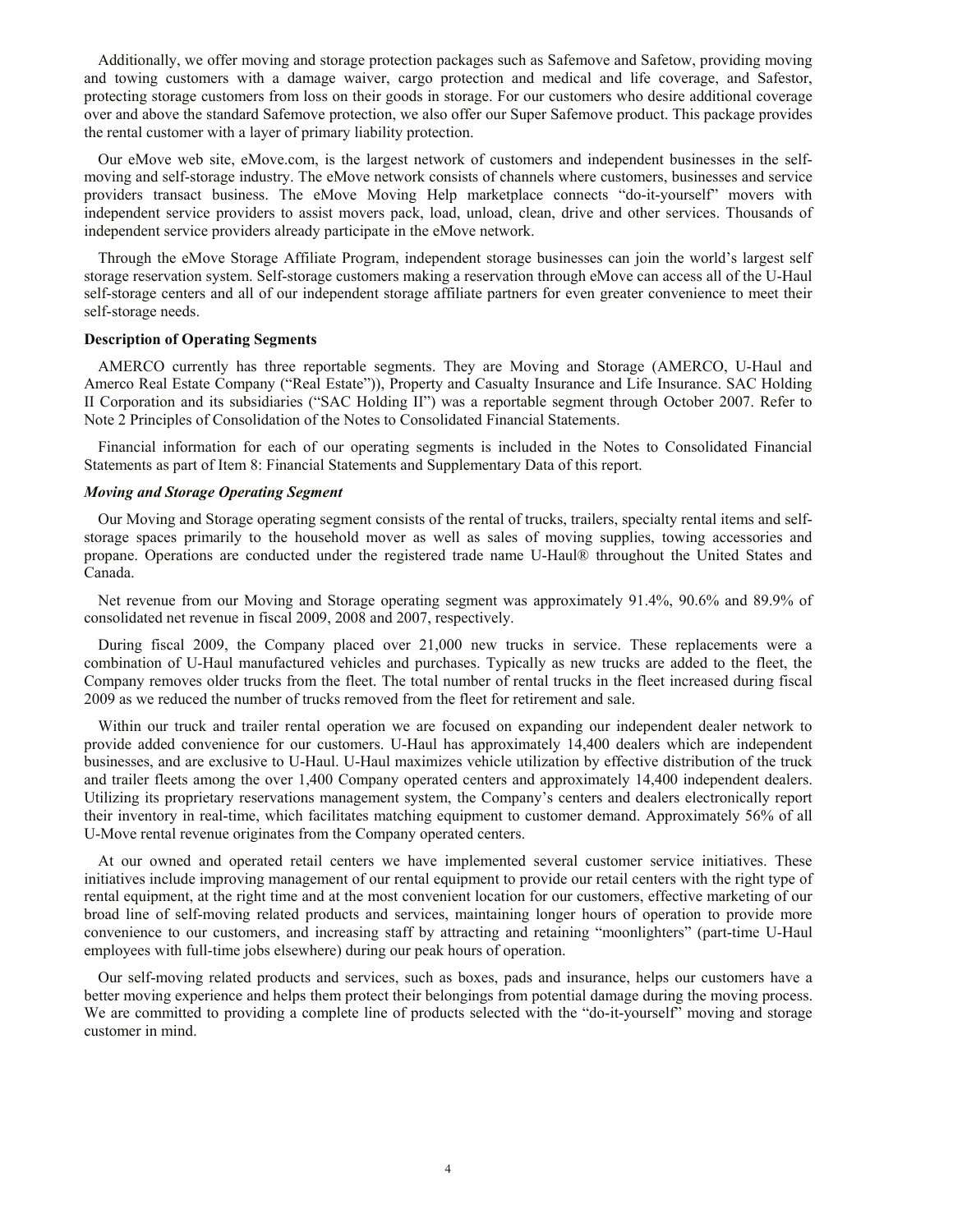Our self-storage business consists of the rental of self-storage rooms, sales of self-storage related products, the facilitation of sales of services, and the management of self-storage facilities owned by others.

U-Haul is one of the largest North American operators of self-storage and has been a leader in the self-storage industry since 1974. U-Haul operates over 395,000 storage rooms, comprising approximately 35 million square feet of storage space with locations in 49 states and 10 Canadian provinces. U-Haul's owned and managed self-storage facility locations range in size up to 171,500 square feet of storage space, with individual storage units in sizes ranging from 6 square feet to over 1,000 square feet.

The primary market for storage rooms is the storage of household goods. We believe that our self-storage services provide a competitive advantage through such things as Max Security, an electronic system that monitors the storage facility 24 hours a day; climate control; individually alarmed rooms; extended hour access; and an internet-based customer reservation and account management system.

eMove is an online marketplace that connects consumers to over 3,900 independent Moving Help™ service providers and over 4,200 independent Self-Storage Affiliates. Our network of customer-rated affiliates provides pack and load help, cleaning help, self-storage and similar services. Our goal is to further utilize our web based technology platform to increase service to consumers and businesses with needs in the moving and storage market.

For more than sixty years, U-Haul has incorporated sustainable practices into its everyday operations. Our basic business premise of truck-sharing helps reduce greenhouse gas emissions and reduces the need for total largecapacity vehicles. Today, we remain focused on reducing waste and are dedicated to manufacturing reusable components and recyclable products. This commitment to sustainability, through our products and services, has helped us to reduce negative impacts on the environment.

#### *Property and Casualty Insurance Operating Segment*

Our Property and Casualty Insurance provides loss adjusting and claims handling for U-Haul through regional offices across North America. Property and Casualty Insurance also underwrites components of the Safemove, Safetow and Safestor protection packages to U-Haul customers. We continue to focus on increasing the penetration of these products. The business plan for Property and Casualty Insurance includes offering property and casualty products in other U-Haul related programs.

Net revenue from our Property and Casualty Insurance operating segment was approximately 1.8%, 1.9% and 1.8% of consolidated net revenue in fiscal 2009, 2008 and 2007, respectively.

#### *Life Insurance Operating Segment*

Our Life Insurance provides life and health insurance products primarily to the senior market through the direct writing or reinsuring of life insurance, Medicare supplement and annuity policies. Additionally, Oxford administered the self-insured employee health and dental plans for Arizona employees of the Company through December 31, 2008.

Net revenue from our Life Insurance operating segment was approximately 6.8%, 6.7% and 7.0% of consolidated net revenue in fiscal 2009, 2008 and 2007, respectively.

#### *SAC Holding II Operating Segment*

SAC Holding II owns self-storage properties that are managed by U-Haul under property management agreements and also act as independent U-Haul rental equipment dealers. AMERCO, through its subsidiaries, has contractual interests in certain SAC Holding II properties entitling AMERCO to potential future income based on the financial performance of these properties. Prior to November 2007, AMERCO was considered the primary beneficiary of these contractual interests. Consequently, for those reporting periods prior to November 2007, we included the results of SAC Holding II in the consolidated financial statements of AMERCO, as required by Financial Accounting Standards Board ("FASB") Interpretation No. 46(R) ("FIN 46(R)"), *Consolidation of Variable Interest Entities*. While the deconsolidation affects AMERCO's financial reporting, it has no operational or financial impact on the Company's relationship with SAC Holding II.

 Net revenue from our SAC Holding II operating segment was approximately 0.8% and 1.3% of consolidated net revenue in fiscal 2008 and 2007, respectively. Refer to Principles of Consolidation within Item 7 Management's Discussion and Analysis of Financial Condition and Results of Operations for more information related to the deconsolidation of SAC Holding II.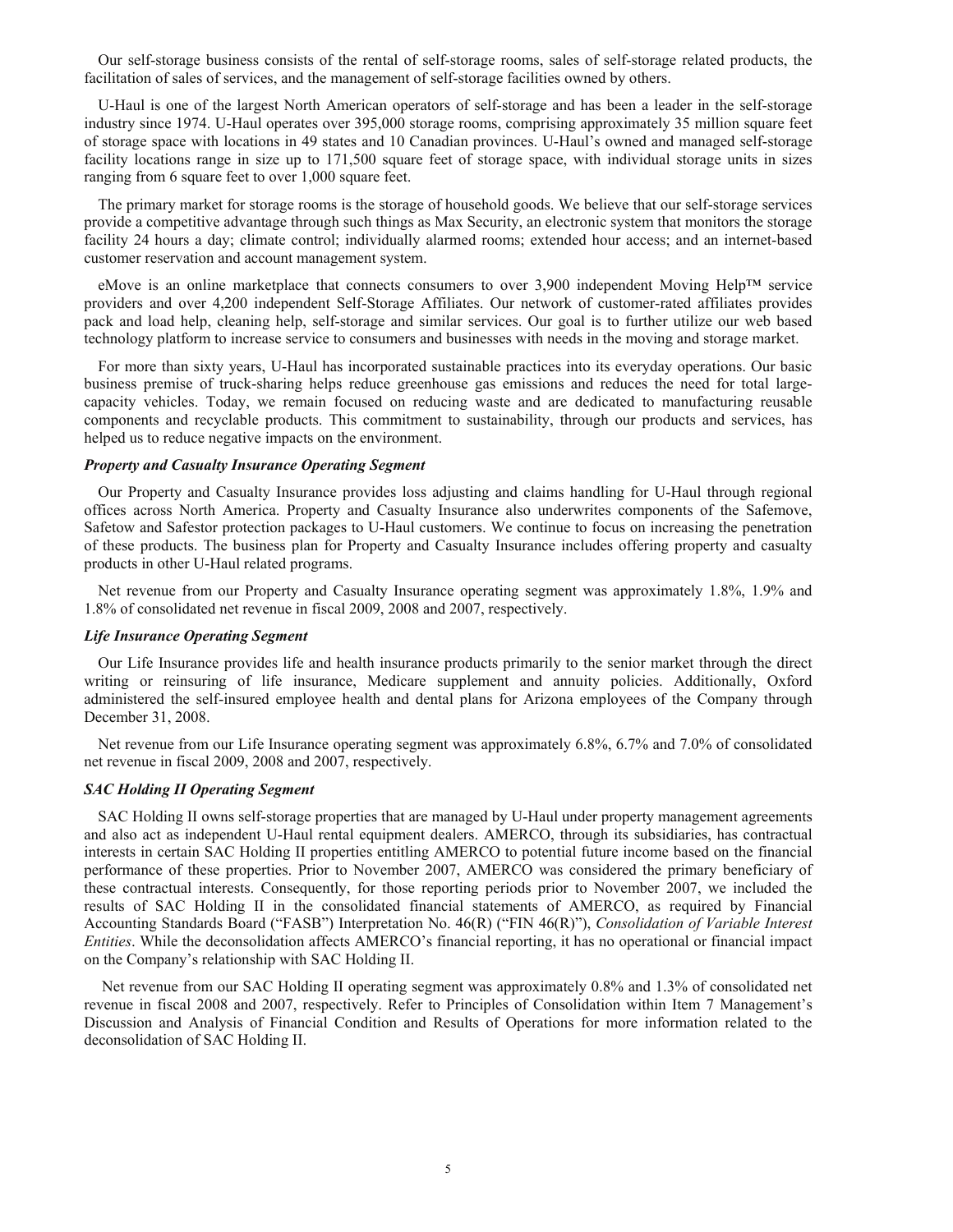#### **Employees**

As of March 31, 2009, we employed approximately 17,700 people throughout North America with approximately 98% of these employees working within our Moving and Storage operating segment. Approximately 45% of these employees work on a part-time status.

#### **Sales and Marketing**

We promote U-Haul brand awareness through direct and co-marketing arrangements. Our direct marketing activities consist of yellow pages, print and web based advertising as well as trade events, movie cameos of our rental fleet and boxes, and industry and consumer communications. Our rental equipment is our best form of advertisement. We support our independent U-Haul dealers through advertising of U-Haul moving and self-storage rentals, products and services.

Our marketing plan includes maintaining our leadership position with U-Haul being synonymous with "do-ityourself" moving and storage. We accomplish this by continually improving the ease of use and efficiency of our rental equipment, by providing added convenience to our retail centers through independent U-Haul dealers, and by expanding the capabilities of our eMove web sites.

A significant driver of U-Haul's rental transaction volume is our utilization of an online reservation and sales system, through uhaul.com, eMove.com and our 24-hour 1-800-GO-U-HAUL telephone reservations system. The Company's 1-800-GO-U-HAUL telephone reservation line is prominently featured on nationwide yellow page advertising, websites and on the outside of our vehicles, and is a major driver of customer lead sources.

#### **Competition**

#### *Moving and Storage Operating Segment*

The moving truck and trailer rental industry is large and extremely competitive. Generally speaking, we consider there to be two distinct users of rental trucks: commercial and "do-it-yourself" residential users. We focus primarily on the "do-it-yourself" residential user. Within this segment, we believe the principal competitive factors are convenience of rental locations, availability of quality rental moving equipment, breadth of essential products and services, and total cost. Our major national competitors in both the In-Town and One-Way moving equipment rental market are Avis Budget Group, Inc. and Penske Truck Leasing. Additionally, we have numerous small local competitors throughout North America who compete with us in the In-Town market.

The self-storage market is large and very fragmented. We believe the principal competitive factors in this industry are convenience of storage rental locations, cleanliness, security and price. Our primary competitors in the selfstorage market are Public Storage Inc., Extra Space Storage, Inc., and Sovran Self-Storage Inc.

#### *Insurance Operating Segments*

The highly competitive insurance industry includes a large number of life insurance companies and property and casualty insurance companies. In addition, the marketplace includes financial services firms offering both insurance and financial products. Some of the insurance companies are owned by stockholders and others are owned by policyholders. Many competitors have been in business for a longer period of time or possess substantially greater financial resources and broader product portfolios than our insurance companies. We compete in the insurance business based upon price, product design, and services rendered to agents and policyholders.

#### **Recent Developments**

#### *Preferred Stock Dividends*

On May 1, 2009, the Board of Directors of AMERCO (the "Board") declared a regular quarterly cash dividend of \$0.53125 per share on the Company's Series A 8½ % Preferred Stock. The dividend was paid on June 1, 2009 to holders of record on May 18, 2009.

#### *Financial Strength Ratings*

On May 21, 2009, A.M. Best upgraded the financial strength ratings of RepWest to B+ (Good), a secure rating with a stable outlook.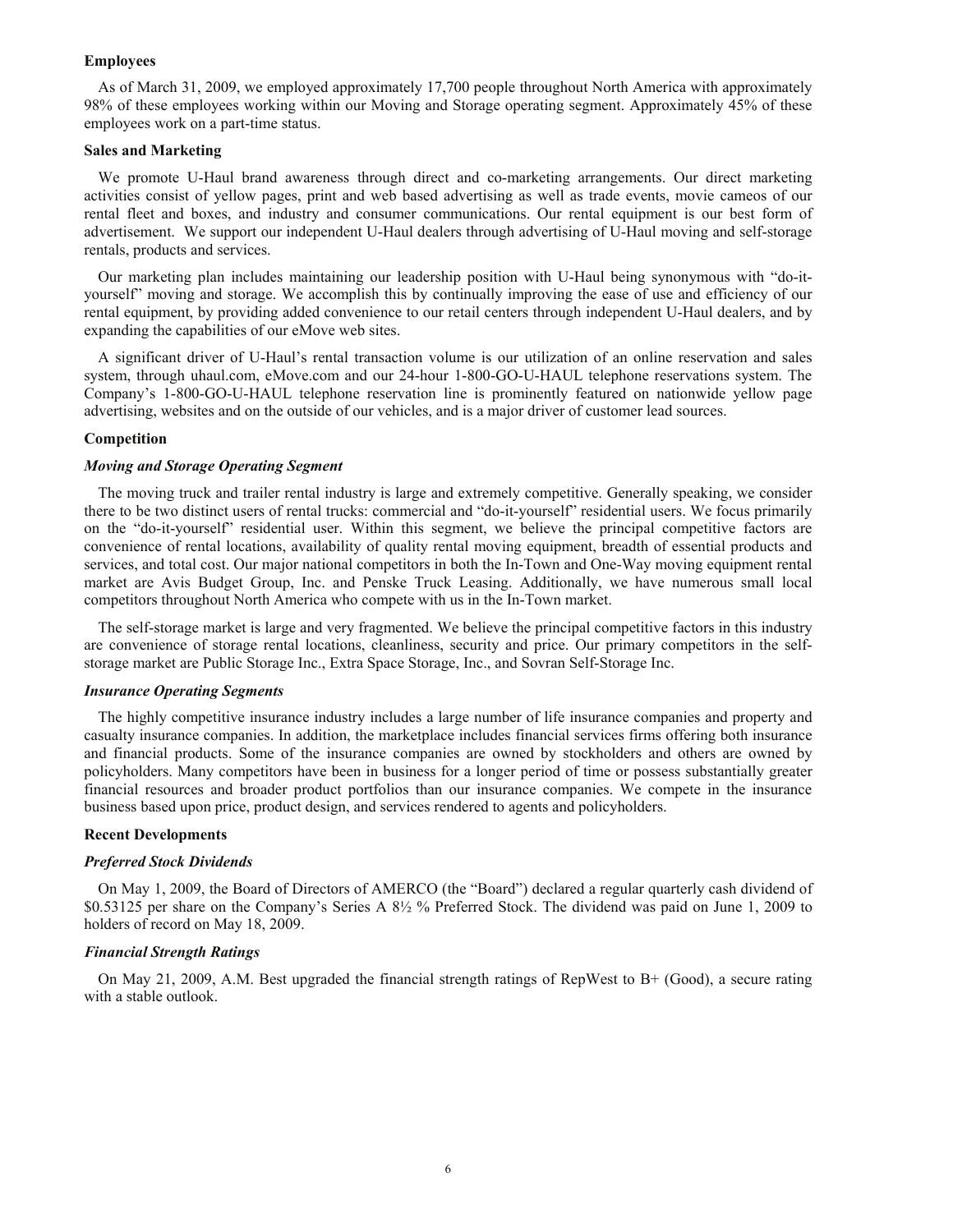#### <span id="page-10-0"></span>**Cautionary Statement Regarding Forward-Looking Statements**

This Annual Report on Form 10-K, contains "forward-looking statements" regarding future events and our future results of operations. We may make additional written or oral forward-looking statements from time to time in filings with the SEC or otherwise. We believe such forward-looking statements are within the meaning of the safeharbor provisions of Section 27A of the Securities Act of 1933, as amended, and Section 21E of the Securities Exchange Act of 1934. Such statements may include, but are not limited to, projections of revenues, earnings or loss; estimates of capital expenditures, plans for future operations, products or services; financing needs and plans; our perceptions of our legal positions and anticipated outcomes of government investigations and pending litigation against us; liquidity; goals and strategies; plans for new business; growth rate assumptions, pricing, costs, and access to capital and leasing markets as well as assumptions relating to the foregoing. The words "believe," "expect," "anticipate," "estimate," "project" and similar expressions identify forward-looking statements, which speak only as of the date the statement was made.

Forward-looking statements are inherently subject to risks and uncertainties, some of which cannot be predicted or quantified. Factors that could significantly affect results include, without limitation, the risk factors enumerated at the end of this section, as well as the following: the Company's ability to operate pursuant to the terms of its credit facilities; the Company's ability to maintain contracts that are critical to its operations; the costs and availability of financing; the Company's ability to execute its business plan; the Company's ability to attract, motivate and retain key employees; general economic conditions; fluctuations in our costs to maintain and update our fleet and facilities; our ability to refinance our debt; changes in government regulations, particularly environmental regulations; our credit ratings; the availability of credit; changes in demand for our products; changes in the general domestic economy; the degree and nature of our competition; the resolution of pending litigation against the Company; changes in accounting standards and other factors described in this report or the other documents we file with the SEC. The above factors, the following disclosures, as well as other statements in this report and in the Notes to Consolidated Financial Statements, could contribute to or cause such risks or uncertainties, or could cause our stock price to fluctuate dramatically. Consequently, the forward-looking statements should not be regarded as representations or warranties by the Company that such matters will be realized. The Company assumes no obligation to update or revise any of the forward-looking statements, whether in response to new information, unforeseen events, changed circumstances or otherwise.

#### **Item 1A. Risk Factors**

The following discussion of risk factors should be read in conjunction with Management's Discussion and Analysis of Financial Condition and Results of Operations ("MD&A"), the Consolidated Financial Statements and related notes. These risk factors may be important in understanding this Annual Report on Form 10-K or elsewhere.

#### *We operate in a highly competitive industry.*

The truck rental industry is highly competitive and includes a number of significant national, regional and local competitors. Competition is generally based on convenience of rental locations, availability of quality rental moving equipment, breadth of essential services and products, and price. Financial results for the Company can be adversely impacted by aggressive pricing from our competitors. Some of our competitors may have greater financial resources than we have. We can not assure you that we will be able to maintain existing rental prices or implement price increases. Moreover, if our competitors reduce prices and we are not able or willing to do so as well, we may lose rental volume, which would likely have a materially adverse affect on our results of operations.

The self-storage industry is large and highly fragmented. We believe the principal competitive factors in this industry are convenience of storage rental locations, cleanliness, security and price. Competition in the market areas in which we operate is significant and affects the occupancy levels, rental rates and operating expenses of our facilities. Competition might cause us to experience a decrease in occupancy levels, limit our ability to raise rental rates or require us to offer discounted rates that would have a material affect on operating results.

Entry into the self-storage business may be accomplished through acquisition of existing facilities and for persons or institutions with the required initial capital. Development of new self-storage facilities is more difficult however, due to land use, environmental and other regulatory requirements. The self-storage industry has in the past experienced overbuilding in response to perceived increases in demand. We cannot assure you that we will be able to successfully compete in existing markets or expand into new markets.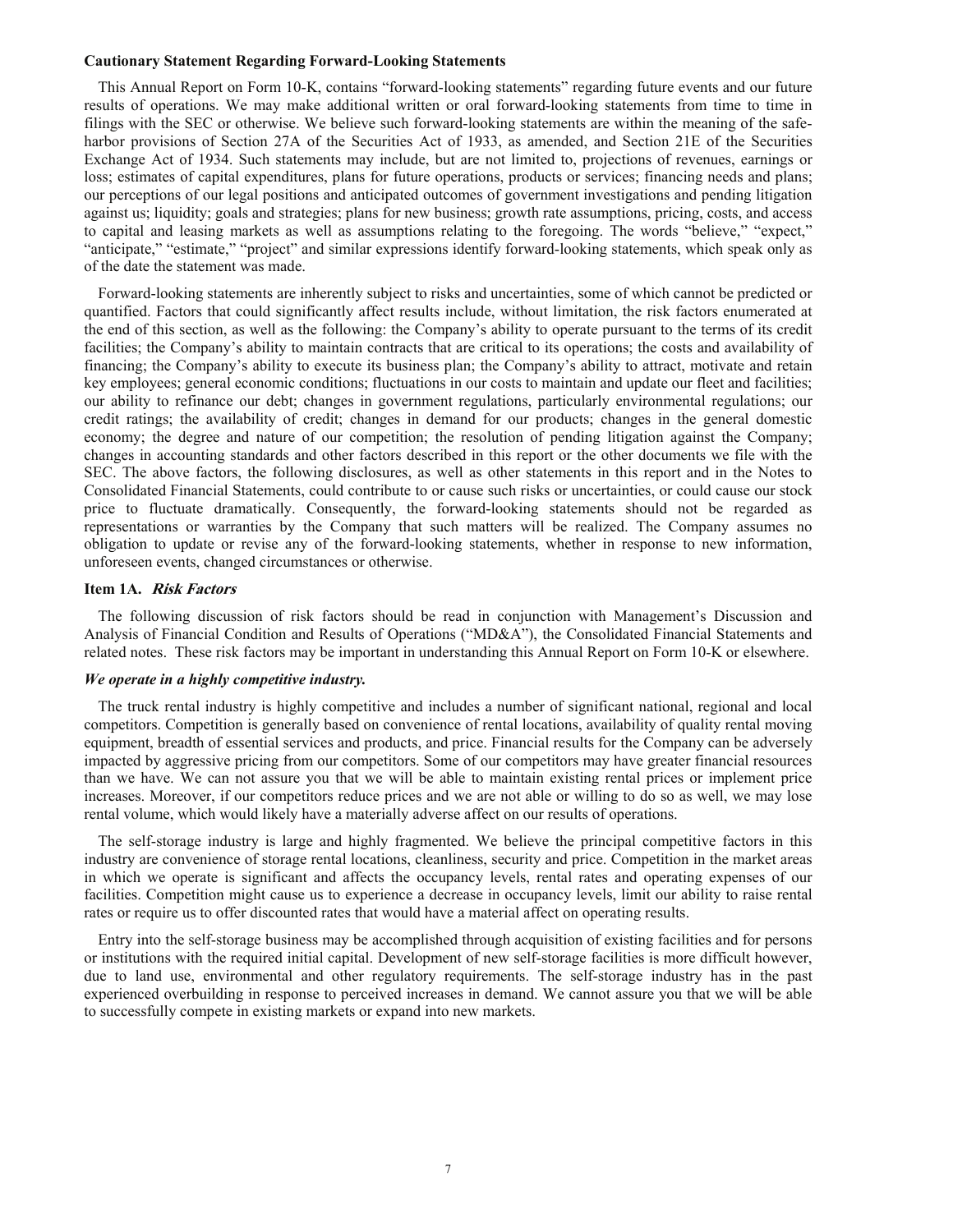#### *We are highly leveraged.*

As of March 31, 2009, we had total debt outstanding of \$1,546.5 million and total undiscounted lease commitments of \$625.2 million. Although we believe that additional leverage can be supported by the Company's operations, our existing debt could impact us in the following ways, among other considerations:

- require us to allocate a considerable portion of cash flows from operations to debt service payments;
- limit our ability to obtain additional financing; and
- place us at a disadvantage compared to our competitors who may have less debt.

Our ability to make payments on our debt depends upon our ability to maintain and improve our operating performance and generate cash flow. To some extent, this is subject to prevailing economic and competitive conditions and to certain financial, business and other factors, some of which are beyond our control. If we are unable to generate sufficient cash flow from operations to service our debt and meet our other cash needs, we may be forced to reduce or delay capital expenditures, sell assets, seek additional capital or restructure or refinance our indebtedness. If we must sell our assets, it may negatively affect our ability to generate revenue. In addition, we may incur additional debt that would exacerbate the risks associated with our indebtedness.

#### *Current economic conditions, including those related to the credit markets, may adversely affect our industry, business and results of operations.*

The United States economy is currently undergoing a period of slowdown and unprecedented volatility, which has resulted in a recession. The future economic environment may continue to exhibit weakness for an extended period. This slowdown has and could further lead to reduced consumer and commercial spending in the foreseeable future. Our industries although not as traditionally cyclical as some, could experience significant downturns in connection with, or in anticipation of, declines in general economic conditions. Declines in consumer spending may drive us and our competitors to reduce pricing further, which would have a negative impact on gross profit. A continued softening in the economy may adversely and materially affect our industry, business and results of operations and we can not accurately predict how severe and prolonged this downturn might be. Moreover, reduced revenues as a result of the softening of the economy may also reduce our working capital and interfere with our long term business strategy.

The United States credit markets are continuing to experience a contraction. As a result of the tightening credit markets, we may not be able to obtain additional financing on favorable terms, or at all. If one or more of the financial institutions that support our existing credit facilities fails, we may not be able to find a replacement, which would negatively impact our ability to borrow under credit facilities. In addition, if the current pressures on credit continue or worsen, we may not be able to refinance, if necessary, our outstanding debt when due, which could have a material adverse effect on our business. While we believe we have adequate sources of liquidity to meet our anticipated requirements for working capital, debt servicing and capital expenditures through fiscal year 2010, if our operating results worsen significantly and our cash flow or capital resources prove inadequate, or if interest rates increase significantly, we could face liquidity problems that could materially and adversely affect our results of operations and financial condition.

#### *Our fleet rotation program can be adversely affected by financial market conditions.*

To meet the needs of our customers, U-Haul maintains a large fleet of rental equipment. Our rental truck fleet rotation program is funded internally through operations and externally from debt and lease financing. Our ability to fund our routine fleet rotation program could be adversely affected if financial market conditions limit the general availability of external financing. This could lead to the Company operating trucks longer than initially planned and reducing the size of the fleet, either of which could materially and negatively affect our results of operations.

Another important aspect of our fleet rotation program is the sale of used rental equipment. The sale of used equipment provides the organization with funds that can be used to purchase new equipment. Conditions may arise that could lead to the decrease in resale values for our used equipment, this could have a material adverse effect on our financial results, which would result in increases in depreciation expense and losses on the sale of equipment and decreases in cash flows from the sales of equipment.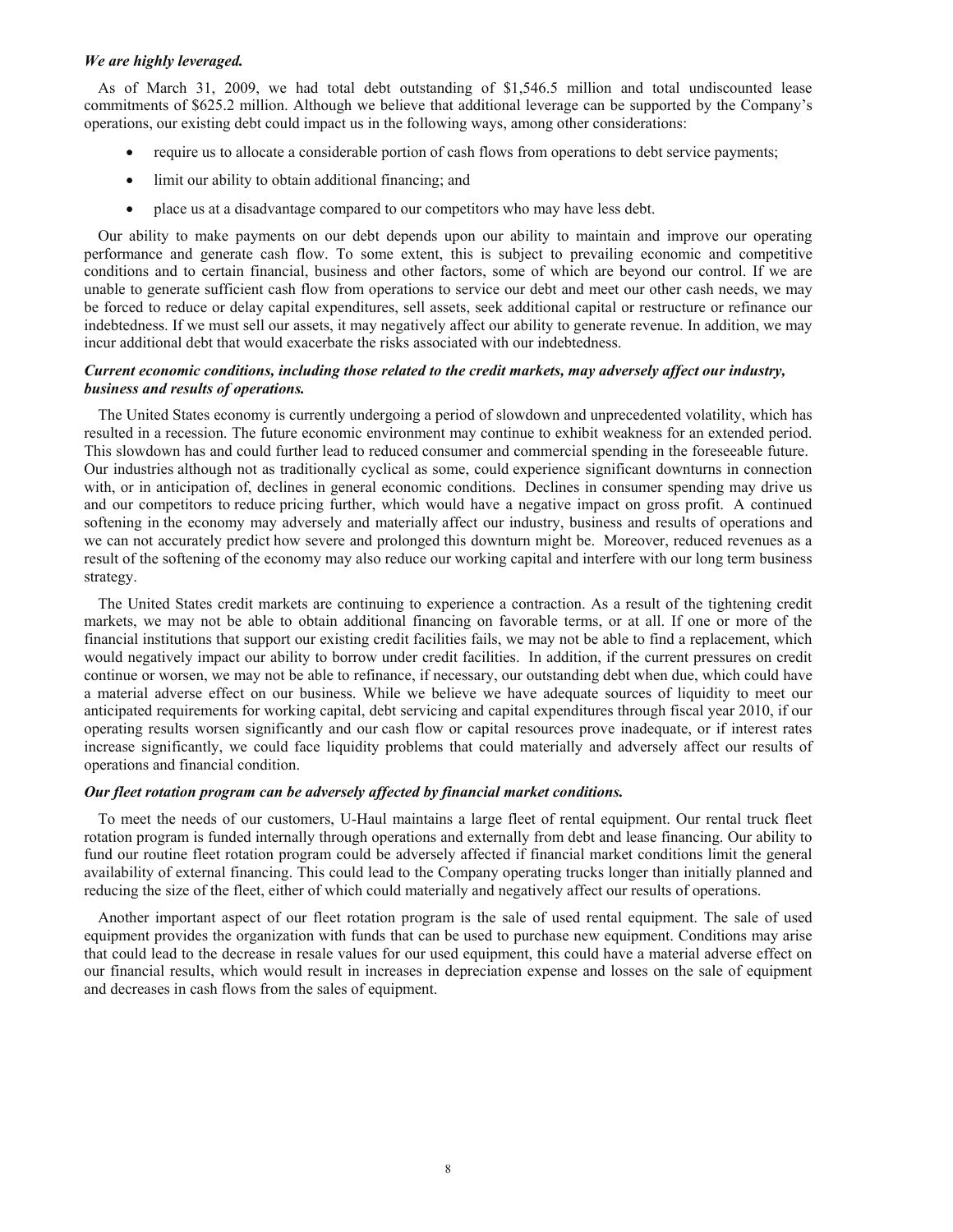#### *We obtain our rental trucks from a limited number of manufacturers.*

In the last ten years, we purchased most of our rental trucks from Ford Motor Company and General Motors Corporation. Our fleet rotation can be negatively affected by issues our manufacturers face within their own supply chain. Also, it is possible that our suppliers may face financial difficulties or organizational changes which could negatively impact their ability to accept future orders or fulfill existing orders. General Motors could lead to shortages of new trucks and repair parts for existing trucks. Although we believe that we could obtain alternative manufacturers for our rental trucks, we cannot guarantee or predict how long that would take and termination our relationship with this supplier could have a material adverse effect on our business, financial condition or results of operations for an indefinite period of time.

#### *We seek to effectively hedge against interest rate changes in our variable debt.*

In certain instances the Company seeks to manage its exposure to interest rate risk through the use of hedging instruments including interest rate swap agreements and forward swaps. The Company enters into these arrangements with counterparties that are significant financial institutions with whom we generally have other financial arrangements. We are exposed to credit risk should these counterparties not be able to perform on their obligations. Additionally, a failure on our part to effectively hedge against interest rate changes may adversely affect our financial condition and results of operations. We are required to record these financial instruments at their fair value while not affecting cash flow. Changes in interest rates can significantly impact this valuation resulting in noncash changes to our financial position.

#### *We are controlled by a small contingent of stockholders.*

As of March 31, 2009, Edward J. Shoen, Chairman of the Board of Directors and President of AMERCO, James P. Shoen, a director of AMERCO, and Mark V. Shoen, an executive officer of AMERCO, collectively are the owners of 9,342,598 shares (approximately 47.7%) of the outstanding common shares of AMERCO. In addition, on June 30, 2006, Edward J. Shoen, James P. Shoen, Mark V. Shoen, Rosmarie T. Donovan (Trustee of the Shoen Irrevocable Trusts) and Southwest Fiduciary, Inc. (Trustee of the Irrevocable "C" Trusts) (collectively, the "Reporting Persons") entered into a stockholder agreement in which the Reporting Persons agreed to vote as one as provided in this agreement (the "Stockholder Agreement"). As of March 1, 2007, Adagio Trust Company replaced Southwest Fiduciary, Inc. as the trustee of the Irrevocable "C" Trusts, and became a signatory to the Stockholder Agreement. Pursuant to the Stockholder Agreement, the Reporting Persons appointed James P. Shoen as proxy to vote their collective 11,017,321 shares (approximately 56.2%) of the Company's common stock as provided for in the Stockholder Agreement. For additional information, refer to the Schedule 13D's filed on July 13, 2006 and on March 9, 2007 with the SEC. In addition, 1,750,262 shares (approximately 8.9%) of the outstanding common shares of AMERCO are held by our Employee Savings and Employee Stock Ownership Trust.

As a result of their stock ownership and the Stockholder Agreement, Edward J. Shoen, Mark V. Shoen and James P. Shoen are in a position to significantly influence the business affairs and policies of the Company, including the approval of significant transactions, the election of the members of the Board and other matters submitted to our stockholders. There can be no assurance that the interests of the Reporting Persons will not conflict with the interest of our other stockholders. Furthermore, as a result of the Reporting Persons' voting power, the Company is a "controlled company" as defined in the Nasdaq listing rules and, therefore, may avail itself of certain exemptions under Nasdaq Marketplace Rules, including exemptions from the rules that require the Company to have (i) a majority of independent directors on the Board; (ii) a compensation committee composed solely of independent directors; (iii) a nominating committee composed solely of independent directors; (iv) compensation of our executive officers determined by a majority of the independent directors or a compensation committee composed solely of independent directors; and (v) director nominees selected, or recommended for the Board's selection, either by a majority of the independent directors or a nominating committee composed solely of independent directors. Of the above available exemptions, the Company currently exercises its right to an exemption from the Nasdaq rule requiring compensation of other executive officers, aside from the President, be determined by a majority of the independent directors or the compensation committee.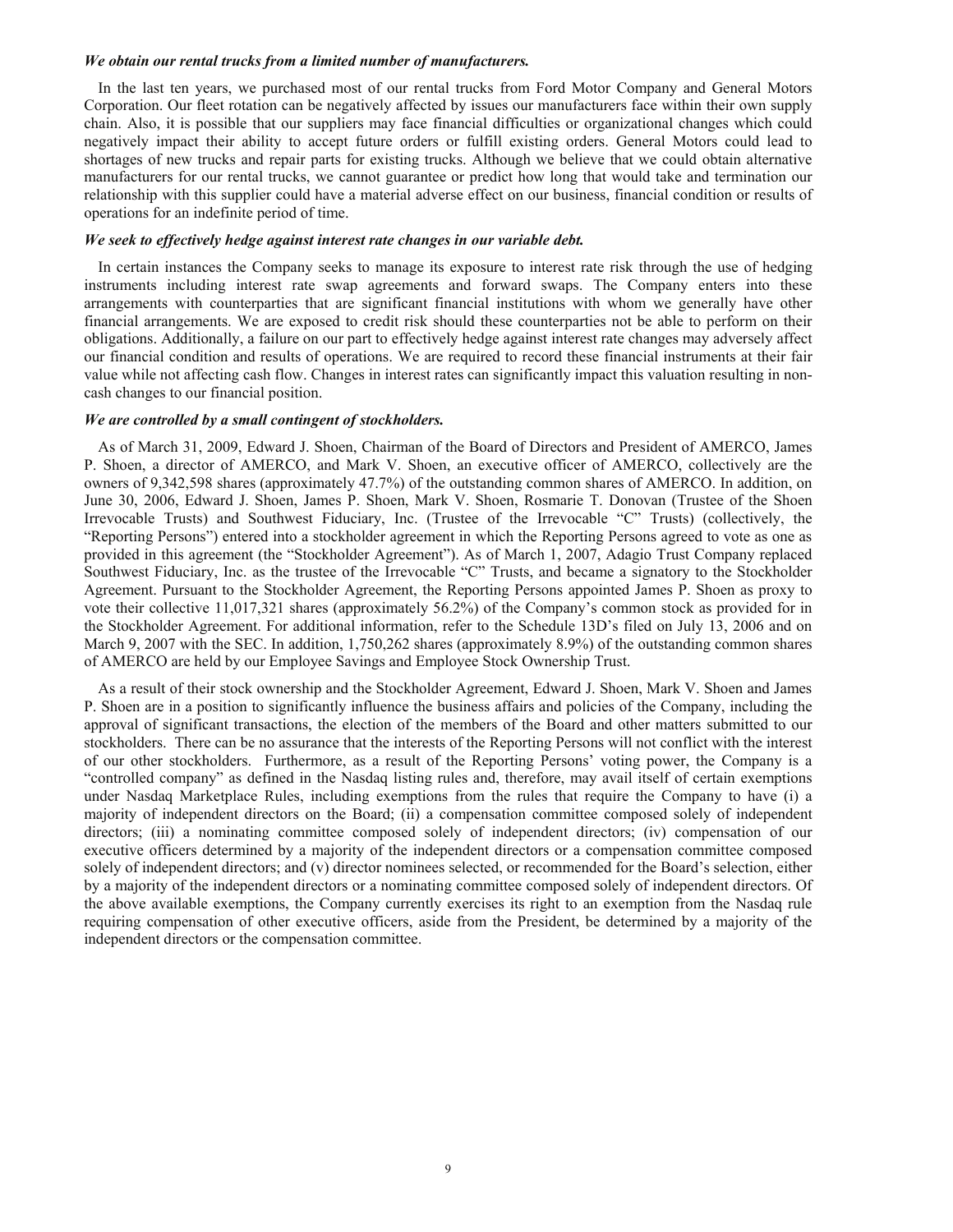#### *We bear certain risks related to our notes receivable from SAC Holdings.*

At March 31, 2009, we held approximately \$197.6 million of notes receivable from SAC Holdings, which consist of junior unsecured notes. SAC Holdings is highly leveraged with significant indebtedness to others. If SAC Holdings is unable to meet its obligations to its senior lenders, it could trigger a default of its obligations to us. In such an event of default, we could suffer a loss to the extent the value of the underlying collateral of SAC Holdings is inadequate to repay SAC Holding's senior lenders and our junior unsecured notes. We cannot assure you that SAC Holdings will not default on its loans to its senior lenders or that the value of SAC Holdings assets upon liquidation would be sufficient to repay us in full.

#### *Our quarterly results of operations fluctuate due to seasonality and other factors associated with our industry.*

Our business is seasonal and our results of operations and cash flows fluctuate significantly from quarter to quarter. Historically, revenues have been stronger in the first and second fiscal quarters due to the overall increase in moving activity during the spring and summer months. The fourth fiscal quarter is generally weakest, due to a greater potential for adverse weather conditions and other factors that are not necessarily seasonal. As a result, our operating results for a given quarterly period are not necessarily indicative of operating results for an entire year.

#### *Our operations subject us to numerous environmental regulations and the possibility that environmental liability in the future could adversely affect our operations.*

Compliance with environmental requirements of federal, state and local governments significantly affects our business. Among other things, these requirements regulate the discharge of materials into the water, air and land and govern the use and disposal of hazardous substances. Under environmental laws or common law principles, we can be held liable for hazardous substances that are found on real property we have owned or operated. We are aware of issues regarding hazardous substances on some of our real estate and we have put in place a remedial plan at each site where we believe such a plan is necessary, refer to Note 19 Contingencies of the Notes to Consolidated Financial Statements. We regularly make capital and operating expenditures to stay in compliance with environmental laws. In particular, we have managed a testing and removal program since 1988 for our underground storage tanks. Despite these compliance efforts, we believe that risk of environmental liability is part of the nature of our business.

Environmental laws and regulations are complex, change frequently and could become more stringent in the future. We cannot assure you that future compliance with these regulations, future environmental liabilities, the cost of defending environmental claims, conducting any environmental remediation or generally resolving liabilities caused by us or related third parties will not have a material adverse effect on our business, financial condition or results of operations.

#### *We operate in a highly regulated industry and changes in existing regulations or violations of existing or future regulations could have a material adverse effect on our operations and profitability.*

Our truck and trailer rental business is subject to regulation by various federal, state and foreign governmental entities. Specifically, the U.S. Department of Transportation and various state and federal agencies exercise broad powers over our motor carrier operations, safety, and the generation, handling, storage, treatment and disposal of waste materials. In addition, our storage business is also subject to federal, state and local laws and regulations relating to environmental protection and human health and safety. The failure to adhere to these laws and regulations may adversely affect our ability to sell or rent such property or to use the property as collateral for future borrowings. Compliance with changing regulations could substantially impair real property and equipment productivity and increase our costs.

The Federal government likely will institute some sort of carbon cap. This will likely affect everyone who uses fossil fuels and disproportionately affect users in the highway transportation industries. There are too many variables at this time to assess the impact of the various proposed federal and state regulations.

#### *Our ability to attract and retain qualified employees, and changes in laws or other labor issues could adversely affect our business and our results of operations.*

The success of our business is predicated upon our workforce providing excellent customer service. Our ability to attract and retain this employee base may be inhibited due to prevailing wage rates, benefit costs and the adoption of new or revised employment and labor laws and regulations. Should this occur we may be unable to provide service in certain areas or we may experience significantly increased costs of labor that could adversely affect our results of operations and financial condition.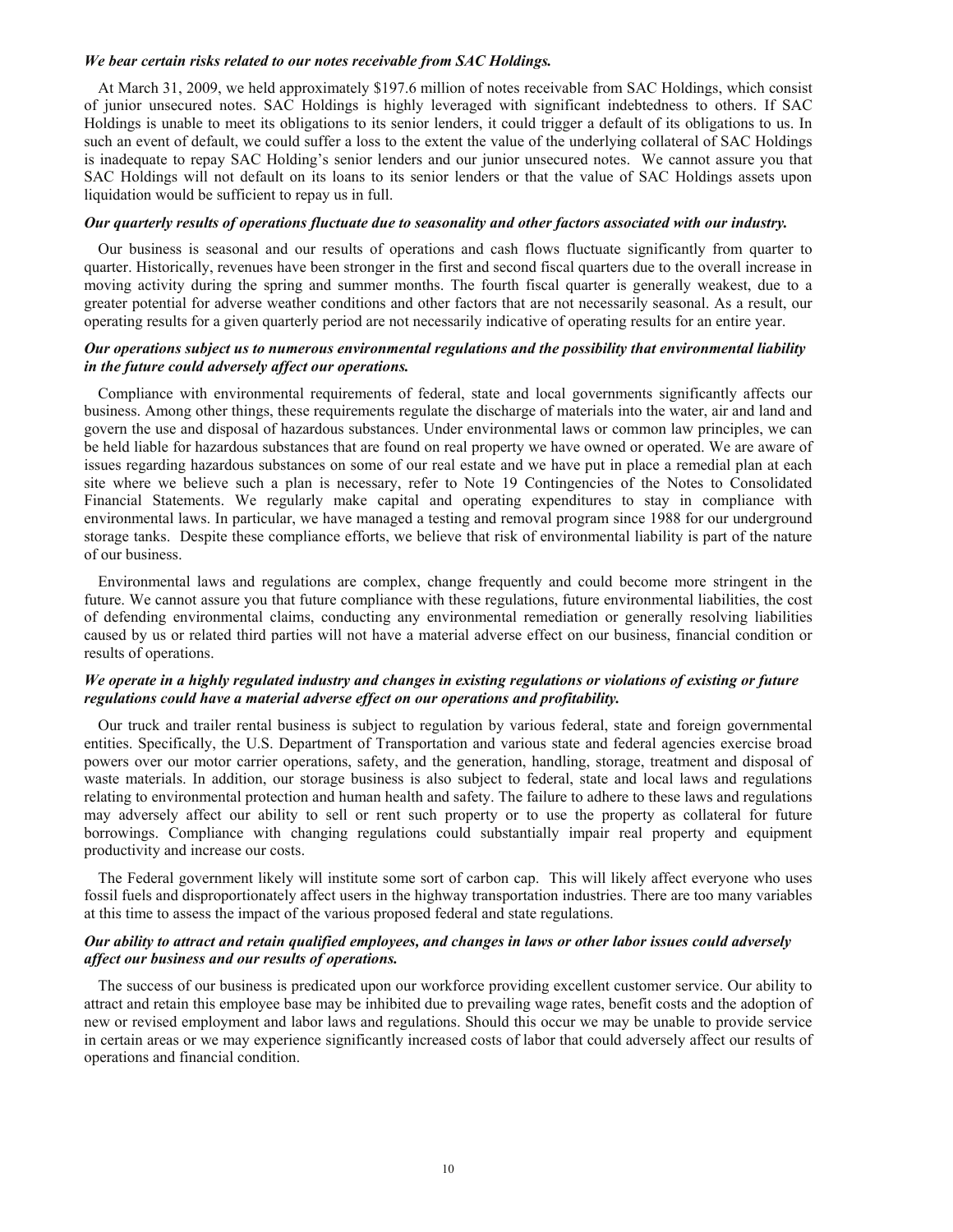#### <span id="page-14-0"></span>*We are highly dependent upon our automated systems and the Internet for managing our business.*

Our information systems are largely internet-based, including our point-of-sale reservation system and telephone system. While our reliance on this technology lowers our cost of providing service and expands our abilities to serve, it exposes the Company to various risks including natural disasters and man-made disasters. We have put into place backup systems and alternative procedures to mitigate this risk. However, disruptions or breaches in any portion of these systems could adversely affect our results of operations and financial condition.

#### *A.M. Best financial strength ratings are crucial to our life insurance business.*

In March 2009, A.M. Best affirmed the financial strength rating for Oxford, Christian Fidelity Life Insurance Company ("CFLIC") and Dallas General Life Insurance Company ("DGLIC") of B++ with a stable outlook. Financial strength ratings are important external factors that can affect the success of Oxford's business plans. Accordingly, if Oxford's ratings, relative to its competitors, are not maintained or do not continue to improve, Oxford may not be able to retain and attract business as currently planned, which could adversely affect our results of operations and financial condition.

#### **Item 1B. Unresolved Staff Comments**

We have no unresolved staff comments at March 31, 2009.

#### **Item 2. Properties**

The Company, through its legal subsidiaries, owns property, plant and equipment that are utilized in the manufacture, repair and rental of U-Haul equipment and storage space, as well as providing office space for the Company. Such facilities exist throughout the United States and Canada. The Company also manages storage facilities owned by others. The Company operates over 1,400 U-Haul retail centers of which 487 are managed for other owners, and operates 12 manufacturing and assembly facilities. We also operate over 200 fixed-site repair facilities located throughout the United States and Canada. These facilities are used primarily for the benefit of our Moving and Storage segment.

SAC Holdings owns property, plant and equipment that are utilized in the sale of moving supplies, rental of selfstorage rooms and U-Haul equipment. Such facilities exist throughout the United States and Canada. We manage the storage facilities under property management agreements whereby the management fees are consistent with management fees received by U-Haul for other properties owned by unrelated parties and previously managed by us.

#### **Item 3. Legal Proceedings**

#### *Shoen*

In September 2002, Paul F. Shoen filed a shareholder derivative lawsuit in the Second Judicial District Court of the State of Nevada, Washoe County, captioned Paul F. Shoen vs. SAC Holding Corporation et al., CV 02-05602, seeking damages and equitable relief on behalf of AMERCO from SAC Holdings and certain current and former members of the Board, including Edward J. Shoen, Mark V. Shoen and James P. Shoen as Defendants. AMERCO is named as a nominal Defendant in the case. The complaint alleges breach of fiduciary duty, self-dealing, usurpation of corporate opportunities, wrongful interference with prospective economic advantage and unjust enrichment and seeks the unwinding of sales of self-storage properties by subsidiaries of AMERCO to SAC Holdings prior to the filing of the complaint. The complaint seeks a declaration that such transfers are void as well as unspecified damages. In October 2002, the Defendants filed motions to dismiss the complaint. Also in October 2002, Ron Belec filed a derivative action in the Second Judicial District Court of the State of Nevada, Washoe County, captioned Ron Belec vs. William E. Carty, et al., CV 02-06331 and in January 2003, M.S. Management Company, Inc. filed a derivative action in the Second Judicial District Court of the State of Nevada, Washoe County, captioned M.S. Management Company, Inc. vs. William E. Carty, et al., CV 03-00386. Two additional derivative suits were also filed against these parties. Each of these suits is substantially similar to the Paul F. Shoen case. The Court consolidated the five cases and thereafter dismissed these actions in May 2003, concluding that the Board had the requisite level of independence required in order to have these claims resolved by the Board. Plaintiffs appealed this decision and, in July 2006, the Nevada Supreme Court reversed the ruling of the trial court and remanded the case to the trial court for proceedings consistent with its ruling, allowing the Plaintiffs to file an amended complaint and plead in addition to substantive claims, demand futility.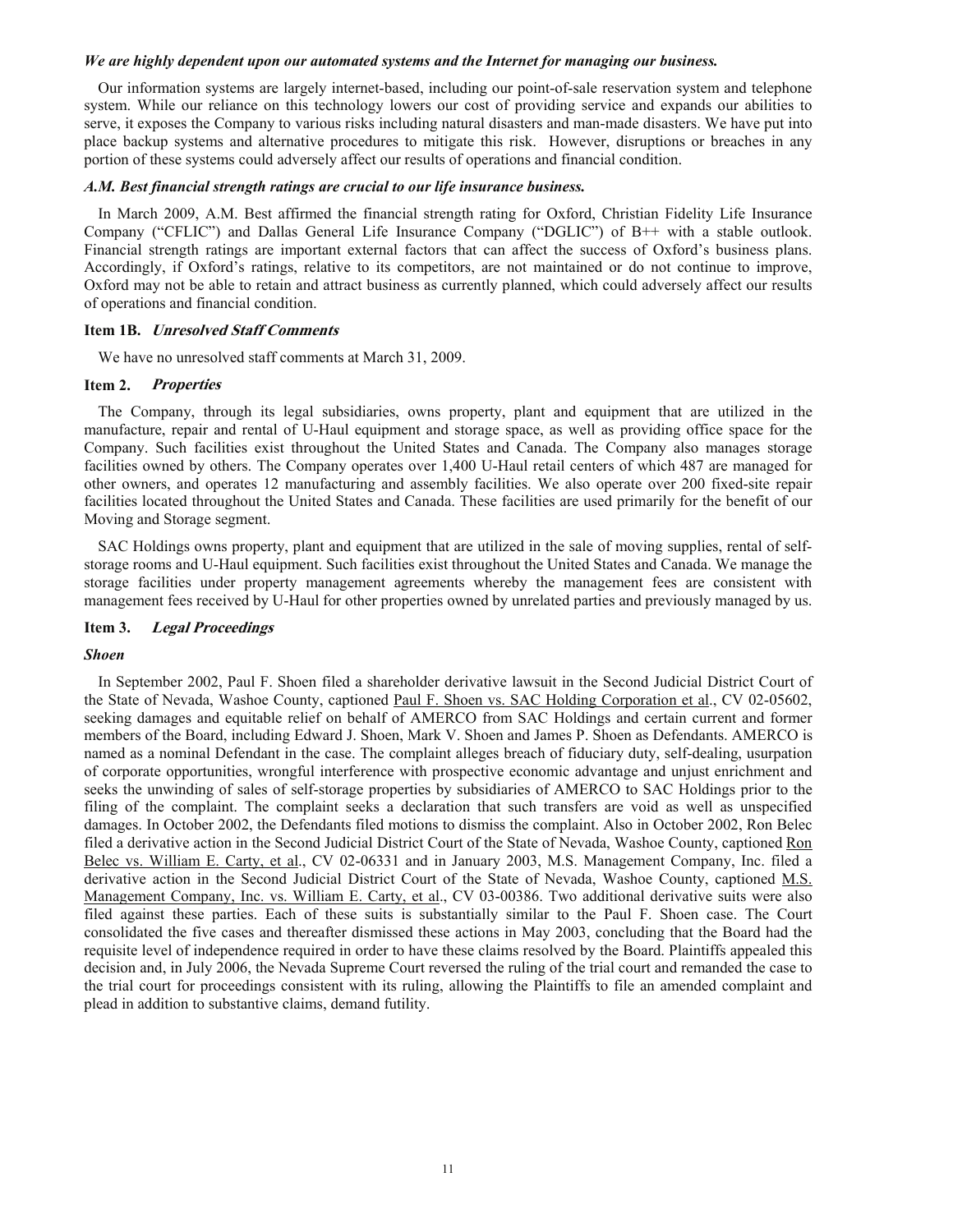<span id="page-15-0"></span>In November 2006, the Plaintiffs filed an amended complaint. In December 2006, the Defendants filed motions to dismiss, based on various legal theories. In March 2007, the Court denied AMERCO's motion to dismiss regarding the issue of demand futility, stating that "Plaintiffs have satisfied the heightened pleading requirements of demand futility by showing a majority of the members of the AMERCO Board of Directors were interested parties in the SAC transactions." The Court heard oral argument on the remainder of the Defendants' motions to dismiss, including the motion ("Goldwasser Motion") based on the fact that the subject matter of the lawsuit had been settled and dismissed in earlier litigation known as Goldwasser v. Shoen, C.V.N.-94-00810-ECR (D.Nev), Washoe County, Nevada. In addition, in September and October 2007, the Defendants filed Motions for Judgment on the Pleadings or in the Alternative Summary Judgment, based on the fact that the stockholders of the Company had ratified the underlying transactions at the 2007 annual meeting of stockholders of AMERCO. In December 2007, the Court denied this motion. This ruling does not preclude a renewed motion for summary judgment after discovery and further proceedings on these issues. On April 7, 2008, the litigation was dismissed, on the basis of the Goldwasser Motion. On May 8, 2008, the Plaintiffs filed a notice of appeal of such dismissal to the Nevada Supreme Court. On May 20, 2008, AMERCO filed a cross appeal relating to the denial of its Motion to Dismiss in regard to demand futility. The appeals are currently pending and the issues will be fully briefed before the Nevada Supreme Court by September 13, 2009.

#### *Environmental*

AMERCO is a party to several administrative proceedings arising from state and local provisions that regulate the removal and/or cleanup of underground fuel storage tanks. It is the opinion of management, that none of these suits, claims or proceedings involving AMERCO, individually or in the aggregate, are expected to result in a material adverse effect on AMERCO's financial position or results of operations.

Compliance with environmental requirements of federal, state and local governments may significantly affect Real Estate's business operations. Among other things, these requirements regulate the discharge of materials into the water, air and land and govern the use and disposal of hazardous substances. Real Estate is aware of issues regarding hazardous substances on some of its properties. Real Estate regularly makes capital and operating expenditures to stay in compliance with environmental laws and has put in place a remedial plan at each site where it believes such a plan is necessary. Since 1988, Real Estate has managed a testing and removal program for underground storage tanks.

Based upon the information currently available to Real Estate, compliance with the environmental laws and its share of the costs of investigation and cleanup of known hazardous waste sites are not expected to result in a material adverse effect on AMERCO's financial position or results of operations. Real Estate expects to spend approximately \$5.2 million in total through 2011 to remediate these properties.

#### *Other*

The Company is named as a defendant in various other litigation and claims arising out of the normal course of business. In management's opinion, none of these other matters will have a material effect on the Company's financial position or results of operations.

#### **Item 4. Submission of Matters to a Vote of Security Holders**

No matter was submitted to a vote of the security holders of AMERCO during the fourth quarter of the fiscal year covered by this report, through the solicitation of proxies or otherwise.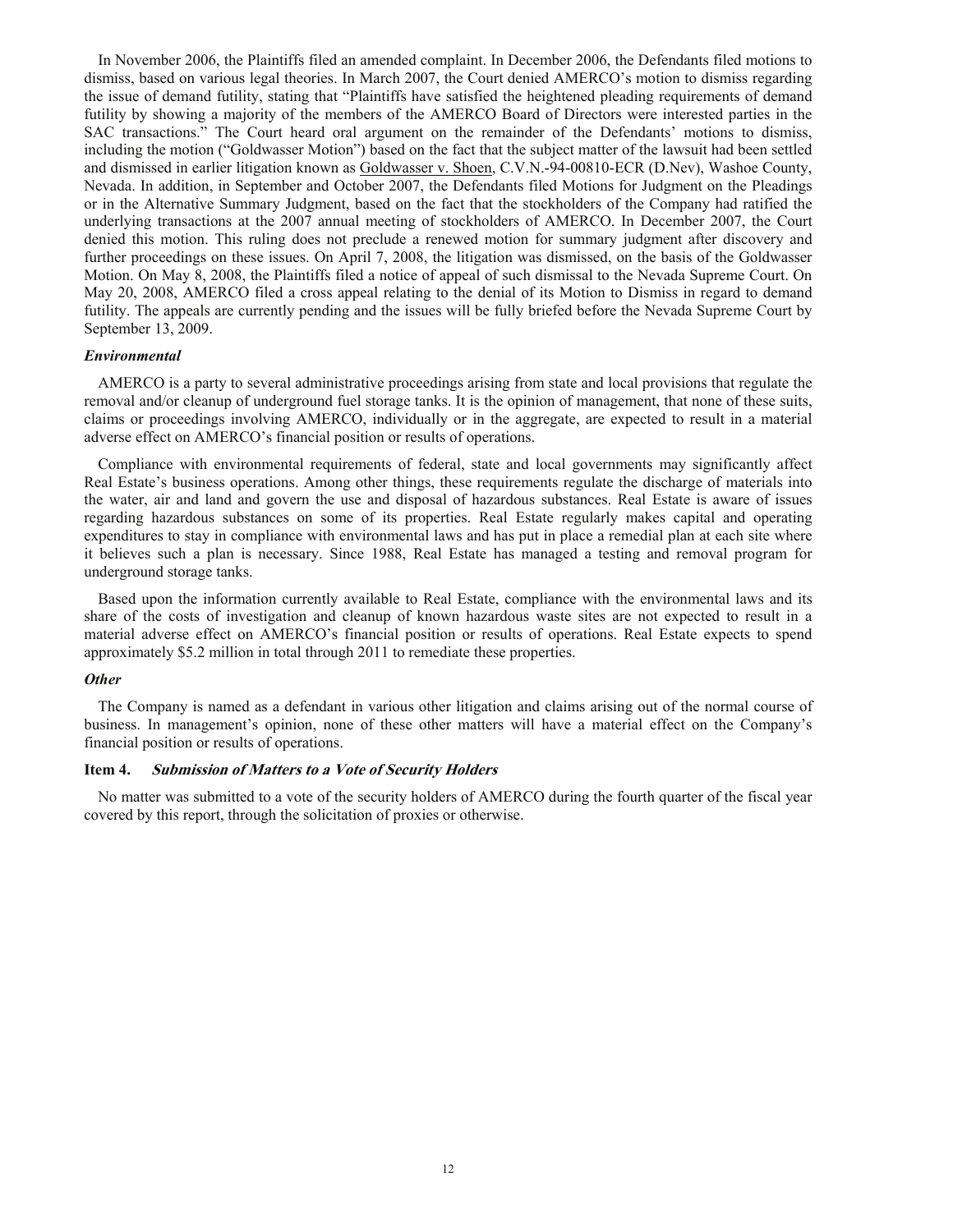#### **PART II**

#### <span id="page-16-0"></span>**Item 5. Market for the Registrant's Common Equity, Related Stockholder Matters and Issuer Purchases of Equity Securities**

As of March 31, 2009, there were approximately 3,200 holders of record of the common stock. AMERCO's common stock is listed on NASDAQ Global Select Market under the trading symbol "UHAL". The number of shareholders is derived using internal stock ledgers and utilizing Mellon Investor Services Stockholder listings.

The following table sets forth the high and the low sales price of the common stock of AMERCO for the periods indicated:

|                | <b>Year Ended March 31,</b> |  |       |      |             |  |       |
|----------------|-----------------------------|--|-------|------|-------------|--|-------|
|                | <u>2009</u>                 |  |       | 2008 |             |  |       |
|                | High                        |  | Low   |      | <u>High</u> |  | Low   |
| First quarter  | 60.00                       |  | 46.17 |      | 83.87       |  | 67.29 |
| Second quarter | \$<br>51.52                 |  | 33.51 |      | 78.78       |  | 57.03 |
| Third quarter  | 45.91                       |  | 28.93 |      | 79.86       |  | 58.82 |
| Fourth quarter | 35.29                       |  | 21.89 | \$.  | 71.98       |  | 47.53 |

#### **Dividends**

AMERCO does not have a formal dividend policy. The Board periodically considers the advisability of declaring and paying dividends to common stockholders in light of existing circumstances.

Refer to Note 21 Statutory Financial Information of Insurance Subsidiaries of the Notes to Consolidated Financial Statements for a discussion of certain statutory restrictions on the ability of the insurance subsidiaries to pay dividends to AMERCO.

Refer to Note 12 Stockholders Equity of the Notes to Consolidated Financial Statements for a discussion of AMERCO's preferred stock.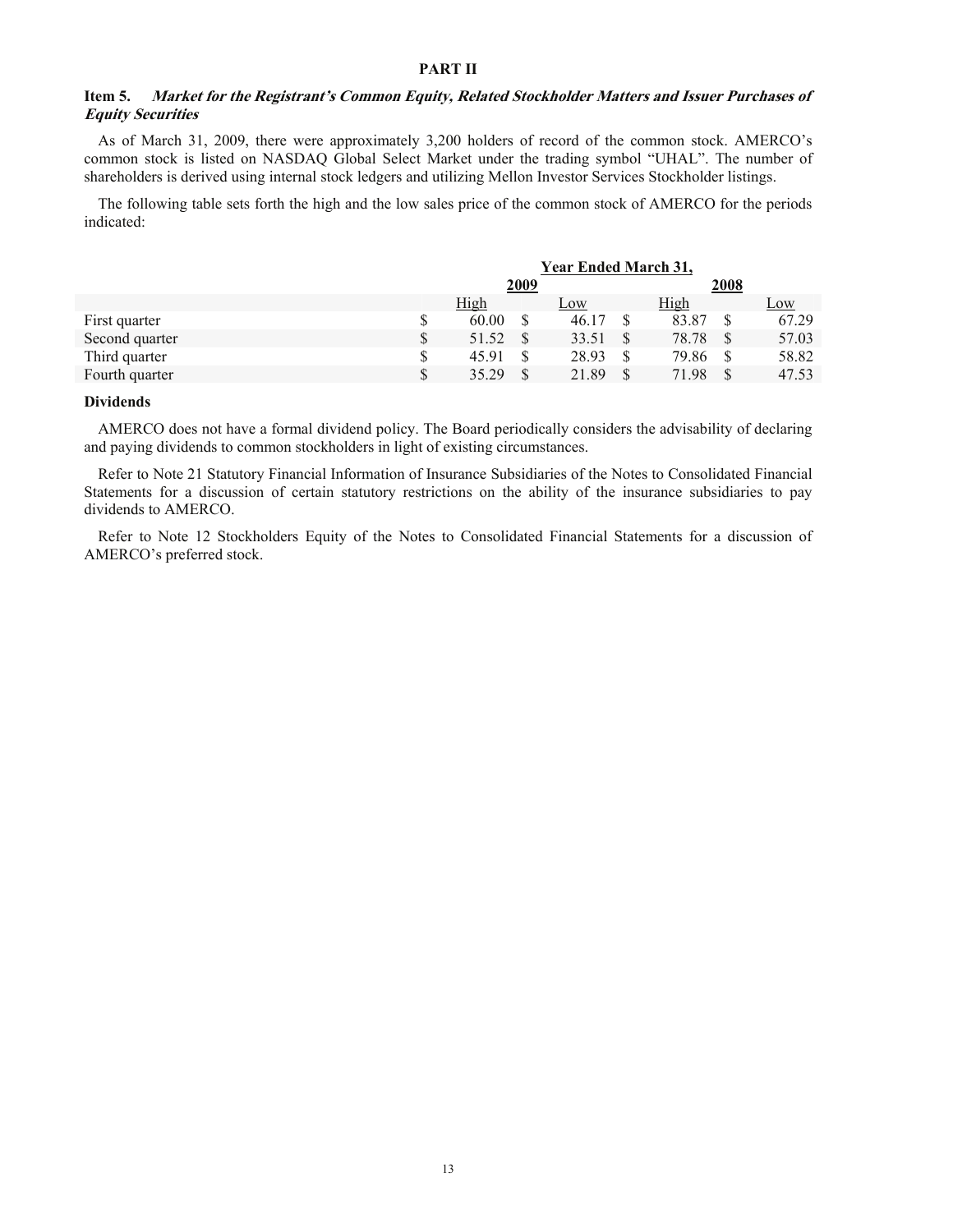#### **Performance Graph**

The following graph compares the cumulative total stockholder return on the Company's Common Stock for the period March 31, 2004 through March 31, 2009 with the cumulative total return on the Dow Jones US Equity Market and the Dow Jones US Transportation Average. The comparison assumes that \$100 was invested on March 31, 2004 in the Company's Common Stock and in each of comparison indices. The graph reflects the closing price of the Common stock trading on NASDAQ on March 31, 2005, 2006, 2007, 2008, and 2009.

And The Dow Jones US Transportation Average Index **\$450 \$400 \$350 \$300 \$250 \$200 \$150** Ы Θ **\$100** р<br>Д **\$50 \$0 3/04 3/05 3/06 3/07 3/08 3/09**

**COMPARISON OF 5 YEAR CUMULATIVE TOTAL RETURN\*** Among AMERCO, The Dow Jones US Index



**AMERCO Dow Jones US Dow Jones US Transportation Average**

Fiscal year ending March 31:

⊟

|                                     |    | 2004 | 2005 | 2006                        | 2007 | 2008   | <u>2009</u> |
|-------------------------------------|----|------|------|-----------------------------|------|--------|-------------|
| AMERCO                              | S. |      |      | 100 \$ 196 \$ 419 \$ 297 \$ |      | 242 \$ | 142         |
| Dow Jones US Total Market           |    | 100  | 107  | 122                         | 137  | 129    | 80          |
| Dow Jones US Transportation Average |    | 100  | 130  | 161                         | 172  | 173    | 99          |

\* \$100 invested on 3/31/04 in stock or index-including reinvestment of dividends.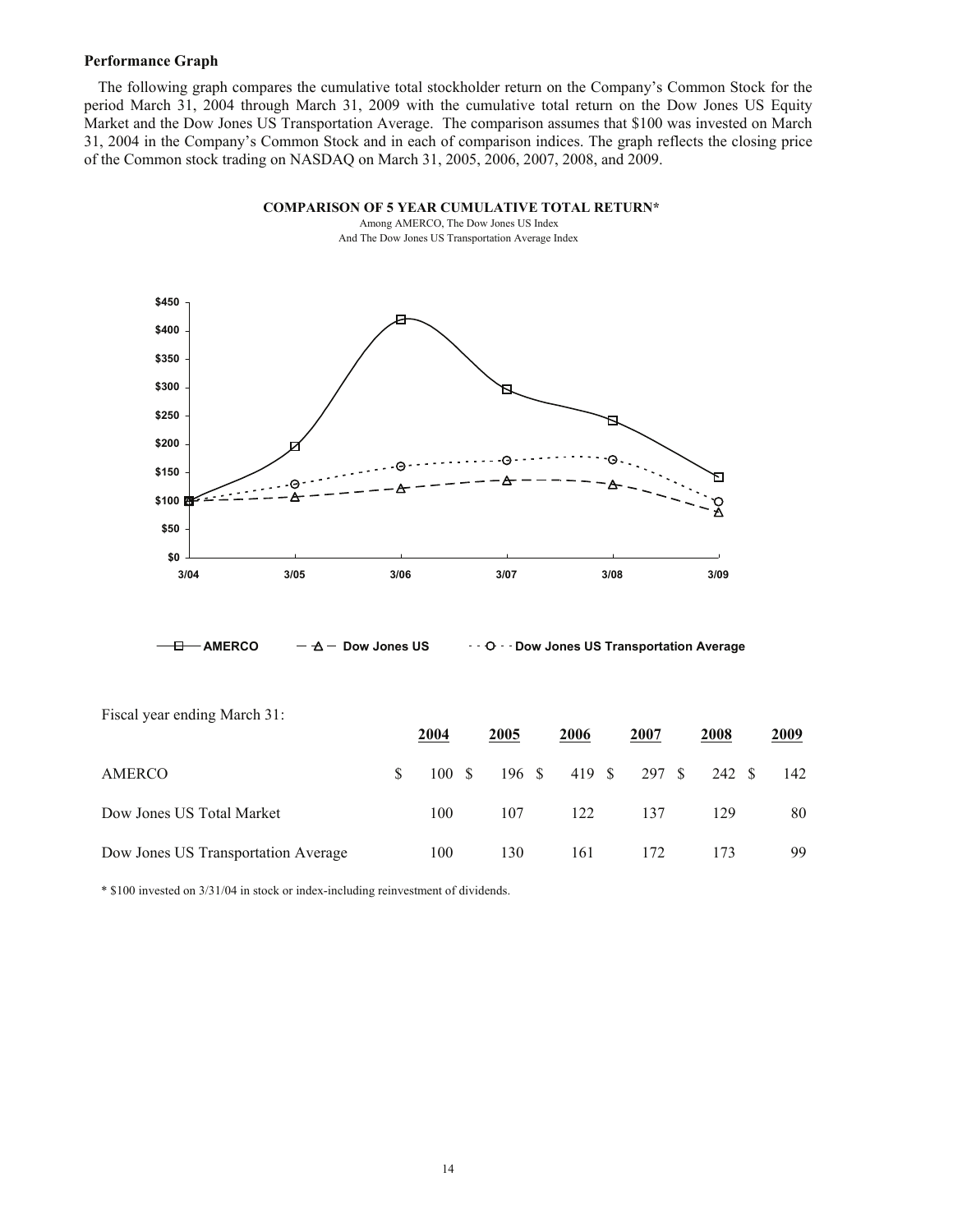#### **Issuer Purchases of Equity Securities**

On December 5, 2007, we announced that the Board had authorized us to repurchase up to \$50.0 million of our common stock. The stock was repurchased by the Company from time to time on the open market through December 31, 2008. The extent to which the Company repurchased its shares and the timing of such purchases were dependent upon market conditions and other corporate considerations. The purchases were funded from available working capital. During fiscal 2009, no shares of our common stock were repurchased, with the exception of the shares repurchased under our Odd Lot Repurchase Program detailed below.

On August 8, 2008, we announced the Board had authorized us to initiate a no-fee Odd Lot Repurchase Program (the "Program") to purchase AMERCO common stock held by persons who own less than 100 shares of AMERCO common stock. The Program offer expired on December 31, 2008. The following table details the shares purchased as part of the Program.

| Period                | Total # of Shares<br>Repurchased |  | Weighted<br>Average<br><b>Price Paid</b><br>per Share | <b>Total S of Shares</b><br><b>Repurchased as Part</b><br>of Odd Lot Program |
|-----------------------|----------------------------------|--|-------------------------------------------------------|------------------------------------------------------------------------------|
| Cumulative Plan Total | 23.526                           |  | 41.47                                                 | 975.722                                                                      |

On December 3, 2008, the Board authorized and directed us to amend the Employee Stock Ownership Plan ("ESOP") to provide that distributions under the ESOP with respect to accounts valued at no more than \$1,000 shall be in the form of cash at the sole discretion of the advisory committee, subject to a participant's or beneficiary's right to elect a distribution of AMERCO common stock. The Board also authorized us, using management's discretion, to buy back shares of former employee ESOP participants whose respective ESOP account balances are valued at more than \$1,000 but who own less than 100 shares, at the then-prevailing market prices. No such shares have been purchased.

In March 2009, RepWest purchased shares of AMERCO Series A 8 ½% Preferred Stock on the open market for \$0.9 million. RepWest may continue to make investments in AMERCO's Preferred Shares in the future.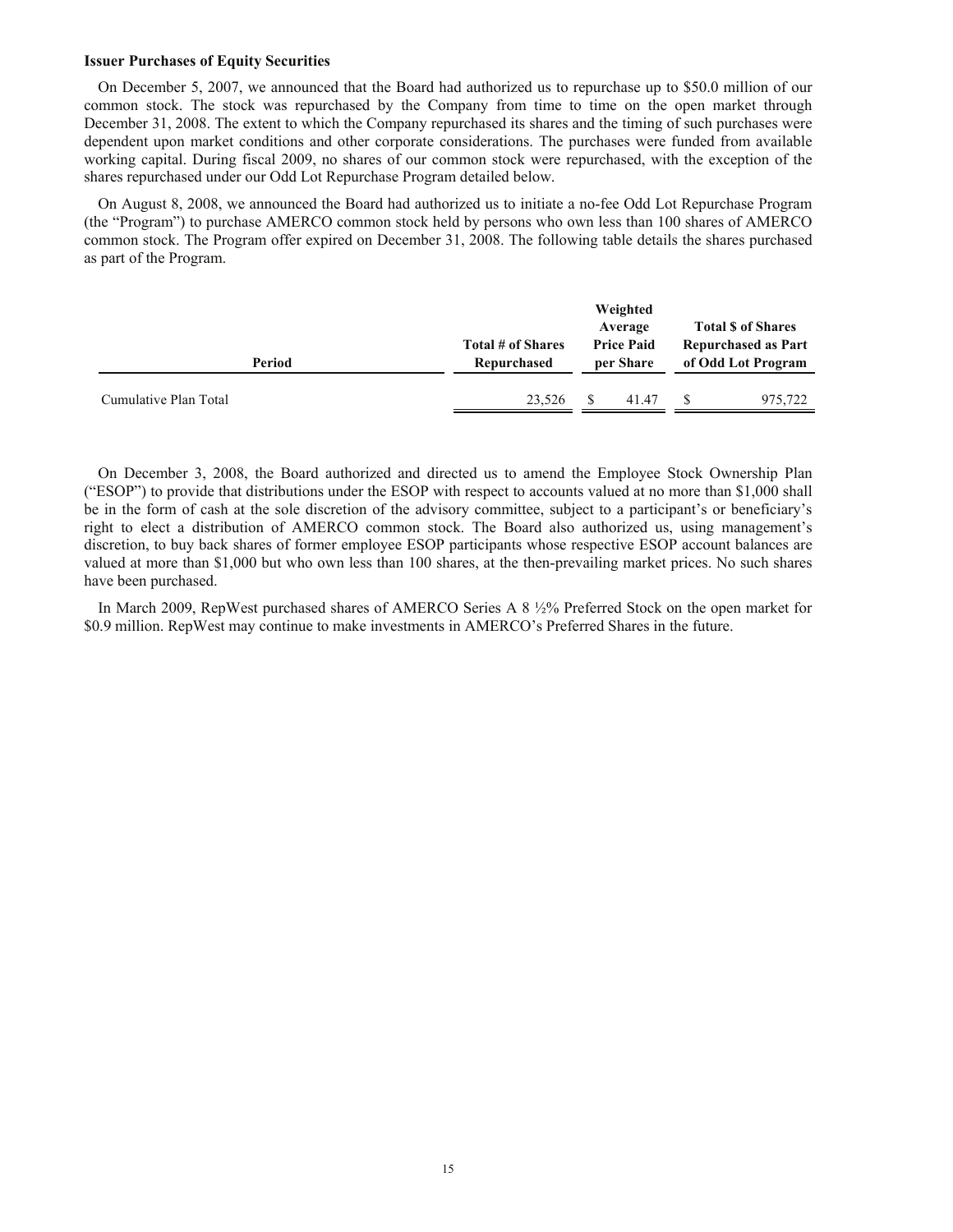## <span id="page-19-0"></span>**Item 6. Selected Financial Data**

The following selected financial data should be read in conjunction with the MD&A, and the Consolidated Financial Statements and related notes in this Annual Report on Form 10-K.

Listed below is selected financial data for AMERCO and consolidated entities for each of the last five years ended March 31:

|                                                                 |                                                 | <b>Years Ended March 31,</b> |              |  |              |  |                         |  |            |
|-----------------------------------------------------------------|-------------------------------------------------|------------------------------|--------------|--|--------------|--|-------------------------|--|------------|
|                                                                 | 2009                                            |                              | 2008(b), (c) |  | 2007         |  | 2006                    |  | 2005       |
|                                                                 | (In thousands, except share and per share data) |                              |              |  |              |  |                         |  |            |
| Summary of Operations:                                          |                                                 |                              |              |  |              |  |                         |  |            |
| Self-moving equipment rentals                                   | \$<br>1,423,022 \$                              |                              | 1,451,292 \$ |  | 1,462,470 \$ |  | 1,489,429 \$            |  | 1,424,841  |
| Self-storage revenues                                           | 110,548                                         |                              | 122,248      |  | 126,424      |  | 119,742                 |  | 114,155    |
| Self-moving and self-storage products and service sales         | 199,394                                         |                              | 217,798      |  | 224,722      |  | 223,721                 |  | 206,098    |
| Property management fees                                        | 23,192                                          |                              | 22,820       |  | 21,154       |  | 21,195                  |  | 11,839     |
| Life insurance premiums                                         | 109,572                                         |                              | 111,996      |  | 120,399      |  | 118,833                 |  | 126,236    |
| Property and casualty insurance premiums                        | 28,337                                          |                              | 28,388       |  | 24,335       |  | 26,001                  |  | 24,987     |
| Net investment and interest income                              | 58,021                                          |                              | 62,110       |  | 59,696       |  | 48,279                  |  | 49,171     |
| Other revenue                                                   | 40,180                                          |                              | 32,522       |  | 30,098       |  | 40,325                  |  | 30,172     |
| Total revenues                                                  | 1,992,266                                       |                              | 2,049,174    |  | 2,069,298    |  | 2,087,525               |  | 1,987,499  |
| Operating expenses                                              | 1,047,238                                       |                              | 1,079,486    |  | 1,082,178    |  | 1,083,887               |  | 1,125,663  |
| Commission expenses                                             | 171,303                                         |                              | 167,945      |  | 162,899      |  | 165,961                 |  | 159,253    |
| Cost of sales                                                   | 114,387                                         |                              | 120,210      |  | 117,648      |  | 113,135                 |  | 105,309    |
| Benefits and losses                                             | 108,259                                         |                              | 108,817      |  | 116,959      |  | 115,431                 |  | 138,655    |
| Amortization of deferred policy acquisition costs               | 12,394                                          |                              | 13,181       |  | 17,138       |  | 24,261                  |  | 28,512     |
| Lease expense                                                   | 152,424                                         |                              | 133,931      |  | 147,659      |  | 136,652                 |  | 142,008    |
| Depreciation, net of (gains) losses on disposal                 | 265,213                                         |                              | 221,882      |  | 189,589      |  | 142,817                 |  | 121,103    |
| Total costs and expenses                                        | 1,871,218                                       |                              | 1,845,452    |  | 1,834,070    |  | 1,782,144               |  | 1,820,503  |
| Earnings from operations                                        | 121,048                                         |                              | 203,722      |  | 235,228      |  | 305,381                 |  | 166,996    |
| Interest expense                                                | (98, 470)                                       |                              | (101, 420)   |  | (82, 436)    |  | (69, 481)               |  | (73,205)   |
| Fees and amortization on early extinguishment of debt (a)       |                                                 |                              |              |  | (6,969)      |  | (35, 627)               |  |            |
| Litigation settlement, net of costs, fees and expenses          |                                                 |                              |              |  |              |  |                         |  | 51,341     |
| Pretax earnings                                                 | 22,578                                          |                              | 102,302      |  | 145,823      |  | 200,273                 |  | 145,132    |
| Income tax expense                                              | (9,168)                                         |                              | (34,518)     |  | (55,270)     |  | (79, 119)               |  | (55,708)   |
| Net earnings                                                    | 13,410                                          |                              | 67,784       |  | 90,553       |  | 121,154                 |  | 89,424     |
| Less: Preferred stock dividends                                 | (12, 963)                                       |                              | (12, 963)    |  | (12, 963)    |  | (12, 963)               |  | (12, 963)  |
| Earnings available to common shareholders                       | 447                                             | $\mathbb{S}$                 | $54,821$ \$  |  | $77,590$ \$  |  | $\overline{108,191}$ \$ |  | 76,461     |
| Net earnings per common share basic and diluted                 | \$<br>0.02 S                                    |                              | 2.78S        |  | 3.72S        |  | 5.19S                   |  | 3.68       |
| Weighted average common shares outstanding: Basic and diluted   | 19,350,041                                      |                              | 19,740,571   |  | 20,838,570   |  | 20,857,108              |  | 20,804,773 |
| Cash dividends declared and accrued                             |                                                 |                              |              |  |              |  |                         |  |            |
| Preferred stock                                                 | \$<br>$12,963$ \$                               |                              | $12,963$ \$  |  | $12,963$ \$  |  | $12,963$ \$             |  | 12,963     |
| <b>Balance Sheet Data:</b>                                      |                                                 |                              |              |  |              |  |                         |  |            |
| Property, plant and equipment, net                              | 2,013,928                                       |                              | 2,011,176    |  | 1,897,071    |  | 1,535,165               |  | 1,354,468  |
| <b>Total</b> assets                                             | 3,825,073                                       |                              | 3,832,487    |  | 3,523,048    |  | 3,367,218               |  | 3,116,173  |
| AMERCO's notes, loans and leases payable                        | 1,546,490                                       |                              | 1,504,677    |  | 1,181,165    |  | 965,634                 |  | 780,008    |
| SAC Holding II notes and loans payable, non re-course to AMERCO |                                                 |                              |              |  | 74,887       |  | 76,232                  |  | 77,474     |
| Stockholders' equity                                            | 717,629                                         |                              | 758,431      |  | 718,098      |  | 695,604                 |  | 572,839    |

(a) Includes the write-off of debt issuance costs of \$7.0 million in fiscal 2007 and \$14.4 million in fiscal 2006.

(b) Fiscal 2008 summary of operations includes 7 months of activity for SAC Holding II which was deconsolidated effective October 31, 2007.

(c) Fiscal 2008 balance sheet data does not include SAC Holding II which was deconsolidated effective October 31, 2007.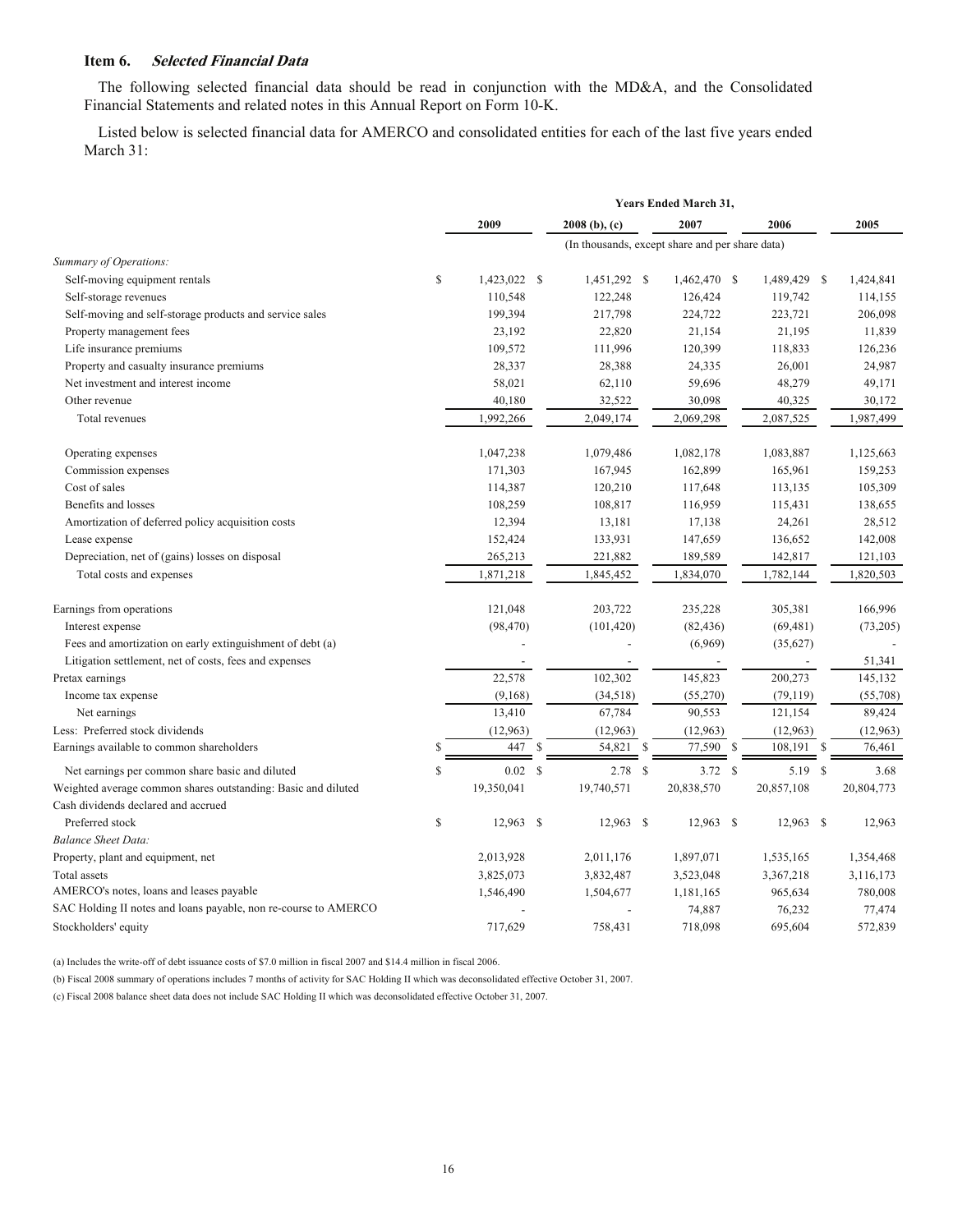#### <span id="page-20-0"></span>**Item 7.** *Management's Discussion and Analysis of Financial Condition and Results of Operations*

#### **General**

We begin this MD&A with the overall strategy of AMERCO, followed by a description of and strategy related to, our operating segments to give the reader an overview of the goals of our business and the direction in which our businesses and products are moving. We then discuss our "Critical Accounting Policies and Estimates" that we believe are important to understanding the assumptions and judgments incorporated in our reported financial results. We then discuss our results of operations for fiscal 2009 compared with fiscal 2008, and for fiscal 2008 compared with fiscal 2007 which are followed by an analysis of changes in our balance sheets and cash flows, and a discussion of our financial commitments in the sections entitled "Liquidity and Capital Resources" and "Disclosures about Contractual Obligations and Commercial Commitments." We conclude this MD&A by discussing our outlook for fiscal 2010.

This MD&A should be read in conjunction with the other sections of this Annual Report on Form 10-K, including Item 1: Business, Item 6: Selected Financial Data and Item 8: Financial Statements and Supplementary Data. The various sections of this MD&A contain a number of forward-looking statements, as discussed under the caption "Cautionary Statements Regarding Forward-Looking Statements," all of which are based on our current expectations and could be affected by the uncertainties and risk factors described throughout this filing and particularly under the section Item 1A: Risk Factors. Our actual results may differ materially from these forwardlooking statements.

AMERCO has a fiscal year that ends on the  $31<sup>st</sup>$  of March for each year that is referenced. Our insurance company subsidiaries have fiscal years that end on the 31<sup>st</sup> of December for each year that is referenced. They have been consolidated on that basis. Our insurance companies' financial reporting processes conform to calendar year reporting as required by state insurance departments. Management believes that consolidating their calendar year into our fiscal year financial statements does not materially affect the financial position or results of operations. The Company discloses any material events occurring during the intervening period. Consequently, all references to our insurance subsidiaries' years 2008, 2007 and 2006 correspond to fiscal 2009, 2008 and 2007 for AMERCO.

#### **Overall Strategy**

Our overall strategy is to maintain our leadership position in the North American "do-it-yourself" moving and storage industry. We accomplish this by providing a seamless and integrated supply chain to the "do-it-yourself" moving and storage market. As part of executing this strategy, we leverage the brand recognition of U-Haul with our full line of moving and self-storage related products and services and the convenience of our broad geographic presence.

Our primary focus is to provide our customers with a wide selection of moving rental equipment, convenient selfstorage rental facilities and related moving and self-storage products and services. We are able to expand our distribution and improve customer service by increasing the amount of moving equipment and storage rooms available for rent, expanding the number of independent dealers in our network and expanding and taking advantage of our growing eMove capabilities.

Property and Casualty Insurance is focused on providing and administering property and casualty insurance to U-Haul and its customers, its independent dealers and affiliates.

Life Insurance is focused on long-term capital growth through direct writing and reinsuring of life, Medicare supplement and annuity products in the senior marketplace.

#### **Description of Operating Segments**

AMERCO's three current reportable segments are (and former reportable segment was):

Moving and Storage, comprised of AMERCO, U-Haul and Real Estate and the subsidiaries of U-Haul and Real Estate,

Property and Casualty Insurance, comprised of RepWest and its subsidiaries and ARCOA,

Life Insurance, comprised of Oxford and its subsidiaries, and

SAC Holding II and its subsidiaries (through October 2007).

Refer to Note 1 Basis of Presentation, Note 22 Financial Information by Geographic Area and Note 22A Consolidating Financial Information by Industry Segment of the Notes to Consolidated Financial Statements included in this Form 10-K.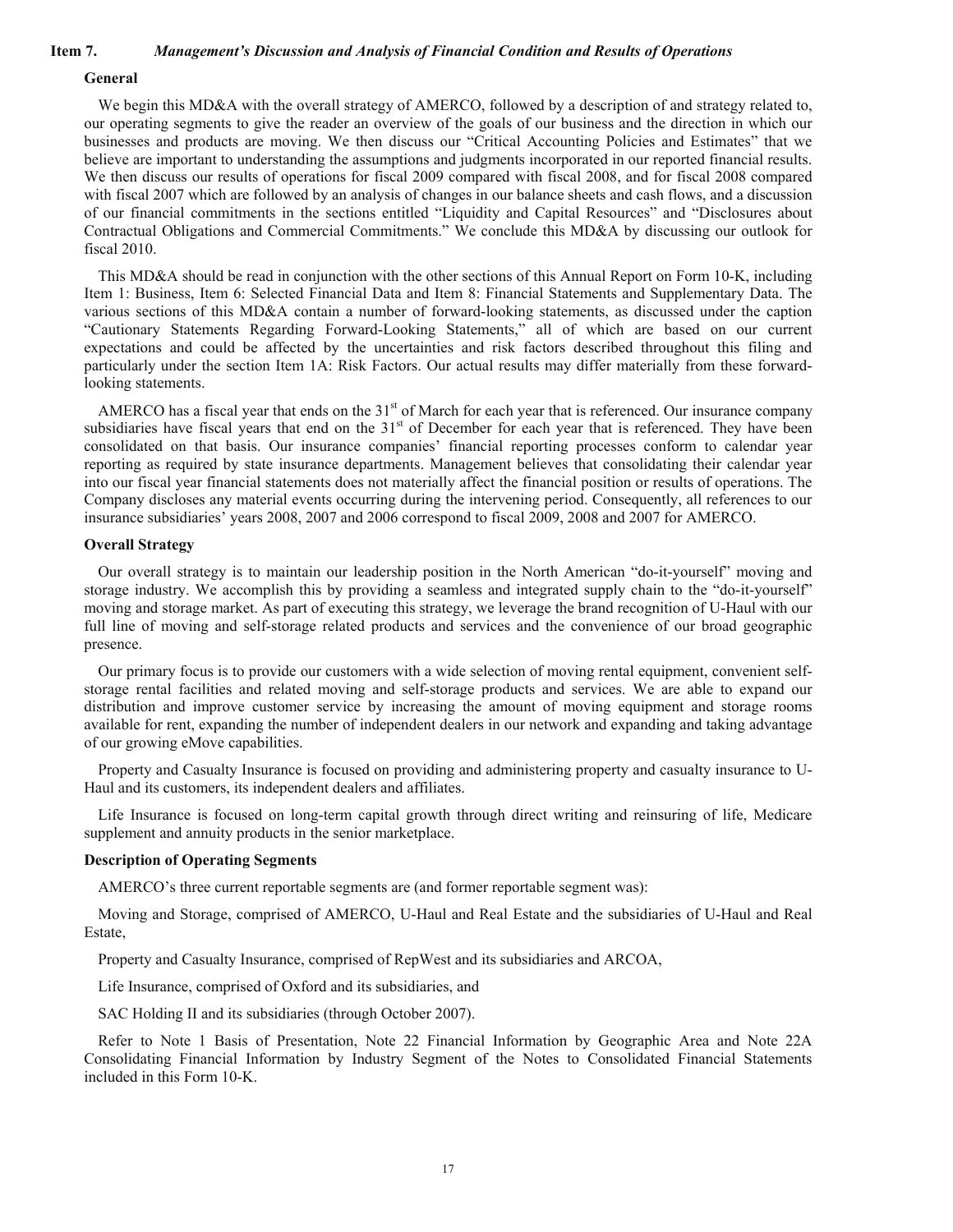#### *Moving and Storage Operating Segment*

Our Moving and Storage Operating Segment consists of the rental of trucks, trailers, specialty rental items and self-storage spaces primarily to the household mover as well as sales of moving supplies, towing accessories and propane. Operations are conducted under the registered trade name U-Haul® throughout the United States and Canada.

With respect to our truck, trailer, specialty rental items and self-storage rental business, we are focused on expanding our dealer network, which provides added convenience for our customers and expanding the selection and availability of rental equipment to satisfy the needs of our customers.

U-Haul brand self-moving related products and services, such as boxes, pads and tape allow our customers to, among other things, protect their belongings from potential damage during the moving process. We are committed to providing a complete line of products selected with the "do-it-yourself" moving and storage customer in mind.

eMove is an online marketplace that connects consumers to over 3,900 independent Moving Help™ service providers and over 4,200 independent Self-Storage Affiliates. Our network of customer-rated affiliates provides pack and load help, cleaning help, self-storage and similar services, all over North America. Our goal is to further utilize our web-based technology platform to increase service to consumers and businesses in the moving and storage market.

For more than sixty years, U-Haul has incorporated sustainable practices into its everyday operations. Our basic business premise of truck-sharing helps reduce greenhouse gas emissions and reduces the need for total largecapacity vehicles. Today, we remain focused on reducing waste and are dedicated to manufacturing reusable components and recyclable products. This commitment to sustainability, through our products and services, has helped us to reduce any negative impact on the environment.

#### *Property and Casualty Insurance Operating Segment*

Our Property and Casualty Insurance provides loss adjusting and claims handling for U-Haul through regional offices across North America. Property and Casualty Insurance also underwrites components of the Safemove, Safetow and Safestor protection packages to U-Haul customers. We continue to focus on increasing the penetration of these products into the market. The business plan for Property and Casualty Insurance includes offering property and casualty products in other U-Haul related programs.

#### *Life Insurance Operating Segment*

Our Life Insurance provides life and health insurance products primarily to the senior market through the direct writing or reinsuring of life insurance, Medicare supplement and annuity policies. Additionally, Oxford administered the self-insured employee health and dental plans for Arizona employees of the Company through December 31, 2008.

#### *SAC Holding II Operating Segment*

SAC Holding II owns self-storage properties that are managed by U-Haul under property management agreements and act as independent U-Haul rental equipment dealers. AMERCO, through its subsidiaries, has contractual interests in certain SAC Holding II properties entitling AMERCO to potential future income based on the financial performance of these properties. AMERCO was considered the primary beneficiary of these contractual interests prior to November 2007. Consequently, for those reporting periods prior to November 2007, we included the results of SAC Holding II in the consolidated financial statements of AMERCO, as required by FIN 46(R). While the deconsolidation affects AMERCO's financial reporting, it has no operational or financial impact on the Company's relationship with SAC Holding II. Refer to Principles of Consolidation within Item 7 Management's Discussion and Analysis of Financial Condition and Results of Operations.

#### **Critical Accounting Policies and Estimates**

The Company's financial statements have been prepared in accordance with the generally accepted accounting principles ("GAAP") in the United States. The methods, estimates and judgments we use in applying our accounting policies can have a significant impact on the results we report in our financial statements. Note 3 Accounting Policies of the Notes to Consolidated Financial Statements in Item 8: Financial Statements and Supplementary Data of this Form 10-K summarizes the significant accounting policies and methods used in the preparation of our consolidated financial statements and related disclosures. Certain accounting policies require us to make difficult and subjective judgments and assumptions, often as a result of the need to estimate matters that are inherently uncertain.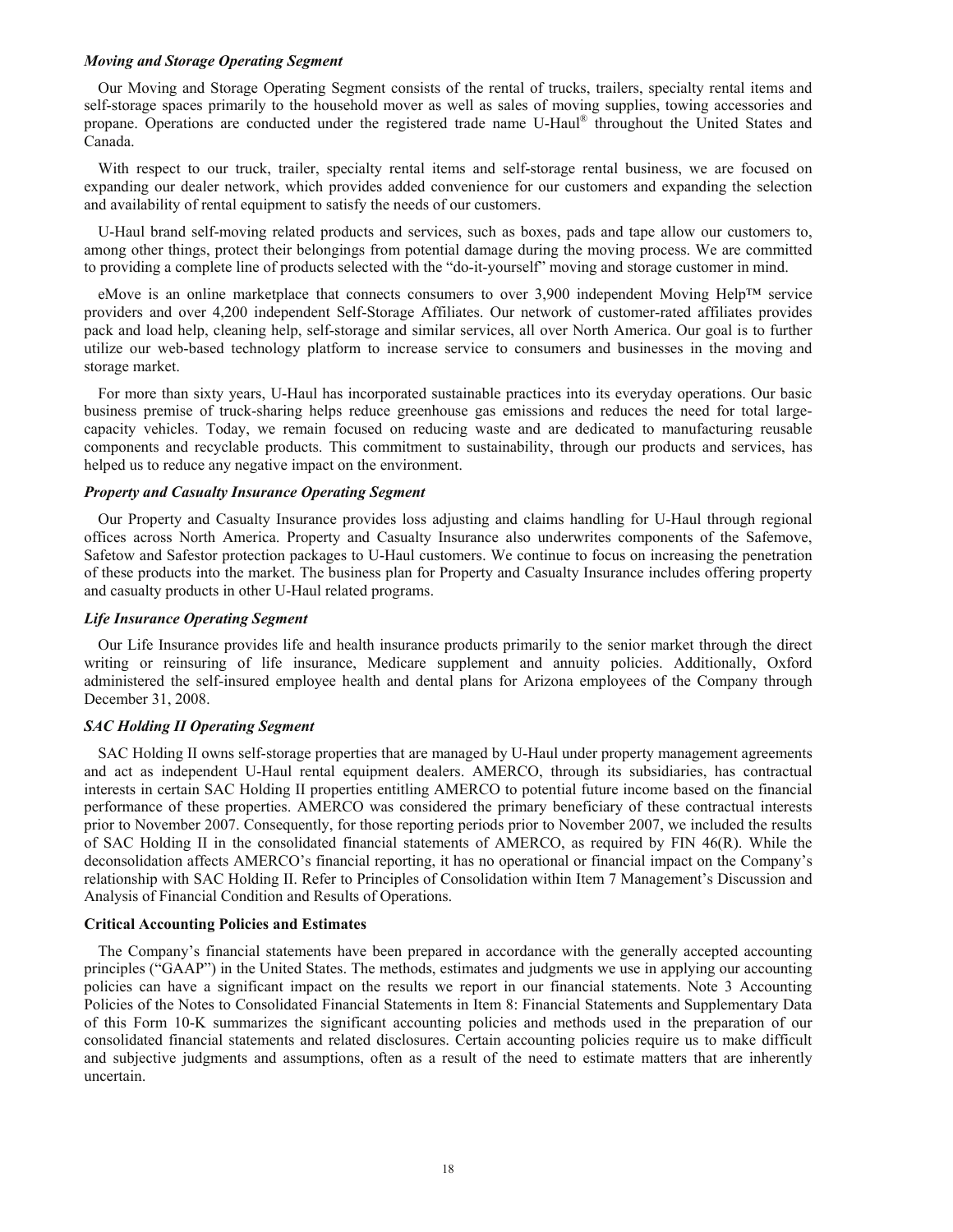Below we have set forth, with a detailed description, the accounting policies that we deem most critical to us and that require management's most difficult and subjective judgments. These estimates are based on historical experience, observance of trends in particular areas, information and valuations available from outside sources and on various other assumptions that are believed to be reasonable under the circumstances and which form the basis for making judgments about the carrying values of assets and liabilities that are not readily apparent from other sources. Actual amounts may differ from these estimates under different assumptions and conditions; such differences may be material.

We also have other policies that we consider key accounting policies, such as revenue recognition; however, these policies do not meet the definition of critical accounting estimates, because they do not generally require us to make estimates or judgments that are difficult or subjective. The accounting policies that we deem most critical to us, and involve the most difficult, subjective or complex judgments include the following:

#### **Principles of Consolidation**

The Company applies FIN 46(R) and ARB 51, *Consolidated Financial Statements* ("ARB 51"), in its principles of consolidation. FIN 46(R) addresses arrangements where a company does not hold a majority of the voting or similar interests of a variable interest entity ("VIE"). A company is required to consolidate a VIE if it has determined it is the primary beneficiary. ARB 51 addresses the policy when a company owns a majority of the voting or similar rights and exercises effective control.

As promulgated by FIN 46(R), a VIE is not self-supportive due to having one or both of the following conditions: a) it has an insufficient amount of equity for it to finance its activities without receiving additional subordinated financial support or b) its owners do not hold the typical risks and rights of equity owners. This determination is made upon the creation of a variable interest and can be re-assessed should certain changes in the operations of a VIE, or its relationship with the primary beneficiary trigger a reconsideration under the provisions of FIN 46(R). After a triggering event occurs the most recent facts and circumstances are utilized in determining whether or not a company is a VIE, which other company(s) have a variable interest in the entity, and whether or not the company's interest is such that it is the primary beneficiary.

In fiscal 2003 and fiscal 2002, SAC Holding Corporation and its subsidiaries ("SAC Holding Corporation") and SAC Holding II Corporation and its subsidiaries (collectively, "SAC Holdings") were considered special purpose entities and were consolidated based on the provisions of Emerging Issues Task Force Issue No. 90-15. In fiscal 2004, the Company evaluated its interests in SAC Holdings utilizing the guidance promulgated in FIN 46(R). The Company concluded that SAC Holdings were VIE's and that the Company was the primary beneficiary. Accordingly, the Company continued to include SAC Holdings in its consolidated financial statements.

In February and March 2004, SAC Holding Corporation triggered a requirement to reassess AMERCO's involvement in it, which led to the conclusion that SAC Holding Corporation was not a VIE and AMERCO ceased to be the primary beneficiary. Accordingly, the Company no longer includes SAC Holding Corporation in its consolidated financial statements.

In November 2007, Blackwater Investments, Inc. ("Blackwater") contributed additional capital to its whollyowned subsidiary, SAC Holding II. This contribution was determined by us to be material with respect to the capitalization of SAC Holding II; therefore, triggering a requirement under FIN  $46(R)$  for us to reassess the Company's involvement with those subsidiaries. This required reassessment led to the conclusion that SAC Holding II had the ability to fund its own operations and execute its business plan without any future subordinated financial support; therefore, the Company was no longer the primary beneficiary of SAC Holding II as of the date of Blackwater's contribution.

Accordingly, at the date AMERCO ceased to have a variable interest and ceased to be the primary beneficiary of SAC Holding II, it deconsolidated those entities. The deconsolidation was accounted for as a distribution of SAC Holding II's interests to the sole shareholder of SAC Holdings. Because of AMERCO's continuing involvement with SAC Holding II the distribution does not qualify as discontinued operations as defined by Statement of Financial Accounting Standards ("SFAS") 144, *Accounting for the Impairment or Disposal of Long-Lived Assets.*

It is possible that SAC Holdings could take actions that would require us to re-determine whether SAC Holdings has become a VIE or whether we have become the primary beneficiary of SAC Holdings. Should this occur, we could be required to consolidate some or all of SAC Holdings with our financial statements.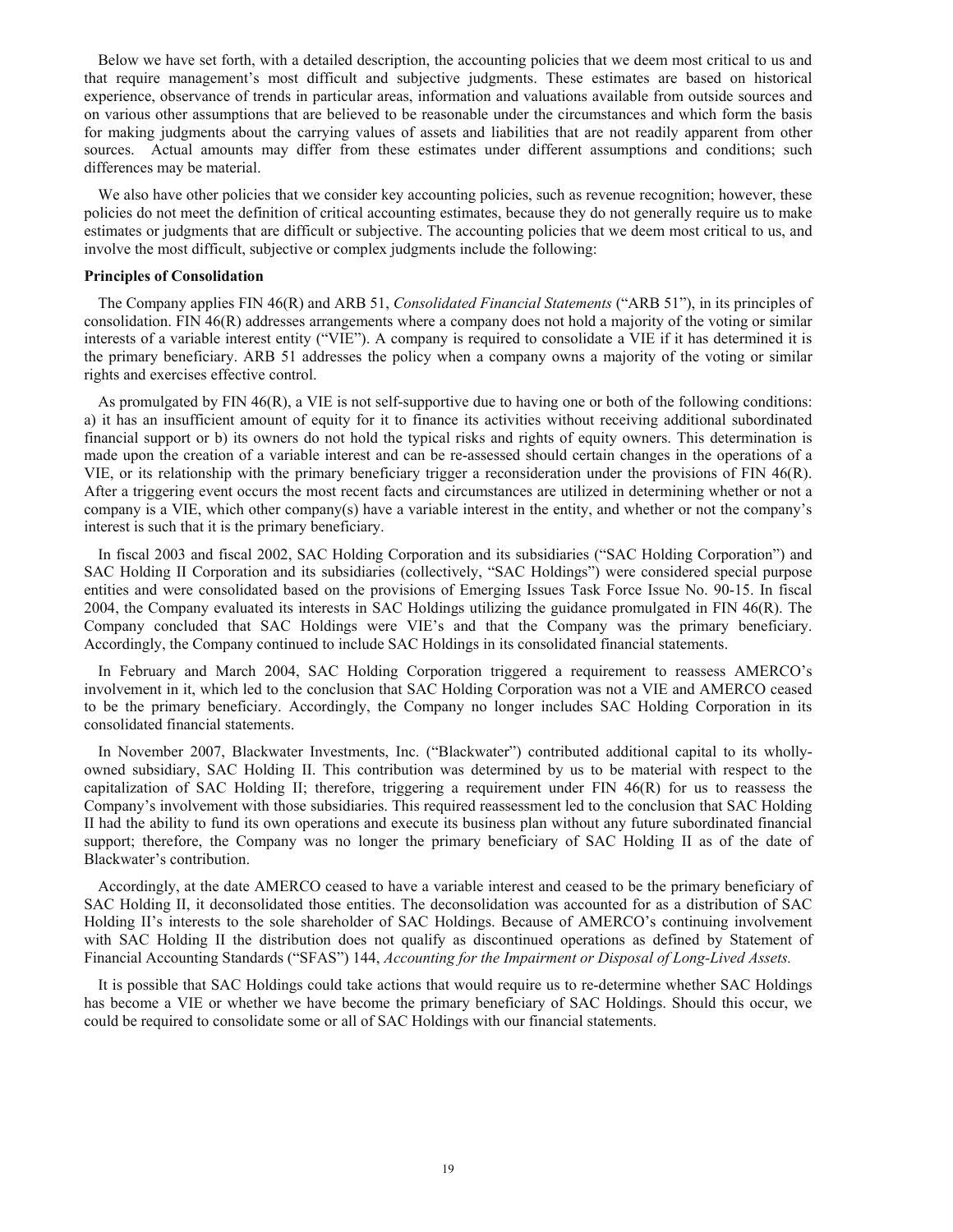The consolidated balance sheets as of March 31, 2009 and 2008 include the accounts of AMERCO and its whollyowned subsidiaries. The March 31, 2009 statements of operations and cash flows include AMERCO and its whollyowned subsidiaries. The March 31, 2008 statements of operations and cash flows include AMERCO and its whollyowned subsidiaries for the entire year, and reflect SAC Holding II for the seven months ended October 31, 2007. The March 31, 2007 statements of operations and cash flows include the accounts of AMERCO and its whollyowned subsidiaries and SAC Holding II.

#### **Recoverability of Property, Plant and Equipment**

Property, plant and equipment are stated at cost. Interest expense incurred during the initial construction of buildings and rental equipment is considered part of cost. Depreciation is computed for financial reporting purposes using the straight-line or an accelerated method based on a declining balance formula over the following estimated useful lives: rental equipment 2-20 years and buildings and non-rental equipment 3-55 years. The Company follows the deferral method of accounting based in the AICPA's Airline Guide for major overhauls in which engine overhauls are capitalized and amortized over five years and transmission overhauls are capitalized and amortized over three years. Routine maintenance costs are charged to operating expense as they are incurred. Gains and losses on dispositions of property, plant and equipment are netted against depreciation expense when realized. Equipment depreciation is recognized in amounts expected to result in the recovery of estimated residual values upon disposal, i.e., minimize gains or losses. In determining the depreciation rate, historical disposal experience, holding periods and trends in the market for vehicles are reviewed.

We regularly perform reviews to determine whether facts and circumstances exist which indicate that the carrying amount of assets, including estimates of residual value, may not be recoverable or that the useful life of assets are shorter or longer than originally estimated. Reductions in residual values (i.e., the price at which we ultimately expect to dispose of revenue earning equipment) or useful lives will result in an increase in depreciation expense over the life of the equipment. Reviews are performed based on vehicle class, generally subcategories of trucks and trailers. During fiscal 2009, based on an economic market analysis, the Company decreased the estimated residual value of certain rental trucks. The effect of the change decreased earnings from operations for fiscal 2009 by \$19.8 million or \$1.02 per share before taxes, in which the tax effect was approximately \$0.38 per share. We assess the recoverability of our assets by comparing the projected undiscounted net cash flows associated with the related asset or group of assets over their estimated remaining lives against their respective carrying amounts. We consider factors such as current and expected future market price trends on used vehicles and the expected life of vehicles included in the fleet. Impairment, if any, is based on the excess of the carrying amount over the fair value of those assets. If asset residual values are determined to be recoverable, but the useful lives are shorter or longer than originally estimated, the net book value of the assets is depreciated over the newly determined remaining useful lives.

In fiscal 2006, management performed an analysis of the expected economic value of new rental trucks and determined that additions to the fleet resulting from purchase should be depreciated on an accelerated method based upon a declining formula. The salvage value and useful life assumptions of the rental truck fleet remain unchanged. Under the declining balances method (2.4 times declining balance) the book value of a rental truck is reduced approximately 16%, 13%, 11%, 9%, 8%, 7%, and 6% during years one through seven, respectively and then reduced on a straight line basis an additional 10% by the end of year fifteen. Whereas, a standard straight line approach would reduce the book value by approximately 5.3% per year over the life of the truck. For the affected equipment, the accelerated depreciation was \$56.0 million, \$56.7 million and \$33.2 million greater than what it would have been if calculated under a straight line approach for fiscal 2009, 2008 and 2007, respectively.

We typically sell our used vehicles at our sales centers throughout North America, on our web site at uhaul.com/trucksales or by phone at 1-866-404-0355. Additionally, we sell a large portion of our pick-up and cargo van fleet at automobile dealer auctions. Although we intend to sell our used vehicles for prices approximating book value, the extent to which we realize a gain or loss on the sale of used vehicles is dependent upon various factors including the general state of the used vehicle market, the age and condition of the vehicle at the time of its disposal and depreciation rates with respect to the vehicle.

#### **Insurance Reserves**

Liabilities for life insurance and certain annuity and health policies are established to meet the estimated future obligations of policies in force, and are based on mortality, morbidity and withdrawal assumptions from recognized actuarial tables which contain margins for adverse deviation. In addition, liabilities for health, disability and other policies include estimates of payments to be made on insurance claims for reported losses and estimates of losses incurred, but not yet reported. Liabilities for annuity contracts consist of contract account balances that accrue to the benefit of the policyholders.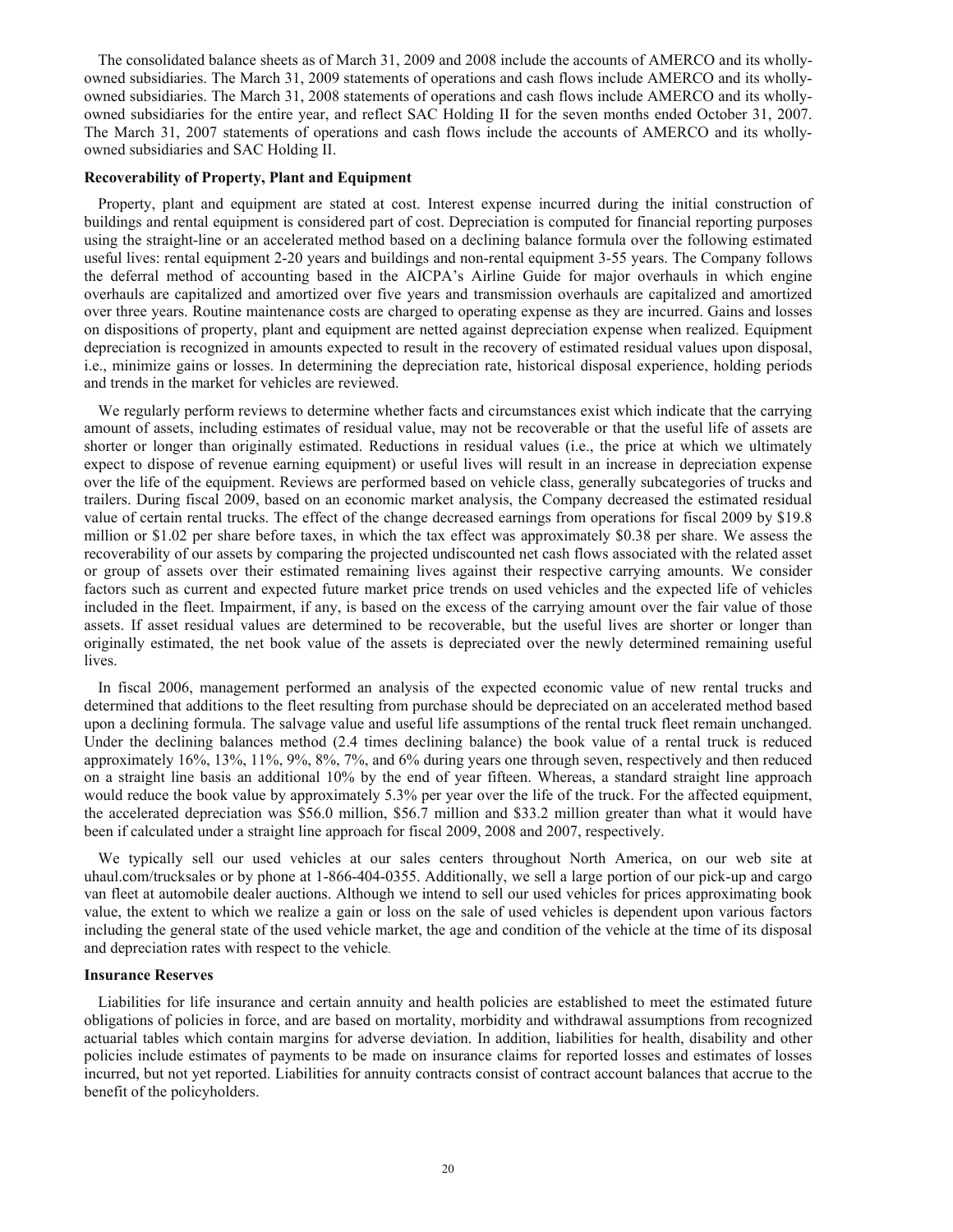Insurance reserves for Property and Casualty Insurance and U-Haul take into account losses incurred based upon actuarial estimates. These estimates are based on past claims experience and current claim trends as well as social and economic conditions such as changes in legal theories and inflation. Due to the nature of underlying risks and the high degree of uncertainty associated with the determination of the liability for future policy benefits and claims, the amounts to be ultimately paid to settle liabilities cannot be precisely determined and may vary significantly from the estimated liability.

Due to the long tailed nature of the assumed reinsurance and the excess workers compensation lines of insurance that were written by RepWest it may take a number of years for claims to be fully reported and finally settled.

During the third quarter of fiscal 2009, the Company entered into an excess of loss reinsurance agreement with a third-party reinsurer covering a portion of expected accident liability losses for policy years 2001 through 2005. The Company recorded \$15.0 million of projected recoveries as an Other Asset and deferred this gain until actual recoveries, if any, are collected in the future.

#### **Impairment of Investments**

For investments accounted for under SFAS 115, *Accounting for Certain Investments in Debt and Equity Securities* in determining if and when a decline in market value below amortized cost is other-than-temporary, management makes certain assumptions or judgments in its assessment including but not limited to: ability and intent to hold the security, quoted market prices, dealer quotes or discounted cash flows, industry factors, financial factors, and issuer specific information such as credit strength. Other-than-temporary impairment in value is recognized in the current period operating results. The Company's insurance subsidiaries recognized \$0.4 million in other-than-temporary impairments for fiscal 2009, \$0.5 million for fiscal 2008 and \$1.4 million for fiscal 2007.

#### **Income Taxes**

The Company's tax returns are periodically reviewed by various taxing authorities. The final outcome of these audits may cause changes that could materially impact our financial results.

AMERCO files a consolidated tax return with all of its legal subsidiaries, except for DGLIC, a subsidiary of Oxford, which will file on a stand alone basis until 2012. SAC Holding Corporation and SAC Holding II Corporation file separate consolidated tax returns, which are in no way associated with AMERCO's consolidated returns.

#### **Adoption of New Accounting Pronouncements**

#### *Fair Value of Financial Instruments*

The Company adopted SFAS 157, *Fair Value Measurements* ("SFAS 157") effective April 1, 2008, its required effective date for AMERCO. SFAS 157 defines fair value, establishes a framework for measuring fair value and expands disclosures about fair value measurements; however, it does not change existing guidance about whether an asset or liability is carried at fair value. The definition of fair value according to SFAS 157 is the price that would be received for selling an asset or paid to transfer a liability in an orderly transaction between market participants as of the measurement date. The items primarily affected by the adoption of SFAS 157 at the Company include the interest rate swaps held by U-Haul to fix interest rates on its variable rate debt and the available for sale investment portfolios at Life Insurance and RepWest. For more information please see Note 16 Fair Value Measurements of the Notes to Consolidated Financial Statements. The adoption of SFAS 157 did not have a material impact on the Company's consolidated financial statements.

FASB Staff Position FAS 157-1, *Application of FASB Statement No. 157 to FASB Statement No. 13 and Other Accounting Pronouncements That Address Fair Value Measurements for Purposes of Lease Classification or Measurement under Statement 13*. This FASB Staff Position (FSP) amends SFAS 157 to exclude FASB Statement No. 13, *Accounting for Leases*, and other accounting pronouncements that address fair value measurements for purposes of lease classification or measurement under Statement 13. However, this scope exception does not apply to assets acquired and liabilities assumed in a business combination that are required to be measured at fair value under FASB Statement No. 141, *Business Combinations*, or No. 141 (revised 2007), *Business Combinations*, regardless of whether those assets and liabilities are related to leases.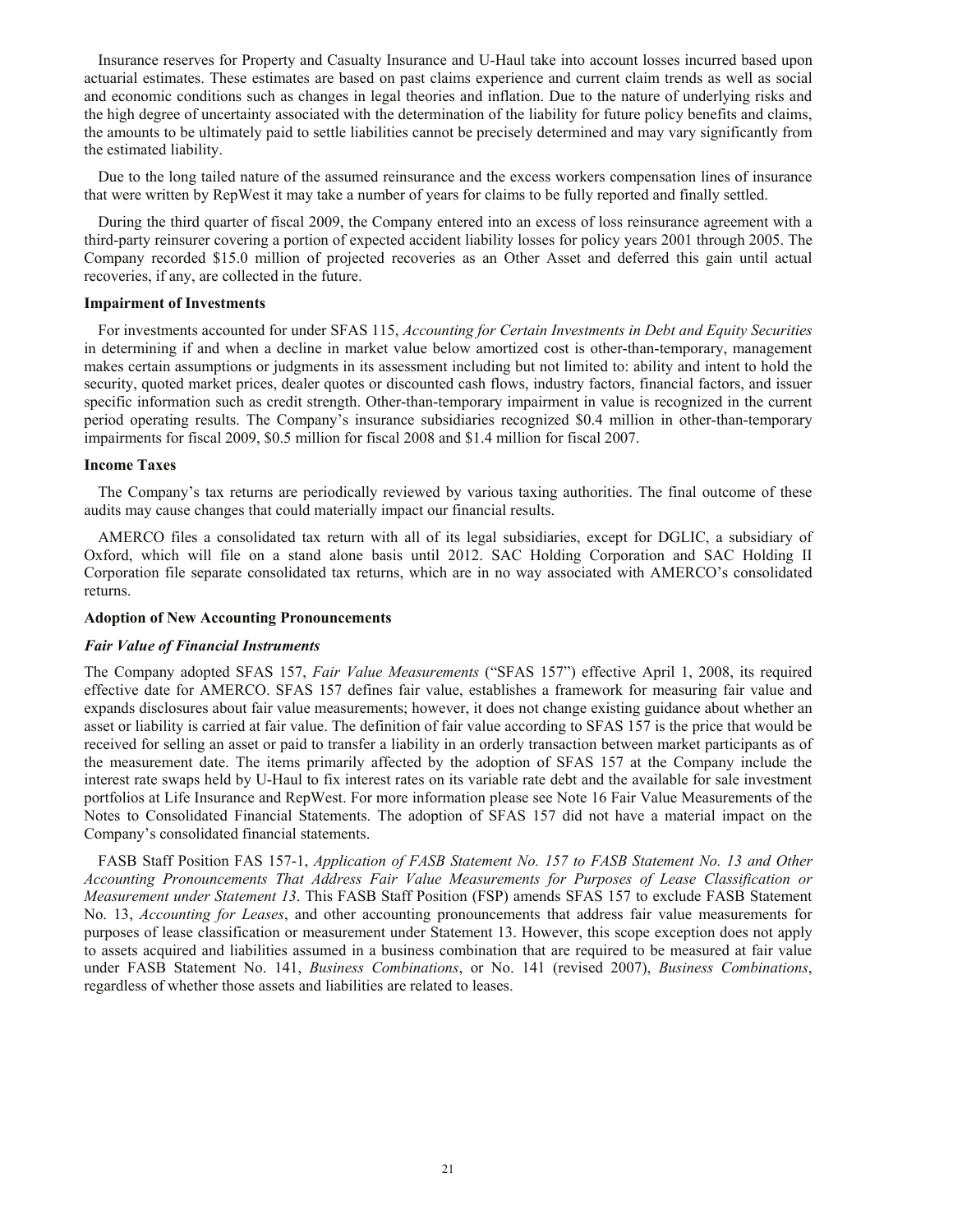FASB Staff Position FAS 157-2, *Effective Date of FASB Statement No. 157*. This FASB Staff Position (FSP) delays the effective date of SFAS 157 for nonfinancial assets and nonfinancial liabilities, except for items that are recognized or disclosed at fair value in the financial statements on a recurring basis (at least annually). The delay is intended to allow the Board and constituents additional time to consider the effect of various implementation issues that have arisen, or that may arise, from the application of Statement 157.

FASB Staff Position FAS 157-3, *Determining the Fair Value of a Financial Asset When the Market for That Asset Is Not Active.* This FSP applies to financial assets within the scope of accounting pronouncements that require or permit fair value measurements in accordance with SFAS 157. This FSP clarifies the application of SFAS 157 in a market that is not active and provides an example to illustrate key considerations in determining the fair value of a financial asset when the market for that financial asset is not active.

The Company adopted SFAS 159, *The Fair Value Option for Financial Assets and Financial Liabilities* ("SFAS 159") effective April 1, 2008, its required effective date for AMERCO. SFAS 159 provides the option to measure certain financial assets and liabilities at fair value with any changes in fair value recognized in earnings. SFAS 159 allows for the application of these rules on an instrument-by-instrument basis upon the initial recognition of the asset or liability, or upon an event that gives rise to a new basis of accounting for that instrument. The Company did not elect to measure any additional financial assets or liabilities at fair value; therefore, the adoption of SFAS 159 had no effect on the Company's consolidated financial statements.

In March 2008, the FASB issued SFAS 161, *Disclosures about Derivative Instruments and Hedging Activities* ("SFAS 161") which amends SFAS 133 to require expanded disclosures about derivative instruments and hedging activities regarding (1) the ways in which an entity uses derivatives, (2) the accounting for derivatives and hedging activities, and (3) the impact that derivatives have (or could have) on an entity's financial position, financial performance, and cash flows. SFAS 161 is effective for financial statements of fiscal years and interim periods beginning after November 15, 2008, with early application encouraged. While disclosures for earlier comparative periods presented at initial adoption are not required, they are encouraged; following initial adoption, comparative disclosures are required *only* for periods after such adoption. The adoption of SFAS 161 required the Company to expand its disclosures in Note 11 Interest on Borrowings of the Notes to Consolidated Financial Statements.

#### *Recent Accounting Pronouncements*

In December 2007, the Financial Accounting Standards Board ("FASB") issued SFAS 141(R), *Business Combinations* ("SFAS 141(R)"). SFAS 141(R) provides companies with principles and requirements on how an acquirer recognizes and measures in its financial statements the identifiable assets acquired, liabilities assumed, and any noncontrolling interest in the acquiree as well as the recognition and measurement of goodwill acquired in a business combination. SFAS 141(R) also requires certain disclosures to enable users of the financial statements to evaluate the nature and financial effects of the business combination. Acquisition costs associated with the business combination will generally be expensed as incurred. SFAS 141(R) is effective for business combinations occurring in fiscal years beginning after December 15, 2008, which will require us to adopt these provisions for business combinations occurring in fiscal 2010 and thereafter. Early adoption of SFAS 141(R) is not permitted.

In December 2007, the FASB issued SFAS 160, *Noncontrolling Interests in Consolidated Financial Statements an amendment of ARB No. 51* ("SFAS 160"). This Statement clarifies that a noncontrolling interest in a subsidiary is an ownership interest in the consolidated entity that should be reported as equity in the consolidated financial statements. This Statement changes the way the consolidated income statement is presented by requiring net income to be reported at amounts that include the amounts attributable to both the parent and the noncontrolling interest and to disclose those amounts on the face of the income statement. SFAS 160 is effective for fiscal years beginning after December 15, 2008. Early adoption of SFAS 160 is not permitted. The Company does not believe that the adoption of this statement will have a material impact on our financial statements.

In April 2009, the FASB issued (FSP) FAS 115-2 and FAS 124-2**,** *Recognition and Presentation of Other-Than-Temporary Impairments,* which segregates credit and noncredit components of impaired debt securities that are not expected to be sold. Impairments will still have to be measured at fair value in other comprehensive income. The FSP also requires some additional disclosures regarding expected cash flows, credit losses, and an aging of securities with unrealized losses. Effective for interim and annual periods ending after June 15, 2009, but entities may early adopt the FSP for the interim and annual periods ending after March 15, 2009. The Company does not believe that the adoption of this statement will have a material impact on our financial statements.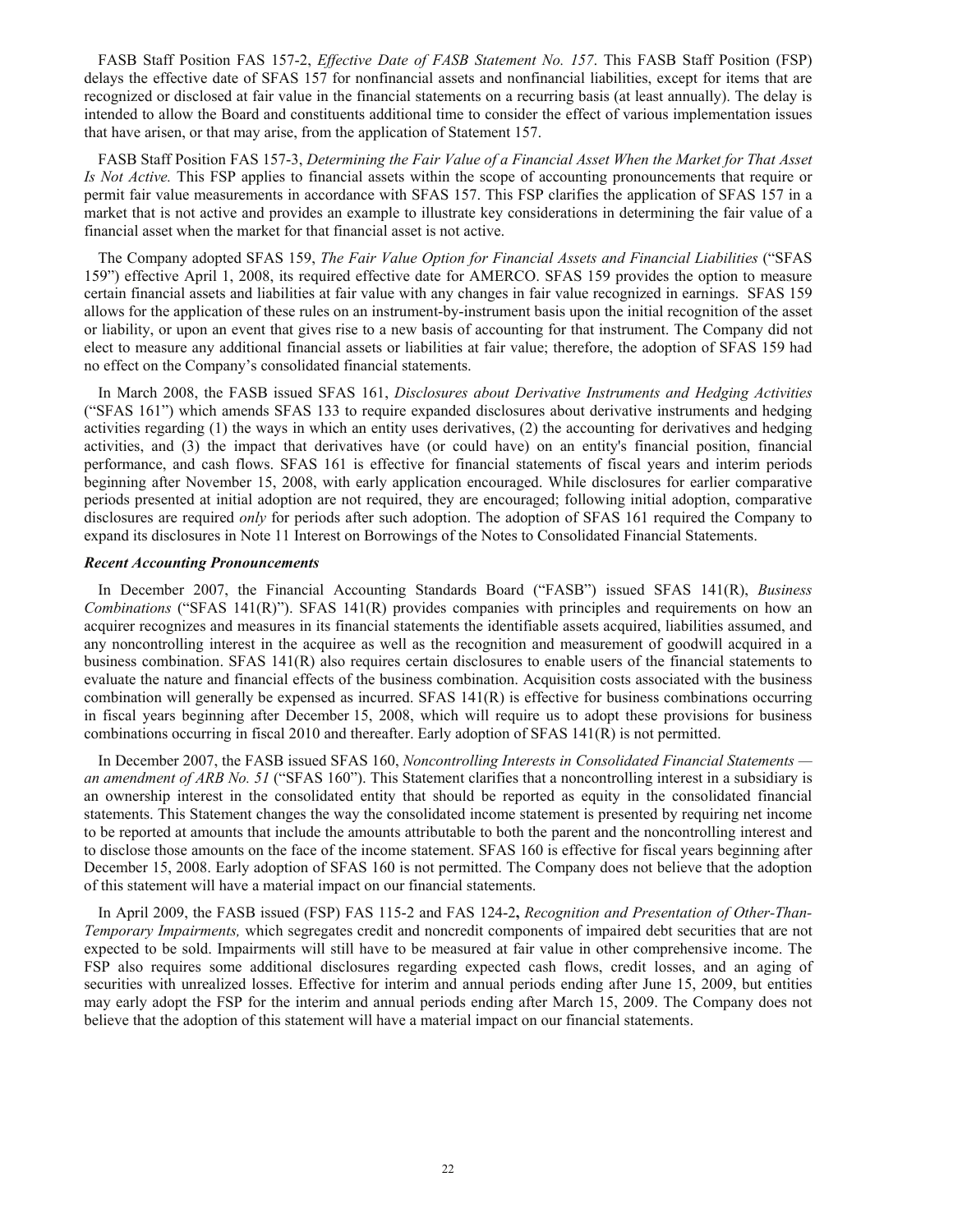In April 2009, the FASB issued (FSP) FAS 107-1 and APB 28-1**,** *Disclosures about Fair Value of Financial Instruments,* which increases the frequency of fair value disclosures to a quarterly instead of annual basis. The guidance relates to fair value disclosures for any financial instruments that are not currently reflected on the balance sheet at fair value. Effective for interim and annual periods ending after June 15, 2009, but entities may early adopt the FSP for the interim and annual periods ending after March 15, 2009. The Company does not believe that the adoption of this statement will have a material impact on our financial statements.

In April 2009, the FASB issued (FSP) FAS 157-4, *Determining Fair Value When the Volume and Level of Activity for the Asset or Liability Have Significantly Decreased and Identifying Transactions That Are Not Orderly*, which provides guidelines for a broad interpretation of when to apply market-based fair value measurements. The FSP reaffirms management's need to use judgment to determine when a market that was once active has become inactive and in determining fair values in markets that are no longer active. Effective for interim and annual periods ending after June 15, 2009, but entities may early adopt the FSP for the interim and annual periods ending after March 15, 2009.

#### **Results of Operations**

#### *AMERCO and Consolidated Entities*

#### *Fiscal 2009 Compared with Fiscal 2008*

Listed below on a consolidated basis are revenues for our major product lines for fiscal 2009 and fiscal 2008:

|                                                        | Year Ended March 31, |                |           |  |  |
|--------------------------------------------------------|----------------------|----------------|-----------|--|--|
|                                                        |                      | 2009           | 2008      |  |  |
|                                                        |                      | (In thousands) |           |  |  |
| Self-moving equipment rentals                          | \$                   | 1,423,022 \$   | 1,451,292 |  |  |
| Self-storage revenues                                  |                      | 110,548        | 122,248   |  |  |
| Self-moving and self-storage product and service sales |                      | 199,394        | 217,798   |  |  |
| Property management fees                               |                      | 23,192         | 22,820    |  |  |
| Life insurance premiums                                |                      | 109,572        | 111,996   |  |  |
| Property and casualty insurance premiums               |                      | 28,337         | 28,388    |  |  |
| Net investment and interest income                     |                      | 58,021         | 62,110    |  |  |
| Other revenue                                          |                      | 40,180         | 32,522    |  |  |
| Consolidated revenue                                   |                      | 1,992,266      | 2,049,174 |  |  |

Self-moving equipment rental revenues decreased \$28.3 million in fiscal 2009, compared with fiscal 2008. The majority of the decrease occurred in the third and fourth quarters of fiscal 2009. Several factors led to the decline in revenues including a decrease in total rental equipment transactions, foreign currency exchange rates, reduced revenue per transaction for In-Town moves and the extra day in fiscal 2008. Total rental equipment transactions decreased less than one percent during the year. Foreign currency exchange rates between the United States and Canada negatively affected our translated U.S. dollar results during the second half of fiscal 2009. During fiscal 2009 our average revenue per one-way transactions increased while In-Town experienced decreases primarily due to reduced mileage.

Self-storage revenues decreased \$11.7 million in fiscal 2009, compared with fiscal 2008. The deconsolidation of SAC Holding II, which was effective October 31, 2007, accounted for \$11.5 million of the decrease. At Companyowned locations during fiscal 2009 we saw a decrease in our occupancy rate of approximately 5% compared to fiscal 2008. The decrease was a result of the addition of approximately seven thousand new rooms into the portfolio combined with a 2% decrease in rooms rented. We were able to largely offset the occupancy declines with rate actions.

Sales of self-moving and self-storage products and services decreased \$18.4 million in fiscal 2009, compared with fiscal 2008. The deconsolidation of SAC Holding II accounted for \$10.0 million of the decrease. The remaining decrease was related to reduced sales of hitches, towing accessories and rental support items.

Life Insurance premiums decreased \$2.4 million primarily as a result of decreases in Medicare supplement premiums.

Property and Casualty Insurance premiums decreased \$0.1 million due to a decline in U-Haul related business.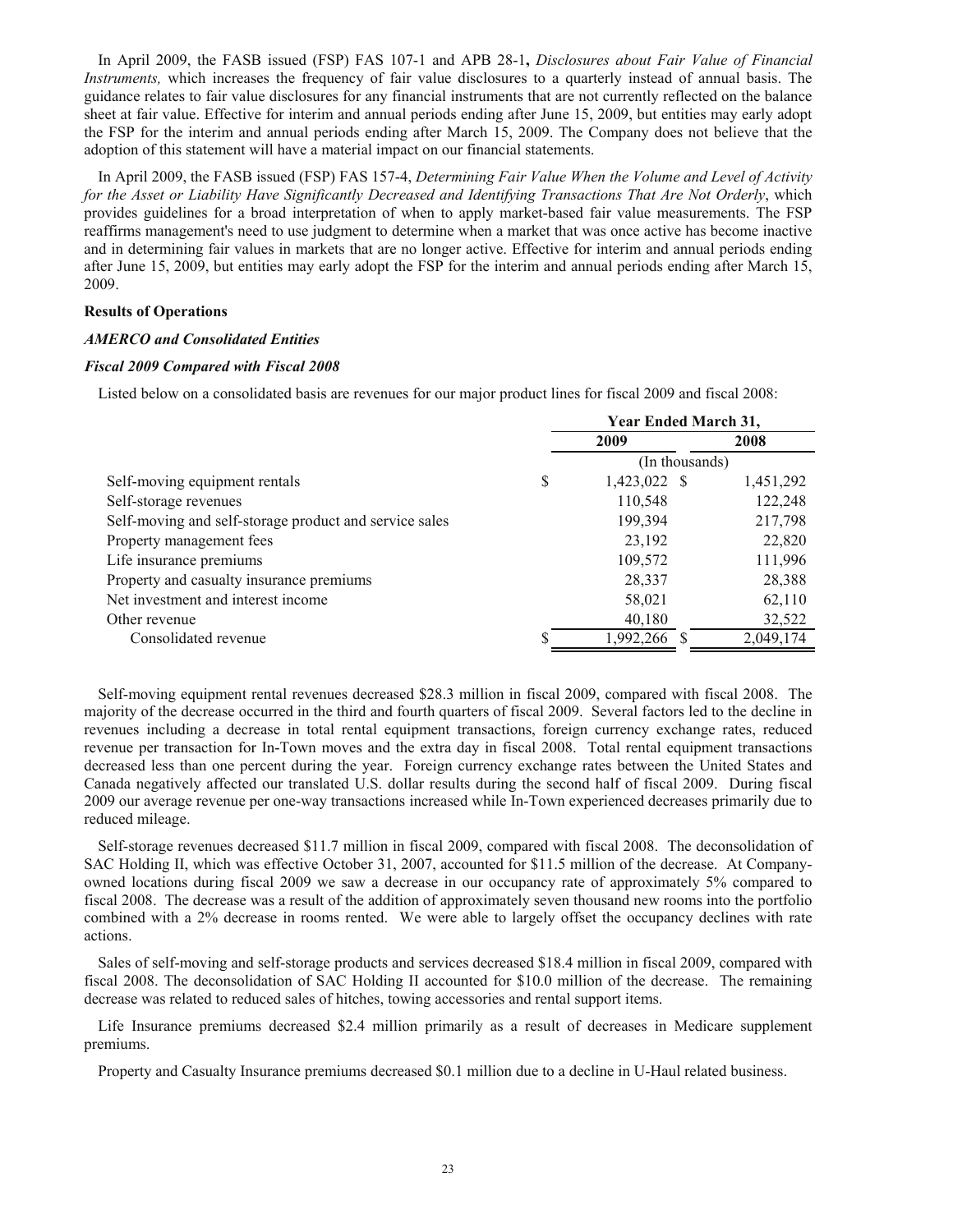Net investment and interest income decreased \$4.1 million in fiscal 2009, compared with fiscal 2008. This decline was due primarily to smaller invested asset portfolios at the insurance companies combined with reduced investment yields for both the insurance companies and U-Haul's invested short-term balances.

As a result of the items mentioned above, revenues for AMERCO and its consolidated entities were \$1,992.3 million for fiscal 2009, compared with \$2,049.2 million for fiscal 2008.

Listed below are revenues and earnings from operations at each of our four operating segments for fiscal 2009 and fiscal 2008, the insurance companies years ended are December 31, 2008 and 2007.

|                                 | Year Ended March 31, |              |                |  |  |
|---------------------------------|----------------------|--------------|----------------|--|--|
|                                 |                      | 2009         | 2008           |  |  |
|                                 |                      |              | (In thousands) |  |  |
| Moving and storage              |                      |              |                |  |  |
| Revenues                        | \$                   | 1,823,049 \$ | 1,858,230      |  |  |
| Earnings from operations        |                      | 112,080      | 192,970        |  |  |
| Property and casualty insurance |                      |              |                |  |  |
| Revenues                        |                      | 37,419       | 40,478         |  |  |
| Earnings from operations        |                      | 7,505        | 9,244          |  |  |
| Life insurance                  |                      |              |                |  |  |
| Revenues                        |                      | 135,056      | 137,448        |  |  |
| Earnings from operations        |                      | 17,748       | 17,202         |  |  |
| SAC Holding II (a)              |                      |              |                |  |  |
| Revenues                        |                      |              | 28,102         |  |  |
| Earnings from operations        |                      |              | 7,926          |  |  |
| Eliminations                    |                      |              |                |  |  |
| Revenues                        |                      | (3,258)      | (15,084)       |  |  |
| Earnings from operations        |                      | (16, 285)    | (23, 620)      |  |  |
| <b>Consolidated Results</b>     |                      |              |                |  |  |
| Revenues                        |                      | 1,992,266    | 2,049,174      |  |  |
| Earnings from operations        |                      | 121,048      | 203,722        |  |  |

(a) Fiscal 2008 includes 7 months of activity for SAC Holding II which was deconsolidated effective October 31, 2007.

Total costs and expenses increased \$25.8 million in fiscal 2009, compared with fiscal 2008. The largest contributing factors to the increase were equipment related costs including \$18.2 million of additional equipment depreciation, \$17.8 of additional equipment lease costs, and \$12.1 million of additional losses from the disposal of equipment. Gains related to the disposal of real estate decreased \$10.3 million in fiscal 2009, compared with fiscal 2008. Commission and cost of sales expenses decreased in relation to their associated revenues. Total costs and expenses at the insurance companies decreased \$4.3 through a combination of lower benefits and reduced operating costs resulting from less business. In fiscal 2009, the Company recognized approximately \$12.0 million of positive prior year experience on its portion of the self-insured liability risk related to the rental fleet. The deconsolidation of SAC Holding II accounted for an \$11.9 million decrease.

As a result of the aforementioned changes in revenues and expenses, earnings from operations decreased to \$121.0 million for fiscal 2009, compared with \$203.7 million for fiscal 2008.

Interest expense for fiscal 2009 was \$98.5 million, compared with \$101.4 million in fiscal 2008. The decrease in interest expense in fiscal 2009 was primarily related to the deconsolidation of SAC Holding II which accounted for \$3.5 million of the decline.

Income tax expense was \$9.2 million in fiscal 2009, compared with \$34.5 million in fiscal 2008.

Dividends accrued on our Series A preferred stock were \$13.0 million in both fiscal 2009 and 2008, respectively.

As a result of the above mentioned items, net earnings available to common shareholders were \$0.4 million in fiscal 2009, compared with \$54.8 million in fiscal 2008.

The weighted average common shares outstanding: basic and diluted were 19,350,041 in fiscal 2009 and 19,740,571 in fiscal 2008.

Basic and diluted earnings per share in fiscal 2009 were \$0.02, compared with \$2.78 in fiscal 2008.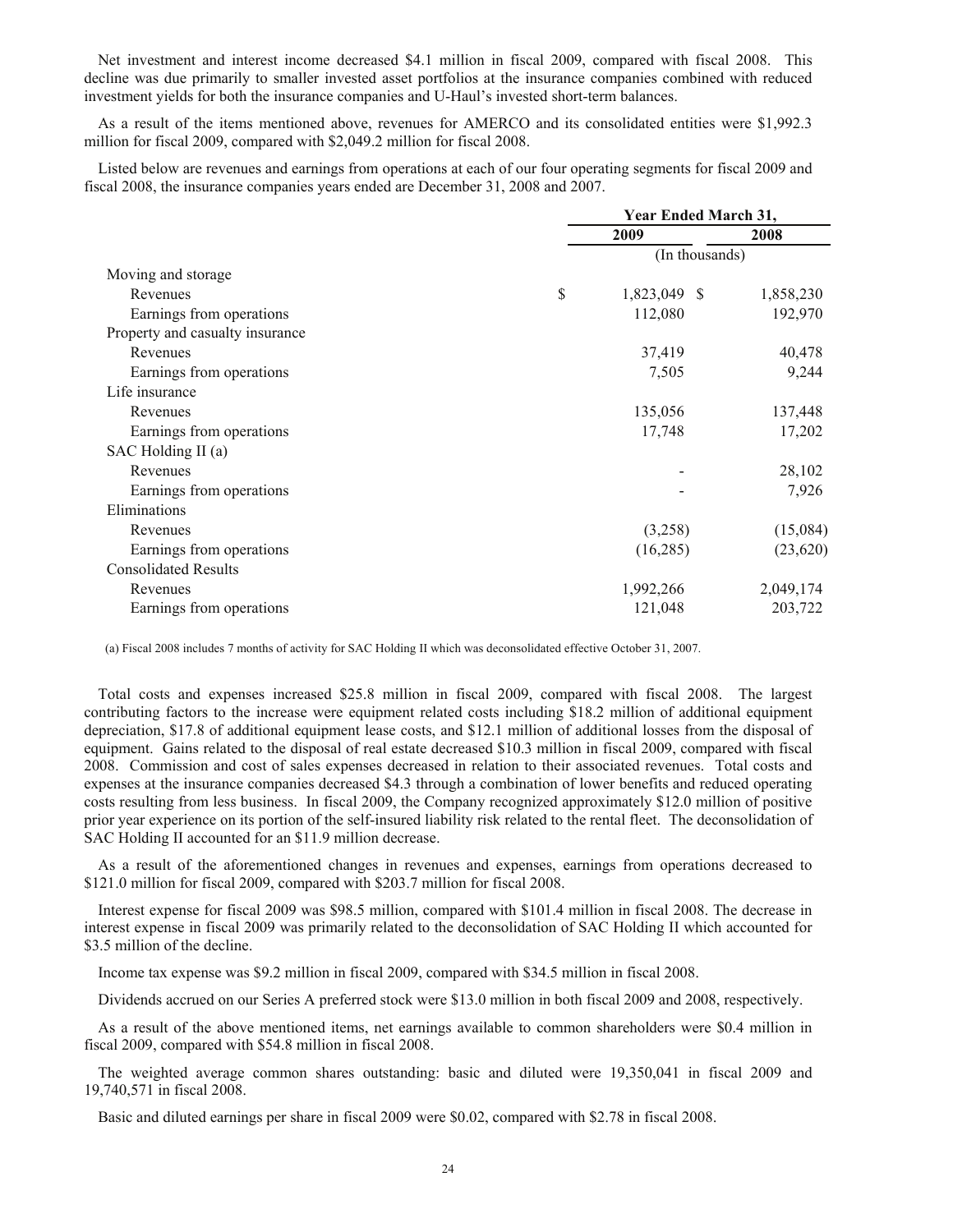#### *Fiscal 2008 Compared with Fiscal 2007*

Listed below on a consolidated basis are revenues for our major product lines for fiscal 2008 and fiscal 2007:

|                                                        |    | Year Ended March 31, |           |  |  |  |
|--------------------------------------------------------|----|----------------------|-----------|--|--|--|
|                                                        |    | 2008                 | 2007      |  |  |  |
|                                                        |    | (In thousands)       |           |  |  |  |
| Self-moving equipment rentals                          | \$ | 1,451,292 \$         | 1,462,470 |  |  |  |
| Self-storage revenues                                  |    | 122,248              | 126,424   |  |  |  |
| Self-moving and self-storage product and service sales |    | 217,798              | 224,722   |  |  |  |
| Property management fees                               |    | 22,820               | 21,154    |  |  |  |
| Life insurance premiums                                |    | 111,996              | 120,399   |  |  |  |
| Property and casualty insurance premiums               |    | 28,388               | 24,335    |  |  |  |
| Net investment and interest income                     |    | 62,110               | 59,696    |  |  |  |
| Other revenue                                          |    | 32,522               | 30,098    |  |  |  |
| Consolidated revenue                                   | S  | 2,049,174 \$         | 2,069,298 |  |  |  |

Self-moving equipment rental revenues decreased \$11.2 million in fiscal 2008 compared with fiscal 2007. The majority of the year over year decline occurred during the first half of fiscal 2008 driven primarily by negative trends in average one-way revenue per transaction. During the second half of fiscal 2008 we experienced incremental improvements in pricing; however, we still finished the full year behind fiscal 2007 as it relates to average revenue per transaction. Partially offsetting the negative pricing environment was the extra business day in February 2008 and a marginal increase in total moving transactions compared with fiscal 2007.

Self-storage revenues decreased \$4.2 million in fiscal 2008, compared with fiscal 2007 due to the deconsolidation of SAC Holding II which was effective as of October 31, 2007 and which accounted for an \$8.5 million decrease in reported self-storage revenues in fiscal 2008 as compared with fiscal 2007. Self-storage revenues for AMERCO owned locations increased \$4.3 million in fiscal 2008 as compared with fiscal 2007 driven primarily by favorable pricing. While average room occupancy rates at AMERCO owned locations for fiscal 2008 declined 2.6% from fiscal 2007 to 84.0%, the Company increased the total number of rooms rented, rooms available and square footage available in the same time period. The deconsolidation of SAC Holding II for GAAP reporting purposes reduced consolidated self-storage revenues; however, there has been no change in the economics of our operational or financial relationship with SAC Holding II.

Sales of self-moving and self-storage products and services decreased \$6.9 million in fiscal 2008 as compared with fiscal 2007 with \$6.0 million of the decrease related to the deconsolidation of SAC Holding II. The remainder of the decline was related primarily to lower sales of hitch and towing accessories during the second half of fiscal 2008.

Life Insurance premiums decreased \$8.4 million driven by the termination of the credit life and disability program and declining Medicare supplement premiums. During fiscal 2008, Life Insurance increased sales of its new life insurance products.

Property and Casualty Insurance premiums increased \$4.1 million due to an increase in U-Haul related business.

Net investment and interest income increased \$2.4 million in fiscal 2008 as compared with fiscal 2007. The Company receives interest income from SAC Holdings for junior notes the Company holds. Prior to the deconsolidation of SAC Holding II in October 2007, the amounts earned from junior notes related to SAC Holding II were eliminated. After October 2007, this interest income was no longer eliminated resulting in an increase of \$2.9 million. This was offset by decreases of the insurance companies' investment income due to lower investment yields and a smaller invested asset base.

As a result of the items mentioned above, revenues for AMERCO and its consolidated entities were \$2,049.2 million for fiscal 2008, compared with \$2,069.3 million for fiscal 2007.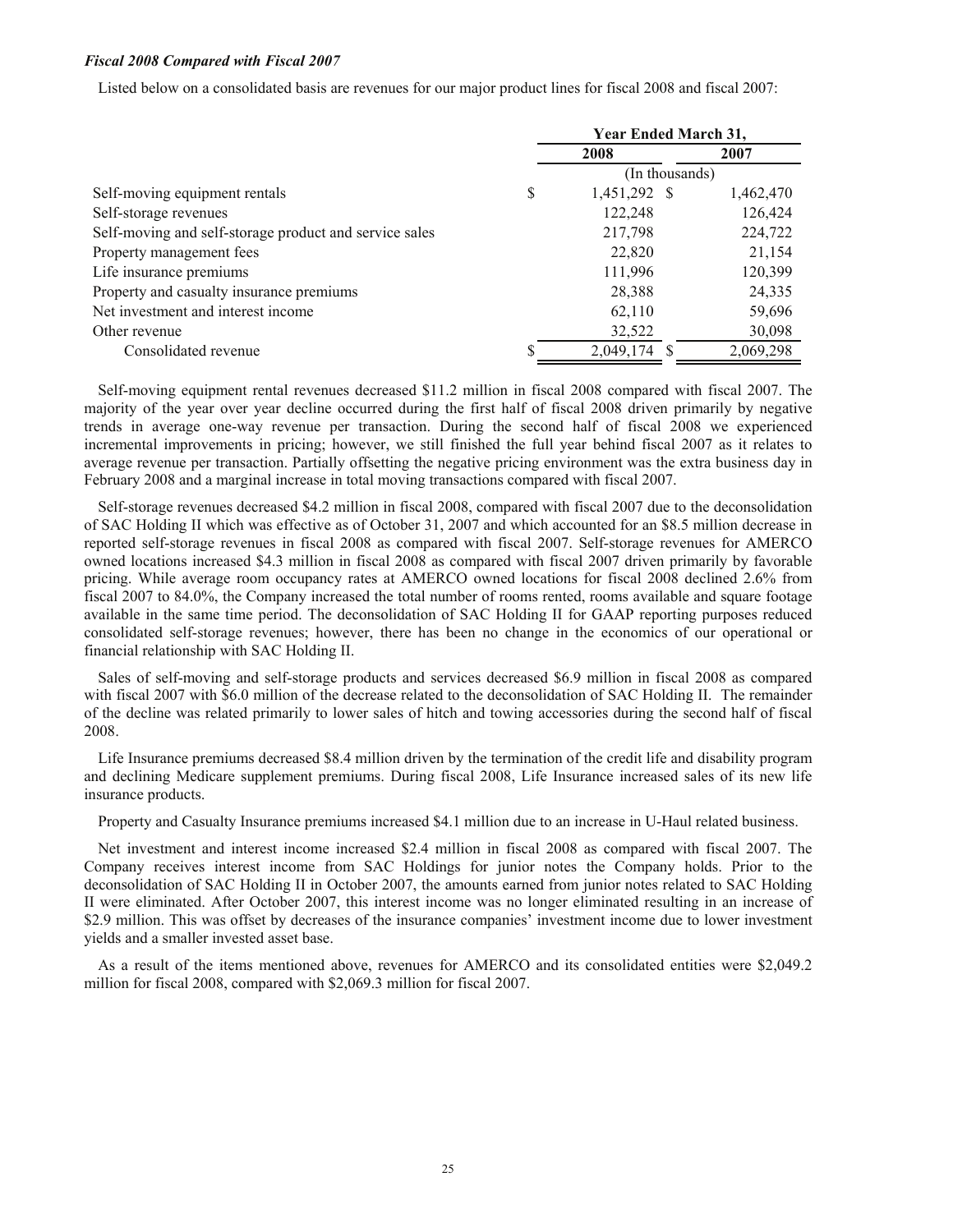Listed below are revenues and earnings from operations at each of our four operating segments for fiscal 2008 and fiscal 2007, the insurance companies years ended are December 31, 2007 and 2006.

|                                 |                | <b>Year Ended March 31,</b> |           |  |  |  |
|---------------------------------|----------------|-----------------------------|-----------|--|--|--|
|                                 |                | 2008                        | 2007      |  |  |  |
|                                 | (In thousands) |                             |           |  |  |  |
| Moving and storage              |                |                             |           |  |  |  |
| Revenues                        | \$             | 1,858,230 \$                | 1,861,751 |  |  |  |
| Earnings from operations        |                | 192,970                     | 217,937   |  |  |  |
| Property and casualty insurance |                |                             |           |  |  |  |
| Revenues                        |                | 40,478                      | 38,486    |  |  |  |
| Earnings from operations        |                | 9,244                       | 5,741     |  |  |  |
| Life insurance                  |                |                             |           |  |  |  |
| Revenues                        |                | 137,448                     | 148,820   |  |  |  |
| Earnings from operations        |                | 17,202                      | 14,521    |  |  |  |
| SAC Holding II (a)              |                |                             |           |  |  |  |
| Revenues                        |                | 28,102                      | 46,603    |  |  |  |
| Earnings from operations        |                | 7,926                       | 13,854    |  |  |  |
| Eliminations                    |                |                             |           |  |  |  |
| Revenues                        |                | (15,084)                    | (26, 362) |  |  |  |
| Earnings from operations        |                | (23,620)                    | (16, 825) |  |  |  |
| <b>Consolidated Results</b>     |                |                             |           |  |  |  |
| Revenues                        |                | 2,049,174                   | 2,069,298 |  |  |  |
| Earnings from operations        |                | 203,722                     | 235,228   |  |  |  |

(a) Fiscal 2008 includes 7 months of activity for SAC Holding II which was deconsolidated effective October 31, 2007.

Total costs and expenses increased \$11.4 million in fiscal 2008 as compared with fiscal 2007. The largest increase was in depreciation expense associated with the rotation of our fleet. Conversely, with the shift in focus from operating leases to purchases of new rental trucks, lease expense decreased in fiscal 2008 as compared with fiscal 2007. The Company netted gains and losses from the disposal of property and equipment against depreciation. Included in depreciation are gains on the sale of real estate of \$12.7 million and \$4.4 million in fiscal 2008 and fiscal 2007, respectively. Repair and maintenance costs included in operating expenses declined for the year due to the rotation of older trucks out of the active rental fleet. Benefits and operating expenses decreased at each of the insurance companies as business volumes declined. Other operating costs including personnel, property tax and certain legal-related expenses increased in fiscal 2008 as compared with fiscal 2007.

As a result of the aforementioned changes in revenues and expenses, earnings from operations decreased to \$203.7 million for fiscal 2008, compared with \$235.2 million for fiscal 2007.

Interest expense for fiscal 2008 was \$101.4 million, compared with \$89.4 million in fiscal 2007. Fiscal 2007 results included a one-time, non-recurring charge of \$7.0 million, before taxes, of deferred debt issuance costs related to a loan that was amended. The refinancing costs had the effect of decreasing on a non-recurring basis, earnings for the year ended March 31, 2007 by \$0.33 per share before taxes, in which the tax effect was approximately \$0.13 per share. Absent this charge, the increase in interest expense in fiscal 2008 was related to increased debt associated with the fleet rotation.

Income tax expense was \$34.5 million in fiscal 2008, compared with \$55.3 million in fiscal 2007.

Dividends accrued on our Series A preferred stock were \$13.0 million in both fiscal 2008 and 2007, respectively.

As a result of the above mentioned items, net earnings available to common shareholders were \$54.8 million in fiscal 2008, compared with \$77.6 million in fiscal 2007.

The weighted average common shares outstanding: basic and diluted were 19,740,571 in fiscal 2008 and 20,838,570 in fiscal 2007.

Basic and diluted earnings per share in fiscal 2008 were \$2.78, compared with \$3.72 in fiscal 2007.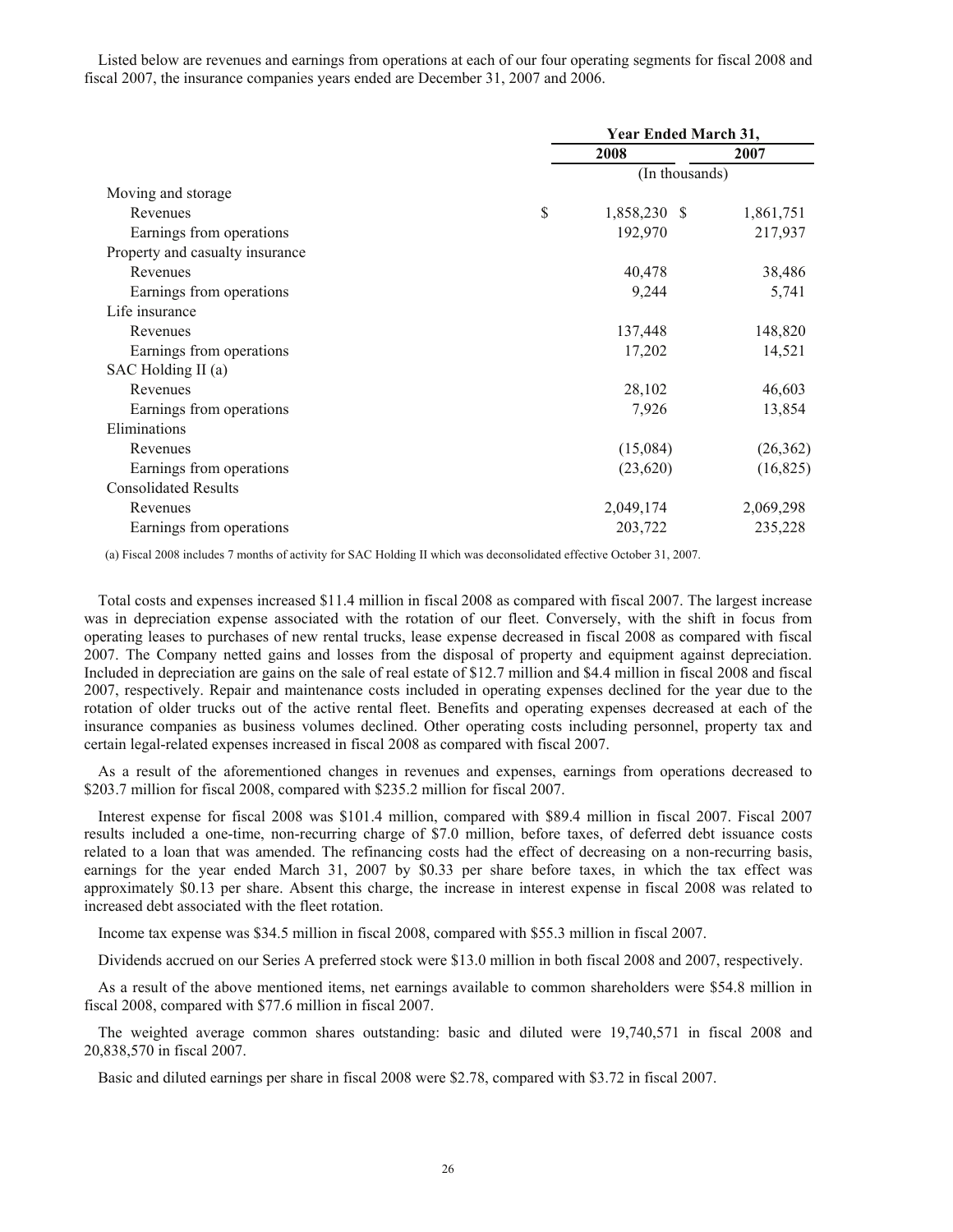#### *Moving and Storage*

#### *Fiscal 2009 Compared with Fiscal 2008*

Listed below are revenues for the major product lines at our Moving and Storage Operating Segment for fiscal 2009 and fiscal 2008:

|                                                        |    | <b>Year Ended March 31,</b> |           |  |  |  |
|--------------------------------------------------------|----|-----------------------------|-----------|--|--|--|
|                                                        |    | 2009                        | 2008      |  |  |  |
|                                                        |    | (In thousands)              |           |  |  |  |
| Self-moving equipment rentals                          | \$ | 1,423,330 \$                | 1,451,292 |  |  |  |
| Self-storage revenues                                  |    | 110,548                     | 110,779   |  |  |  |
| Self-moving and self-storage product and service sales |    | 199,394                     | 207,759   |  |  |  |
| Property management fees                               |    | 23,192                      | 24,520    |  |  |  |
| Net investment and interest income                     |    | 29,865                      | 34,906    |  |  |  |
| Other revenue                                          |    | 36,720                      | 28,974    |  |  |  |
| Moving and Storage revenue                             | S  | 1,823,049                   | 1,858,230 |  |  |  |

Self-moving equipment rental revenues decreased \$28.0 million in fiscal 2009, compared with fiscal 2008. The majority of the decrease occurred in the third and fourth quarters of fiscal 2009. Several factors led to the decline in revenues including a decrease in total rental equipment transactions, foreign currency exchange rates, reduced revenue per transaction for In-Town moves and the extra day in fiscal 2008. Total rental equipment transactions decreased less than one percent during the year. Foreign currency exchange rates between the United States and Canada negatively affected our translated U.S. dollar results during the second half of fiscal 2009. During fiscal 2009 our average revenue per one-way transactions increased while In-Town experienced decreases primarily due to reduced mileage.

Self-storage revenues decreased \$0.2 million in fiscal 2009, compared with fiscal 2008. At Company-owned locations during fiscal 2009 we saw a decrease in our occupancy rate of approximately 5% compared to fiscal 2008. The decrease was a result of the addition of approximately seven thousand new rooms into the portfolio combined with a 2% decrease in rooms rented. We were able to largely offset the occupancy declines with rate actions.

Sales of self-moving and self-storage products and services decreased \$8.4 million in fiscal 2009, compared with fiscal 2008 with the decrease primarily related to reduced sales of hitches, towing accessories and rental support items.

Net investment and interest income decreased \$5.0 million in fiscal 2009, compared with fiscal 2008 due to lower investment yields on the Company's invested short-term cash balances.

The Company owns and manages self-storage facilities. Self-storage revenues reported in the consolidated financial statements for Moving and Storage represent Company-owned locations only. Self-storage data for our owned storage locations was as follows:

|                                            | Year Ended March 31,             |        |  |  |  |  |
|--------------------------------------------|----------------------------------|--------|--|--|--|--|
|                                            | 2009                             | 2008   |  |  |  |  |
|                                            | (In thousands, except occupancy) |        |  |  |  |  |
| Room count as of March 31                  | 138                              | 131    |  |  |  |  |
| Square footage as of March 31              | 11.131                           | 10,533 |  |  |  |  |
| Average number of rooms occupied           | 106                              | 109    |  |  |  |  |
| Average occupancy rate based on room count | 78.9%                            | 84.0%  |  |  |  |  |
| Average square footage occupied            | 8.745                            | 8.767  |  |  |  |  |

Total costs and expenses increased \$42.2 million in fiscal 2009, compared with fiscal 2008. The largest contributing factors to the increase were equipment related costs including \$18.2 million of additional equipment depreciation, \$17.8 of additional equipment lease costs, and \$12.1 million of additional losses from the disposal of equipment. Gains related to the disposal of real estate decreased \$10.3 million in fiscal 2009, compared with fiscal 2008. Commission and cost of sales expenses decreased in relation to their associated revenues. In fiscal 2009 the Moving and Storage segment recognized approximately \$12.0 million of positive prior year experience on its portion of the self-insured liability risk related to the rental fleet.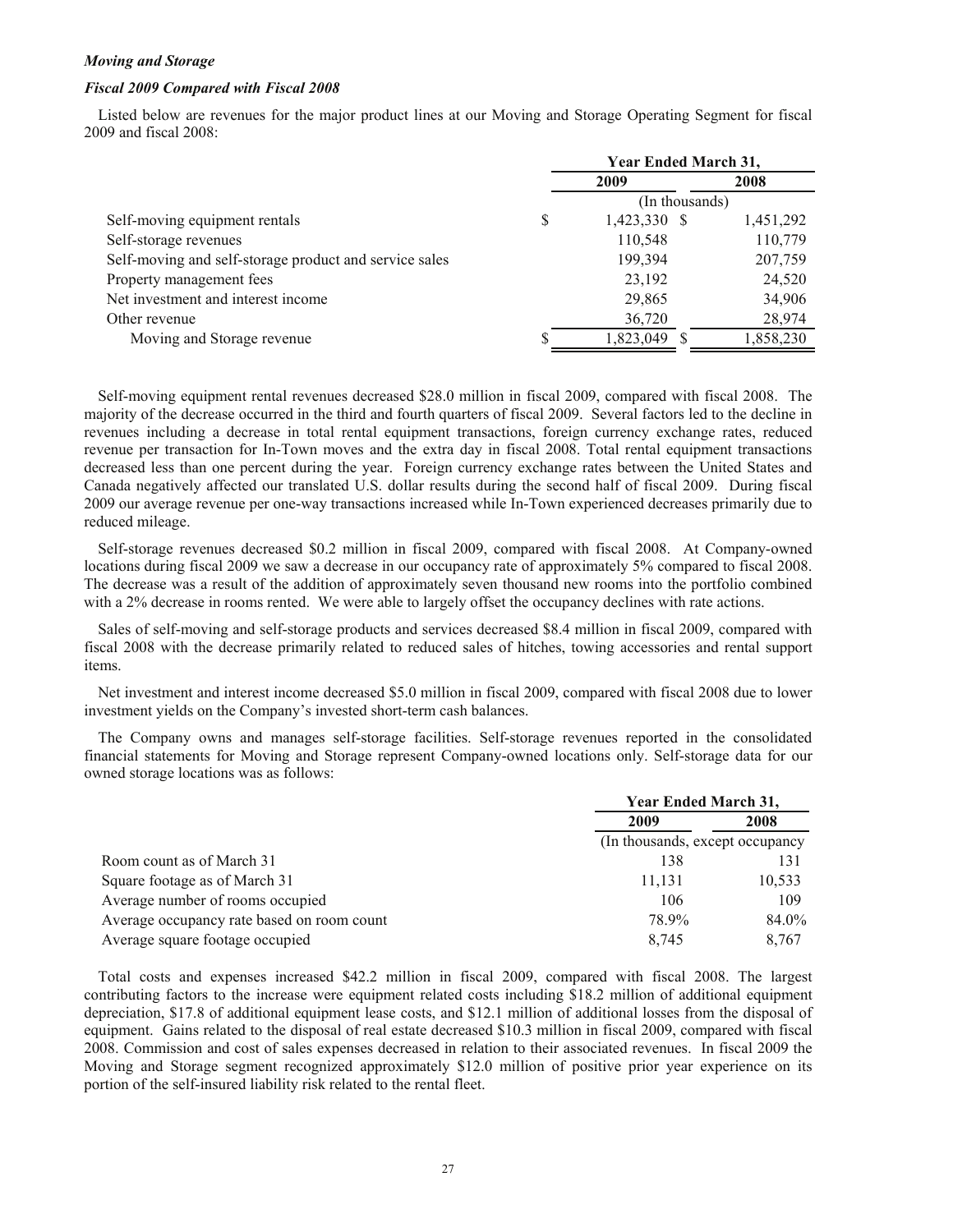Equity in the earnings of AMERCO's insurance subsidiaries decreased \$3.3 million in fiscal 2009, compared with fiscal 2008.

As a result of the above mentioned changes in revenues and expenses, earnings from operations decreased to \$112.1 million in fiscal 2009, compared with \$193.0 million for fiscal 2008.

#### *Fiscal 2008 Compared with Fiscal 2007*

Listed below are revenues for the major product lines at our Moving and Storage Operating Segment for fiscal 2008 and fiscal 2007:

|                                                        |   | <b>Year Ended March 31,</b> |           |  |  |  |
|--------------------------------------------------------|---|-----------------------------|-----------|--|--|--|
|                                                        |   | 2008                        | 2007      |  |  |  |
|                                                        |   | (In thousands)              |           |  |  |  |
| Self-moving equipment rentals                          | S | 1,451,292 \$                | 1,462,470 |  |  |  |
| Self-storage revenues                                  |   | 110,779                     | 106,498   |  |  |  |
| Self-moving and self-storage product and service sales |   | 207,759                     | 208,677   |  |  |  |
| Property management fees                               |   | 24,520                      | 23,951    |  |  |  |
| Net investment and interest income                     |   | 34,906                      | 34,161    |  |  |  |
| Other revenue                                          |   | 28,974                      | 25,994    |  |  |  |
| Moving and Storage revenue                             | S | 1,858,230                   | 1,861,751 |  |  |  |
|                                                        |   |                             |           |  |  |  |

Self-moving equipment rental revenues decreased \$11.2 million in fiscal 2008 compared with fiscal 2007. The majority of the year over year decline occurred during the first half of fiscal 2008 driven primarily by negative trends in average one-way revenue per transaction. During the second half of fiscal 2008 we experienced incremental improvements in pricing; however, we still finished the full year behind fiscal 2007 as it relates to revenue per transaction. Partially offsetting the negative pricing environment was the extra business day in February 2008 and a marginal increase in total moving transactions compared to fiscal 2007.

Self-storage revenues increased \$4.3 million in fiscal 2008 compared with fiscal 2007 primarily due to favorable pricing. While average room occupancy rates for fiscal 2008 declined 2.6% from fiscal 2007 to 84.0%, the Company increased the total number of rooms rented, rooms available and square footage available in the same time period.

Sales of self-moving and self-storage products and services decreased \$0.9 million in fiscal 2008 as compared with fiscal 2007 primarily due to lower sales of hitch and towing accessories during the second half of fiscal 2008.

Other revenue increased \$3.0 million for fiscal 2008, compared with fiscal 2007. Other revenue includes new programs that have not yet achieved a significant volume of reportable revenues and other revenues not directly related to any other reported line item.

The Company owns and manages self-storage facilities. Self-storage revenues reported in the consolidated financial statements for Moving and Storage represent Company-owned locations only. Self-storage data for our owned storage locations was as follows:

|                                            | Year Ended March 31,   |        |  |  |  |  |
|--------------------------------------------|------------------------|--------|--|--|--|--|
|                                            | 2008                   | 2007   |  |  |  |  |
|                                            | (In thousands, except) |        |  |  |  |  |
| Room count as of March 31                  | 131                    | 127    |  |  |  |  |
| Square footage as of March 31              | 10.533                 | 10,062 |  |  |  |  |
| Average number of rooms occupied           | 109                    | 108    |  |  |  |  |
| Average occupancy rate based on room count | 84.0%                  | 86.6%  |  |  |  |  |
| Average square footage occupied            | 8,767                  | 8,653  |  |  |  |  |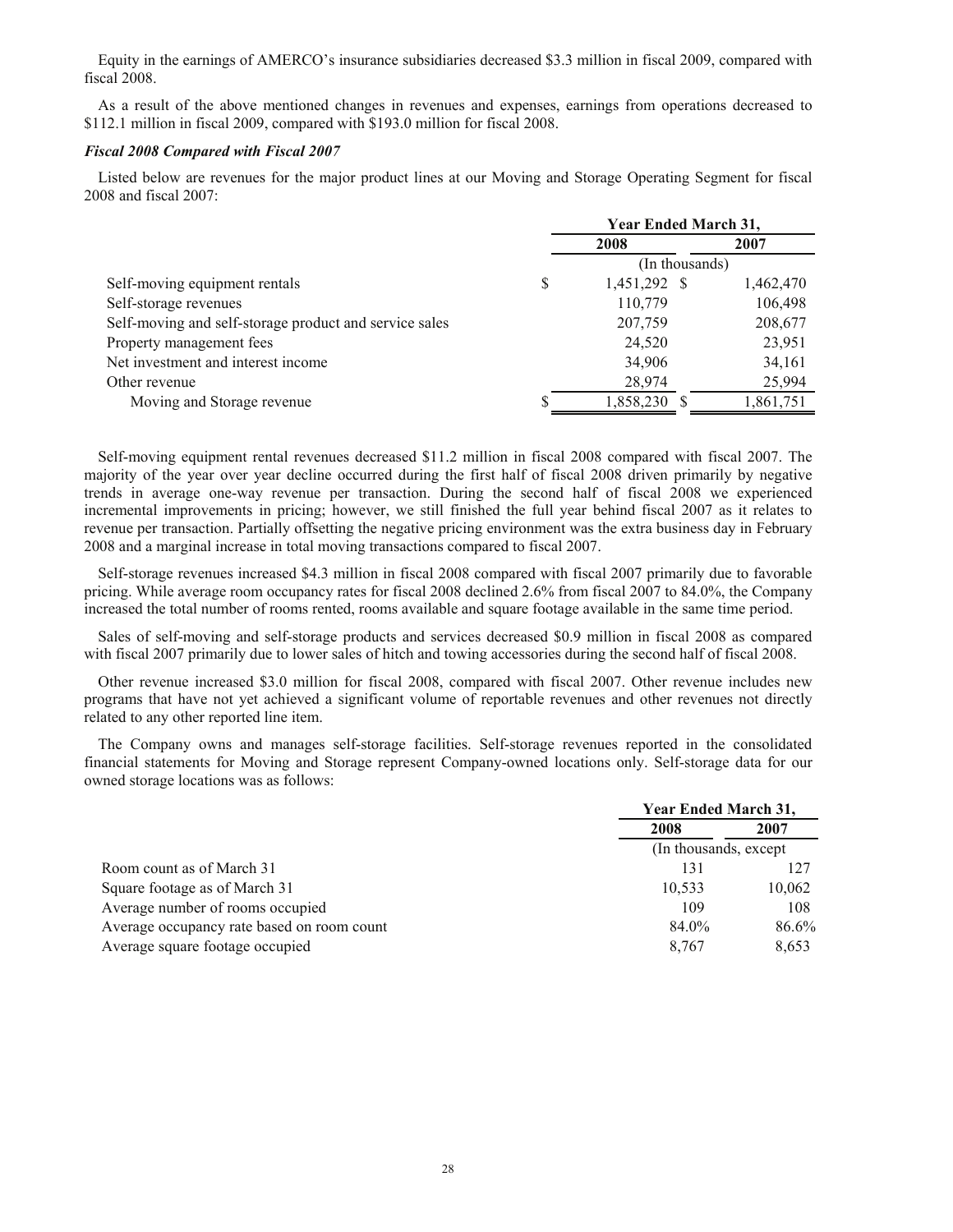Total costs and expenses increased \$31.2 million in fiscal 2008 as compared with fiscal 2007. The largest increase was in depreciation expense associated with the rotation of our fleet. Conversely, with the shift in focus from operating leases to purchases of new rental trucks lease expense decreased in fiscal 2008 as compared with fiscal 2007. The Company netted gains and losses from the disposal of property and equipment against depreciation. Included in depreciation are gains on the sale of real estate of \$12.7 million and \$4.4 million in fiscal 2008 and fiscal 2007, respectively. Repair and maintenance costs included in operating expenses declined for the year due to the rotation of older trucks out of the active rental fleet. These declines were offset by other operating costs including personnel, property tax and certain legal-related expenses.

Equity in the earnings of AMERCO's insurance subsidiaries increased \$10.0 million in fiscal 2008 as compared with fiscal 2007 primarily due to reduced operating expenses and benefits and losses.

As a result of the above mentioned changes in revenues and expenses, earnings from operations decreased to \$193.0 million in fiscal 2008, compared with \$217.9 million for fiscal 2007.

#### *Property and Casualty Insurance*

#### *2008 Compared with 2007*

Net premiums were \$28.3 million and \$28.4 million for the years ended December 31, 2008 and 2007, respectively.

Net investment income was \$9.1 million and \$12.1 million for the years ended December 31, 2008 and 2007, respectively. The decrease was a result of lower returns on bonds and short-term investments and a decrease in the overall size of the investment portfolio.

Net operating expenses were \$12.0 million for both of the years ended December 31, 2008 and 2007, respectively.

Benefits and losses incurred were \$17.9 million and \$19.0 million for the years ended December 31, 2008 and 2007, respectively.

As a result of the above mentioned changes in revenues and expenses, pretax earnings from operations were \$7.5 million and \$9.2 million for the years ended December 31, 2008 and 2007, respectively.

#### *2007 Compared with 2006*

Net premiums were \$28.4 million and \$24.3 million for the years ended December 31, 2007 and 2006, respectively. The increased premiums were the result of U-Haul customer related programs.

Net investment income was \$12.1 million and \$14.2 million for the years ended December 31, 2007 and 2006, respectively. The decrease was due to the sale of real estate in 2006, which resulted in gains before consolidation in 2006.

Net operating expenses were \$12.0 million and \$8.8 million for the years ended December 31, 2007 and 2006, respectively. The increase was due to a \$2.7 million increase in commissions on the additional liability program.

Benefits and losses incurred were \$19.0 million and \$21.9 million for the years ended December 31, 2007 and 2006, respectively.

Amortization of deferred acquisition costs were \$0.2 million and \$2.1 million for the years ended December 31, 2007 and 2006, respectively. The decrease was due to the termination of credit property business in March of 2006.

As a result of the above mentioned changes in revenues and expenses, pretax earnings from operations were \$9.2 million and \$5.7 million for the years ended December 31, 2007 and 2006, respectively.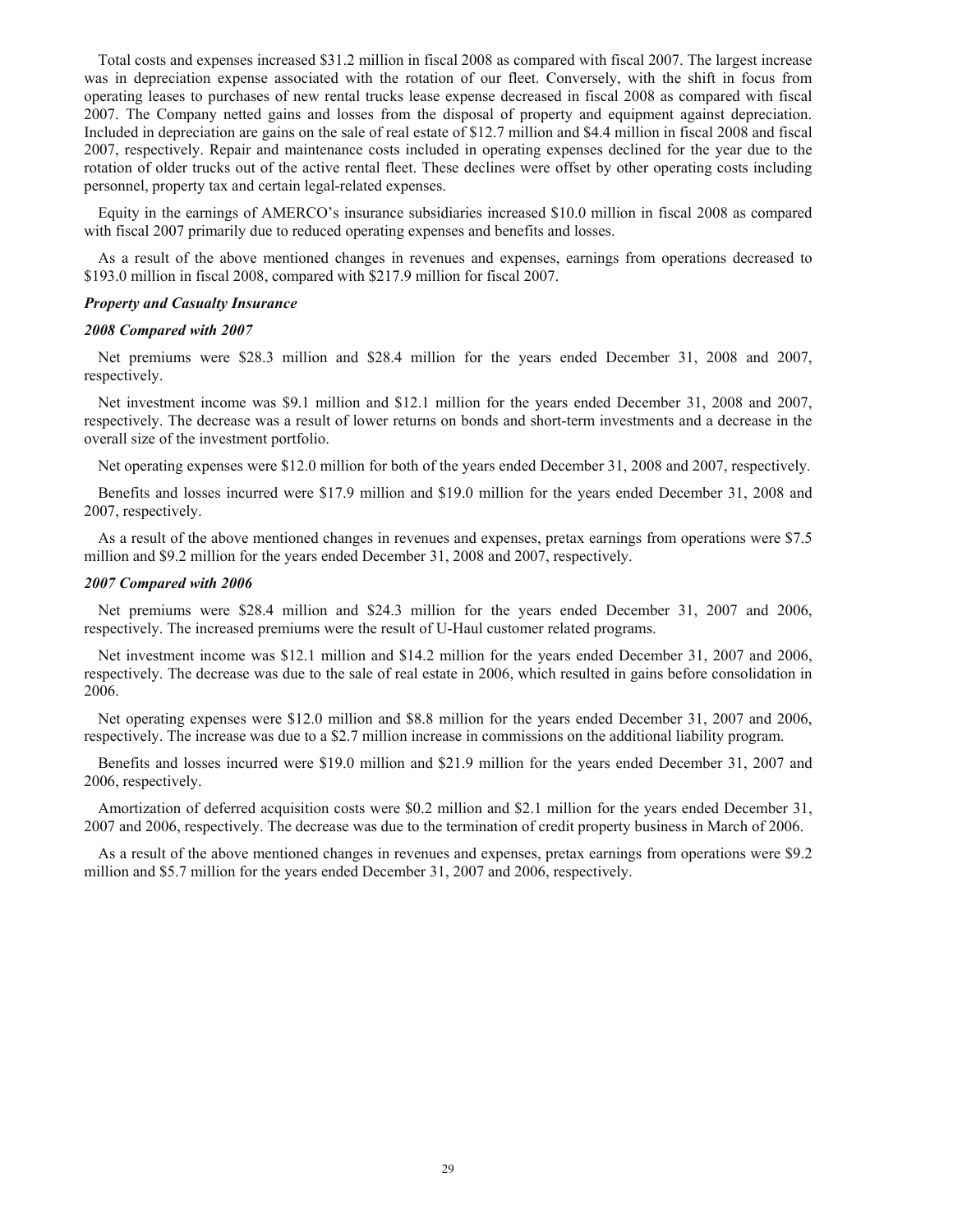The following table illustrates the change in unpaid loss and loss adjustment expenses on a gross basis. The first line represents gross reserves (reserves prior to the effects of reinsurance) as originally reported at the end of the stated year. The second section, reading down, represents cumulative amounts paid as of the end of successive years with respect to that reserve. The third section, reading down, represents revised estimates of the original recorded gross reserve as of the end of successive years. The last section compares the latest revised estimate of gross reserves to the reserve amount as originally established for that year-end. The last section is cumulative and should not be totaled.

|                              |    |                 |                 |              |                |    |                 |                 |    | December 31,   |    |               |    |                |               |      |            |         |
|------------------------------|----|-----------------|-----------------|--------------|----------------|----|-----------------|-----------------|----|----------------|----|---------------|----|----------------|---------------|------|------------|---------|
|                              |    | 1998            | 1999            |              | 2000           |    | 2001            | 2002            |    | 2003           |    | 2004          |    | 2005           | 2006          |      | 2007       | 2008    |
|                              |    |                 |                 |              |                |    |                 |                 |    | (In thousands) |    |               |    |                |               |      |            |         |
| Unpaid Loss and Loss         |    |                 |                 |              |                |    |                 |                 |    |                |    |               |    |                |               |      |            |         |
| <b>Adjustment Expenses</b>   | S  | 344,748 \$      | 334,858         | $\mathbf{s}$ | 382,651        | -S | 448,987 \$      | 399,447         | -S | 416,259        | -S | 380,875       | -S | 346,928 \$     | 288,783       | - \$ | 288,410 \$ | 287,501 |
| Paid (Cumulative) as of:     |    |                 |                 |              |                |    |                 |                 |    |                |    |               |    |                |               |      |            |         |
| One year later               |    | 82,936          | 117,025         |              | 130,471        |    | 130,070         | 100,851         |    | 73,384         |    | 44,677        |    | 40,116         | 35,297        |      | 22,701     |         |
| Two years later              |    | 164,318         | 186,193         |              | 203,605        |    | 209,525         | 164,255         |    | 114,246        |    | 83,230        |    | 73,235         | 56,566        |      |            |         |
| Three years later            |    | 218,819         | 232,883         |              | 255,996        |    | 266,483         | 201,346         |    | 151,840        |    | 115,955       |    | 94,320         | ٠             |      |            |         |
| Four years later             |    | 255,134         | 264,517         |              | 299,681        |    | 295,268         | 233,898         |    | 184,219        |    | 136,940       |    |                |               |      |            |         |
| Five years later             |    | 274,819         | 295,997         |              | 320,629        |    | 322,191         | 263,654         |    | 204,752        |    | ٠             |    |                |               |      |            |         |
| Six years later              |    | 297,354         | 314,281         |              | 341,543        |    | 346,733         | 282,552         |    |                |    |               |    |                |               |      |            |         |
| Seven years later            |    | 311,963         | 331,385         |              | 358,882        |    | 364,696         | ٠               |    |                |    |               |    |                |               |      |            |         |
| Eight years later            |    | 327,141         | 346,270         |              | 371,277        |    | ٠               |                 |    |                |    |               |    |                |               |      |            |         |
| Nine years later             |    | 340,190         | 357,731         |              | ٠              |    |                 |                 |    |                |    |               |    |                |               |      |            |         |
| Ten years later              |    | 350,202         |                 |              |                |    |                 |                 |    |                |    |               |    |                |               |      |            |         |
| Reserved Re-estimated as of: |    |                 |                 |              |                |    |                 |                 |    |                |    |               |    |                |               |      |            |         |
| One year later               |    | 339,602         | 383,264         |              | 433,222        |    | 454,510         | 471,029         |    | 447,524        |    | 388,859       |    | 326,386        | 319,951       |      | 307,200    |         |
| Two years later              |    | 371,431         | 432,714         |              | 454,926        |    | 523,624         | 480,713         |    | 456,171        |    | 368,756       |    | 357,135        | 339,113       |      |            |         |
| Three years later            |    | 429,160         | 437,712         |              | 517,361        |    | 500,566         | 521,319         |    | 435,549        |    | 399,693       |    | 376,357        |               |      |            |         |
| Four years later             |    | 413,476         | 480,200         |              | 543,554        |    | 571,045         | 502,922         |    | 466,709        |    | 418,873       |    |                |               |      |            |         |
| Five years later             |    | 443,696         | 524,548         |              | 558,765        |    | 569,104         | 537,610         |    | 485,304        |    | ÷.            |    |                |               |      |            |         |
| Six years later              |    | 477,975         | 520,675         |              | 559,873        |    | 608,159         | 560,668         |    |                |    |               |    |                |               |      |            |         |
| Seven years later            |    | 485,228         | 527,187         |              | 583,904        |    | 636,221         |                 |    |                |    |               |    |                |               |      |            |         |
| Eight years later            |    | 496,484         | 550,333         |              | 614,171        |    | ÷.              |                 |    |                |    |               |    |                |               |      |            |         |
| Nine years later             |    | 521,403         | 567,307         |              |                |    |                 |                 |    |                |    |               |    |                |               |      |            |         |
| Ten years later              |    | 543,875         |                 |              |                |    |                 |                 |    |                |    |               |    |                |               |      |            |         |
| Cumulative Redundancy        |    |                 |                 |              |                |    |                 |                 |    |                |    |               |    |                |               |      |            |         |
| (Deficiency)                 | \$ | $(199, 127)$ \$ | $(232, 449)$ \$ |              | $(231,520)$ \$ |    | $(187, 234)$ \$ | $(161,221)$ \$  |    | $(69,045)$ \$  |    | $(37,998)$ \$ |    | $(29, 429)$ \$ | $(50,330)$ \$ |      | (18,790)   |         |
| Retro Premium Recoverable    |    | (1, 879)        | 6,797           |              | 5,613          |    | 21,756          | 7,036           |    | 374            |    | 2,233         |    |                |               |      |            |         |
| Re-estimated Reserve: Amount |    |                 |                 |              |                |    |                 |                 |    |                |    |               |    |                |               |      |            |         |
| (Cumulative)                 | S  | $(201,006)$ \$  | $(225, 652)$ \$ |              | $(225,907)$ \$ |    | $(165, 478)$ \$ | $(154, 185)$ \$ |    | $(68,671)$ \$  |    | $(35,765)$ \$ |    | $(29, 429)$ \$ | $(50,330)$ \$ |      | (18,790)   |         |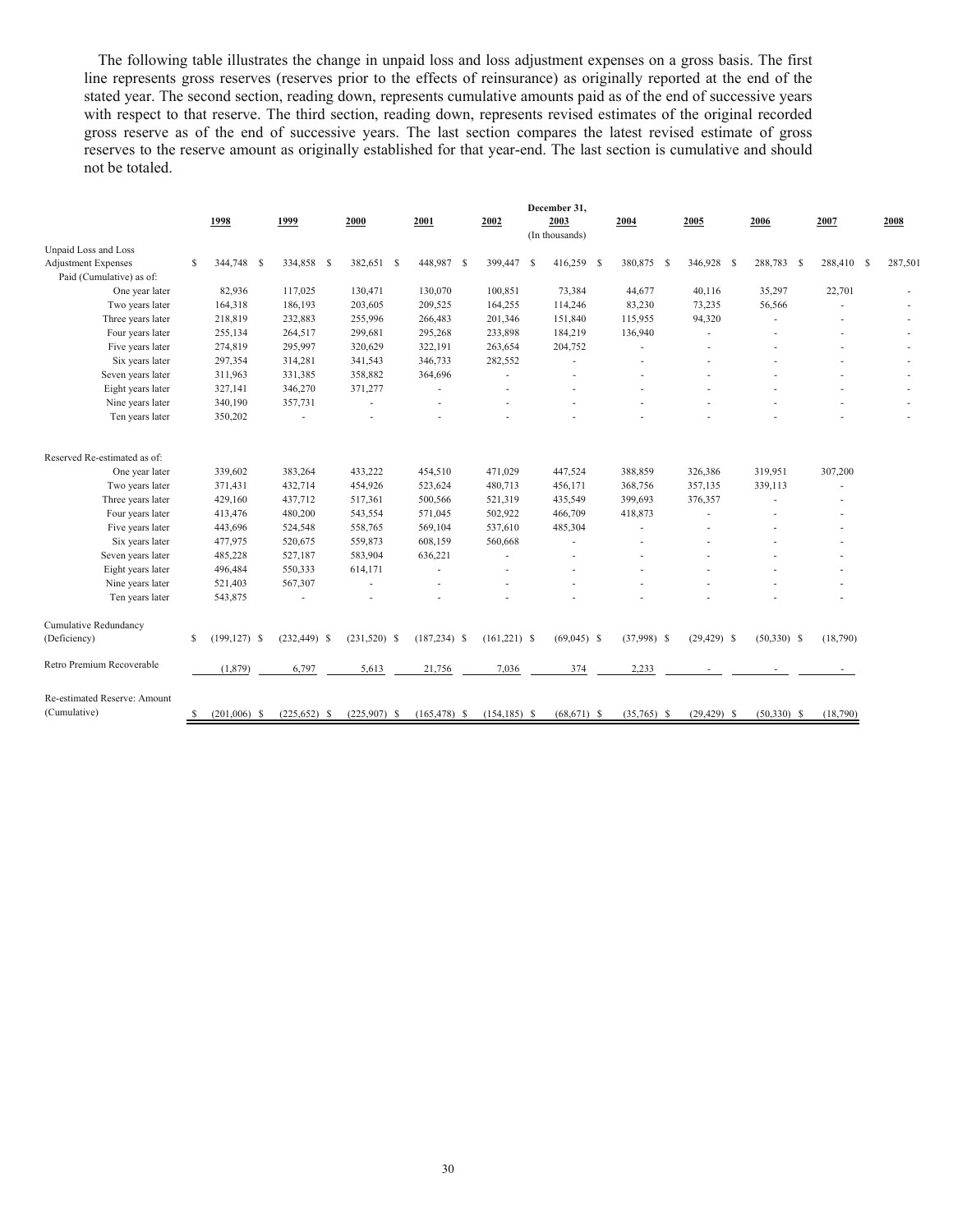#### *Life Insurance*

#### *2008 Compared with 2007*

Net premiums were \$109.6 million and \$112.0 million for the years ended December 31, 2008 and 2007, respectively. Medicare supplement premiums decreased by \$6.0 million due to policy lapses and lower first year sales offset by an increase in life insurance premiums of \$6.8 million due to increased sales. Oxford stopped writing new credit insurance business in 2006 and as a result, credit insurance premiums decreased by \$2.0 million. Other premiums decreased \$1.2 million.

Net investment income was \$20.4 million and \$20.9 million for the years ended December 31, 2008 and 2007, respectively. The decrease was due to a net reduction in invested assets and lower investment yields.

Net operating expenses were \$21.3 million and \$23.8 million for the years ended December 31, 2008 and 2007, respectively. The decrease was primarily attributable to the reduction of expenses on credit insurance due to business discontinuance and capitalization of life insurance acquisition expenses.

Benefits incurred were \$83.6 million and \$83.4 million, for the years ended December 31, 2008 and 2007, respectively. This increase was the result of a \$3.2 million decrease in Medicare supplement due to policy decrements, offset by life insurance benefits of \$6.0 million due to increased sales. Other benefits decreased \$2.6 million.

Amortization of deferred acquisition costs ("DAC") and the value of business acquired ("VOBA") was \$12.4 million and \$13.0 million for the years ended December 31, 2008 and 2007, respectively. Amortization of DAC for the credit business decreased \$1.4 million as a result of the runoff status of this program. Amortization of DAC for the life business increased \$1.9 million due to increased sales. Medicare supplement decreased by \$1.3 million due to the full amortization of VOBA associated with the CFLIC acquisition.

As a result of the above mentioned changes in revenues and expenses, pretax earnings from operations were \$17.7 million and \$17.2 million for the years ended December 31, 2008 and 2007, respectively.

#### *2007 Compared with 2006*

Net premiums were \$112.0 million and \$121.6 million for the years ended December 31, 2007 and 2006, respectively. Medicare supplement premiums decreased by \$4.1 million due to policy lapses and lower first year sales offset by an increase in life insurance premiums of \$2.9 million due to increased sales. Oxford stopped writing new credit insurance business in 2006 and as a result, credit insurance premiums decreased by \$5.9 million.

Net investment income was \$20.9 million and \$22.5 million for the years ended December 31, 2007 and 2006, respectively. The decrease was due to a net reduction in invested assets and lower investment yields.

Net operating expenses were \$23.8 million and \$30.9 million for the years ended December 31, 2007 and 2006, respectively. The decrease was primarily attributable to the reduction of expenses on credit insurance due to business discontinuance and additional costs in 2006 related to the acquisition of DGLIC.

Benefits incurred were \$83.4 million and \$88.3 million, for the years ended December 31, 2007 and 2006, respectively. This decrease was the result of a \$2.0 million decrease in Medicare supplement due to policy decrements and a decrease of \$1.7 million in credit insurance due to decreased exposure, offset by life insurance benefits of \$1.5 million due to increased sales.

DAC and VOBA was \$13.0 million and \$15.1 million for the years ended December 31, 2007 and 2006, respectively. The credit business had a decrease of amortization of \$3.9 million due to decreased business, offset by an increase of \$2.3 million in annuities due to an update of DAC assumptions.

As a result of the above mentioned changes in revenues and expenses, pretax earnings from operations were \$17.2 million and \$14.5 million for the years ended December 31, 2007 and 2006, respectively.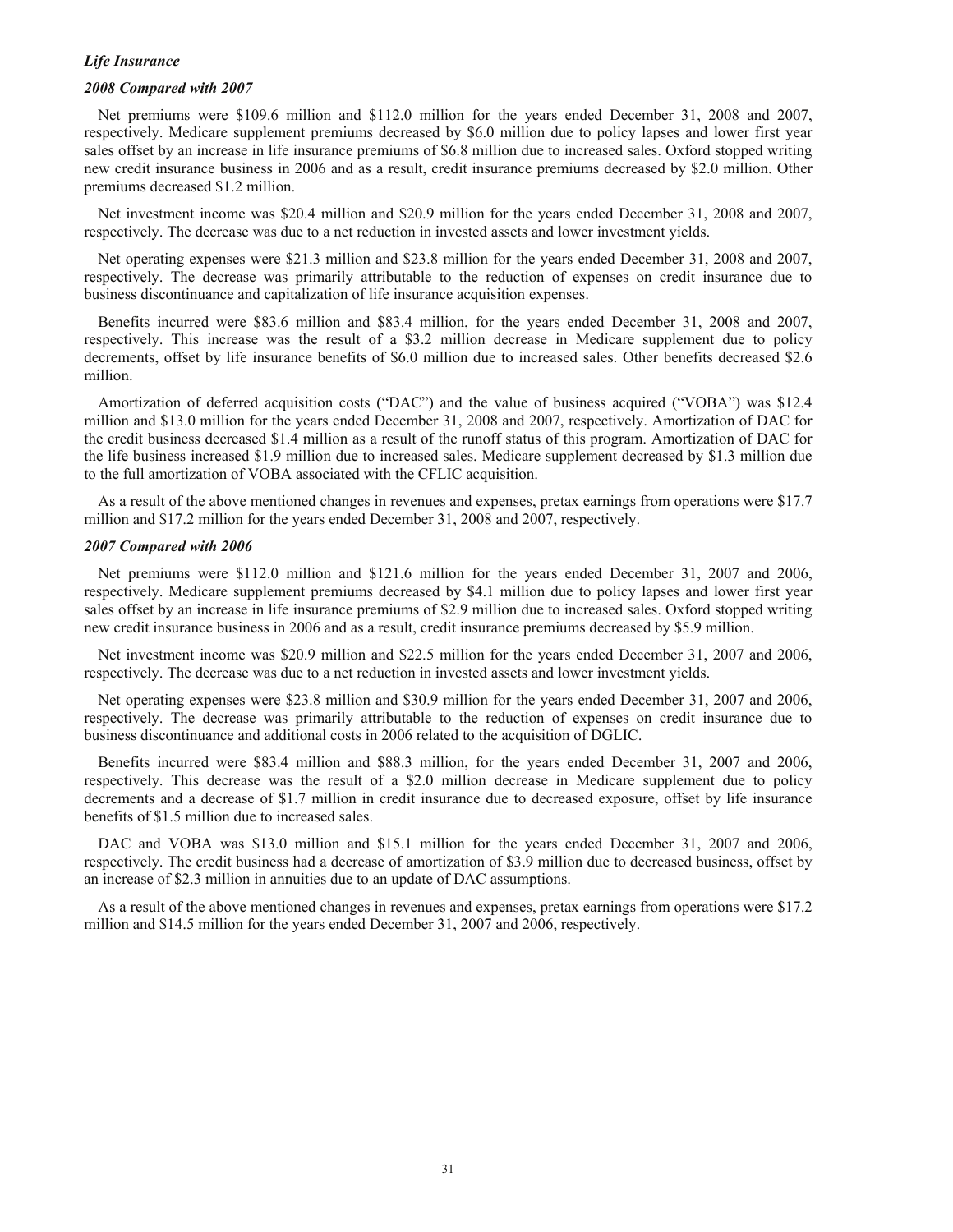#### *SAC Holding II*

#### *Fiscal 2008 Compared with Fiscal 2007*

Listed below are revenues for the major product lines at SAC Holding II for fiscal 2008 and fiscal 2007:

|                                                        |         | <b>Year Ended March 31,</b> |                |        |  |  |
|--------------------------------------------------------|---------|-----------------------------|----------------|--------|--|--|
|                                                        | 2008(a) |                             |                | 2007   |  |  |
|                                                        |         |                             | (In thousands) |        |  |  |
| Self-moving equipment rentals                          | \$      | 5,846 \$                    |                | 9,225  |  |  |
| Self-storage revenues                                  |         | 11,469                      |                | 19,926 |  |  |
| Self-moving and self-storage product and service sales |         | 10,039                      |                | 16,045 |  |  |
| Other revenue                                          |         | 748                         |                | 1,407  |  |  |
| Segment revenue                                        | S       | 28,102 \$                   |                | 46,603 |  |  |
|                                                        |         |                             |                |        |  |  |

(a) Activity for the seven months ended October 2007, prior to deconsolidation.

Revenues in fiscal 2008 decreased \$18.5 million, compared with fiscal 2007. Total costs and expenses were \$20.2 million in fiscal 2008, compared with \$32.7 million in fiscal 2007. Earnings from operations were \$7.9 million in fiscal 2008, compared with \$13.9 million in fiscal 2007. Each of these decreases was due to the deconsolidation of SAC Holding II effective October 31, 2007.

#### **Liquidity and Capital Resources**

We believe our current capital structure is a positive factor that will enable us to pursue our operational plans and goals, and provide us with sufficient liquidity for the next three to five years. The majority of our obligations currently in place mature at the end of fiscal years 2014, 2015 or 2018. As a result, we believe that our liquidity is sufficient for our current and foreseeable needs. However, there is no assurance that future cash flows will be sufficient to meet our outstanding debt obligations and our other future capital needs.

At March 31, 2009, cash and cash equivalents totaled \$240.6 million, compared with \$206.6 million on March 31, 2008. The assets of our insurance subsidiaries are generally unavailable to fulfill the obligations of non-insurance operations (AMERCO, U-Haul and Real Estate). As of March 31, 2009 (or as otherwise indicated), cash and cash equivalents, other financial assets (receivables, short-term investments, other investments, fixed maturities, and related party assets) and obligations of each operating segment were:

|                           |                  | <b>Property and</b> |               |
|---------------------------|------------------|---------------------|---------------|
|                           |                  | Casualty            | Life          |
|                           | Moving & Storage | Insurance (a)       | Insurance (a) |
|                           |                  | (In thousands)      |               |
| Cash and cash equivalents | \$<br>213,078 \$ | $19,197$ \$         | 8,312         |
| Other financial assets    | 341,427          | 391,706             | 539,112       |
| Debt obligations          | 1,546,490        |                     |               |

(a) As of December 31, 2008

At March 31, 2009, our Moving and Storage operations (AMERCO, U-Haul and Real Estate) had cash available under existing credit facilities of \$42.7 million and were comprised of:

|                                         | <b>March 31, 2009</b> |
|-----------------------------------------|-----------------------|
|                                         | (In millions)         |
| Real estate loan (revolving credit)     | 30.0                  |
| Construction loan (revolving credit)    | 2.7                   |
| Working capital loan (revolving credit) | 10.0                  |
|                                         | 42.7                  |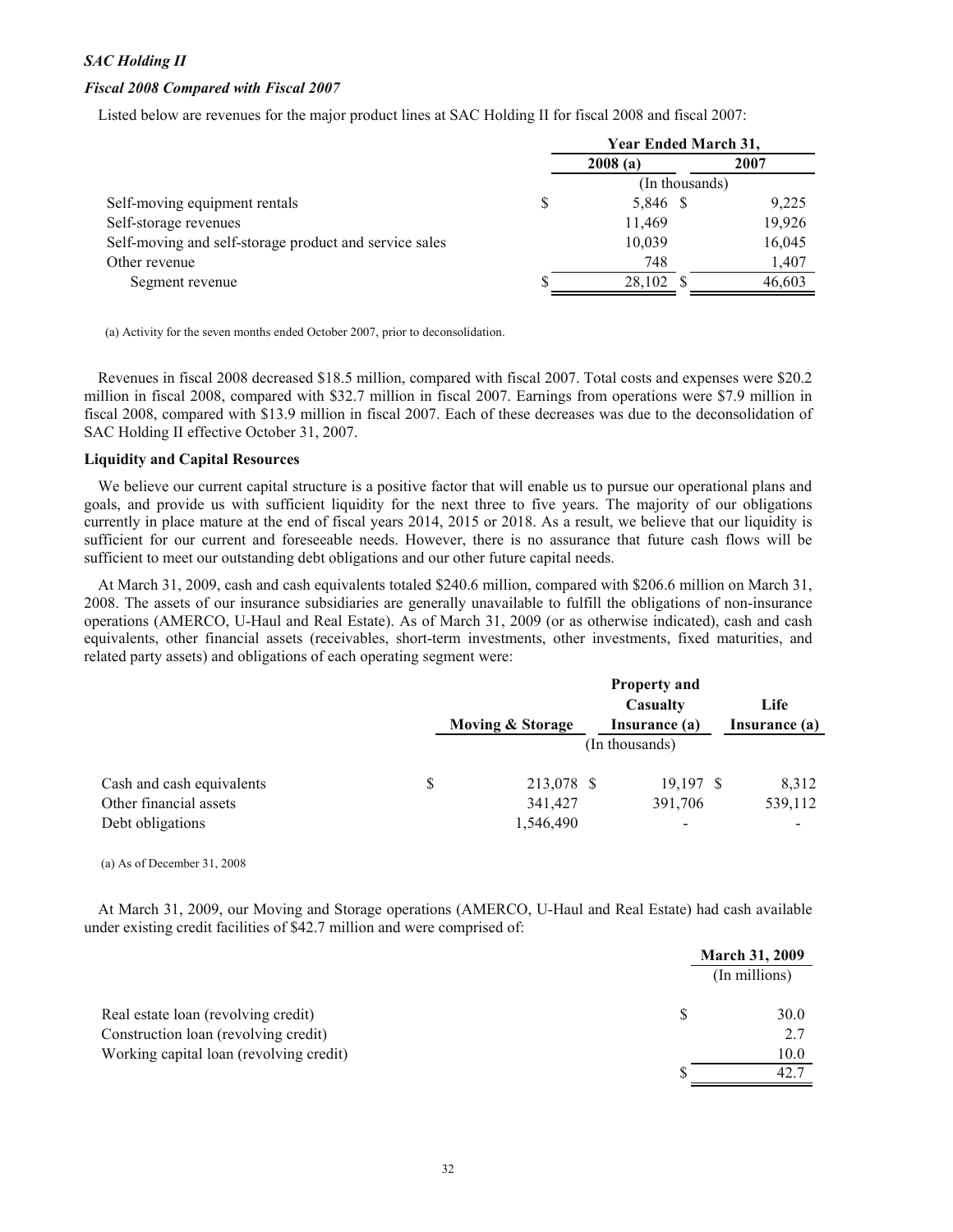A summary of our consolidated cash flows for fiscal 2009, 2008 and 2007 is shown in the table below:

|                                                  |   |            | <b>Years Ended March 31,</b> |            |
|--------------------------------------------------|---|------------|------------------------------|------------|
|                                                  |   | 2009       | 2008                         | 2007       |
|                                                  |   |            | (In thousands)               |            |
| Net cash provided by operating activities        | S | 274,960 \$ | 329,287                      | 350,721    |
| Net cash used by investing activities            |   | (221, 726) | (357,962)                    | (517, 619) |
| Net cash provided (used) by financing activities |   | (17, 832)  | 159,929                      | 87,685     |
| Effects of exchange rate on cash                 |   | (1, 437)   | 96                           | (974)      |
| Net cash flow                                    |   | 33,965     | 131,350                      | (80, 187)  |
| Cash at the beginning of the period              |   | 206,622    | 75,272                       | 155,459    |
| Cash at the end of the period                    |   | 240,587    | 206,622                      | 75,272     |

Net cash provided by operating activities decreased \$54.3 million in fiscal 2009, compared with fiscal 2008 primarily due to the decrease from the Moving and Storage segment. Fiscal 2008 included a \$20.0 million payment from SAC Holdings reducing their outstanding note payable with AMERCO. The decrease in self-moving equipment rental revenues and product and service sales is a principal contributor to the decline in operating cash flows.

Net cash used in investing activities decreased \$136.2 million in fiscal 2009, compared with fiscal 2008 largely due to a shift in using operating leases for the majority of new truck acquisitions instead of debt financing. Additionally, cash flows from investing activities for Property and Casualty Insurance increased \$9.0 million due to investment maturities of which the proceeds have not yet been reinvested. Life Insurance's cash flows from investing activities decreased \$10.2 million largely in tandem with its reduced contract deposit withdrawals.

Net cash used by financing activities increased \$177.8 million in fiscal 2009, as compared with fiscal 2008. As the allocation of new truck financing has shifted from primarily debt to largely operating leases, cash provided by debt financing has declined compared with the same period last year. Net investment contract withdrawals from annuity holders at Life Insurance decreased \$11.6 million.

# **Liquidity and Capital Resources and Requirements of Our Operating Segments**

#### *Moving and Storage*

To meet the needs of our customers, U-Haul maintains a large fleet of rental equipment. Capital expenditures have primarily reflected new rental equipment acquisitions and the buyouts of existing fleet from TRAC leases. The capital to fund these expenditures has historically been obtained internally from operations and the sale of used equipment, and externally from debt and lease financing. In the future, we anticipate that our internally generated funds will be used to service the existing debt and support operations. U-Haul estimates that during fiscal 2010 the Company will reinvest in its truck and trailer rental fleet approximately \$125 million, net of equipment sales and excluding any lease buyouts. For fiscal 2009, the Company invested, net of sales, approximately \$400 million before any lease-buyouts. Fleet investments in fiscal 2010 and beyond will be dependent upon several factors including availability of capital, the truck rental environment and the used-truck sales market. We anticipate that the fiscal 2010 investment will be funded largely through external lease financing, debt financing and cash from operations. Management considers several factors including cost and tax consequences when selecting a method to fund capital expenditures. Our allocation between debt and lease financing can change from year to year based upon financial market conditions which may alter the cost or availability of financing options.

Real Estate has traditionally financed the acquisition of self-storage properties to support U-Haul's growth through debt financing and funds from operations and sales. The Company's plan for the expansion of owned storage properties includes the acquisition of existing self-storage locations from third parties, the acquisition and development of bare land, and the acquisition and redevelopment of existing buildings not currently used for selfstorage. The Company is funding these development projects through construction loans and internally generated funds. For fiscal 2009, the Company invested nearly \$82 million in real estate acquisitions, new construction and renovation and repair. For fiscal 2010, the timing of new projects will be dependent upon several factors including the entitlement process, availability of capital, weather, and the identification and successful acquisition of target properties. U-Haul's growth plan in self-storage also includes eMove, which does not require significant capital.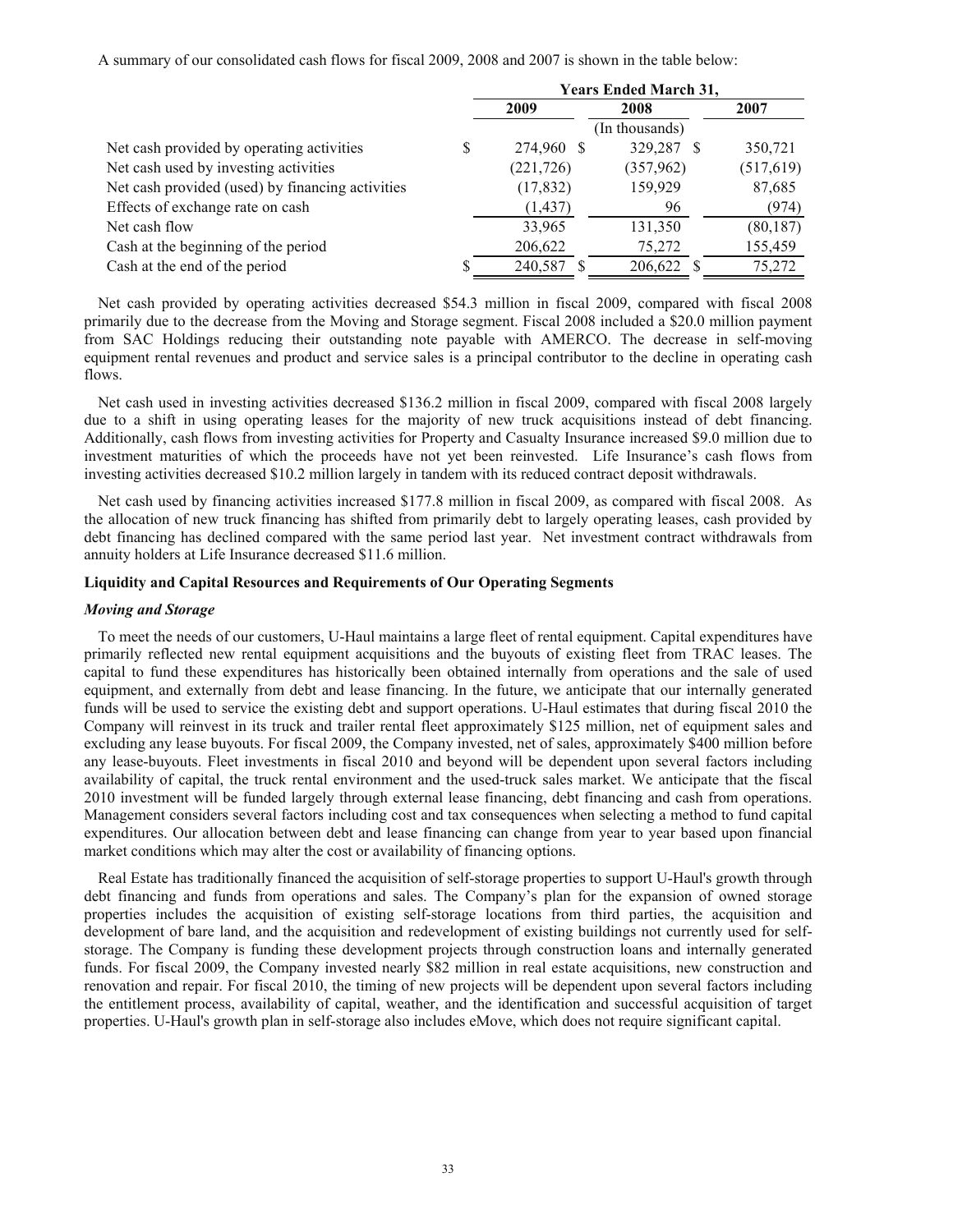Net capital expenditures (purchases of property, plant and equipment less proceeds from the sale of property, plant and equipment) were \$268.5 million, \$402.8 million and \$557.5 million for fiscal 2009, 2008 and 2007, respectively. During fiscal 2009, 2008 and 2007, the Company entered into \$285.5 million, \$129.1 million and \$120.6 million, respectively, of new equipment operating leases.

Moving and Storage continues to hold significant cash and has access to additional liquidity. Management may invest these funds in our existing operations, expand our product lines or pursue external opportunities in the selfmoving and storage market place.

#### *Property and Casualty Insurance*

State insurance regulations restrict the amount of dividends that can be paid to stockholders of insurance companies. As a result, Property and Casualty Insurance's assets are generally not available to satisfy the claims of AMERCO or its legal subsidiaries.

Stockholder's equity was \$147.9 million, \$148.6 million, and \$142.4 million at December 31, 2008, 2007, and 2006, respectively. The decrease resulted from earnings of \$5.0 million offset by a dividend paid to AMERCO of \$5.5 million and a decrease in other comprehensive income of \$3.7 million. Property and Casualty Insurance does not use debt or equity issues to increase capital and therefore has no direct exposure to capital market conditions other than through its investment portfolio. During fiscal 2009, ARCOA was capitalized by AMERCO in the amount of \$3.5 million.

# *Life Insurance*

Life Insurance manages its financial assets to meet policyholder and other obligations including investment contract withdrawals. Life Insurance's net withdrawals for the year ending December 31, 2008 were \$35.9 million. State insurance regulations restrict the amount of dividends that can be paid to stockholders of insurance companies. As a result, Life Insurance's funds are generally not available to satisfy the claims of AMERCO or its legal subsidiaries.

Life Insurance's stockholder's equity was \$156.7 million, \$150.7 million, and \$136.4 million at December 31, 2008, 2007 and 2006, respectively. The increase resulted from earnings of \$11.2 million and a \$5.2 million decrease in other comprehensive income. Life Insurance does not use debt or equity issues to increase capital and therefore has no direct exposure to capital market conditions other than through its investment portfolio.

## **Cash Provided from Operating Activities by Operating Segments**

## *Moving and Self-Storage*

Cash provided by operating activities was \$272.5 million, \$324.4 million and \$331.7 million in fiscal 2009, 2008 and 2007, respectively. Fiscal 2008 included a \$20.0 million payment from SAC Holdings reducing their outstanding note payable with AMERCO. The decrease in self-moving equipment rental revenues and product and service sales is a principal contributor to the decline in operating cash flows.

## *Property and Casualty Insurance*

Cash provided (used) by operating activities was (\$1.3) million, (\$4.0) million, and \$5.4 million for the years ending December 31, 2008, 2007, and 2006, respectively.

Property and Casualty Insurance's cash and cash equivalents and short-term investment portfolios amounted to \$112.0 million, \$79.3 million, and \$71.9 million at December 31, 2008, 2007, and 2006, respectively. This balance reflects funds in transition from maturity proceeds to long term investments. Management believes this level of liquid assets, combined with budgeted cash flow, is adequate to meet periodic needs. Capital and operating budgets allow Property and Casualty Insurance to schedule cash needs in accordance with investment and underwriting proceeds.

#### *Life Insurance*

Cash provided by operating activities from Life Insurance were \$3.7 million, \$7.1 million and \$11.4 million for the years ending December 31, 2008, 2007 and 2006, respectively. The decrease from 2008 compared with 2007 was the result of a cash payment to a third party insurer for the cession of a portion of Oxford's disability business.

In addition to cash flows from operating activities and financing activities, a substantial amount of liquid funds are available through Life Insurance's short-term portfolio. At December 31, 2008, 2007 and 2006, cash and cash equivalents and short-term investments amounted to \$39.3 million, \$37.7 million and \$41.4 million, respectively. Management believes that the overall sources of liquidity will continue to meet foreseeable cash needs.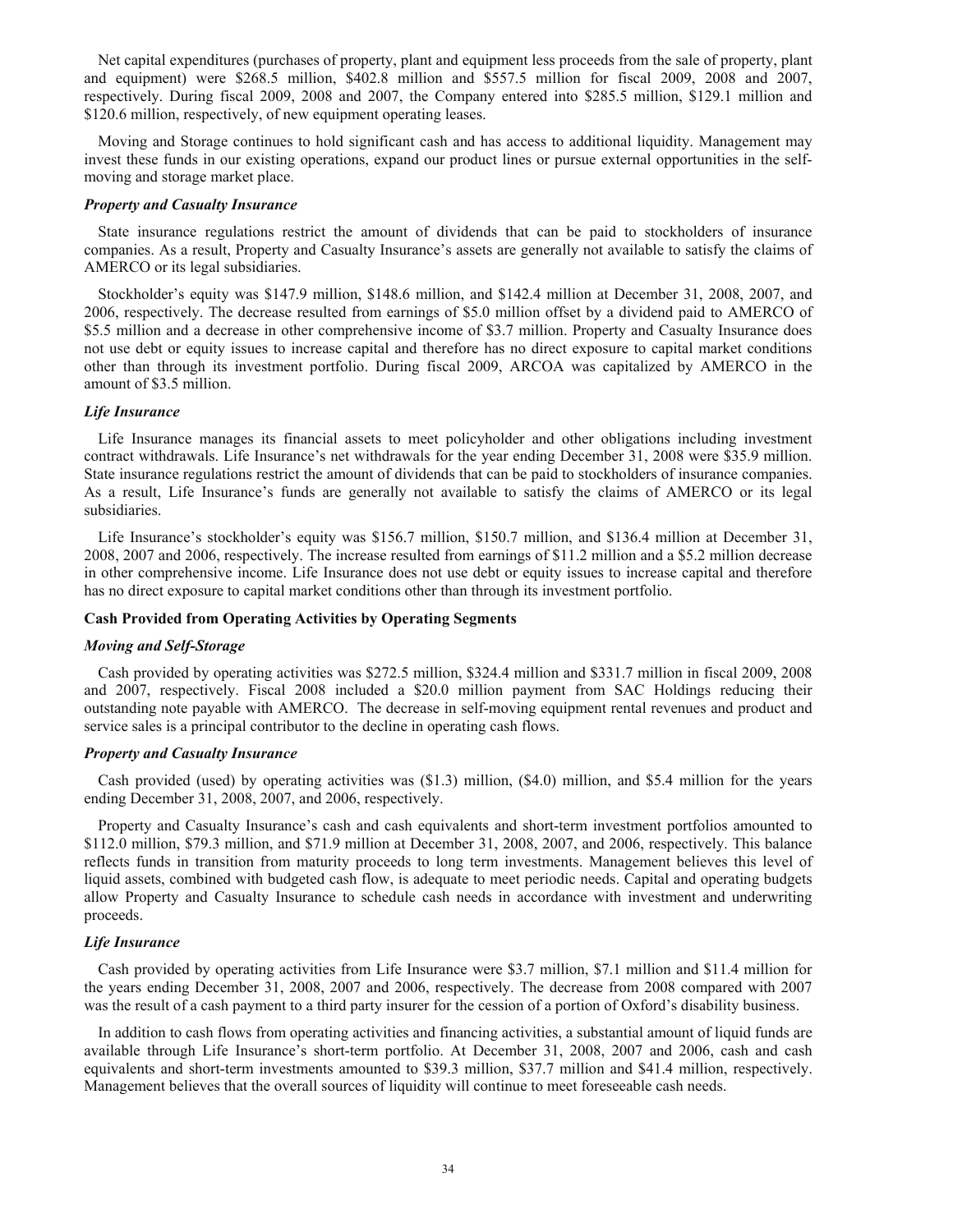# **Liquidity and Capital Resources - Summary**

We believe we have the financial resources needed to meet our business plans and to meet our business requirements including capital expenditures for the investment in our rental fleet, rental equipment and storage space, working capital requirements, and our preferred stock dividend program.

Our borrowing strategy is primarily focused on asset-backed financing and rental equipment operating leases. As part of this strategy, we seek to ladder maturities and hedge floating rate loans through the use of interest rate swaps. While each of these loans typically contains provisions governing the amount that can be borrowed in relation to specific assets, the overall structure is flexible with no limits on overall Company borrowings. Management feels it has adequate liquidity between cash and cash equivalents and unused borrowing capacity in existing facilities to meet the current and expected needs of the Company over the next several years. At March 31, 2009, we had cash availability under existing credit facilities of \$42.7 million. It is possible that circumstances beyond our control could alter the ability of the financial institutions to lend us the unused lines of credit. Despite the current financial market conditions, we believe that there are additional opportunities for leverage in our existing capital structure. For a more detailed discussion of our long-term debt and borrowing capacity, please refer to Note 10 Borrowings of the Notes to Consolidated Financial Statements.

## **Fair Value of Financial Instruments**

On April 1, 2008 we adopted SFAS 157. Effective on this date, assets and liabilities recorded at fair value on the condensed consolidated balance sheets were measured and classified based upon a three tiered approach to valuation. SFAS 157 requires that financial assets and liabilities recorded at fair value be classified and disclosed in a Level 1, Level 2 or Level 3 category. For more information, see Note 16 Fair Value Measurements of the Notes to Consolidated Financial Statements.

The available-for-sale securities held by the Company are recorded at fair value. These values are determined primarily from actively traded markets where prices are based either on direct market quotes or observed transactions. Liquidity is a factor considered during the determination of the fair value of these securities. Market price quotes may not be readily available for certain securities or the market for them has slowed or ceased. In situations where the market is determined to be illiquid, fair value is determined based upon limited available information and other factors including expected cash flows. At March 31, 2009, we had \$2.4 million of availablefor-sale assets classified in Level 3.

The interest rate swaps held by the Company as hedges against interest rate risk for our variable rate debt are recorded at fair value. These values are determined using pricing valuation models which include broker quotes for which significant inputs are observable. They include adjustments for counterparty credit quality and other dealspecific factors, where appropriate.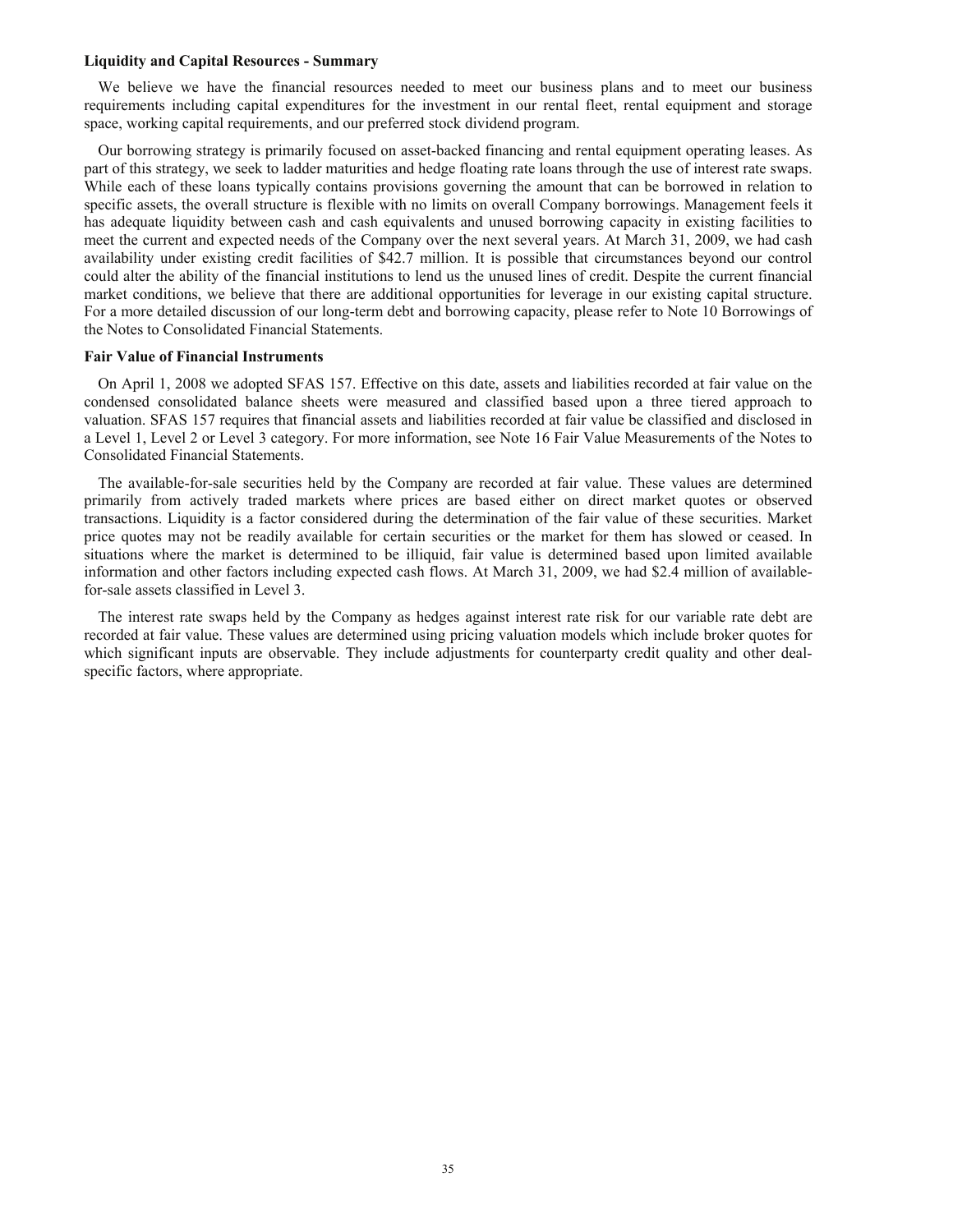## **Disclosures about Contractual Obligations and Commercial Commitments**

The following table provides contractual commitments and contingencies as of March 31, 2009:

|                                             |                    | Payment due by Period (as of March 31, 2009) |           |  |                                        |  |                      |  |                                        |
|---------------------------------------------|--------------------|----------------------------------------------|-----------|--|----------------------------------------|--|----------------------|--|----------------------------------------|
| <b>Contractual Obligations</b>              | <b>Total</b>       | <b>Prior</b> to<br>03/31/10                  |           |  | 04/01/10<br>03/31/12<br>(In thousands) |  | 04/01/12<br>03/31/14 |  | <b>April 1, 2014</b><br>and Thereafter |
| Notes, loans and leases payable - Principal | \$<br>1,339,210 \$ |                                              | 95,985 \$ |  | 267,642 \$                             |  | 286,135 \$           |  | 689,448                                |
| Notes, loans and leases payable - Interest  | 261,888            |                                              | 53,354    |  | 88,847                                 |  | 73,799               |  | 45,888                                 |
| Revolving credit agreements - Principal     | 207,280            |                                              | 37,280    |  | ۰                                      |  | ۰                    |  | 170,000                                |
| Revolving credit agreements - Interest      | 37,593             |                                              | 4,190     |  | 7,990                                  |  | 7,990                |  | 17,423                                 |
| AMERCO's operating leases                   | 625,206            |                                              | 147,258   |  | 236,762                                |  | 174,209              |  | 66,977                                 |
| Property and casualty obligations (a)       | 114.403            |                                              | 17,634    |  | 20,872                                 |  | 14,020               |  | 61,877                                 |
| Life, health and annuity obligations (b)    | 1,747,006          | 139,581                                      |           |  | 246,372                                |  | 216,908              |  | 1,144,145                              |
| Self insurance accruals (c)                 | 358,280            | 115,080                                      |           |  | 146,687                                |  | 67,567               |  | 28,946                                 |
| Post retirement benefit liability           | 9,749              |                                              | 595       |  | 1,494                                  |  | 1,898                |  | 5,762                                  |
| Total contractual obligations               | 4,700,615          | 610,957                                      |           |  | 1,016,666                              |  | 842,526              |  | 2,230,466                              |

(a) these estimated obligations for unpaid losses and loss adjustment expenses include case reserves for reported claims and incurred but not reported ("IBNR") and are net of expected reinsurance recoveries. The ultimate amount to settle both the case reserves and IBNR is an estimate based upon historical experience and current trends and could materially differ from actual results. The assumptions do not include future premiums. Due to the significant assumption employed in this model, the amounts shown could materially differ from actual results.

(b) these estimated obligations are based on mortality, morbidity, withdrawal and lapse assumptions drawn from our historical experience and adjusted for any known trends. These obligations are derived from the current balance sheet amount and include expected interest crediting but no amounts for future annuity deposits or premiums for life and Medicare supplement policies. The cash flows shown are undiscounted for interest and as a result total outflows for all years shown significantly exceed the corresponding liabilities of \$435.9 million included in our consolidated balance sheet as of March 31, 2009. Oxford expects to fully fund these obligations from their invested asset portfolio. Due to the significant assumptions employed in this model, the amounts shown could materially differ from actual results.

(c) these estimated obligation are primarily the Company's self insurance accruals for portions of the liability coverage for our rental equipment. The estimates for future settlement are based upon historical experience and current trends. Due to the significant assumption employed in this model, the amounts shown could materially differ from actual results.

As presented above, contractual obligations on debt and guarantees represent principal payments while contractual obligations for operating leases represent the notional payments under the lease arrangements. Interest on variable rate debt is based on the applicable rate at March 31, 2009 without regard to associated interest rate swaps.

FASB Interpretation No. 48, *Accounting for Uncertainties in Income Taxes - an interpretation of FASB statement No.* 109 ("FIN 48") liabilities and interest of \$10.9 million is not included above due to uncertainty surrounding ultimate settlements, if any.

## **Off Balance Sheet Arrangements**

The Company uses off-balance sheet arrangements in situations where management believes that the economics and sound business principles warrant their use.

AMERCO utilizes operating leases for certain rental equipment and facilities with terms expiring substantially through 2016, with the exception of one land lease expiring in 2034. In the event of a shortfall in proceeds from the sales of the underlying rental equipment assets, AMERCO has guaranteed approximately \$183.4 million of residual values at March 31, 2009 for these assets at the end of their respective lease terms. AMERCO has been leasing rental equipment since 1987. To date, we have not experienced residual value shortfalls related to these leasing arrangements. Using the average cost of fleet related debt as the discount rate, the present value of AMERCO's minimum lease payments and residual value guarantees was \$679.7 million at March 31, 2009.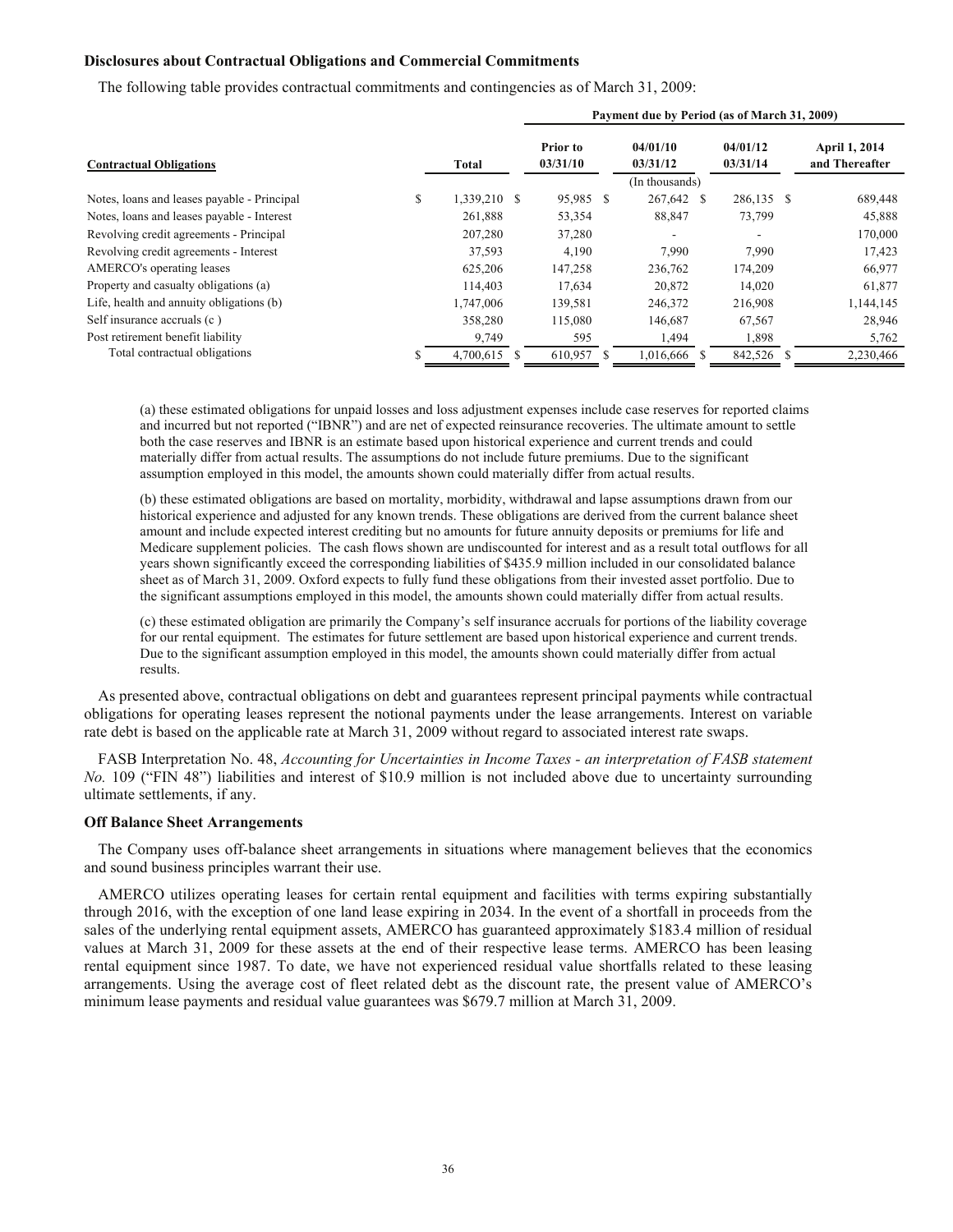Historically, AMERCO has used off-balance sheet arrangements in connection with the expansion of our selfstorage business. Refer to Note 21 Related Party Transactions of the Notes to Consolidated Financial Statements. These arrangements were primarily used when the Company's overall borrowing structure was more limited. The Company does not face similar limitations currently and off-balance sheet arrangements have not been utilized in our self-storage expansion in recent years. In the future, the Company will continue to identify and consider offbalance sheet opportunities to the extent such arrangements would be economically advantageous to the Company and its stockholders.

The Company currently manages the self-storage properties owned or leased by SAC Holdings, Mercury Partners, L.P. ("Mercury"), Four SAC Self-Storage Corporation ("4 SAC"), Five SAC Self-Storage Corporation ("5 SAC"), Galaxy Investments, L.P. ("Galaxy"), and Private Mini Storage Realty L.P. ("Private Mini") pursuant to a standard form of management agreement, under which the Company receives a management fee of between 4% and 10% of the gross receipts plus reimbursement for certain expenses. The Company received management fees, exclusive of reimbursed expenses, of \$24.3 million, \$23.7 million and \$23.5 million from the above mentioned entities during fiscal 2009, 2008 and 2007, respectively. This management fee is consistent with the fee received for other properties the Company previously managed for third parties. SAC Holdings, 4 SAC, 5 SAC, Galaxy and Private Mini are substantially controlled by Blackwater. Mercury is substantially controlled by Mark V. Shoen. James P. Shoen, a significant shareholder and director of AMERCO, has an interest in Mercury.

The Company leases space for marketing company offices, vehicle repair shops and hitch installation centers from subsidiaries of SAC Holdings, 5 SAC and Galaxy. Total lease payments pursuant to such leases were \$2.4 million, \$2.1 million and \$2.7 million in fiscal 2009, 2008 and 2007, respectively. The terms of the leases are similar to the terms of leases for other properties owned by unrelated parties that are leased to the Company.

At March 31, 2009, subsidiaries of SAC Holdings, 4 SAC, 5 SAC, Galaxy and Private Mini acted as U-Haul independent dealers. The financial and other terms of the dealership contracts with the aforementioned companies and their subsidiaries are substantially identical to the terms of those with the Company's other independent dealers whereby commissions are paid by the Company based on equipment rental revenues. The Company paid the above mentioned entities \$34.7 million, \$36.0 million and \$36.6 million, respectively in commissions pursuant to such dealership contracts during fiscal 2009, 2008 and 2007, respectively.

These agreements along with notes with subsidiaries of SAC Holdings, 4 SAC, 5 SAC, Galaxy and Private Mini, excluding Dealer Agreements, provided revenues of \$43.2 million, expenses of \$2.4 million and cash flows of \$38.1 million during fiscal 2009. Revenues and commission expenses related to the Dealer Agreements were \$164.0 million and \$34.7 million, respectively.

During fiscal 2009, subsidiaries of the Company held various junior unsecured notes of SAC Holdings. The Company does not have an equity ownership interest in SAC Holdings. The Company recorded interest income of \$18.4 million, \$18.6 million and \$19.2 million and received cash interest payments of \$14.1 million, \$19.2 million and \$44.5 million from SAC Holdings during fiscal 2009, 2008 and 2007, respectively. The cash interest payments for fiscal 2007 included a payment to significantly reduce the outstanding interest receivable from SAC Holdings. The largest aggregate amount of notes receivable outstanding during fiscal 2009 was \$198.1 million and the aggregate notes receivable balance at March 31, 2009 was \$197.6 million. In accordance with the terms of these notes, SAC Holdings may repay the notes without penalty or premium at any time.

# *Fiscal 2010 Outlook*

We will continue to focus our attention on increasing transaction volume and improving pricing, product and utilization for self-moving equipment rentals. Maintaining an adequate level of new investment in our truck fleet is an important component of our plan to meet these goals. Over the last four years we have rotated over 55,000 new box trucks into the rental fleet while at the same time removing over 51,000 older box trucks from the active fleet. This aggressive rotation of the fleet provides us the opportunity in fiscal 2010 to reduce our new equipment capital expenditures relative to the last several years. Revenue in the U-Move program could continue to be adversely impacted should we fail to execute in any of these areas. Even if we execute our plans we could see declines in revenues primarily due to the adverse economic conditions that are beyond our control.

We have added new storage locations and expanded at existing locations. In fiscal 2010 we are looking to complete current projects and increase occupancy in our existing portfolio of locations. New projects and acquisitions will be considered and pursued if they fit our long-term plans and meet our financial objectives. While the Company was able to maintain storage revenue in fiscal 2009 due to pricing, this trend may not continue. The Company will continue to invest capital and resources in the "U-Box"<sup>TM</sup> storage container program throughout fiscal 2010.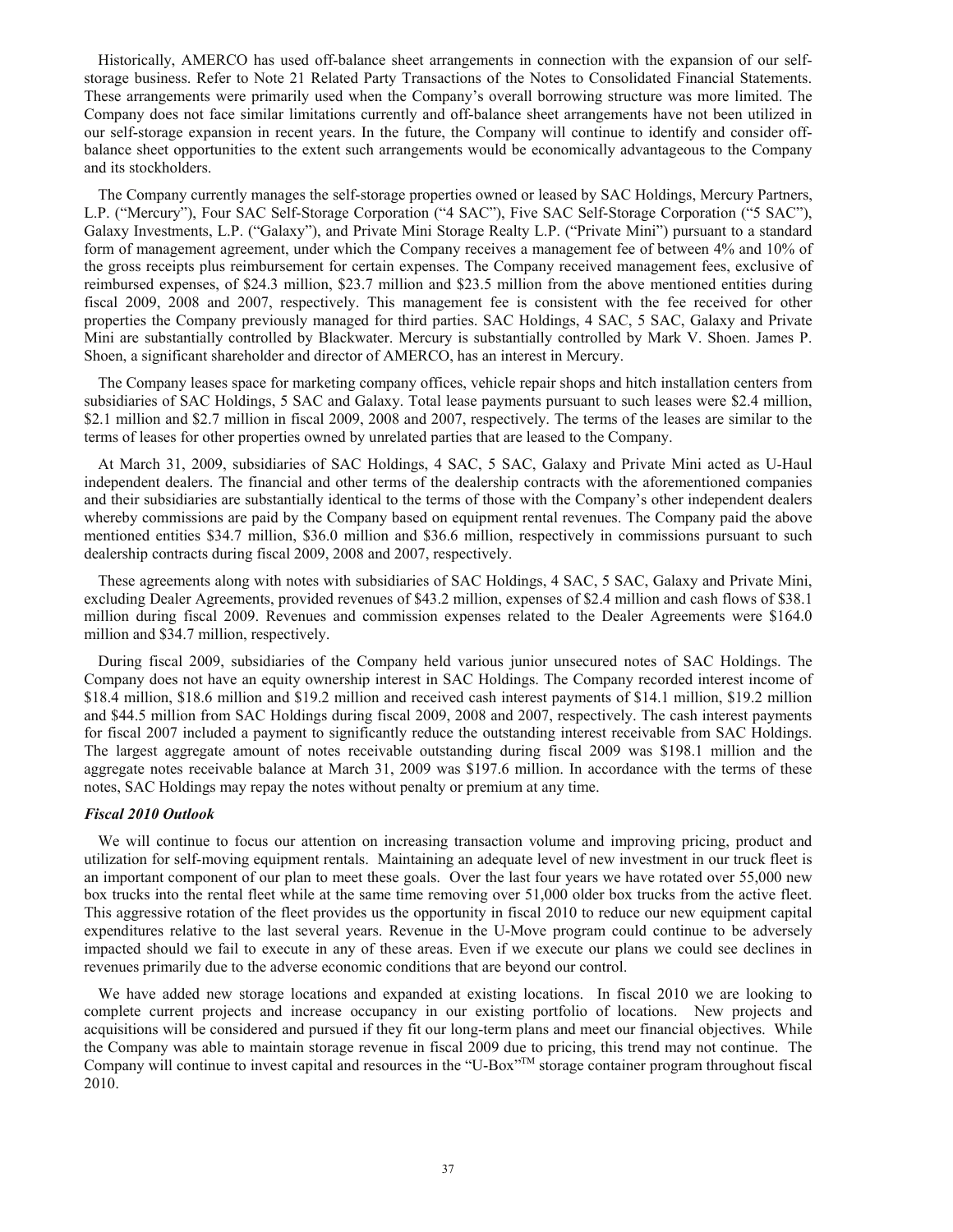Property and Casualty Insurance will continue to provide loss adjusting and claims handling for U-Haul and underwrite components of the Safemove, Safetow and Safestor protection packages to U-Haul customers.

Life Insurance is pursuing its goal of expanding its presence in the senior market through the sales of its Medicare supplement, life and annuity policies. This strategy includes growing its agency force, expanding its new product offerings, and pursuing business acquisition opportunities.

### **Quarterly Results (unaudited)**

The quarterly results shown below are derived from unaudited financial statements for the eight quarters beginning April 1, 2007 and ending March 31, 2009. The Company believes that all necessary adjustments have been included in the amounts stated below to present fairly, and in accordance with GAAP, such results. Moving and Storage operations are seasonal and proportionally more of the Company's revenues and net earnings from its Moving and Storage operations are generated in the first and second quarters of each fiscal year (April through September). The operating results for the periods presented are not necessarily indicative of results for any future period.

|                                     |   | <b>Quarter Ended</b> |     |                      |   |                                                     |                         |  |  |
|-------------------------------------|---|----------------------|-----|----------------------|---|-----------------------------------------------------|-------------------------|--|--|
|                                     |   | March 31,<br>2009    |     | December 31,<br>2008 |   | September 30,<br>2008                               | <b>June 30,</b><br>2008 |  |  |
|                                     |   |                      |     |                      |   | (In thousands, except for share and per share data) |                         |  |  |
| Total revenues                      | S | 415,393              | \$. | 442,584              | S | 591,495<br>S                                        | 542,794                 |  |  |
| Earnings (loss) from operations     |   | (32, 135)            |     | (14,001)             |   | 95,522                                              | 71,662                  |  |  |
| Net earnings (loss)                 |   | (35, 288)            |     | (24, 952)            |   | 43,824                                              | 29,826                  |  |  |
| Earnings (loss) available to common |   |                      |     |                      |   |                                                     |                         |  |  |
| shareholders                        |   | (38, 528)            |     | (28, 193)            |   | 40,583                                              | 26,585                  |  |  |
| Weighted average common shares      |   |                      |     |                      |   |                                                     |                         |  |  |
| outstanding: basic and diluted      |   | 19,357,185           |     | 19,347,660           |   | 19,351,322                                          | 19,343,184              |  |  |
| Earnings (loss) per common share:   |   |                      |     |                      |   |                                                     |                         |  |  |
| Basic and diluted                   | S | (1.99)               | S   | (1.46)               | S | S<br>2.10                                           | 1.37                    |  |  |

|                                     |   |            | <b>Ouarter Ended</b> |              |    |                                                     |    |                 |  |  |
|-------------------------------------|---|------------|----------------------|--------------|----|-----------------------------------------------------|----|-----------------|--|--|
|                                     |   | March 31,  |                      | December 31, |    | September 30,                                       |    | <b>June 30,</b> |  |  |
|                                     |   | 2008       |                      | 2007         |    | 2007                                                |    | 2007            |  |  |
|                                     |   |            |                      |              |    | (In thousands, except for share and per share data) |    |                 |  |  |
| Total revenues                      | S | 433.097    | S                    | 465,460      | S. | 596,342                                             | S  | 554,275         |  |  |
| Earnings (loss) from operations     |   | (5,685)    |                      | 8,323        |    | 109,080                                             |    | 92,004          |  |  |
| Net earnings (loss)                 |   | (14, 048)  |                      | (10, 394)    |    | 50,474                                              |    | 41,752          |  |  |
| Earnings (loss) available to common |   |            |                      |              |    |                                                     |    |                 |  |  |
| shareholders                        |   | (17, 288)  |                      | (13, 635)    |    | 47,233                                              |    | 38,511          |  |  |
| Weighted average common shares      |   |            |                      |              |    |                                                     |    |                 |  |  |
| outstanding: basic and diluted      |   | 19,544,707 |                      | 19,746,237   |    | 19,733,755                                          |    | 19,937,152      |  |  |
| Earnings (loss) per common share:   |   |            |                      |              |    |                                                     |    |                 |  |  |
| Basic and diluted                   | S | (0.85)     | S                    | (0.69)       | \$ | 2.39                                                | \$ | 1.93            |  |  |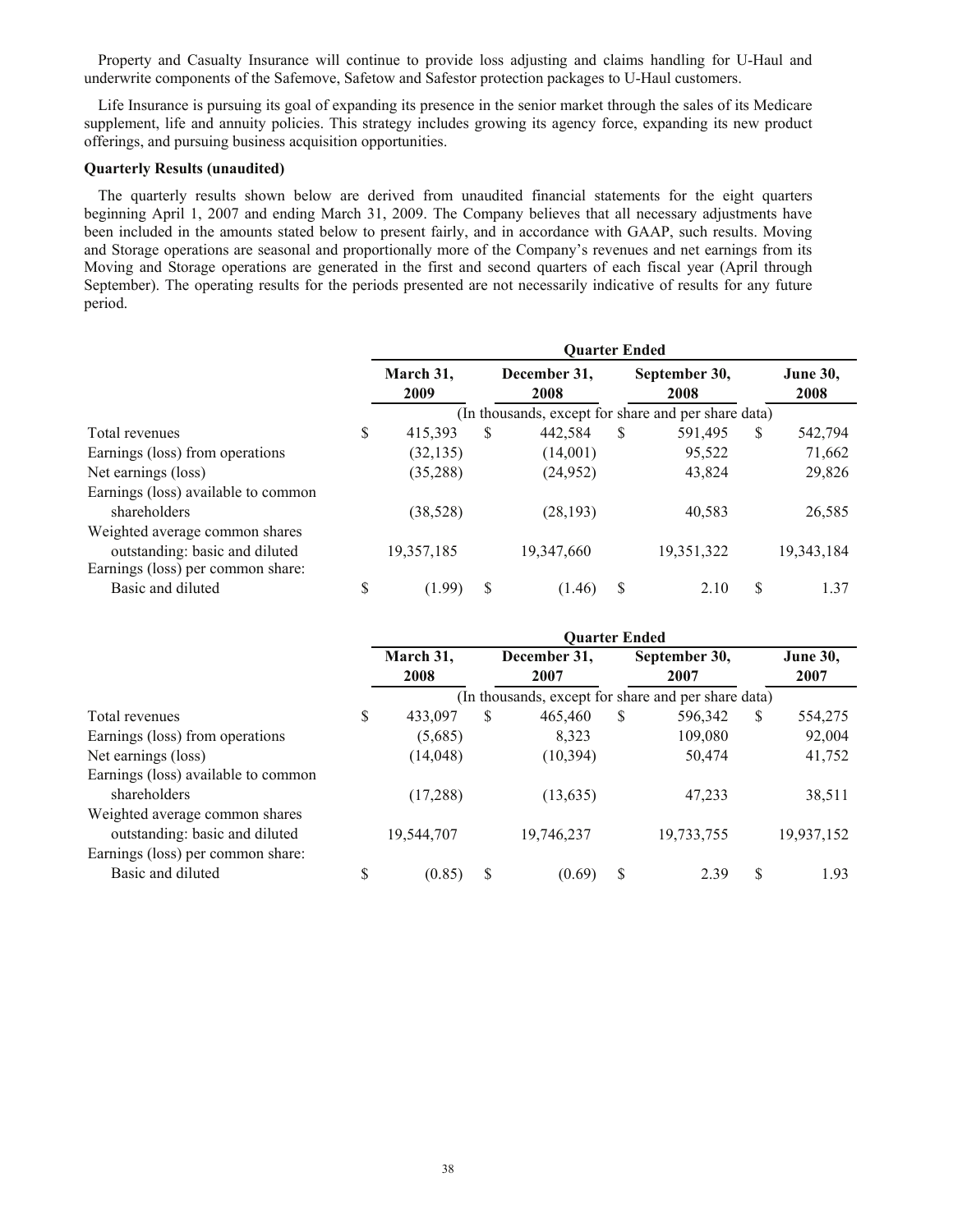# **Item 7A.** *Quantitative and Qualitative Disclosures about Market Risk*

We are exposed to financial market risks, including changes in interest rates and currency exchange rates. To mitigate these risks, we may utilize derivative financial instruments, among other strategies. We do not use derivative financial instruments for speculative purposes.

#### **Interest Rate Risk**

The exposure to market risk for changes in interest rates relates primarily to our variable rate debt obligations. We have used interest rate swap agreements and forward swaps to reduce our exposure to changes in interest rates. The Company enters into these arrangements with counterparties that are significant financial institutions with whom we generally have other financial arrangements. We are exposed to credit risk should these counterparties not be able to perform on their obligations.

| <b>Notional Amount</b> |          | Fair Value | <b>Effective Date</b> | <b>Expiration Date</b> | <b>Fixed Rate</b> | <b>Floating Rate</b> |
|------------------------|----------|------------|-----------------------|------------------------|-------------------|----------------------|
|                        |          |            | (In thousands)        |                        |                   |                      |
| \$<br>74,662           | (a), (b) | (6,460)    | 5/10/2006             | 4/10/2012              | 5.06%             | 1 Month LIBOR        |
| 82,818                 | (a), (b) | (7, 946)   | 10/10/2006            | 10/10/2012             | 5.57%             | 1 Month LIBOR        |
| 27,486                 | (a)      | (3, 153)   | 7/10/2006             | 7/10/2013              | 5.67%             | 1 Month LIBOR        |
| 274,167                | (a)      | (52, 712)  | 8/18/2006             | 8/10/2018              | 5.43%             | 1 Month LIBOR        |
| 19,125                 | (a)      | (1,978)    | 2/12/2007             | 2/10/2014              | 5.24%             | 1 Month LIBOR        |
| 12.991                 | (a)      | (1,348)    | 3/10/2007             | 3/10/2014              | 4.99%             | 1 Month LIBOR        |
| 13,000                 | (a)      | (1,237)    | 3/10/2007             | 3/10/2014              | 4.99%             | 1 Month LIBOR        |
| 17,000                 | (a), (b) | (965)      | 8/15/2008             | 6/15/2015              | $3.62\%$          | 1 Month LIBOR        |
| 17,338                 | (a)      | (1, 157)   | 8/29/2008             | 7/10/2015              | $4.04\%$          | 1 Month LIBOR        |
| 26,982                 | (a)      | (2,105)    | 9/30/2008             | 9/10/2015              | 4.16%             | 1 Month LIBOR        |
| 15,000                 | (a), (b) | (58)       | 3/30/2009             | 4/15/2016              | 2.63%             | 1 Month LIBOR        |

(a) interest rate swap agreement

(b) forward swap

As of March 31, 2009, the Company had approximately \$781.8 million of variable rate debt obligations. If London Inter-Bank Offer Rate ("LIBOR") were to increase 100 basis points, the increase in interest expense on the variable rate debt would decrease future earnings and cash flows by approximately \$2.0 million annually (after consideration of the effect of the above derivative contracts).

Additionally, our insurance subsidiaries' fixed income investment portfolios expose the Company to interest rate risk. This interest rate risk is the price sensitivity of a fixed income security to changes in interest rates. As part of our insurance companies' asset and liability management, actuaries estimate the cash flow patterns of our existing liabilities to determine their duration. These outcomes are compared to the characteristics of the assets that are currently supporting these liabilities assisting management in determining an asset allocation strategy for future investments that management believes will mitigate the overall effect of interest rates.

#### **Foreign Currency Exchange Rate Risk**

The exposure to market risk for changes in foreign currency exchange rates relates primarily to our Canadian business. Approximately 5.6%, 5.4% and 4.4% of our revenue in fiscal 2009, 2008 and 2007, respectively were generated in Canada. The result of a 10.0% change in the value of the U.S. dollar relative to the Canadian dollar would not be material to net income. We typically do not hedge any foreign currency risk since the exposure is not considered material.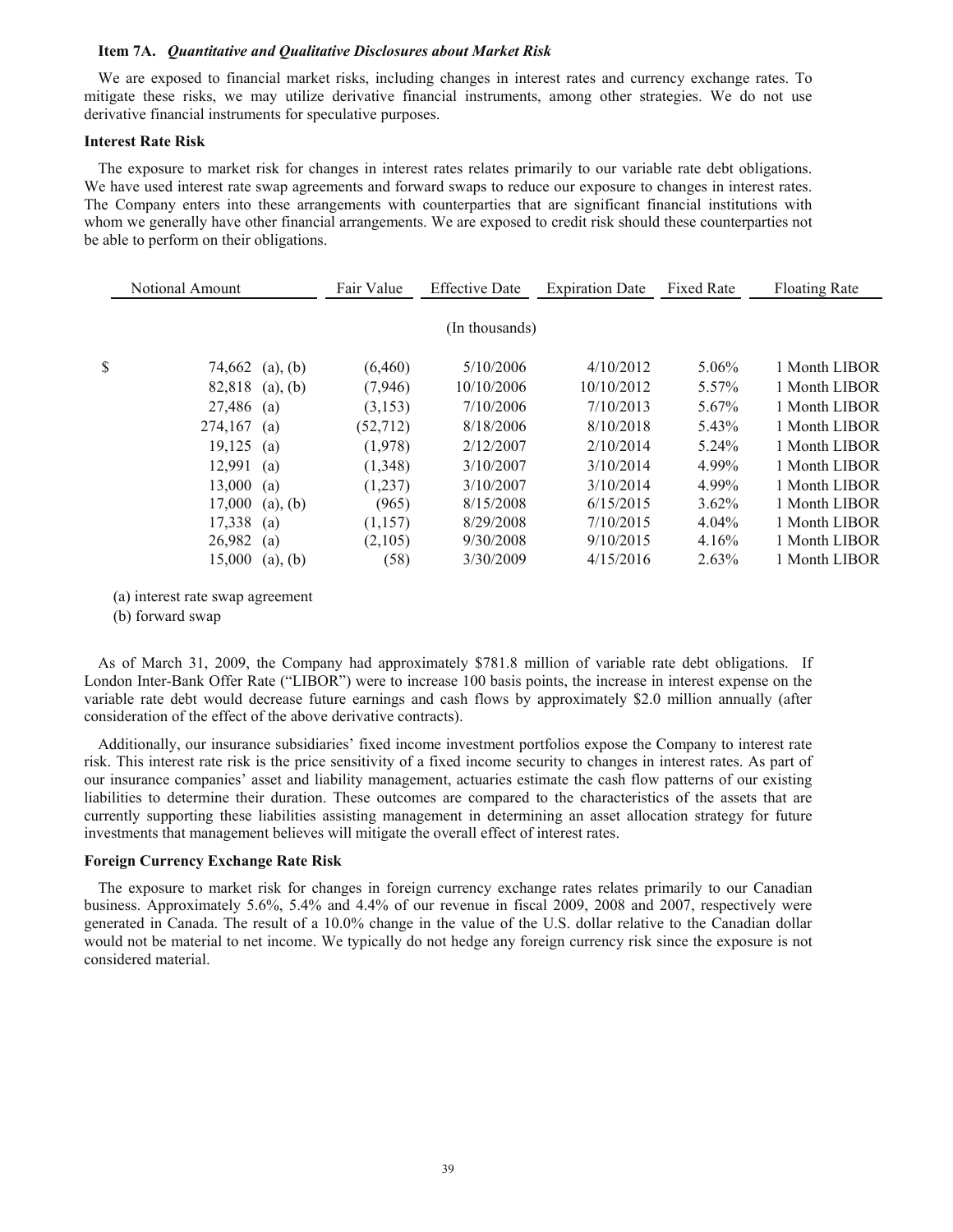## **Item 8. Financial Statements and Supplementary Data**

The Report of Independent Registered Public Accounting Firm and Consolidated Financial Statements of AMERCO and its consolidated subsidiaries including the notes to such statements and the related schedules are set forth on the "F" pages here to and are incorporated herein.

## **Item 9. Changes in and Disagreements with Accountants on Accounting and Financial Disclosure**

Not applicable.

## **Item 9A. Controls and Procedures**

Attached as exhibits to this Form 10-K are certifications of the registrants' Chief Executive Officer ("CEO") and Chief Accounting Officer ("CAO"), which are required in accordance with Rule 13a-14 of the Exchange Act. This "Controls and Procedures" section includes information concerning the controls and procedures evaluation referred to in the certifications and it should be read in conjunction with the certifications for a more complete understanding of the topics presented in Evaluation of Disclosure Controls and Procedures.

Following this discussion is the report of BDO Seidman, LLP, our independent registered public accounting firm, regarding its audit of AMERCO's internal control over financial reporting as set forth below in this section. This section should be read in conjunction with the certifications and the BDO Seidman, LLP report for a more complete understanding of the topics presented.

#### **Evaluation of Disclosure Controls and Procedures**

The Company's management, with the participation of the CEO and CAO, conducted an evaluation of the effectiveness of the design and operation of the Company's "disclosure controls and procedures" (as such term is defined in the Exchange Act Rules 13a-15(e) and 15d-15(e)) ("Disclosure Controls") as of the end of the period covered by this Form 10-K. Our Disclosure Controls are designed to reasonably assure that information required to be disclosed in our reports filed under the Exchange Act, such as this Form 10-K, is recorded, processed, summarized and reported within the time periods specified in the SEC's rules and forms. Our Disclosure Controls are also designed to reasonably assure that such information is accumulated and communicated to our management, including the CEO and CAO, as appropriate to allow timely decisions regarding required disclosure. Based upon the controls evaluation, our CEO and CAO have concluded that as of the end of the period covered by this Form 10-K, our Disclosure Controls were effective related to the above stated design purposes.

#### **Inherent Limitations on Effectiveness of Controls**

The Company's management, including the CEO and CAO, does not expect that our Disclosure Controls or our internal control over financial reporting will prevent or detect all error and all fraud. A control system, no matter how well designed and operated, can provide only reasonable, not absolute, assurance that the control system's objectives will be met. The design of a control system must reflect the fact that there are resource constraints, and the benefits of controls must be considered relative to their costs. Further, because of the inherent limitations in all control systems, no evaluation of controls can provide absolute assurance that misstatements due to error or fraud will not occur or that all control issues and instances of fraud, if any, within the Company have been detected. These inherent limitations include the realities that judgments in decision-making can be faulty and that breakdowns can occur because of simple error or mistake. Controls can also be circumvented by the individual acts of some persons, by collusion of two or more people, or by management override of the controls. The design of any system of controls is based in part on certain assumptions about the likelihood of future events, and there can be no assurance that any design will succeed in achieving its stated goals under all potential future conditions. Projections of any evaluation of controls effectiveness to future periods are subject to risks. Over time, controls may become inadequate because of changes in conditions or deterioration in the degree of compliance with policies or procedures.

# **Changes in Internal Control over Financial Reporting**

There have not been any changes in the Company's internal control over financial reporting (as such term is defined in Rules 13a-15(f) and 15d-15(f) under the Exchange Act) during the most recent fiscal quarter that have materially affected, or are reasonably likely to materially affect, the Company's internal control over financial reporting.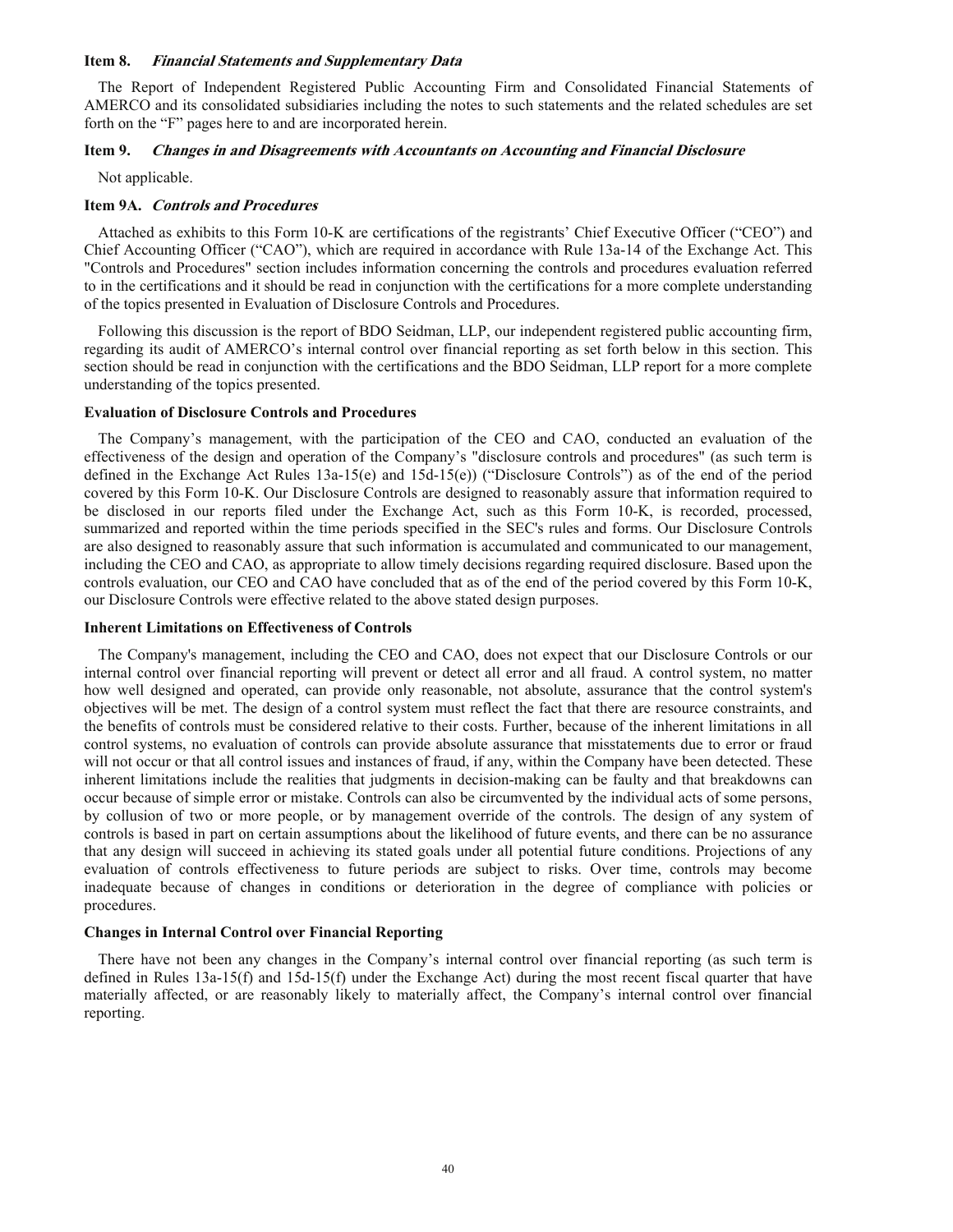# **Management Report on Internal Control Over Financial Reporting**

Our management is responsible for establishing and maintaining adequate internal control over financial reporting (as defined in Exchange Act Rules  $13a-15(f)$  and  $15d-15(f)$ ) to provide reasonable assurance regarding the reliability of our financial reporting and the preparation of financial statements for external purposes in accordance with GAAP. Internal control over financial reporting includes those policies and procedures that (i) pertain to the maintenance of records that in reasonable detail accurately and fairly reflect the transactions and dispositions of the assets of the Company; (ii) provide reasonable assurance that transactions are recorded as necessary to permit preparation of financial statements in accordance with GAAP, and that receipts and expenditures of the Company are being made only in accordance with authorizations of management and directors of the Company; and (iii) provide reasonable assurance regarding prevention or timely detection of unauthorized acquisition, use or disposition of the Company's assets that could have a material effect on the financial statements.

Management assessed our internal control over financial reporting as of March 31, 2009, the end of our fiscal year. Management based its assessment on criteria established in Internal Control-Integrated Framework issued by the Committee of Sponsoring Organizations of the Treadway Commission. Management's assessment included evaluation of such elements as the design and operating effectiveness of key financial reporting controls, process documentation, accounting policies, and our overall control environment. This assessment is supported by testing and monitoring performed both by our Internal Audit organization and our Finance organization.

Based on our assessment, management has concluded that our internal control over financial reporting was effective as of the end of the fiscal year 2009. We reviewed the results of management's assessment with the Audit Committee of our Board.

Our independent registered public accounting firm, BDO Seidman, LLP, has audited the Company's internal control over financial reporting and has issued their report, which is included below.

## **Item 9B. Other Information**

Not applicable.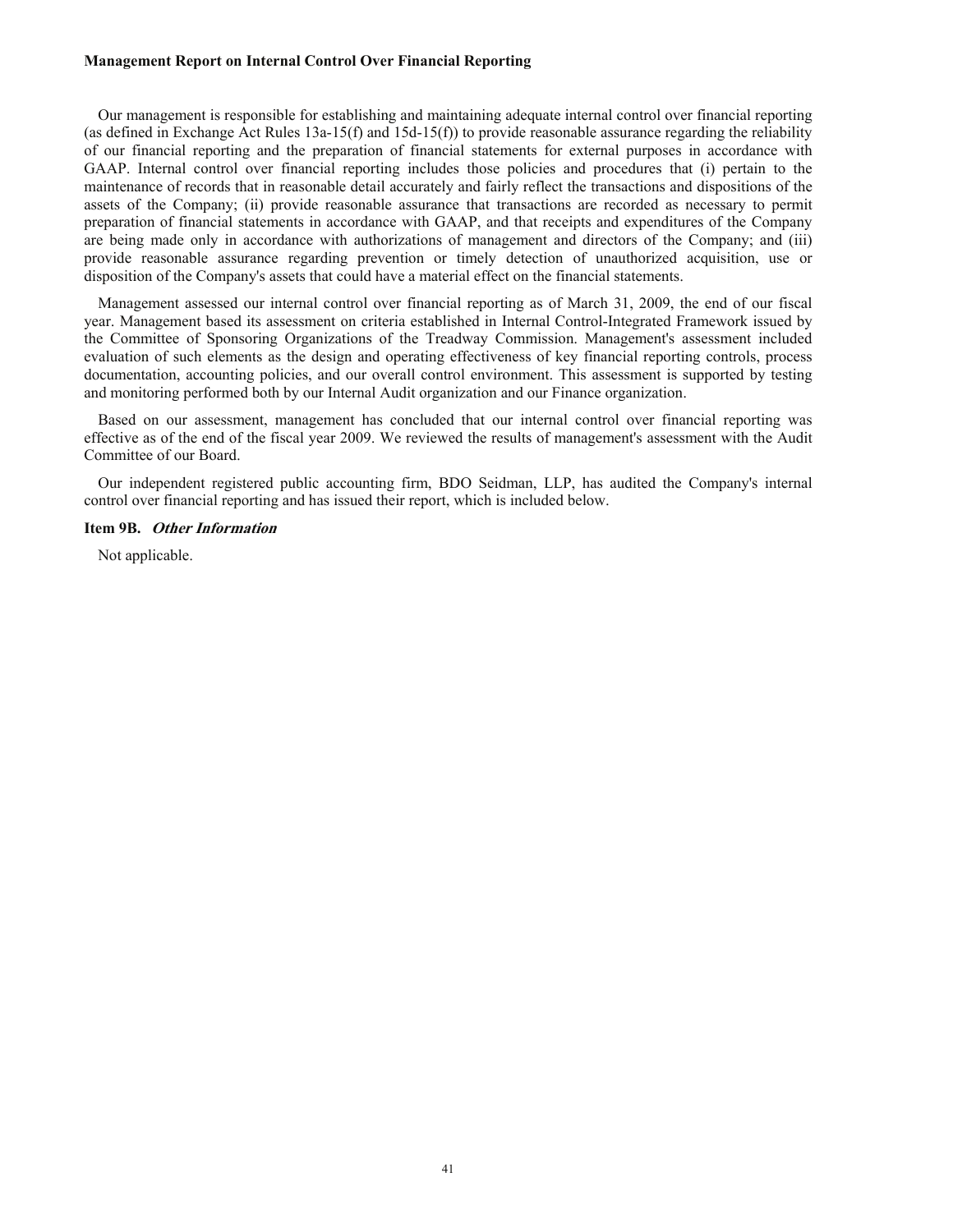# **Report of Independent Registered Public Accounting Firm**

Board of Directors and Stockholders AMERCO Reno, Nevada

We have audited AMERCO and consolidated subsidiaries' (the "Company") internal control over financial reporting as of March 31, 2009, based on criteria established in *Internal Control – Integrated Framework* issued by the Committee of Sponsoring Organizations of the Treadway Commission (the COSO criteria). The Company's management is responsible for maintaining effective internal control over financial reporting and for its assessment of the effectiveness of internal control over financial reporting, included in the accompanying Item 9A, *Management's Report on Internal Control over Financial Reporting.* Our responsibility is to express an opinion on the Company's internal control over financial reporting based on our audit.

We conducted our audit in accordance with the standards of the Public Company Accounting Oversight Board (United States). Those standards require that we plan and perform the audit to obtain reasonable assurance about whether effective internal control over financial reporting was maintained in all material respects. Our audit included obtaining an understanding of internal control over financial reporting, assessing the risk that a material weakness exists, and testing and evaluating the design and operating effectiveness of internal control based on the assessed risk. Our audit also included performing such other procedures as we considered necessary in the circumstances. We believe that our audit provides a reasonable basis for our opinion.

A company's internal control over financial reporting is a process designed to provide reasonable assurance regarding the reliability of financial reporting and the preparation of financial statements for external purposes in accordance with generally accepted accounting principles. A company's internal control over financial reporting includes those policies and procedures that (1) pertain to the maintenance of records that, in reasonable detail, accurately and fairly reflect the transactions and dispositions of the assets of the company; (2) provide reasonable assurance that transactions are recorded as necessary to permit preparation of financial statements in accordance with generally accepted accounting principles, and that receipts and expenditures of the company are being made only in accordance with authorizations of management and directors of the company; and (3) provide reasonable assurance regarding prevention or timely detection of unauthorized acquisition, use, or disposition of the company's assets that could have a material effect on the financial statements.

Because of its inherent limitations, internal control over financial reporting may not prevent or detect misstatements. Also, projections of any evaluation of effectiveness to future periods are subject to the risk that controls may become inadequate because of changes in conditions, or that the degree of compliance with the policies or procedures may deteriorate.

In our opinion, the Company maintained, in all material respects, effective internal control over financial reporting as of March 31, 2009, based on the COSO criteria*.* 

We also have audited, in accordance with the standards of the Public Company Accounting Oversight Board (United States), the consolidated balance sheets of the Company as of March 31, 2009 and 2008, and the related consolidated statements of operations, changes in stockholders' equity, other comprehensive income (loss), and cash flows for each of the three years in the period ended March 31, 2009 and our report dated June 2, 2009 expressed an unqualified opinion thereon.

/s/ BDO Seidman, LLP

Phoenix, Arizona June 2, 2009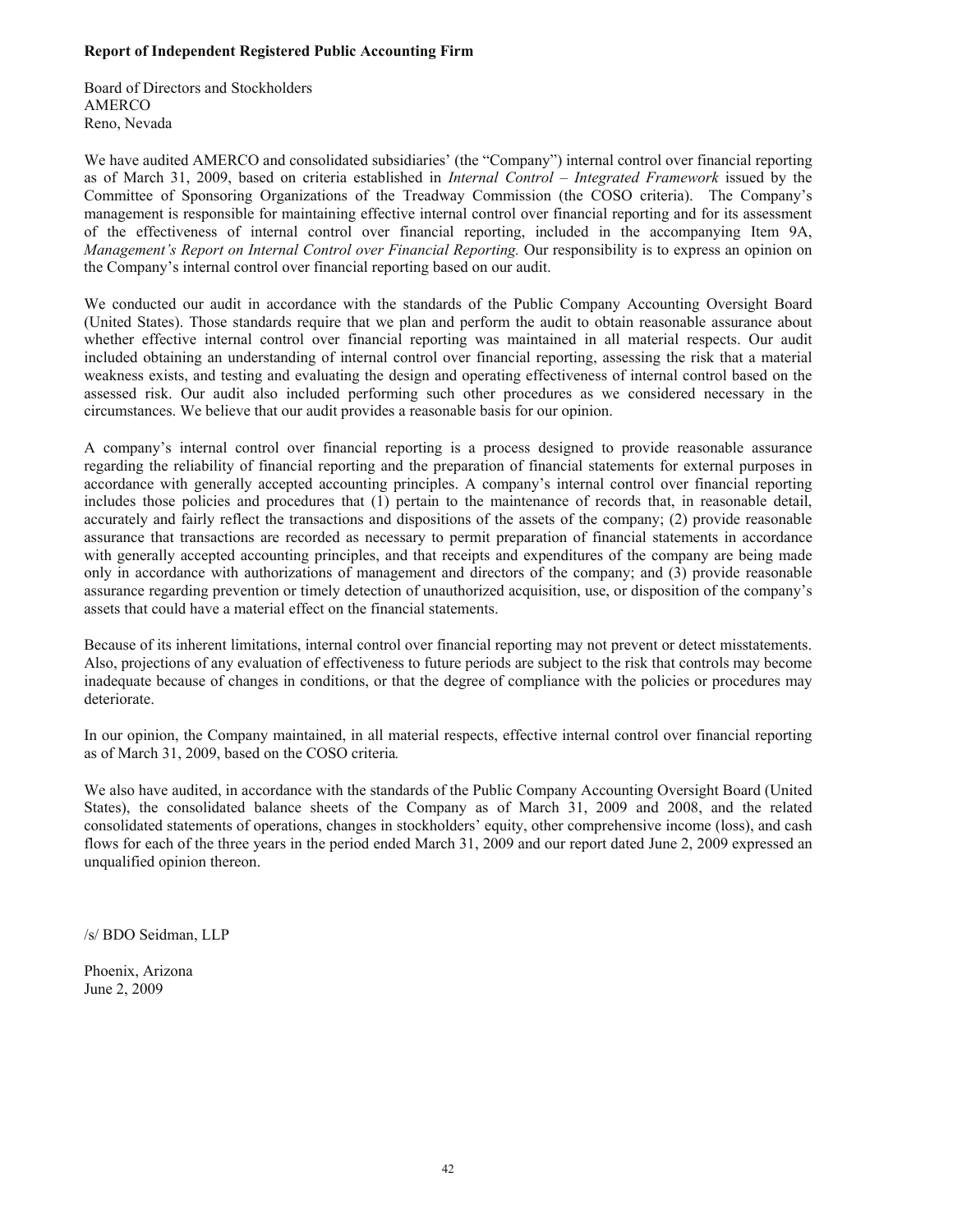# **PART III**

#### **Item 10. Directors, Executive Officers and Corporate Governance**

The information required to be disclosed under this Item 10 is incorporated herein by reference to AMERCO's definitive proxy statement, which will be filed with the SEC within 120 days after the close of the 2009 fiscal year.

The Company has adopted a code of ethics that applies to all directors, officers and employees of the Company, including the Company's principal executive officer and principal accounting officer. A copy of our Code of Ethics is posted on AMERCO's web site at amerco.com/governance.aspx. We intend to satisfy the disclosure requirements of Form 8-K regarding any amendment to, or waiver from, a provision of this code of ethics by posting such information on the Company's website, at the web address and location specified above, unless otherwise required to file a Form 8-K by Nasdaq rules and regulations.

#### **Item 11. Executive Compensation**

The information required to be disclosed under this Item 11 is incorporated herein by reference to AMERCO's definitive proxy statement, which will be filed with the SEC within 120 days after the close of the 2009 fiscal year.

# **Item 12. Security Ownership of Certain Beneficial Owners and Management and Related Stockholder Matters**

The information required to be disclosed under this Item 12 is incorporated herein by reference to AMERCO's definitive proxy statement, which will be filed with the SEC within 120 days after the close of the 2009 fiscal year.

#### **Item 13. Certain Relationships and Related Transactions, and Director Independence**

The information required to be disclosed under this Item 13 is incorporated herein by reference to AMERCO's definitive proxy statement, which will be filed with the SEC within 120 days after the close of the 2009 fiscal year.

# **Item 14. Principal Accounting Fees and Services**

The information required to be disclosed under this Item 14 is incorporated herein by reference to AMERCO's definitive proxy statement, which will be filed with the SEC within 120 days after the close of the 2009 fiscal year.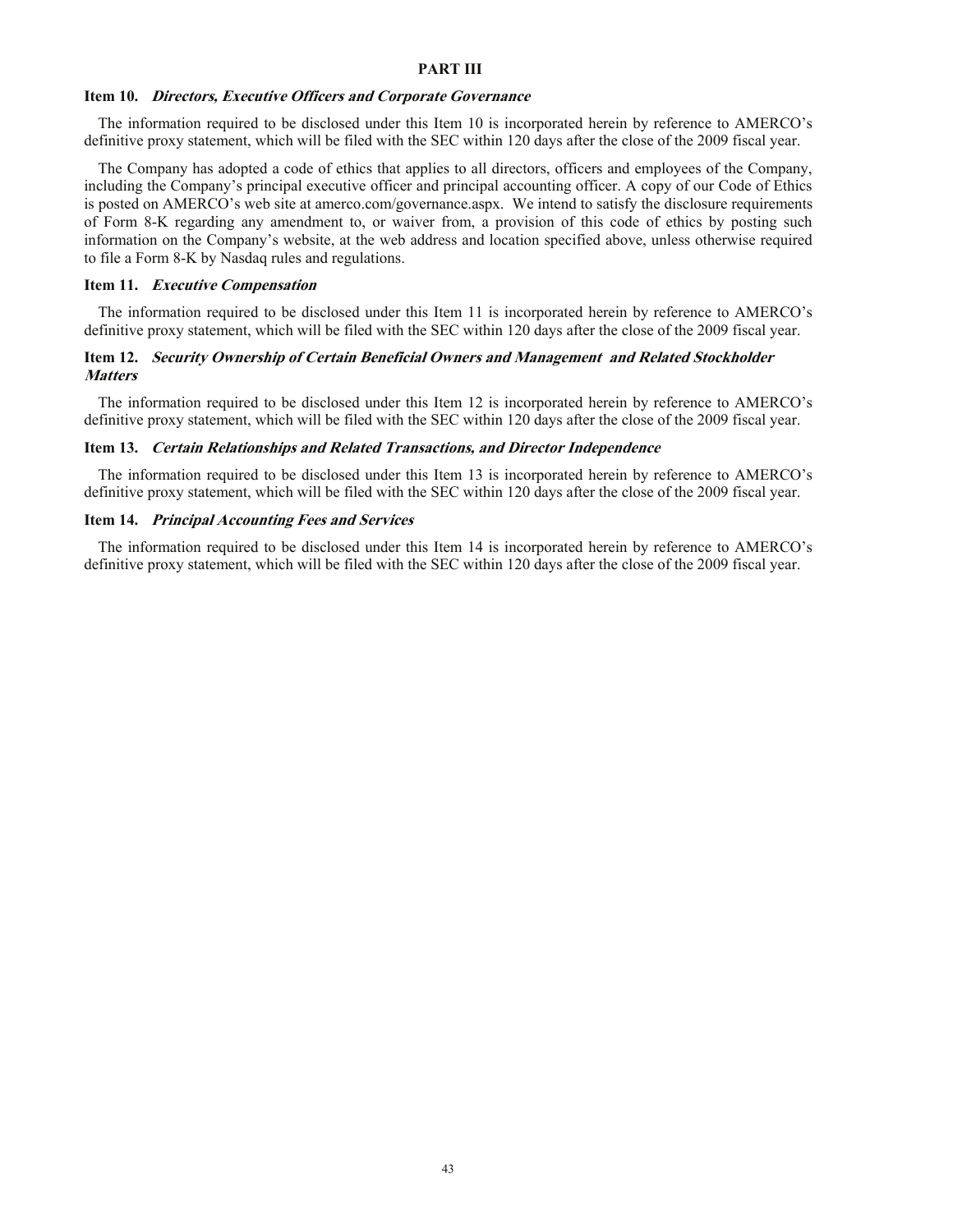# **Item 15. Exhibits, Financial Statement Schedules**

(a) The following documents are filed as part of this Report:

|                                                                                                         | Page No.      |
|---------------------------------------------------------------------------------------------------------|---------------|
| <b>Financial Statements:</b><br>1.                                                                      |               |
| Report of Independent Registered Public Accounting Firm                                                 | $F-1$         |
| <b>Independent Auditors' Report</b>                                                                     | $F-2$         |
| Consolidated Balance Sheets - March 31, 2009 and 2008                                                   | $F-3$         |
| Consolidated Statements of Operations - Years Ended March 31, 2009, 2008, and 2007                      | $F-4$         |
| Consolidated Statements of Changes in Stockholders' Equity - Years Ended March 31, 2009, 2008, and 2007 | $F-5$         |
| Consolidated Statement of Comprehensive Income (Loss) - Years Ended March 31, 2009, 2008 and 2007       | $F-6$         |
| Consolidated Statement of Cash Flows - Years Ended March 31, 2009, 2008 and 2007                        | $F-7$         |
| Notes to Consolidated Financial Statements                                                              | $F-8 - F-56$  |
| 2. Financial Statement Schedules required to be filed by Item 8 and Paragraph (d) of this Item 15:      |               |
| Condensed Financial Information of AMERCO - Schedule I                                                  | $F-57 - F-60$ |
| Valuation and Qualifying Accounts - Schedule II                                                         | $F-61$        |
| Supplemental Information (For Property-Casualty Insurance Underwriters) - Schedule V                    | $F-62$        |

All other schedules are omitted as the required information is not applicable or the information is presented in the financial statements or related notes thereto.

(b) Exhibits:

| <b>Exhibit</b><br>Number | <b>Description</b>                                                                                                                                      | <b>Page or Method of Filing</b>                                                                                                     |
|--------------------------|---------------------------------------------------------------------------------------------------------------------------------------------------------|-------------------------------------------------------------------------------------------------------------------------------------|
| 2.1                      | Joint Plan of Reorganization of AMERCO and<br><b>AMERCO Real Estate Company</b>                                                                         | Incorporated by reference to AMERCO's Current Report<br>on Form 8-K filed October 20, 2003, file no. 1-11255                        |
| 2.2                      | Disclosure Statement Concerning the Debtors'<br>Joint Plan of Reorganization                                                                            | Incorporated by reference to AMERCO's Current Report<br>on Form 8-K filed October 20, 2003, file no. 1-11255                        |
| 2.3                      | Amended Joint Plan of Reorganization of<br>AMERCO and AMERCO Real Estate Company                                                                        | Incorporated by reference to AMERCO's Quarterly Report<br>on Form 10-Q for the quarter ended December 31, 2003,<br>file no. 1-11255 |
| 3.1                      | Restated Articles of Incorporation of AMERCO                                                                                                            | Incorporated by reference to AMERCO's Registration<br>Statement on form S-4 filed March 30, 2004, file no. 1-<br>11255              |
| 3.2                      | Restated By-Laws of AMERCO                                                                                                                              | Incorporated by reference to AMERCO's Current Report<br>on Form 8-K filed on December 5, 2007, file no. 1-11255                     |
| 4.1                      | Indenture dated as of March 15, 2004, among SAC<br>Holding Corporation and SAC Holding II<br>Corporation and Law Debenture Trust Company<br>of New York | Incorporated by reference to AMERCO's Current Report<br>on Form 8-K filed on March 26, 2004, file no. 1-11255                       |
| 4.2                      | Termination of Rights Agreement, dated as of<br>March 5, 2008                                                                                           | Incorporated by reference to AMERCO's Current Report<br>on Form 8-K, filed on March 11, 2008, file no. 1-11255                      |
| $10.1*$                  | AMERCO Employee Savings, Profit Sharing and<br>Employee Stock Ownership Plan                                                                            | Incorporated by reference to AMERCO's Annual Report on<br>Form 10-K for the year ended March 31, 1993, file no. 1-<br>11255         |
| $10.1A*$                 | First Amendment to the AMERCO Employee<br>Savings, Profit Sharing and Employee Stock<br>Ownership Plan                                                  | Filed herewith                                                                                                                      |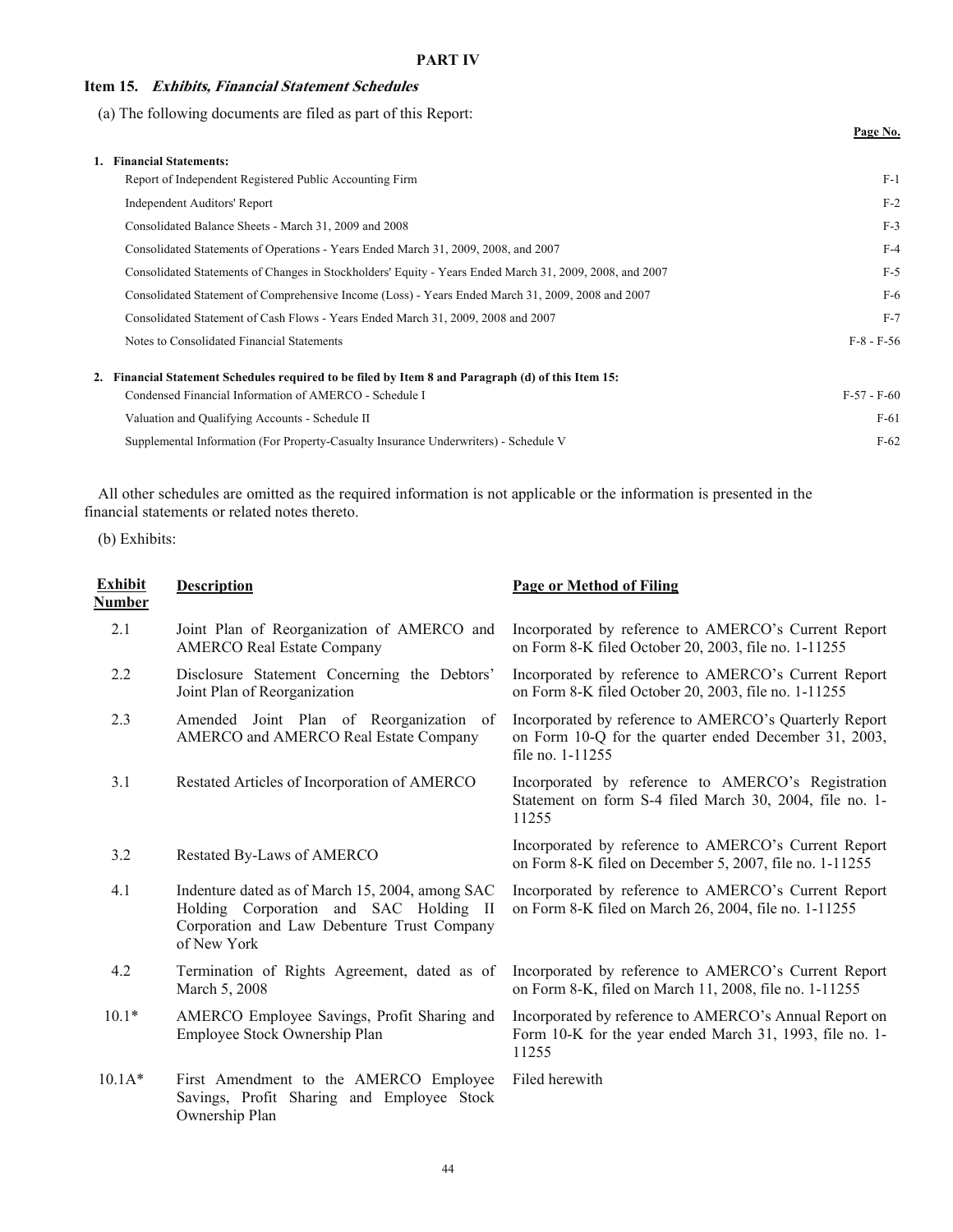| <b>Exhibit</b><br><u>Number</u> | <b>Description</b>                                                                                                                                                                                                               | <b>Page or Method of Filing</b>                                                                                                      |
|---------------------------------|----------------------------------------------------------------------------------------------------------------------------------------------------------------------------------------------------------------------------------|--------------------------------------------------------------------------------------------------------------------------------------|
| 10.2                            | SAC Participation and Subordination Agreement,<br>dated as of March 15, 2004 among SAC Holding<br>Corporation, SAC Holding II Corporation,<br>AMERCO, U-Haul International, Inc., and Law<br>Debenture Trust Company of New York | Incorporated by reference to AMERCO's Current Report<br>on Form 8-K filed on March 26, 2004, file no. 1-11255                        |
| 10.3                            | U-Haul Dealership Contract                                                                                                                                                                                                       | Incorporated by reference to AMERCO's Annual Report on<br>Form 10-K for the year end March 31, 1993, file no. 1-<br>11255            |
| 10.4                            | Repurchase<br>Registration<br>Rights<br>Share<br>and<br>Agreement with Paul F. Shoen                                                                                                                                             | Incorporated by reference to AMERCO's Annual Report on<br>Form 10-K for the year ended March 31, 1993, file no. 1-<br>11255          |
| 10.5                            | <b>ESOP Loan Credit Agreement</b>                                                                                                                                                                                                | Incorporated by reference to AMERCO's Annual Report on<br>Form 10-K for the year ended March 31, 1990, file no. 1-<br>11255          |
| 10.6                            | <b>ESOP</b> Loan Agreement                                                                                                                                                                                                       | Incorporated by reference to AMERCO's Annual Report on<br>Form 10-K for the year ended March 31, 1990, file no. 1-<br>11255          |
| 10.7                            | Trust Agreement for the AMERCO Employee<br>Savings, Profit Sharing and Employee Stock<br>Ownership Plan                                                                                                                          | Incorporated by reference to AMERCO's Annual Report on<br>Form 10-K for the year ended March 31, 1990, file no. 1-<br>11255          |
| 10.8                            | Amended Indemnification Agreement                                                                                                                                                                                                | Incorporated by reference to AMERCO's Annual Report on<br>Form 10-K for the year ended March 31, 1990, file no. 1-<br>11255          |
| 10.9                            | <b>Indemnification Trust Agreement</b>                                                                                                                                                                                           | Incorporated by reference to AMERCO's Annual Report on<br>Form 10-K for the year ended March 31, 1990, file no. 1-<br>11255          |
| 10.10                           | Management Agreement between Four SAC Self-<br>Storage Corporation and subsidiaries of AMERCO                                                                                                                                    | Incorporated by reference to AMERCO's Annual Report on<br>Form 10-K for the year ended March 31, 1997, file no. 1-<br>11255          |
| 10.11                           | Management Agreement between Five SAC Self-<br>Storage Corporation and subsidiaries of AMERCO                                                                                                                                    | Incorporated by reference to AMERCO's Annual Report on<br>Form 10-K for the year ended March 31, 1999, file no. 1-<br>11255          |
| 10.12                           | Management Agreement between Eighteen SAC<br>Self-Storage Corporation and U-Haul                                                                                                                                                 | Incorporated by reference to AMERCO's Quarterly Report<br>on Form 10-Q for the quarter ended September 30, 2002,<br>file no. 1-11255 |
| 10.13                           | Management Agreement between Nineteen SAC<br>Self-Storage Limited Partnership and U-Haul                                                                                                                                         | Incorporated by reference to AMERCO's Quarterly Report<br>on Form 10-Q for the quarter ended September 30, 2002,<br>file no. 1-11255 |
| 10.14                           | Management Agreement between Twenty SAC<br>Self-Storage Corporation and U-Haul                                                                                                                                                   | Incorporated by reference to AMERCO's Quarterly Report<br>on Form 10-Q for the quarter ended September 30, 2002,<br>file no. 1-11255 |
| 10.15                           | Management Agreement between Twenty-One<br>SAC Self-Storage Corporation and U-Haul                                                                                                                                               | Incorporated by reference to AMERCO's Quarterly Report<br>on Form 10-Q for the quarter ended September 30, 2002,<br>file no. 1-11255 |
| 10.16                           | Management Agreement between Twenty-Two<br>SAC Self-Storage Corporation and U-Haul                                                                                                                                               | Incorporated by reference to AMERCO's Quarterly Report<br>on Form 10-Q for the quarter ended September 30, 2002,<br>file no. 1-11255 |
| 10.17                           | Management Agreement between Twenty-Three<br>SAC Self-Storage Corporation and U-Haul                                                                                                                                             | Incorporated by reference to AMERCO's Quarterly Report<br>on Form 10-Q for the quarter ended September 30, 2002,<br>file no. 1-11255 |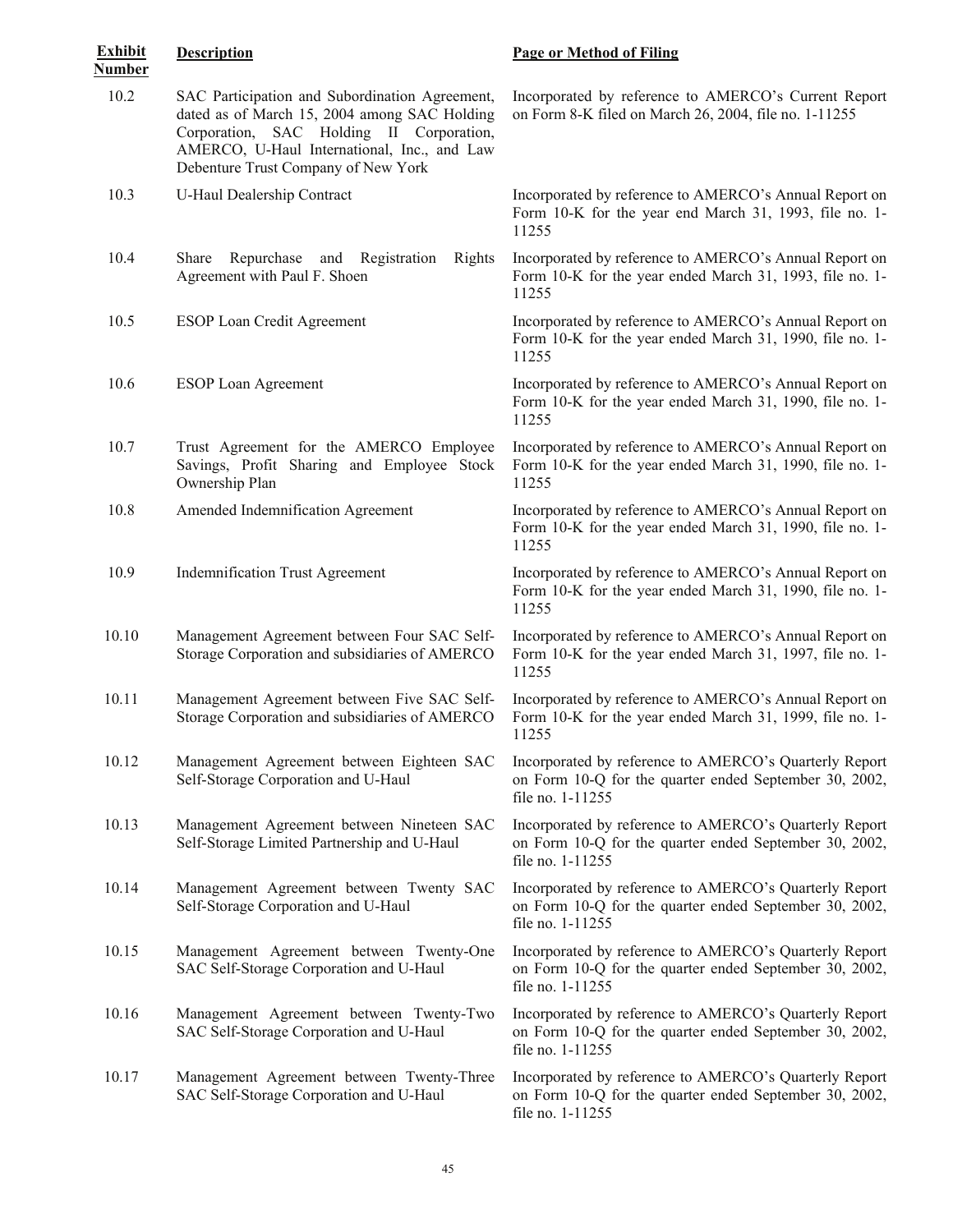| <b>Exhibit</b><br><b>Number</b> | <b>Description</b>                                                                                                                                                                    | <b>Page or Method of Filing</b>                                                                                                                                              |
|---------------------------------|---------------------------------------------------------------------------------------------------------------------------------------------------------------------------------------|------------------------------------------------------------------------------------------------------------------------------------------------------------------------------|
| 10.18                           | Management Agreement between Twenty-Four<br>SAC Self-Storage Limited Partnership and U-Haul                                                                                           | Incorporated by reference to AMERCO's Quarterly Report<br>on Form 10-Q for the quarter ended September 30, 2002,<br>file no. 1-11255                                         |
| 10.19                           | Management Agreement between Twenty-Five<br>SAC Self-Storage Limited Partnership and U-Haul                                                                                           | Incorporated by reference to AMERCO's Quarterly Report<br>on Form 10-Q for the quarter ended September 30, 2002,<br>file no. 1-11255                                         |
| 10.20                           | Management Agreement between Twenty-Six<br>SAC Self-Storage Limited Partnership and U-Haul                                                                                            | Incorporated by reference to AMERCO's Quarterly Report<br>on Form 10-Q for the quarter ended September 30, 2002,<br>file no. 1-11255                                         |
| 10.21                           | Management Agreement between Twenty-Seven<br>SAC Self-Storage Limited Partnership and U-Haul                                                                                          | Incorporated by reference to AMERCO's Quarterly Report<br>on Form 10-Q for the quarter ended September 30, 2002,<br>file no. 1-11255                                         |
| 10.22                           | Amended and Restated Promissory Note between<br>Corporation<br>Holding<br>U-Haul<br>SAC.<br>and<br>International, Inc. (in an aggregate principal<br>amount up to \$47,500,000)       | Incorporated by reference to AMERCO's Form S-4<br>Registration Statement filed on March 30, 2004, no. 333-<br>114042                                                         |
| 10.23                           | Amended and Restated Promissory Note between<br>Holding<br>Corporation<br><b>SAC</b><br>and<br>U-Haul<br>International, Inc. (in an aggregate principal<br>amount up to \$76,000,000) | Incorporated by reference to AMERCO's Form S-4<br>Registration Statement filed on March 30, 2004, no. 333-<br>114042                                                         |
| 10.24                           | <b>Property Management Agreement</b>                                                                                                                                                  | Incorporated by reference to AMERCO's Annual Report on<br>Form 10-K for the year ended March 31, 2004, file no. 1-<br>11255                                                  |
| 10.25                           | Property Management Agreements among Three-<br>A through Three-D SAC Self-Storage Limited<br>Partnership and the subsidiaries of U-Haul<br>International, Inc.                        | Incorporated by reference to AMERCO's Quarterly Report<br>on Form 10-Q for the quarter ended June 30, 2004, file no.<br>1-11255                                              |
| 10.26                           | U-Haul Dealership Contract between U-Haul<br>Leasing & Sales Co., and U-Haul Moving<br>Partners, Inc.                                                                                 | Incorporated by reference to AMERCO's Quarterly Report<br>on Form 10-Q for the quarter ended June 30, 2004, file no.<br>1-11255                                              |
| 10.27                           | Property Management Agreement<br>between<br>Haul Self-Storage Management (WPC), Inc.                                                                                                  | Incorporated by reference to AMERCO's Quarterly Report<br>Mercury Partners, LP, Mercury 99, LLC and U- on Form 10-Q for the quarter ended June 30, 2004, file no.<br>1-11255 |
| 10.28                           | Property Management Agreement between Three-<br>SAC Self-Storage Corporation and U-Haul Co.<br>(Canada), Ltd.                                                                         | Incorporated by reference to AMERCO's Quarterly Report<br>on Form 10-Q for the quarter ended June 30, 2004, file no.<br>1-11255                                              |
| 10.29                           | Management<br>Property<br>Agreement<br>among<br>subsidiaries of U-Haul International and Galaxy<br>Storage Two, L.P.                                                                  | Incorporated by reference to AMERCO's Quarterly Report<br>on Form 10-Q for the quarter ended December 31, 2004,<br>file no. 1-11255                                          |
| 10.30                           | Merrill Lynch Commitment Letter (re first<br>mortgage loan)                                                                                                                           | Incorporated by reference to AMERCO's Current Report<br>on Form 8-K, filed on May 13, 2005, file no. 1-11255                                                                 |
| 10.31                           | Morgan Stanley Commitment Letter                                                                                                                                                      | Incorporated by reference to AMERCO's Current Report<br>on Form 8-K, filed on May 13, 2005, file no. 1-11255                                                                 |
| 10.32                           | Merrill Lynch Commitment Letter (re loan to<br>Amerco Real Estate Company)                                                                                                            | Incorporated by reference to AMERCO's Current Report<br>on Form 8-K, filed on May 13, 2005, file no. 1-11255                                                                 |
|                                 |                                                                                                                                                                                       |                                                                                                                                                                              |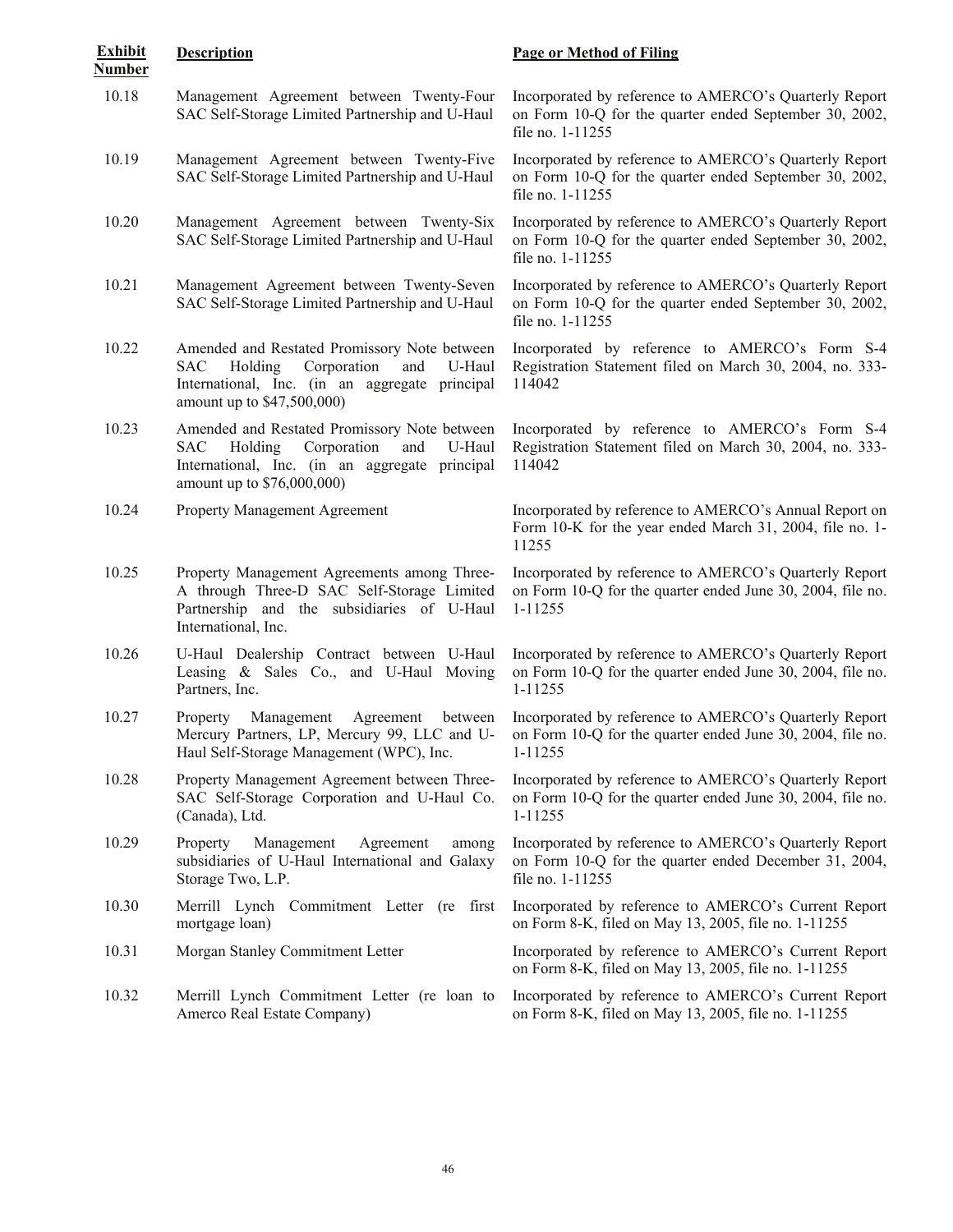| <b>Exhibit</b><br><b>Number</b> | <b>Description</b>                                                                                                                                                                                                                                                                                                                  | <b>Page or Method of Filing</b>                                                                                                                            |
|---------------------------------|-------------------------------------------------------------------------------------------------------------------------------------------------------------------------------------------------------------------------------------------------------------------------------------------------------------------------------------|------------------------------------------------------------------------------------------------------------------------------------------------------------|
| 10.33                           | Amended and Restated Credit Agreement, dated<br>June 8, 2005, among Amerco Real Estate<br>Company, Amerco Real Estate Company of<br>Texas, Inc., Amerco Real Estate Company of<br>Alabama Inc., U-Haul Co. of Florida, Inc., U-Haul<br>International, Inc. and Merrill Lynch Commercial<br>Finance Corp.                            | Incorporated by reference to AMERCO's Current Report<br>on Form 8-K, filed June 14, 2005, file no. 1-11255                                                 |
| 10.34                           | Security Agreement dated June 8, 2005, by<br>Amerco Real Estate Company, Amerco Real<br>Estate Company of Texas, Inc., Amerco Real<br>Estate Company of Alabama, Inc., U-Haul Co. of<br>Florida, Inc., U-Haul International, Inc. and the<br>Marketing Grantors named therein in favor of<br>Merrill Lynch Commercial Finance Corp. | Incorporated by reference to AMERCO's Current Report<br>on Form 8-K, filed June 14, 2005, file no. 1-11255                                                 |
| 10.35                           | Guarantee, dated June 8, 2005, by U-Haul<br>International, Inc. in favor of Merrill Lynch<br>Commercial Finance Corp.                                                                                                                                                                                                               | Incorporated by reference to AMERCO's Current Report<br>on Form 8-K, filed June 14, 2005, file no. 1-11255                                                 |
| 10.36                           | Promissory Note, dated June 8, 2005 by Amerco<br>Real Estate Company, Amerco Real Estate<br>Company of Texas, Inc., Amerco Real Estate<br>Company of Alabama, Inc., U-Haul Co. of<br>Florida, Inc. and U-Haul International, Inc.                                                                                                   | Incorporated by reference to AMERCO's Current Report<br>on Form 8-K, filed June 14, 2005, file no. 1-11255                                                 |
| 10.37                           | Form of Mortgage,<br>Security<br>Agreement,<br>Assignment of Rents and Fixture Filing, dated<br>June 8, 2005 in favor of Morgan Stanley Mortgage<br>Capital Inc.                                                                                                                                                                    | Incorporated by reference to AMERCO's Current Report<br>on Form 8-K, filed June 14, 2005, file no. 1-11255                                                 |
| 10.38                           | Form of Promissory Note, dated June 8, 2005, in<br>favor of Morgan Stanley Mortgage Capital Inc.                                                                                                                                                                                                                                    | Incorporated by reference to AMERCO's Current Report<br>on Form 8-K, filed June 14, 2005, file no. 1-11255                                                 |
| 10.39                           | of Mortgage, Security Agreement,<br>Form<br>Assignment of Rents and Fixture Filing, dated<br>June 8, 2005, in favor of Merrill Lynch Mortgage<br>Lending, Inc.                                                                                                                                                                      | Incorporated by reference to AMERCO's Current Report<br>on Form 8-K, filed June 14, 2005, file no. 1-11255                                                 |
| 10.40                           | favor of Merrill Lynch Mortgage Lending, Inc.                                                                                                                                                                                                                                                                                       | Form of Promissory Note, dated June 8, 2005, in Incorporated by reference to AMERCO's Current Report<br>on Form 8-K, filed June 14, 2005, file no. 1-11255 |
| 10.41                           | Management<br>Agreement between<br>Property<br>Subsidiaries of U-Haul and Five SAC RW MS,<br>LLC., dated August 17, 2005.                                                                                                                                                                                                           | Incorporated by reference to AMERCO's Quarterly Report<br>on Form 10-Q for the quarter ended September 30, 2005,<br>file no. 1-11255                       |
| 10.42                           | Credit agreement, dated November 10, 2005,<br>among U-Haul Leasing & Sales Co., U-Haul<br>Company of Arizona and U-Haul International,<br>Inc. and Merrill Lynch Commercial Finance<br>Corporation.                                                                                                                                 | Incorporated by reference to AMERCO's Current Report<br>on Form 8-K, filed November 17, 2005, file no. 1-11255                                             |
| 10.43                           | Property Management Agreement<br>between<br>Subsidiaries of U-Haul and Five SAC 905, LLC.,<br>dated September 23, 2005.                                                                                                                                                                                                             | Incorporated by reference to AMERCO's Quarterly Report<br>on Form 10-Q for the quarter ended December 31, 2005,<br>file no. 1-11255                        |
| 10.44                           | Property Management Agreements<br>between<br>Subsidiaries of U-Haul and subsidiaries of PM<br>Partners, LP, dated June 25, 2005.                                                                                                                                                                                                    | Incorporated by reference to AMERCO's Annual Report<br>on Form 10-K for the year ended March 31, 2006, file no.<br>1-11255                                 |
| 10.45                           | Promissory note, dated December 1, 2005, by<br>Private Mini Storage Realty, LP in favor of<br>AMERCO.                                                                                                                                                                                                                               | Incorporated by reference to AMERCO's Annual Report<br>on Form 10-K for the year ended March 31, 2006, file no.<br>1-11255                                 |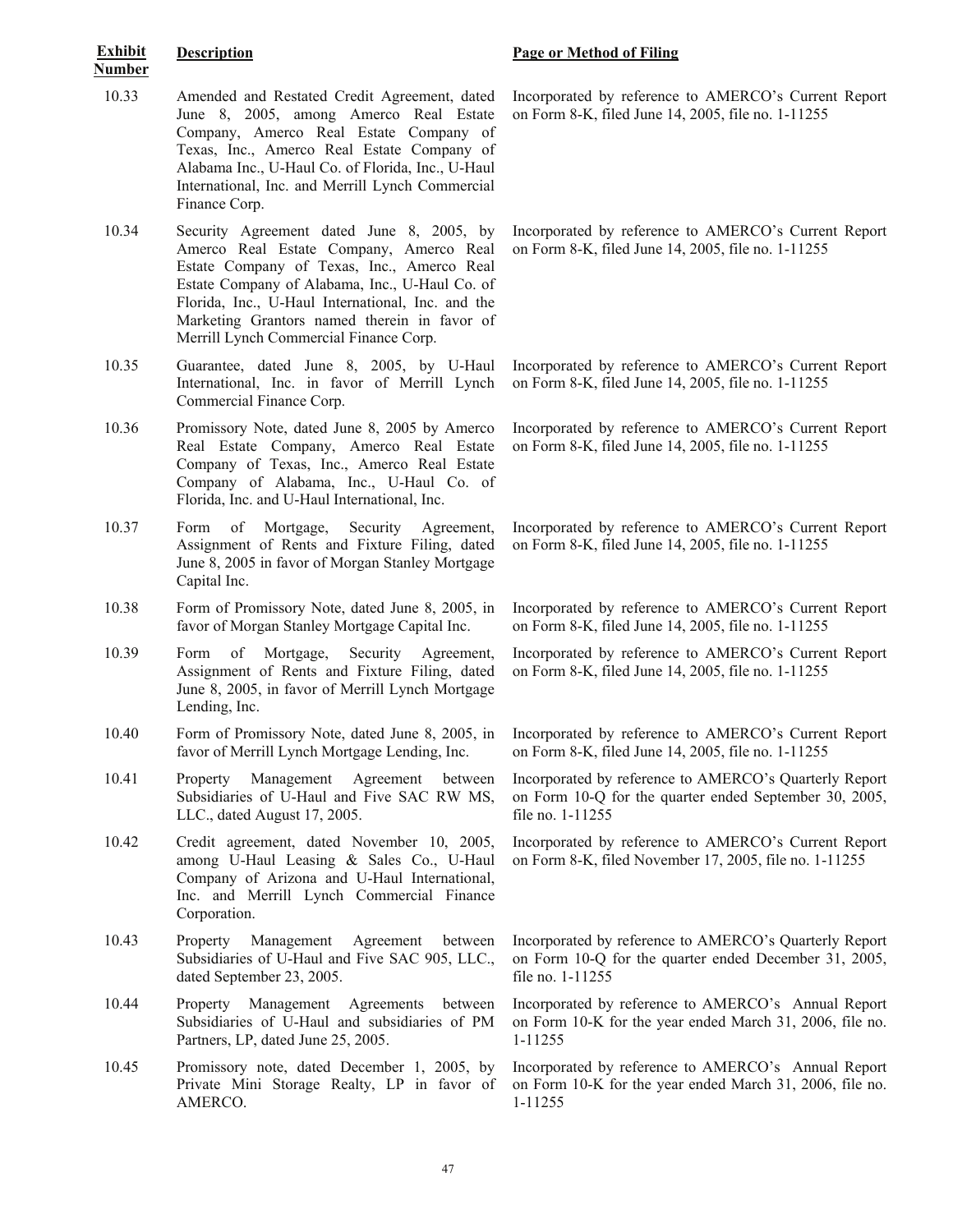| 10.46<br>Promissory note dated December 1, 2005 by PMSI<br>Investments, LP in favor of U-Haul International,<br>Inc.<br>10.47<br>Management Agreements<br>Property<br>between<br>Subsidiaries of U-Haul and subsidiaries of PM<br>Preferred Properties, LP., dated June 25, 2005<br>10.48<br>Credit Agreement executed June 7, 2006, among<br>U-Haul Leasing & Sales Co., U-Haul Co. of<br>Arizona and U-Haul International, Inc. and BTMU<br>Capital Corporation.<br>10.49<br>Security and Collateral Agreement executed June<br>7, 2006, by U-Haul International, Inc., U-Haul<br>Leasing and Sales Co., U-Haul Co. of Arizona,<br>BTMU Capital Corporation, and Orange Truck<br><b>Trust 2006</b><br>10.50<br>Guarantee executed June 7, 2006, made by U-Haul<br>International, Inc. and AMERCO in favor of<br>BTMU Capital Corp. and Orange Truck Trust<br>2006.<br>10.51<br>First Amendment to Security Agreement (New<br>Truck Term Loan Facility) executed June 7, 2006,<br>among U-Haul Leasing and Sales Co., U-Haul Co.<br>of Arizona, and U-Haul International, Inc., in<br>favor of Merrill Lynch Commercial Finance Corp.<br>Credit Agreement dated June 6, 2006, among U-<br>10.52<br>Haul Leasing and Sales Co., U-Haul Co. of<br>Arizona, and U-Haul International, Inc., and HVB<br>10.53<br>Security Agreement dated June 6, 2006, among U-<br>Haul Leasing and Sales Co., U-Haul Co. of<br>Arizona, and U-Haul International, Inc. in favor of<br><b>HVB</b><br>10.54<br>Guarantee dated June 6, 2006, made by U-Haul<br>International, Inc. in favor of HVB<br>10.55<br>Stockholder Agreement dated June 30, 2006<br>between Edward J. Shoen, James P. Shoen, Mark<br>V. Shoen, Rosmarie T. Donovan, as Trustee, and<br>Southwest Fiduciary, Inc., as Trustee<br>10.56<br>Amendment No. 1 to the Amended and Restated<br>Credit Agreement and Security Agreement, dated<br>as of August 18, 2006, to the Amended and<br>Restated Credit Agreement, dated as of June 8,<br>2005, among Amerco Real Estate Company of<br>Texas, Inc., Amerco Real Estate Company of<br>Alabama, Inc., U-Haul Co. of Florida, Inc., U-<br>Haul International, Inc. and the Marketing<br>Grantors named therein in favor of Merrill Lynch<br>Commercial Financial Corp.<br>Stockholder Agreement dated March 9, 2007<br>10.57<br>between Edward J. Shoen, James P. Shoen, Mark<br>V. Shoen, Rosmarie T. Donovan, as Trustee, and<br>Adagio Trust Company, as Trustee | <b>Exhibit</b><br><b>Number</b> | <b>Description</b> | <u>Pa</u>             |
|----------------------------------------------------------------------------------------------------------------------------------------------------------------------------------------------------------------------------------------------------------------------------------------------------------------------------------------------------------------------------------------------------------------------------------------------------------------------------------------------------------------------------------------------------------------------------------------------------------------------------------------------------------------------------------------------------------------------------------------------------------------------------------------------------------------------------------------------------------------------------------------------------------------------------------------------------------------------------------------------------------------------------------------------------------------------------------------------------------------------------------------------------------------------------------------------------------------------------------------------------------------------------------------------------------------------------------------------------------------------------------------------------------------------------------------------------------------------------------------------------------------------------------------------------------------------------------------------------------------------------------------------------------------------------------------------------------------------------------------------------------------------------------------------------------------------------------------------------------------------------------------------------------------------------------------------------------------------------------------------------------------------------------------------------------------------------------------------------------------------------------------------------------------------------------------------------------------------------------------------------------------------------------------------------------------------------------------------------------------------------------------------------------------------------------------------------------------------|---------------------------------|--------------------|-----------------------|
|                                                                                                                                                                                                                                                                                                                                                                                                                                                                                                                                                                                                                                                                                                                                                                                                                                                                                                                                                                                                                                                                                                                                                                                                                                                                                                                                                                                                                                                                                                                                                                                                                                                                                                                                                                                                                                                                                                                                                                                                                                                                                                                                                                                                                                                                                                                                                                                                                                                                      |                                 |                    | In<br>on<br>$1-$      |
|                                                                                                                                                                                                                                                                                                                                                                                                                                                                                                                                                                                                                                                                                                                                                                                                                                                                                                                                                                                                                                                                                                                                                                                                                                                                                                                                                                                                                                                                                                                                                                                                                                                                                                                                                                                                                                                                                                                                                                                                                                                                                                                                                                                                                                                                                                                                                                                                                                                                      |                                 |                    | In<br>on<br>$1 -$     |
|                                                                                                                                                                                                                                                                                                                                                                                                                                                                                                                                                                                                                                                                                                                                                                                                                                                                                                                                                                                                                                                                                                                                                                                                                                                                                                                                                                                                                                                                                                                                                                                                                                                                                                                                                                                                                                                                                                                                                                                                                                                                                                                                                                                                                                                                                                                                                                                                                                                                      |                                 |                    | In<br>on<br>$1-$      |
|                                                                                                                                                                                                                                                                                                                                                                                                                                                                                                                                                                                                                                                                                                                                                                                                                                                                                                                                                                                                                                                                                                                                                                                                                                                                                                                                                                                                                                                                                                                                                                                                                                                                                                                                                                                                                                                                                                                                                                                                                                                                                                                                                                                                                                                                                                                                                                                                                                                                      |                                 |                    | In<br>on<br>$1 -$     |
|                                                                                                                                                                                                                                                                                                                                                                                                                                                                                                                                                                                                                                                                                                                                                                                                                                                                                                                                                                                                                                                                                                                                                                                                                                                                                                                                                                                                                                                                                                                                                                                                                                                                                                                                                                                                                                                                                                                                                                                                                                                                                                                                                                                                                                                                                                                                                                                                                                                                      |                                 |                    | In<br>on<br>$1 -$     |
|                                                                                                                                                                                                                                                                                                                                                                                                                                                                                                                                                                                                                                                                                                                                                                                                                                                                                                                                                                                                                                                                                                                                                                                                                                                                                                                                                                                                                                                                                                                                                                                                                                                                                                                                                                                                                                                                                                                                                                                                                                                                                                                                                                                                                                                                                                                                                                                                                                                                      |                                 |                    | In<br>on<br>$1-$      |
|                                                                                                                                                                                                                                                                                                                                                                                                                                                                                                                                                                                                                                                                                                                                                                                                                                                                                                                                                                                                                                                                                                                                                                                                                                                                                                                                                                                                                                                                                                                                                                                                                                                                                                                                                                                                                                                                                                                                                                                                                                                                                                                                                                                                                                                                                                                                                                                                                                                                      |                                 |                    | In<br>on<br>$1-$      |
|                                                                                                                                                                                                                                                                                                                                                                                                                                                                                                                                                                                                                                                                                                                                                                                                                                                                                                                                                                                                                                                                                                                                                                                                                                                                                                                                                                                                                                                                                                                                                                                                                                                                                                                                                                                                                                                                                                                                                                                                                                                                                                                                                                                                                                                                                                                                                                                                                                                                      |                                 |                    | In<br>on<br>$1-$      |
|                                                                                                                                                                                                                                                                                                                                                                                                                                                                                                                                                                                                                                                                                                                                                                                                                                                                                                                                                                                                                                                                                                                                                                                                                                                                                                                                                                                                                                                                                                                                                                                                                                                                                                                                                                                                                                                                                                                                                                                                                                                                                                                                                                                                                                                                                                                                                                                                                                                                      |                                 |                    | In<br>on<br>$1-$      |
|                                                                                                                                                                                                                                                                                                                                                                                                                                                                                                                                                                                                                                                                                                                                                                                                                                                                                                                                                                                                                                                                                                                                                                                                                                                                                                                                                                                                                                                                                                                                                                                                                                                                                                                                                                                                                                                                                                                                                                                                                                                                                                                                                                                                                                                                                                                                                                                                                                                                      |                                 |                    | In<br>Sc              |
|                                                                                                                                                                                                                                                                                                                                                                                                                                                                                                                                                                                                                                                                                                                                                                                                                                                                                                                                                                                                                                                                                                                                                                                                                                                                                                                                                                                                                                                                                                                                                                                                                                                                                                                                                                                                                                                                                                                                                                                                                                                                                                                                                                                                                                                                                                                                                                                                                                                                      |                                 |                    | In<br>on              |
|                                                                                                                                                                                                                                                                                                                                                                                                                                                                                                                                                                                                                                                                                                                                                                                                                                                                                                                                                                                                                                                                                                                                                                                                                                                                                                                                                                                                                                                                                                                                                                                                                                                                                                                                                                                                                                                                                                                                                                                                                                                                                                                                                                                                                                                                                                                                                                                                                                                                      |                                 |                    | <b>In</b><br>Sc<br>39 |

# **Description Page or Method of Filing**

corporated by reference to AMERCO's Annual Report Form 10-K for the year ended March 31, 2006, file no. 11255

corporated by reference to AMERCO's Annual Report Form 10-K for the year ended March 31, 2006, file no. 11255

corporated by reference to AMERCO's Annual Report Form 10-K for the year ended March 31, 2006, file no. 11255

corporated by reference to AMERCO's Annual Report Form 10-K for the year ended March 31, 2006, file no. 11255

corporated by reference to AMERCO's Annual Report Form 10-K for the year ended March 31, 2006, file no. 11255

corporated by reference to AMERCO's Annual Report Form 10-K for the year ended March 31, 2006, file no. 11255

corporated by reference to AMERCO's Annual Report Form 10-K for the year ended March 31, 2006, file no. 11255

corporated by reference to AMERCO's Annual Report Form 10-K for the year ended March 31, 2006, file no. 11255

corporated by reference to AMERCO's Annual Report Form 10-K for the year ended March 31, 2006, file no. 11255

corporated by reference to Exhibit 99.2, filed with the hedule 13-D, filed on July 13, 2006, file number 5-39669

corporated by reference to AMERCO's Current Report Form 8-K filed August 23, 2006, file no. 1-11255

corporated by reference to Exhibit 99.2, filed with the chedule 13-D, filed on March 9, 2007, file number 5-39669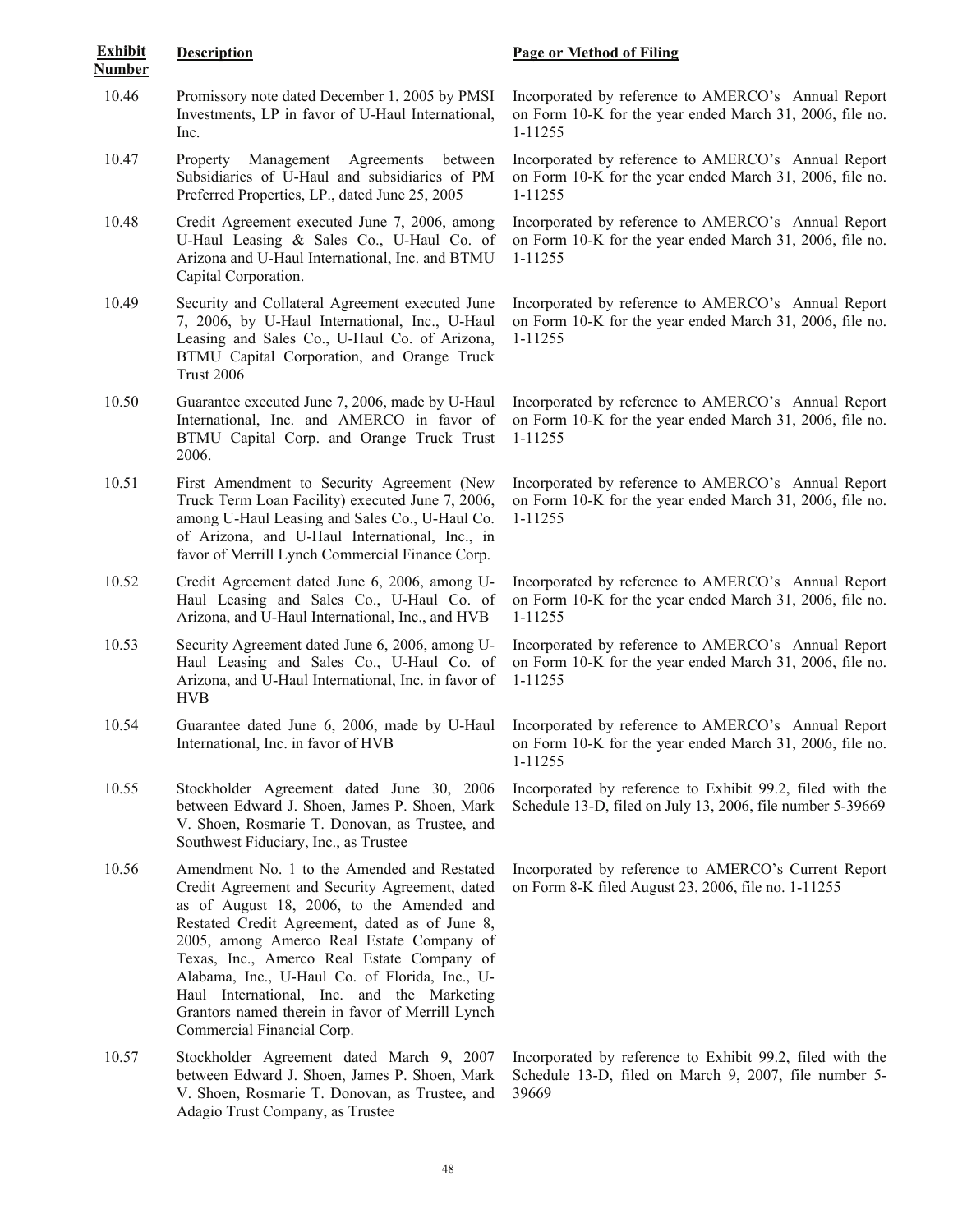# **Number**

- 10.58 Amended and Restated Credit Agreement, dated as of March 12, 2007, to the Credit Agreement, dated as of June 28, 2005, among U-Haul Leasing & Sales Co., U-Haul Company of Arizona and U-Haul International, Inc. and Merrill Lynch Commercial Finance Corporation.
- 10.59 Amended and Restated Security Agreement, dated as of March 12, 2007, to the Security Agreement, dated June 28, 2005, among U-Haul Leasing & Sales Co., U-Haul Company of Arizona and U-Haul International, Inc. in favor of Merrill Lynch Commercial Finance Corporation.
- 10.60 2007-1 BOX TRUCK BASE INDENTURE, dated as of June 1, 2007, among U-HAUL S FLEET, LLC, 2007 TM-1, LLC, 2007 DC-1, LLC, and 2007 EL-1, LLC and U.S. BANK NATIONAL ASSOCIATION.
- 10.61 SCHEDULE I TO 2007-1 BOX TRUCK BASE INDENTURE, dated as of June 1, 2007.
- 10.62 SERIES 2007-1 SUPPLEMENT, dated as of June 1, 2007, among U-HAUL S FLEET, LLC, 2007 TM-1, LLC, 2007 DC-1, LLC, and 2007 EL-1, LLC, and U.S. BANK NATIONAL ASSOCIATION, to the 2007-1 Box Truck Base Indenture.
- 10.63 CARGO VAN/PICK-UP TRUCK BASE INDENTURE, dated as of June 1, 2007, among U-HAUL S FLEET, LLC, 2007 BE-1, LLC, and 2007 BP-1, LLC, and U.S. BANK NATIONAL ASSOCIATION.
- 10.64 SCHEDULE I TO CARGO VAN/PICK-UP TRUCK BASE INDENTURE, dated as of June 1, 2007.
- 10.65 SERIES 2007-1 SUPPLEMENT, dated as of June 1, 2007, among U-HAUL S FLEET, LLC, 2007 BE-1, LLC, and 2007 BP-1, LLC, and U.S. BANK NATIONAL ASSOCIATION, to the Cargo Van/Pick-Up Truck Base Indenture.
- 10.66 Amended and restated Property Management Agreement among Six-A SAC Self-Storage Corporation and subsidiaries of U-Haul International, Inc.
- 10.67 Amended and restated Property Management Agreement among Six-B SAC Self-Storage Corporation and subsidiaries of U-Haul International, Inc.
- 10.68 Amended and restated Property Management Agreement among Six-C SAC Self-Storage Corporation and subsidiaries of U-Haul International, Inc.

# **Page or Method of Filing**

Incorporated by reference to AMERCO's Annual Report on Form 10-K for the year ended March 31, 2007, file no. 1-11255

Incorporated by reference to AMERCO's Annual Report on Form 10-K for the year ended March 31, 2007, file no. 1-11255

Incorporated by reference to AMERCO's Annual Report on Form 10-K for the year ended March 31, 2007, file no. 1-11255

Incorporated by reference to AMERCO's Annual Report on Form 10-K for the year ended March 31, 2007, file no. 1-11255

Incorporated by reference to AMERCO's Annual Report on Form 10-K for the year ended March 31, 2007, file no. 1-11255

Incorporated by reference to AMERCO's Annual Report on Form 10-K for the year ended March 31, 2007, file no. 1-11255

Incorporated by reference to AMERCO's Annual Report on Form 10-K for the year ended March 31, 2007, file no. 1-11255

Incorporated by reference to AMERCO's Annual Report on Form 10-K for the year ended March 31, 2007, file no. 1-11255

Incorporated by reference to AMERCO's Quarterly Report on Form 10-Q for the quarter ended September 30, 2007, file no. 1-11255

Incorporated by reference to AMERCO's Quarterly Report on Form 10-Q for the quarter ended September 30, 2007, file no. 1-11255

Incorporated by reference to AMERCO's Quarterly Report on Form 10-Q for the quarter ended September 30, 2007, file no. 1-11255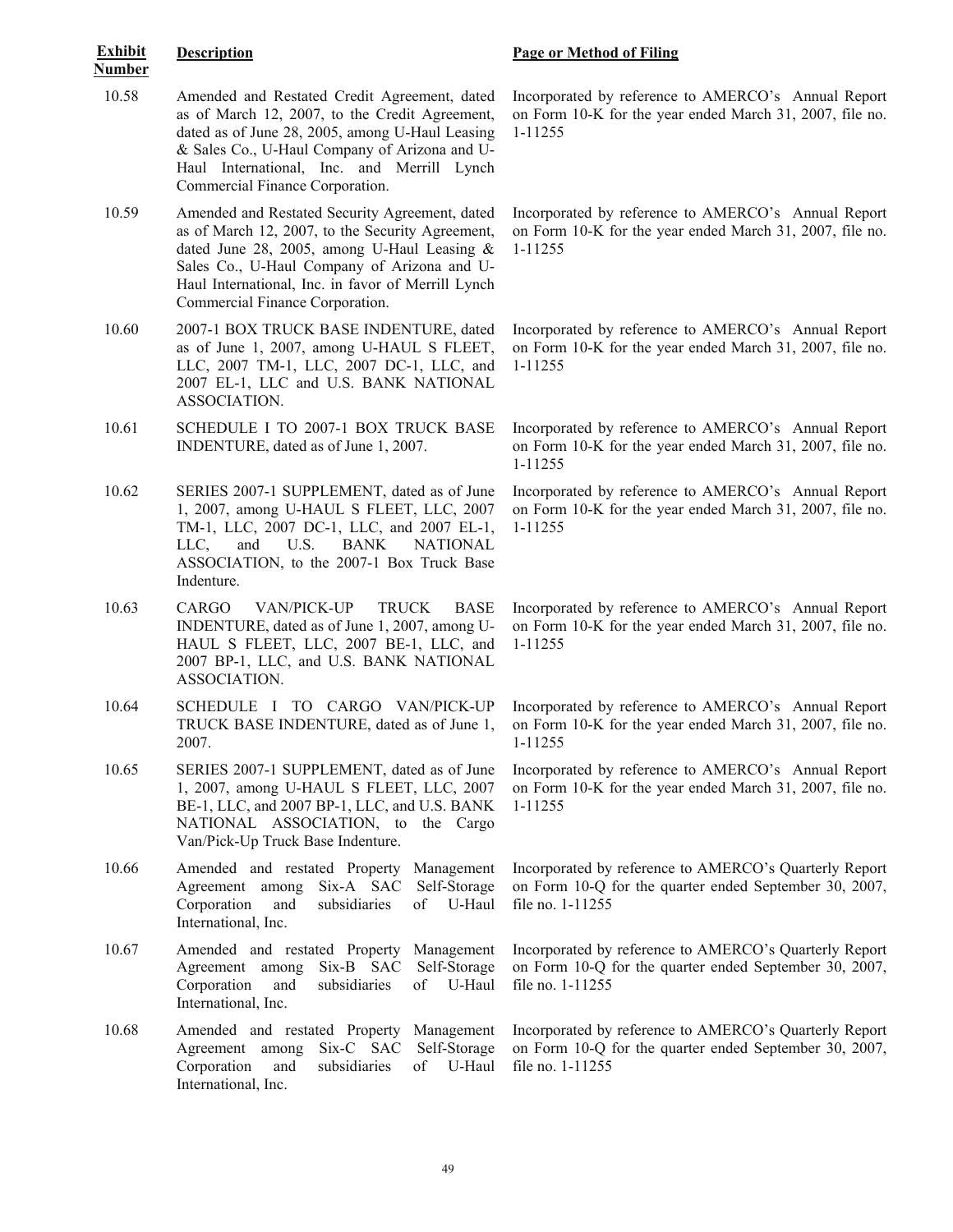| <b>Exhibit</b><br><b>Number</b> | <b>Description</b>                                                                                                                                                                                                                               | <b>Page or Method of Filing</b>                                                                                                      |
|---------------------------------|--------------------------------------------------------------------------------------------------------------------------------------------------------------------------------------------------------------------------------------------------|--------------------------------------------------------------------------------------------------------------------------------------|
| 10.69                           | Amended and restated Property<br>Management<br>Agreement among Eight SAC<br>Self-Storage<br>Corporation<br>subsidiaries<br>of U-Haul<br>and<br>International, Inc.                                                                               | Incorporated by reference to AMERCO's Quarterly Report<br>on Form 10-Q for the quarter ended September 30, 2007,<br>file no. 1-11255 |
| 10.70                           | Amended and restated Property<br>Management<br>Self-Storage<br>Agreement among<br>Nine SAC<br>Corporation<br>and<br>subsidiaries<br>of<br>U-Haul<br>International, Inc.                                                                          | Incorporated by reference to AMERCO's Quarterly Report<br>on Form 10-Q for the quarter ended September 30, 2007,<br>file no. 1-11255 |
| 10.71                           | Amended and restated Property<br>Management<br>Ten SAC<br>Self-Storage<br>Agreement<br>among<br>Corporation<br>subsidiaries<br>U-Haul<br>and<br>of<br>International, Inc.                                                                        | Incorporated by reference to AMERCO's Quarterly Report<br>on Form 10-Q for the quarter ended September 30, 2007,<br>file no. 1-11255 |
| 10.72                           | Amended and restated Property<br>Management<br>Agreement among Eleven SAC<br>Self-Storage<br>Corporation and Eleven<br><b>SAC</b><br>Self-Storage<br>Odenton, Inc. and subsidiaries<br>of U-Haul<br>International, Inc.                          | Incorporated by reference to AMERCO's Quarterly Report<br>on Form 10-Q for the quarter ended September 30, 2007,<br>file no. 1-11255 |
| 10.73                           | Amended and restated Property Management<br>Agreement among<br>Twelve SAC Self-Storage<br>Corporation<br>subsidiaries<br>U-Haul<br>and<br>of<br>International, Inc.                                                                              | Incorporated by reference to AMERCO's Quarterly Report<br>on Form 10-Q for the quarter ended September 30, 2007,<br>file no. 1-11255 |
| 10.74                           | Amended and restated Property Management<br>Agreement among Thirteen SAC Self-Storage<br>Corporation<br>and<br>subsidiaries<br>of<br>U-Haul<br>International, Inc.                                                                               | Incorporated by reference to AMERCO's Quarterly Report<br>on Form 10-Q for the quarter ended September 30, 2007,<br>file no. 1-11255 |
| 10.75                           | Amended and restated Property Management<br>Agreement among Fourteen SAC Self-Storage<br>Corporation<br>and<br>subsidiaries<br>of<br>U-Haul<br>International, Inc.                                                                               | Incorporated by reference to AMERCO's Quarterly Report<br>on Form 10-Q for the quarter ended September 30, 2007,<br>file no. 1-11255 |
| 10.76                           | Amended and restated Property Management<br>Fifteen SAC<br>Agreement among<br>Self-Storage<br>Corporation<br>subsidiaries<br>U-Haul<br>and<br>of<br>International, Inc.                                                                          | Incorporated by reference to AMERCO's Quarterly Report<br>on Form 10-Q for the quarter ended September 30, 2007,<br>file no. 1-11255 |
| 10.77                           | Amended and restated Property Management<br>Agreement among Sixteen SAC Self-Storage<br>of U-Haul<br>Corporation<br>and<br>subsidiaries<br>International, Inc.                                                                                   | Incorporated by reference to AMERCO's Quarterly Report<br>on Form 10-Q for the quarter ended September 30, 2007,<br>file no. 1-11255 |
| 10.78                           | Amended and restated Property Management<br>Agreement among Seventeen SAC Self-Storage<br>Corporation<br>and<br>subsidiaries<br>of<br>U-Haul<br>International, Inc.                                                                              | Incorporated by reference to AMERCO's Quarterly Report<br>on Form 10-Q for the quarter ended September 30, 2007,<br>file no. 1-11255 |
| 10.79                           | Promissory Note. SAC Holding Corporation, a<br>Nevada corporation ("Borrower"), pay to U-Haul<br>International, Inc., a Nevada corporation                                                                                                       | Incorporated by reference to AMERCO's Quarterly Report<br>on Form 10-Q for the quarter ended September 30, 2007,<br>file no. 1-11255 |
| 10.80                           | Omnibus Termination and Release (Aged Truck<br>Revolving Loan Facility), dated February 8, 2008<br>among U-Haul Leasing & Sales Co., U-Haul Co.<br>of Arizona and U-Haul International, Inc. and<br>Merrill Lynch Commercial Finance Corporation | Incorporated by reference to AMERCO's Current Report<br>on Form 8-K filed February 13, 2008, file no. 1-11255                        |
| 14                              | Code of Ethics                                                                                                                                                                                                                                   | Incorporated by reference to AMERCO's Current Report<br>on Form 8-K, filed on May 5, 2004, file no. 1-11255                          |
| 21                              | Subsidiaries of AMERCO                                                                                                                                                                                                                           | Filed herewith                                                                                                                       |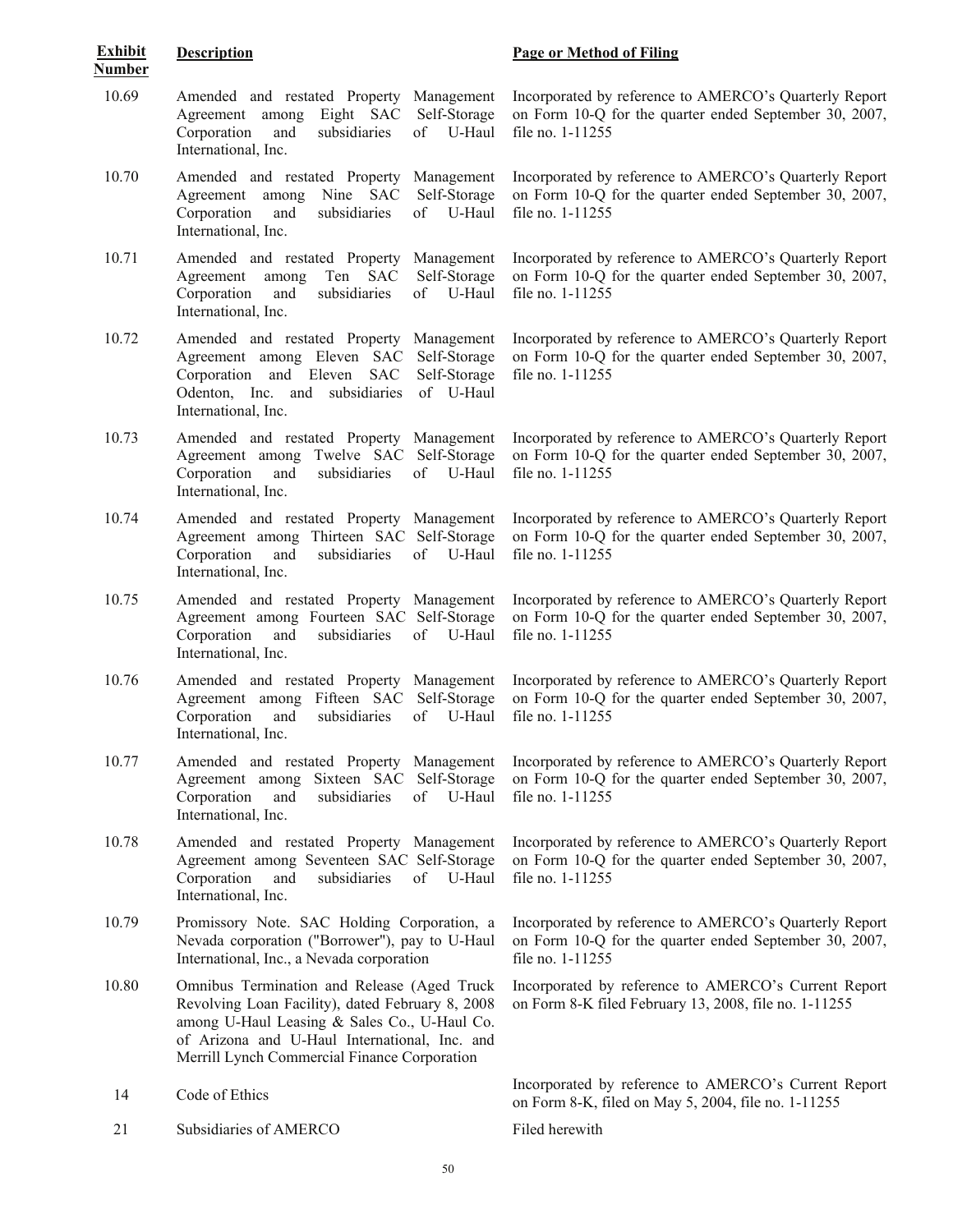| <b>Exhibit</b><br><b>Number</b> | <b>Description</b>                                                                                                                            | <b>Page or Method of Filing</b> |
|---------------------------------|-----------------------------------------------------------------------------------------------------------------------------------------------|---------------------------------|
| 23.1                            | Consent of BDO Seidman, LLP                                                                                                                   | Filed herewith                  |
| 23.2                            | Consent of Semple, Marchal and Cooper, LLP                                                                                                    | Filed herewith                  |
| 24                              | Power of Attorney                                                                                                                             | Refer to signature page         |
| 31.1                            | Rule $13a-14(a)/15d-14(a)$ Certificate of Edward J.<br>Shoen, President and Chairman of the Board of<br>AMERCO                                | Filed herewith                  |
| 31.2                            | Rule $13a-14(a)/15d-14(a)$ Certificate of Jason A.<br>Berg, Chief Accounting Officer of AMERCO                                                | Filed herewith                  |
| 32.1                            | Certificate of Edward J. Shoen, President and<br>Chairman of the Board of AMERCO pursuant to<br>Section 906 of the Sarbanes-Oxley Act of 2002 | Furnished herewith              |
| 32.2                            | Certificate of Jason A. Berg, Chief Accounting<br>Officer of AMERCO pursuant to Section 906 of<br>the Sarbanes-Oxley Act of 2002              | Furnished herewith              |
|                                 |                                                                                                                                               |                                 |

\* Indicates compensatory plan arrangement.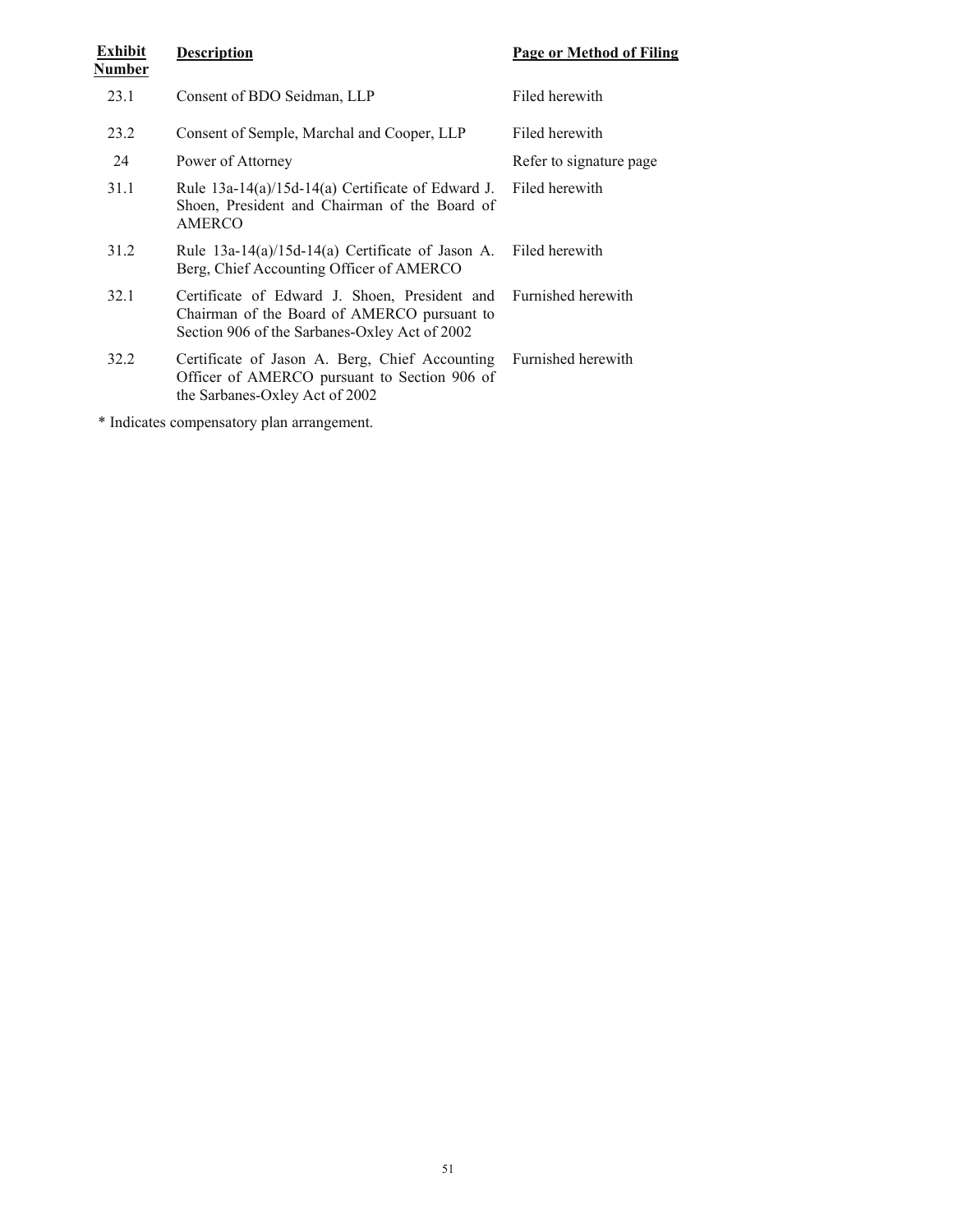# **Report of Independent Registered Public Accounting Firm**

Board of Directors and Stockholders AMERCO Reno, Nevada

We have audited the accompanying consolidated balance sheets of AMERCO and consolidated subsidiaries (the "Company") as of March 31, 2009 and 2008 and the related consolidated statements of operations, changes in stockholders' equity, other comprehensive income (loss), and cash flows for each of the three years in the period ended March 31, 2009. In connection with our audits of the financial statements, we have also audited the financial statement schedules listed in the accompanying index. These financial statements and schedules are the responsibility of the Company's management. Our responsibility is to express an opinion on these financial statements and schedules based on our audits. We did not audit the financial statements of SAC Holding II Corporation, which statements reflect total revenues of \$28.1 million for the seven month period ended October 31, 2007 and \$46.6 million for the year ended March 31, 2007. Those statements were audited by other auditors whose reports have been furnished to us, and our opinion, insofar as it relates to the amounts included for such consolidated entity, is based solely on the reports of other auditors.

We conducted our audits in accordance with the standards of the Public Company Accounting Oversight Board (United States). Those standards require that we plan and perform the audit to obtain reasonable assurance about whether the financial statements are free of material misstatement. An audit includes examining, on a test basis, evidence supporting the amounts and disclosures in the financial statements, assessing the accounting principles used and significant estimates made by management, as well as evaluating the overall presentation of the financial statements and schedules. We believe that our audits and the reports of other auditors provide a reasonable basis for our opinion.

In our opinion, based on our audits and the reports of other auditors, the consolidated financial statements referred to above present fairly, in all material respects, the financial position of the Company at March 31, 2009 and 2008, and the results of its operations and its cash flows for each of the three years in the period ended March 31, 2009**,** in conformity with accounting principles generally accepted in the United States of America.

Also, in our opinion, the financial statement schedules, when considered in relation to the basic consolidated financial statements taken as a whole, present fairly, in all material respects, the information set forth therein.

As discussed in the notes to the consolidated financial statements, the Company: (1) effective April 1, 2007, adopted the recognition and measurement provisions of FASB Interpretation No. 48, *Accounting for Uncertainty in Income Taxes – an interpretation of FASB Statement No. 109*, (2) effective March 31, 2007, began to recognize the funded status of its defined benefit plan in its consolidated balance sheets and changed the measurement date for defined benefit plan assets and liabilities to coincide with its year end to conform to Statement of Financial Accounting Standards No. 158, *Employers' Accounting for Defined Benefit Pension and Other Postretirement Plans – an amendment of FASB Statements No. 87, 88, 106 and 132(R)*, and (3) effective March 31, 2007, changed their method for quantifying errors based on SEC Staff Accounting Bulletin No. 108, *Considering the Effects of Prior Year Misstatements when Quantifying Misstatements in Current Year Financial Statements*.

As discussed in note 2 to the consolidated financial statements, the Company deconsolidated SAC Holding II Corporation in November 2007, which was accounted for as a distribution to the sole shareholder of SAC Holding II Corporation.

We also have audited, in accordance with the standards of the Public Company Accounting Oversight Board (United States), the Company's internal control over financial reporting as of March 31, 2009, based on criteria established in *Internal Control – Integrated Framework* issued by the Committee of Sponsoring Organizations of the Treadway Commission (COSO) and our report dated June 2, 2009 expressed an unqualified opinion thereon.

/s/ BDO Seidman, LLP

Phoenix, Arizona June 2, 2009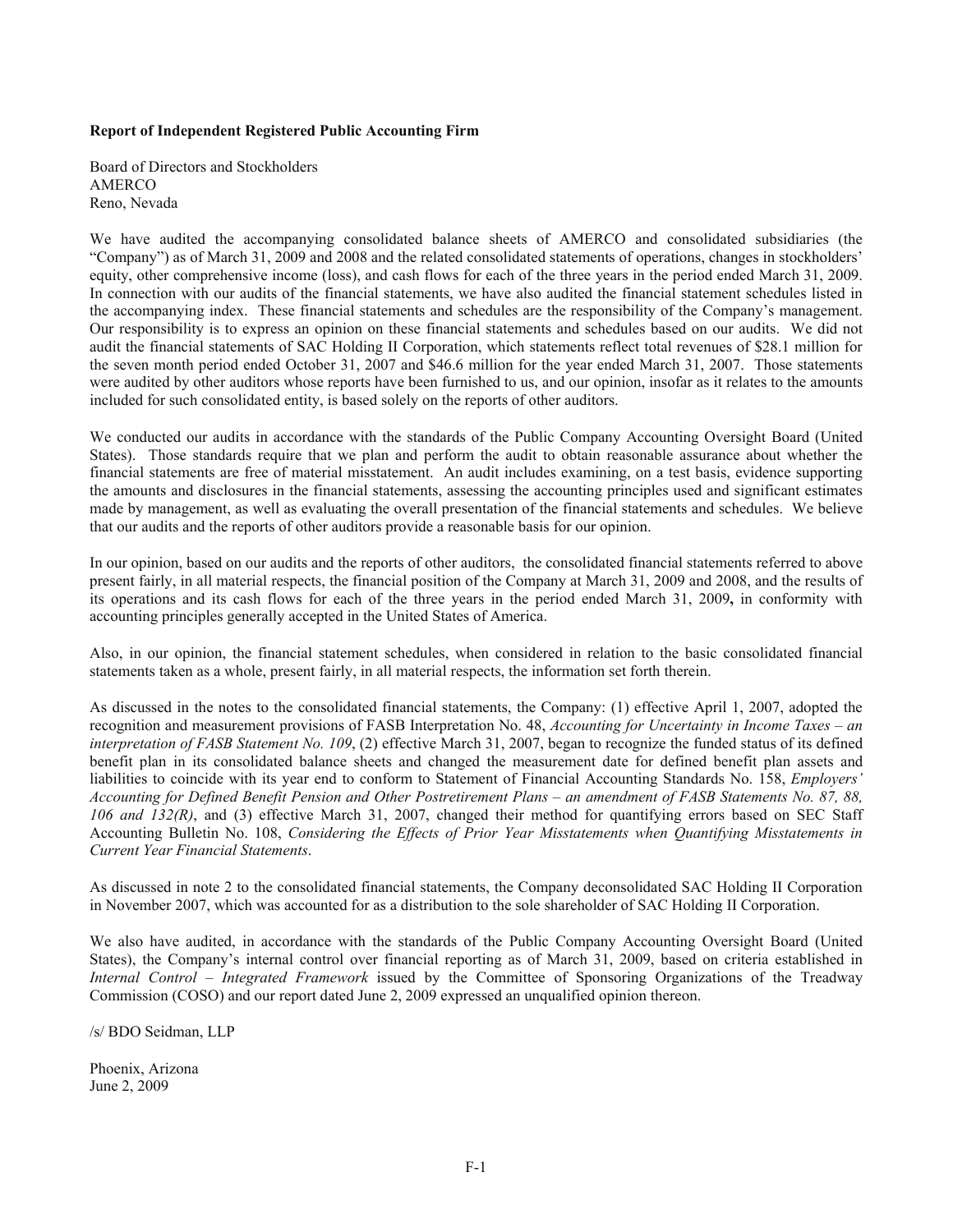# **Independent Auditors' Report**

Board of Directors and Stockholder SAC Holding II Corporation (A Wholly-Owned Subsidiary of Blackwater Investments, Inc.)

We have audited the accompanying consolidated balance sheets of SAC Holding II Corporation (A Wholly-Owned Subsidiary of Blackwater Investments, Inc.) as of October 31, 2007 and March 31, 2007 and the related consolidated statements of operations, stockholder's deficit, and cash flows for the seven months ended October 31, 2007 and the year ended March 31, 2007. These financial statements are the responsibility of the Company's management. Our responsibility is to express an opinion on these financial statements based on our audits.

We conducted our audits in accordance with auditing standards generally accepted in the United States of America. Those standards require that we plan and perform the audit to obtain reasonable assurance about whether the financial statements are free of material misstatement. An audit includes consideration of internal control over financial reporting as a basis for designing audit procedures that are appropriate in the circumstances, but not for the purpose of expressing an opinion on the effectiveness of the Company's internal control over financial reporting. Accordingly, we express no such opinion. An audit also includes examining, on a test basis, evidence supporting the amounts and disclosures in the financial statements, assessing the accounting principles used and significant estimates made by management, as well as evaluating the overall financial statement presentation. We believe that our audits provide a reasonable basis for our opinion.

In our opinion, the consolidated financial statements referred to above present fairly, in all material respects, the financial position of SAC Holding II Corporation (A Wholly-Owned Subsidiary of Blackwater Investments, Inc.) as of October 31, 2007 and March 31, 2007 and the results of its operations, stockholder's deficit and its cash flows for the seven months ended October 31, 2007 and the year ended March 31, 2007 in conformity with accounting principles generally accepted in the United States of America.

/s/ Semple, Marchal & Cooper, LLP

Phoenix, Arizona May 29, 2008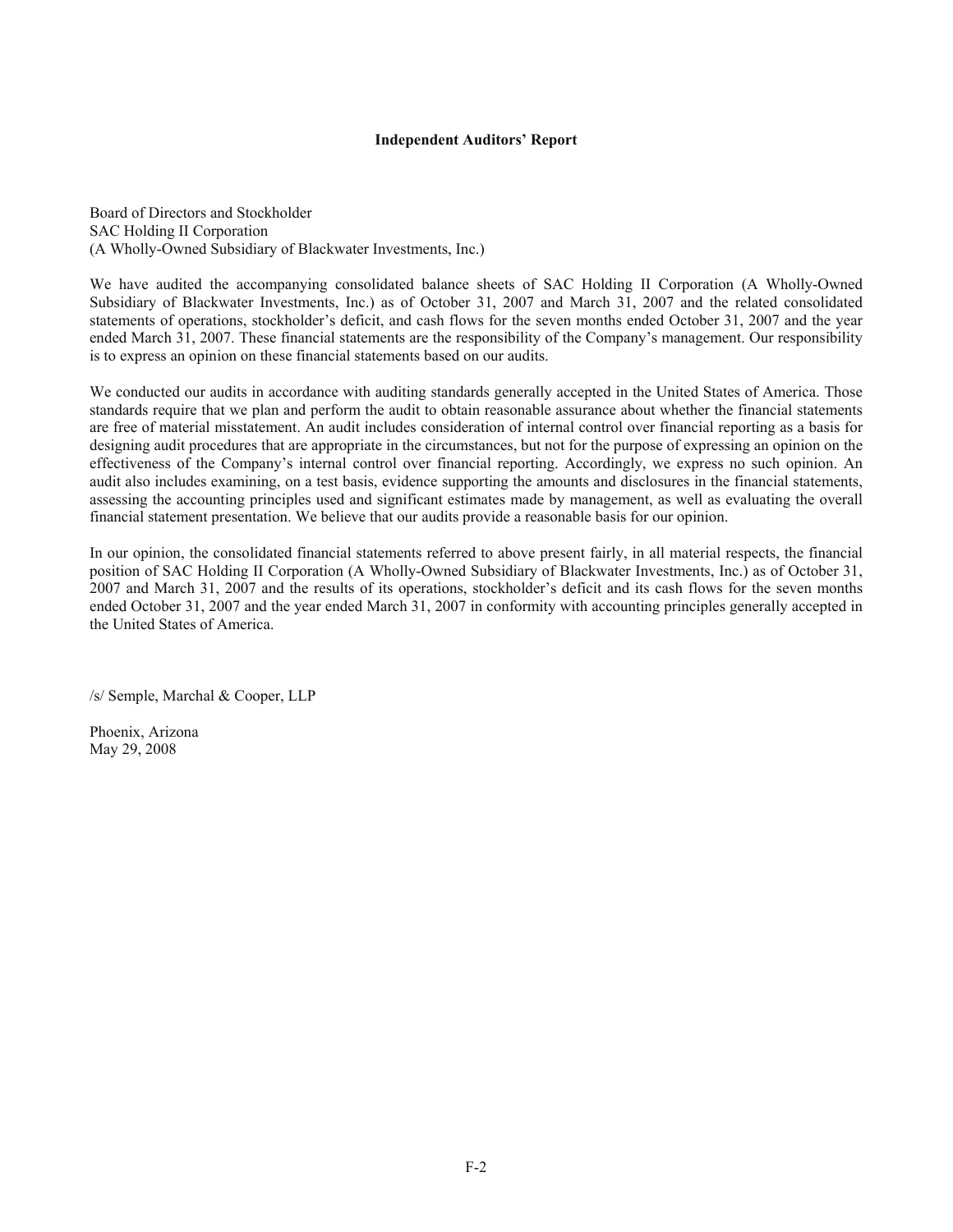# **AMERCO AND CONSOLIDATED ENTITIES CONSOLIDATED BALANCE SHEETS**

|                                                                                  |    | March 31,      |             |
|----------------------------------------------------------------------------------|----|----------------|-------------|
|                                                                                  |    | 2009           | 2008        |
|                                                                                  |    | (In thousands) |             |
| <b>ASSETS</b>                                                                    |    |                |             |
| Cash and cash equivalents                                                        | \$ | 240,587 \$     | 206,622     |
| Reinsurance recoverables and trade receivables, net                              |    | 213,853        | 202,765     |
| Notes and mortgage receivables, net                                              |    | 2,931          | 2,088       |
| Inventories, net                                                                 |    | 70,749         | 65,349      |
| Prepaid expenses                                                                 |    | 54,201         | 56,159      |
| Investments, fixed maturities and marketable equities                            |    | 519,631        | 633,784     |
| Investments, other                                                               |    | 227,022        | 185,591     |
| Deferred policy acquisition costs, net                                           |    | 44,993         | 35,578      |
| Other assets                                                                     |    | 133,644        | 129,489     |
| Related party assets                                                             |    | 303,534        | 303,886     |
|                                                                                  |    | 1,811,145      | 1,821,311   |
| Property, plant and equipment, at cost:<br>Land                                  |    | 212,744        | 208,164     |
| Buildings and improvements                                                       |    | 920,294        | 859,882     |
| Furniture and equipment                                                          |    | 333,314        | 309,960     |
| Rental trailers and other rental equipment                                       |    | 214,988        | 205,572     |
| Rental trucks                                                                    |    | 1,666,151      | 1,734,425   |
|                                                                                  |    | 3,347,491      | 3,318,003   |
| Less: Accumulated depreciation                                                   |    | (1, 333, 563)  | (1,306,827) |
| Total property, plant and equipment                                              |    | 2,013,928      | 2,011,176   |
| Total assets                                                                     | \$ | $3,825,073$ \$ | 3,832,487   |
| <b>LIABILITIES AND STOCKHOLDERS' EQUITY</b>                                      |    |                |             |
| Liabilities:                                                                     |    |                |             |
| Accounts payable and accrued expenses                                            | \$ | 329,227 \$     | 292,526     |
| AMERCO's notes, loans and leases payable                                         |    | 1,546,490      | 1,504,677   |
| Policy benefits and losses, claims and loss expenses payable                     |    | 779,309        | 789,374     |
| Liabilities from investment contracts                                            |    | 303,332        | 339,198     |
| Other policyholders' funds and liabilities                                       |    | 11,961         | 10,467      |
| Deferred income                                                                  |    | 24,612         | 11,781      |
| Deferred income taxes                                                            |    | 112,513        | 126,033     |
| <b>Total liabilities</b>                                                         |    | 3,107,444      | 3,074,056   |
| Commitments and contingencies (notes 10, 17, 18, 19 and 20)                      |    |                |             |
| Stockholders' equity:                                                            |    |                |             |
| Series preferred stock, with or without par value, 50,000,000 shares authorized: |    |                |             |
| Series A preferred stock, with no par value, 6,100,000 shares authorized;        |    |                |             |
| 6,100,000 shares issued and outstanding as of March 31, 2009 and 2008            |    |                |             |
| Series B preferred stock, with no par value, 100,000 shares authorized; none     |    |                |             |
| issued and outstanding as of March 31, 2009 and 2008                             |    |                |             |
| Series common stock, with or without par value, 150,000,000 shares authorized:   |    |                |             |
| Series A common stock of \$0.25 par value, 10,000,000 shares authorized;         |    |                |             |
| none issued as of March 31, 2009 and 2008                                        |    |                |             |
| Common stock of \$0.25 par value, 150,000,000 shares authorized; 41,985,700      |    |                |             |
| issued as of March 31, 2009 and 2008                                             |    | 10,497         | 10,497      |
| Additional paid-in capital                                                       |    | 420,588        | 419,370     |
| Accumulated other comprehensive loss                                             |    | (98,000)       | (55,279)    |
| Retained earnings                                                                |    | 915,862        | 915,415     |
| Cost of common shares in treasury, net (22,377,912 and 22,354,386 shares as of   |    |                |             |
| March 31, 2009 and 2008)                                                         |    | (525, 653)     | (524, 677)  |
| Unearned employee stock ownership plan shares                                    |    | (5,665)        | (6, 895)    |
| Total stockholders' equity                                                       |    | 717,629        | 758,431     |
| Total liabilities and stockholders' equity                                       | S  | 3,825,073 \$   | 3,832,487   |

The accompanying notes are an integral part of these consolidated financial statements.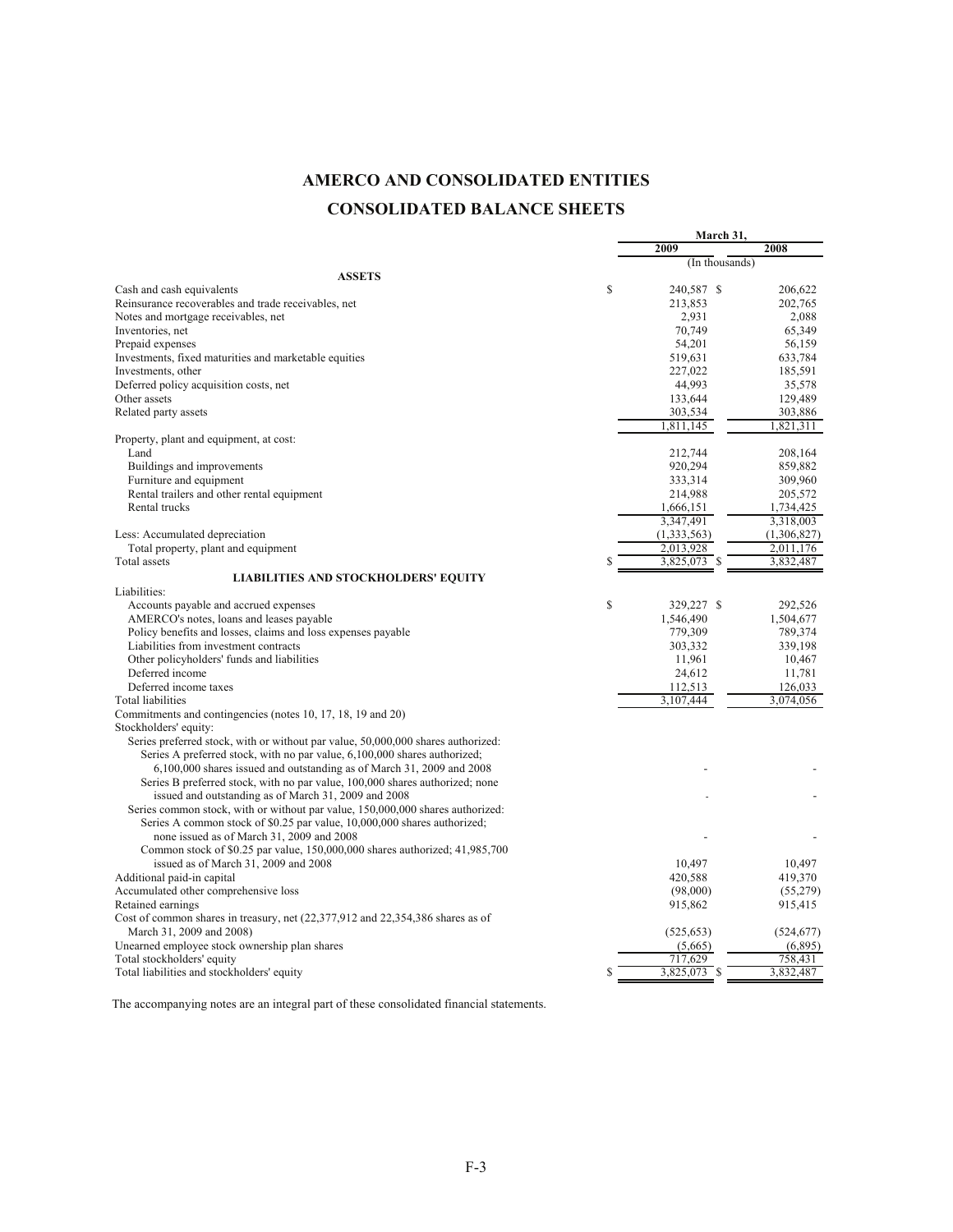# **CONSOLIDATED STATEMENTS OF OPERATIONS AMERCO AND CONSOLIDATED ENTITIES**

|                                                               |                    | <b>Years Ended March 31,</b>                    |                 |
|---------------------------------------------------------------|--------------------|-------------------------------------------------|-----------------|
|                                                               | 2009               | 2008                                            | 2007            |
|                                                               |                    | (In thousands, except share and per share data) |                 |
| Revenues:                                                     |                    |                                                 |                 |
| Self-moving equipment rentals                                 | \$<br>1,423,022 \$ | 1,451,292                                       | 1,462,470<br>-S |
| Self-storage revenues                                         | 110,548            | 122,248                                         | 126,424         |
| Self-moving and self-storage products and service sales       | 199,394            | 217,798                                         | 224,722         |
| Property management fees                                      | 23,192             | 22,820                                          | 21,154          |
| Life insurance premiums                                       | 109,572            | 111,996                                         | 120,399         |
| Property and casualty insurance premiums                      | 28,337             | 28,388                                          | 24,335          |
| Net investment and interest income                            | 58,021             | 62,110                                          | 59,696          |
| Other revenue                                                 | 40,180             | 32,522                                          | 30,098          |
| Total revenues                                                | 1,992,266          | 2,049,174                                       | 2,069,298       |
| Costs and expenses:                                           |                    |                                                 |                 |
| Operating expenses                                            | 1,047,238          | 1,079,486                                       | 1,082,178       |
| Commission expenses                                           | 171,303            | 167,945                                         | 162,899         |
| Cost of sales                                                 | 114,387            | 120,210                                         | 117,648         |
| Benefits and losses                                           | 108,259            | 108,817                                         | 116,959         |
| Amortization of deferred policy acquisition costs             | 12,394             | 13,181                                          | 17,138          |
| Lease expense                                                 | 152,424            | 133,931                                         | 147,659         |
| Depreciation, net of (gains) losses on disposals              | 265,213            | 221,882                                         | 189,589         |
| Total costs and expenses                                      | 1,871,218          | 1,845,452                                       | 1,834,070       |
| Earnings from operations                                      | 121,048            | 203,722                                         | 235,228         |
| Interest expense                                              | (98, 470)          | (101, 420)                                      | (82, 436)       |
| Fees and amortization on early extinguishment of debt         |                    |                                                 | (6,969)         |
| Pretax earnings                                               | 22,578             | 102,302                                         | 145,823         |
| Income tax expense                                            | (9,168)            | (34, 518)                                       | (55,270)        |
| Net earnings                                                  | 13,410             | 67,784                                          | 90,553          |
| Less: Preferred stock dividends                               | (12,963)           | (12, 963)                                       | (12,963)        |
| Earnings available to common shareholders                     | \$<br>447 \$       | 54,821 \$                                       | 77,590          |
| Basic and diluted earnings per common share                   | \$<br>0.02 S       | 2.78                                            | 3.72            |
| Weighted average common shares outstanding: Basic and diluted | 19,350,041         | $\overline{19}$ , 740, 571                      | 20,838,570      |

Related party revenues for fiscal 2009, 2008 and 2007, net of eliminations, were \$46.9 million, \$42.5 million and \$33.5 million, respectively.

Related party costs and expenses for fiscal 2009, 2008 and 2007, net of eliminations, were \$37.1 million, \$31.8 million and \$28.0 million, respectively.

The accompanying notes are an integral part of these consolidated financial statements.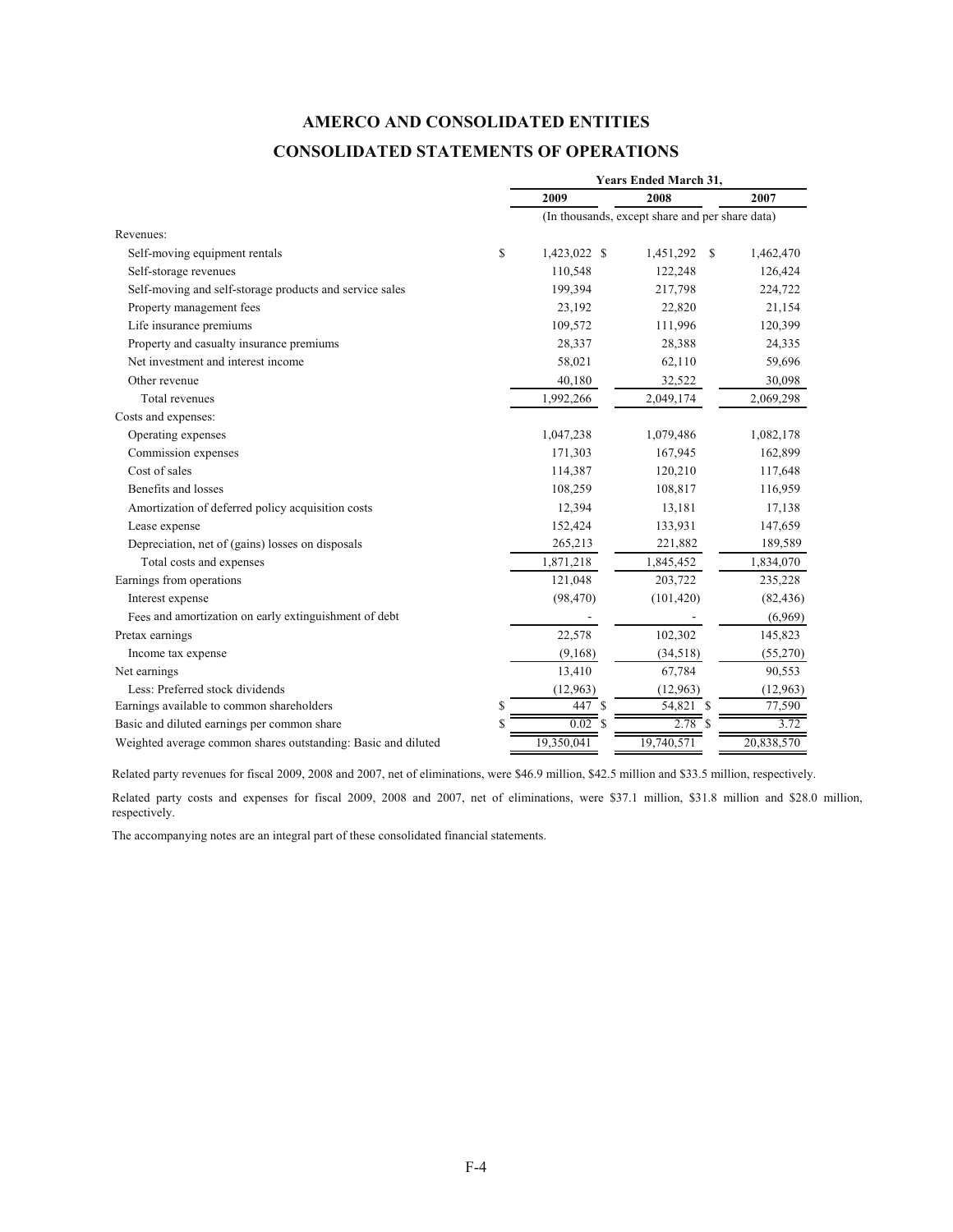**CONSOLIDATED STATEMENTS OF CHANGES IN STOCKHOLDERS' EQUITY**  CONSOLIDATED STATEMENTS OF CHANGES IN STOCKHOLDERS' EQUITY AMERCO AND CONSOLIDATED ENTITIES **AMERCO AND CONSOLIDATED ENTITIES** 

|                                                                                      | Series A<br>Common         |                                      |                                      | Accumulated Other                |                      |                                   | Less: Unearned                                           |                                      |
|--------------------------------------------------------------------------------------|----------------------------|--------------------------------------|--------------------------------------|----------------------------------|----------------------|-----------------------------------|----------------------------------------------------------|--------------------------------------|
| Description                                                                          | Stock, \$0.25<br>Par Value | Stock, \$0.25<br>Par Value<br>Common | <b>Additional Paid-In</b><br>Capital | Comprehensive<br>Income $(Loss)$ | Retained<br>Earnings | Treasury<br>Less:<br><b>Stock</b> | Ownership Plan<br><b>Employee Stock</b><br><b>Shares</b> | <b>Total Stockholders'</b><br>Equity |
|                                                                                      |                            |                                      |                                      |                                  | (In thousands)       |                                   |                                                          |                                      |
| Balance as of March 31, 2006                                                         | S<br>929<br>SĄ,            | 9,568                                | SA)<br>367,655<br>S                  | $(28,902)$ \$                    | S<br>773,784         | S<br>(418,092)                    | S<br>(9,338)                                             | 695,604                              |
| Adjustment to initially apply SAB 108, net of tax                                    |                            |                                      |                                      |                                  | (1,926)              |                                   |                                                          | (1,926)                              |
| Adjustment to initially apply FASB Statement No. 158, net of tax                     |                            |                                      |                                      | (153)                            | (148)                |                                   |                                                          | (301)                                |
| increase in market value of released ESOP shares and release of unearned ESOP shares |                            |                                      | 3,265                                |                                  |                      |                                   | 1,204                                                    | 4,469                                |
| oreign currency translation, net of tax                                              |                            |                                      |                                      | (1,919)                          |                      |                                   |                                                          | (1,919)                              |
| Jnrealized loss on investments, net of tax                                           |                            |                                      |                                      | (1,072)                          |                      |                                   |                                                          | (1,072)                              |
| Fair market value of cash flow hedges, net of tax                                    |                            |                                      |                                      | (9, 733)                         |                      |                                   |                                                          | (9, 733)                             |
| Net earnings                                                                         |                            |                                      |                                      |                                  | 90,553               |                                   |                                                          | 90,553                               |
| Preferred stock dividends: Series A (\$2.13 per share for fiscal 2007)               |                            |                                      |                                      |                                  | (12, 963)            |                                   |                                                          | (12,963)                             |
| Exchange of shares                                                                   | (929)                      | 929                                  |                                      |                                  |                      |                                   |                                                          |                                      |
| Treasury stock                                                                       |                            |                                      |                                      |                                  |                      | (49, 106)                         |                                                          | (49, 106)                            |
| Contribution from related party                                                      |                            |                                      | 4,492                                |                                  |                      |                                   |                                                          | 4,492                                |
| Net activity                                                                         | (929)                      | 929                                  | 7.757                                | (12, 877)                        | 75,516               | (49, 106)                         | 1.204                                                    | 22,494                               |
| Balance as of March 31, 2007                                                         |                            | 10,497                               | 375,412<br>S.                        | (41,779)                         | 849,300              | (467, 198)                        | (8, 134)                                                 | 718,098                              |
| Adjustment to initially apply FIN 48                                                 |                            |                                      |                                      |                                  | 6,826                |                                   |                                                          | 6,826                                |
| ncrease in market value of released ESOP shares and release of unearned ESOP shares  |                            |                                      | 2,379                                |                                  |                      |                                   | 1,239                                                    | 3,618                                |
| Foreign currency translation, net of tax                                             |                            |                                      |                                      | 8,583                            |                      |                                   |                                                          | 8,583                                |
| Inrealized gain on investments, net of tax                                           |                            |                                      |                                      | 1,946                            |                      |                                   |                                                          | 1,946                                |
| Fair market value of cash flow hedges, net of tax                                    |                            |                                      |                                      | (25, 473)                        |                      |                                   |                                                          | (25, 473)                            |
| Adjustment to post retirement benefit obligation                                     |                            |                                      |                                      | 1,444                            |                      |                                   |                                                          | 1,444                                |
| Net earnings                                                                         |                            |                                      |                                      |                                  | 67,784               |                                   |                                                          | 67,784                               |
| Preferred stock dividends: Series A (\$2.13 per share for fiscal 2008)               |                            |                                      |                                      |                                  | (12,963)             |                                   |                                                          | (12,963)                             |
| Treasury stock                                                                       |                            |                                      |                                      |                                  |                      | (57, 479)                         |                                                          | (57, 479)                            |
| Contribution from related party                                                      |                            |                                      | 46,071                               |                                  |                      |                                   |                                                          | 46,071                               |
| SAC Holding II Corporation distribution                                              |                            |                                      | (4,492)                              |                                  | 4,468                |                                   |                                                          | (24)                                 |
| Net activity                                                                         |                            |                                      | 43,958                               | (13,500)                         | 66,115               | (57, 479)                         | 1,239                                                    | 40,333                               |
| Balance as of March 31, 2008                                                         |                            | 10,49                                | 419,370<br>G.                        | (55,279)                         | 915,415              | (524, 677)                        | (6, 895)                                                 | 758,431                              |
| increase in market value of released ESOP shares and release of unearned ESOP shares |                            |                                      | 1,218                                |                                  |                      |                                   | 1,230                                                    | 2,448                                |
| oreign currency translation, net of tax                                              |                            |                                      |                                      | (16,030)                         |                      |                                   |                                                          | (16, 030)                            |
| Jnrealized loss on investments, net of tax                                           |                            |                                      |                                      | (8,914)                          |                      |                                   |                                                          | (8,914)                              |
| air market value of cash flow hedges, net of tax                                     |                            |                                      |                                      | (17, 833)                        |                      |                                   |                                                          | (17, 833)                            |
| Adjustment to post retirement benefit obligation                                     |                            |                                      |                                      | 56                               |                      |                                   |                                                          | 56                                   |
| <b>Vet earnings</b>                                                                  |                            |                                      |                                      |                                  | 13,410               |                                   |                                                          | 13,410                               |
| Preferred stock dividends: Series A (\$2.13 per share for fiscal 2009)               |                            |                                      |                                      |                                  | (12,963)             |                                   |                                                          | (12,963)                             |
| Treasury stock                                                                       |                            |                                      |                                      |                                  |                      | (976)                             |                                                          | (976)                                |
| Net activity                                                                         |                            |                                      | $\frac{1,218}{420,588}$              | (42, 721)                        | 447                  | (976)                             | 1,230                                                    | (40, 802)                            |
| Balance as of March 31, 2009                                                         |                            | 10,497                               |                                      | (000, 89)                        | 915,862              | (525, 653)                        | (5,665)                                                  | 717,629                              |

The accompanying notes are an integral part of these consolidated financial statements. The accompanying notes are an integral part of these consolidated financial statements.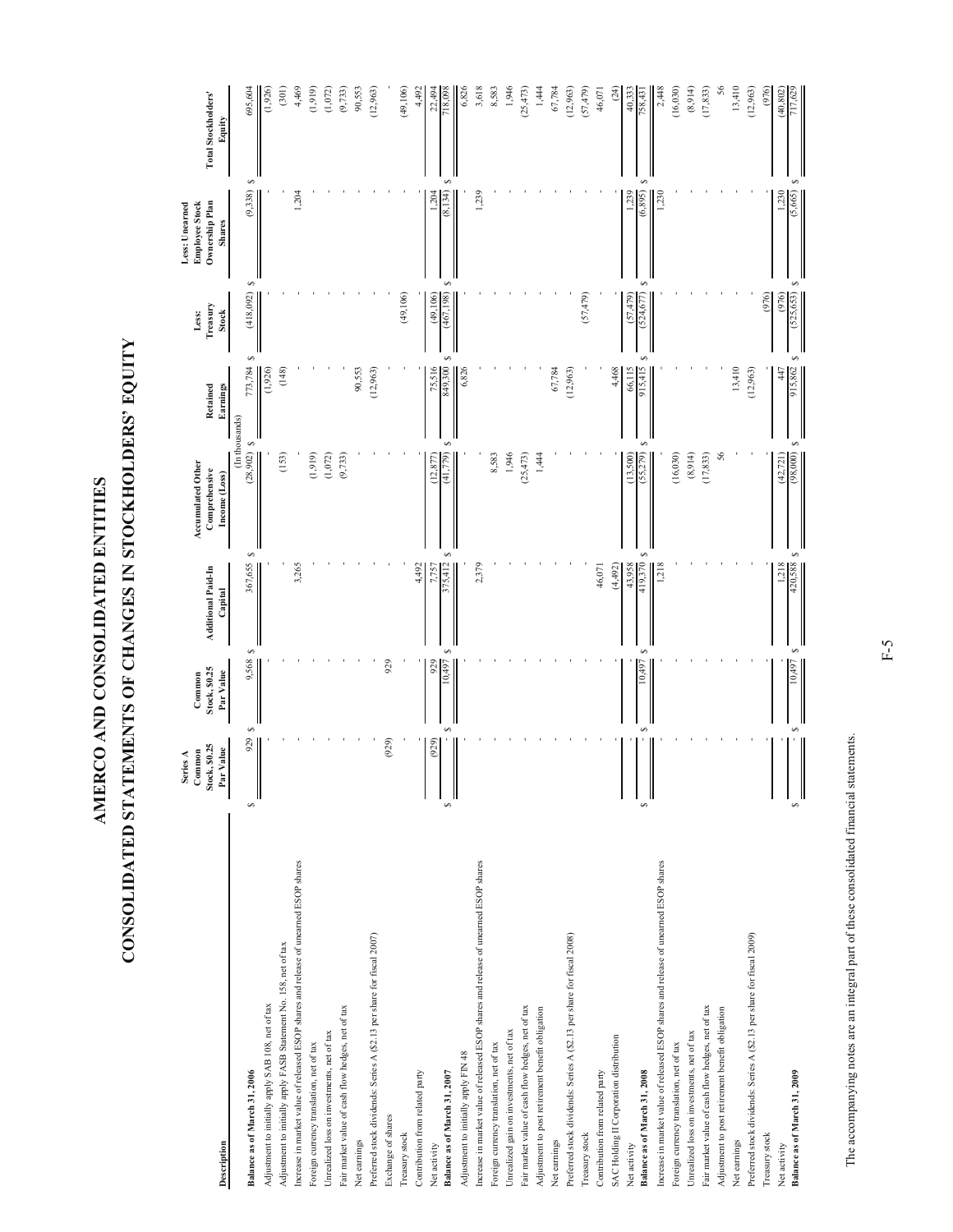# **AMERCO AND CONSOLIDATED ENTITIES CONSOLIDATED STATEMENTS OF COMPREHENSIVE INCOME (LOSS)**

|                                                |   |               | <b>Years Ended March 31,</b> |          |
|------------------------------------------------|---|---------------|------------------------------|----------|
|                                                |   | 2009          | 2008                         | 2007     |
|                                                |   |               | (In thousands)               |          |
| Comprehensive income (loss):                   |   |               |                              |          |
| Net earnings                                   | S | 13,410 \$     | 67,784 \$                    | 90,553   |
| Other comprehensive income (loss), net of tax: |   |               |                              |          |
| Foreign currency translation                   |   | (16,030)      | 8,583                        | (1,919)  |
| Unrealized gain (loss) on investments          |   | (8,914)       | 1,946                        | (1,072)  |
| Change in fair value of cash flow hedges       |   | (17, 833)     | (25, 473)                    | (9, 733) |
| Postretirement benefit obligation gain (loss)  |   | 56            | 1,444                        | (153)    |
| Total comprehensive income (loss)              |   | $(29,311)$ \$ | 54,284 \$                    | 77,676   |

The accompanying notes are an integral part of these consolidated financial statements.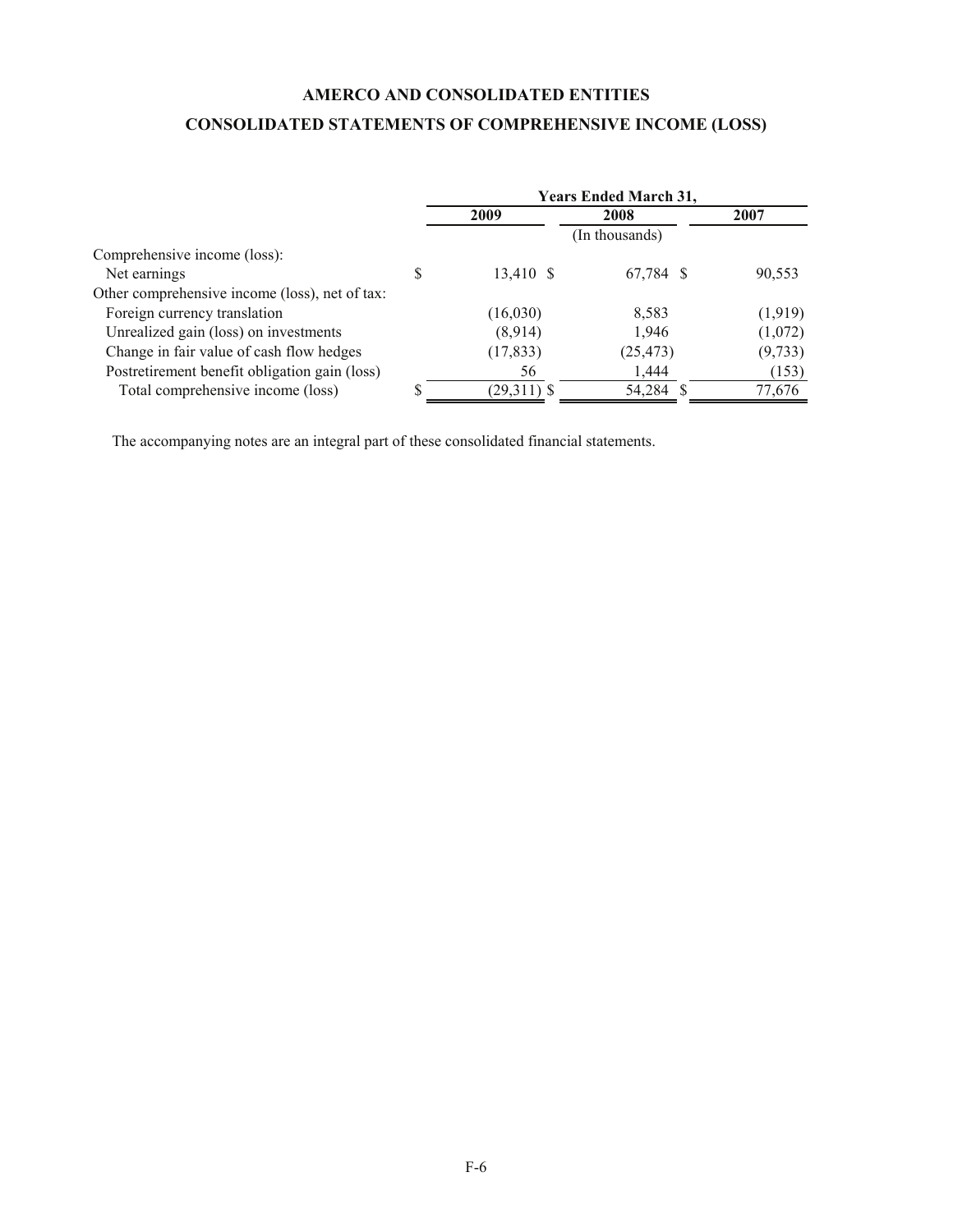# **AMERCO AND CONSOLIDATED ENTITIES CONSOLIDATED STATEMENTS OF CASH FLOWS**

|                                                                            |              |                    | <b>Years Ended March 31,</b> |                |
|----------------------------------------------------------------------------|--------------|--------------------|------------------------------|----------------|
|                                                                            |              | 2009               | 2008                         | 2007           |
|                                                                            |              |                    | (In thousands)               |                |
| Cash flows from operating activities:                                      |              |                    |                              |                |
| Net earnings                                                               | $\mathbb{S}$ | 13,410 \$          | 67,784 \$                    | 90,553         |
| Adjustments to reconcile net earnings to cash provided by operations:      |              |                    |                              |                |
| Depreciation                                                               |              | 248,569            | 227,798                      | 186,106        |
| Amortization of deferred policy acquisition costs                          |              | 12,394             | 13,181                       | 17,138         |
| Change in allowance for losses on trade receivables                        |              | (17)               | 76                           | 49             |
| Change in allowance for losses on mortgage notes                           |              | (309)              | (39)                         | (40)           |
| Change in allowance for inventory reserves                                 |              | 792                | 2,746                        | 2,679          |
| Net (gain) loss on sale of real and personal property                      |              | 16,644             | (5,916)                      | 3,483          |
| Net loss on sale of investments                                            |              | 64                 | 292                          | 622            |
| Write-off of unamortized debt issuance costs                               |              |                    |                              | 6,969          |
| Deferred income taxes                                                      |              | 7,941              | 5,563                        | 12,586         |
| Net change in other operating assets and liabilities:                      |              |                    |                              |                |
| Reinsurance recoverables and trade receivables                             |              | (11,069)           | (16, 524)                    | 48,386         |
| Inventories                                                                |              | (6,192)            | (2, 445)                     | (4,761)        |
| Prepaid expenses                                                           |              | 1,960              | (4,338)                      | (8,205)        |
| Capitalization of deferred policy acquisition costs                        |              | (10,906)           | (7, 479)                     | (8,168)        |
| Other assets                                                               |              | (3,795)            | 3,241                        | 3,450          |
| Related party assets                                                       |              | 4,577              | 33,032                       | 8,616          |
| Accounts payable and accrued expenses                                      |              | (1, 821)           | 7,310                        | 17,044         |
| Policy benefits and losses, claims and loss expenses payable               |              | (7,620)            | 20,664                       | (40, 169)      |
| Other policyholders' funds and liabilities                                 |              | 1,493              | (96)                         | 2,709          |
| Deferred income                                                            |              | 13,037             | (3,996)                      | 1,266          |
| Related party liabilities                                                  |              | (4,192)            | (11, 567)                    | 10,408         |
| Net cash provided by operating activities                                  |              | 274,960            | 329,287                      | 350,721        |
| Cash flow from investment activities:                                      |              |                    |                              |                |
| Purchase of:                                                               |              |                    |                              |                |
|                                                                            |              |                    |                              |                |
| Property, plant and equipment                                              |              | (396, 690)         | (570, 210)                   | (648, 344)     |
| Short term investments                                                     |              | (320, 922)         | (245, 345)                   | (249, 392)     |
| Fixed maturity investments                                                 |              | (143, 665)         | (83, 651)                    | (109,672)      |
| Equity securities<br>Preferred stock                                       |              | (1)                | (31)                         |                |
|                                                                            |              | (2,000)            | (770)                        |                |
| Real estate                                                                |              | (614)              | (3,098)                      |                |
| Mortgage loans                                                             |              | (26,086)           | (14, 057)                    | (10, 725)      |
| Proceeds from sales of:                                                    |              |                    |                              | 89,672         |
| Property, plant and equipment                                              |              | 128,188            | 166,386                      |                |
| Short term investments                                                     |              | 298,982            | 246,175                      | 276,690        |
| Fixed maturity investments                                                 |              | 234,317<br>28      | 131,793<br>46                | 116,858        |
| Equity securities                                                          |              |                    |                              |                |
| Cash received in excess of purchase of company acquired<br>Preferred stock |              | $\overline{a}$     | 5,625                        | 1,235<br>1,225 |
| Real estate                                                                |              |                    | 912                          | 6,870          |
|                                                                            |              |                    |                              |                |
| Mortgage loans<br>Payments from notes and mortgage receivables             |              | 5,884<br>853       | 8,146                        | 7,062<br>902   |
| Net cash used by investing activities                                      |              | (221, 726)         | 117<br>(357.962)             | (517.619)      |
|                                                                            |              |                    |                              |                |
| Cash flow from financing activities:                                       |              |                    |                              |                |
| Borrowings from credit facilities                                          |              | 180,331            | 616,710                      | 410,189        |
| Principal repayments on credit facilties                                   |              | (148,398)          | (295, 387)                   | (196,072)      |
| Debt issuance costs                                                        |              | (414)              | (11, 976)                    | (3,058)        |
| Capital lease payments                                                     |              | (776)              |                              |                |
| Leveraged Employee Stock Ownership Plan - Repayment from loan              |              | 1,230              | 1,239                        | 1,204          |
| Treasury stock repurchases                                                 |              | (976)              | (57, 478)                    | (49,106)       |
| Securitization deposits                                                    |              |                    | (32, 775)                    |                |
| Preferred stock dividends paid                                             |              | (12,963)           | (12,963)                     | (12,963)       |
| Investment contract deposits                                               |              |                    |                              | 16,695         |
| Investment contract withdrawals                                            |              | 17,739<br>(53,605) | 18,077<br>(65,518)           | (79, 204)      |
| Net cash provided (used) by financing activities                           |              | (17, 832)          | 159,929                      | 87,685         |
|                                                                            |              |                    |                              |                |
| Effects of exchange rate on cash                                           |              | (1, 437)           | 96                           | (974)          |
| Increase (decrease) in cash and cash equivalents                           |              | 33,965             | 131,350                      | (80, 187)      |
| Cash and cash equivalents at the beginning of period                       |              | 206,622            | 75,272                       | 155,459        |
| Cash and cash equivalents at the end of period                             | \$           | 240,587 \$         | $206,622$ \$                 | 75,272         |

The accompanying notes are an integral part of these consolidated financial statements.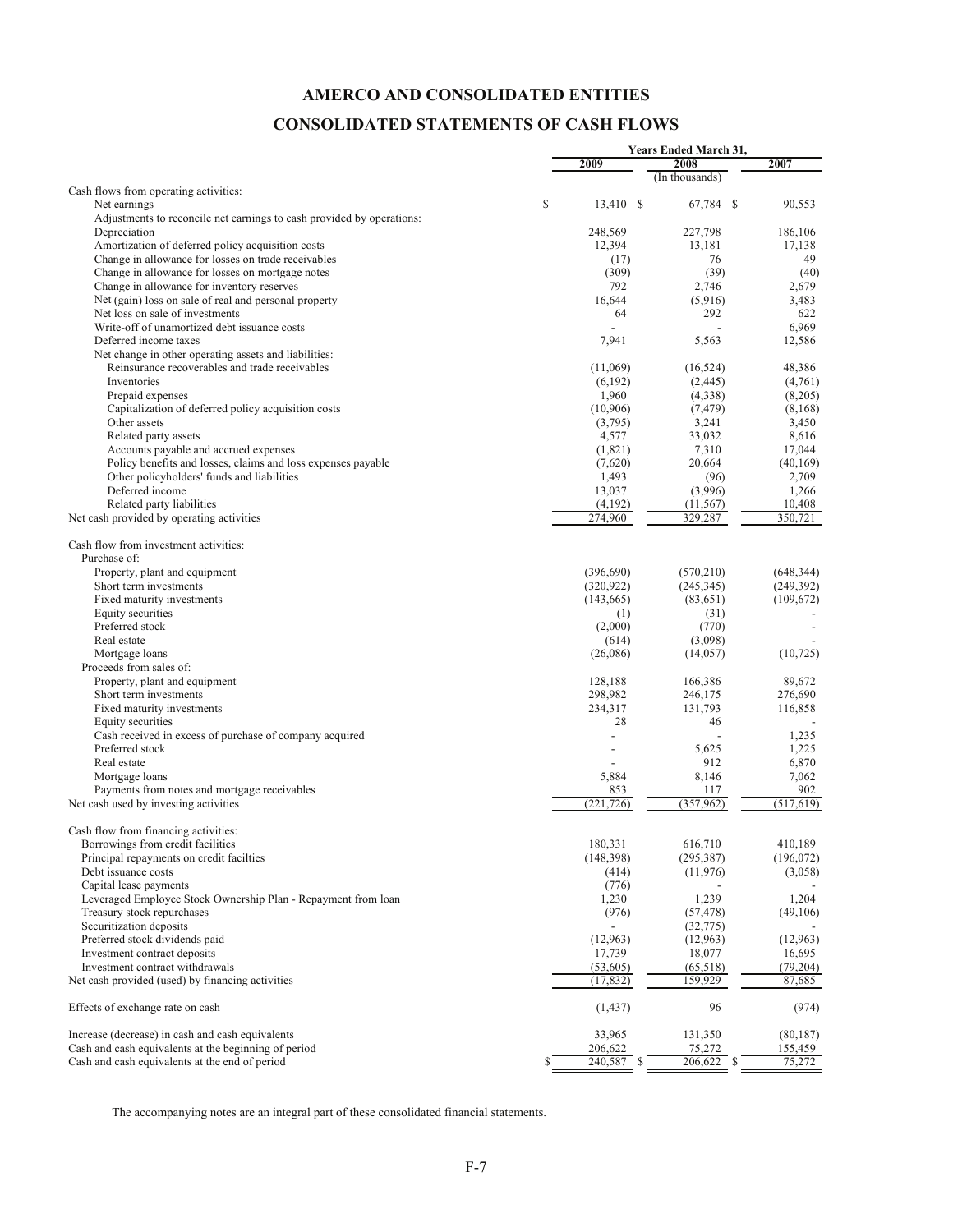# **NOTES TO CONSOLIDATED FINANCIAL STATEMENTS**

# **Note 1: Basis of Presentation**

AMERCO, a Nevada Corporation ("AMERCO") has a fiscal year that ends on the 31<sup>st</sup> of March for each year that is referenced. Our insurance company subsidiaries have fiscal years that end on the  $31<sup>st</sup>$  of December for each year that is referenced. They have been consolidated on that basis. Our insurance companies' financial reporting processes conform to calendar year reporting as required by state insurance departments. Management believes that consolidating their calendar year into our fiscal year financial statements does not materially affect the financial position or results of operations. The Company discloses any material events occurring during the intervening period. Consequently, all references to our insurance subsidiaries' years 2008, 2007 and 2006 correspond to fiscal 2009, 2008 and 2007 for AMERCO.

Accounts denominated in non-U.S. currencies have been translated into U.S. dollars. Certain amounts reported in previous years have been reclassified to conform to the current presentation.

## **Note 2: Principles of Consolidation**

The consolidated balance sheets as of March 31, 2009 and 2008 include the accounts of AMERCO and its whollyowned subsidiaries. The March 31, 2009 statements of operations and cash flows include AMERCO and its wholly-owned subsidiaries. The March 31, 2008 statements of operations and cash flows include AMERCO and its wholly-owned subsidiaries for the entire year, and reflect SAC Holding II and its subsidiaries ("SAC Holding II") for the seven months ended October 31, 2007. The March 31, 2007 statements of operations and cash flows include the accounts of AMERCO and its wholly-owned subsidiaries and SAC Holding II.

In fiscal 2003 and fiscal 2002, SAC Holding Corporation and its subsidiaries ("SAC Holding Corporation") and SAC Holding II (collectively, "SAC Holdings") were considered special purpose entities and were consolidated based on the provisions of Emerging Issues Task Force Issue No. 90-15. In fiscal 2004, the Company evaluated its interests in SAC Holdings utilizing the guidance promulgated in Financial Accounting Standards Board ("FASB") Interpretation No. 46(R) ("FIN 46(R)") *Consolidation of Variable Interest Entities*. The Company concluded that SAC Holdings were variable interest entities ("VIE's") and that the Company was the primary beneficiary. Accordingly, the Company continued to include SAC Holdings in its consolidated financial statements.

In February and March 2004, SAC Holding Corporation triggered a requirement to reassess AMERCO's involvement in it, which led to the conclusion that SAC Holding Corporation was not a VIE and AMERCO ceased to be the primary beneficiary and the Company no longer includes SAC Holding Corporation in its consolidated financial statements.

In November 2007, Blackwater Investments, Inc. ("Blackwater") contributed additional capital to its wholly-owned subsidiary, SAC Holding II. This contribution was determined by us to be material with respect to the capitalization of SAC Holding II; therefore, triggering a requirement under  $FIN\ 46(R)$  for us to reassess the Company's involvement with those subsidiaries. This required reassessment led to the conclusion that SAC Holding II had the ability to fund its own operations and execute its business plan without any future subordinated financial support; therefore, the Company was no longer the primary beneficiary of SAC Holding II as of the date of Blackwater's contribution.

Accordingly, at the date AMERCO ceased to have a variable interest and ceased to be the primary beneficiary of SAC Holding II, it deconsolidated those entities. The deconsolidation was accounted for as a distribution of SAC Holding II's interests to the sole shareholder of the SAC entities. Because of AMERCO's continuing involvement with SAC Holding II, the distribution does not qualify as discontinued operations as defined by Statement of Financial Accounting Standards ("SFAS") 144, *Accounting for the Impairment or Disposal of Long-Lived Assets.*

It is possible that SAC Holdings could take actions that would require us to re-determine whether SAC Holdings has become a VIE or whether we have become the primary beneficiary of SAC Holdings. Should this occur, we could be required to consolidate some or all of SAC Holdings with our financial statements.

Intercompany accounts and transactions have been eliminated.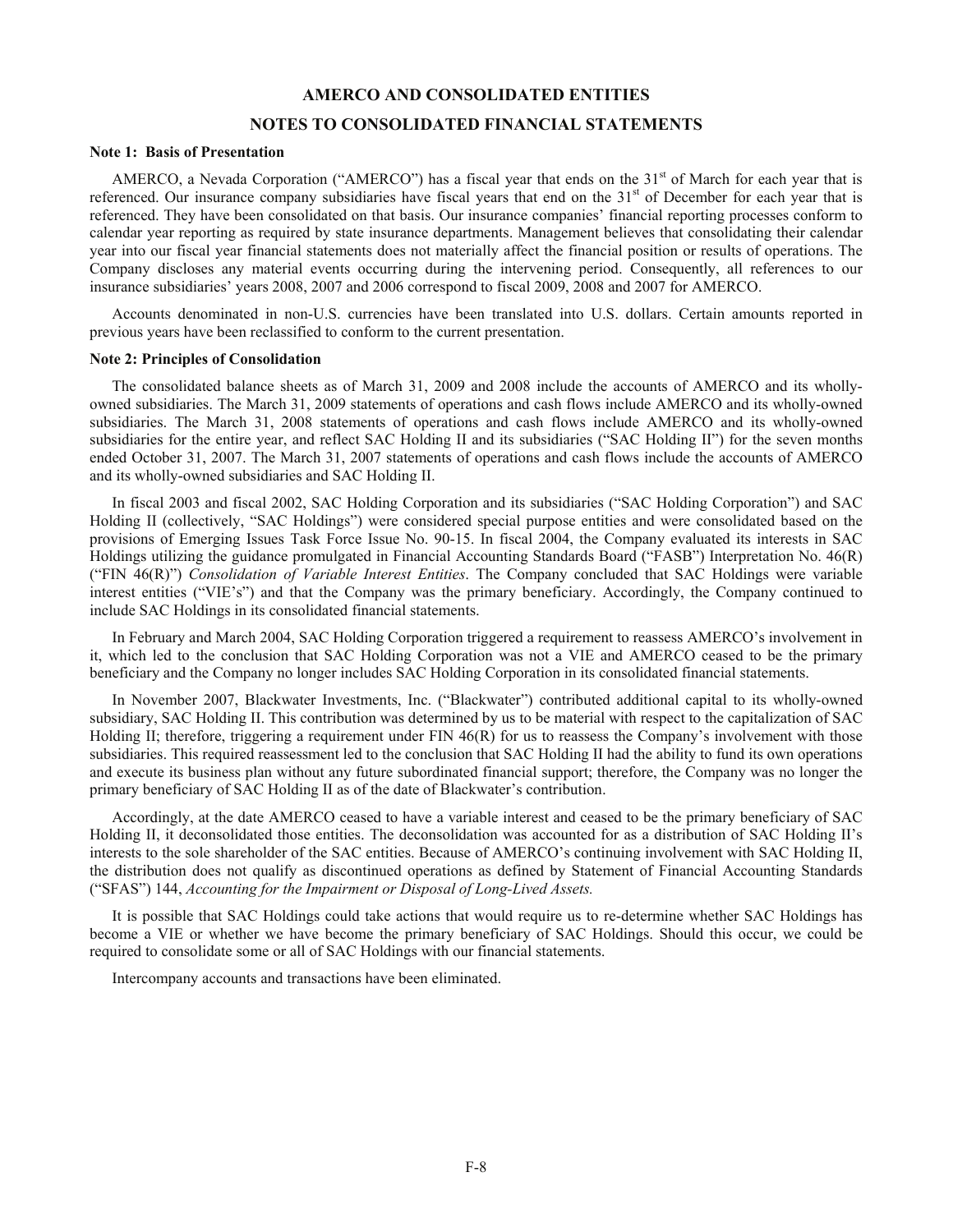# **NOTES TO CONSOLIDATED FINANCIAL STATEMENTS -- (CONTINUED)**

#### *Description of Legal Entities*

AMERCO, is the holding company for:

U-Haul International, Inc. ("U-Haul"),

Amerco Real Estate Company ("Real Estate"),

Republic Western Insurance Company ("RepWest"),

Oxford Life Insurance Company ("Oxford").

Unless the context otherwise requires, the term "Company," "we," "us" or "our" refers to AMERCO and all of its legal subsidiaries.

# *Description of Operating Segments*

AMERCO has three current reportable segments. They are Moving and Storage, Property and Casualty Insurance and Life Insurance. SAC Holding II was also a reportable segment through October 2007.

Moving and Storage operations include AMERCO, U-Haul, and Real Estate and the wholly-owned subsidiaries of U-Haul and Real Estate and consist of the rental of trucks and trailers, sales of moving supplies, sales of towing accessories, sales of propane, the rental of self-storage spaces to the "do-it-yourself" mover and management of self-storage properties owned by others. Operations are conducted under the registered trade name U-Haul® throughout the United States and Canada.

Property and Casualty Insurance includes RepWest and its wholly-owned subsidiaries and ARCOA risk retention group. Property and Casualty Insurance provides loss adjusting and claims handling for U-Haul through regional offices across North America. Property and Casualty Insurance also underwrites components of the Safemove, Safetow and Safestor protection packages to U-Haul customers. We continue to focus on increasing the penetration of these products. The business plan for Property and Casualty Insurance includes offering property and casualty products in other U-Haul related programs. The ARCOA risk retention group is a captive insurer owned by the Company whose purpose is to provide insurance products related to the moving and storage business.

Life Insurance includes Oxford and its wholly-owned subsidiaries. Oxford provides life and health insurance products primarily to the senior market through the direct writing or reinsuring of life insurance, Medicare supplement and annuity policies. Additionally, Oxford administered the self-insured employee health and dental plans for Arizona employees of the Company through December 31, 2008.

SAC Holding II owns self-storage properties that are managed by U-Haul under property management agreements and act as independent U-Haul rental equipment dealers. AMERCO, through its subsidiaries, has contractual interests in certain SAC Holding II properties entitling AMERCO to potential future income based on the financial performance of these properties. Prior to November 2007, AMERCO was considered the primary beneficiary of these contractual interests. Consequently, for those reporting periods prior to November 2007, we included the results of SAC Holding II in the consolidated financial statements of AMERCO, as required by FIN 46(R).

# **Note 3: Accounting Policies**

## *Use of Estimates*

The preparation of financial statements in conformity with the generally accepted accounting principles ("GAAP") in the United States requires management to make estimates and judgments that affect the amounts reported in the financial statements and accompanying notes. The accounting policies that we deem most critical to us and that require management's most difficult and subjective judgments include the principles of consolidation, the recoverability of property, plant and equipment, the adequacy of insurance reserves, the recognition and measurement of impairments for investments accounted for under SFAS 115, *Accounting for Certain Investments in Debt and Equity Securities* and the recognition and measurement of income tax assets and liabilities. The actual results experienced by the Company may differ from management's estimates.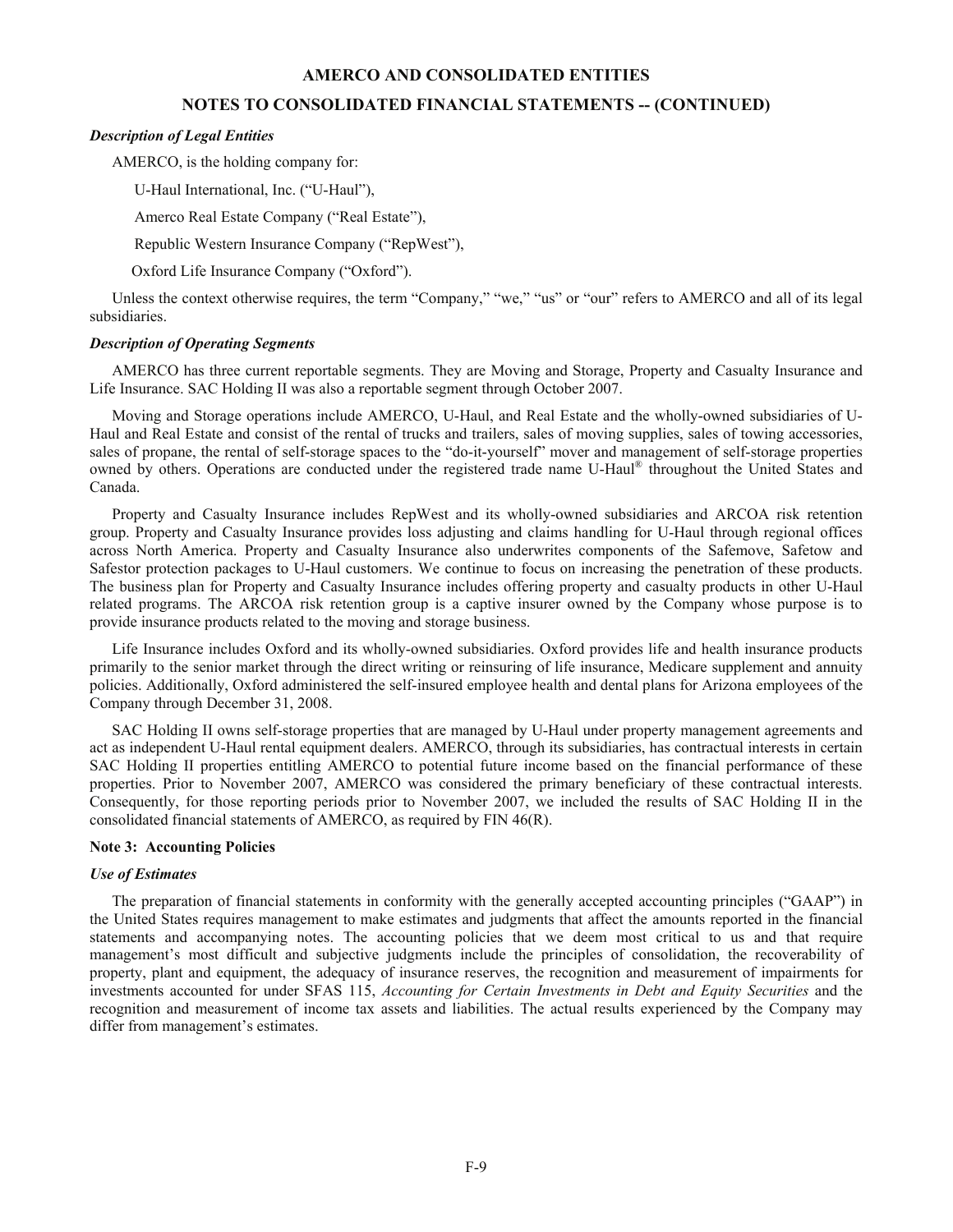# **NOTES TO CONSOLIDATED FINANCIAL STATEMENTS -- (CONTINUED)**

### *Cash and Cash Equivalents*

The Company considers cash equivalents to be highly liquid debt securities with insignificant interest rate risk with original maturities from the date of purchase of three months or less.

Financial Instruments that potentially subject the Company to concentrations of credit risk consist principally of cash deposits. Accounts at each United States financial institution are insured by the Federal Deposit Insurance Corporation ("FDIC") up to \$250,000. Accounts at each Canadian financial institution are insured by the Canada Deposit Insurance Corporation ("CDIC") up to \$100,000 CAD per account. At March 31, 2009 and March 31, 2008, the Company had approximately \$211.8 million and \$190.6 million, respectively, in excess of FDIC and CDIC insured limits. To mitigate this risk, the Company selects financial institutions based on their credit ratings and financial strength.

#### *Investments*

*Fixed Maturities.* Fixed maturity investments consist of either marketable debt or redeemable preferred stocks. As of the balance sheet dates, all of the Company's investments in fixed maturities are classified as available-for-sale. Available-forsale investments are reported at fair value, with unrealized gains or losses recorded net of taxes and applicable adjustments to deferred policy acquisition costs in stockholders' equity. Fair value for these investments is based on quoted market prices, dealer quotes or discounted cash flows. The cost of investments sold is based on the specific identification method.

In determining if and when a decline in market value below carrying value is an other-than-temporary impairment, management makes certain assumptions or judgments in its assessment including but not limited to: ability to hold the security, quoted market prices, dealer quotes, discounted cash flows, industry factors, financial factors, and issuer specific information. Other-than-temporary impairments, to the extent of the decline, as well as realized gains or losses on the sale or exchange of investments are recognized in the current period operating results.

*Mortgage Loans and Notes on Real Estate.* Mortgage loans and notes on real estate are reported at their unpaid balance, net of any allowance for possible losses and any unamortized premium or discount.

*Recognition of Investment Income.* Interest income from bonds and mortgage notes is recognized when earned. Dividends on common and preferred stocks are recognized on the ex-dividend dates. Realized gains and losses on the sale or exchange of investments are recognized at the trade date.

#### *Fair Values*

Fair values of cash equivalents approximate carrying value due to the short period of time to maturity. Fair values of short-term investments, investments available-for-sale, long-term investments, mortgage loans and notes on real estate, and interest rate swap contracts are based on quoted market prices, dealer quotes or discounted cash flows. Fair values of trade receivables approximate their recorded value.

Limited credit risk exists on trade receivables due to the diversity of our customer base and their dispersion across broad geographic markets. The Company's financial instruments that are exposed to concentrations of credit risk consist primarily of temporary cash investments, trade receivables, reinsurance recoverables and notes receivable. The Company places its temporary cash investments with financial institutions and limits the amount of credit exposure to any one financial institution.

The Company has mortgage receivables, which potentially expose the Company to credit risk. The portfolio of notes is principally collateralized by mini-warehouse storage facilities and commercial properties. The Company has not experienced losses related to the notes from individual notes or groups of notes in any particular industry or geographic area. The estimated fair values were determined using the discounted cash flow method and using interest rates currently offered for similar loans to borrowers with similar credit ratings.

The carrying amount of long-term debt and short-term borrowings are estimated to approximate fair value as the actual interest rate is consistent with the rate estimated to be currently available for debt of similar term and remaining maturity.

Other investments including short-term investments are substantially current or bear reasonable interest rates. As a result, the carrying values of these financial instruments approximate fair value.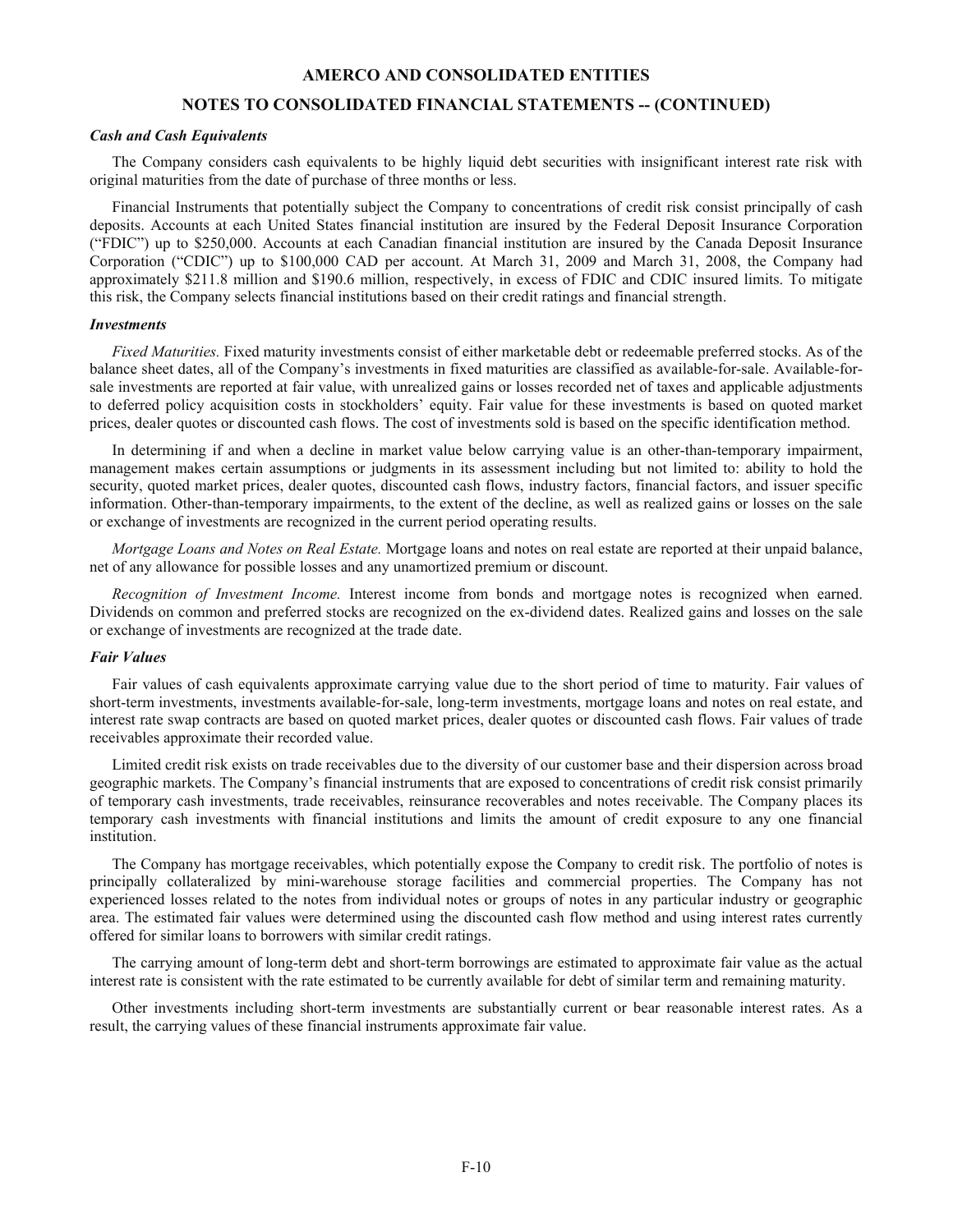# **NOTES TO CONSOLIDATED FINANCIAL STATEMENTS -- (CONTINUED)**

#### *Derivative Financial Instruments*

The Company's objective for holding derivative financial instruments is to manage interest rate risk exposure primarily through entering interest rate swap agreements. An interest rate swap is a contractual exchange of interest payments between two parties. A standard interest rate swap involves the payment of a fixed rate times a notional amount by one party in exchange for a floating rate times the same notional amount from another party. As interest rates change, the difference to be paid or received is accrued and recognized as interest expense or income over the life of the agreement. The Company does not enter into these instruments for trading purposes. Counterparties to the Company's interest rate swap agreements are major financial institutions. In accordance with SFAS 133, *Accounting for Derivative Instruments and Hedging Activities (As Amended)* ("SFAS 133"), the Company recognizes interest rate swap agreements on the balance sheet at fair value, which are classified as prepaid expenses (asset) or accrued expenses (liability). Derivatives that are not designated as cash flow hedges for accounting purposes must be adjusted to fair value through income. If the derivative qualifies and is designated as a cash flow hedge, changes in its fair value will either be offset against the change in fair value of the hedged item through earnings or recognized in other comprehensive income (loss) until the hedged item is recognized in earnings. Refer to Note 11 Interest on Borrowings of the Notes to Consolidated Financial Statements.

## *Inventories, net*

Inventories, net were as follows:

|                                             |   | March 31,      |          |
|---------------------------------------------|---|----------------|----------|
|                                             |   | 2009           | 2008     |
|                                             |   | (In thousands) |          |
| Truck and trailer parts and accessories (a) | S | 63,206<br>- S  | 56,959   |
| Hitches and towing components (b)           |   | 13,736         | 13,538   |
| Moving supplies and propane (b)             |   | 7,217          | 7,470    |
| Subtotal                                    |   | 84,159         | 77,967   |
| Less: LIFO reserves                         |   | (12, 469)      | (11,076) |
| Less: excess and obsolete reserves          |   | (941)          | (1, 542) |
| Total                                       |   | 70,749         | 65,349   |
|                                             |   |                |          |

(a) Primarily held for internal usage, including equipment manufacturing and repair

(b) Primarily held for retail sales

Inventories consist primarily of truck and trailer parts and accessories used to manufacture and repair rental equipment as well as products and accessories available for retail sale. Inventory is held at Company-owned locations; our independent dealers do not hold any of the Company's inventory.

Inventory cost is primarily determined using the last-in, first-out method ("LIFO"). Inventories valued using LIFO consisted of approximately 96% and 95% of the total inventories for March 31, 2009 and 2008, respectively. Had the Company utilized the first-in, first-out method ("FIFO"), stated inventory balances would have been \$12.5 million and \$11.1 million higher at March 31, 2009 and 2008, respectively. In fiscal 2009, the effect on income due to liquidation of a portion of the LIFO inventory was \$0.6 million.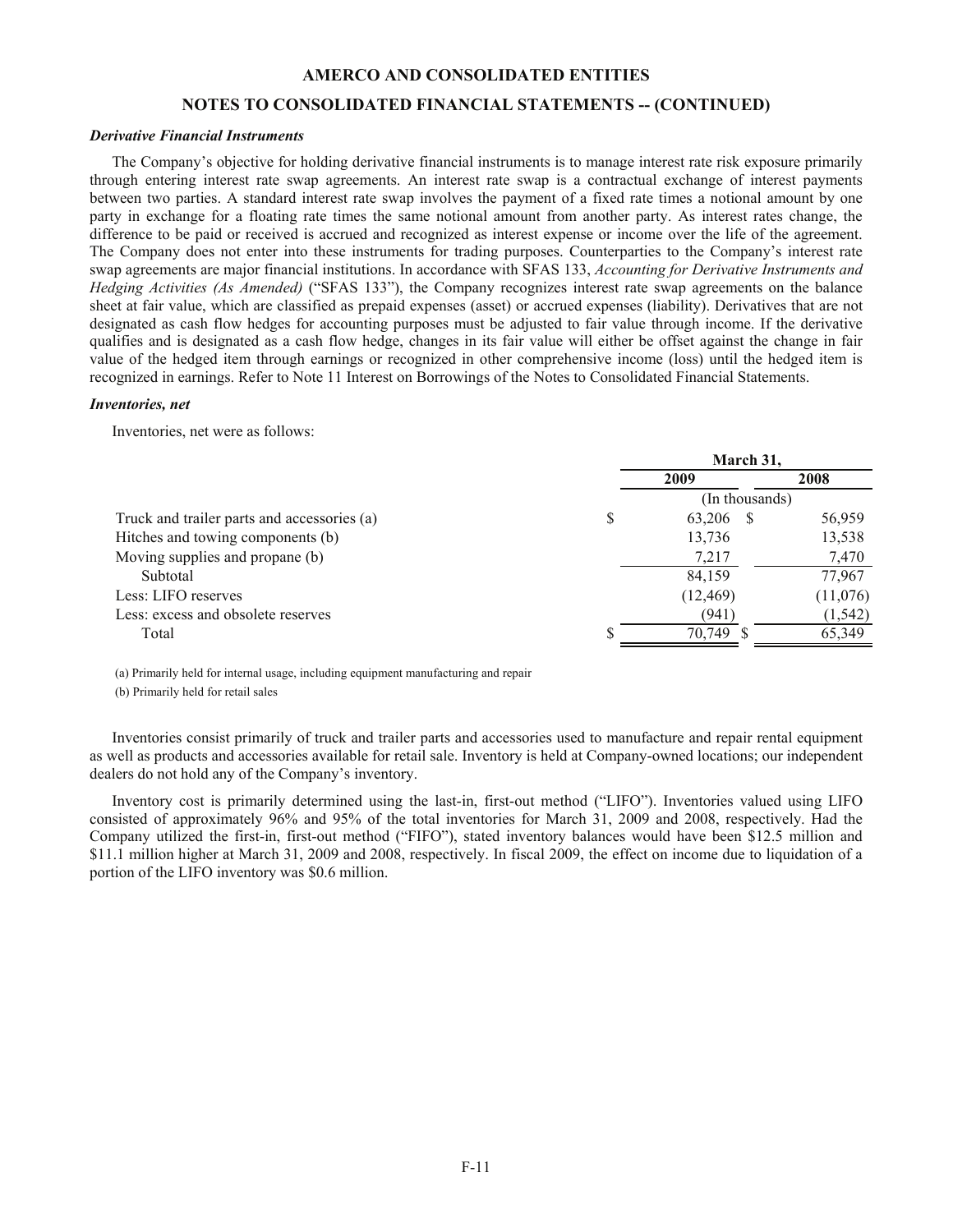# **AMERCO AND CONSOLIDATED ENTITIES NOTES TO CONSOLIDATED FINANCIAL STATEMENTS -- (CONTINUED)**

# *Property, Plant and Equipment*

Property, plant and equipment are stated at cost. Interest expense incurred during the initial construction of buildings and rental equipment is considered part of cost. Depreciation is computed for financial reporting purposes using the straight-line or an accelerated method based on a declining balances formula over the following estimated useful lives: rental equipment 2-20 years and buildings and non-rental equipment 3-55 years. The Company follows the deferral method of accounting based in the AICPA's Airline Audit Guide for major overhauls in which engine overhauls are capitalized and amortized over five years and transmission overhauls are capitalized and amortized over three years. Routine maintenance costs are charged to operating expense as they are incurred. Gains and losses on dispositions of property, plant and equipment are netted against depreciation expense when realized. The amount of (gains) or losses netted against depreciation expense were \$16.6 million, (\$5.9) million and \$3.5 million during fiscal 2009, 2008 and 2007, respectively. Equipment depreciation is recognized in amounts expected to result in the recovery of estimated residual values upon disposal, i.e., minimize gains or losses. In determining the depreciation rate, historical disposal experience, holding periods and trends in the market for vehicles are reviewed.

We regularly perform reviews to determine whether facts and circumstances exist which indicate that the carrying amount of assets, including estimates of residual value, may not be recoverable or that the useful life of assets is shorter or longer than originally estimated. Reductions in residual values (i.e., the price at which we ultimately expect to dispose of revenue earning equipment) or useful lives will result in an increase in depreciation expense over the life of the equipment. Reviews are performed based on vehicle class, generally subcategories of trucks and trailers. During fiscal 2009, based on an economic market analysis, the Company decreased the estimated residual value of certain rental trucks. The effect of the change decreased earnings from operations for fiscal 2009 by \$19.8 million or \$1.02 per share before taxes, in which the tax effect was approximately \$0.38 per share and will continue to affect future periods. We assess the recoverability of our assets by comparing the projected undiscounted net cash flows associated with the related asset or group of assets over their estimated remaining lives against their respective carrying amounts. We consider factors such as current and expected future market price trends on used vehicles and the expected life of vehicles included in the fleet. Impairment, if any, is based on the excess of the carrying amount over the fair value of those assets. If asset residual values are determined to be recoverable, but the useful lives are shorter or longer than originally estimated, the net book value of the assets is depreciated over the newly determined remaining useful lives.

In fiscal 2006, management performed an analysis of the expected economic value of new rental trucks and determined that additions to the fleet resulting from purchase should be depreciated on an accelerated method based upon a declining formula. The salvage value and useful life assumptions of the rental truck fleet remain unchanged. Under the declining balances method (2.4 times declining balance) the book value of a rental truck is reduced approximately 16%, 13%, 11%, 9%, 8%, 7%, and 6% during years one through seven, respectively and then reduced on a straight line basis an additional 10% by the end of year fifteen. Whereas, a standard straight line approach would reduce the book value by approximately 5.3% per year over the life of the truck. For the affected equipment, the accelerated depreciation was \$56.0 million, \$56.7 million and \$33.2 million greater than what it would have been if calculated under a straight line approach for fiscal 2009, 2008 and 2007, respectively.

We typically sell our used vehicles at our sales centers throughout North America, on our web site at uhaul.com/trucksales or by phone at 1-866-404-0355. Additionally, we sell a large portion of our pick-up and cargo van fleet at automobile dealer auctions. Although we intend to sell our used vehicles for prices approximating book value, the extent to which we realize a gain or loss on the sale of used vehicles is dependent upon various factors including the general state of the used vehicle market, the age and condition of the vehicle at the time of its disposal and depreciation rates with respect to the vehicle.

The carrying value of surplus real estate, which is lower than market value at the balance sheet date, was \$10.5 million and \$10.3 million for fiscal 2009 and 2008, respectively, and is included in Investments, other.

#### *Receivables*

Accounts receivable include trade accounts from moving and self-storage customers and dealers, insurance premiums and amounts due from ceding re-insurers, less management's estimate of uncollectible accounts.

Insurance premiums receivable for policies that are billed through contracted agents are recorded net of commission's payable. A commission payable is recorded as a separate liability for those premiums that are billed direct.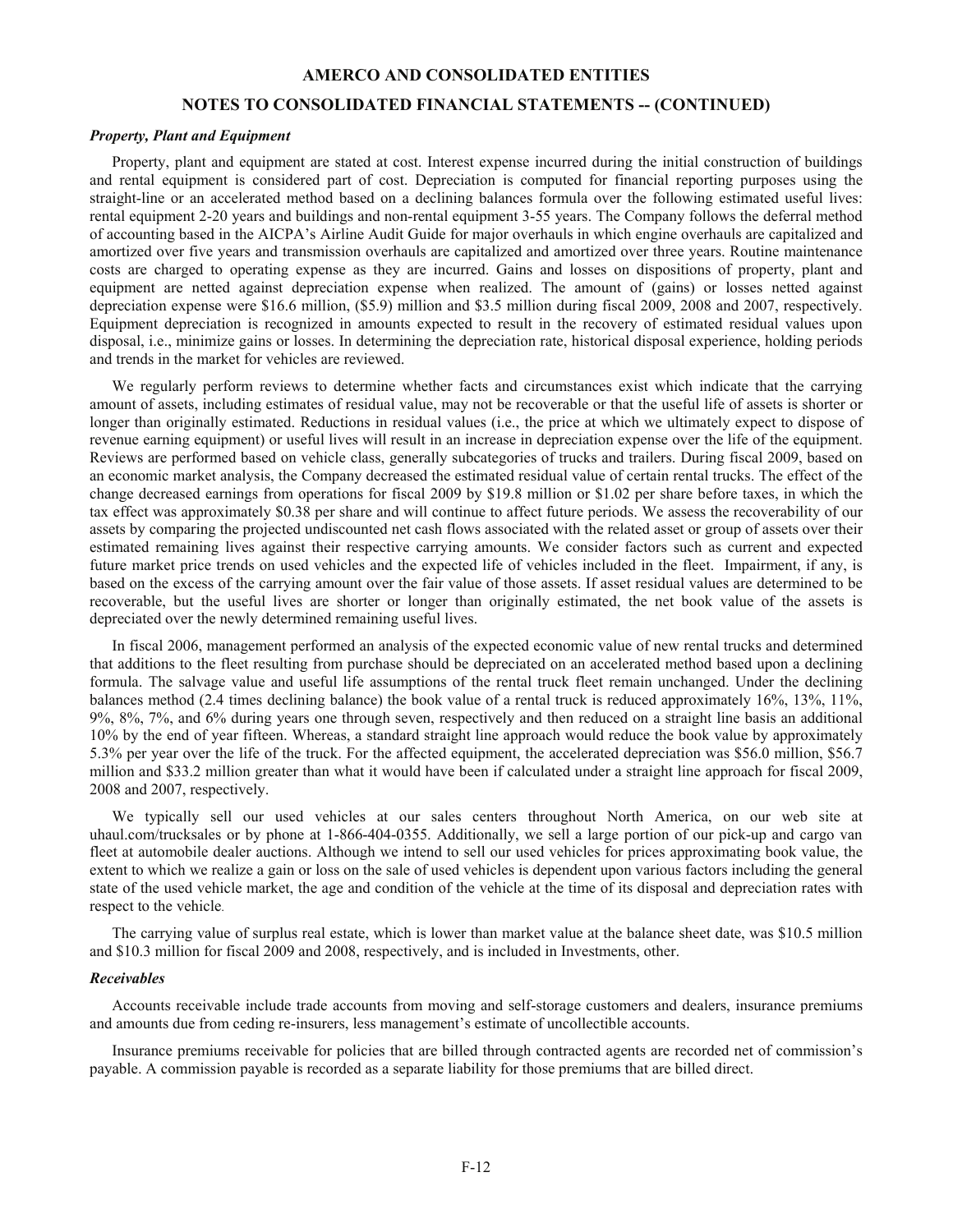# **NOTES TO CONSOLIDATED FINANCIAL STATEMENTS -- (CONTINUED)**

Reinsurance recoverables include case reserves and actuarial estimates of claims incurred but not reported. These receivables are not expected to be collected until after the associated claim has been adjudicated and billed to the re-insurer. The reinsurance recoverables may have little or no allowance for doubtful accounts due to the fact that reinsurance is typically procured from carriers with strong credit ratings. Furthermore, the Company does not cede losses to a re-insurer if the carrier is deemed financially unable to perform on the contract. Also, reinsurance recoverables includes insurance ceded to other insurance companies.

Notes and mortgage receivables include accrued interest and are reduced by discounts and amounts considered by management to be uncollectible.

#### *Policy Benefits and Losses, Claims and Loss Expenses Payable*

Life Insurance's liabilities for life insurance and certain annuity and health policies are established to meet the estimated future obligations of policies in force, and are based on mortality, morbidity and withdrawal assumptions from recognized actuarial tables which contain margins for adverse deviation. Liabilities for health, disability and other policies include estimates of payments to be made on insurance claims for reported losses and estimates of losses incurred, but not yet reported. Oxford's liabilities for deferred annuity contracts consist of contract account balances that accrue to the benefit of the policyholders.

RepWest's liability for reported and unreported losses is based on RepWest's historical data along with industry averages. The liability for unpaid loss adjustment expenses is based on historical ratios of loss adjustment expenses paid to losses paid. Amounts recoverable from re-insurers on unpaid losses are estimated in a manner consistent with the claim liability associated with the re-insured policy. Adjustments to the liability for unpaid losses and loss expenses as well as amounts recoverable from re-insurers on unpaid losses are charged or credited to expense in the periods in which they are made.

#### *Self-Insurance Reserves*

U-Haul retains the risk for certain public liability and property damage programs related to the rental equipment. The consolidated balance sheets include \$358.3 million and \$360.3 million of liabilities related to these programs as of March 31, 2009 and 2008, respectively. Such liabilities are recorded within policy benefits and losses payable. Management takes into account losses incurred based upon actuarial estimates, past experience, current claim trends, as well as social and economic conditions. This liability is subject to change in the future based upon changes in the underlying assumptions including claims experience, frequency of incidents, and severity of incidents.

Additionally, as of March 31, 2009 and 2008, the consolidated balance sheets include liabilities of \$7.4 million and \$5.1 million, respectively, related to Company provided medical plan benefits for eligible employees. The Company estimates this liability based on actual claims outstanding as of the balance sheet date as well as an actuarial estimate of claims incurred but not reported. This liability is reported net of estimated recoveries from excess loss reinsurance policies with unaffiliated insurers of \$0.4 million and \$0.2 million in fiscal 2009 and 2008, respectively. These amounts are recorded in accounts payable on the consolidated balance sheets.

#### *Revenue Recognition*

Self-moving rentals are recognized for the period that trucks and moving equipment are rented. Self-storage revenues, based upon the number of paid storage contract days, are recognized as earned during the period. Sales of self-moving and self-storage related products are recognized at the time that title passes and the customer accepts delivery. Insurance premiums are recognized over the policy periods. Interest and investment income are recognized as earned.

Amounts collected from customers for sales tax are recorded on a net basis.

## *Advertising*

All advertising costs are expensed as incurred. Advertising expense was \$24.7 million, \$31.3 million and \$31.5 million in fiscal 2009, 2008 and 2007, respectively.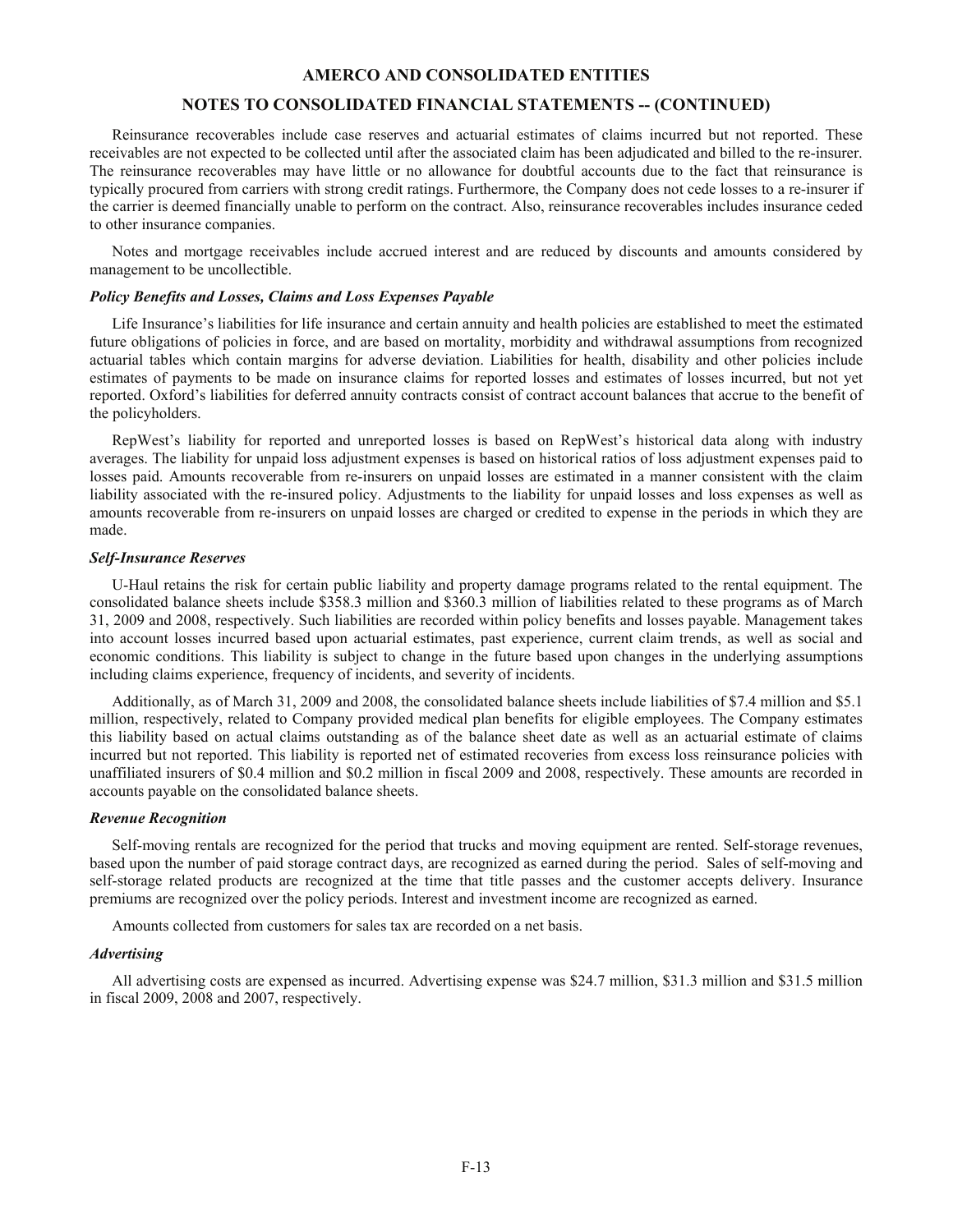# **NOTES TO CONSOLIDATED FINANCIAL STATEMENTS -- (CONTINUED)**

#### *Deferred Policy Acquisition Costs*

Commissions and other costs that fluctuate with, and are primarily related to the acquisition or renewal of certain insurance premiums, are deferred. For Life Insurance, these costs are amortized in relation to revenue such that costs are realized as a constant percentage of revenue. For RepWest, these costs are amortized over the related contract periods, which generally do not exceed one year.

### *Environmental Costs*

Liabilities are recorded when environmental assessments and remedial efforts, if applicable, are probable and the costs can be reasonably estimated. The amount of the liability is based on management's best estimate of undiscounted future costs. Certain recoverable environmental costs related to the removal of underground storage tanks or related contamination are capitalized and amortized over the estimated useful lives of the properties. These costs improve the safety or efficiency of the property or are incurred in preparing the property for sale.

### *Income Taxes*

AMERCO files a consolidated tax return with all of its legal subsidiaries, except for Dallas General Life Insurance Company ("DGLIC"), a subsidiary of Oxford, which will file on a stand alone basis until 2012. SAC Holdings files consolidated tax returns, which are in no way associated with AMERCO's consolidated returns. In accordance with SFAS 109, *Accounting for Income Taxes*, the provision for income taxes reflects deferred income taxes resulting from changes in temporary differences between the tax basis of assets and liabilities and their reported amounts in the financial statements. Effective April 1, 2007, the Company adopted FASB Interpretation No. 48 ("FIN 48"), *Accounting for Uncertainty in Income Taxes, an interpretation of FAS 109.*

### *Comprehensive Income (Loss)*

Comprehensive income (loss) consists of net earnings, foreign currency translation adjustments, unrealized gains and losses on investments, the change in fair value of cash flow hedges and the change in postretirement benefit obligation.

### *Adoption of New Accounting Pronouncements*

#### **Fair Value of Financial Instruments**

The Company adopted SFAS 157, *Fair Value Measurements* ("SFAS 157") effective April 1, 2008, its required effective date for AMERCO. SFAS 157 defines fair value, establishes a framework for measuring fair value and expands disclosures about fair value measurements; however, it does not change existing guidance about whether an asset or liability is carried at fair value. The definition of fair value according to SFAS 157 is the price that would be received for selling an asset or paid to transfer a liability in an orderly transaction between market participants as of the measurement date. The assets primarily affected by the adoption of SFAS 157 at the Company include the interest rate swaps held by U-Haul to fix interest rates on its variable rate debt and the available for sale investment portfolios at Life Insurance and RepWest. For more information please see Note 16 Fair Value Measurements of the Notes to Consolidated Financial Statements. The adoption of SFAS 157 did not have a material impact on the Company's consolidated financial statements.

FASB Staff Position FAS 157-1, *Application of FASB Statement No. 157 to FASB Statement No. 13 and Other Accounting Pronouncements That Address FairValue Measurements for Purposes of Lease Classification or Measurement under Statement 13*. This FASB Staff Position (FSP) amends SFAS 157 to exclude FASB Statement No. 13, *Accounting for Leases*, and other accounting pronouncements that address fair value measurements for purposes of lease classification or measurement under Statement 13. However, this scope exception does not apply to assets acquired and liabilities assumed in a business combination that are required to be measured at fair value under FASB Statement No. 141, *Business Combinations*, or No. 141 (revised 2007), *Business Combinations*, regardless of whether those assets and liabilities are related to leases.

FASB Staff Position FAS 157-2, *Effective Date of FASB Statement No. 157*. This FASB Staff Position (FSP) delays the effective date of SFAS 157 for nonfinancial assets and nonfinancial liabilities, except for items that are recognized or disclosed at fair value in the financial statements on a recurring basis (at least annually). The delay is intended to allow the Board and constituents additional time to consider the effect of various implementation issues that have arisen, or that may arise, from the application of Statement 157.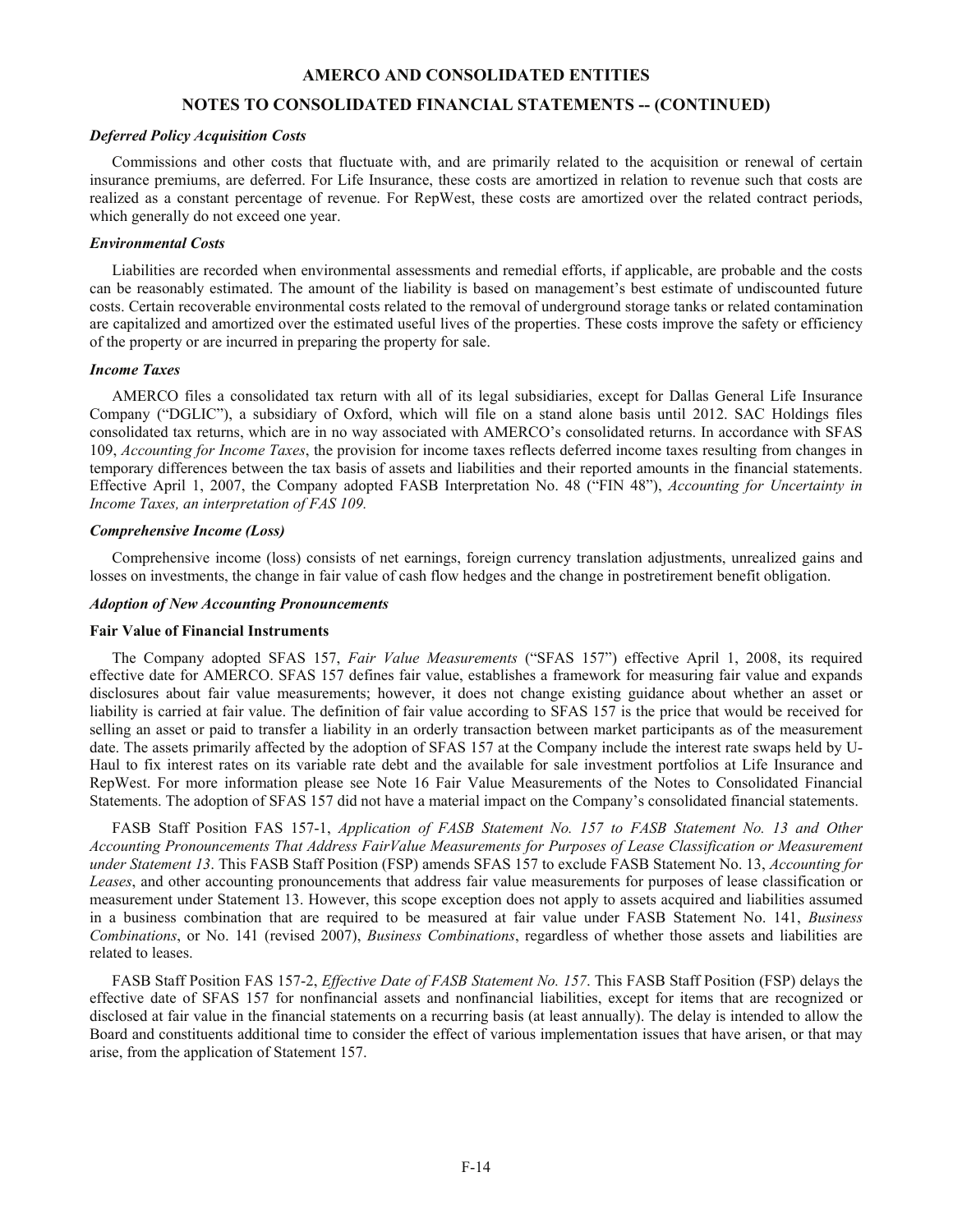# **NOTES TO CONSOLIDATED FINANCIAL STATEMENTS -- (CONTINUED)**

FASB Staff Position FAS 157-3, *Determining the Fair Value of a Financial Asset When the Market for That Asset Is Not Active.* This FSP applies to financial assets within the scope of accounting pronouncements that require or permit fair value measurements in accordance with SFAS 157. This FSP clarifies the application of Statement 157 in a market that is not active and provides an example to illustrate key considerations in determining the fair value of a financial asset when the market for that financial asset is not active.

The Company adopted SFAS 159, *The Fair Value Option for Financial Assets and Financial Liabilities* ("SFAS 159") effective April 1, 2008, its required effective date for AMERCO. SFAS 159 provides the option to measure certain financial assets and liabilities at fair value with any changes in fair value recognized in earnings. SFAS 159 allows for the application of these rules on an instrument-by-instrument basis upon the initial recognition of the asset or liability, or upon an event that gives rise to a new basis of accounting for that instrument. The Company did not elect to measure any additional financial assets or liabilities at fair value; therefore, the adoption of SFAS 159 had no effect on the Company's consolidated financial statements.

In March 2008, the FASB issued SFAS 161, *Disclosures about Derivative Instruments and Hedging Activities* ("SFAS 161") which amends SFAS 133 to require expanded disclosures about derivative instruments and hedging activities regarding (1) the ways in which an entity uses derivatives, (2) the accounting for derivatives and hedging activities, and (3) the impact that derivatives have (or could have) on an entity's financial position, financial performance, and cash flows. SFAS 161 is effective for financial statements of fiscal years and interim periods beginning after November 15, 2008, with early application encouraged. While disclosures for earlier comparative periods presented at initial adoption are not required, they are encouraged; following initial adoption, comparative disclosures are required *only* for periods after such adoption. The adoption of SFAS 161 required the Company to expand its disclosures in Note 11 Interest on Borrowings of the Notes to Consolidated Financial Statements.

# **Recent Accounting Pronouncements**

In December 2007, the Financial Accounting Standards Board ("FASB") issued SFAS 141(R), *Business Combinations* ("SFAS 141(R)"). SFAS 141(R) provides companies with principles and requirements on how an acquirer recognizes and measures in its financial statements the identifiable assets acquired, liabilities assumed, and any noncontrolling interest in the acquiree as well as the recognition and measurement of goodwill acquired in a business combination. SFAS 141(R) also requires certain disclosures to enable users of the financial statements to evaluate the nature and financial effects of the business combination. Acquisition costs associated with the business combination will generally be expensed as incurred. SFAS 141(R) is effective for business combinations occurring in fiscal years beginning after December 15, 2008, which will require us to adopt these provisions for business combinations occurring in fiscal 2010 and thereafter. Early adoption of SFAS 141(R) is not permitted.

In December 2007, the FASB issued SFAS 160, *Noncontrolling Interests in Consolidated Financial Statements — an amendment of ARB No. 51* ("SFAS 160"). This Statement clarifies that a noncontrolling interest in a subsidiary is an ownership interest in the consolidated entity that should be reported as equity in the consolidated financial statements. This Statement changes the way the consolidated income statement is presented by requiring net income to be reported at amounts that include the amounts attributable to both the parent and the noncontrolling interest and to disclose those amounts on the face of the income statement. SFAS 160 is effective for fiscal years beginning after December 15, 2008. Early adoption of SFAS 160 is not permitted. The Company does not believe that the adoption of this statement will have a material impact on our financial statements.

In April 2009, the FASB issued (FSP) FAS 115-2 and FAS 124-2**,** *Recognition and Presentation of Other-Than-Temporary Impairments,* which segregates credit and noncredit components of impaired debt securities that are not expected to be sold. Impairments will still have to be measured at fair value in other comprehensive income. The FSP also requires some additional disclosures regarding expected cash flows, credit losses, and an aging of securities with unrealized losses. Effective for interim and annual periods ending after June 15, 2009, but entities may early adopt the FSP for the interim and annual periods ending after March 15, 2009. The Company does not believe that the adoption of this statement will have a material impact on our financial statements.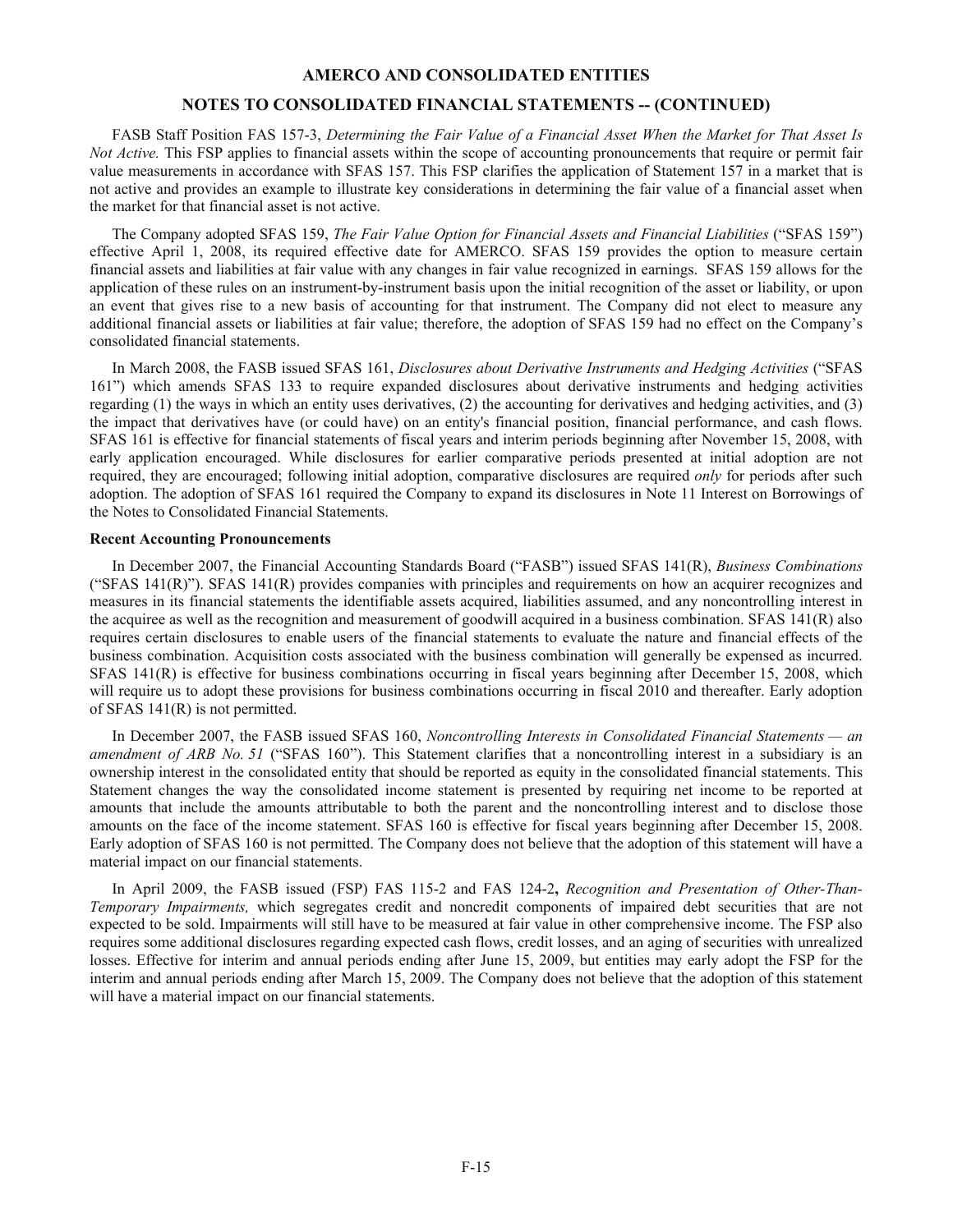# **NOTES TO CONSOLIDATED FINANCIAL STATEMENTS -- (CONTINUED)**

In April 2009, the FASB issued (FSP) FAS 107-1 and APB 28-1**,** *Disclosures about Fair Value of Financial Instruments,* which increases the frequency of fair value disclosures to a quarterly instead of annual basis. The guidance relates to fair value disclosures for any financial instruments that are not currently reflected on the balance sheet at fair value. Effective for interim and annual periods ending after June 15, 2009, but entities may early adopt the FSP for the interim and annual periods ending after March 15, 2009. The Company does not believe that the adoption of this statement will have a material impact on our financial statements.

In April 2009, the FASB issued (FSP) FAS 157-4, *Determining Fair Value When the Volume and Level of Activity for the Asset or Liability Have Significantly Decreased and Identifying Transactions That Are Not Orderly*, which provides guidelines for a broad interpretation of when to apply market-based fair value measurements. The FSP reaffirms management's need to use judgment to determine when a market that was once active has become inactive and in determining fair values in markets that are no longer active. Effective for interim and annual periods ending after June 15, 2009, but entities may early adopt the FSP for the interim and annual periods ending after March 15, 2009.

#### **Note 4: Earnings Per Share**

Net earnings for purposes of computing earnings per common share are net earnings less preferred stock dividends. Preferred stock dividends include accrued dividends of AMERCO.

The weighted average common shares outstanding exclude post-1992 shares of the employee stock ownership plan that have not been committed to be released. The unreleased shares net of shares committed to be released were 244,452, 294,369, and 344,288 as of March 31, 2009, 2008, and 2007, respectively.

6,100,000 shares of preferred stock have been excluded from the weighted average shares outstanding calculation because they are not common stock and they are not convertible into common stock.

#### **Note 5: Reinsurance Recoverables and Trade Receivables, Net**

Reinsurance recoverables and trade receivables, net were as follows:

|                                       |   | March 31,      |         |
|---------------------------------------|---|----------------|---------|
|                                       |   | 2009           | 2008    |
|                                       |   | (In thousands) |         |
| Reinsurance recoverable               | S | 173,472 \$     | 164,695 |
| Trade accounts receivable             |   | 18,545         | 21,324  |
| Paid losses recoverable               |   | 8,457          | 4,177   |
| Accrued investment income             |   | 6,877          | 7,807   |
| Premiums and agents' balances         |   | 2,503          | 2,098   |
| Independent dealer receivable         |   | 707            | 720     |
| Other receivable                      |   | 4,763          | 3,432   |
|                                       |   | 215,324        | 204,253 |
| Less: Allowance for doubtful accounts |   | (1, 471)       | (1,488) |
|                                       |   | 213,853        | 202,765 |

#### **Note 6: Notes and Mortgage Receivables, Net**

Notes and mortgage receivables, net were as follows:

|                                       | March 31.      |       |  |  |  |
|---------------------------------------|----------------|-------|--|--|--|
|                                       | 2009           | 2008  |  |  |  |
|                                       | (In thousands) |       |  |  |  |
| Notes, mortgage receivables and other | 2.937 \$       | 2,403 |  |  |  |
| Less: Allowance for doubtful accounts | (6)            | (315) |  |  |  |
|                                       |                | 2,088 |  |  |  |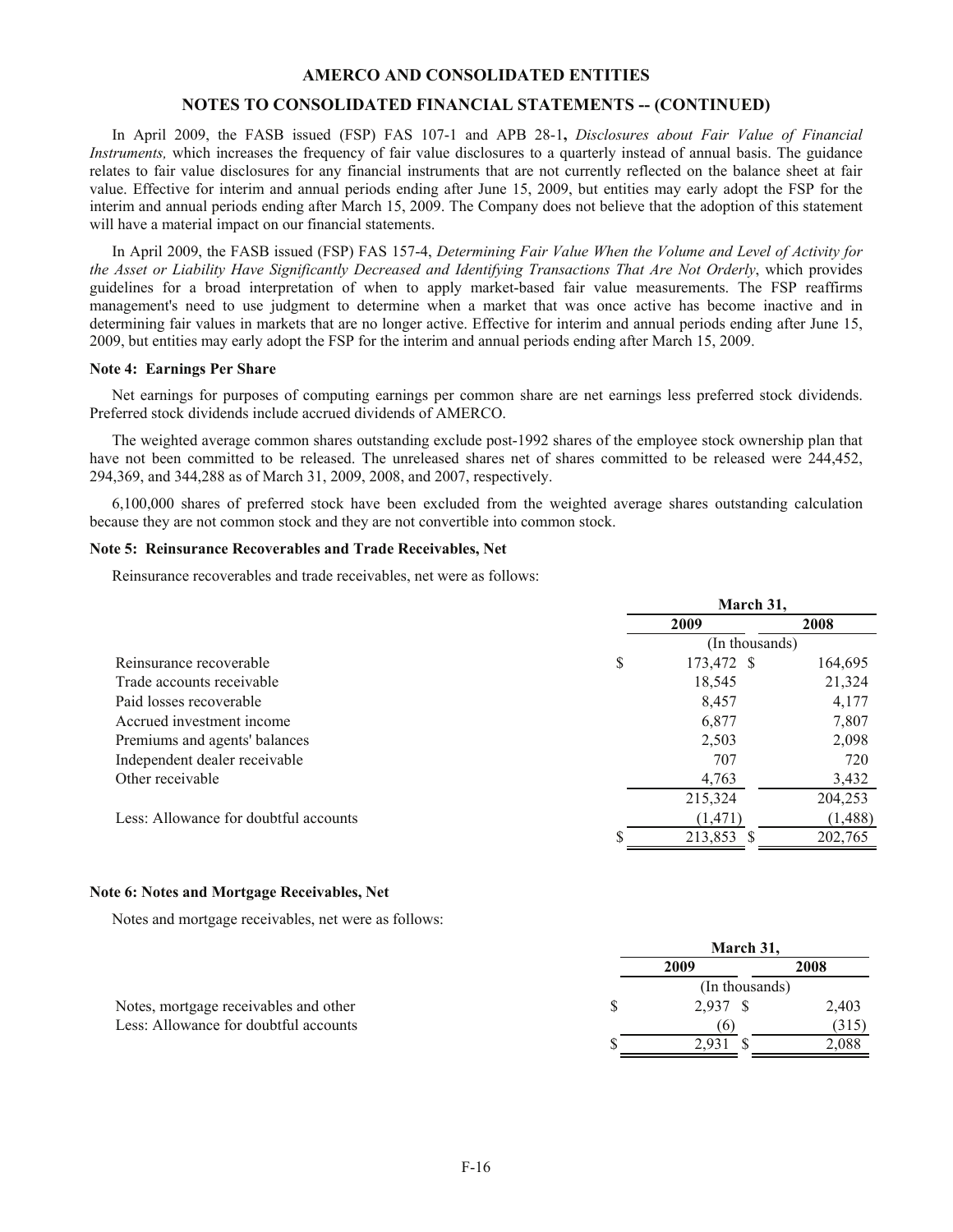# **NOTES TO CONSOLIDATED FINANCIAL STATEMENTS -- (CONTINUED)**

## **Note 7: Investments**

Expected maturities may differ from contractual maturities as borrowers may have the right to call or prepay obligations with or without call or prepayment penalties.

The Company deposits bonds with insurance regulatory authorities to meet statutory requirements. The adjusted cost of bonds on deposit with insurance regulatory authorities was \$14.4 million at December 31, 2008 and \$14.9 million at December 31, 2007.

## *Available-for-Sale Investments*

Available-for-sale investments at December 31, 2008 were as follows:

|                                                     | Amortized<br>Cost | Gross<br><b>Unrealized</b><br>Gains | Gross<br><b>Unrealized</b><br>Losses<br>More than<br>12 Months |    | Gross<br><b>Unrealized</b><br>Losses<br>Less than<br>12 Months | <b>Estimated</b><br><b>Market</b><br>Value |
|-----------------------------------------------------|-------------------|-------------------------------------|----------------------------------------------------------------|----|----------------------------------------------------------------|--------------------------------------------|
|                                                     |                   |                                     | (In thousands)                                                 |    |                                                                |                                            |
| U.S. treasury securities and government obligations | \$<br>69,936 \$   | $4,106$ \$                          | $\sim$                                                         | -S | $(267)$ \$                                                     | 73,775                                     |
| U.S. government agency mortgage-backed securities   | 118,137           | 3,686                               | (106)                                                          |    | (65)                                                           | 121,652                                    |
| Obligations of states and political subdivisions    | 10,571            | 72                                  | (18)                                                           |    | (676)                                                          | 9,949                                      |
| Corporate securities                                | 312,465           | 3,511                               | (6,550)                                                        |    | (15,257)                                                       | 294,169                                    |
| Mortgage-backed securities                          | 12,713            | 88                                  | (1,395)                                                        |    | (198)                                                          | 11,208                                     |
| Redeemable preferred stocks                         | 14,509            | 14                                  | (4,786)                                                        |    | (869)                                                          | 8,868                                      |
| Common stocks                                       | 75                |                                     | (65)                                                           |    |                                                                | 10                                         |
|                                                     | 538,406           | 11,477                              | $(12,920)$ \$                                                  |    | $\overline{(17,332)}$ \$                                       | 519,631                                    |

Available-for-sale investments at December 31, 2007 were as follows:

|                                                     |   | Amortized<br>Cost | Gross<br><b>Unrealized</b><br>Gains | Gross<br>Gross<br><b>Unrealized</b><br><b>Unrealized</b><br><b>Losses</b><br><b>Losses</b><br>More than<br>Less than<br>12 Months<br>12 Months |         | <b>Estimated</b><br><b>Market</b><br>Value |
|-----------------------------------------------------|---|-------------------|-------------------------------------|------------------------------------------------------------------------------------------------------------------------------------------------|---------|--------------------------------------------|
|                                                     |   |                   |                                     | (In thousands)                                                                                                                                 |         |                                            |
| U.S. treasury securities and government obligations | S | 143,969 \$        | 2,571 \$                            | $(5)$ \$                                                                                                                                       | - \$    | 146,535                                    |
| U.S. government agency mortgage-backed securities   |   | 125,569           | 1,331                               | (398)                                                                                                                                          | (282)   | 126,220                                    |
| Obligations of states and political subdivisions    |   | 5,281             | 20                                  | (5)                                                                                                                                            | (2)     | 5,294                                      |
| Corporate securities                                |   | 324,890           | 6,516                               | (1,889)                                                                                                                                        | (721)   | 328,796                                    |
| Mortgage-backed securities                          |   | 15,618            | 93                                  | (199)                                                                                                                                          |         | 15,512                                     |
| Redeemable preferred stocks                         |   | 12,509            | 34                                  |                                                                                                                                                | (1,169) | 11,374                                     |
| Common stocks                                       |   | 106               |                                     | (43)                                                                                                                                           | (10)    | 53                                         |
|                                                     |   | 627,942           | 10,565                              | $(2,539)$ \$                                                                                                                                   | (2,184) | 633,784                                    |

The above tables include gross unrealized losses that are not deemed to be other-than-temporarily impaired, aggregated by investment category and length of time that individual securities have been in a continuous unrealized loss position.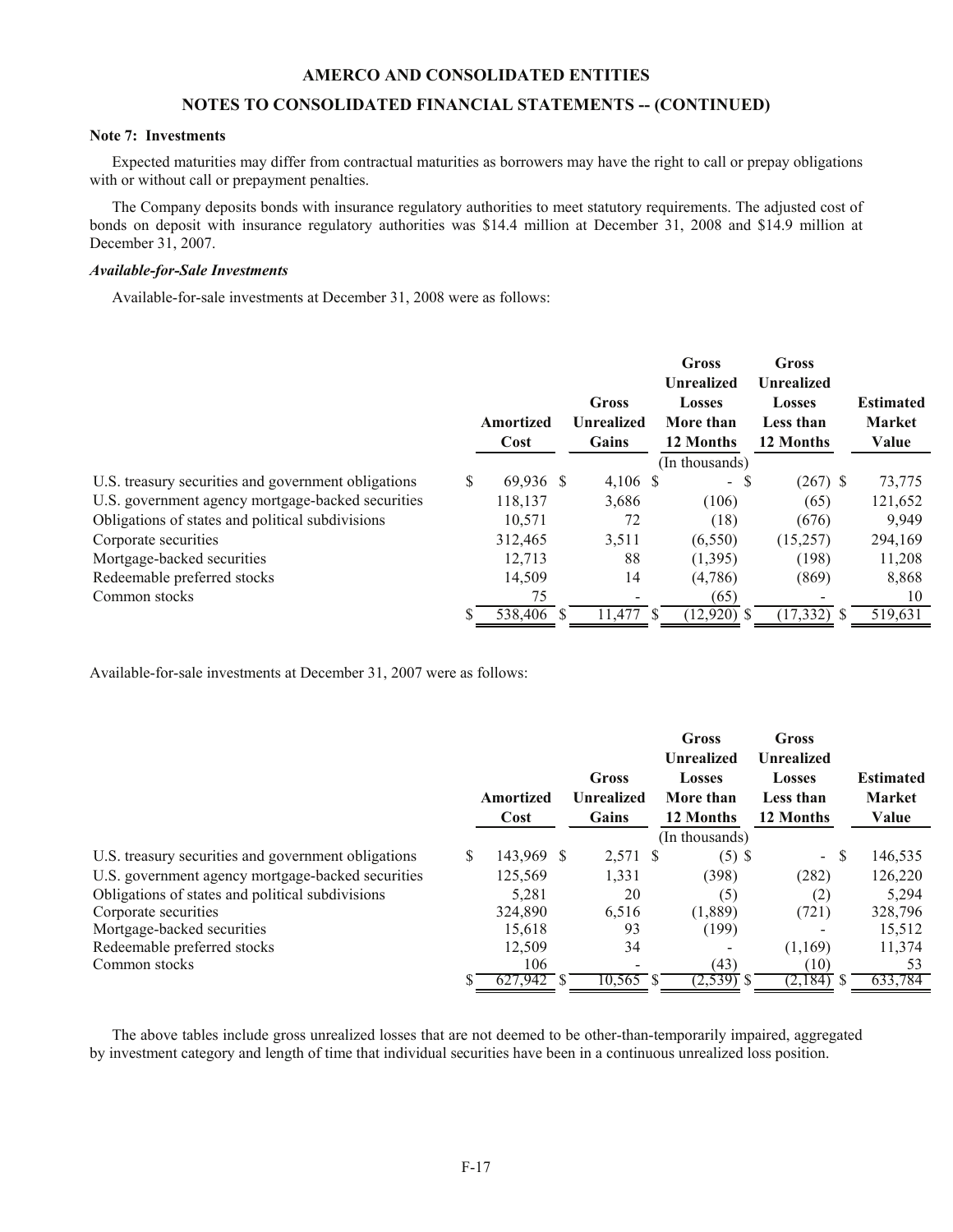### **NOTES TO CONSOLIDATED FINANCIAL STATEMENTS -- (CONTINUED)**

The Company sold available-for-sale securities with a fair value of \$234.2 million in 2008, \$134.6 million in 2007 and \$113.4 million in 2006. The gross realized gains on these sales totaled \$0.7 million in 2008, \$0.4 million in 2007 and \$1.6 million in 2006. The Company realized gross losses on these sales of \$0.5 million in 2008, \$0.4 million in 2007 and \$1.9 million in 2006.

The unrealized losses of more than twelve months in the table on the previous page are considered temporary declines. The Company tracks each investment with an unrealized loss and evaluates them on an individual basis for other-thantemporary impairments including obtaining corroborating opinions from third party sources, performing trend analysis and reviewing management's future plans. Certain of these investments had declines determined by management to be otherthan-temporary and the Company recognized these write-downs through earnings in the amounts of approximately \$0.4 million in 2008, \$0.5 million in 2007 and \$1.4 million in 2006.

The investment portfolio primarily consists of Corporate securities and U.S. Government securities. The Company believes it monitors its investments as appropriate. The Company's methodology of assessing other-than-temporary impairments is based on security-specific analysis as of the balance sheet date and considers various factors including the length of time to maturity and the extent to which the fair value has been less than the cost, the financial condition and the near-term prospects of the issuer, and whether the debtor is current on its contractually obligated interest and principal payments. Nothing has come to management's attention that would lead to the belief that each issuer would not have the ability to meet the remaining contractual obligations of the security, including payment at maturity. The Company has the ability and intent to hold its fixed maturity investments for a period of time sufficient to allow the Company to recover its costs.

The adjusted cost and estimated market value of available-for-sale investments at December 31, 2008 and December 31, 2007, by contractual maturity, were as follows:

|                                        |           | <b>December 31, 2008</b> |                  | <b>December 31, 2007</b> |
|----------------------------------------|-----------|--------------------------|------------------|--------------------------|
|                                        |           | <b>Estimated</b>         |                  | <b>Estimated</b>         |
|                                        | Amortized | <b>Market</b>            | <b>Amortized</b> | <b>Market</b>            |
|                                        | Cost      | Value                    | Cost             | Value                    |
|                                        |           |                          | (In thousands)   |                          |
| \$<br>Due in one year or less          | 44,978 \$ | 44,880 \$                | 74,500 \$        | 74,615                   |
| Due after one year through five years  | 139,050   | 133,936                  | 189,321          | 191,073                  |
| Due after five years through ten years | 77,521    | 76,456                   | 117,726          | 118,815                  |
| After ten years                        | 249,560   | 244,273                  | 218,162          | 222,342                  |
|                                        | 511,109   | 499,545                  | 599,709          | 606,845                  |
| Mortgage backed securities             | 12,713    | 11,208                   | 15,618           | 15,512                   |
| Redeemable preferred stocks            | 14,509    | 8,868                    | 12,509           | 11,374                   |
| Equity securities                      | 75        | 10                       | 106              | 53                       |
|                                        | 538,406   | 519,631                  | 627,942          | 633,784                  |

### *Investments, other*

The carrying value of other investments was as follows:

|                          | March 31,        |                |         |  |
|--------------------------|------------------|----------------|---------|--|
|                          | 2009             |                | 2008    |  |
|                          |                  | (In thousands) |         |  |
| Short-term investments   | \$<br>123,769 \$ |                | 101,638 |  |
| Mortgage loans, net      | 76,908           |                | 58,015  |  |
| Real estate              | 17,851           |                | 17,289  |  |
| Policy loans             | 4,394            |                | 4,585   |  |
| Other equity investments | 4,100            |                | 4,064   |  |
|                          | 227,022          |                | 185,591 |  |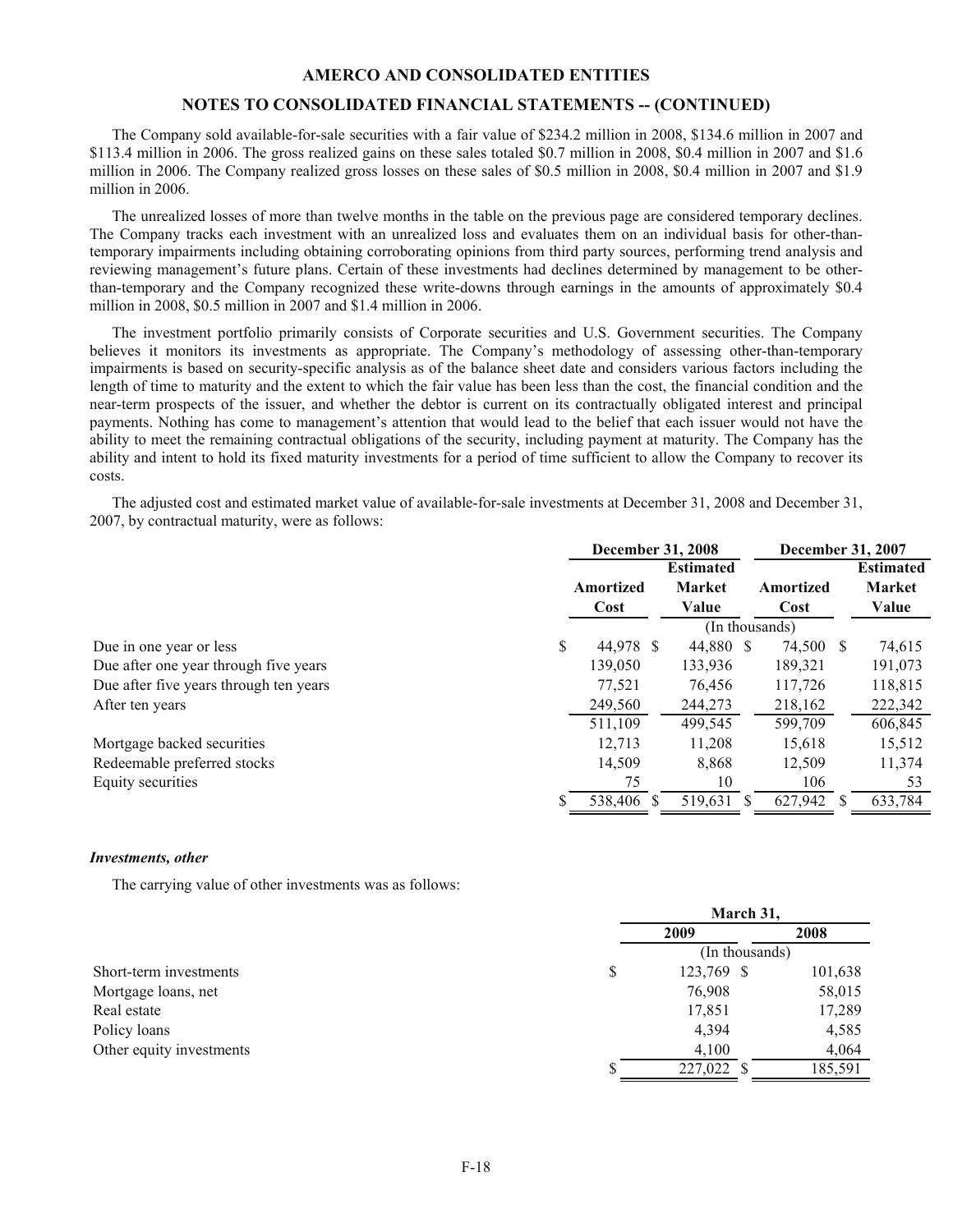### **NOTES TO CONSOLIDATED FINANCIAL STATEMENTS -- (CONTINUED)**

Short-term investments consist primarily of investments in money market funds, mutual funds and any other investments with short-term characteristics that have original maturities of less than one year at acquisition. These investments are recorded at cost, which approximates fair value.

Mortgage loans are carried at the unpaid balance, less an allowance for probable losses and any unamortized premium or discount. The allowance for probable losses was \$0.6 million and \$0.7 million as of March 31, 2009 and 2008, respectively. The estimated fair value of these loans as of March 31, 2009 and 2008 approximated the carrying value. These loans represent first lien mortgages held by the Company's insurance subsidiaries.

Real estate obtained through foreclosure and held for sale is carried at the lower of fair value at time of foreclosure or current estimated fair value less cost to sell. Equity investments are carried at cost and assessed for impairment.

Insurance policy loans are carried at their unpaid balance.

### **Note 8: Other Assets**

Other assets were as follows:

|                                                 | March 31.       |         |  |  |
|-------------------------------------------------|-----------------|---------|--|--|
|                                                 | 2009            | 2008    |  |  |
|                                                 | (In thousands)  |         |  |  |
| Deposits                                        | \$<br>72,709 \$ | 80,015  |  |  |
| Cash surrender value of life insurance policies | 26,511          | 25,026  |  |  |
| Deferred charges                                | 18,203          | 22,746  |  |  |
| Excess of loss reinsurance recoverable          | 15,000          |         |  |  |
| Other                                           | 1,221           | 1,702   |  |  |
|                                                 | 133.644         | 129,489 |  |  |

### **Note 9: Net Investment and Interest Income**

Net investment and interest income, were as follows:

|                                                                          | <b>Years Ended March 31,</b> |           |   |                |          |  |
|--------------------------------------------------------------------------|------------------------------|-----------|---|----------------|----------|--|
|                                                                          |                              | 2009      |   | 2008           | 2007     |  |
|                                                                          |                              |           |   | (In thousands) |          |  |
| <b>Fixed maturities</b>                                                  | \$                           | 38,553    | S | 46,996         | 47,304   |  |
| Real estate                                                              |                              | (99)      |   | (63)           | (95)     |  |
| Insurance policy loans                                                   |                              | 236       |   | 269            | 280      |  |
| Mortgage loans                                                           |                              | 4.962     |   | 4,276          | 4,570    |  |
| Short-term, amounts held by ceding reinsurers, net and other investments |                              | 3,539     |   | 5,521          | 5,690    |  |
| Investment income                                                        |                              | 47,191    |   | 56,999         | 57,749   |  |
| Less: investment expenses                                                |                              | (1,034)   |   | (1,074)        | (894)    |  |
| Less: interest credited on annuity policies                              |                              | (11, 824) |   | (13,509)       | (15,060) |  |
| Investment income - Related party                                        |                              | 23,688    |   | 19,694         | 17,901   |  |
| Net investment and interest income                                       | S                            | 58,021    | S | 62,110 \$      | 59,696   |  |
|                                                                          |                              |           |   |                |          |  |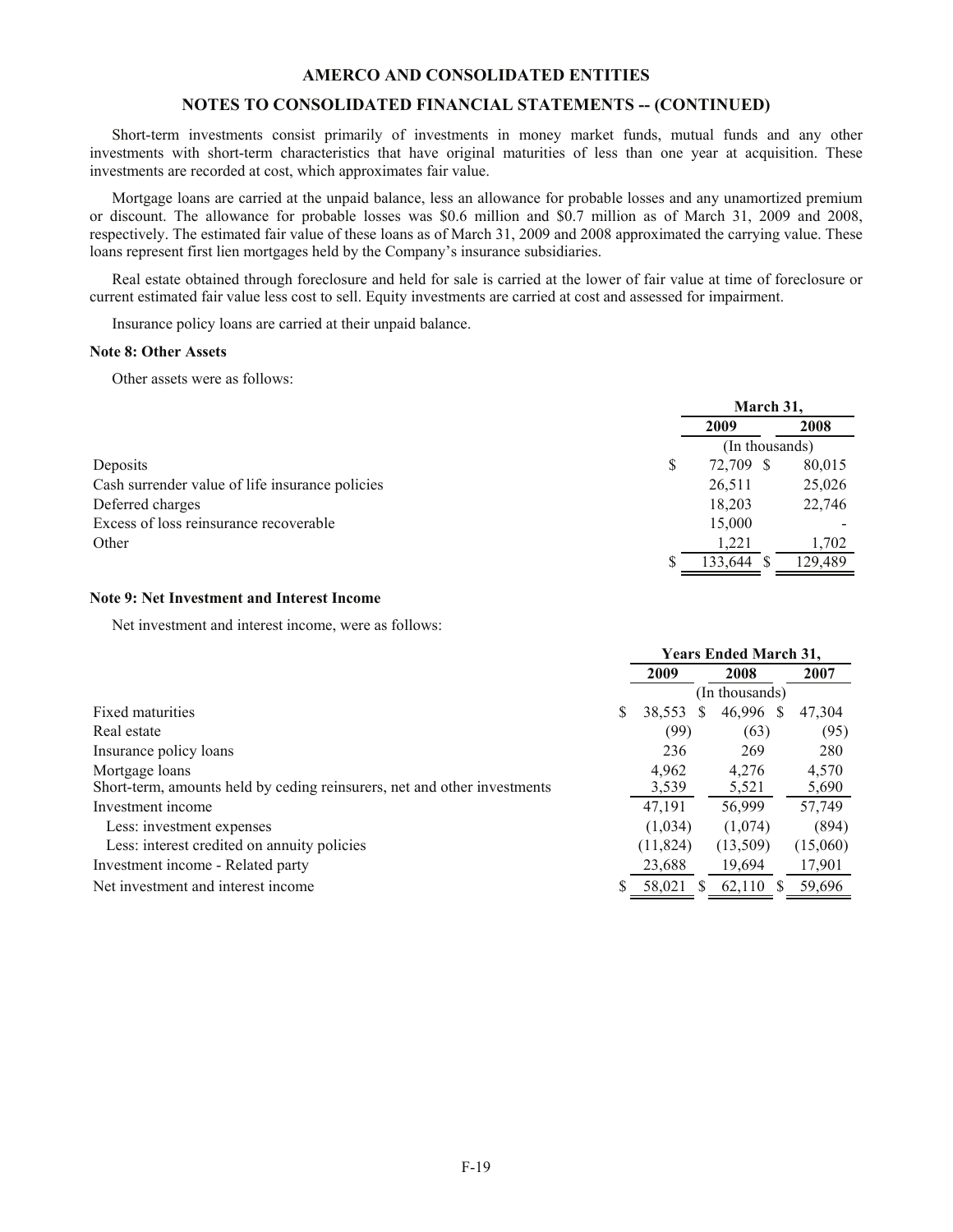### **AMERCO AND CONSOLIDATED ENTITIES NOTES TO CONSOLIDATED FINANCIAL STATEMENTS -- (CONTINUED)**

### **Note 10: Borrowings**

### *Long-Term Debt*

Long-term debt was as follows:

|                                              |                   |                   | March 31,      |           |
|----------------------------------------------|-------------------|-------------------|----------------|-----------|
|                                              | $2009$ Rate (a)   | <b>Maturities</b> | 2009           | 2008      |
|                                              |                   |                   | (In thousands) |           |
| Real estate loan (amortizing term)           | $6.93\%$          | 2018 \$           | 275,000 \$     | 285,000   |
| Real estate loan (revolving credit)          | 2.35%             | 2018              | 170,000        | 100,000   |
| Senior mortgages                             | $5.47\% - 5.75\%$ | 2015              | 496,156        | 511,818   |
| Construction loan (revolving credit)         | $2.00\%$          | 2009              | 37,280         | 30,783    |
| Working capital loan (revolving credit)      |                   | 2009              |                |           |
| Fleet loans (amortizing term)                | $4.87\% - 7.42\%$ | $2012 - 2016$     | 299,505        | 288,806   |
| Fleet loan (securitization)                  | $5.40\% - 5.56\%$ | $2010 - 2014$     | 256,690        | 288,270   |
| Other obligations                            | $3.64\% - 7.50\%$ | $2009 - 2015$     | 11,859         |           |
| Total AMERCO notes, loans and leases payable |                   |                   | 1,546,490      | 1,504,677 |

(a) Interest rate as of March 31, 2009, including the effect of applicable hedging instruments

### *Real Estate Backed Loans*

### *Real Estate Loan*

Amerco Real Estate Company and certain of its subsidiaries and U-Haul Company of Florida are borrowers under a Real Estate Loan. The loan has a final maturity date of August 2018. The loan is comprised of a term loan facility with initial availability of \$300.0 million and a revolving credit facility with an availability of \$200.0 million. As of March 31, 2009, the outstanding balance on the Real Estate Loan was \$275.0 million and \$170.0 million had been drawn down on the revolving credit facility. U-Haul International, Inc. is a guarantor of this loan.

The amortizing term portion of the Real Estate Loan requires monthly principal and interest payments, with the unpaid loan balance and accrued and unpaid interest due at maturity. The revolving credit portion of the Real Estate Loan requires monthly interest payments when drawn, with the unpaid loan balance and any accrued and unpaid interest due at maturity. The Real Estate Loan is secured by various properties owned by the borrowers.

The interest rate for the amortizing term portion, per the provisions of the amended Loan Agreement, is the applicable London Inter-Bank Offer Rate ("LIBOR") plus the applicable margin. At March 31, 2009, the applicable LIBOR was 0.55% and the applicable margin was 1.50%, the sum of which was 2.05%. The rate on the term facility portion of the loan is hedged with an interest rate swap fixing the rate at 6.93% based on current margin.

The interest rate for the revolving credit facility, per the provision of the amended Loan Agreement, is the applicable LIBOR plus the applicable margin. The margin ranges from 1.50% to 2.00%. At March 31, 2009, the applicable LIBOR was 0.55% and the applicable margin was 1.80%, the sum of which was 2.35%.

The default provisions of the Real Estate Loan include non-payment of principal or interest and other standard reporting and change-in-control covenants. There are limited restrictions regarding our use of the funds.

### *Senior Mortgages*

Various subsidiaries of Amerco Real Estate Company and U-Haul International, Inc. are borrowers under certain senior mortgages. These senior mortgages loan balances as of March 31, 2009 were in the aggregate amount of \$443.2 million and are due July 2015. The Senior Mortgages require average monthly principal and interest payments of \$3.0 million with the unpaid loan balance and accrued and unpaid interest due at maturity. These senior mortgages are secured by certain properties owned by the borrowers. The interest rates, per the provisions of these senior mortgages, are 5.68% and 5.52% per annum. Amerco Real Estate Company and U-Haul International, Inc. have provided limited guarantees of these senior mortgages. The default provisions of these senior mortgages include non-payment of principal or interest and other standard reporting and change-in-control covenants. There are limited restrictions regarding our use of the funds.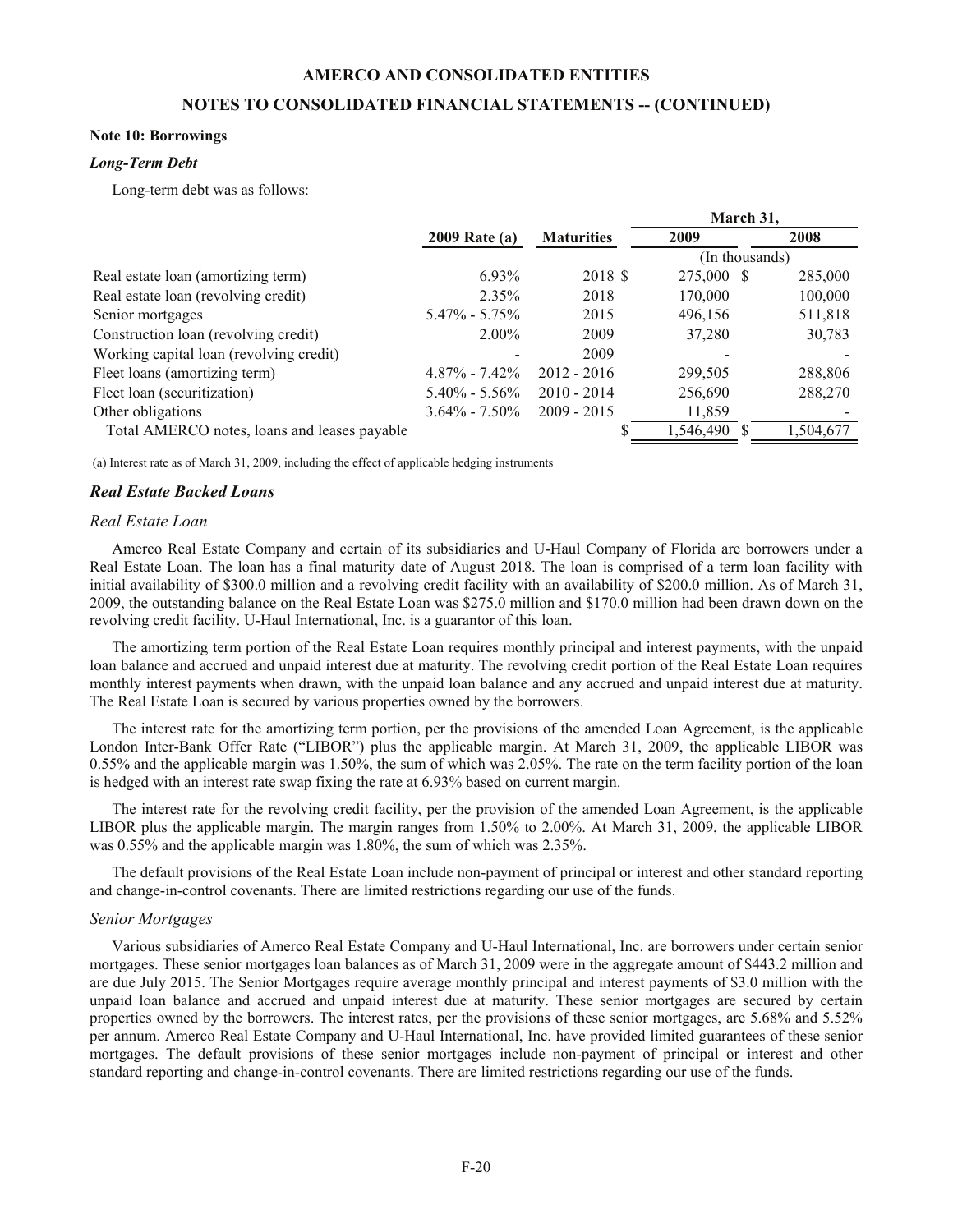### **NOTES TO CONSOLIDATED FINANCIAL STATEMENTS -- (CONTINUED)**

Various subsidiaries of the Company are borrowers under the mortgage backed loans that we also classify as senior mortgages. These loans are secured by certain properties owned by the borrowers. The loan balance of these notes totals \$53.0 million as of March 31, 2009. These loans mature in 2015. Rates for these loans range from 5.47% to 5.75%. The loans require monthly principal and interest payments with the balances due upon maturity. The default provisions of the loans include non-payment of principal or interest and other standard reporting and change-in-control covenants. There are limited restrictions regarding our use of the funds.

### *Construction / Working Capital Loans*

Amerco Real Estate Company and a subsidiary of U-Haul International, Inc. entered into a revolving credit construction loan effective June 29, 2006. The maximum amount that can be drawn at any one time is \$40.0 million. The final maturity is June 2009. As of March 31, 2009, the outstanding balance was \$37.3 million.

The Construction Loan requires monthly interest only payments with the principal and any accrued and unpaid interest due at maturity. The loan can be used to develop new or existing storage properties. The loan is secured by the properties being constructed. The interest rate, per the provision of the Loan Agreement, is the applicable LIBOR plus a margin of 1.50%. At March 31, 2009, the applicable LIBOR was 0.50% and the margin was 1.50%, the sum of which was 2.00%. U-Haul International, Inc. is a guarantor of this loan. The default provisions of the loan include non-payment of principal or interest and other standard reporting and change-in-control covenants.

Amerco Real Estate Company is a borrower under an asset backed working capital loan. The maximum amount that can be drawn at any one time is \$35.0 million. The loan is secured by certain properties owned by the borrower. The interest rate, per the provision of the Loan Agreement, is the applicable LIBOR plus a margin of 1.50%. The loan agreement provides for revolving loans, subject to the terms of the loan agreement with final maturity in November 2009. The loan requires monthly interest payments with the unpaid loan balance and accrued and unpaid interest due at maturity. U-Haul International, Inc. and AMERCO are the guarantors of this loan. The default provisions of the loan include non-payment of principal or interest and other standard reporting and change-in-control covenants. At March 31, 2009, the Company had utilized \$25.0 million of availability as collateral for a letter of credit, leaving the Company with \$10.0 million of available credit. In April 2009, the letter of credit was terminated and availability under this facility was increased by \$25.0 million. In May 2009, this facility was renewed for another year.

### *Fleet Loans*

### *Rental Truck Amortizing Loans*

U-Haul International, Inc. and several of its subsidiaries are borrowers under amortizing term loans. The loans balances as of March 31, 2009 were \$299.5 million with the final maturities between April 2012 and April 2016.

The Amortizing Loans require monthly principal and interest payments, with the unpaid loan balance and accrued and unpaid interest due at maturity. These loans were used to purchase new trucks. The interest rates, per the provision of the Loan Agreements, are the applicable LIBOR plus a margin between 0.90% and 2.63%. At March 31, 2009, the applicable LIBOR was 0.52% to 0.56% and applicable margins were between 1.125% and 2.63%. The interest rates are hedged with interest rate swaps fixing the rates between 4.87% and 7.42% based on current margins.

AMERCO and U-Haul International, Inc. are guarantors of these loans. The default provisions of these loans include non-payment of principal or interest and other standard reporting and change-in-control covenants.

### *Rental Truck Securitizations*

U-Haul S Fleet and its subsidiaries (collectively, "USF") issued a \$217.0 million asset-backed note ("Box Truck Note") and an \$86.6 million asset-backed note ("Cargo Van/Pickup Note") on June 1, 2007. USF is a bankruptcy-remote special purpose entity wholly-owned by U-Haul International, Inc. The net proceeds from these securitized transactions were used to finance new box truck, cargo van and pickup truck purchases throughout fiscal 2008. U.S. Bank, NA acts as the trustee for this securitization.

The Box Truck Note has a fixed interest rate of 5.56% with an estimated final maturity of February 2014. At March 31, 2009, the outstanding balance was \$170.1 million. The note is secured by the box trucks that were purchased and operating cash flows associated with their operation.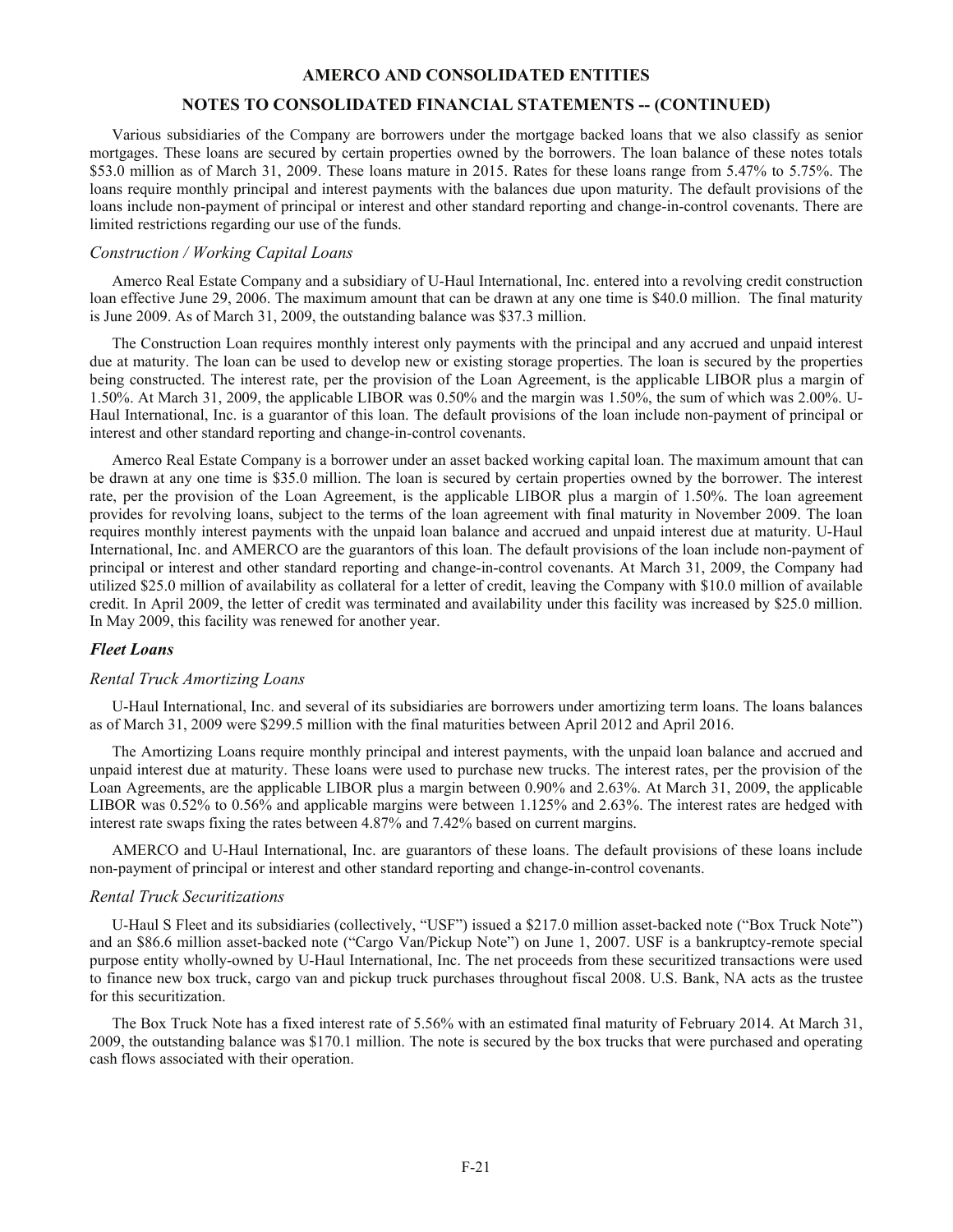### **NOTES TO CONSOLIDATED FINANCIAL STATEMENTS -- (CONTINUED)**

The Cargo Van/Pickup Note has a fixed interest rate of 5.40% with an estimated final maturity of May 2010. At March 31, 2009, the outstanding balance was \$86.6 million. The note is secured by the cargo vans and pickup trucks that were purchased and the operating cash flows associated with their operation.

The Box Truck Note and Cargo Van/Pickup Note have the benefit of financial guaranty insurance policies that guarantee the timely payment of interest on and the ultimate payment of the principal of the notes.

The Box Truck Note and the Cargo Van/Pickup Note are subject to certain covenants with respect to liens, additional indebtedness of the special purpose entities, the disposition of assets and other customary covenants of bankruptcy-remote special purpose entities. The default provisions of the notes include non-payment of principal or interest and other standard reporting and change in control covenants.

### *Other Obligations*

In April 2008, the Company entered into a \$10.0 million capital lease for new rental equipment. The term of the lease is seven years and the Company has the option to purchase the equipment at a predetermined amount after the fifth year of the lease. In March 2009, the Company entered into a \$2.6 million capital lease for new rental equipment. The term of the lease is seven years. At March 31, 2009, the balances on these leases were \$11.8 million.

The Company entered into \$0.8 million of premium financing arrangements for one year expiring in April 2009 at a rate of 3.64%. At March 31, 2009, the outstanding balance of this arrangement was \$0.1 million.

### *Annual Maturities of AMERCO Consolidated Notes, Loans and Leases Payable*

The annual maturities of AMERCO consolidated long-term debt as of March 31, 2009 for the next five years and thereafter is as follows:

|                                          | March 31,  |  |              |  |      |  |                       |  |            |                   |
|------------------------------------------|------------|--|--------------|--|------|--|-----------------------|--|------------|-------------------|
|                                          | 2010       |  | 2011         |  | 2012 |  | 2013                  |  | 2014       | <b>Thereafter</b> |
|                                          |            |  |              |  |      |  | (In thousands)        |  |            |                   |
| Notes, loans and leases payable, secured | \$ 133,265 |  | $166,702$ \$ |  |      |  | 100,940 \$ 129,302 \$ |  | 156,833 \$ | 859.448           |

### **Note 11: Interest on Borrowings**

### *Interest Expense*

Expense's associated with loans outstanding were as follows:

|                                                                        | <b>Years Ended March 31,</b> |                |         |  |  |  |
|------------------------------------------------------------------------|------------------------------|----------------|---------|--|--|--|
|                                                                        | 2009                         | 2008           | 2007    |  |  |  |
|                                                                        |                              | (In thousands) |         |  |  |  |
| Interest expense                                                       | \$<br>76,670 \$              | 92,997 \$      | 75,714  |  |  |  |
| Capitalized interest                                                   | (693)                        | (996)          | (596)   |  |  |  |
| Amortization of transaction costs                                      | 4,908                        | 5.287          | 3,960   |  |  |  |
| Interest expense (income) resulting from derivatives                   | 17,585                       | 645            | (2,669) |  |  |  |
| Write-off of transaction costs related to early extinguishment of debt |                              |                | 6,969   |  |  |  |
| Total AMERCO interest expense                                          | 98,470                       | 97,933         | 83,378  |  |  |  |
| SAC Holding II interest expense                                        |                              | 7,537          | 13,062  |  |  |  |
| Less: Intercompany transactions                                        |                              | (4,050)        | (7,035) |  |  |  |
| Total SAC Holding II interest expense                                  |                              | 3,487          | 6,027   |  |  |  |
| Total                                                                  | 98,470 \$                    | $101,420$ \$   | 89,405  |  |  |  |

Interest paid in cash by AMERCO amounted to \$73.2 million, \$89.8 million and \$72.9 million for fiscal 2009, 2008 and 2007, respectively.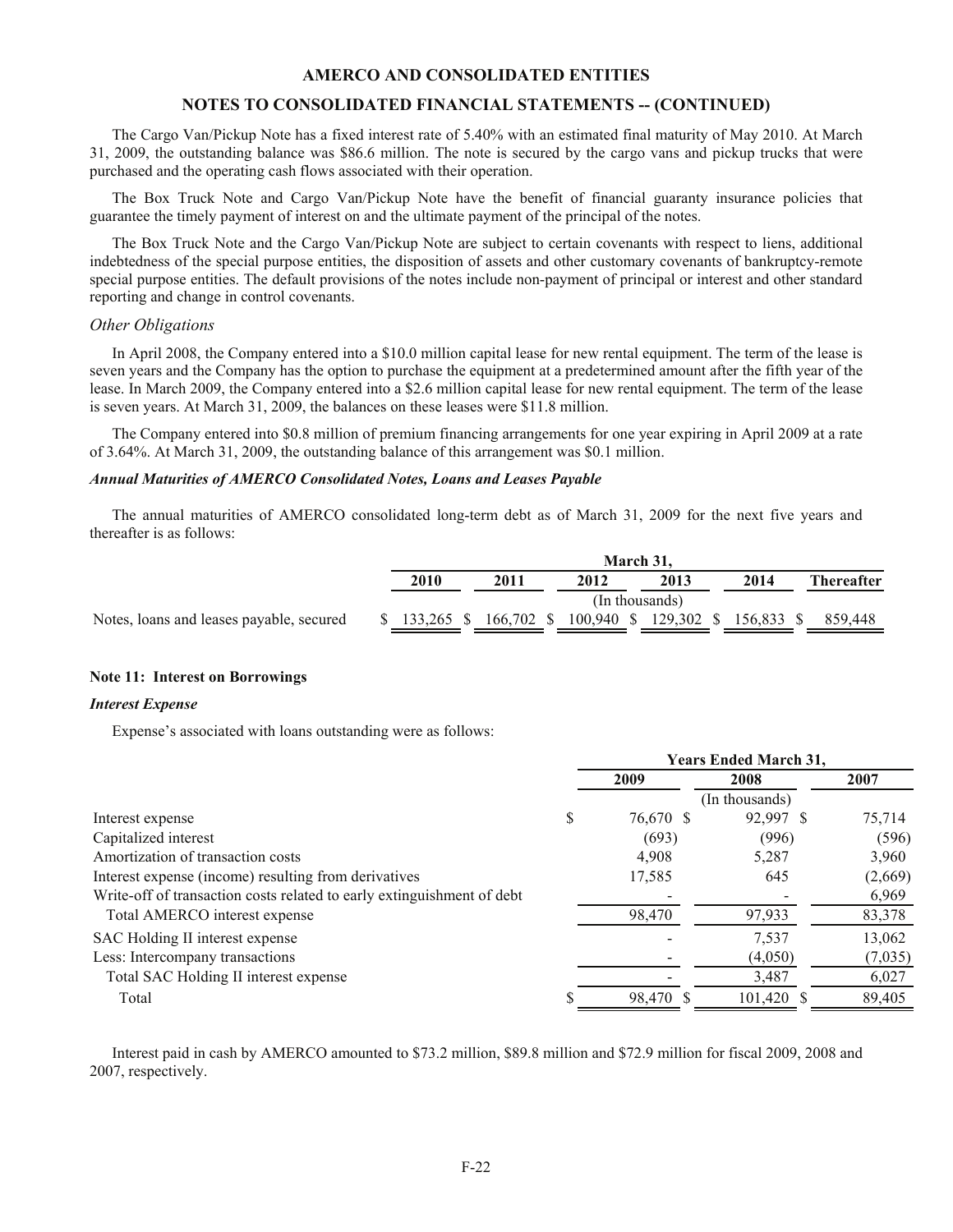### **NOTES TO CONSOLIDATED FINANCIAL STATEMENTS -- (CONTINUED)**

The Company manages exposure to changes in market interest rates. The Company's use of derivative instruments is limited to highly effective interest rate swaps to hedge the risk of changes in cash flows (future interest payments) attributable to changes in LIBOR swap rates, the designated benchmark interest rate being hedged on certain of our LIBOR-indexed variable-rate debt. The interest rate swaps effectively fix the Company's interest payments on certain LIBOR-indexed variable-rate debt. The Company monitors its positions and the credit ratings of its counterparties and does not currently anticipate non-performance by the counterparties. Interest rate swap agreements are not entered into for trading purposes.

|                           |               |                       |                       |                        | Designated cash |
|---------------------------|---------------|-----------------------|-----------------------|------------------------|-----------------|
| Variable rate debt amount |               | <b>Agreement Date</b> | <b>Effective Date</b> | <b>Expiration Date</b> | flow hedge date |
|                           |               |                       | (In millions)         |                        |                 |
| \$<br>100.0               | $(a)$ , $(c)$ | 6/8/2005              | 6/8/2005              | 6/8/2008               | 7/1/2005        |
| 100.0                     | $(a)$ , $(c)$ | 6/8/2005              | 6/8/2005              | 6/8/2010               | 7/1/2005        |
| 142.3                     | $(a)$ , $(b)$ | 11/15/2005            | 5/10/2006             | 4/10/2012              | 5/31/2006       |
| 50.0                      | (a)           | 6/21/2006             | 7/10/2006             | 7/10/2013              | 6/9/2006        |
| 144.9                     | (a), (b)      | 6/29/2006             | 10/10/2006            | 10/10/2012             | 6/9/2006        |
| 300.0                     | (a)           | 8/18/2006             | 8/18/2006             | 8/10/2018              | 8/4/2006        |
| 30.0                      | (a)           | 2/9/2007              | 2/12/2007             | 2/12/2014              | 2/9/2007        |
| 20.0                      | (a)           | 3/8/2007              | 3/10/2007             | 3/10/2014              | 3/8/2007        |
| 20.0                      | (a)           | 3/8/2007              | 3/10/2007             | 3/10/2014              | 3/8/2007        |
| 19.3                      | (a), (b)      | 4/8/2008              | 8/15/2008             | 6/15/2015              | 3/31/2008       |
| 19.0                      | (a)           | 8/27/2008             | 8/29/2008             | 7/10/2015              | 4/10/2008       |
| 30.0                      | (a)           | 9/24/2008             | 9/30/2008             | 9/10/2015              | 9/24/2008       |
| 15.0                      | (a), (b)      | 3/26/2009             | 3/30/2009             | 3/30/2016              | 3/25/2009       |

(a) interest rate swap agreement

(b) forward swap

(c ) terminated swap on August 18, 2006

As of August 18, 2006, a net gain of approximately \$6.0 million related to the two cancelled swaps was included in other comprehensive income (loss). As the variable-rate debt is replaced, it is probable that the original forecasted transaction (future interest payments) will continue to occur. Therefore, the net derivative gain related to the two cancelled swaps shall continue to be reported in other comprehensive income (loss) and be reclassified into earnings when the original forecasted transaction affects earnings consistent with the term of the original designated hedging relationship. For the year ended March 31, 2009, the Company reclassified \$1.3 million of the net derivative gain to interest income. The Company estimates that \$1.0 million of the existing net gains will be reclassified into earnings within the next twelve months.

As of March 31, 2009, the total notional amount of the Company's variable interest rate swaps was \$580.6 million.

The location and amounts of derivative fair values in the balance sheet as of March 31, 2009 were as follows:

|                                                                               | <b>Liability Derivatives</b>          |  |                   |  |
|-------------------------------------------------------------------------------|---------------------------------------|--|-------------------|--|
|                                                                               | As of March 31, 2009                  |  |                   |  |
|                                                                               | <b>Balance Sheet Location</b>         |  | <b>Fair Value</b> |  |
|                                                                               | (In thousands)                        |  |                   |  |
| Interest rate contracts designated as hedging instruments under Statement 133 | Accounts payable and accrued expenses |  | 79.118            |  |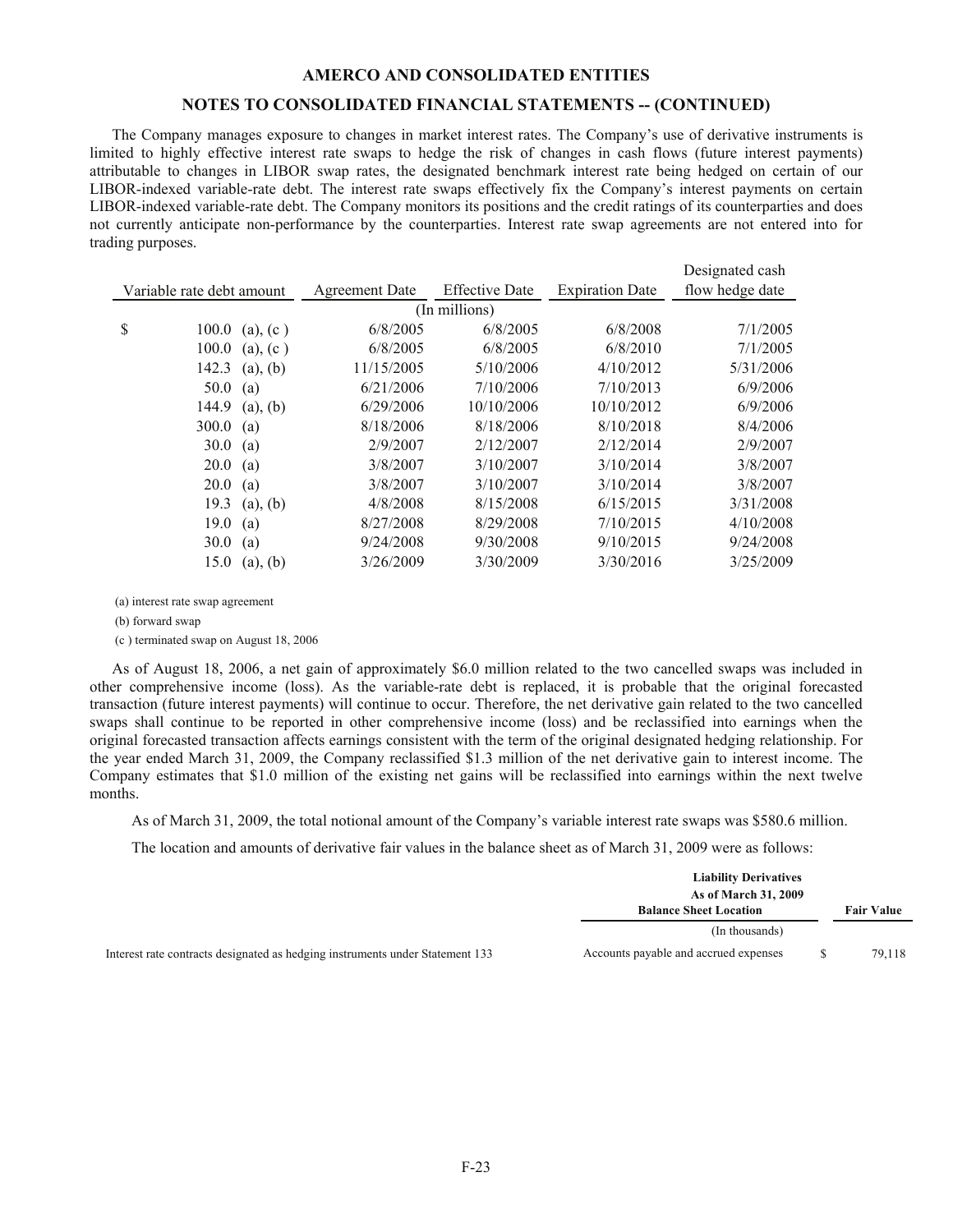### **AMERCO AND CONSOLIDATED ENTITIES NOTES TO CONSOLIDATED FINANCIAL STATEMENTS -- (CONTINUED)**

### **The Effect of Interest Rate Contracts on the Statement of Operations**

|                                                                                                                                        |   | <b>March 31, 2009</b> |
|----------------------------------------------------------------------------------------------------------------------------------------|---|-----------------------|
|                                                                                                                                        |   | (In thousands)        |
| Amount of loss recognized in income on interest rate contracts                                                                         | S | 17,585                |
| Amount of loss recognized in AOCI on interest rate contracts (effective portion)                                                       | S | 27,496                |
| Amount of loss reclassified from AOCI into income (effective portion)                                                                  | S | 18,266                |
| Amount of loss recognized in income on interest rate contracts (ineffective portion and amount<br>excluded from effectiveness testing) | S | 585                   |

Amounts of gains or (losses) recognized in income on derivatives is located in interest expense in the statement of operations. Refer to Note 3 Accounting Policies of the Notes to Consolidated Financial Statements.

### *Interest Rates*

Interest rates and Company borrowings were as follows:

|                                                |    | <b>Revolving Credit Activity</b>      |            |  |                       |  |  |  |
|------------------------------------------------|----|---------------------------------------|------------|--|-----------------------|--|--|--|
|                                                |    | <b>Years Ended March 31,</b>          |            |  |                       |  |  |  |
|                                                |    | 2009                                  | 2008       |  | 2007                  |  |  |  |
|                                                |    | (In thousands, except interest rates) |            |  |                       |  |  |  |
| Weighted average interest rate during the year |    | $3.67\%$                              | $6.25\%$   |  | 6.76%                 |  |  |  |
| Interest rate at year end                      |    | 2.29%                                 | 4.80%      |  | $^{0}/_{0}$<br>$\sim$ |  |  |  |
| Maximum amount outstanding during the year     | S  | 212,280 \$                            | 150,783 \$ |  | 90,000                |  |  |  |
| Average amount outstanding during the year     | \$ | 177,520 \$                            | 85,522 \$  |  | 70,027                |  |  |  |
| Facility fees                                  |    | 622 \$                                | 419 S      |  | 300                   |  |  |  |

### **Note 12: Stockholders' Equity**

The Serial common stock may be issued in such series and on such terms as the AMERCO Board of Directors (the "Board") shall determine. The Serial preferred stock may be issued with or without par value. The 6,100,000 shares of Series A, no par, non-voting, 8½% cumulative preferred stock that are issued and outstanding are not convertible into, or exchangeable for, shares of any other class or classes of stock of AMERCO. Dividends on the Series A preferred stock are payable quarterly in arrears and have priority as to dividends over the common stock of AMERCO.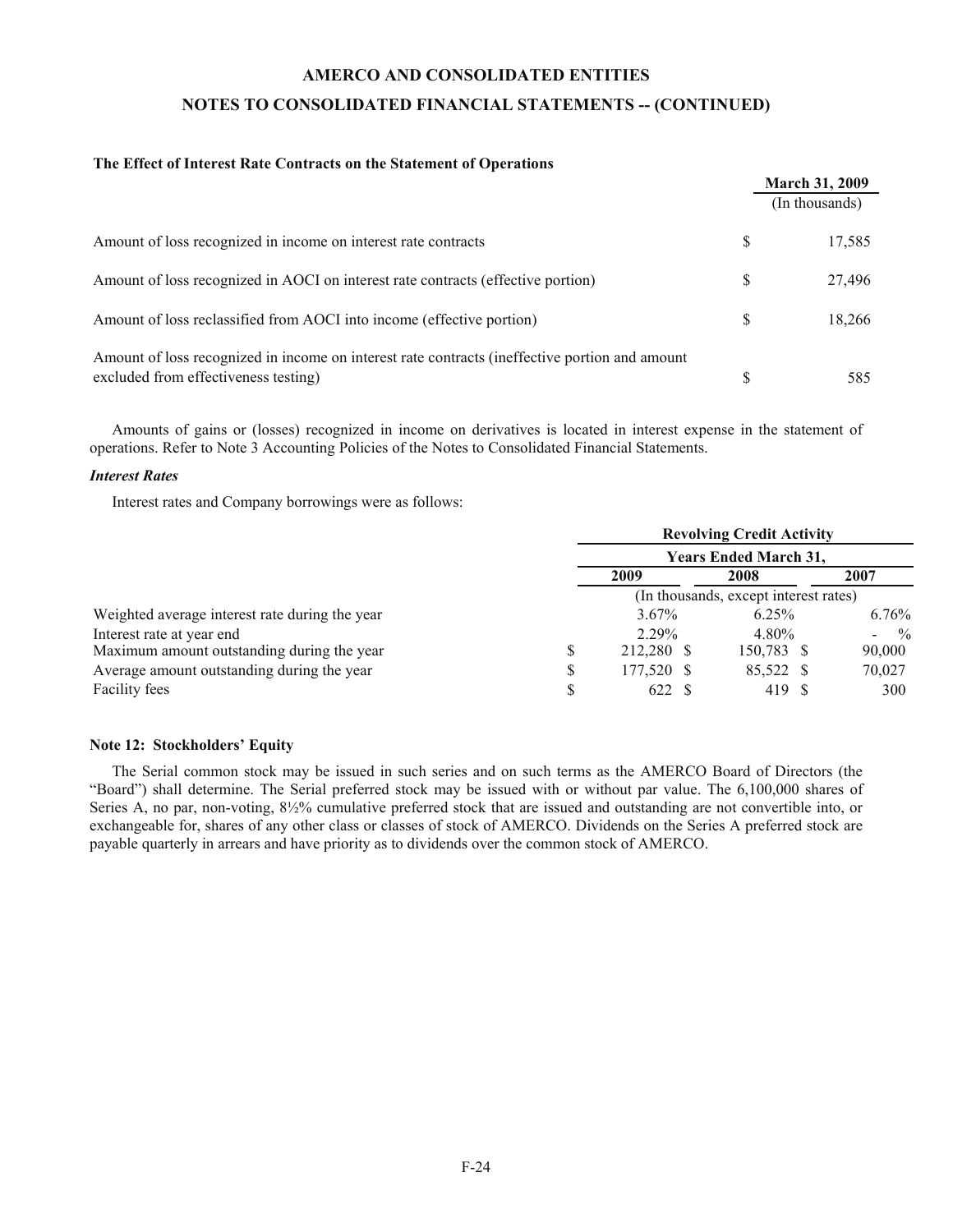### **NOTES TO CONSOLIDATED FINANCIAL STATEMENTS -- (CONTINUED)**

On December 5, 2007, we announced that the Board had authorized us to repurchase up to \$50.0 million of our common stock. The stock was repurchased by the Company from time to time on the open market through December 31, 2008. The extent to which the Company repurchased its shares and the timing of such purchases were dependent upon market conditions and other corporate considerations. The purchases were funded from available working capital. During fiscal 2009, no shares of our common stock were repurchased, with the exception of the shares repurchased under our Odd Lot Repurchase Program detailed below

On August 8, 2008, we announced the Board had authorized us to initiate a no-fee Odd Lot Repurchase Program (the "Program") to purchase AMERCO common stock held by persons who own less than 100 shares of AMERCO common stock. The Program offer expired on December 31, 2008. The following table details the shares purchased as part of the Program.

| Period                | Total # of Shares<br>Repurchased | Weighted<br>Average<br><b>Price Paid</b><br>per Share | <b>Total S of Shares</b><br><b>Repurchased as Part</b><br>of Odd Lot Program |         |  |
|-----------------------|----------------------------------|-------------------------------------------------------|------------------------------------------------------------------------------|---------|--|
| Cumulative Plan Total | 23,526                           | 41.47                                                 |                                                                              | 975,722 |  |

On December 3, 2008, the Board authorized and directed us to amend the Employee Stock Ownership Plan ("ESOP") to provide that distributions under the ESOP with respect to accounts valued at no more than \$1,000 shall be in the form of cash at the sole discretion of the advisory committee, subject to a participant's or beneficiary's right to elect a distribution of AMERCO common stock. The Board also authorized us, using management's discretion, to buy back shares of former employee ESOP participants whose respective ESOP account balances are valued at more than \$1,000 but who own less than 100 shares, at the then-prevailing market prices. No such shares have been purchased.

In March 2009, RepWest purchased shares of AMERCO Series A 8 ½% Preferred Stock on the open market for \$0.9 million. RepWest may continue to make investments in AMERCO's Preferred Shares in the future.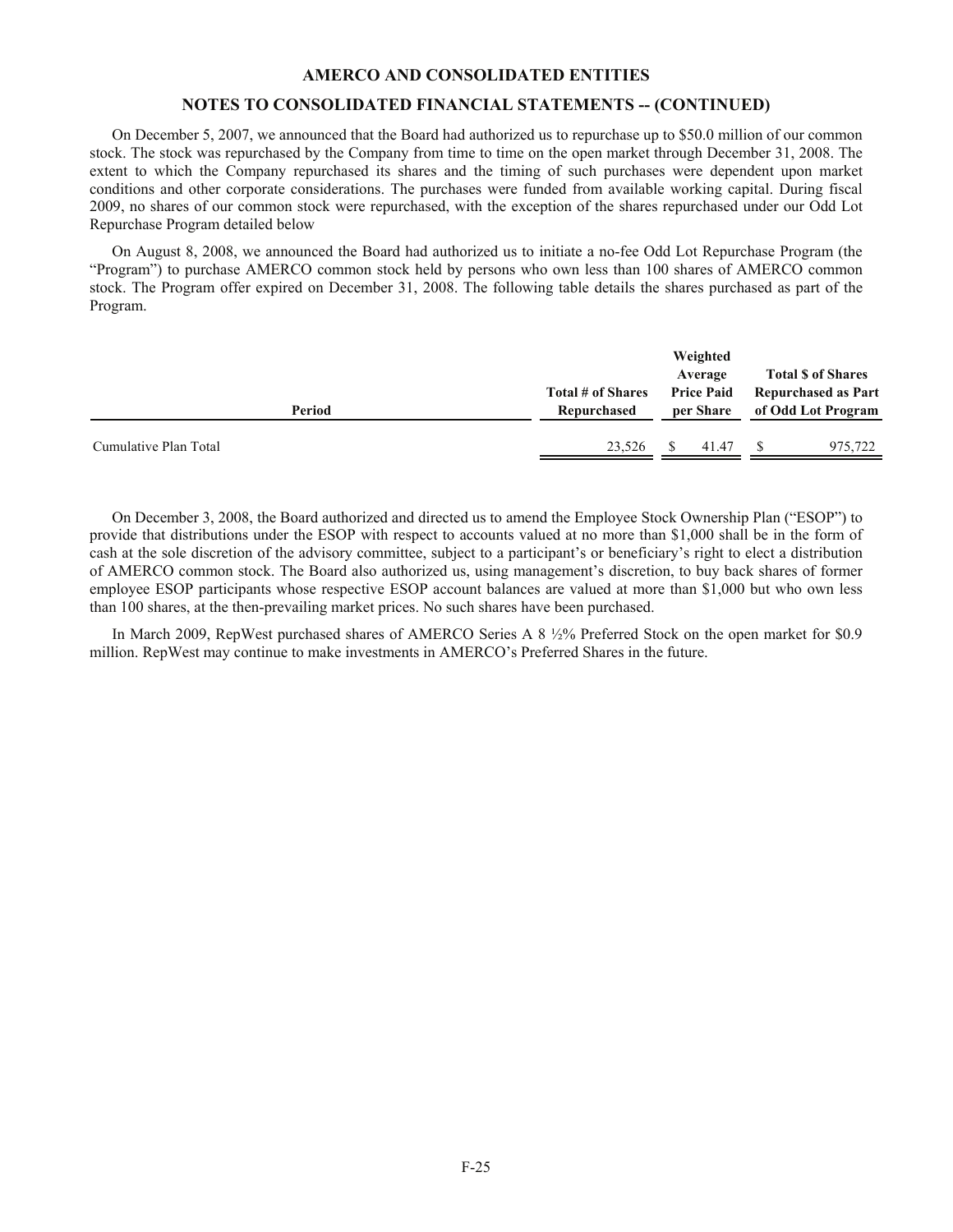### **AMERCO AND CONSOLIDATED ENTITIES NOTES TO CONSOLIDATED FINANCIAL STATEMENTS -- (CONTINUED)**

### **Note 13: Comprehensive Income (Loss)**

A summary of accumulated other comprehensive income (loss) components were as follows, net of tax:

|                                             |                                    |                                                    | <b>Fair Market</b>                    |                                                            |               | Accumulated                             |
|---------------------------------------------|------------------------------------|----------------------------------------------------|---------------------------------------|------------------------------------------------------------|---------------|-----------------------------------------|
|                                             | Foreign<br>Currency<br>Translation | <b>Unrealized</b><br>Gain (Loss)<br>on Investments | Value of<br><b>Cash Flow</b><br>Hedge | Postretirement<br><b>Benefit Obligation</b><br>Gain (Loss) |               | Other<br>Comprehensive<br>Income (Loss) |
|                                             |                                    |                                                    | (In thousands)                        |                                                            |               |                                         |
| <b>Balance at March 31, 2006</b>            | $(34,247)$ \$                      | 717 \$                                             | 4,628 \$                              |                                                            | <sup>\$</sup> | (28,902)                                |
| Foreign currency translation                | (1,919)                            |                                                    |                                       |                                                            |               | (1,919)                                 |
| Unrealized loss on investments              |                                    | (1,072)                                            |                                       |                                                            |               | (1,072)                                 |
| Change in fair value of cash flow hedge     |                                    |                                                    | (9,733)                               |                                                            |               | (9, 733)                                |
| FASB statement No. 158 adjustment           |                                    |                                                    |                                       | (153)                                                      |               | (153)                                   |
| <b>Balance at March 31, 2007</b>            | (36, 166)                          | (355)                                              | (5,105)                               | (153)                                                      |               | (41, 779)                               |
| Foreign currency translation                | 8,583                              |                                                    |                                       |                                                            |               | 8,583                                   |
| Unrealized gain on investments              |                                    | 1,946                                              |                                       |                                                            |               | 1,946                                   |
| Change in fair value of cash flow hedge     |                                    |                                                    | (25, 473)                             |                                                            |               | (25, 473)                               |
| Change in postretirement benefit obligation |                                    |                                                    |                                       | 1,444                                                      |               | 1,444                                   |
| <b>Balance at March 31, 2008</b>            | (27, 583)                          | 1,591                                              | (30, 578)                             | 1,291                                                      |               | (55,279)                                |
| Foreign currency translation                | (16,030)                           |                                                    |                                       |                                                            |               | (16,030)                                |
| Unrealized loss on investments              |                                    | (8,914)                                            |                                       |                                                            |               | (8,914)                                 |
| Change in fair value of cash flow hedge     |                                    |                                                    | (17, 833)                             |                                                            |               | (17, 833)                               |
| Change in postretirement benefit obligation |                                    |                                                    |                                       | 56                                                         |               | 56                                      |
| <b>Balance at March 31, 2009</b>            | $(43,613)$ \$                      | $(7,323)$ \$                                       | $(48, 411)$ \$                        | 1,347                                                      |               | (98,000)                                |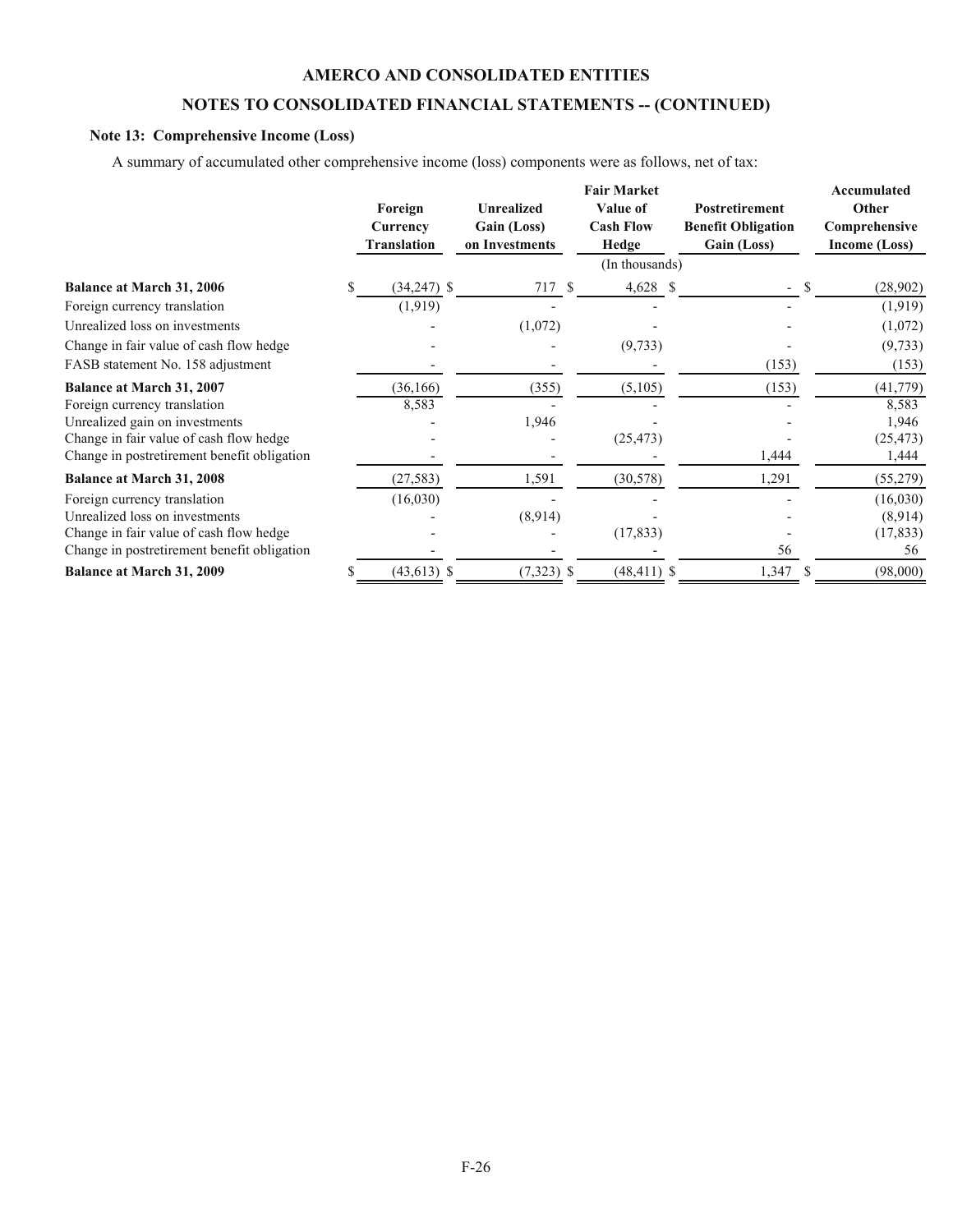### **NOTES TO CONSOLIDATED FINANCIAL STATEMENTS -- (CONTINUED)**

### **Note 14: Provision for Taxes**

Earnings (losses) before taxes and the provision for taxes consisted of the following:

|                                                        | <b>Years Ended March 31,</b> |                |               |         |  |
|--------------------------------------------------------|------------------------------|----------------|---------------|---------|--|
|                                                        | 2009                         | 2008           |               | 2007    |  |
|                                                        |                              | (In thousands) |               |         |  |
| Pretax earnings (losses):                              |                              |                |               |         |  |
| U.S.                                                   | \$<br>18,254 \$              | $100, 151$ \$  |               | 149,169 |  |
| Non-U.S.                                               | 4,324                        | 2,151          |               | (3,346) |  |
| Total pretax earnings                                  | 22,578<br><sup>S</sup>       | 102,302 \$     |               | 145,823 |  |
| Current provision (benefit)                            |                              |                |               |         |  |
| Federal                                                | \$<br>5,202 \$               | $15,441$ \$    |               | 47,758  |  |
| <b>State</b>                                           | 1,436                        | 415            |               | 2,251   |  |
| Non-U.S.                                               | (31)                         | 873            |               | 338     |  |
|                                                        | 6,607                        | 16,729         |               | 50,347  |  |
| Deferred provision (benefit)                           |                              |                |               |         |  |
| Federal                                                | 149                          | 15,286         |               | 900     |  |
| <b>State</b>                                           | 1,387                        | 1,713          |               | 5,128   |  |
| Non-U.S.                                               | 1,025                        | 790            |               | (1,105) |  |
|                                                        | 2,561                        | 17,789         |               | 4,923   |  |
| Provision for income tax expense                       | \$<br>9,168<br><sup>\$</sup> | 34,518 \$      |               | 55,270  |  |
| Income taxes paid (net of income tax refunds received) | \$<br>2.0 <sup>°</sup>       | 10.1           | $\mathcal{S}$ | 74.8    |  |

The difference between the tax provision at the statutory federal income tax rate and the tax provision attributable to income before taxes was as follows:

|                                              | <b>Years Ended March 31,</b>     |                             |            |  |  |
|----------------------------------------------|----------------------------------|-----------------------------|------------|--|--|
|                                              | 2009                             | 2008                        | 2007       |  |  |
|                                              |                                  | (In percentages)            |            |  |  |
| Statutory federal income tax rate            | $35.00 \%$                       | $35.00\%$                   | 35.00 $\%$ |  |  |
| Increase (reduction) in rate resulting from: |                                  |                             |            |  |  |
| State taxes, net of federal benefit          | $8.17 \%$                        | 1.36%                       | $3.31 \%$  |  |  |
| Foreign rate differential                    | $(2.30)\%$                       | $0.89\%$                    | $0.27 \%$  |  |  |
| Federal tax credits                          | $(2.10)\%$                       | $(0.43)\%$                  | $(0.37)\%$ |  |  |
| Interest on deferred tax                     | $2.86\%$                         | $0.88 \%$                   | $0.69\%$   |  |  |
| Dividend received deduction                  | $\frac{0}{0}$<br>$\sim$ 10 $\pm$ | $\frac{0}{0}$<br>$\sim 100$ | $(0.03)\%$ |  |  |
| Other                                        | $(1.02)\%$                       | $(3.96)\%$                  | $(0.97)\%$ |  |  |
| Actual tax expense of operations             | 40.61 $%$                        | 33.74 %                     | 37.90 %    |  |  |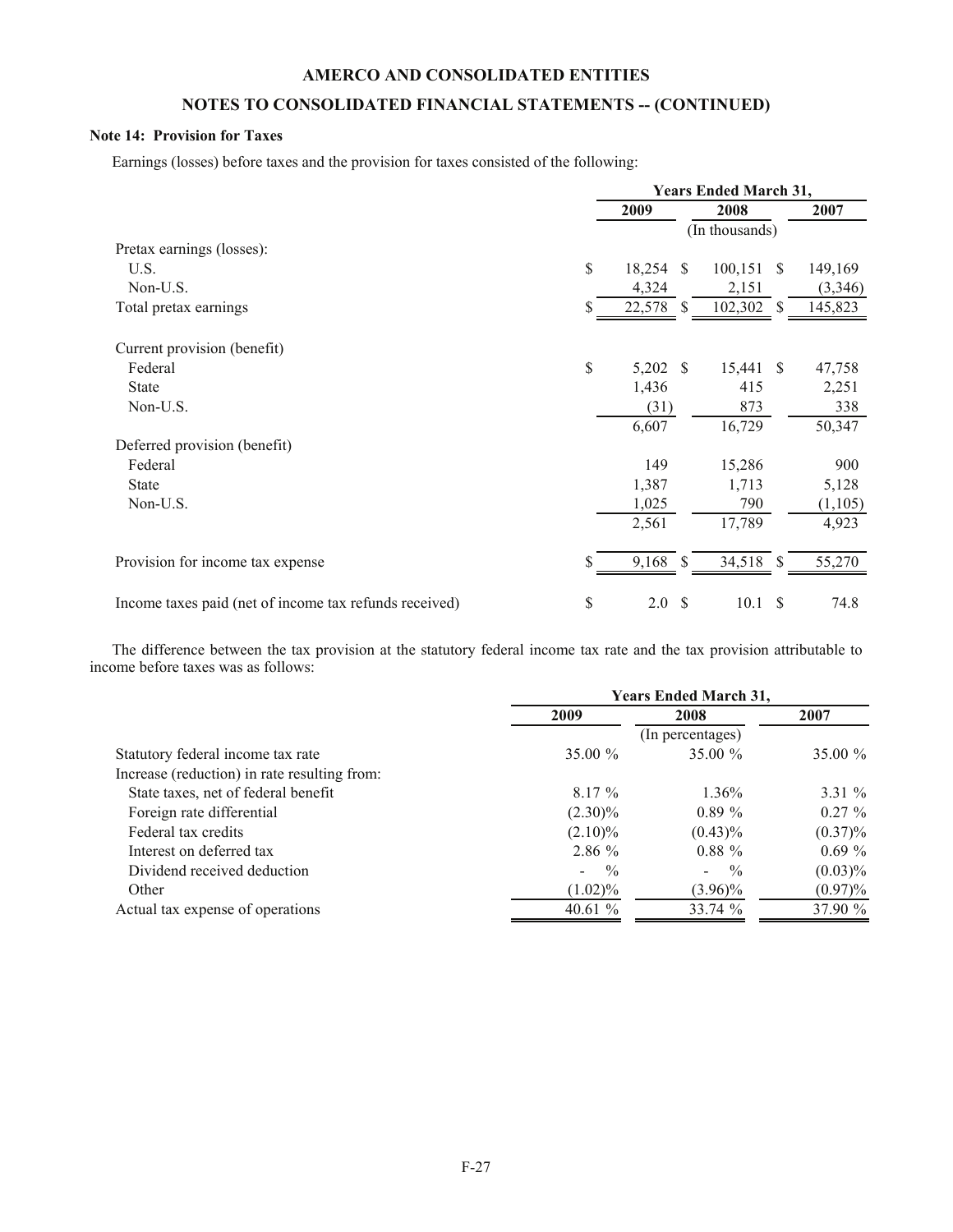### **AMERCO AND CONSOLIDATED ENTITIES NOTES TO CONSOLIDATED FINANCIAL STATEMENTS -- (CONTINUED)**

Significant components of the Company's deferred tax assets and liabilities were as follows:

|                                                                  | March 31,       |         |
|------------------------------------------------------------------|-----------------|---------|
|                                                                  | 2009            | 2008    |
|                                                                  | (In thousands)  |         |
| Deferred tax assets:                                             |                 |         |
| Net operating loss and credit carry forwards                     | \$<br>50,460 \$ | 5,576   |
| Accrued expenses                                                 | 118,390         | 119,458 |
| Policy benefit and losses, claims and loss expenses payable, net | 11,935          | 13,744  |
| Unrealized gains                                                 | 31,006          | 13,828  |
| Other                                                            | 5,196           | 4,975   |
| Total deferred tax assets                                        | 216,987         | 157,581 |
| Deferred tax liabilities:                                        |                 |         |
| Property, plant and equipment                                    | 325,575         | 279,563 |
| Deferred policy acquisition costs                                | 3,925           | 4,051   |
| Total deferred tax liabilities                                   | 329,500         | 283,614 |
| Net deferred tax liability                                       | 112,513         | 126,033 |

Deferred tax assets and liabilities shown above are stated net of a valuation allowance of \$2.9 million and \$3.7 million for March 31, 2009 and 2008, respectively.

Deferred tax assets and liabilities as of March 31, 2009 were reduced by \$15.7 million as a result of the net-of-tax presentation of FAS 115 items, and by \$0.4 million for FAS 158 and other adjustments, which do not flow through the provision for income tax expense.

At March 31, 2009 and 2008, AMERCO has net operating loss carryforwards of \$129.3 million and \$0, respectively, to be carried back and carried forward to offset taxable income in prior and future years. These carryforwards expire in 2029. In the event of a change in control, under IRS Section 382, the utilization of our Federal net operating loss carryforwards would be limited.

Effective April 1, 2007, the Company adopted FIN 48*.* FIN 48 prescribes a minimum recognition threshold and measurement methodology that a tax position is required to meet before being recognized in the financial statements. As a result of the adoption of FIN 48, the Company recognized a \$6.8 million decrease to its previous reserves for uncertain tax positions. This decrease is presented as an increase in the beginning balance of retained earnings for fiscal 2008.

The total amount of unrecognized tax benefits at April 1, 2008 was \$7.1 million. This entire amount of unrecognized tax benefits if resolved in our favor, would favorably impact our effective tax rate. During the current fiscal year we recorded tax expense resulting from uncertain tax positions in the amount of \$0.6 million. At March 31, 2009, the amount of unrecognized tax benefits and the amount that would favorably affect our effective tax rate was \$7.7 million.

A reconciliation of beginning and ending amount of unrecognized tax benefits are as follows:

|                                                              | Amount |                |
|--------------------------------------------------------------|--------|----------------|
|                                                              |        | (In thousands) |
| Unrecognized tax benefits as of March 31, 2008               |        | 7,142          |
| Additions based on tax positions related to the current year |        | 694            |
| Reductions for tax positions of prior years                  |        | (99)           |
| Unrecognized tax benefits as of March 31, 2009               |        | 1 737          |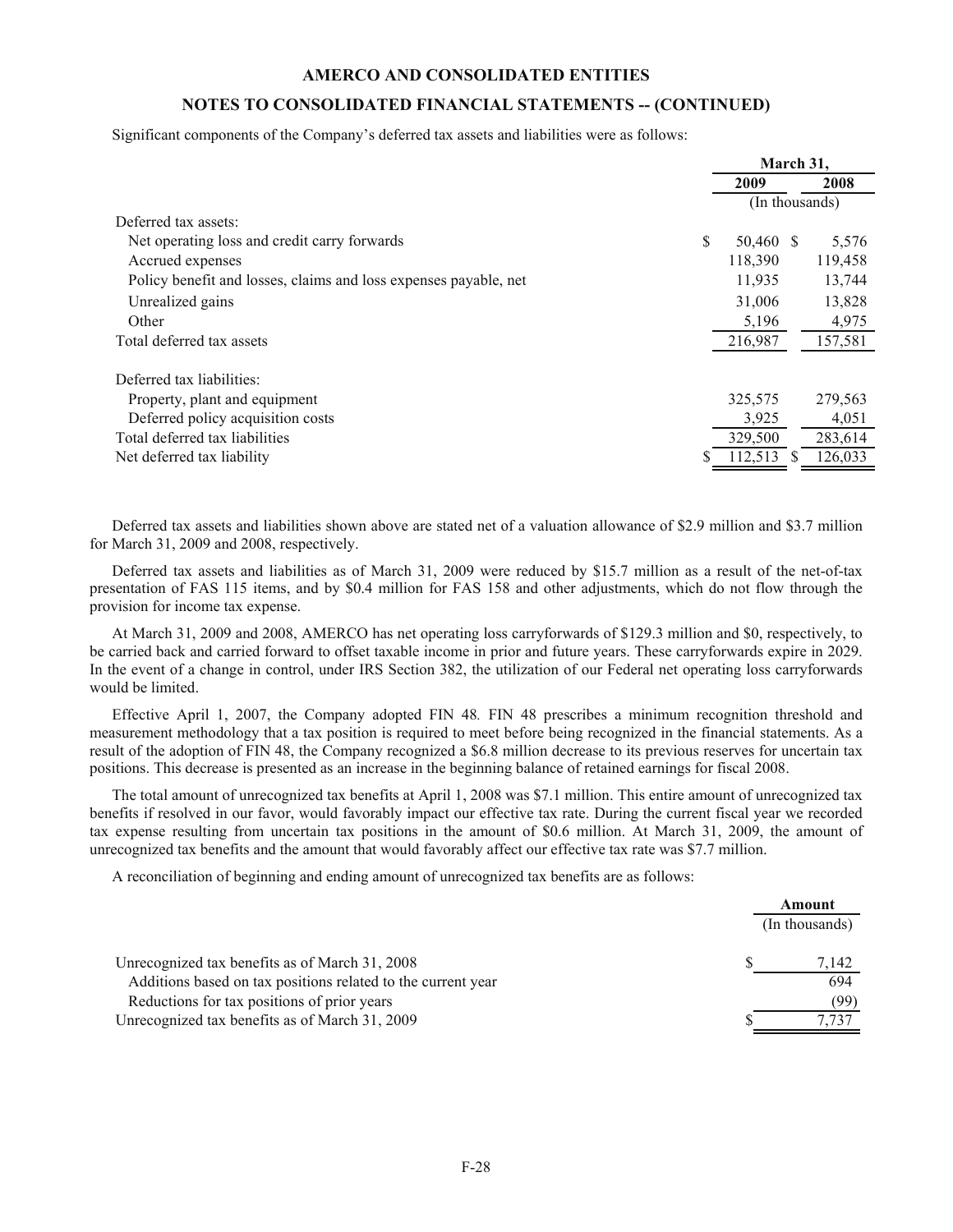### **NOTES TO CONSOLIDATED FINANCIAL STATEMENTS -- (CONTINUED)**

The Company recognizes interest related to unrecognized tax benefits as interest expense, and penalties as operating expenses. At April 1, 2008, the amount of interest and penalties accrued on unrecognized tax benefits was \$2.7 million, net of tax. During fiscal 2009, we recorded interest expense from interest in the amount of \$0.5 million, net of tax. At March 31, 2009, the amount of interest and penalties accrued on unrecognized tax benefits was \$3.2 million, net of tax.

The Company files income tax returns in the U.S. federal jurisdiction, and various states and foreign jurisdictions. With some exceptions, the Company is no longer subject to audit for years prior to the fiscal year ended March 31, 2006.

### **Note 15: Employee Benefit Plans**

### *Profit Sharing Plans*

The Company provides tax-qualified profit sharing retirement plans for the benefit of eligible employees, former employees and retirees in the U.S. and Canada. The plans are designed to provide employees with an accumulation of funds for retirement on a tax-deferred basis and provide for annual discretionary employer contributions. Amounts to be contributed are determined by the Chief Executive Officer ("CEO") of the Company under the delegation of authority from the Board, pursuant to the terms of the Profit Sharing Plan. No contributions were made to the profit sharing plan during fiscal 2009, 2008 or 2007.

The Company also provides an employee savings plan which allows participants to defer income under Section 401(k) of the Internal Revenue Code of 1986.

### *ESOP Plan*

The Company sponsors a leveraged ESOP that generally covers all employees with one year or more of service. The ESOP shares initially were pledged as collateral for its debt which was originally funded by U-Haul. As the debt is repaid, shares are released from collateral and allocated to active employees, based on the proportion of debt service paid in the year. When shares are scheduled to be released from collateral, prorated over the year, the Company reports compensation expense equal to the current market price of the shares scheduled to be released, and the shares become outstanding for earnings per share computations. ESOP compensation expense was \$2.9 million, \$3.8 million and \$4.7 million for fiscal 2009, 2008 and 2007, respectively. Listed below is a summary of these financing arrangements as of fiscal year-end:

|                       |                                       |          |  |        | <b>Interest Payments</b> |      |
|-----------------------|---------------------------------------|----------|--|--------|--------------------------|------|
|                       | <b>Outstanding as</b><br>of March 31, |          |  |        |                          |      |
| <b>Financing Date</b> |                                       | 2009     |  | 2009   | 2008                     | 2007 |
|                       |                                       |          |  |        | (In thousands)           |      |
| June, 1991            | S                                     | 7,904 \$ |  | 560 \$ | 675 \$                   | 694  |
| March, 1999           |                                       | 20       |  | າ      | 4                        |      |
| February, 2000        |                                       | 209      |  | 19     | 27                       | 31   |
| April, 2001           |                                       | 147      |  |        | π                        | 6    |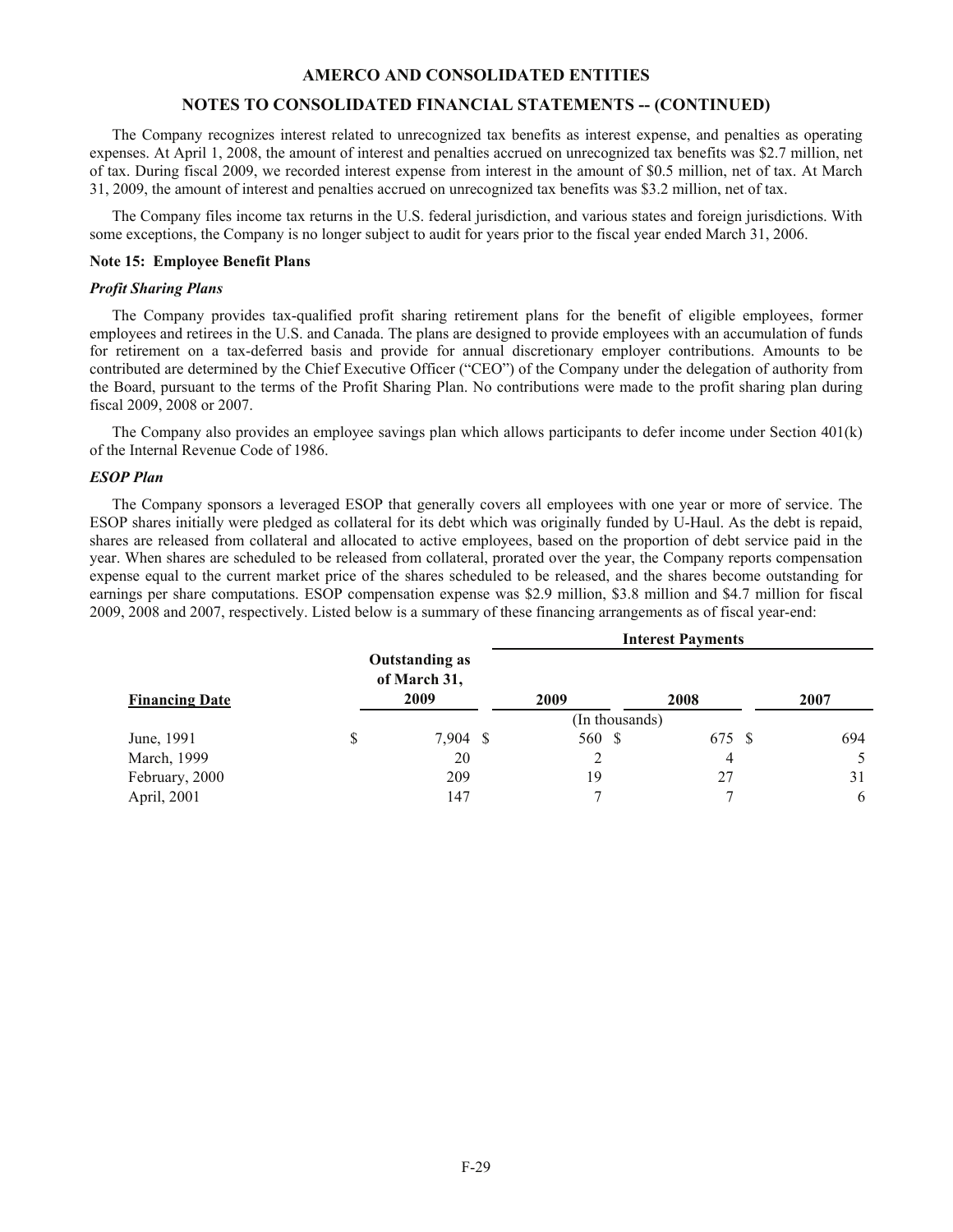### **NOTES TO CONSOLIDATED FINANCIAL STATEMENTS -- (CONTINUED)**

Shares are released from collateral and allocated to active employees based on the proportion of debt service paid in the plan year. Contributions to the Plan Trust ("ESOT") during fiscal 2009, 2008 and 2007 were \$2.1 million, \$2.1 million and \$2.0 million, respectively.

Shares held by the Plan were as follows:

|                                 |                | <b>Years Ended March 31,</b> |  |  |  |  |
|---------------------------------|----------------|------------------------------|--|--|--|--|
|                                 | 2009           | 2008                         |  |  |  |  |
|                                 | (In thousands) |                              |  |  |  |  |
| Allocated shares                | 1.423          | 1.418                        |  |  |  |  |
| Unreleased shares               | 340            | 417                          |  |  |  |  |
| Fair value of unreleased shares | 9.414 \$       | 18,576                       |  |  |  |  |

For purposes of the above schedule, the fair value of unreleased shares issued prior to 1992 is defined as the historical cost of such shares. The fair value of unreleased shares issued subsequent to December 31, 1992 is defined as the trading value of such shares as of March 31, 2009 and March 31, 2008, respectively.

### *Insurance Plans*

Oxford insured various group life and group disability insurance plans covering employees of the Company. Premiums earned by Oxford on these policies were \$3.3 million for the year ended December 31, 2006. The group life premiums were paid by the Company and those amounts were eliminated from the Company's financial statements in consolidation. Oxford discontinued its participation in this program effective October 2006. The employee group life coverage is now provided by an unrelated insurer. Oxford was the insurance carrier for the employee disability plan through April 30, 2007. This program is now provided to employees by an unrelated insurer. The group disability premiums are paid by the covered employees.

### *Post Retirement and Post Employment Benefits*

The Company provides medical and life insurance benefits to its eligible employees and their dependents upon retirement from the Company. The retirees must have attained age sixty-five and earned twenty years of full-time service upon retirement for coverage under the medical plan. The medical benefits are capped at a \$20,000 lifetime maximum per covered person. The benefits are coordinated with Medicare and any other medical policies in force. Retirees who have attained age sixty-five and earned at least ten years of full-time service upon retirement from the Company are entitled to group term life insurance benefits. The life insurance benefit is \$2,000 plus \$100 for each year of employment over ten years. The plan is not funded and claims are paid as they are incurred. The Company uses a March 31 measurement date for its post retirement benefit disclosures.

The components of net periodic post retirement benefit cost were as follows:

|                                                     | <b>Years Ended March 31,</b> |  |                |  |      |  |
|-----------------------------------------------------|------------------------------|--|----------------|--|------|--|
|                                                     | 2009                         |  | 2008           |  | 2007 |  |
|                                                     |                              |  | (In thousands) |  |      |  |
| Service cost for benefits earned during the period  | 411                          |  | 672 \$         |  | 572  |  |
| Interest cost on accumulated postretirement benefit | 537                          |  | 609            |  | 464  |  |
| Other components                                    | (93)                         |  |                |  | (63) |  |
| Net periodic postretirement benefit cost            | 855                          |  | $.28^{\circ}$  |  | 973  |  |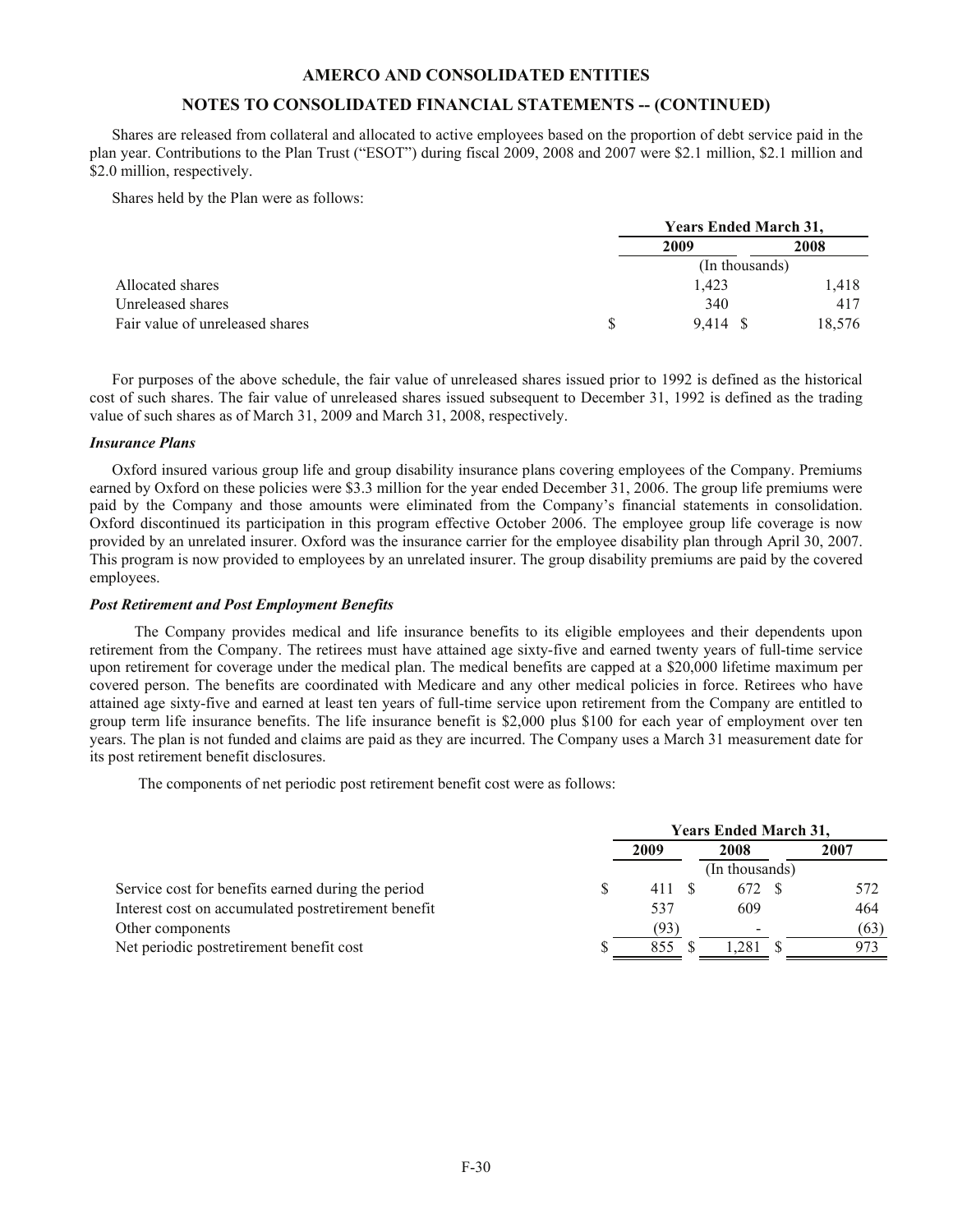### **AMERCO AND CONSOLIDATED ENTITIES NOTES TO CONSOLIDATED FINANCIAL STATEMENTS -- (CONTINUED)**

The fiscal 2009 and fiscal 2008 post retirement benefit liability included the following components:

|                                                                                                                                                         | <b>Years Ended March 31,</b> |         |  |
|---------------------------------------------------------------------------------------------------------------------------------------------------------|------------------------------|---------|--|
|                                                                                                                                                         | 2009                         | 2008    |  |
|                                                                                                                                                         | (In thousands)               |         |  |
| Beginning of year                                                                                                                                       | \$<br>9,213 \$               | 10,784  |  |
| Service cost for benefits earned during the period                                                                                                      | 411                          | 672     |  |
| Interest cost on accumulated post retirement benefit                                                                                                    | 537                          | 609     |  |
| Net benefit payments and expense                                                                                                                        | (413)                        | (485)   |  |
| Actuarial gain                                                                                                                                          | (185)                        | (2,367) |  |
| Accumulated postretirement benefit obligation                                                                                                           | 9,563                        | 9,213   |  |
| Current liabilities                                                                                                                                     | 595                          | 530     |  |
| Non-current liabilities                                                                                                                                 | 8,968                        | 8,683   |  |
| Total post retirement benefit liability recognized in statement of financial position<br>Components included in accumulated other comprehensive income: | 9,563                        | 9,213   |  |
| Unrecognized net gain                                                                                                                                   | 2,208                        | 2,116   |  |
| Cumulative net periodic benefit cost (in excess of employer contribution)                                                                               | 11,771                       | 11,329  |  |

The discount rate assumptions in computing the information above were as follows:

|                                               | <b>Years Ended March 31.</b> |                  |       |  |
|-----------------------------------------------|------------------------------|------------------|-------|--|
|                                               | 2009                         | 2008             | 2007  |  |
|                                               |                              | (In percentages) |       |  |
| Accumulated postretirement benefit obligation | $6.50\%$                     | $6.00\%$         | 5.75% |  |

In December 2003, the Medicare Prescription Drug Improvement and Modernization Act of 2003 became law. Amounts shown on the previous page include the effect of the subsidy. The discount rate represents the expected yield on a portfolio of high grade (AA to AAA rated or equivalent) fixed income investments with cash flow streams sufficient to satisfy benefit obligations under the plan when due. Fluctuations in the discount rate assumptions primarily reflect changes in U.S. interest rates. The assumed health care cost trend rate used to measure the accumulated postretirement benefit obligation as of the end of fiscal 2009 was 9.0% in the initial year and was projected to decline annually to an ultimate rate of 4.5% in fiscal 2029. The assumed health care cost trend rate used to measure the accumulated postretirement benefit obligation as of the end of fiscal 2008 (and used to measure the fiscal 2009 net periodic benefit cost) was 10.0% in the initial year and was projected to decline annually to an ultimate rate of 5.0% in fiscal 2013.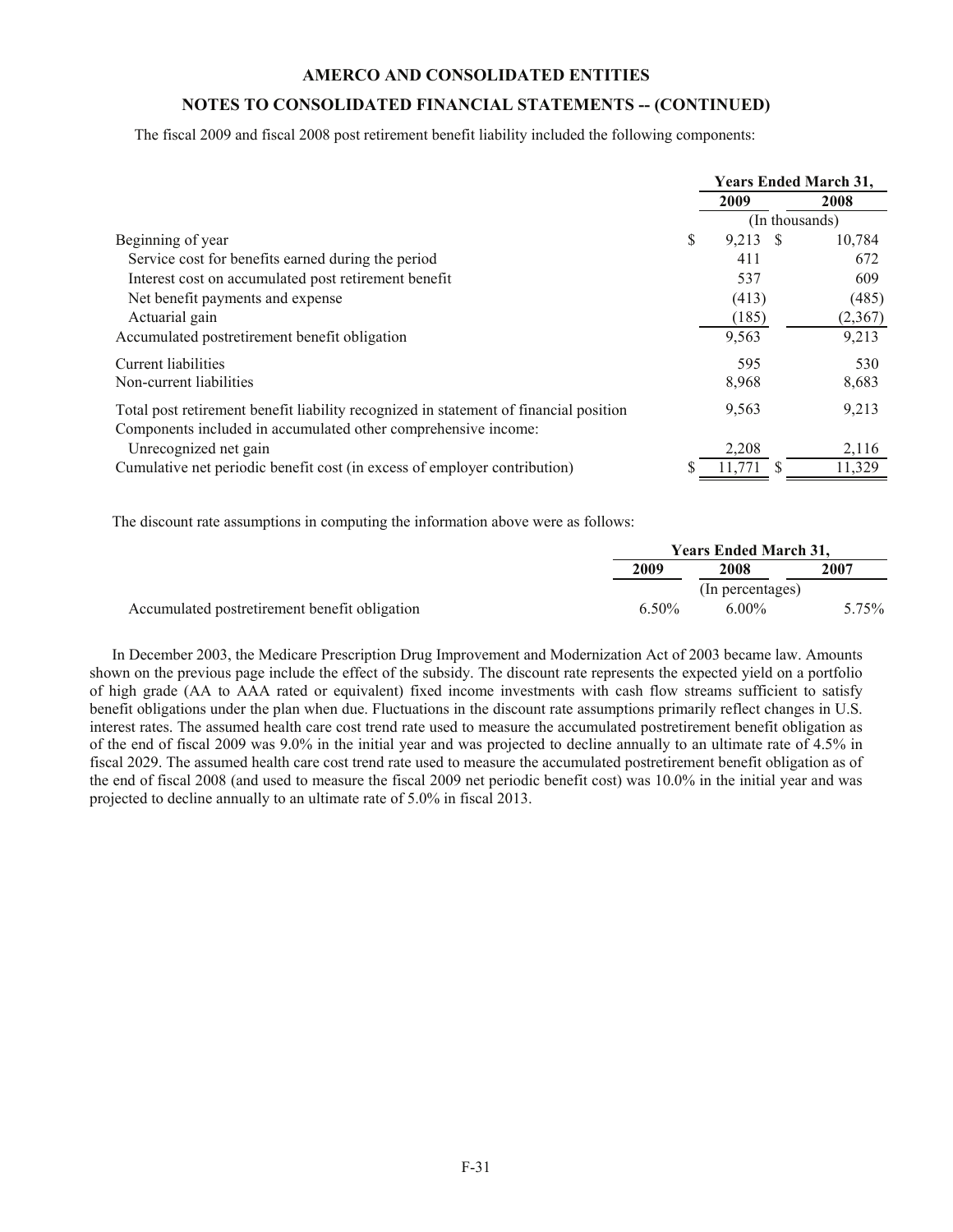### **NOTES TO CONSOLIDATED FINANCIAL STATEMENTS -- (CONTINUED)**

If the estimated health care cost trend rate assumptions were increased by one percent, the accumulated post retirement benefit obligation as of fiscal year-end would increase by approximately \$85,116 and the total of the service cost and interest cost components would increase by \$14,209. A decrease in the estimated health care cost trend rate assumption of one percent would decrease the accumulated post retirement benefit obligation as of fiscal year-end by \$93,740 and the total of the service cost and interest cost components would decrease by \$15,999.

Post employment benefits provided by the Company, other than retirement, are not material.

Future net benefit payments are expected as follows:

|                   |    | Amount         |
|-------------------|----|----------------|
|                   |    | (In thousands) |
| Year-ended:       |    |                |
| 2010              | \$ | 595            |
| 2011              |    | 692            |
| 2012              |    | 802            |
| 2013              |    | 899            |
| 2014              |    | 999            |
| 2015 through 2019 |    | 5,762          |
| Total             | S  | 9,749          |

### **Note 16: Fair Value Measurements**

Effective April 1, 2008, assets and liabilities recorded at fair value on the condensed consolidated balance sheet were measured and classified based upon a three tiered approach to valuation. SFAS 157 requires that financial assets and liabilities recorded at fair value be classified and disclosed in one of the following three categories:

Level 1 - Unadjusted quoted prices in active markets that are accessible at the measurement date for identical, unrestricted assets or liabilities;

Level 2 – Quoted prices for identical or similar financial instruments in markets that are not considered to be active, or similar financial instruments for which all significant inputs are observable, either directly or indirectly, or inputs other than quoted prices that are observable, or inputs that are derived principally from or corroborated by observable market data through correlation or other means; or

Level 3 – Prices or valuations that require inputs that are both significant to the fair value measurement and are unobservable. These reflect management's assumptions about the assumptions a market participant would use in pricing the asset or liability.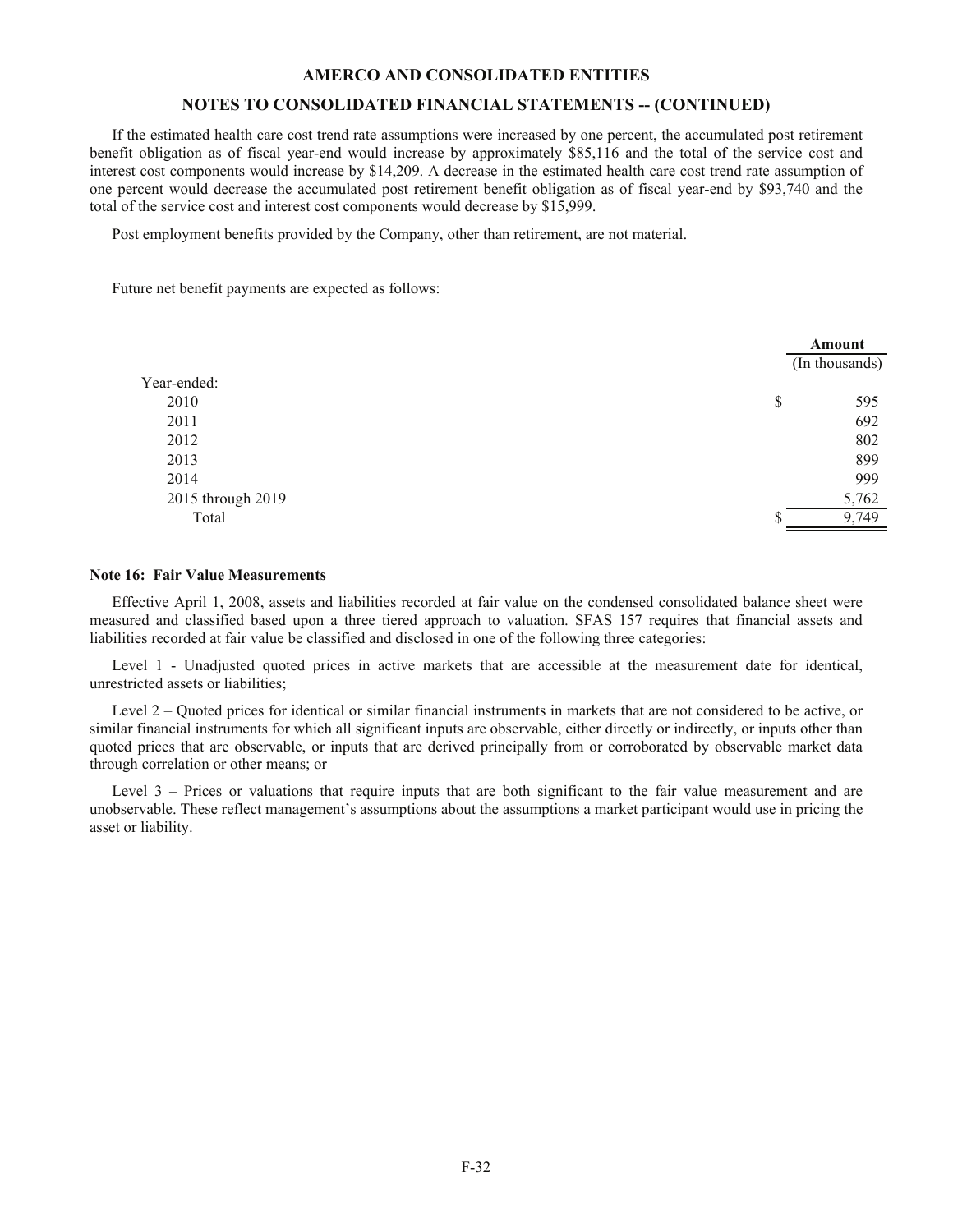### **NOTES TO CONSOLIDATED FINANCIAL STATEMENTS -- (CONTINUED)**

A financial instrument's level within the fair value hierarchy is based on the lowest level of any input that is significant to the fair value measurement. The following table represents the financial assets and liabilities on the condensed consolidated balance sheet that are subject to SFAS 157 and the valuation approach applied to each of these items.

|                                           |    | <b>Total</b> | <b>Quoted Prices in</b><br><b>Active Markets</b><br>for Identical<br><b>Assets (Level 1)</b> | Significant<br>Other<br><b>Observable</b><br>Inputs (Level 2) |    | Significant<br>Unobservable<br>Inputs (Level 3) |
|-------------------------------------------|----|--------------|----------------------------------------------------------------------------------------------|---------------------------------------------------------------|----|-------------------------------------------------|
|                                           |    |              |                                                                                              | (In thousands)                                                |    |                                                 |
| <b>Assets</b>                             |    |              |                                                                                              |                                                               |    |                                                 |
| Short-term investments                    | \$ | 309,012 \$   | 309,012 \$                                                                                   |                                                               | S  |                                                 |
| Fixed maturities - available for sale     |    | 510,753      | 492,516                                                                                      | 15,824                                                        |    | 2,413                                           |
| Preferred stock                           |    | 8,868        | 8,868                                                                                        |                                                               |    |                                                 |
| Common stock                              |    | 10           | 5                                                                                            |                                                               |    | 5                                               |
| Total                                     |    | 828,643 \$   | 810,401                                                                                      | 15,824 \$                                                     |    | 2,418                                           |
| <b>Liabilities</b>                        |    |              |                                                                                              |                                                               |    |                                                 |
| Guaranteed residual values of TRAC leases |    |              |                                                                                              |                                                               |    |                                                 |
| Derivatives                               | \$ | 79,118 \$    |                                                                                              | 79,118 \$                                                     |    |                                                 |
| Total                                     | S  | 79,118 \$    |                                                                                              | 79,118                                                        | -S |                                                 |

The following table represents the fair value measurements at March 31, 2009 using significant unobservable inputs (Level 3).

### **Fair Value Measurements Using Significant Unobservable Inputs (Level 3)**

### (In thousands)

|                                                              |   | <b>Fixed Maturities -</b><br><b>Auction Rate</b><br><b>Securities</b> | <b>Common Stock</b> | <b>Total</b> |
|--------------------------------------------------------------|---|-----------------------------------------------------------------------|---------------------|--------------|
| Balance at March 31, 2008                                    | S |                                                                       | 5                   | -S<br>5      |
| Common Stock                                                 |   |                                                                       |                     |              |
| Balance at June 30, 2008                                     |   |                                                                       |                     | 5            |
| Common Stock                                                 |   |                                                                       |                     |              |
| Balance at September 30, 2008                                |   |                                                                       |                     |              |
| Transfers in and/or out of Level 3 (a)                       |   | 2,963                                                                 |                     | 2,963        |
| Common Stock                                                 |   |                                                                       |                     |              |
| Balance at December 31, 2008                                 |   | 2,963                                                                 |                     | 2,968        |
| Transfers in and/or out of Level 3                           |   |                                                                       |                     |              |
| Fixed Maturities - Auction Rate Securities loss (unrealized) |   | (550)                                                                 |                     | (550)        |
| Common Stock                                                 |   |                                                                       |                     |              |
| Balance at March 31, 2009                                    |   | 2,413 \$                                                              | 5                   | 2,418<br>S   |

(a) Reflects the transfer of auction rate securities for which no meaningful market rate bids are currently available. The valuation of these assets was based on a pricing matrix system as determined by the custodian of these securities.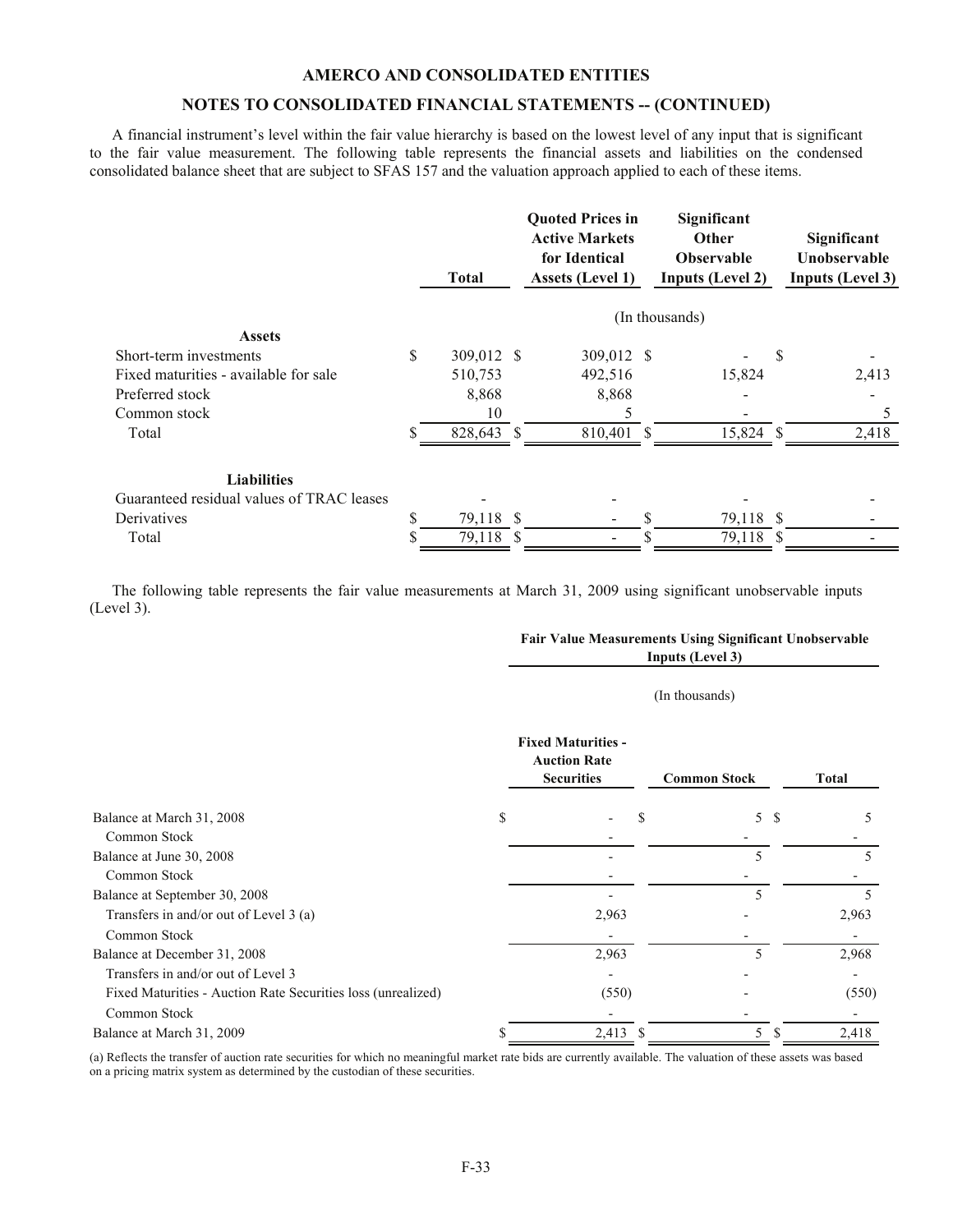### **AMERCO AND CONSOLIDATED ENTITIES NOTES TO CONSOLIDATED FINANCIAL STATEMENTS -- (CONTINUED)**

### **Note 17: Reinsurance and Policy Benefits and Losses, Claims and Loss Expenses Payable**

During their normal course of business, our insurance subsidiaries assume and cede reinsurance on both a coinsurance and a risk premium basis. They also obtain reinsurance for that portion of risks exceeding their retention limits. The maximum amount of life insurance retained on any one life is \$150,000.

|                              |                               |    | <b>Ceded</b> to  |              | <b>Assumed</b>                        |            | Percentage of         |
|------------------------------|-------------------------------|----|------------------|--------------|---------------------------------------|------------|-----------------------|
|                              | <b>Direct</b>                 |    | Other            |              | from Other                            | <b>Net</b> | <b>Amount</b>         |
|                              | Amount (a)                    |    | <b>Companies</b> |              | <b>Companies</b>                      | Amount (a) | <b>Assumed to Net</b> |
|                              |                               |    |                  |              | $(\overline{\ln \text{th} \text{c}})$ |            |                       |
| Year ended December 31, 2008 |                               |    |                  |              |                                       |            |                       |
| Life insurance in force      | \$<br>387,783                 | -S | 4,499            | <sup>S</sup> | 1,147,982 \$                          | 1,531,266  | 75%                   |
| Premiums earned:             |                               |    |                  |              |                                       |            |                       |
| Life                         | \$<br>$16,240$ \$             |    | 36S              |              | 5,020 \$                              | 21,224     | 24%                   |
| Accident and health          | 81,241                        |    | 1,066            |              | 4,581                                 | 84,756     | $5\%$                 |
| Annuity                      | 1,436                         |    |                  |              | 2,156                                 | 3,592      | 60%                   |
| Property and casualty        | 19,253                        |    | 83               |              | 9,167                                 | 28,337     | 32%                   |
| Total                        | $118,170$ \$                  |    | $1,185$ \$       |              | $20,924$ \$                           | 137,909    |                       |
| Year ended December 31, 2007 |                               |    |                  |              |                                       |            |                       |
| Life insurance in force      | \$<br>328,384 \$              |    | $4,682$ \$       |              | 1,428,242 \$                          | 1,751,944  | 82%                   |
| Premiums earned:             |                               |    |                  |              |                                       |            |                       |
| Life                         | \$<br>$10,669$ \$             |    | 35S              |              | 4,823 \$                              | 15,457     | 31%                   |
| Accident and health          | 88,658                        |    | 1,230            |              | 5,155                                 | 92,583     | 6%                    |
| Annuity                      | 545                           |    |                  |              | 3,411                                 | 3,956      | 86%                   |
| Property and casualty        | 19,373                        |    | 39               |              | 9,054                                 | 28,388     | 32%                   |
| Total                        | $119,245$ \$                  |    | $1,304$ \$       |              | 22,443                                | 140,384    |                       |
| Year ended December 31, 2006 |                               |    |                  |              |                                       |            |                       |
| Life insurance in force      | \$<br>393,400 \$              |    | 5,662 \$         |              | 1,483,250 \$                          | 1,870,988  | 79%                   |
| Premiums earned:             |                               |    |                  |              |                                       |            |                       |
| Life                         | \$<br>9,569 \$                |    | 315 \$           |              | 4,980 \$                              | 14,234     | 35%                   |
| Accident and health          | 96,285                        |    | 1,390            |              | 6,234                                 | 101,129    | 6%                    |
| Annuity                      | 2,558                         |    |                  |              | 2,478                                 | 5,036      | 49%                   |
| Property and casualty        | 18,710                        |    | 2,220            |              | 7,845                                 | 24,335     | 32%                   |
| Total                        | \$<br>$\overline{127,122}$ \$ |    | $3,925$ \$       |              | $21,537$ \$                           | 144,734    |                       |

(a) Balances are reported net of inter-segment transactions.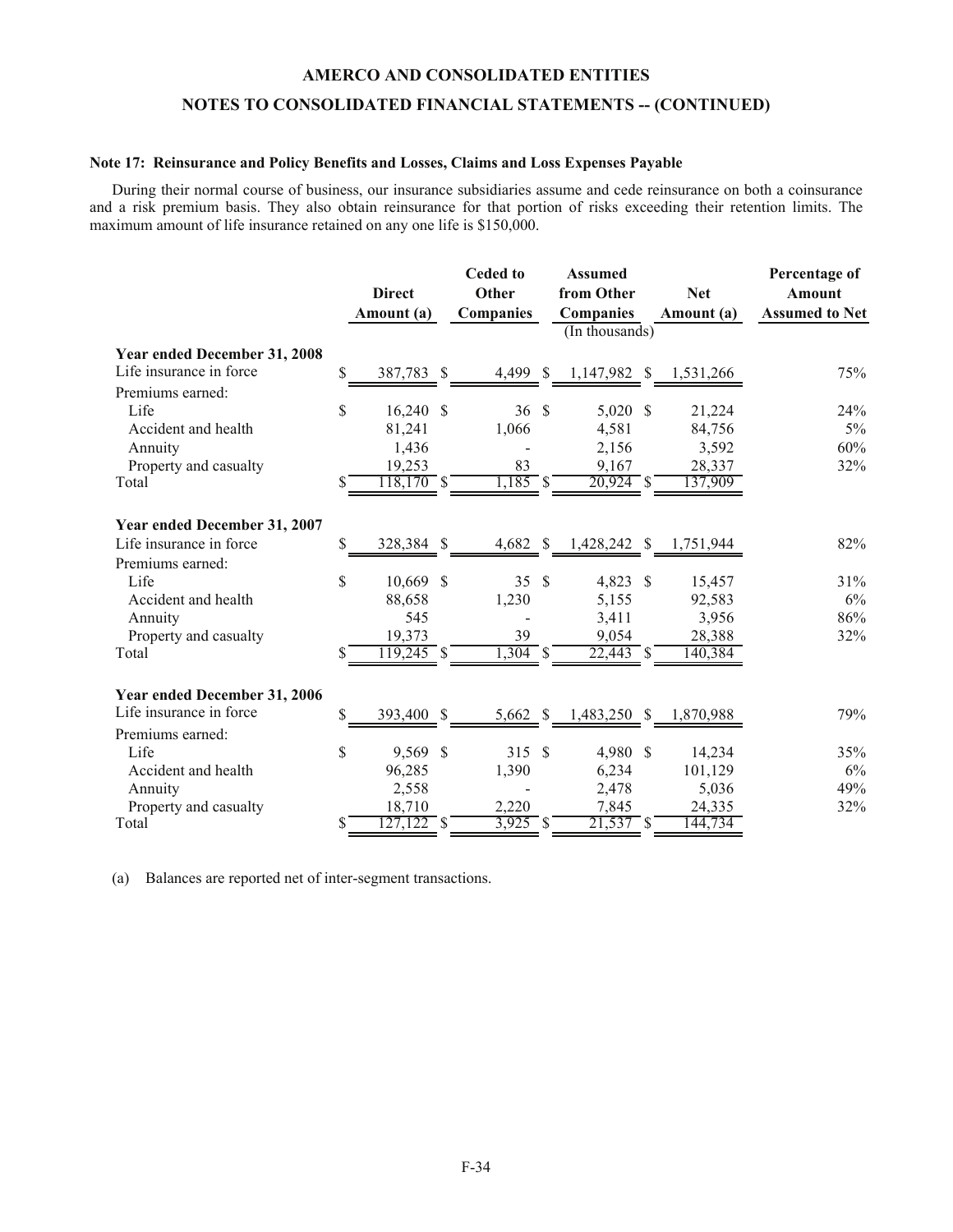### **NOTES TO CONSOLIDATED FINANCIAL STATEMENTS -- (CONTINUED)**

Premiums eliminated in consolidation with Life Insurance were \$1.2 million for fiscal 2007.

To the extent that a re-insurer is unable to meet its obligation under the related reinsurance agreements, RepWest would remain liable for the unpaid losses and loss expenses. Pursuant to certain of these agreements, RepWest holds letters of credit at years-end in the amount of \$3.6 million from re-insurers and has issued letters of credit in the amount of \$13.4 million in favor of certain ceding companies.

Policy benefits and losses, claims and loss expenses payable for Property and Casualty were as follows:

|                                           |            | <b>Years Ended December 31,</b> |
|-------------------------------------------|------------|---------------------------------|
|                                           | 2008       | 2007                            |
|                                           |            | (In thousands)                  |
| Unpaid losses and loss adjustment expense | 287,501 \$ | 288,410                         |
| Reinsurance losses payable                | 929        | 2,708                           |
| Unearned premiums                         | 19         | 200                             |
| Total                                     | 288,449    | 291,318                         |

Activity in the liability for unpaid losses and loss adjustment expenses for Property and Casualty is summarized as follows:

|                               |                  | <b>Years Ended December 31,</b> |         |
|-------------------------------|------------------|---------------------------------|---------|
|                               | 2008             | 2007                            | 2006    |
|                               |                  | (In thousands)                  |         |
| Balance at January 1          | \$<br>288,410 \$ | 288,783 \$                      | 346,928 |
| Less: reinsurance recoverable | 164,181          | 144,950                         | 181,388 |
| Net balance at January 1      | 124,229          | 143,833                         | 165,540 |
| Incurred related to:          |                  |                                 |         |
| Current year                  | 8,497            | 7.094                           | 6,006   |
| Prior years                   | 9,384            | 11,894                          | 15,895  |
| Total incurred                | 17,881           | 18,988                          | 21,901  |
| Paid related to:              |                  |                                 |         |
| Current year                  | 5,006            | 3,289                           | 3,492   |
| Prior years                   | 22,701           | 35,303                          | 40,116  |
| Total paid                    | 27,707           | 38,592                          | 43,608  |
| Net balance at December 31    | 114,403          | 124,229                         | 143,833 |
| Plus: reinsurance recoverable | 173,098          | 164,181                         | 144,950 |
| Balance at December 31        | 287,501          | 288,410 \$                      | 288,783 |
|                               |                  |                                 |         |

The liability for incurred losses and loss adjustment expenses (net of reinsurance recoverable of \$173.1 million) decreased by \$9.8 million in 2008. The decrease is a result of resolving claims associated with terminated unprofitable programs.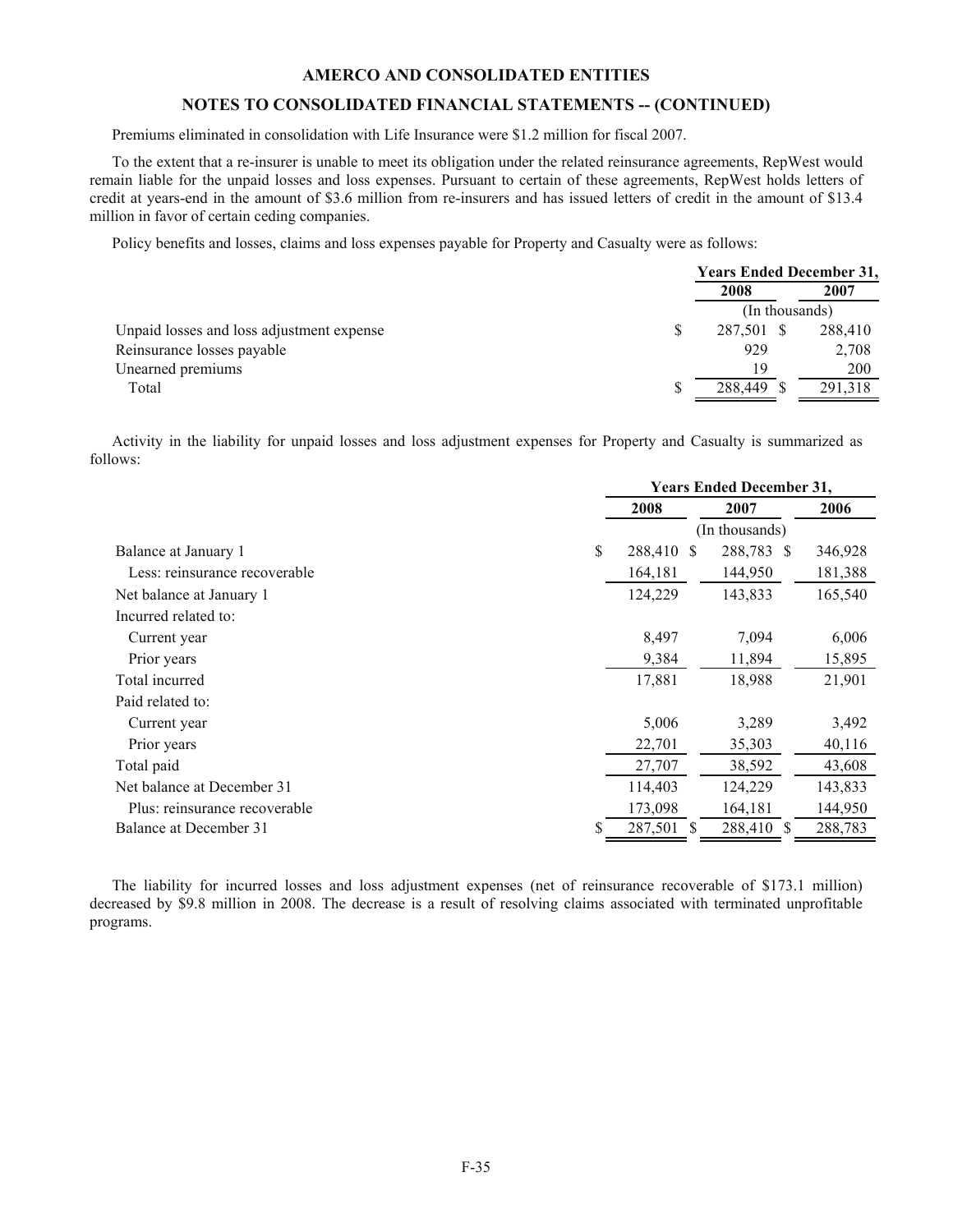### **NOTES TO CONSOLIDATED FINANCIAL STATEMENTS -- (CONTINUED)**

### **Note 18: Contingent Liabilities and Commitments**

The Company leases a portion of its rental equipment and certain of its facilities under operating leases with terms that expire at various dates substantially through 2016, with the exception of one land lease expiring in 2034. At March 31, 2009, AMERCO has guaranteed \$183.4 million of residual values for these rental equipment assets at the end of the respective lease terms. Certain leases contain renewal and fair market value purchase options as well as mileage and other restrictions. At the expiration of the lease, the Company has the option to renew the lease, purchase the asset for fair market value, or sell the asset to a third party on behalf of the lessor. AMERCO has been leasing equipment since 1987 and has experienced no material losses relating to these types of residual value guarantees.

Lease expenses were as follows:

|               |            | <b>Years Ended March 31,</b> |         |
|---------------|------------|------------------------------|---------|
|               | 2009       | 2008                         | 2007    |
|               |            | (In thousands)               |         |
| Lease expense | 152,424 \$ | 133.931 \$                   | 147,659 |

Lease commitments for leases having terms of more than one year were as follows:

|                      | Property,        |                |              |
|----------------------|------------------|----------------|--------------|
|                      | <b>Plant</b> and | Rental         |              |
|                      | Equipment        | Equipment      | <b>Total</b> |
|                      |                  | (In thousands) |              |
| Year-ended March 31: |                  |                |              |
| 2010                 | \$<br>13,168 \$  | 134,090 \$     | 147,258      |
| 2011                 | 12,915           | 113,446        | 126,361      |
| 2012                 | 12,676           | 97,725         | 110,401      |
| 2013                 | 12,335           | 84,285         | 96,620       |
| 2014                 | 11,323           | 66,266         | 77,589       |
| Thereafter           | 7,859            | 59,118         | 66,977       |
| Total                | \$<br>70,276 \$  | 554,930        | 625,206      |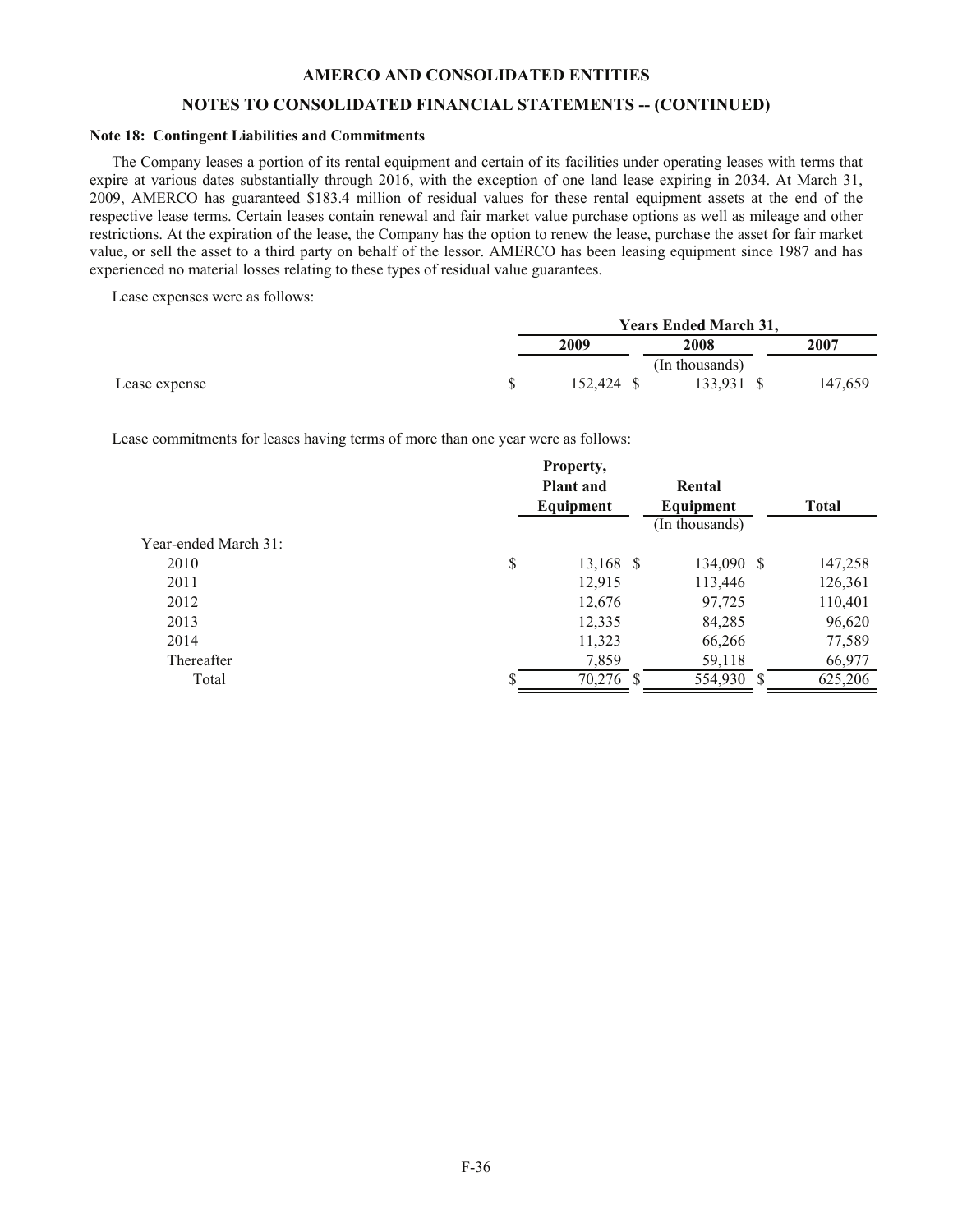### **AMERCO AND CONSOLIDATED ENTITIES NOTES TO CONSOLIDATED FINANCIAL STATEMENTS -- (CONTINUED)**

### **Note 19: Contingencies**

### *Shoen*

In September 2002, Paul F. Shoen filed a shareholder derivative lawsuit in the Second Judicial District Court of the State of Nevada, Washoe County, captioned Paul F. Shoen vs. SAC Holding Corporation et al., CV 02-05602, seeking damages and equitable relief on behalf of AMERCO from SAC Holdings and certain current and former members of the AMERCO Board of Directors, including Edward J. Shoen, Mark V. Shoen and James P. Shoen as Defendants. AMERCO is named as a nominal Defendant in the case. The complaint alleges breach of fiduciary duty, self-dealing, usurpation of corporate opportunities, wrongful interference with prospective economic advantage and unjust enrichment and seeks the unwinding of sales of self-storage properties by subsidiaries of AMERCO to SAC prior to the filing of the complaint. The complaint seeks a declaration that such transfers are void as well as unspecified damages. In October 2002, the Defendants filed motions to dismiss the complaint. Also in October 2002, Ron Belec filed a derivative action in the Second Judicial District Court of the State of Nevada, Washoe County, captioned Ron Belec vs. William E. Carty, et al., CV 02-06331 and in January 2003, M.S. Management Company, Inc. filed a derivative action in the Second Judicial District Court of the State of Nevada, Washoe County, captioned M.S. Management Company, Inc. vs. William E. Carty, et al., CV 03-00386. Two additional derivative suits were also filed against these parties. Each of these suits is substantially similar to the Paul F. Shoen case. The Court consolidated the five cases and thereafter dismissed these actions in May 2003, concluding that the AMERCO Board of Directors had the requisite level of independence required in order to have these claims resolved by the Board. Plaintiffs appealed this decision and, in July 2006, the Nevada Supreme Court reversed the ruling of the trial court and remanded the case to the trial court for proceedings consistent with its ruling, allowing the Plaintiffs to file an amended complaint and plead in addition to substantive claims, demand futility.

In November 2006, the Plaintiffs filed an amended complaint. In December 2006, the Defendants filed motions to dismiss, based on various legal theories. In March 2007, the Court denied AMERCO's motion to dismiss regarding the issue of demand futility, stating that "Plaintiffs have satisfied the heightened pleading requirements of demand futility by showing a majority of the members of the AMERCO Board of Directors were interested parties in the SAC transactions." The Court heard oral argument on the remainder of the Defendants' motions to dismiss, including the motion ("Goldwasser Motion") based on the fact that the subject matter of the lawsuit had been settled and dismissed in earlier litigation known as Goldwasser v. Shoen, C.V.N.-94-00810-ECR (D.Nev), Washoe County, Nevada. In addition, in September and October 2007, the Defendants filed Motions for Judgment on the Pleadings or in the Alternative Summary Judgment, based on the fact that the stockholders of the Company had ratified the underlying transactions at the 2007 annual meeting of stockholders of AMERCO. In December 2007, the Court denied this motion. This ruling does not preclude a renewed motion for summary judgment after discovery and further proceedings on these issues. On April 7, 2008, the litigation was dismissed, on the basis of the Goldwasser Motion. On May 8, 2008, the Plaintiffs filed a notice of appeal of such dismissal to the Nevada Supreme Court. On May 20, 2008, AMERCO filed a cross appeal relating to the denial of its Motion to Dismiss in regard to demand futility. The appeals are currently pending and the issues will be fully briefed before the Nevada Supreme Court by September 13, 2009.

### *Environmental*

AMERCO is a party to several administrative proceedings arising from state and local provisions that regulate the removal and/or cleanup of underground fuel storage tanks. It is the opinion of management, that none of these suits, claims or proceedings involving AMERCO, individually or in the aggregate, are expected to result in a material adverse effect on AMERCO's financial position or results of operations.

Compliance with environmental requirements of federal, state and local governments may significantly affect Real Estate's business operations. Among other things, these requirements regulate the discharge of materials into the water, air and land and govern the use and disposal of hazardous substances. Real Estate is aware of issues regarding hazardous substances on some of its properties. Real Estate regularly makes capital and operating expenditures to stay in compliance with environmental laws and has put in place a remedial plan at each site where it believes such a plan is necessary. Since 1988, Real Estate has managed a testing and removal program for underground storage tanks.

Based upon the information currently available to Real Estate, compliance with the environmental laws and its share of the costs of investigation and cleanup of known hazardous waste sites are not expected to result in a material adverse effect on AMERCO's financial position or results of operations. Real Estate expects to spend approximately \$5.2 million in total through 2011 to remediate these properties.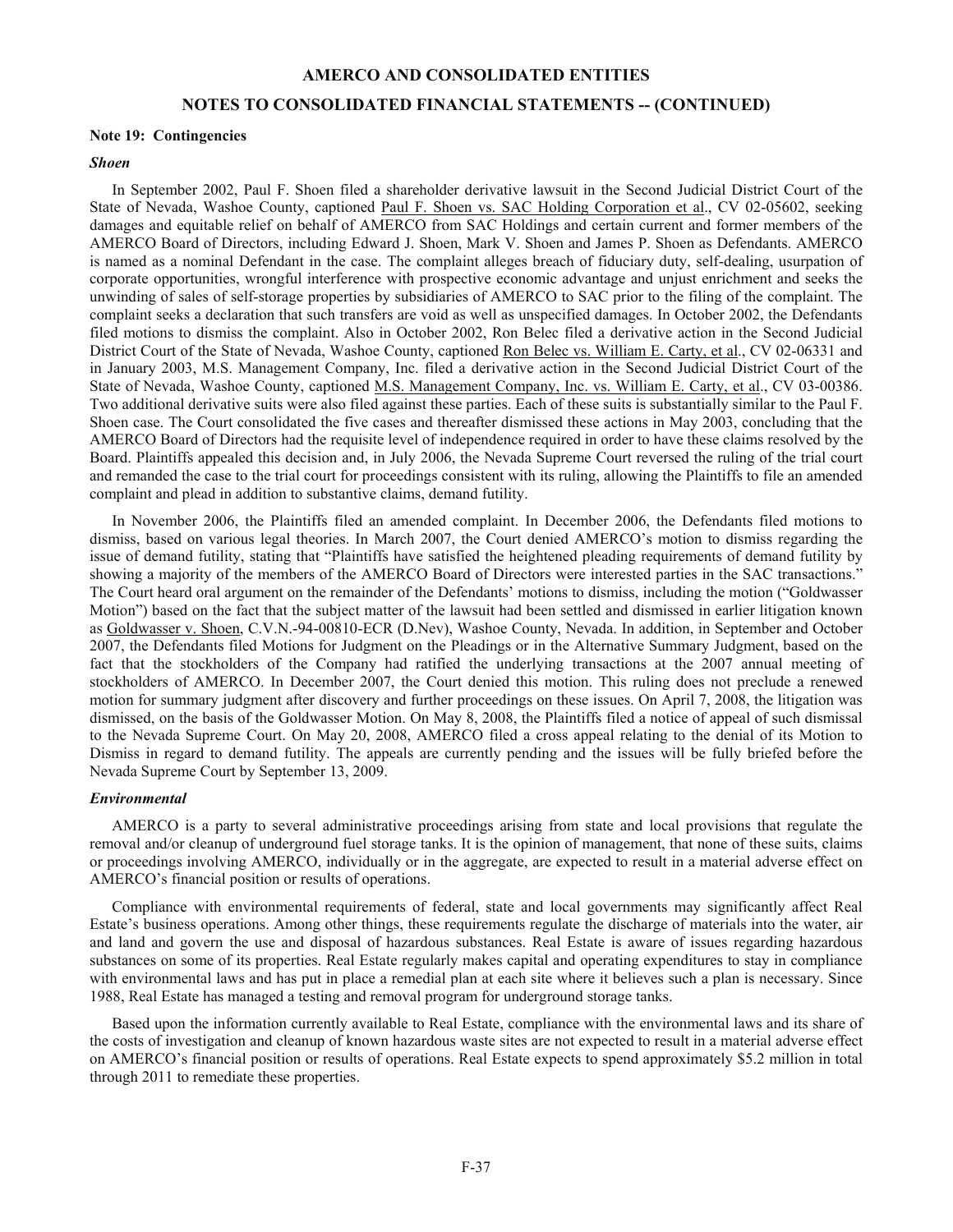### **NOTES TO CONSOLIDATED FINANCIAL STATEMENTS -- (CONTINUED)**

### *Other*

The Company is named as a defendant in various other litigation and claims arising out of the normal course of business. In management's opinion, none of these other matters will have a material effect on the Company's financial position and results of operations.

### **Note 20: Related Party Transactions**

AMERCO has engaged in related party transactions and has continuing related party interests with certain major stockholders, directors and officers of the consolidated group as disclosed below. Management believes that the transactions described below and in the related notes were consummated on terms equivalent to those that would prevail in arm's-length transactions.

SAC Holdings was established in order to acquire self-storage properties. These properties are being managed by the Company pursuant to management agreements. The sale of self-storage properties by the Company to SAC Holdings has in the past provided significant cash flows to the Company.

Management believes that its sales of self-storage properties to SAC Holdings has provided a unique structure for the Company to earn moving equipment rental revenues and property management fee revenues from the SAC Holdings selfstorage properties that the Company manages.

During fiscal 2009, subsidiaries of the Company held various junior unsecured notes of SAC Holdings. Substantially all of the equity interest of SAC Holdings is controlled by Blackwater. Blackwater is wholly-owned by Mark V. Shoen, a significant shareholder and executive officer of AMERCO. The Company does not have an equity ownership interest in SAC Holdings. The Company recorded interest income of \$18.4 million, \$18.6 million and \$19.2 million, and received cash interest payments of \$14.1 million, \$19.2 million and \$44.5 million, from SAC Holdings during fiscal 2009, 2008 and 2007, respectively. The cash interest payments for fiscal 2007 included a payment to significantly reduce the outstanding interest receivable from SAC Holdings. The largest aggregate amount of notes receivable outstanding during fiscal 2009 was \$198.1 million and the aggregate notes receivable balance at March 31, 2009 was \$197.6 million. In accordance with the terms of these notes, SAC Holdings may repay the notes without penalty or premium at any time.

Interest accrues on the outstanding principal balance of junior notes of SAC Holdings that the Company holds at a 9.0% rate per annum. A fixed portion of that basic interest is paid on a monthly basis. Additional interest can be earned on notes totaling \$122.2 million of principal depending upon the amount of remaining basic interest and the cash flow generated by the underlying property. This amount is referred to as the "cash flow-based calculation."

To the extent that this cash flow-based calculation exceeds the amount of remaining basic interest, contingent interest would be paid on the same monthly date as the fixed portion of basic interest. To the extent that the cash flow-based calculation is less than the amount of remaining basic interest, the additional interest payable on the applicable monthly date is limited to the amount of that cash flow-based calculation. In such a case, the excess of the remaining basic interest over the cash flow-based calculation is deferred. In addition, subject to certain contingencies, the junior notes provide that the holder of the note is entitled to receive a portion of the appreciation realized upon, among other things, the sale of such property by SAC Holdings. To date, no excess cash flows related to these arrangements have been earned or paid.

During fiscal 2009, AMERCO and U-Haul held various junior notes with Private Mini Storage Realty L.P. ("Private Mini"). The equity interests of Private Mini are ultimately controlled by Blackwater. The Company recorded interest income of \$5.3 million, \$5.1 million and \$5.0 million, and received cash interest payments of \$5.3 million, \$5.1 million and \$5.0 million, from Private Mini during fiscal 2009, 2008 and 2007, respectively. The balance of notes receivable from Private Mini at March 31, 2009 was \$68.2 million. The largest aggregate amount outstanding during fiscal 2009 was \$69.1 million.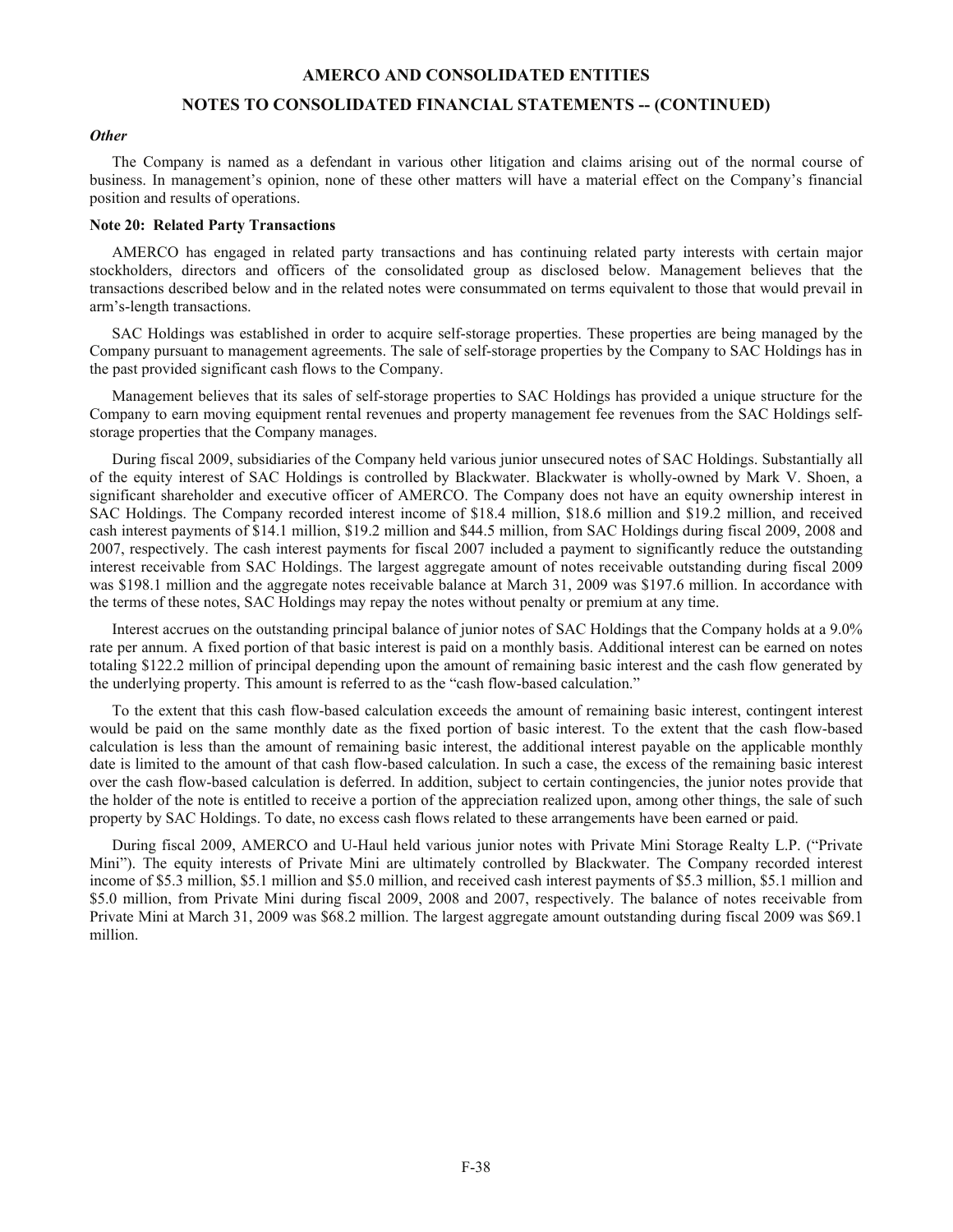### **NOTES TO CONSOLIDATED FINANCIAL STATEMENTS -- (CONTINUED)**

The Company currently manages the self-storage properties owned or leased by SAC Holdings, Mercury Partners, L.P. ("Mercury"), Four SAC Self-Storage Corporation ("4 SAC"), Five SAC Self-Storage Corporation ("5 SAC"), Galaxy Investments, L.P. ("Galaxy") and Private Mini pursuant to a standard form of management agreement, under which the Company receives a management fee of between 4% and 10% of the gross receipts plus reimbursement for certain expenses. The Company received management fees, exclusive of reimbursed expenses, of \$24.3 million, \$23.7 million and \$23.5 million from the above mentioned entities during fiscal 2009, 2008 and 2007, respectively. This management fee is consistent with the fee received for other properties the Company previously managed for third parties. SAC Holdings, 4 SAC, 5 SAC, Galaxy and Private Mini are substantially controlled by Blackwater. Mercury is substantially controlled by Mark V. Shoen. James P. Shoen, a significant shareholder and director of AMERCO, has an interest in Mercury.

The Company leases space for marketing company offices, vehicle repair shops and hitch installation centers from subsidiaries of SAC Holdings, 5 SAC and Galaxy. Total lease payments pursuant to such leases were \$2.4 million, \$2.1 million and \$2.7 million for fiscal 2009, 2008 and 2007, respectively. The terms of the leases are similar to the terms of leases for other properties owned by unrelated parties that are leased to the Company.

At March 31, 2009, subsidiaries of SAC Holdings, 4 SAC, 5 SAC, Galaxy and Private Mini acted as U-Haul independent dealers. The financial and other terms of the dealership contracts with the aforementioned companies and their subsidiaries are substantially identical to the terms of those with the Company's other independent dealers whereby commissions are paid by the Company based upon equipment rental revenue. The Company paid the above mentioned entities \$34.7 million, \$36.0 million and \$36.6 million, respectively in commissions pursuant to such dealership contracts during fiscal 2009, 2008 and 2007, respectively.

These agreements and notes with subsidiaries of SAC Holdings, 4 SAC, 5 SAC, Galaxy and Private Mini, excluding Dealer Agreements, provided revenues of \$43.2 million, expenses of \$2.4 million and cash flows of \$38.1 million during fiscal 2009. Revenues and commission expenses related to the Dealer Agreements were \$164.0 million and \$34.7 million, respectively.

In prior years, U-Haul sold various properties to SAC Holdings at prices in excess of U-Haul's carrying values resulting in gains which U-Haul deferred and treated as additional paid-in capital. The transferred properties have historically been stated at the original cost basis as the gains were eliminated in consolidation. In March 2004, a portion of these deferred gains were recognized and treated as contributions from a related party in the amount of \$111.0 million as a result of the deconsolidation of SAC Holding Corporation. In November 2007, the remaining portion of these deferred gains were recognized and treated as contributions from a related party in the amount of \$46.1 million as a result of the deconsolidation of SAC Holding II.

In March 2009, RepWest purchased shares of AMERCO Series A 8 ½% Preferred Stock on the open market for \$0.9 million. RepWest may continue to make investments in AMERCO's Preferred Shares in the future.

### *Related Party Assets*

|                                                          |   | March 31,      |         |
|----------------------------------------------------------|---|----------------|---------|
|                                                          |   | 2009           | 2008    |
|                                                          |   | (In thousands) |         |
| U-Haul notes, receivables and interest from Private Mini | S | 70,584 \$      | 71,038  |
| U-Haul notes receivable from SAC Holdings Corporation    |   | 197,552        | 198,144 |
| U-Haul interest receivable from SAC Holdings Corporation |   | 8,815          | 4,498   |
| U-Haul receivable from SAC Holdings Corporation          |   | 20,517         | 20,617  |
| U-Haul receivable from Mercury                           |   | 6,264          | 6,791   |
| Other                                                    |   | (198           | 2,798   |
|                                                          |   | 303,534        | 303,886 |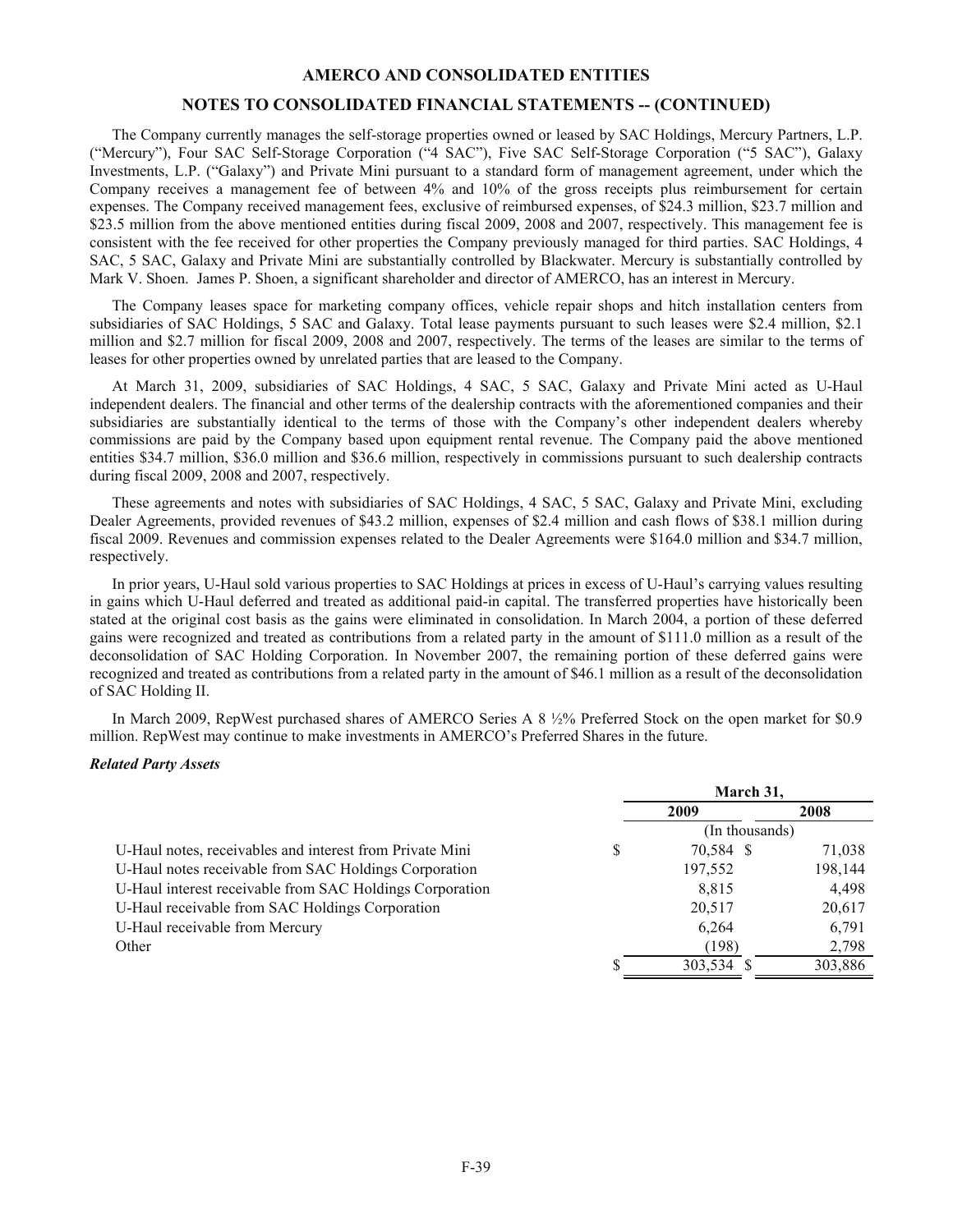### **NOTES TO CONSOLIDATED FINANCIAL STATEMENTS -- (CONTINUED)**

### **Note 21: Statutory Financial Information of Insurance Subsidiaries**

Applicable laws and regulations of the State of Arizona require Property and Casualty Insurance and Life Insurance to maintain minimum capital and surplus determined in accordance with statutory accounting principles. Audited statutory net income (loss) and statutory capital and surplus for the years-ended are listed below:

|                                       |                  | <b>Years Ended December 31,</b> |         |
|---------------------------------------|------------------|---------------------------------|---------|
|                                       | 2008             | 2007                            | 2006    |
|                                       |                  | (In thousands)                  |         |
| RepWest:                              |                  |                                 |         |
| Audited statutory net income          | \$<br>$6,724$ \$ | $11,000$ \$                     | 8,980   |
| Audited statutory capital and surplus | 103,842          | 110,197                         | 101,236 |
| NAFCIC:                               |                  |                                 |         |
| Audited statutory net income (loss)   | 13               | (95)                            | 517     |
| Audited statutory capital and surplus | 3,025            | 3,013                           | 4,512   |
| ARCOA*:                               |                  |                                 |         |
| Audited statutory net loss            | (29)             |                                 |         |
| Audited statutory capital and surplus | 3,471            |                                 |         |
| Oxford:                               |                  |                                 |         |
| Audited statutory net income          | 9,789            | 13,038                          | 14,869  |
| Audited statutory capital and surplus | 129,702          | 124,015                         | 112,998 |
| CFLIC:                                |                  |                                 |         |
| Audited statutory net income          | 4,712            | 4,066                           | 2,652   |
| Audited statutory capital and surplus | 34,357           | 25,075                          | 21,040  |
| NAI:                                  |                  |                                 |         |
| Audited statutory net income          | 1,663            | 6,374                           | 6,198   |
| Audited statutory capital and surplus | 10,340           | 15,824                          | 17,432  |
| DGLIC**:                              |                  |                                 |         |
| Audited statutory net income (loss)   | 299              | 337                             | (700)   |
| Audited statutory capital and surplus | 4,528            | 4,199                           | 4,354   |

\* Commenced business in June 2008.

\*\* Acquired by CFLIC February 2006.

The amount of dividends that can be paid to shareholders by insurance companies domiciled in the State of Arizona is limited. Any dividend in excess of the limit requires prior regulatory approval. The statutory surplus for Oxford at December 31, 2008 that could be distributed as ordinary dividends was \$12.7 million. The statutory surplus for RepWest at December 31, 2008 that could be distributed as ordinary dividends was \$9.1 million. In September 2008, RepWest paid \$5.5 million in ordinary dividends to AMERCO.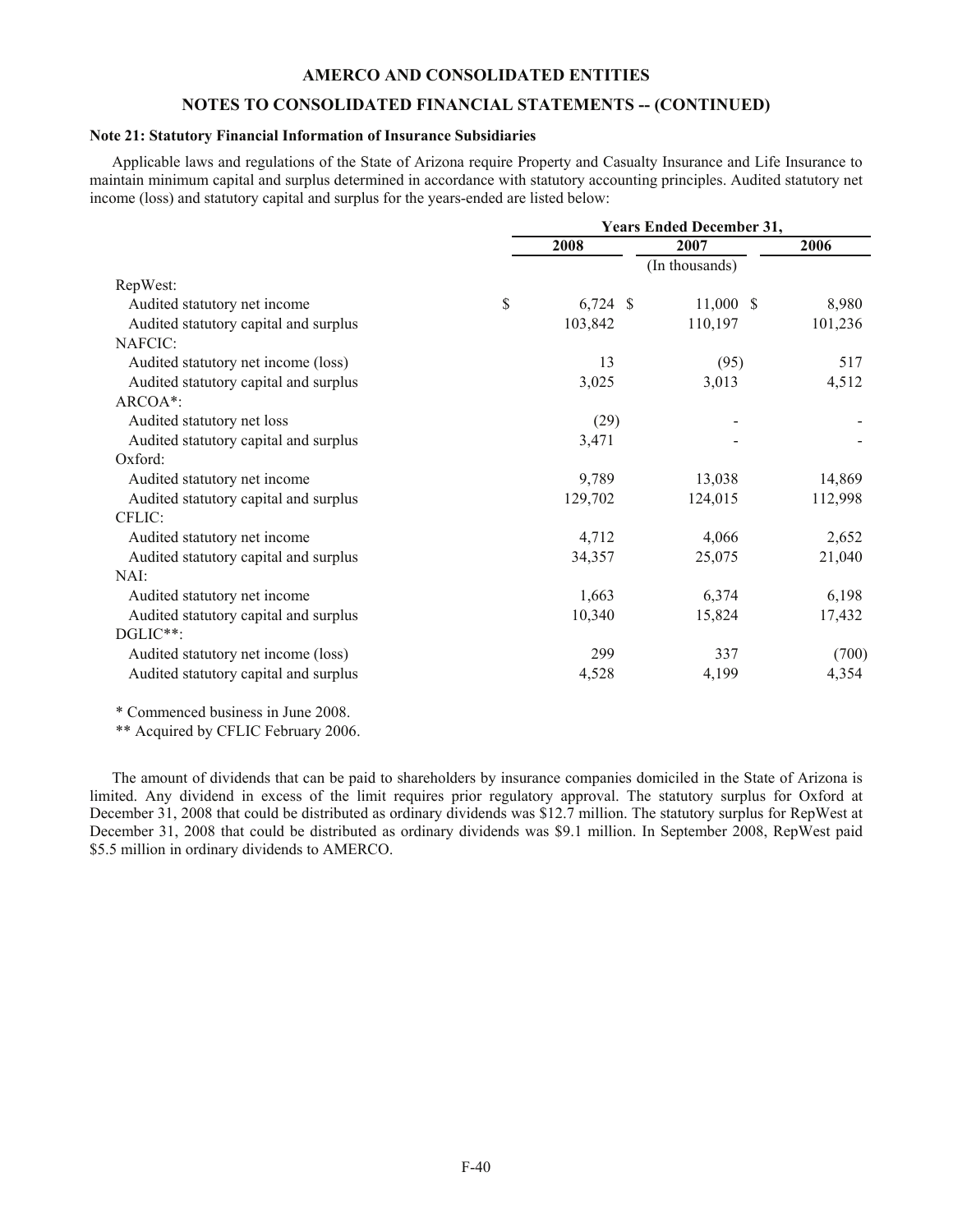### **NOTES TO CONSOLIDATED FINANCIAL STATEMENTS -- (CONTINUED)**

### **Note 22: Financial Information by Geographic Area**

Financial information by geographic area for fiscal 2009 is as follows:

| <b>Year Ended</b>                                                | <b>United States</b> | Canada                                   | <b>Consolidated</b> |
|------------------------------------------------------------------|----------------------|------------------------------------------|---------------------|
|                                                                  |                      | (All amounts are in thousands U.S. \$'s) |                     |
| <b>March 31, 2009</b>                                            |                      |                                          |                     |
| Total revenues                                                   | 1,881,635 \$         | $110,631$ \$                             | 1,992,266           |
| Depreciation and amortization, net of (gains) losses on disposal | 269,658              | 7,949                                    | 277,607             |
| Interest expense                                                 | 97,863               | 607                                      | 98,470              |
| Pretax earnings                                                  | 18.254               | 4.324                                    | 22,578              |
| Income tax expense                                               | 8.174                | 994                                      | 9,168               |
| Identifiable assets                                              | 3,733,300            | 91.773                                   | 3,825,073           |

Financial information by geographic area for fiscal 2008 is as follows:

| <b>Year Ended</b>                                                |     | <b>United States</b> | Canada                                   | Consolidated |
|------------------------------------------------------------------|-----|----------------------|------------------------------------------|--------------|
|                                                                  |     |                      | (All amounts are in thousands U.S. \$'s) |              |
| <b>March 31, 2008</b>                                            |     |                      |                                          |              |
| Total revenues                                                   | \$. | 1,938,505 \$         | 110,669 \$                               | 2,049,174    |
| Depreciation and amortization, net of (gains) losses on disposal |     | 225,774              | 9.289                                    | 235,063      |
| Interest expense                                                 |     | 100,685              | 735                                      | 101,420      |
| Pretax earnings                                                  |     | 100.151              | 2,151                                    | 102,302      |
| Income tax expense                                               |     | 32,855               | 1,663                                    | 34,518       |
| Identifiable assets                                              |     | 3,720,991            | 111,496                                  | 3,832,487    |

Financial information by geographic area for fiscal 2007 is as follows:

| <b>Year Ended</b>                                                | <b>United States</b> | Canada                                   | Consolidated |
|------------------------------------------------------------------|----------------------|------------------------------------------|--------------|
|                                                                  |                      | (All amounts are in thousands U.S. \$'s) |              |
| <b>March 31, 2007</b>                                            |                      |                                          |              |
| \$<br>Total revenues                                             | 1,977,818 \$         | 91,480 \$                                | 2,069,298    |
| Depreciation and amortization, net of (gains) losses on disposal | 199,485              | 7,242                                    | 206,727      |
| Interest expense                                                 | 81,882               | 554                                      | 82,436       |
| Pretax earnings (losses)                                         | 149,169              | (3,346)                                  | 145,823      |
| Income tax expense (benefit)                                     | 56,037               | (767)                                    | 55,270       |
| Identifiable assets                                              | 3,431,960            | 91,088                                   | 3,523,048    |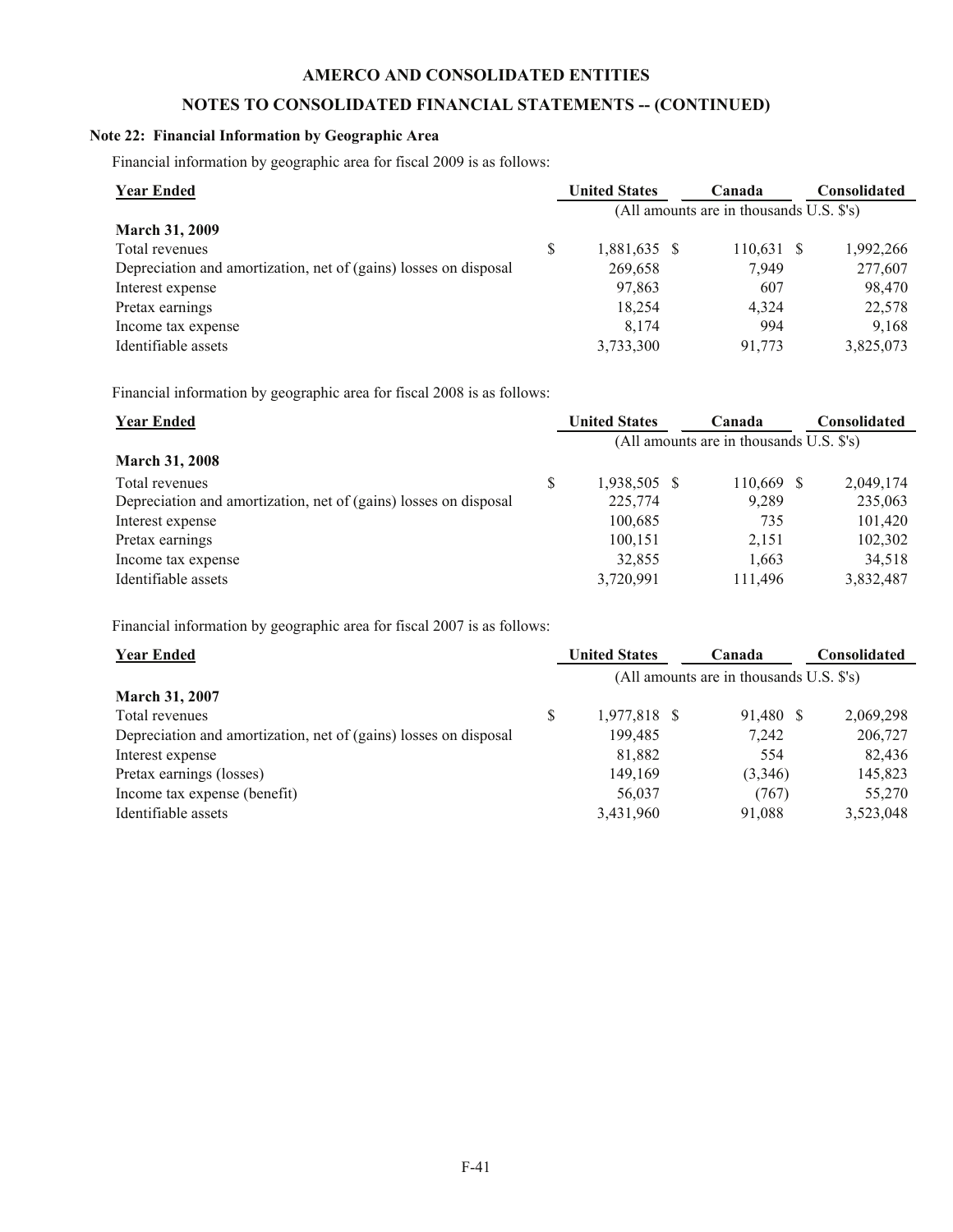### **NOTES TO CONSOLIDATED FINANCIAL STATEMENTS -- (CONTINUED)**

### **Note 22A: Consolidating Financial Information by Industry Segment**

AMERCO has three reportable segments. They are Moving and Storage, Property and Casualty Insurance and Life Insurance. SAC Holding II was also a reportable segment through October 2007. Management tracks revenues separately, but does not report any separate measure of the profitability for rental vehicles, rentals of self-storage spaces and sales of products that are required to be classified as a separate operating segment and accordingly does not present these as separate reportable segments. Deferred income taxes are shown as liabilities on the condensed consolidating statements.

The consolidated balance sheets as of March 31, 2009 and 2008 include the accounts of AMERCO and its whollyowned subsidiaries. The March 31, 2009 statements of operations and cash flows include AMERCO and its wholly-owned subsidiaries. The March 31, 2008 statements of operations and cash flows include AMERCO and its wholly-owned subsidiaries for the entire year, and reflect SAC Holding II for the seven months ended October 31, 2007. The March 31, 2007 statements of operations and cash flows include the accounts of AMERCO and its wholly-owned subsidiaries and SAC Holding II.

AMERCO's three current reportable segments are (and former reportable segment was):

- (a) Moving and Storage, comprised of AMERCO, U-Haul, and Real Estate and the subsidiaries of U-Haul and Real Estate,
- (b) Property and Casualty Insurance, comprised of RepWest and its subsidiaries and ARCOA,
- (c) Life Insurance, comprised of Oxford and its subsidiaries, and
- (d) SAC Holding II and its subsidiaries (through October 2007).

The information includes elimination entries necessary to consolidate AMERCO, the parent, with its subsidiaries and SAC Holding II and its subsidiaries through October 2007.

Investments in subsidiaries are accounted for by the parent using the equity method of accounting.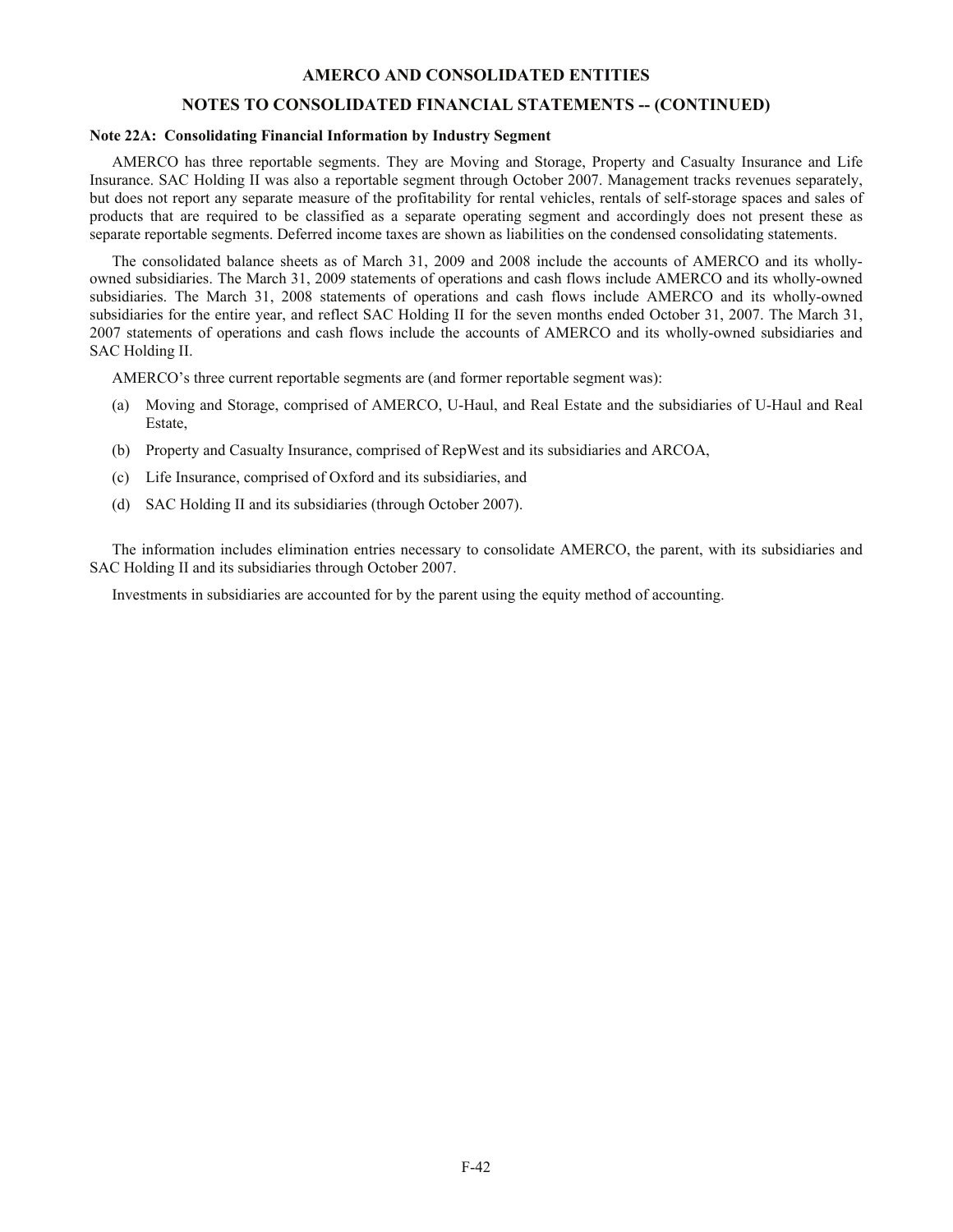### NOTES TO CONSOLIDATED FINANCIAL STATEMENTS -- (CONTINUED) **NOTES TO CONSOLIDATED FINANCIAL STATEMENTS -- (CONTINUED) AMERCO AND CONSOLIDATED ENTITIES**  AMERCO AND CONSOLIDATED ENTITIES

## Note 23A: Financial Information by Consolidating Industry Segment: **Note 23A: Financial Information by Consolidating Industry Segment:**

Consolidating balance sheets by industry segment as of March 31, 2009 are as follows: Consolidating balance sheets by industry segment as of March 31, 2009 are as follows:

|                                                       |           | Moving & Storage |                |                   |                                     |                                         | <b>AMERCO</b> Legal Group |                  |                        |        |
|-------------------------------------------------------|-----------|------------------|----------------|-------------------|-------------------------------------|-----------------------------------------|---------------------------|------------------|------------------------|--------|
|                                                       | AMERCO    | U-Haul           | Real Estate    | Eliminations      | Consolidated<br>Moving &<br>Storage | Insurance (a)<br>Property &<br>Casualty | Insurance (a)<br>Life     | Eliminations     | Consolidated<br>AMERCO |        |
|                                                       |           |                  |                |                   | (In thousands)                      |                                         |                           |                  |                        |        |
| Assets:                                               |           |                  |                |                   |                                     |                                         |                           |                  |                        |        |
| Cash and cash equivalents                             | 38<br>S,  | 213,040<br>S     | S              | S                 | 213,078<br>S                        | 19,197<br>S                             | 8,312<br>S                | S                | 240,587<br>S           |        |
| Reinsurance recoverables and trade receivables, net   |           | 18,264           | $\overline{5}$ |                   | 18,295                              | 184,912                                 | 10,646                    |                  | 213,853                |        |
| Notes and mortgage receivables, net                   |           | 1,892            | 1,039          |                   | 2,931                               |                                         |                           |                  |                        | 2,931  |
| Inventories, net                                      |           | 70,749           |                |                   | 70,749                              |                                         |                           |                  |                        | 70,749 |
| Prepaid expenses                                      | 1,129     | 53,001           | $\overline{1}$ |                   | 54,201                              |                                         |                           |                  | 54,201                 |        |
| Investments, fixed maturities and marketable equities |           |                  |                |                   |                                     | 89,892                                  | 429,739                   |                  | 519,631                |        |
| Investments, other                                    |           | 874              | 13,697         |                   | 14,571                              | 113,724                                 | 98,727                    |                  | 227,022                |        |
| Deferred policy acquisition costs, net                |           |                  |                |                   |                                     |                                         | 44,993                    |                  | 44,993                 |        |
| Other assets                                          |           | 103,607          | 28,807         |                   | 132,423                             | 849                                     | 372                       |                  | 133,644                |        |
| Related party assets                                  | 1,206,555 | 247,809          | 46,326         | $(1,195,060)$ (c) | 305,630                             | 3,178                                   |                           | (5,274)          | 303,534<br>$\odot$     |        |
|                                                       | 1,207,731 | 709,236          | 89.971         | (1, 195, 060)     | 811,878                             | 411,752                                 | 592,789                   | (5,274)          | 1,811,145              |        |
| Investment in subsidiaries                            | (321,215) |                  | ł              | 625,863 (b)       | 304,648                             |                                         |                           | $(304, 648)$ (b) |                        |        |
| Property, plant and equipment, at cost:               |           |                  |                |                   |                                     |                                         |                           |                  |                        |        |
| Land                                                  |           | 39,599           | 173,145        |                   | 212,744                             |                                         |                           |                  | 212,744                |        |
| Buildings and improvements                            |           | 126,957          | 793,337        |                   | 920,294                             |                                         |                           |                  | 920,294                |        |
| Furniture and equipment                               | 301       | 314,849          | 18,164         |                   | 333,314                             |                                         |                           |                  | 333,314                |        |
| Rental trailers and other rental equipment            |           | 214,988          |                |                   | 214,988                             |                                         |                           |                  | 214,988                |        |
| Rental trucks                                         |           | 1,666,151        |                |                   | 1,666,151                           |                                         |                           |                  | 1,666,151              |        |
|                                                       | 301       | 2,362,544        | 984,646        |                   | 3,347,491                           |                                         |                           |                  | 3,347,491              |        |
| Less: Accumulated depreciation                        | (256)     | (1,013,377)      | (319, 930)     |                   | (1,333,563)                         |                                         |                           |                  | (1, 333, 563)          |        |
| Total property, plant and equipment                   | 45        | 1,349,167        | 664,716        |                   | 2,013,928                           |                                         |                           |                  | 2,013,928              |        |
| Total assets                                          | 886,561   | 2,058,403<br>S   | 754,687<br>S   | (569, 197)<br>S   | 3,130,454                           | 411,752<br>S                            | 592,789<br>S              | (309, 922)<br>S  | 3,825,073              |        |

(a) Balances as of December 31, 2008<br>(b) Eliminate investment in subsidiaries<br>(c) Eliminate intercompany receivables and payables (c) Eliminate intercompany receivables and payables (b) Eliminate investment in subsidiaries (a) Balances as of December 31, 2008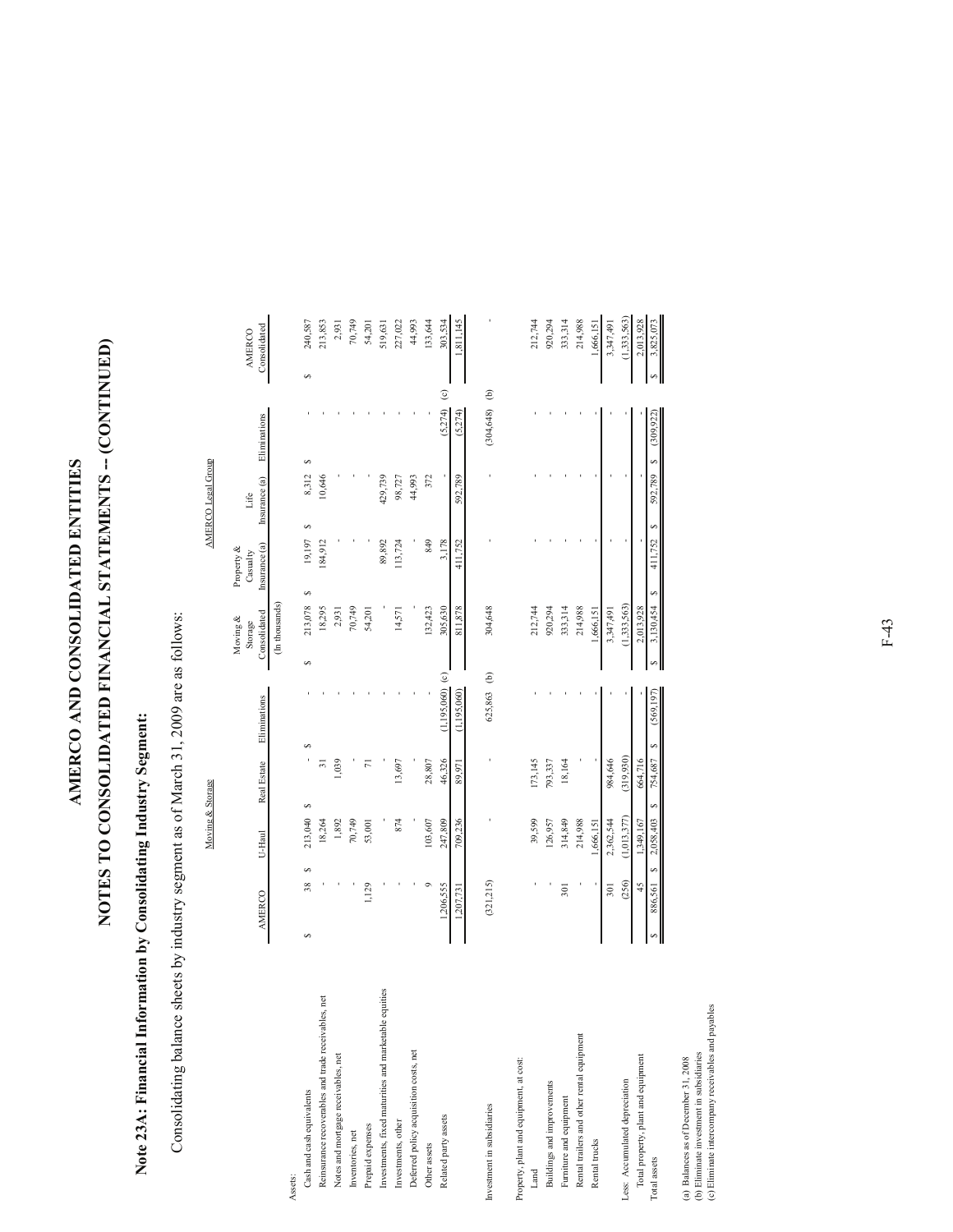## NOTES TO CONSOLIDATED FINANCIAL STATEMENTS -- (CONTINUED) **NOTES TO CONSOLIDATED FINANCIAL STATEMENTS -- (CONTINUED)**

Consolidating balance sheets by industry segment as of March 31, 2009 are as follows: Consolidating balance sheets by industry segment as of March 31, 2009 are as follows:

|                                                              |   |                       |            | Moving & Storage |                   |                |                     |                        | <b>AMERCO Legal Group</b> |                  |              |            |
|--------------------------------------------------------------|---|-----------------------|------------|------------------|-------------------|----------------|---------------------|------------------------|---------------------------|------------------|--------------|------------|
|                                                              |   |                       |            |                  |                   |                | Moving &<br>Storage | Property &<br>Casualty | Life                      |                  | AMERCO       |            |
|                                                              |   | <b>AMERCO</b>         | U-Haul     | Real Estate      | Eliminations      |                | Consolidated        | Insurance (a)          | Insurance (a)             | Eliminations     | Consolidated |            |
|                                                              |   |                       |            |                  |                   | (In thousands) |                     |                        |                           |                  |              |            |
| Liabilities:                                                 |   |                       |            |                  |                   |                |                     |                        |                           |                  |              |            |
| Accounts payable and accrued expenses                        | S | $\mathbf{S}$<br>2,228 | 312,863    | 4,518<br>S       |                   | G,             | G,<br>319,609       |                        | 9,618                     | S                | GA           | 329,227    |
| AMERCO's notes, loans and leases payable                     |   |                       | 622,588    | 923,902          |                   |                | ,546,490            |                        |                           |                  |              | ,546,490   |
| Policy benefits and losses, claims and loss expenses payable |   |                       | 358,280    |                  |                   |                | 358,280             | 288,449                | 132,580                   |                  |              | 779,309    |
| Liabilities from investment contracts                        |   |                       |            |                  |                   |                |                     |                        | 303,332                   |                  |              | 303,332    |
| Other policyholders' funds and liabilities                   |   |                       |            |                  |                   |                |                     | 9,776                  | 2,185                     |                  |              | 11,961     |
| Deferred income                                              |   |                       | 24,612     |                  |                   |                | 24,612              |                        |                           |                  |              | 24,612     |
| Deferred income taxes                                        |   | 161,039               |            |                  |                   |                | 161,039             | (36,758)               | (11,768)                  |                  |              | 112,513    |
| Related party liabilities                                    |   |                       | 1.197.855  |                  | $(1,195,060)$ (c) |                | 2,795               | 2,358                  | 121                       | $(5,274)$ (c)    |              |            |
| Total liabilities                                            |   | 163,267               | 2,516,198  | 928,420          | (1, 195, 060)     |                | 2,412,825           | 263,825                | 436,068                   | (5,274)          |              | 3,107,444  |
| Stockholders' equity:                                        |   |                       |            |                  |                   |                |                     |                        |                           |                  |              |            |
| Series preferred stock:                                      |   |                       |            |                  |                   |                |                     |                        |                           |                  |              |            |
| Series A preferred stock                                     |   |                       |            |                  |                   |                |                     |                        |                           |                  |              |            |
| Series B preferred stock                                     |   |                       |            |                  |                   |                |                     |                        |                           |                  |              |            |
| Series A common stock                                        |   |                       |            |                  |                   |                |                     |                        |                           |                  |              |            |
| Common stock                                                 |   | 10,497                | 540        |                  | $(541)$ (b)       |                | 10,497              | 3,301                  | 2,500                     | $(5,801)$ (b)    |              | 10,497     |
| Additional paid-in capital                                   |   | 420,588               | 121,230    | 147,481          | $(268,711)$ (b)   |                | 420,588             | 89,620                 | 26,271                    | $(115, 891)$ (b) |              | 420,588    |
| Accumulated other comprehensive income (loss)                |   | (98,000)              | (90, 677)  |                  | 90,677            | ê              | (98,000)            | (3,589)                | (3,734)                   | ê<br>7,323       |              | (98,000)   |
| Retained earnings (deficit)                                  |   | 915,862               | (483, 223) | (321, 215)       | 804,438           | $\widehat{e}$  | 915,862             | 58,595                 | 131,684                   | $(190, 279)$ (b) |              | 915,862    |
| Cost of common shares in treasury, net                       |   | (525, 653)            |            |                  |                   |                | (525, 653)          |                        |                           |                  |              | (525, 653) |
| Unearned employee stock ownership plan shares                |   |                       | (5,665)    |                  |                   |                | (5,665)             |                        |                           |                  |              | (5,665)    |
| Total stockholders' equity (deficit)                         |   | 723,294               | (457.795)  | (173, 733)       | 625,863           |                | 717,629             | 147.927                | 156,721                   | (304, 648)       |              | 717,629    |
| Total liabilities and stockholders' equity                   |   | S,<br>886,561         | 2,058,403  | 754,687<br>S,    | (569, 197)<br>S   |                | Ŷ,<br>3,130,454     | Ç,<br>411,752          | 592,789                   | (309, 922)<br>Ý, |              | 3,825,073  |

(a) Balances as of December 31, 2008<br>
(b) Eliminate investment in subsidiaries<br>
(c) Eliminate intercompany receivables and payables (c) Eliminate intercompany receivables and payables (b) Eliminate investment in subsidiaries (a) Balances as of December 31, 2008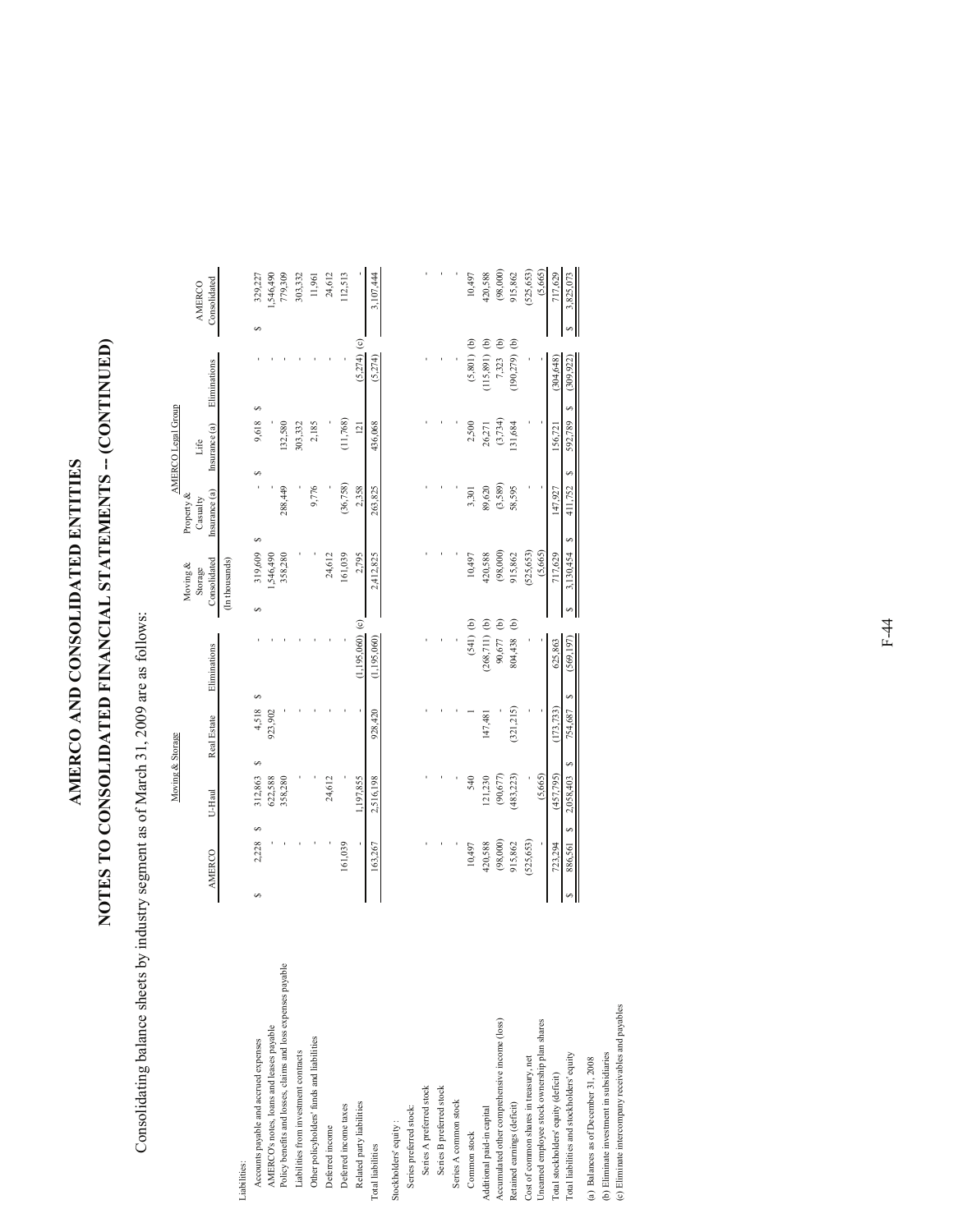## NOTES TO CONSOLIDATED FINANCIAL STATEMENTS -- (CONTINUED) **NOTES TO CONSOLIDATED FINANCIAL STATEMENTS -- (CONTINUED)**

 $\frac{1}{2}$  $f$  March 21 2008  $\frac{1}{2}$ ني<br>ب Ŕ dating bolo  $\tilde{\zeta}$ 

| Consolidating balance sheets by industry segment as of March 31, 2008 are as follows: |                      |                  |                      |                     |                                     |                                         |                           |               |               |                               |
|---------------------------------------------------------------------------------------|----------------------|------------------|----------------------|---------------------|-------------------------------------|-----------------------------------------|---------------------------|---------------|---------------|-------------------------------|
|                                                                                       |                      | Moving & Storage |                      |                     |                                     |                                         | <b>AMERCO Legal Group</b> |               |               |                               |
|                                                                                       | <b>AMERCO</b>        | U-Haul           | Real Estate          | Eliminations        | Consolidated<br>Moving &<br>Storage | Insurance (a)<br>Property &<br>Casualty | Insurance (a)<br>Life     | Eliminations  |               | Consolidated<br><b>AMERCO</b> |
|                                                                                       |                      |                  |                      |                     | (In thousands)                      |                                         |                           |               |               |                               |
| Assets:                                                                               |                      |                  |                      |                     |                                     |                                         |                           |               |               |                               |
| Cash and cash equivalents                                                             | $\overline{30}$<br>S | 191,220<br>S     | G,                   | S                   | 191,250<br>S.                       | 6,848<br>S                              | 8,524<br>S                | S             | S             | 206,622                       |
| Reinsurance recoverables and trade receivables, net                                   |                      | 20,529           | 27                   |                     | 20,556                              | 171,954                                 | 10,255                    |               |               | 202,765                       |
| Notes and mortgage receivables, net                                                   |                      | 1,158            | 930                  |                     | 2,088                               |                                         |                           |               |               | 2,088                         |
| Inventories, net                                                                      |                      | 65,349           |                      |                     | 65,349                              |                                         |                           |               |               | 65,349                        |
| Prepaid expenses                                                                      | 4,508                | 51,418           | 233                  |                     | 56,159                              |                                         |                           |               |               | 56,159                        |
| investments, fixed maturities and marketable equities                                 |                      |                  |                      |                     |                                     | 144, 171                                | 489,613                   |               |               | 633,784                       |
| Investments, other                                                                    |                      | 838              | 13,515               |                     | 14,353                              | 80,786                                  | 90,452                    |               |               | 185,591                       |
| Deferred policy acquisition costs, net                                                |                      |                  |                      |                     |                                     | 30                                      | 35,548                    |               |               | 35,578                        |
| Other assets                                                                          | $^{\circ}$           | 97,285           | 30,494               |                     | 127,787                             | 1,159                                   | 543                       |               |               | 129,489                       |
| Related party assets                                                                  | 1,164,092            | 244,801          | 29,198               | $(1, 131, 730)$ (c) | 306,361                             | 7,067                                   |                           | $(9,542)$ (c) |               | 303,886                       |
|                                                                                       | 1,168,638            | 672,598          | 74,397               | (1, 131, 730)       | 783,903                             | 412,015                                 | 634,935                   | (9, 542)      |               | 1,821,311                     |
| Investment in subsidiaries                                                            | (234, 927)           |                  |                      | 534,247 (b)         | 299,320                             |                                         |                           | (299, 320)    | $\widehat{e}$ |                               |
| Property, plant and equipment, at cost:                                               |                      |                  |                      |                     |                                     |                                         |                           |               |               |                               |
| Land                                                                                  |                      | 44,224           | 163,940              |                     | 208,164                             |                                         |                           |               |               | 208,164                       |
| Buildings and improvements                                                            |                      | 109,826          | 750,056              |                     | 859,882                             |                                         |                           |               |               | 859,882                       |
| Furniture and equipment                                                               | 304                  | 291,561          | 18,095               |                     | 309,960                             |                                         |                           |               |               | 309,960                       |
| Rental trailers and other rental equipment                                            |                      | 205,572          |                      |                     | 205,572                             |                                         |                           |               |               | 205,572                       |
| Rental trucks                                                                         |                      | 1,734,425        |                      |                     | 1,734,425                           |                                         |                           |               |               | 1,734,425                     |
|                                                                                       | 304                  | 2,385,608        | 932,091              |                     | 3,318,003                           |                                         |                           |               |               | 3,318,003                     |
| Less: Accumulated depreciation                                                        | (242)                | (999,040)        | (307, 545)           |                     | (1,306,827)                         |                                         |                           |               |               | (1,306,827)                   |
| Total property, plant and equipment                                                   | $\mathcal{O}$        | 1,386,568        | 624,546              |                     | 2,011,176                           |                                         |                           |               |               | 2,011,176                     |
| Total assets                                                                          | 933,773              | 2,059,166        | 698,943<br>$\bullet$ | (597, 483)          | 3,094,399                           | 412,015                                 | 634,935                   | (308, 862)    |               | 3,832,487                     |

F-45

(a) Balances as of December 31, 2007 (b) Eliminate investment in subsidiaries (c) Eliminate intercompany receivables and payables

(a) Balances as of December 31,  $2007$ <br>(b) Eliminate investment in subsidiaries<br>(c) Eliminate intercompany receivables and payables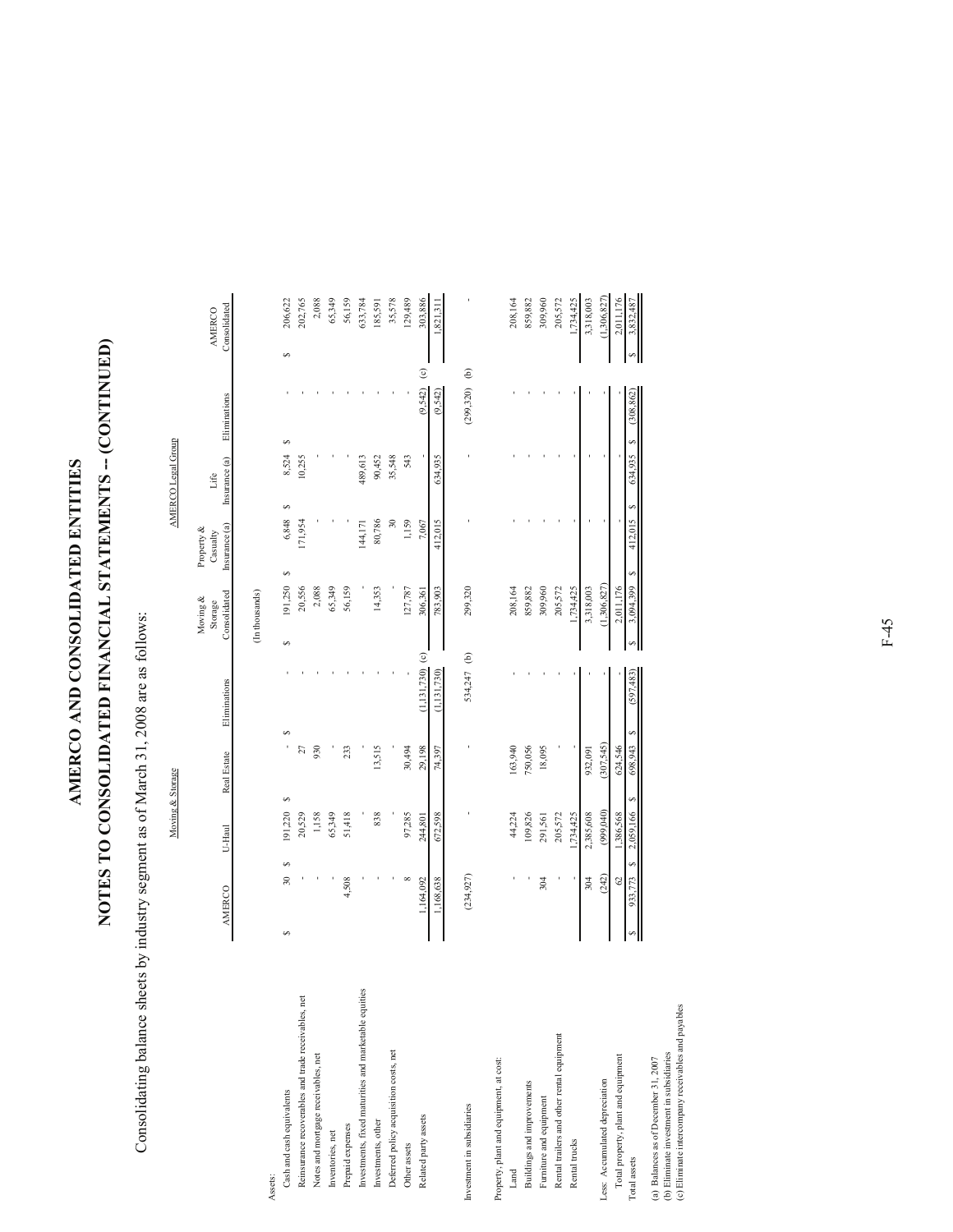## NOTES TO CONSOLIDATED FINANCIAL STATEMENTS -- (CONTINUED) **NOTES TO CONSOLIDATED FINANCIAL STATEMENTS -- (CONTINUED)**

Consolidating balance sheets by industry segment as of March 31, 2008 are as follows: Consolidating balance sheets by industry segment as of March 31, 2008 are as follows:

|                                                                   |        |              | Moving & Storage |              |                   |                          |                        | <b>AMERCO</b> Legal Group |                  |    |               |
|-------------------------------------------------------------------|--------|--------------|------------------|--------------|-------------------|--------------------------|------------------------|---------------------------|------------------|----|---------------|
|                                                                   |        |              |                  |              |                   | Moving &<br>Storage      | Property &<br>Casualty | Life                      |                  |    | <b>AMERCO</b> |
|                                                                   | AMERCO |              | U-Haul           | Real Estate  | Eliminations      | Consolidated             | Insurance (a)          | Insurance (a)             | Eliminations     |    | Consolidated  |
|                                                                   |        |              |                  |              |                   | (In thousands)           |                        |                           |                  |    |               |
| Liabilities:                                                      |        |              |                  |              |                   |                          |                        |                           |                  |    |               |
| Accounts payable and accrued expenses                             | S      | S<br>924     | 281,666          | 4,903<br>S   | S                 | 287,493<br>S             | S                      | 5,033<br>S                | S                | GA | 292,526       |
| AMERCO's notes and loans payable                                  |        |              | 630,533          | 874,144      |                   | 1,504,677                |                        |                           |                  |    | 1,504,677     |
| ble<br>Policy benefits and losses, claims and loss expenses payal |        |              | 360,308          |              |                   | 360,308                  | 291,318                | 137,748                   |                  |    | 789,374       |
| Liabilities from investment contracts                             |        |              |                  |              |                   |                          |                        | 339,198                   |                  |    | 339,198       |
| Other policyholders' funds and liabilities                        |        |              |                  |              |                   |                          | 6,854                  | 3,613                     |                  |    | 10,467        |
| Deferred income                                                   |        |              | 11,781           |              |                   | 11,781                   |                        |                           |                  |    | 11,781        |
| Deferred income taxes                                             |        | 167,523      |                  |              |                   | 167,523                  | (36,783)               | (4,707)                   |                  |    | 126,033       |
| Related party liabilities                                         |        |              | 1,135,916        |              | $(1,131,730)$ (c) | 4,186                    | 2,048                  | 3,308                     | $(9,542)$ (c)    |    |               |
| Total liabilities                                                 |        | 168,447      | 2,420,204        | 879,047      | (1, 131, 730)     | 2,335,968                | 263,437                | 484,193                   | (9,542)          |    | 3,074,056     |
| Stockholders' equity:                                             |        |              |                  |              |                   |                          |                        |                           |                  |    |               |
| Series preferred stock:                                           |        |              |                  |              |                   |                          |                        |                           |                  |    |               |
| Series A preferred stock                                          |        |              |                  |              |                   |                          |                        |                           |                  |    |               |
| Series B preferred stock                                          |        |              |                  |              |                   |                          |                        |                           |                  |    |               |
| Series A common stock                                             |        |              |                  |              |                   |                          |                        |                           |                  |    |               |
| Common stock                                                      |        | 10,497       | 540              |              | $(541)$ (b)       | 10,497                   | 3,300                  | 2,500                     | $(5,800)$ (b)    |    | 10,497        |
| Additional paid-in capital                                        |        | 419,370      | 121,230          | 147,481      | $(268,711)$ (b)   | 419,370                  | 86,121                 | 26,271                    | $(112,392)$ (b)  |    | 419,370       |
| Accumulated other comprehensive loss                              |        | (55,279)     | (56, 870)        |              | 56,870 (b)        | (55,279)                 | 63                     | 1,528                     | $(1,591)$ (b)    |    | (55,279)      |
| Retained earnings (deficit)                                       |        | 915,415      | (419, 043)       | (327, 586)   | 746,629           | 915,415<br>$\widehat{e}$ | 59,094                 | (20, 443)                 | $(179, 537)$ (b) |    | 915,415       |
| Cost of common shares in treasury, net                            |        | (524, 677)   |                  |              |                   | (524, 677)               |                        |                           |                  |    | (524, 677)    |
| Unearned employee stock ownership plan shares                     |        |              | (6, 895)         |              |                   | (6, 895)                 |                        |                           |                  |    | (6, 895)      |
| Total stockholders' equity (deficit)                              |        | 765,326      | (361,038)        | (180, 104)   | 534,247           | 758,431                  | 148,578                | 150,742                   | (299, 320)       |    | 758,431       |
| Total liabilities and stockholders' equity                        |        | S<br>933,773 | 2,059,166        | 698,943<br>S | (597, 483)<br>S   | 3,094,399                | 412,015<br>S           | 634,935<br>S              | (308, 862)<br>S. |    | 3,832,487     |
| (a) Balances as of December 31, 2007                              |        |              |                  |              |                   |                          |                        |                           |                  |    |               |
| (b) Eliminate investment in subsidiaries                          |        |              |                  |              |                   |                          |                        |                           |                  |    |               |
| (c) Eliminate intercompany receivables and payables               |        |              |                  |              |                   |                          |                        |                           |                  |    |               |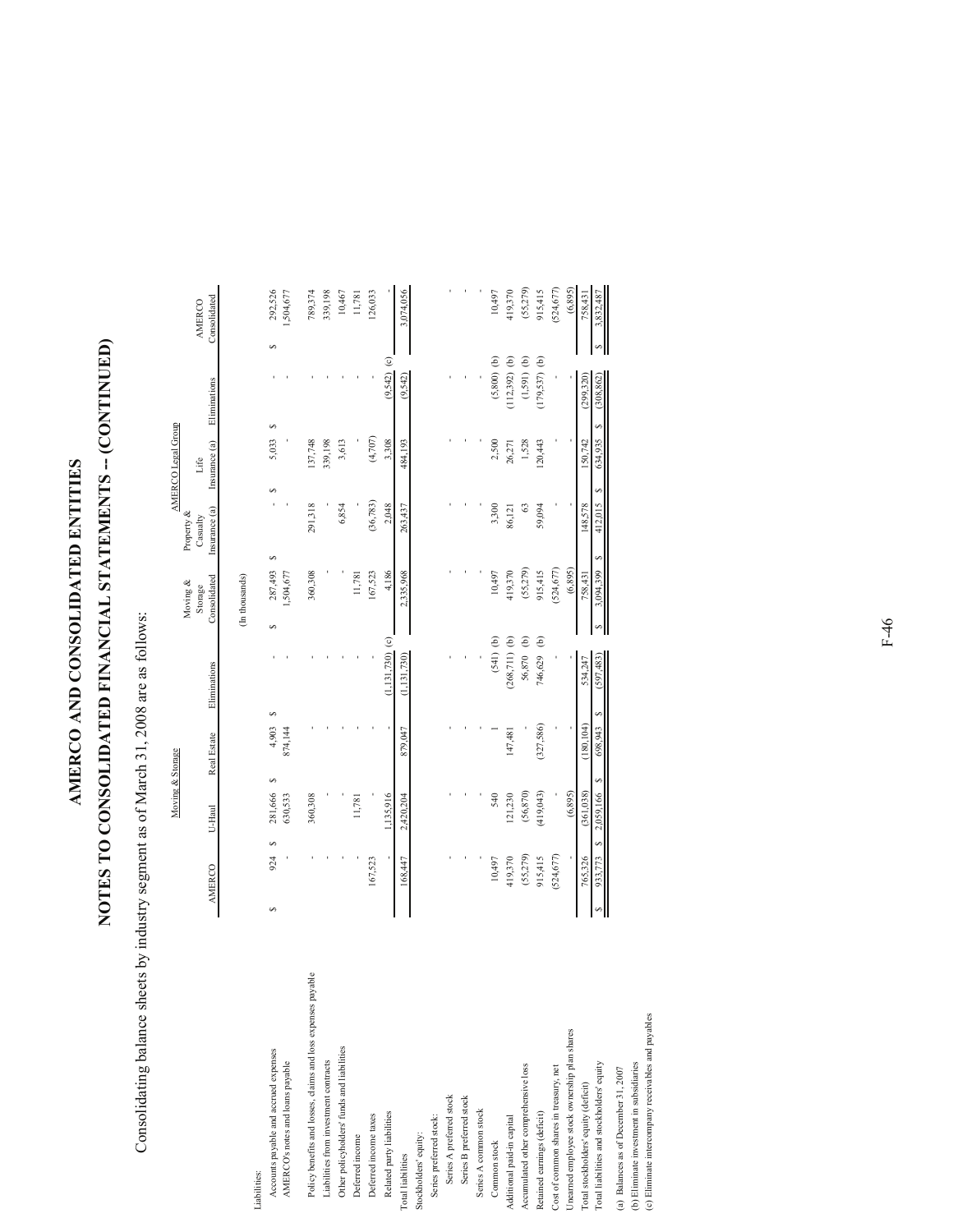# NOTES TO CONSOLIDATED FINANCIAL STATEMENTS -- (CONTINUED) **NOTES TO CONSOLIDATED FINANCIAL STATEMENTS -- (CONTINUED)**

Consolidating statements of operations by industry segment for period ending March 31, 2009 are as follows: Consolidating statements of operations by industry segment for period ending March 31, 2009 are as follows:

|                                                                                |                 |                | Moving & Storage |                |                     |                        |                | <b>AMERCO</b> Legal Group |                     |                        |              |
|--------------------------------------------------------------------------------|-----------------|----------------|------------------|----------------|---------------------|------------------------|----------------|---------------------------|---------------------|------------------------|--------------|
|                                                                                |                 |                |                  |                | Moving &<br>Storage | Property &<br>Casualty |                | Life                      |                     |                        | AMERCO       |
|                                                                                | AMERCO          | U-Haul         | Real Estate      | Eliminations   | Consolidated        | Insurance (a)          |                | Insurance (a)             | Eliminations        |                        | Consolidated |
|                                                                                |                 |                |                  |                |                     | (In thousands)         |                |                           |                     |                        |              |
| Revenues:                                                                      |                 |                |                  |                |                     |                        |                |                           |                     |                        |              |
| Self-moving equipment rentals                                                  | $\Theta$        | 1,423,330<br>S | $\Theta$         | S              | 1,423,330<br>S      | S                      | S              |                           | (308)               | S<br>$\odot$           | 1,423,022    |
| Self-storage revenues                                                          |                 | 108,859        | 1,689            |                |                     | 110,548                |                |                           |                     |                        | 110,548      |
| sales<br>Self-moving & self-storage products & service                         |                 | 199,394        |                  |                |                     | 199,394                |                |                           |                     |                        | 199,394      |
| Property management fees                                                       |                 | 23,192         |                  |                |                     | 23,192                 |                |                           |                     |                        | 23,192       |
| Life insurance premiums                                                        |                 |                |                  |                |                     |                        |                | 109,572                   |                     |                        | 109,572      |
| Property and casualty insurance premiums                                       |                 |                |                  |                |                     |                        | 28,337         |                           |                     |                        | 28,337       |
| Net investment and interest income                                             | 4,389           | 25,441         | 35               |                |                     | 29,865                 | 9,082          | 20,402                    | (1,328)             | $^{(b,d)}$             | 58,021       |
| Other revenue                                                                  |                 | 42,379         | 70,949           | $(76,608)$ (b) |                     | 36,720                 |                | 5,082                     | (1,622)             | $\widehat{e}$          | 40,180       |
| Total revenues                                                                 | 4,389           | ,822,595       | 72,673           | (76, 608)      | 1,823,049           |                        | 37,419         | 135,056                   | (3,258)             |                        | 1,992,266    |
| Costs and expenses:                                                            |                 |                |                  |                |                     |                        |                |                           |                     |                        |              |
| Operating expenses                                                             | 8,873           | 1,080,255      | 10,166           | $(76,608)$ (b) | 1,022,686           |                        | 12,011         | 21,348                    | $(8,807)$ $(b,c,d)$ |                        | 1,047,238    |
| Commission expenses                                                            |                 | 171,303        |                  |                | 171,303             |                        |                |                           |                     |                        | 171,303      |
| Cost of sales                                                                  |                 | 114,387        |                  |                | 114,387             |                        |                |                           |                     |                        | 114,387      |
| Benefits and losses                                                            |                 |                |                  |                |                     |                        | 17,881         | 83,588                    | 6,790               | $\odot$                | 108,259      |
| Amortization of deferred policy acquisition costs                              |                 |                |                  |                |                     |                        | $\mathfrak{Z}$ | 12,372                    |                     |                        | 12,394       |
| Lease expense                                                                  | $\overline{5}$  | 153,534        |                  |                |                     | 153,632                |                |                           | (1, 208)            | ê                      | 152,424      |
| Depreciation, net of (gains) losses on disposals                               | $\overline{18}$ | 254,960        | 10,235           |                | 265,213             |                        |                |                           |                     |                        | 265,213      |
| Total costs and expenses                                                       | 8,982           | 1,774,439      | 20,408           | (76, 608)      | 1,727,221           |                        | 29,914         | 117,308                   | (3,225)             |                        | 1,871,218    |
| Equity in earnings of subsidiaries                                             | (41, 557)       |                |                  | 57,809         | $\odot$             | 16,252                 |                |                           | (16, 252)           | $\circledcirc$         |              |
| Earnings (loss) from operations                                                | (46, 150)       | 48,156         | 52,265           | 57,809         |                     | 112,080                | 7,505          | 17,748                    | (16, 285)           |                        | 121,048      |
| Interest income (expense)                                                      | 92,854          | (151, 163)     | (40, 194)        |                |                     | (98, 503)              |                |                           | 33                  | $\widehat{\mathbf{c}}$ | (98, 470)    |
| Pretax earnings (loss)                                                         | 46,704          | (103,007)      | 12,071           | 57,809         |                     | 13,577                 | 7,505          | 17,748                    | (16, 252)           |                        | 22,578       |
| Income tax benefit (expense)                                                   | (33,294)        | 38,827         | (5,700)          |                |                     | (167)                  | (2, 494)       | (6, 507)                  |                     |                        | (9,168)      |
| Net earnings (loss)                                                            | 13,410          | (64, 180)      | 6,371            | 57,809         |                     | 13,410                 | 5,011          | 11,241                    | (16, 252)           |                        | 13,410       |
| Less: Preferred stock dividends                                                | (12,963)        |                |                  |                |                     | (12,963)               |                |                           |                     |                        | (12,963)     |
| Earnings (loss) available to common shareholders                               | 447             | (64, 180)<br>S | 6.371            | 57,809<br>v    |                     | G,<br>447              | Y,<br>5.011    | 11,241                    | (16, 252)           |                        | 447          |
| $\frac{8}{2}$<br>(a) Balances for the year ended December 31, 200              |                 |                |                  |                |                     |                        |                |                           |                     |                        |              |
| (b) Eliminate intercompany lease income<br>(c) Eliminate intercompany premiums |                 |                |                  |                |                     |                        |                |                           |                     |                        |              |
| (d) Eliminate intercompany interest on debt                                    |                 |                |                  |                |                     |                        |                |                           |                     |                        |              |
| (e) Eliminate equity in earnings of subsidiaries                               |                 |                |                  |                |                     |                        |                |                           |                     |                        |              |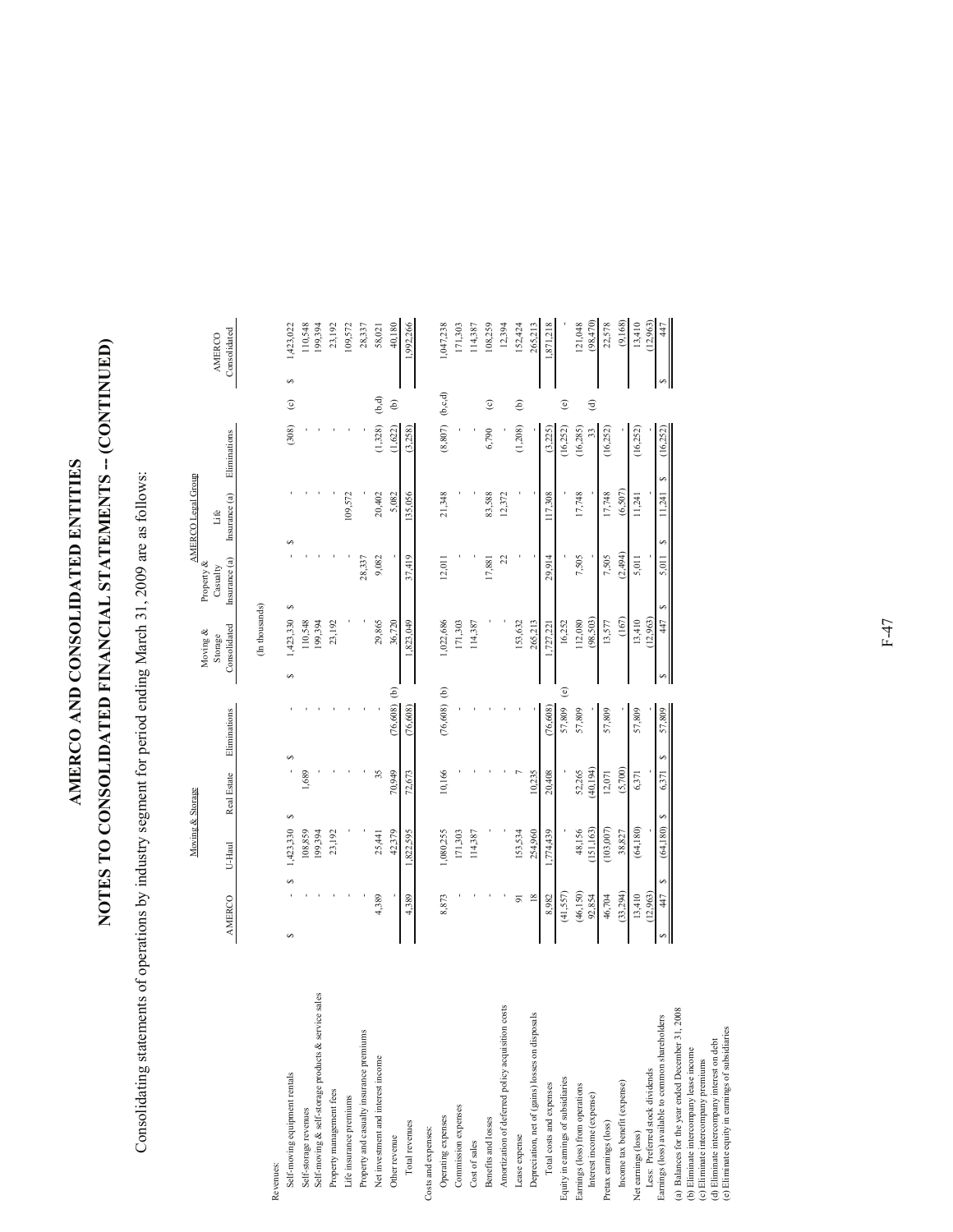NOTES TO CONSOLIDATED FINANCIAL STATEMENTS -- (CONTINUED) **NOTES TO CONSOLIDATED FINANCIAL STATEMENTS -- (CONTINUED)** 

**AMERCO AND CONSOLIDATED ENTITIES** 

AMERCO AND CONSOLIDATED ENTITIES

Consolidating statements of operations by industry segment for period ending March 31, 2008 are as follows: Consolidating statements of operations by industry segment for period ending March 31, 2008 are as follows:

|                                                                                                                                                                                                                                                                                          |                | Moving & Storage |                          |                |                                     |                                         | <b>AMERCO Legal Group</b> |              |                    |                               |                    | <b>AMERCO</b> as Consolidated   |                       |
|------------------------------------------------------------------------------------------------------------------------------------------------------------------------------------------------------------------------------------------------------------------------------------------|----------------|------------------|--------------------------|----------------|-------------------------------------|-----------------------------------------|---------------------------|--------------|--------------------|-------------------------------|--------------------|---------------------------------|-----------------------|
|                                                                                                                                                                                                                                                                                          | AMERCO         | U-Haul           | Real Estate              | Eliminations   | Consolidated<br>Moving &<br>Storage | Insurance (a)<br>Property &<br>Casualty | Insurance (a)<br>Life     | Eliminations |                    | Consolidated<br><b>AMERCO</b> | SAC Holding II (h) | Eliminations                    | Consolidated<br>Total |
|                                                                                                                                                                                                                                                                                          |                |                  |                          |                |                                     |                                         | (In thousands)            |              |                    |                               |                    |                                 |                       |
| Revenues:                                                                                                                                                                                                                                                                                |                |                  |                          |                |                                     |                                         |                           |              |                    |                               |                    |                                 |                       |
| Self-moving equipment rentals                                                                                                                                                                                                                                                            | S<br>S         | 1,451,292        | S                        | S              | 1,451,292<br>S                      | S                                       | SA)                       | S            |                    | 1,451,292<br>S                | 5,846<br>S         | $\widehat{e}$<br>(5, 846)<br>S  | 1,451,292<br>S        |
| Self-storage revenues                                                                                                                                                                                                                                                                    |                | 108,965          | 1,814                    |                | 110,779                             |                                         |                           |              |                    | 110,779                       | 11,469             |                                 | 122,248               |
| Self-moving & self-storage products & service sales                                                                                                                                                                                                                                      |                | 207,759          |                          |                | 207,759                             |                                         |                           |              |                    | 207,759                       | 10,039             |                                 | 217,798               |
| Property management fees                                                                                                                                                                                                                                                                 |                | 24,520           |                          |                | 24,520                              |                                         |                           |              |                    | 24,520                        |                    | $\circledcirc$<br>(1,700)       | 22,820                |
| Life insurance premiums                                                                                                                                                                                                                                                                  |                |                  |                          |                |                                     |                                         | 111,996                   |              |                    | 111,996                       |                    |                                 | 111,996               |
| Property and casualty insurance premiums                                                                                                                                                                                                                                                 |                |                  |                          |                |                                     | 28,388                                  |                           |              |                    | 28,388                        |                    |                                 | 28,388                |
| Net investment and interest income                                                                                                                                                                                                                                                       | 4,498          | 30,250           | 158                      |                | 34,906                              | 12,090                                  | 20,935                    | (1,771)      | $^{(b,d)}$         | 66,160                        |                    | $\widehat{\sigma}$<br>(4,050)   | 62,110                |
| Other revenue                                                                                                                                                                                                                                                                            |                | 33,645           | 70,163                   | $(74,834)$ (b) | 28,974                              |                                         | 4,517                     | (1,303)      | $\widehat{e}$      | 32,188                        | 748                | $\widehat{\mathrm{e}}$<br>(414) | 32,522                |
| Total revenues                                                                                                                                                                                                                                                                           | 4,498          | 1,856,431        | 72,135                   | (74, 834)      | 1,858,230                           | 40,478                                  | 137,448                   | (3,074)      |                    | 2,033,082                     | 28,102             | (12,010)                        | 2,049,174             |
| Costs and expenses:                                                                                                                                                                                                                                                                      |                |                  |                          |                |                                     |                                         |                           |              |                    |                               |                    |                                 |                       |
| Operating expenses                                                                                                                                                                                                                                                                       | 10,071         | 1,094,806        | 9,862                    | $(74,834)$ (b) | 1,039,905                           | 11,999                                  | 23,847                    | (8,075)      | (b, c, d)          | 1,067,676                     | 13,510             | $\circledcirc$<br>(1,700)       | 1,079,486             |
| Commission expenses                                                                                                                                                                                                                                                                      |                | 173,791          |                          |                | 173,791                             |                                         |                           |              |                    | 173,791                       |                    | $\widehat{e}$<br>(5, 846)       | 167,945               |
| Cost of sales                                                                                                                                                                                                                                                                            |                | 115,018          |                          |                | 115,018                             |                                         |                           |              |                    | 115,018                       | 5,192              |                                 | 120,210               |
| Benefits and losses                                                                                                                                                                                                                                                                      |                |                  |                          |                |                                     | 19,045                                  | 83,408                    | 6,364        | $\circledcirc$     | 108,817                       |                    |                                 | 108,817               |
| Amortization of deferred policy acquisition costs                                                                                                                                                                                                                                        |                |                  |                          |                |                                     | 190                                     | 12,991                    |              |                    | 13,181                        |                    |                                 | 13,181                |
| Lease expense                                                                                                                                                                                                                                                                            | $\overline{6}$ | 135,401          | $\overline{\phantom{0}}$ |                | 135,545                             |                                         |                           | (1,200)      | ê                  | 134,345                       |                    | ê<br>(414)                      | 133,931               |
| Depreciation, net of (gains) losses on disposals                                                                                                                                                                                                                                         | 515            | 220,696          | (476)                    |                | 220,735                             |                                         |                           |              |                    | 220,735                       | 1,474              | $\circledcirc$<br>(327)         | 221,882               |
| Total costs and expenses                                                                                                                                                                                                                                                                 | 10,680         | 739,712          | 9,436                    | (74, 834)      | 1,684,994                           | 31,234                                  | 120,246                   | (2, 911)     |                    | ,833,563                      | 20,176             | (8, 287)                        | 1,845,452             |
| Equity in earnings of subsidiaries                                                                                                                                                                                                                                                       | 15,426         |                  |                          | 4,086          | 19,512<br>$\mathfrak{S}$            |                                         |                           | (19, 512)    | $\oplus$           |                               |                    |                                 |                       |
| Equity in earnings of SAC Holding II                                                                                                                                                                                                                                                     | 222            |                  |                          |                | 222                                 |                                         |                           |              |                    | 222                           |                    | $\in$<br>(222)                  |                       |
| Total - equity in earnings of subsidiaries and SAC Holding II                                                                                                                                                                                                                            | 15,648         |                  |                          | 4,086          | 19,734                              |                                         |                           | (19, 512)    |                    | 222                           |                    | (222)                           |                       |
| Earnings from operations                                                                                                                                                                                                                                                                 | 9,466          | 116,719          | 62,699                   | 4,086          | 192,970                             | 9,244                                   | 17,202                    | (19, 675)    |                    | 199,741                       | 7,926              | (3,945)                         | 203,722               |
| Interest income (expense)                                                                                                                                                                                                                                                                | 88,613         | (136, 041)       | (50, 668)                |                | (98,096)                            |                                         |                           | 163          | $\widehat{\sigma}$ | (97, 933)                     | (7, 537)           | $\widehat{\mathbf{c}}$<br>4,050 | (101, 420)            |
| Pretax earnings (loss)                                                                                                                                                                                                                                                                   | 98,079         | (19, 322)        | 12,031                   | 4,086          | 94,874                              | 9,244                                   | 17,202                    | (19, 512)    |                    | 101,808                       | 389                | 105                             | 102,302               |
| Income tax benefit (expense)                                                                                                                                                                                                                                                             | (30, 498)      | 9,166            | (5,961)                  |                | (27, 293)                           | (3,335)                                 | (3,599)                   |              |                    | (34,227)                      | (167)              | $\circledcirc$<br>(124)         | (34, 518)             |
| Net earnings (loss)                                                                                                                                                                                                                                                                      | 67,581         | (10, 156)        | 6,070                    | 4,086          | 67,581                              | 5,909                                   | 13,603                    | (19, 512)    |                    | 67,581                        | 222                | $(19)$                          | 67,784                |
| Less: Preferred stock dividends                                                                                                                                                                                                                                                          | (12,963)       |                  |                          |                | (12.963)                            |                                         |                           |              |                    | (12,963)                      |                    |                                 | (12,963)              |
| Earnings (loss) available to common shareholders                                                                                                                                                                                                                                         | 54,618         | (10, 156)        | 6,070                    | 4,086          | 54,618                              | 5,909                                   | 13,603                    | (19, 512)    |                    | 54,618                        | 222                | $\frac{1}{2}$                   | 54,821                |
| (e) Eliminate gain on sale of surplus property from U-Haul to SAC Holding II<br>(b) Eliminate intercompany lease income and commission income<br>(a) Balances for the year ended December 31, 2007<br>(d) Eliminate intercompany interest on debt<br>(c) Eliminate intercompany expenses |                |                  |                          |                |                                     |                                         |                           |              |                    |                               |                    |                                 |                       |
| (f) Eliminate equity in earnings of subsidiaries and equity in earnings of SAC Holding II<br>(g) Eliminate management fees charged to SAC Holding II and other intercompany operating expenses<br>(h) Activity for the seven months ended October 2007, prior to deconsolidation         |                |                  |                          |                |                                     |                                         |                           |              |                    |                               |                    |                                 |                       |
|                                                                                                                                                                                                                                                                                          |                |                  |                          |                |                                     |                                         |                           |              |                    |                               |                    |                                 |                       |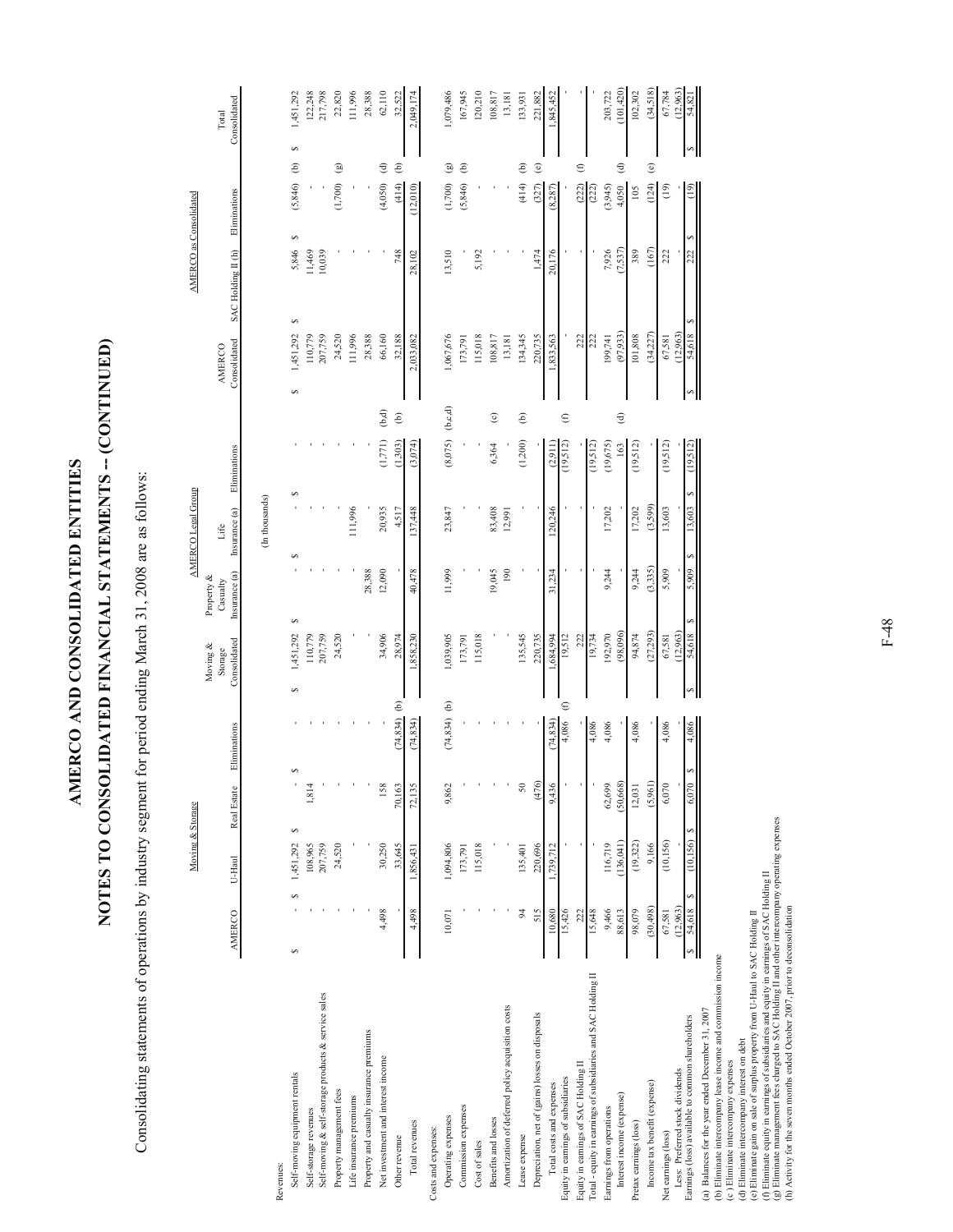NOTES TO CONSOLIDATED FINANCIAL STATEMENTS -- (CONTINUED) **NOTES TO CONSOLIDATED FINANCIAL STATEMENTS -- (CONTINUED) AMERCO AND CONSOLIDATED ENTITIES**  AMERCO AND CONSOLIDATED ENTITIES

Consolidating statements of operations by industry segment for period ending March 31, 2007 are as follows: Consolidating statements of operations by industry segment for period ending March 31, 2007 are as follows:

|                                                                                                                                                                                                                                                                                                       |          | Moving & Storage    |                         |                |                         |                           | <b>AMERCO Legal Group</b> |                        |                        |                        |                | <b>AMERCO</b> as Consolidated |                                |                       |
|-------------------------------------------------------------------------------------------------------------------------------------------------------------------------------------------------------------------------------------------------------------------------------------------------------|----------|---------------------|-------------------------|----------------|-------------------------|---------------------------|---------------------------|------------------------|------------------------|------------------------|----------------|-------------------------------|--------------------------------|-----------------------|
|                                                                                                                                                                                                                                                                                                       |          |                     |                         |                | Moving &                | Property &                |                           |                        |                        |                        |                |                               |                                |                       |
|                                                                                                                                                                                                                                                                                                       | AMERCO   | U-Haul              | Real Estate             | Eliminations   | Consolidated<br>Storage | Insurance (a)<br>Casualty | Insurance (a)<br>Life     | Eliminations           |                        | Consolidated<br>AMERCO | SAC Holding II | Eliminations                  |                                | Consolidated<br>Total |
|                                                                                                                                                                                                                                                                                                       |          |                     |                         |                |                         |                           | (In thousands)            |                        |                        |                        |                |                               |                                |                       |
| Revenues:                                                                                                                                                                                                                                                                                             |          |                     |                         |                |                         |                           |                           |                        |                        |                        |                |                               |                                |                       |
| Self-moving equipment rentals                                                                                                                                                                                                                                                                         | GP.<br>S | 1,462,470           | S                       | G,             | 1,462,470<br>S          | S                         | G,                        | S                      |                        | 1,462,470<br>GP.       | 9,225<br>S     | (9,225)<br>S                  | $\mathcal{G}$<br>$\widehat{e}$ | 1,462,470             |
| Self-storage revenues                                                                                                                                                                                                                                                                                 |          | 104,725             | E,                      |                | 106,498                 |                           |                           |                        |                        | 106,498                | 19,926         |                               |                                | 126,424               |
| Self-moving & self-storage products & service sales                                                                                                                                                                                                                                                   |          | 208,677             |                         |                | 208,677                 |                           |                           |                        |                        | 208,677                | 16,045         |                               |                                | 224,722               |
| Property management fees                                                                                                                                                                                                                                                                              |          | 23,951              |                         |                | 23,951                  |                           |                           |                        |                        | 23,951                 |                | (2,797)                       | $\textcircled{\scriptsize{s}}$ | 21,154                |
| Life insurance premiums                                                                                                                                                                                                                                                                               |          |                     |                         |                |                         |                           | 121,590                   | (1, 191)               | $\odot$                | 120,399                |                |                               |                                | 120,399               |
| Property and casualty insurance premiums                                                                                                                                                                                                                                                              |          |                     |                         |                |                         | 24,335                    |                           |                        |                        | 24,335                 |                |                               |                                | 24,335                |
| Net investment and interest income                                                                                                                                                                                                                                                                    | 4,867    | 29,294              |                         |                | 34,161                  | 14,151                    | 22,490                    | (4,071)                | $^{(b,d)}$             | 66,731                 |                | (7,035)                       | $\oplus$                       | 59,696                |
| Other revenue                                                                                                                                                                                                                                                                                         | 204      | 31,403              | 67,436                  | $(73,049)$ (b) | 25,994                  |                           | 4,740                     | (1,333)                | $\widehat{\mathbf{e}}$ | 29,401                 | 1,407          | $(710)$                       | $\widehat{e}$                  | 30,098                |
| Total revenues                                                                                                                                                                                                                                                                                        | 5,071    | ,860,520            | 69,209                  | (73,049)       | 1,861,751               | 38,486                    | 148,820                   | (6, 595)               |                        | 2,042,462              | 46,603         | (19,767)                      |                                | 2,069,298             |
| Costs and expenses:                                                                                                                                                                                                                                                                                   |          |                     |                         |                |                         |                           |                           |                        |                        |                        |                |                               |                                |                       |
| Operating expenses                                                                                                                                                                                                                                                                                    | 12,096   | 1,085,619           | 43<br>8,84              | $(73,049)$ (b) | 1,033,509               | 8,787                     | 30,871                    | $(10,765)$ $(b, c, d)$ |                        | 1,062,402              | 22,573         | (2,797)                       | $\circledcirc$                 | 1,082,178             |
| Commission expenses                                                                                                                                                                                                                                                                                   |          | 172,124             |                         |                | 172,124                 |                           |                           |                        |                        | 172,124                |                | (9,225)                       | $\widehat{e}$                  | 162,899               |
| Cost of sales                                                                                                                                                                                                                                                                                         |          | 110,163             |                         |                | 110,163                 |                           |                           |                        |                        | 110,163                | 7,485          |                               |                                | 117,648               |
| Benefits and losses                                                                                                                                                                                                                                                                                   |          |                     |                         |                |                         | 21,901                    | 88,347                    | 6,711                  | $\odot$                | 116,959                |                |                               |                                | 116,959               |
| Amortization of deferred policy acquisition costs                                                                                                                                                                                                                                                     |          |                     |                         |                |                         | 2,057                     | 15,081                    |                        |                        | 17,138                 |                |                               |                                | 17,138                |
| Lease expense                                                                                                                                                                                                                                                                                         | 88       | 149,649             | 853                     |                | 150,590                 |                           |                           | (2,221)                | $\widehat{e}$          | 148,369                |                | (710)                         | $\widehat{e}$                  | 147,659               |
| Depreciation, net of (gains) losses on disposals                                                                                                                                                                                                                                                      | 293      | 180,560             | 6,605                   |                | 187,458                 |                           |                           |                        |                        | 187,458                | 2,691          | (560)                         | $\circledcirc$                 | 189,589               |
| Total costs and expenses                                                                                                                                                                                                                                                                              | 12,477   | 698,115             | $\overline{5}$<br>16,3( | (73,049)       | ,653,844                | 32,745                    | 134,299                   | (6,275)                |                        | ,814,613               | 32,749         | (13,292)                      |                                | ,834,070              |
| Equity in earnings of subsidiaries                                                                                                                                                                                                                                                                    | 35,269   |                     |                         | (25,766)       | 9,503<br>$\epsilon$     |                           |                           | (9,503)                | $\mathop{\mathbf{e}}$  |                        |                |                               |                                |                       |
| Equity in earnings of SAC Holding II                                                                                                                                                                                                                                                                  | 527      |                     |                         |                | 527                     |                           |                           |                        |                        | 527                    |                | (527)                         | $\oplus$                       |                       |
| Total - equity in earnings of subsidiaries and SAC Holding II                                                                                                                                                                                                                                         | 35,796   |                     |                         | (25,766)       | 10,030                  |                           |                           | (9,503)                |                        | 527                    |                | (527)                         |                                |                       |
| Earnings from operations                                                                                                                                                                                                                                                                              | 28,390   | 162,405             | 52,908                  | (25,766)       | 217,937                 | 5,741                     | 14,521                    | (9, 823)               |                        | 228,376                | 13,854         | (7,002)                       |                                | 235,228               |
| Fees and amortization on early extinguishment of debt<br>Interest income (expense)                                                                                                                                                                                                                    | 89,026   | (114, 051)<br>(302) | (51,704)<br>(6, 667)    |                | (76, 729)<br>(6,969)    |                           |                           | 320                    | $\oplus$               | (76, 409)<br>(6,969)   | (13,062)       | 7,035                         | $\widehat{\sigma}$             | (82, 436)<br>(6,969)  |
| Pretax earnings (loss)                                                                                                                                                                                                                                                                                | 117,416  | 48,052              | (5,463)                 | (25,766)       | 134,239                 | 5,741                     | 14,521                    | (9,503)                |                        | 144,998                | 792            | 33                            |                                | 145,823               |
| Income tax benefit (expense)                                                                                                                                                                                                                                                                          | (27,211) | (17,948)            | 25<br>Ξ                 |                | (44, 034)               | (5,896)                   | (4, 863)                  |                        |                        | (54, 793)              | (265)          | (212)                         | $\circledcirc$                 | (55, 270)             |
| Net earnings (loss)                                                                                                                                                                                                                                                                                   | 90,205   | 30,104              | (4,338)                 | (25,766)       | 90,205                  | (155)                     | 9,658                     | (9,503)                |                        | 90,205                 | 527            | (179)                         |                                | 90,553                |
| Less: Preferred stock dividends                                                                                                                                                                                                                                                                       | (12,963) |                     |                         |                | (12,963)                |                           |                           |                        |                        | (12,963)               |                |                               |                                | (12,963)              |
| Earnings (loss) available to common shareholders                                                                                                                                                                                                                                                      |          | 80.104              | 38)                     | (25,766)       |                         | 155)                      | 9,658                     | (9,503)                |                        |                        | 52.            | 179)                          |                                | 77,590                |
| (e) Eliminate gain on sale of surplus property from U-Haul to SAC Holding II<br>(b) Eliminate intercompany lease income and commission income<br>(c) Eliminate intercompany premiums and expenses<br>(a) Balances for the year ended December 31, 2006<br>(d) Eliminate intercompany interest on debt |          |                     |                         |                |                         |                           |                           |                        |                        |                        |                |                               |                                |                       |
| (g) Eliminate management fees charged to SAC Holding II and other intercompany operating expenses<br>(f) Eliminate equity in earnings of subsidiaries and equity in earnings of SAC Holding II                                                                                                        |          |                     |                         |                |                         |                           |                           |                        |                        |                        |                |                               |                                |                       |

(g) Eliminate management fees charged to SAC Holding II and other intercompany operating expenses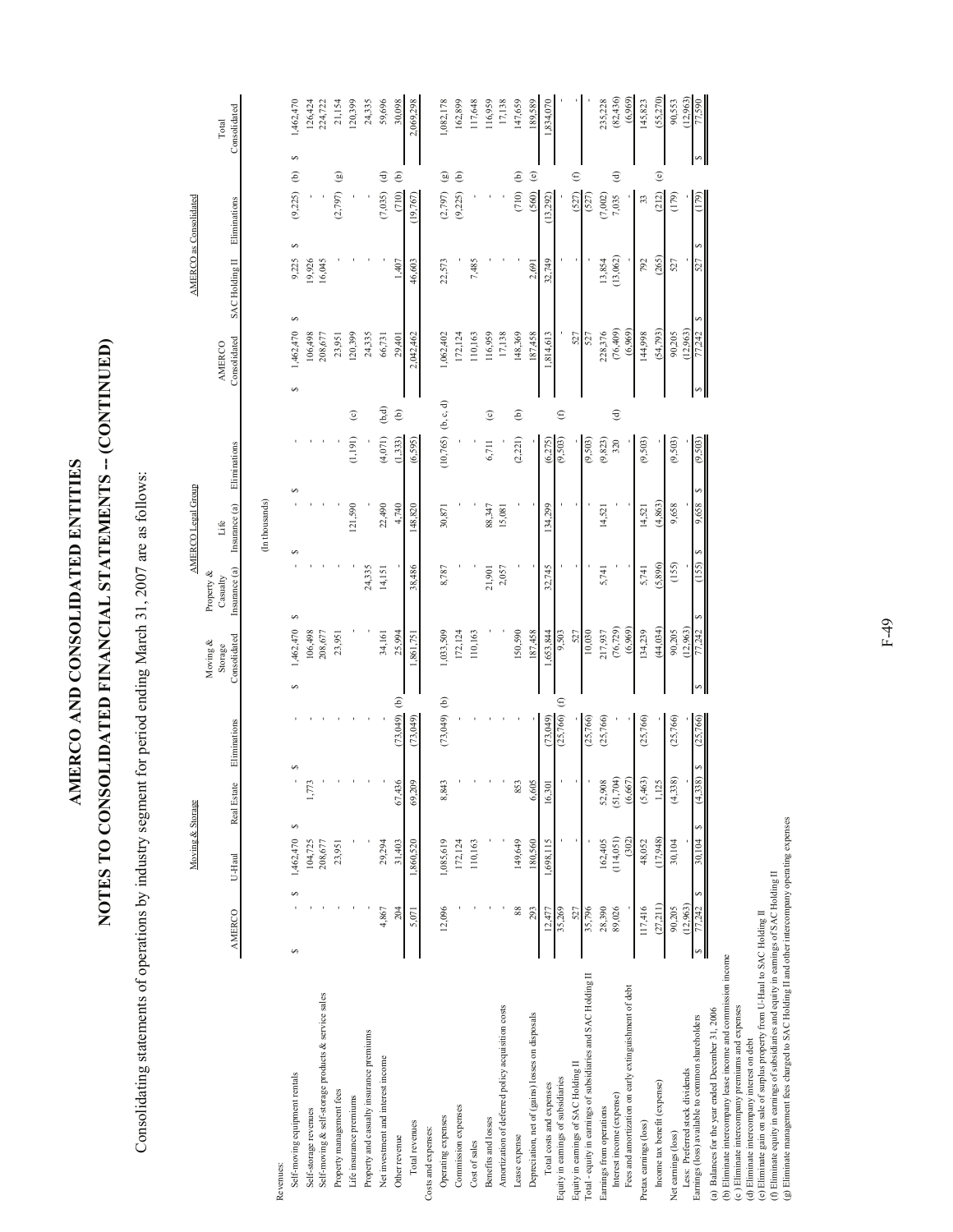## NOTES TO CONSOLIDATED FINANCIAL STATEMENTS -- (CONTINUED) **NOTES TO CONSOLIDATED FINANCIAL STATEMENTS -- (CONTINUED)**

Consolidating cash flow statements by industry segment for the year ended March 31, 2009, are as follows: Consolidating cash flow statements by industry segment for the year ended March 31, 2009, are as follows:

|                                                                                           |                 | Moving & Storage   |            |                    |                               |                        | <b>AMERCO Legal Group</b> |                        |   |                                                             |
|-------------------------------------------------------------------------------------------|-----------------|--------------------|------------|--------------------|-------------------------------|------------------------|---------------------------|------------------------|---|-------------------------------------------------------------|
|                                                                                           |                 |                    | Real       |                    | Moving $\&$<br>Storage        | Property &<br>Casualty | Life                      |                        |   | AMERCO                                                      |
|                                                                                           | AMERCO          | U-Haul             | Estate     | Elimination        | Consolidated                  | Insurance (a)          | Insurance (a)             | Elimination            |   | Consolidated                                                |
| Cash flows from operating activities:<br>Net earnings (loss)                              | 13,410<br>S     | $(64,180)$ \$<br>S | S<br>6,371 |                    | (In thousands)<br>13,410<br>S | 5,011                  | 11,241<br>S               | S                      | S | 13,410                                                      |
| Earnings from consolidated entities                                                       | 41,557          |                    |            | 57,809<br>(57,809) | (16,252)                      |                        |                           | $(16,252)$<br>$16,252$ |   |                                                             |
| Adjustments to reconcile net earnings to cash provided by operations:                     |                 |                    |            |                    |                               |                        |                           |                        |   |                                                             |
| Depreciation                                                                              | $\overline{18}$ | 235,916            | 12,635     |                    | 248,569                       |                        |                           |                        |   | 248,569                                                     |
| Amortization of deferred policy acquisition costs                                         |                 |                    |            |                    |                               | 22                     | 12,372                    |                        |   | 12,394                                                      |
| Change in allowance for losses on trade receivables                                       |                 | (118)              |            |                    | $(118)$                       |                        | $\overline{a}$            |                        |   | (17)                                                        |
| Change in allowance for losses on mortgage notes                                          |                 | (309)              |            |                    | (309)                         |                        |                           |                        |   | (309)                                                       |
| Change in allowance for inventory reserves                                                |                 | 792                |            |                    | 792                           |                        |                           |                        |   | 792                                                         |
| Net (gain) loss on sale of real and personal property                                     |                 | 19,044             | (2,400)    |                    | 16,644                        |                        |                           |                        |   | 16,644                                                      |
| Net loss on sale of investments                                                           |                 |                    |            |                    |                               | $\approx$              | (46)                      |                        |   | $\mathcal{L}$                                               |
| Deferred income taxes                                                                     | 4,353           |                    |            |                    | 4,353                         | 1,992                  | 1,596                     |                        |   | 7,941                                                       |
| Net change in other operating assets and liabilities:                                     |                 |                    |            |                    |                               |                        |                           |                        |   |                                                             |
| Reinsurance recoverables and trade receivables                                            |                 | 2,383              |            |                    | 2,387                         | (12,958)               | (498)                     |                        |   | (11,069)                                                    |
| Inventories                                                                               |                 | (6, 192)           |            |                    | (6, 192)                      |                        |                           |                        |   | (6, 192)                                                    |
| Prepaid expenses                                                                          | 3,379           | (1,581)            | 162        |                    | 1,960                         |                        |                           |                        |   |                                                             |
| Capitalization of deferred policy acquisition costs                                       |                 |                    |            |                    |                               | $^{\circ}$             | (10, 914)                 |                        |   |                                                             |
| Other assets                                                                              |                 | (6,018)            | 1,741      |                    | (4,277)                       | 312                    | 170                       |                        |   | $\begin{array}{c} 1,960 \\ (10,906) \\ (3,795) \end{array}$ |
| Related party assets                                                                      | 3,857           | (3,071)            | (23)       |                    | 763                           | 3,814                  |                           |                        |   | 4,577                                                       |
| Accounts payable and accrued expenses                                                     | 2,521           | (4,256)            | 416        |                    | (1,319)                       |                        | (502)                     |                        |   | $(1, 821)$<br>$(7, 620)$                                    |
| expenses payable<br>Policy benefits and losses, claims and loss                           |                 | 417                |            |                    | 417                           | (2, 869)               | (5, 168)                  |                        |   |                                                             |
| Other policyholders' funds and liabilities                                                |                 |                    |            |                    |                               | 2,922                  | (1,429)                   |                        |   | 1,493                                                       |
| Deferred income                                                                           |                 | 13,037             |            |                    | 13,037                        |                        |                           |                        |   | 13,037                                                      |
| Related party liabilities                                                                 |                 | (1,390)            |            |                    | (1,390)                       | 385                    | (3,187)                   |                        |   | (4, 192)                                                    |
| Net cash provided (used) by operating activities<br>Cash flows from investing activities: | 69,095          | 184,474            | 18,906     |                    | 272,475                       | (1,251)                | 3,736                     |                        |   | 274,960                                                     |
| Purchases of:                                                                             |                 |                    |            |                    |                               |                        |                           |                        |   |                                                             |
| Property, plant and equipment                                                             | Ξ               | (342, 180)         | (54, 509)  |                    | (396, 690)                    |                        |                           |                        |   | (396, 690)                                                  |
| Short term investments                                                                    |                 |                    |            |                    |                               | (116,778)              | (204, 144)                |                        |   | (320, 922)                                                  |
| Fixed maturities investments                                                              |                 |                    |            |                    |                               | (15, 321)              | (128, 344)                |                        |   | (143, 665)                                                  |
| Equity securities                                                                         |                 |                    |            |                    |                               |                        | $\in$                     |                        |   | $\in$                                                       |
| Preferred stock                                                                           |                 |                    |            |                    |                               |                        | (2,000)                   |                        |   | $(2,000)$                                                   |
| Real estate                                                                               |                 | (36)               | (182)      |                    | (218)                         | (396)                  |                           |                        |   | (614)                                                       |
| Mortgage loans                                                                            |                 | (1,278)            | (109)      |                    | (1,387)                       | (12, 187)              | (12, 512)                 |                        |   | (26,086)                                                    |
| Proceeds from sales of:                                                                   |                 |                    |            |                    |                               |                        |                           |                        |   |                                                             |
| Property, plant and equipment                                                             |                 | 124,892            | 3,296      |                    | 128,188                       |                        |                           |                        |   | 128,188                                                     |
| Short term investments                                                                    |                 |                    |            |                    |                               | 96,420                 | 202,562                   |                        |   | 298,982                                                     |
| Fixed maturities investments                                                              |                 |                    |            |                    |                               | 63,871                 | 170,446                   |                        |   | 234,317                                                     |
| Equity securities                                                                         |                 |                    |            |                    |                               |                        | $\frac{8}{2}$             |                        |   | $^{28}$                                                     |
| Preferred stock                                                                           |                 |                    |            |                    |                               |                        |                           |                        |   |                                                             |
| Real estate                                                                               |                 |                    |            |                    |                               |                        |                           |                        |   |                                                             |
| Mortgage loans                                                                            |                 |                    |            |                    |                               |                        | 5,883                     |                        |   | 5,884                                                       |
| Payments from notes and mortgage receivables                                              |                 | 853                |            |                    | 853                           |                        |                           |                        |   | 853                                                         |
| Net cash provided (used) by investing activities                                          |                 | (217,749)          | 51,504     |                    | (269, 254)                    | 15,610                 | 31,91                     |                        |   | (221, 726)                                                  |
|                                                                                           |                 |                    |            |                    | (page 1 of 2)                 |                        |                           |                        |   |                                                             |
| onne 11 anno<br>ariad and ad Dai<br>an familia<br>ch Bale                                 |                 |                    |            |                    |                               |                        |                           |                        |   |                                                             |

(a) Balance for the period ended December 31, 2008 (a) Balance for the period ended December 31, 2008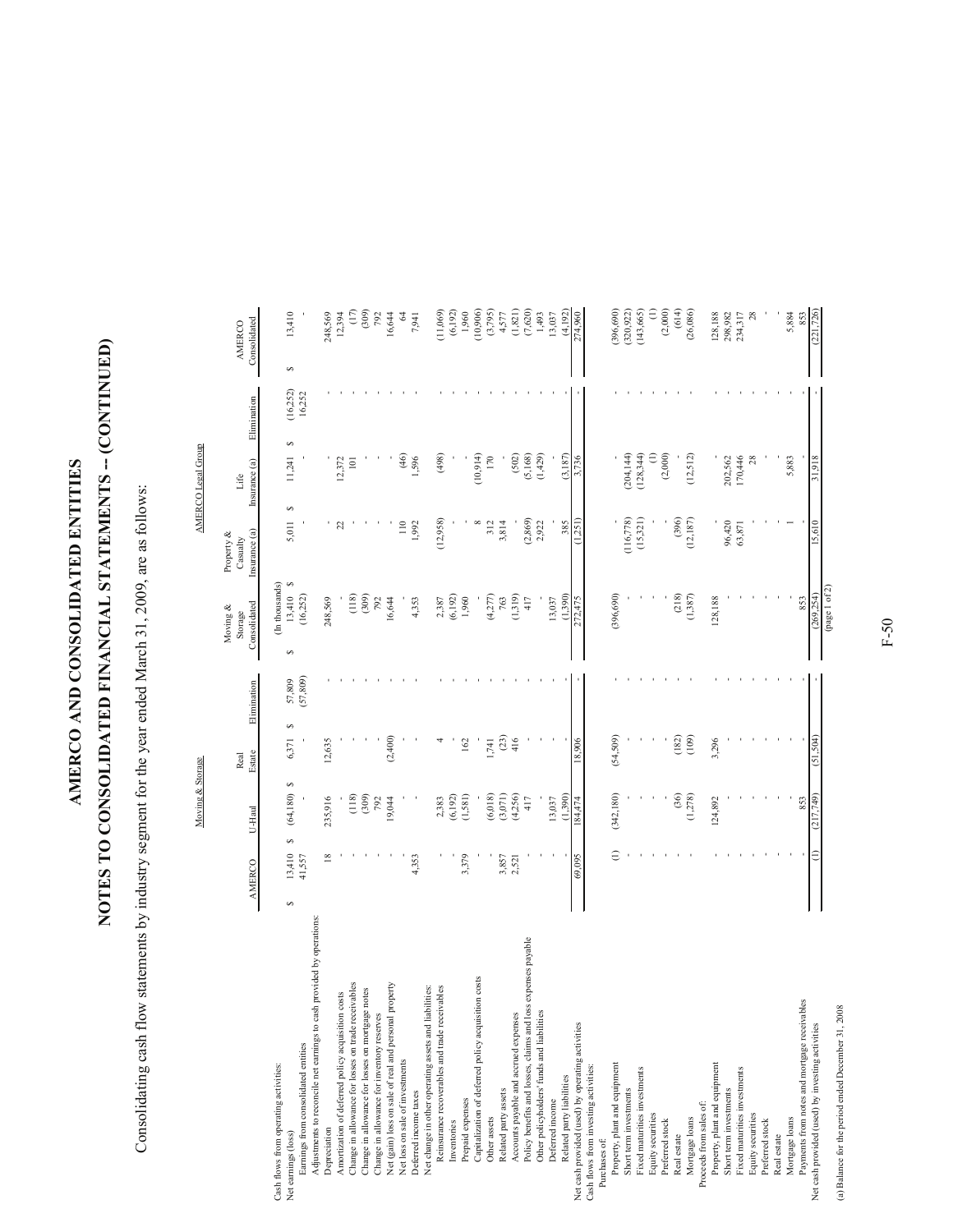## NOTES TO CONSOLIDATED FINANCIAL STATEMENTS -- (CONTINUED) **NOTES TO CONSOLIDATED FINANCIAL STATEMENTS -- (CONTINUED)**

Continuation of consolidating cash flow statements by industry segment for the year ended March 31, 2009, are as follows: Continuation of consolidating cash flow statements by industry segment for the year ended March 31, 2009, are as follows:

|                                                                |                 | Moving & Storage |           |             |                               |                        | <b>AMERCO Legal Group</b> |             |                    |
|----------------------------------------------------------------|-----------------|------------------|-----------|-------------|-------------------------------|------------------------|---------------------------|-------------|--------------------|
|                                                                |                 |                  | Real      |             | Moving &<br>Storage           | Property &<br>Casualty | Life                      |             | AMERCO             |
|                                                                | AMERCO          | U-Haul           | Estate    | Elimination | Consolidated                  | Insurance (a)          | Insurance (a)             | Elimination | Consolidated       |
| Cash flows from financing activities:                          |                 |                  |           |             | (In thousands)                |                        |                           |             |                    |
| Borrowings from credit facilities                              |                 | 98,099           | 82,232    |             | 180,331                       |                        |                           |             | 180,331            |
| Principal repayments on credit facilities                      |                 | 115,923)         | (32, 475) |             | (148, 398)                    |                        |                           |             | (148, 398)         |
| Debt issuance costs                                            |                 | (360)            | (54)      |             | (414)                         |                        |                           |             | (414)              |
| Capital lease payments                                         |                 | (776)            |           |             | (776)                         |                        |                           |             | (776)              |
| Leveraged Employee Stock Ownership Plan - repayments from loan |                 | 1,230            |           |             | 1,230                         |                        |                           |             | 1,230              |
| Treasury stock repurchase                                      | (976)           |                  |           |             | (976)                         |                        |                           |             | (976)              |
| Proceeds from (repayment of) intercompany loans                | (57, 157)       | 74,262           | (17, 105) |             |                               |                        |                           |             |                    |
| Preferred stock dividends paid                                 | (12,963)        |                  |           |             | (12,963)                      |                        |                           |             | (12,963)           |
| Net dividends from related party                               | 2,010           |                  |           |             | 2,010                         | (2,010)                |                           |             |                    |
| Investment contract deposits                                   |                 |                  |           |             |                               |                        | 17,739                    |             | 17,739             |
| Investment contract withdrawals                                |                 |                  |           |             |                               |                        | (53,605)                  |             | (53,605)           |
| Net cash provided (used) by financing activities               | (69,086)        | 56,532           | 32,598    |             | 20,044                        | (2,010)                | (35, 866)                 |             | (17, 832)          |
| Effects of exchange rate on cash                               |                 | (1,437)          |           |             | (1,437)                       |                        |                           |             | (1,437)            |
| Increase (decrease) in cash and cash equivalents               |                 | 21,820           |           |             | 21,828                        | 12,349                 | (212)                     |             | 33,965             |
| Cash and cash equivalents at beginning of period               | $\overline{30}$ | 191,220          |           |             | 191,250                       | 6,848                  | 8.524                     |             | 206,622<br>240,587 |
| Cash and cash equivalents at end of period                     |                 | 13.040           |           |             | (page $2$ of $2$ )<br>213,078 | 61.6                   |                           |             |                    |
|                                                                |                 |                  |           |             |                               |                        |                           |             |                    |

(a) Balance for the period ended December 31, 2008

(a) Balance for the period ended December 31, 2008

F-51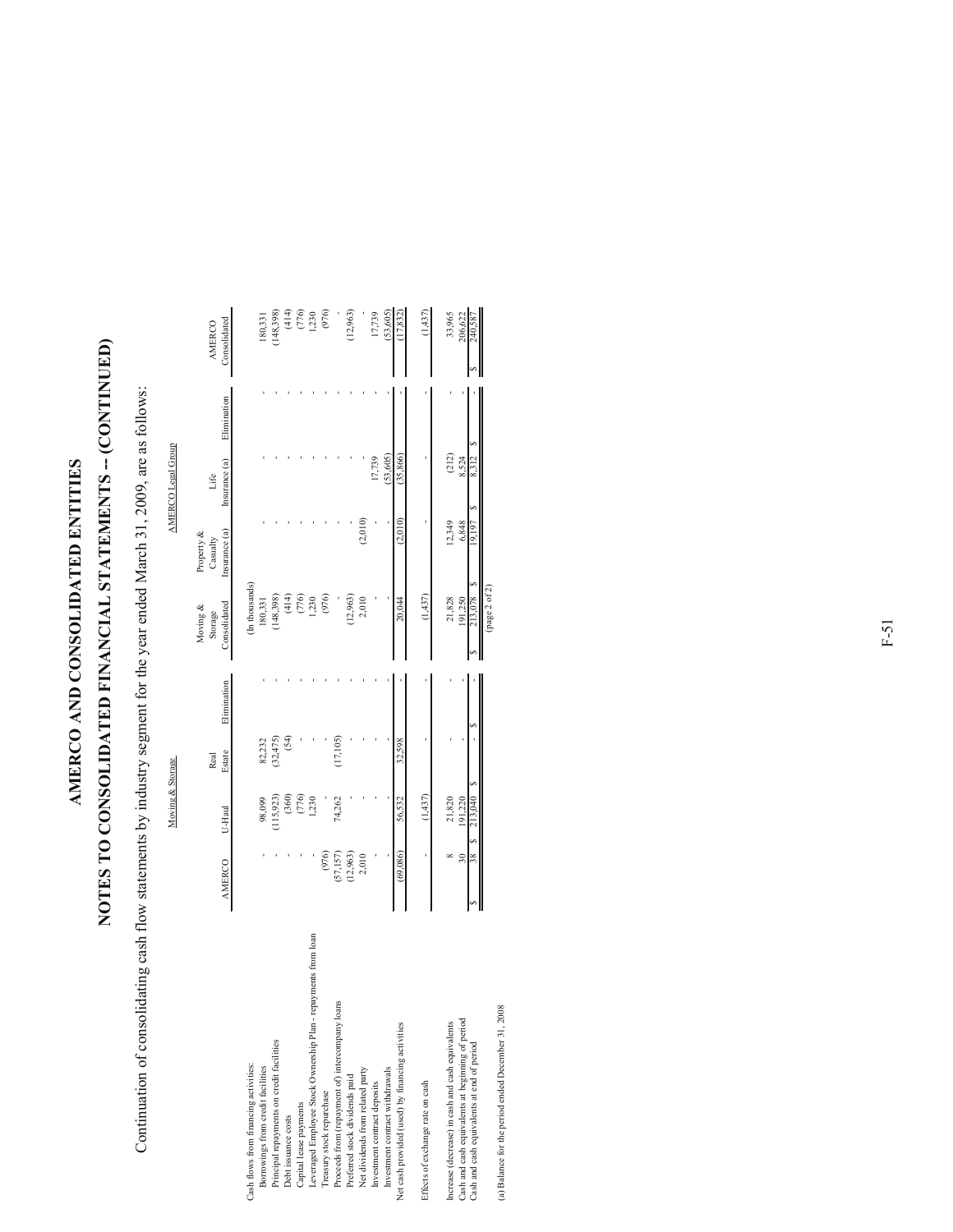## NOTES TO CONSOLIDATED FINANCIAL STATEMENTS -- (CONTINUED) **NOTES TO CONSOLIDATED FINANCIAL STATEMENTS -- (CONTINUED)**

Consolidating cash flow statements by industry segment for the year ended March 31, 2008, are as follows: Consolidating cash flow statements by industry segment for the year ended March 31, 2008, are as follows:

|                                                                       |               | Moving & Storage          |                |             |                                     |                                         | <b>AMERCO Legal Group</b>        |                |                               | <b>AMERCO</b> as Consolidated |                       |                       |                        |
|-----------------------------------------------------------------------|---------------|---------------------------|----------------|-------------|-------------------------------------|-----------------------------------------|----------------------------------|----------------|-------------------------------|-------------------------------|-----------------------|-----------------------|------------------------|
|                                                                       | <b>AMERCO</b> | U-Hau                     | Estate<br>Real | Elimination | Consolidated<br>Moving &<br>Storage | Insurance (a)<br>Property &<br>Casualty | Insurance (a)<br>Life            | Elimination    | Consolidated<br><b>AMERCO</b> | SAC Holding II (b)            | Elimination           | Consolidated<br>Total |                        |
| Cash flows from operating activities:                                 |               |                           |                |             |                                     |                                         | (In thousands)                   |                |                               |                               |                       |                       |                        |
| Net earnings (loss)                                                   | 67,581<br>S   | S<br>(10, 156)<br>S       | S<br>6,070     | 4,086       | S                                   | 5,909<br>S                              | 13,603<br>$\boldsymbol{\varphi}$ | (19, 512)<br>S | 67,581<br>S                   | 222<br>S                      | (19)<br>$\mathcal{L}$ | S                     | 67,784                 |
| Earnings from consolidated entities                                   | (15, 648)     |                           |                | (4,086)     | $67,581$<br>(19,734)                |                                         |                                  | 19,512         | (222)                         |                               | 222                   |                       |                        |
| Adjustments to reconcile net earnings to cash provided by operations: |               |                           |                |             |                                     |                                         |                                  |                |                               |                               |                       |                       |                        |
| Depreciation                                                          | 515           | 214,246                   | 11,730         |             | 226,491                             |                                         |                                  |                | 226,491                       | 1,634                         | (327)                 |                       | 227,798                |
| Amortization of deferred policy acquisition costs                     |               |                           |                |             |                                     | 190                                     | 12,991                           |                | 13,181                        |                               |                       |                       | 13,181                 |
| Change in allowance for losses on trade receivables                   |               | 23                        |                |             | $23\,$                              |                                         | 53                               |                |                               |                               |                       |                       | 76                     |
| Change in allowance for losses on mortgage notes                      |               | (39)                      |                |             | (39)                                |                                         |                                  |                | (39)                          |                               |                       |                       | (39)                   |
| Change in allowance for inventory reserve                             |               | 2,746                     |                |             | 2,746                               |                                         |                                  |                | 2,746                         |                               |                       |                       | 2,746                  |
| Net (gain) loss on sale of real and personal property                 |               | 6,450                     | (12, 206)      |             | (5,756)                             |                                         |                                  |                | (5,756)                       | (160)                         |                       |                       | (5,916)                |
| Net loss on sale of investments                                       |               |                           |                |             |                                     | 51                                      | 241                              |                | 292                           |                               |                       |                       | 292                    |
| Deferred income taxes                                                 | 4,372         | $\overline{\mathfrak{s}}$ |                |             | 4,463                               | 4,318                                   | (3,488)                          |                | 5,293                         | 146                           | 124                   |                       | 5,563                  |
| Net change in other operating assets and liabilities:                 |               |                           |                |             |                                     |                                         |                                  |                |                               |                               |                       |                       |                        |
| Reinsurance recoverables and trade receivables                        |               | (2,209)                   |                |             | (2,209)                             | (15,081)                                | 766                              |                | (16, 524)                     |                               |                       |                       | (16, 524)              |
| Inventories                                                           |               | (2,449)                   |                |             | (2,449)                             |                                         |                                  |                | (2, 449)                      |                               |                       |                       |                        |
| Prepaid expenses                                                      | 6,665         | (10, 847)                 | (203)          |             | (4,385)                             |                                         |                                  |                | (4,385)                       | t.                            |                       |                       | $(2,445)$<br>$(4,338)$ |
| Capitalization of deferred policy acquisition costs                   |               |                           |                |             |                                     | (24)                                    | (7,455)                          |                | (7,479)                       |                               |                       |                       | (7,479)                |
| Other assets                                                          |               | 3,602                     | 1,470          |             | 5,076                               | (1,117)                                 | 290                              |                | 4,249                         | (1,008)                       |                       |                       | 3,241                  |
| Related party assets                                                  | 6,007         | 6,493                     | 12,645         |             | 25,145                              | 2,842                                   | 5,040                            |                | 33,027                        |                               |                       |                       | 33,032                 |
| Accounts payable and accrued expenses                                 | 7,571         | 4,606                     | (4,316)        |             | 7,861                               |                                         | (1,231)                          |                | 6,630                         | 680                           |                       |                       | 7,310                  |
| Policy benefits and losses, claims and loss expenses payable          |               | 29,747                    |                |             | 29,747                              | $77\,$                                  | (9,160)                          |                | 20,664                        |                               |                       |                       | 20,664                 |
| Other policyholders' funds and liabilities                            |               |                           |                |             |                                     | (779)                                   | 683                              |                | (96)                          |                               |                       |                       | (96)                   |
| Deferred income                                                       |               | (3,948)                   |                |             | (3,948)                             |                                         |                                  |                | (3,948)                       | $^{(48)}$                     |                       |                       | (3,996)                |
| Related party liabilities                                             |               | (6,220)                   |                |             | (6,220)                             | (363)                                   | (5.271)                          |                | (11, 854)                     | 287                           |                       |                       | (11, 567)              |
| Net cash provided (used) by operating activities                      | 77,067        | 232,136                   | 15,190         |             | 324,393                             | (3,977)                                 | 7,062                            |                | 327,478                       | 1,809                         |                       |                       | 329,287                |
| Cash flows from investing activities:                                 |               |                           |                |             |                                     |                                         |                                  |                |                               |                               |                       |                       |                        |
| Purchases of:                                                         |               |                           |                |             |                                     |                                         |                                  |                |                               |                               |                       |                       |                        |
| Property, plant and equipment                                         | (1, 841)      | (507, 883)                | (59, 105)      |             | (568, 829)                          |                                         |                                  |                | (568, 829)                    | (1,381)                       |                       |                       | (570, 210)             |
| Short term investments                                                |               |                           |                |             |                                     | (82, 179)                               | (163, 166)                       |                | (245, 345)                    |                               |                       |                       | (245, 345)             |
| Fixed maturities investments                                          |               |                           |                |             |                                     | (29, 692)                               | (53,959)                         |                | (83, 651)                     |                               |                       |                       | (83, 651)              |
| Equity securities                                                     |               |                           |                |             |                                     |                                         | $\overline{c}$                   |                | (31)                          |                               |                       |                       | (31)                   |
| Preferred stock                                                       |               |                           |                |             |                                     |                                         | (770)                            |                | (770)                         |                               |                       |                       | (770)                  |
| Real estate                                                           |               |                           | (2, 801)       |             | (2, 801)                            | (297)                                   |                                  |                | (3,098)                       |                               |                       |                       | (3,098)                |
| Mortgage loans                                                        |               |                           | (497)          |             | (497)                               | (1,650)                                 | (11, 910)                        |                | (14,057)                      |                               |                       |                       | (14, 057)              |
| Proceeds from sales of:                                               |               |                           |                |             |                                     |                                         |                                  |                |                               |                               |                       |                       |                        |
| Property, plant and equipment                                         |               | 143,537                   | 22,458         |             | 165,995                             |                                         |                                  |                | 165,995                       | 391                           |                       |                       | 166,386                |
| Short term investments                                                |               |                           |                |             |                                     | 77,417<br>37,359                        | 168,758                          |                | 246,175                       |                               |                       |                       | 246,175                |
| Fixed maturities investments                                          |               |                           |                |             |                                     |                                         | 94,434                           |                | 131,793                       |                               |                       |                       | 131,793                |
| Equity securities                                                     |               |                           |                |             |                                     |                                         | $\frac{4}{6}$                    |                | $\frac{4}{6}$                 |                               |                       |                       | $\frac{4}{6}$          |
| Preferred stock                                                       |               |                           |                |             |                                     | 5,000                                   | 625                              |                | 5,625                         |                               |                       |                       | 5,625                  |
| Real estate                                                           |               | 281                       |                |             | 281                                 | 631                                     |                                  |                | 912                           |                               |                       |                       | 912                    |
| Mortgage loans                                                        |               |                           |                |             |                                     | ${}^{\circ}$                            | 8,138                            |                | 8,146                         |                               |                       |                       | 8,146                  |
| Payments from notes and mortgage receivables                          |               | 117                       |                |             | $\overline{117}$                    |                                         |                                  |                | $\Xi$                         |                               |                       |                       | 117                    |
| Net cash provided (used) by investing activities                      | 84            | 363.948                   | 39,945)        |             | (405.734)                           | 6.597                                   | 42,165                           |                | 356.972                       | (990)                         |                       |                       | (357,962)              |
|                                                                       |               |                           |                |             |                                     |                                         | (page 1 of 2)                    |                |                               |                               |                       |                       |                        |

(a) Balance for the period ended December 31, 2007<br>(b) Activity for the seven months ending October 31, 2007, prior to deconsolidation (b) Activity for the seven months ending October 31, 2007, prior to deconsolidation (a) Balance for the period ended December 31, 2007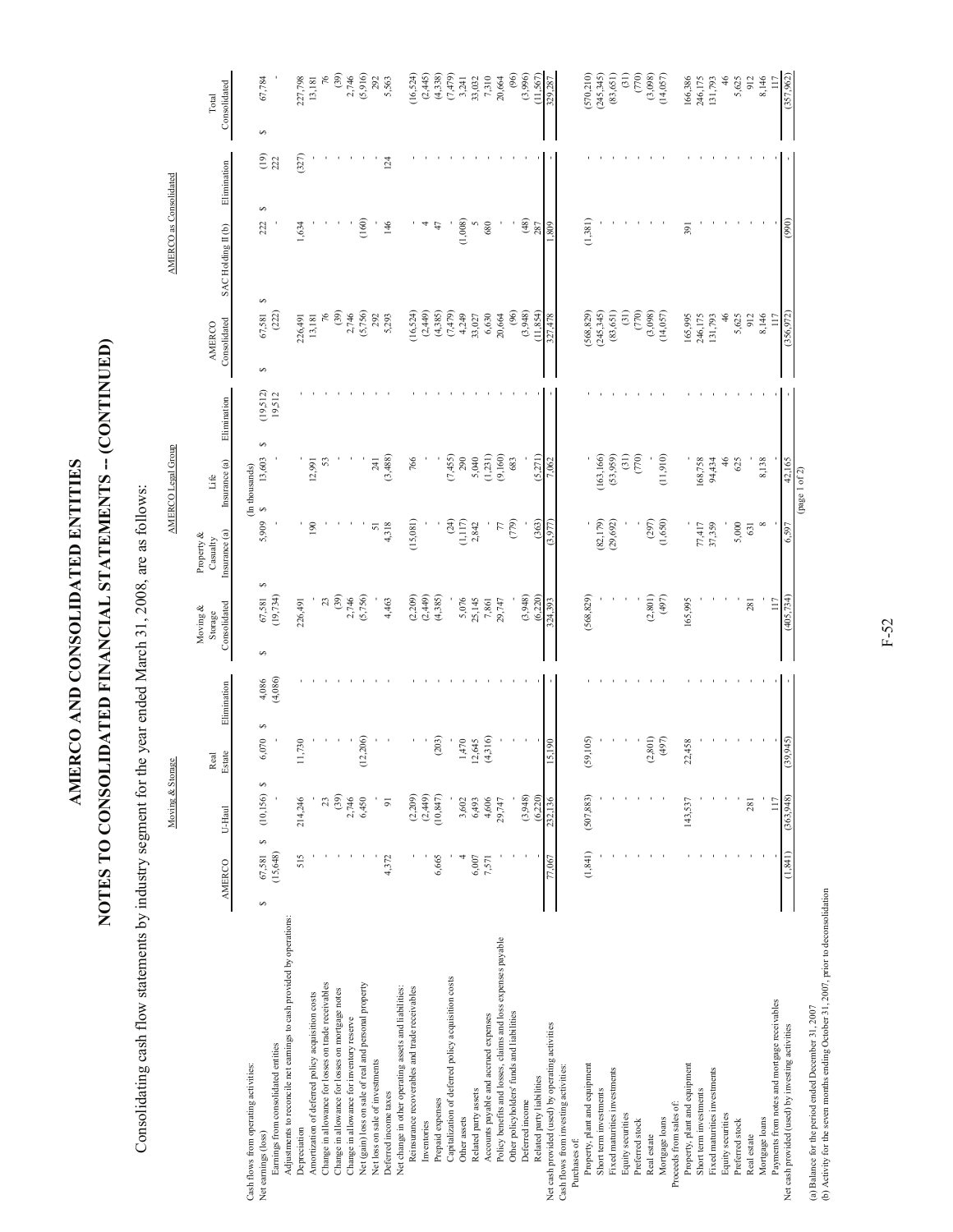## NOTES TO CONSOLIDATED FINANCIAL STATEMENTS -- (CONTINUED) **NOTES TO CONSOLIDATED FINANCIAL STATEMENTS -- (CONTINUED)**

Continuation of consolidating cash flow statements by industry segment for the year ended March 31, 2008, are as follows: Continuation of consolidating cash flow statements by industry segment for the year ended March 31, 2008, are as follows:

|                                                                |               | Moving & Storage |                |             |                                     |                                         | <b>AMERCO Legal Group</b> |             |                          | AMERCO as Consolidated |             |                           |
|----------------------------------------------------------------|---------------|------------------|----------------|-------------|-------------------------------------|-----------------------------------------|---------------------------|-------------|--------------------------|------------------------|-------------|---------------------------|
|                                                                | <b>AMERCO</b> | U-Haul           | Estate<br>Real | Elimination | Consolidated<br>Moving &<br>Storage | Insurance (a)<br>Property &<br>Casualty | Insurance (a)<br>Life     | Elimination | Consolidated<br>AMERCO   | SAC Holding II (b)     | Elimination | Consolidated<br>Total     |
| Cash flows from financing activities:                          |               |                  |                |             |                                     |                                         | (In thousands)            |             |                          |                        |             |                           |
| Borrowings from credit facilities                              |               | 415,308          | 01,402<br>ন    |             | 616,710                             |                                         |                           |             | 616,710                  |                        |             | 616,710                   |
| Principal repayments on credit facilities                      |               | (192, 603)       | (101, 965)     |             |                                     |                                         |                           |             | (294, 568)               | (819)                  |             |                           |
| Debt issuance costs                                            |               | (11, 806)        | (170)          |             | $(294, 568)$<br>$(11, 976)$         |                                         |                           |             | (11,976)                 |                        |             | $(295,387)$<br>$(11,976)$ |
| Leveraged Employee Stock Ownership Plan - repayments from loan |               | 1,239            |                |             | 1,239                               |                                         |                           |             | 1,239                    |                        |             | 1,239                     |
| Treasury stock repurchases                                     | (57, 478)     |                  |                |             | (57, 478)                           |                                         |                           |             |                          |                        |             |                           |
| Securitization deposits                                        |               | (32, 775)        |                |             | (32, 775)                           |                                         |                           |             | $(57,478)$<br>$(32,775)$ |                        |             | $(57,478)$<br>$(32,775)$  |
| Proceeds from (repayment of) intercompany loans                | (4,764)       | 80,083           | 75,319)        |             |                                     |                                         |                           |             |                          |                        |             |                           |
| Preferred stock dividends paid                                 | (12,963)      |                  |                |             | (12,963)                            |                                         |                           |             | (12,963)                 |                        |             | (12,963)                  |
| Investment contract deposits                                   |               |                  |                |             |                                     |                                         | 18,077                    |             | 18,077                   |                        |             | 18,077                    |
| Investment contract withdrawals                                |               |                  |                |             |                                     |                                         | (65, 518)                 |             | (65,518)                 |                        |             | (65, 518)                 |
| Net cash provided (used) by financing activities               | (75.205)      | 259,446          | 23,948         |             | 208,189                             |                                         | (47, 441)                 |             | 160,748                  | (819)                  |             | 159,929                   |
| Effects of exchange rate on cash                               |               | 66               |                |             | $\frac{6}{2}$                       |                                         |                           |             | 96                       |                        |             | $\frac{6}{2}$             |
| Increase (decrease) in cash and cash equivalents               |               | 127,730          | (807)          |             | 126,944                             | 2,620                                   | 1,786                     |             | 131,350                  |                        |             | 131,350                   |
| Cash and cash equivalents at beginning of period               |               | 63.490           | 807            |             | 64,306                              | 4,228                                   | 6,738                     |             | 75,272                   |                        |             | 75,272                    |
| Cash and cash equivalents at end of period                     |               | 191,220          |                |             | 191,250                             | 6,848                                   | 8,524                     |             | 206,622                  |                        |             | 206,622                   |
|                                                                |               |                  |                |             |                                     |                                         | (page 2 of 2)             |             |                          |                        |             |                           |

(a) Balance for the period ended December 31, 2007<br>(b) Activity for the seven months ending October 31, 2007, prior to deconsolidation<br>(b) Activity for the seven months ending October 31, 2007, prior to deconsolidation (b) Activity for the seven months ending October 31, 2007, prior to deconsolidation (a) Balance for the period ended December 31, 2007

F-53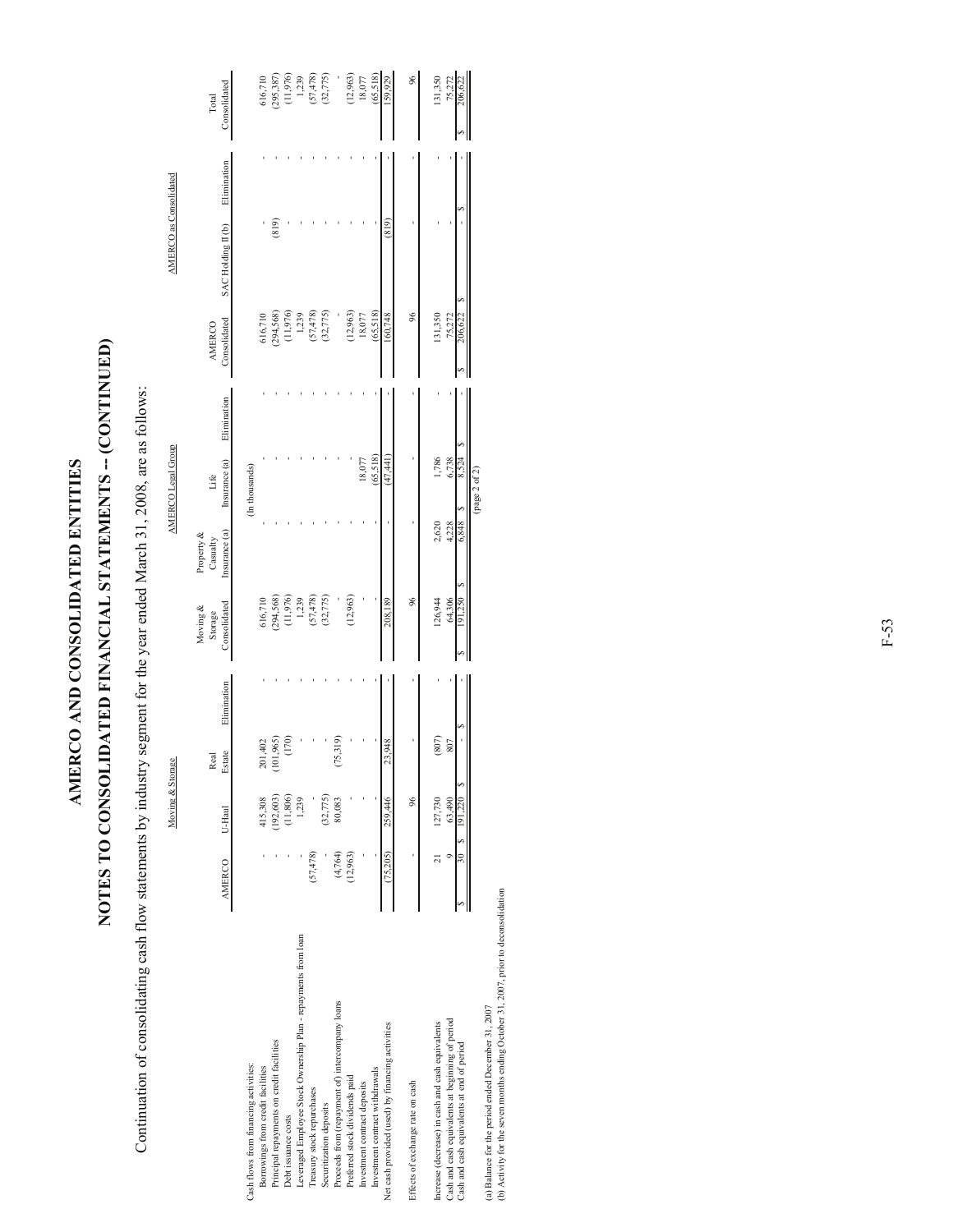AMERCO AND CONSOLIDATED ENTITIES **AMERCO AND CONSOLIDATED ENTITIES** 

# NOTES TO CONSOLIDATED FINANCIAL STATEMENTS -- (CONTINUED) **NOTES TO CONSOLIDATED FINANCIAL STATEMENTS -- (CONTINUED)**

Consolidating cash flow statements by industry segment for the year ended March 31, 2007 are as follows: Consolidating cash flow statements by industry segment for the year ended March 31, 2007 are as follows:

|                                                                       |                  | Moving & Storage |                |                        |                                        |                                         | AMERCO Legal Group     |              |                        | AMERCO as Consolidated |             |   |                       |
|-----------------------------------------------------------------------|------------------|------------------|----------------|------------------------|----------------------------------------|-----------------------------------------|------------------------|--------------|------------------------|------------------------|-------------|---|-----------------------|
|                                                                       | <b>AMERCO</b>    | U-Haul           | Estate<br>Real | Elimination            | Consolidated<br>Moving $\&$<br>Storage | Insurance (a)<br>Property &<br>Casualty | Insurance (a)<br>Life  | Elimination  | Consolidated<br>AMERCO | <b>SAC Holding II</b>  | Elimination |   | Consolidated<br>Total |
| Cash flows from operating activities:                                 |                  |                  |                |                        |                                        |                                         | (In thousands)         |              |                        |                        |             |   |                       |
| Net earnings (loss)                                                   | S<br>90,205<br>S | S<br>30,104      | S<br>(4,338)   | $(25,766)$<br>$25,766$ | S                                      | S<br>90,205                             | 9,658<br>$(155)$ \$    | (9,503)<br>S | 90,205<br>se           | 527<br>S               | (179)<br>S  | S | 90,553                |
| Earnings from consolidated entities                                   | (35,796)         |                  |                |                        |                                        | (10, 030)                               |                        | 9,503        | (527)                  |                        | 527         |   |                       |
| Adjustments to reconcile net earnings to cash provided by operations: |                  |                  |                |                        |                                        |                                         |                        |              |                        |                        |             |   |                       |
| Depreciation                                                          | 293              | 172,698          | 10,984         |                        |                                        | 183,975                                 |                        |              | 183,975                | 2,691                  | (560)       |   | 86,106                |
| Amortization of deferred policy acquisition costs                     |                  |                  |                |                        |                                        |                                         | 15,081<br>2,057        |              | 17,138                 |                        |             |   | 17,138                |
| Changes in allowance for losses on trade receivables                  |                  | (145)            |                |                        |                                        | (145)                                   | 194                    |              | $^{49}$                |                        |             |   | $^{49}$               |
| Changes in allowance for losses on mortgage notes                     |                  | (40)             |                |                        |                                        | (40)                                    |                        |              | (40)                   |                        |             |   | (40)                  |
| Change in allowance for inventory reserves                            |                  |                  |                |                        |                                        | 2,679                                   |                        |              | 2,679                  |                        |             |   | 2,679                 |
| Net (gain) loss on sale of real and personal property                 |                  | 2,679<br>7,862   | (4,379)        |                        |                                        | 3,483                                   |                        |              | 3,483                  |                        |             |   | 3,483                 |
| Net loss on sale of investments                                       |                  |                  |                |                        |                                        |                                         | 559                    | 3            | 622                    |                        |             |   | 622                   |
| Write-off of unamortized debt issuance costs                          |                  | 302              | 6,667          |                        |                                        | 6,969                                   |                        |              | 6,969                  |                        |             |   | 6,969                 |
| Deferred income taxes                                                 | 10,853           | (19)             |                |                        |                                        | 10,834                                  | (4,456)<br>5,292       |              | 11,670                 | 704                    | 212         |   | 12,586                |
| Net change in other operating assets and liabilities:                 |                  |                  |                |                        |                                        |                                         |                        |              |                        |                        |             |   |                       |
| Reinsurance recoverables and trade receivables                        |                  | (859)            | $\odot$        |                        |                                        | (861)                                   | 5,032<br>44,215        |              |                        |                        |             |   |                       |
| Inventories                                                           |                  | (4,718)          |                |                        |                                        | (4,718)                                 |                        |              | 48,386<br>(4,718)      | (43)                   |             |   | $48,386$<br>$(4,761)$ |
| Prepaid expenses                                                      | (9, 122)         | 1,193            | (30)           |                        |                                        | (7,959)                                 |                        |              | (7,959)                | (246)                  |             |   | (8,205)               |
| Capitalization of deferred policy acquisition costs                   |                  |                  |                |                        |                                        |                                         | (7,075)<br>(1,093)     |              | (8, 168)               |                        |             |   | (8, 168)              |
| Other assets                                                          | (10)             | $\Xi$            | 2,182          |                        |                                        | 3,283                                   | 805                    | (395)        | 3,693                  | (243)                  |             |   | 3,450                 |
| Related party assets                                                  | (1,479)          | (12,973)         | $^{\circ}$     |                        |                                        | (14, 444)                               | 5,781<br>14,384        |              | 5,721                  | 2,895                  |             |   | 8,616                 |
| Accounts payable and accrued expenses                                 | (19, 561)        | 27,511           | 4,312          |                        |                                        | 12,262                                  | 4,451                  |              | 16,713                 | 331                    |             |   | 17,044                |
| Policy benefits and losses, claims and loss expenses payable          |                  | 35,298           |                |                        |                                        | 35,298                                  | (13, 748)<br>(61, 719) |              | (40, 169)              |                        |             |   | (40, 169)             |
| Other policyholders' funds and liabilities                            |                  |                  |                |                        |                                        |                                         | 298<br>2,411           |              | 2,709                  |                        |             |   | 2,709                 |
| Deferred income                                                       |                  | 1,215            |                |                        |                                        | 1,215                                   |                        |              | 1,215                  | $\overline{5}$         |             |   | 1,266                 |
| Related party liabilities                                             | (201)            | 19,878           |                |                        |                                        | 19,677                                  | (3,507)<br>(1,317)     |              | 14,853                 | (4,445)                |             |   | 10,408                |
| Net cash provided (used) by operating activities                      | 35.182           | 281,097          | 15,404         |                        | 331,683                                |                                         | 137<br>5,439           |              | 348,499                |                        |             |   | 350,721               |
| Cash flows from investing activities:                                 |                  |                  |                |                        |                                        |                                         |                        |              |                        |                        |             |   |                       |
| Purchases of:                                                         |                  |                  |                |                        |                                        |                                         |                        |              |                        |                        |             |   |                       |
| Property, plant and equipment                                         | (1,998)          | (586, 737)       | (58, 477)      |                        | (647,212)                              |                                         |                        |              | 647,212)               | (1, 132)               |             |   | (648, 344)            |
| Short term investments                                                |                  |                  |                |                        |                                        |                                         | 166,115)<br>(83,277)   |              | (249, 392)             |                        |             |   | (249, 392)            |
| Fixed maturity investments                                            |                  |                  |                |                        |                                        |                                         | (38,042)<br>(71, 630)  |              | (109, 672)             |                        |             |   | (109, 672)            |
| Mortgage loans                                                        |                  |                  |                |                        |                                        |                                         | (10, 725)              |              | (10, 725)              |                        |             |   | (10, 725)             |
| Proceeds from sales of:                                               |                  |                  |                |                        |                                        |                                         |                        |              |                        |                        |             |   |                       |
| Property, plant and equipment                                         |                  | 85,134           | 4,538          |                        |                                        | 89,672                                  |                        |              | 89,672                 |                        |             |   | 89,672                |
| Short term investments                                                |                  |                  |                |                        |                                        | 111,936                                 | 164,754                |              | 276,690                |                        |             |   | 276,690               |
| Fixed maturity investments                                            |                  |                  |                |                        |                                        |                                         | 94,449<br>22,409       |              | 116,858                |                        |             |   | 116,858               |
| Cash received in excess of purchase of company acquired               |                  |                  |                |                        |                                        |                                         | 1,235                  |              | 1,235                  |                        |             |   | 1,235                 |
| Preferred stock                                                       |                  |                  |                |                        |                                        |                                         | 1,225                  |              | 1,225                  |                        |             |   | 1,225                 |
| Real estate                                                           |                  | 195              | (2,861)        |                        |                                        | (2, 666)                                | 9,536                  |              | 6,870                  |                        |             |   | 6,870                 |
| Mortgage loans                                                        |                  |                  |                |                        |                                        |                                         | 7,062                  |              | 7,062                  |                        |             |   | 7,062                 |
| Payments from notes and mortgage receivables                          |                  | 136              | 766            |                        |                                        | $902$                                   |                        |              | 902                    |                        |             |   | 902                   |
| Net cash provided (used) by investing activities                      | .998             | 501              | (56, 034)      |                        | (559, 304)                             |                                         | 53,843<br>(11, 026)    |              | (516, 487)             | (1.132)                |             |   | (517, 619)            |
|                                                                       |                  |                  |                |                        |                                        |                                         | (page $1$ of $2$ )     |              |                        |                        |             |   |                       |

(a) Balance for the year ended December 31, 2006 (a) Balance for the year ended December 31, 2006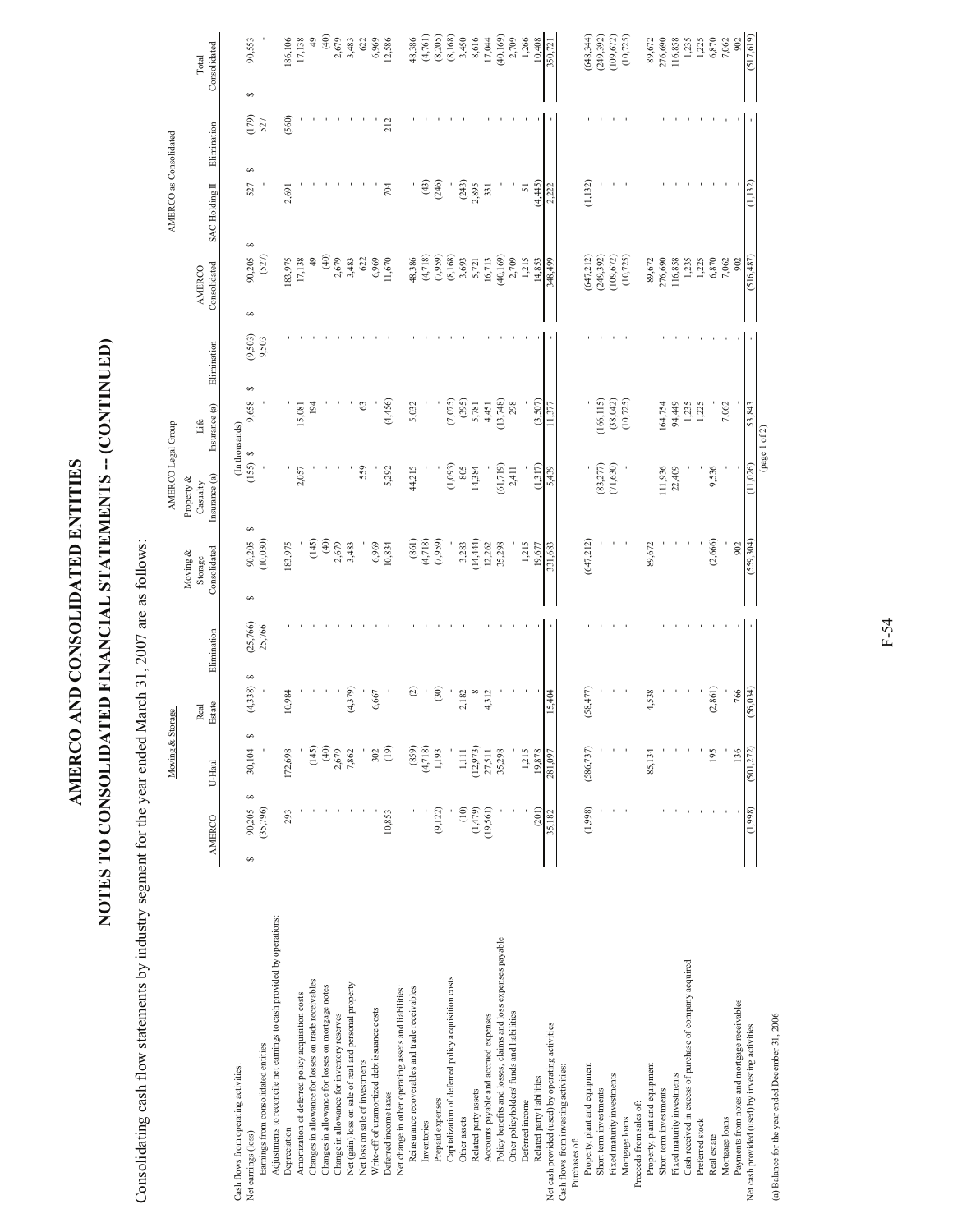### **TITIES**  AMERCO AND CONSOLIDATED ENTITIES **AMERCO AND CONSOLIDATED EN**

## NOTES TO CONSOLIDATED FINANCIAL STATEMENTS -- (CONTINUED) **AL STATEMENTS -- (CONTINUED) NOTES TO CONSOLIDATED FINANCI**

Continuation of consolidating cash flow statements by industry segment for the year ended March 31, 2007 are as follows: Continuation of consolidating cash flow statements by industry segment for the year ended March 31, 2007 are as follows:

|                                                                |               | Moving & Storage |          |             |                     |                        | <b>AMERCO Legal Group</b> |             |               | AMERCO as Consolidated     |              |
|----------------------------------------------------------------|---------------|------------------|----------|-------------|---------------------|------------------------|---------------------------|-------------|---------------|----------------------------|--------------|
|                                                                |               |                  | Real     |             | Moving &<br>Storage | Property &<br>Casualty | Life                      |             | <b>AMERCO</b> |                            | Total        |
|                                                                | <b>AMERCO</b> | U-Haul           | Estate   | Elimination | Consolidated        | Insurance (a)          | Insurance (a)             | Elimination | Consolidated  | SAC Holding II Elimination | Consolidated |
| Cash flows from financing activities:                          |               |                  |          |             |                     |                        | (In thousands)            |             |               |                            |              |
| Borrowings from credit facilities                              |               | 345,760          | 64,429   |             | 410,189             |                        |                           |             | 410,189       |                            | 410,189      |
| Principal repayments on credit facilities                      |               | (151, 511)       | (43,216) |             | (194, 727)          |                        |                           |             | (194, 727)    | (1,345)                    | 196,072)     |
| Debt issuance costs                                            |               | (3,281)          | 223      |             | (3,058)             |                        |                           |             | (3,058)       |                            | (3,058)      |
| Leveraged Employee Stock Ownership Plan - repayments from loan |               | 1,204            |          |             | 1,204               |                        |                           |             | 1,204         |                            | 1,204        |
| Treasury stock repurchases                                     | (49, 106)     |                  |          |             | (49, 106)           |                        |                           |             | (49, 106)     |                            | (49, 106)    |
| Proceeds from (repayment of) intercompany loans                | 28,887        | (48, 032)        | 19,145   |             |                     |                        |                           |             |               |                            |              |
| Preferred stock dividends paid                                 | (12,963)      |                  |          |             | (12, 963)           |                        |                           |             | (12,963)      |                            | (12,963)     |
| Investment contract deposits                                   |               |                  |          |             |                     |                        | 16,695                    |             | 16,695        |                            | 16,695       |
| Investment contract withdrawals                                |               |                  |          |             |                     |                        | (79,204)                  |             | (79,204)      |                            | (79, 204)    |
| Net cash provided (used) by financing activities               | (33,182)      | 144,140          | 40,581   |             | 151,539             |                        | (62, 509)                 |             | 89,030        | (1,345)                    | 87,685       |
| Effects of exchange rate on cash                               |               | (974)            |          |             | (974)               |                        |                           |             | (974)         |                            | (974)        |
| Increase (decrease) in cash and cash equivalents               |               | (77,009)         | (49)     |             | (77,056)            | (5,587)                | 2,711                     |             | (79, 932)     | (255)                      | (80, 187)    |
| Cash and cash equivalents at beginning of period               |               | 40,499           | 856      |             | 141,362             | 9,815                  | 4,027                     |             | 155,204       | 255                        | 155,459      |
| Cash and cash equivalents at end of period                     |               | 63,490           | 708      |             | 90£79               | 328                    | 6,738                     |             |               |                            | 75,272       |
|                                                                |               |                  |          |             |                     |                        | (page 2 of 2)             |             |               |                            |              |

(a) Balance for the year ended December 31, 2006

(a) Balance for the year ended December 31, 2006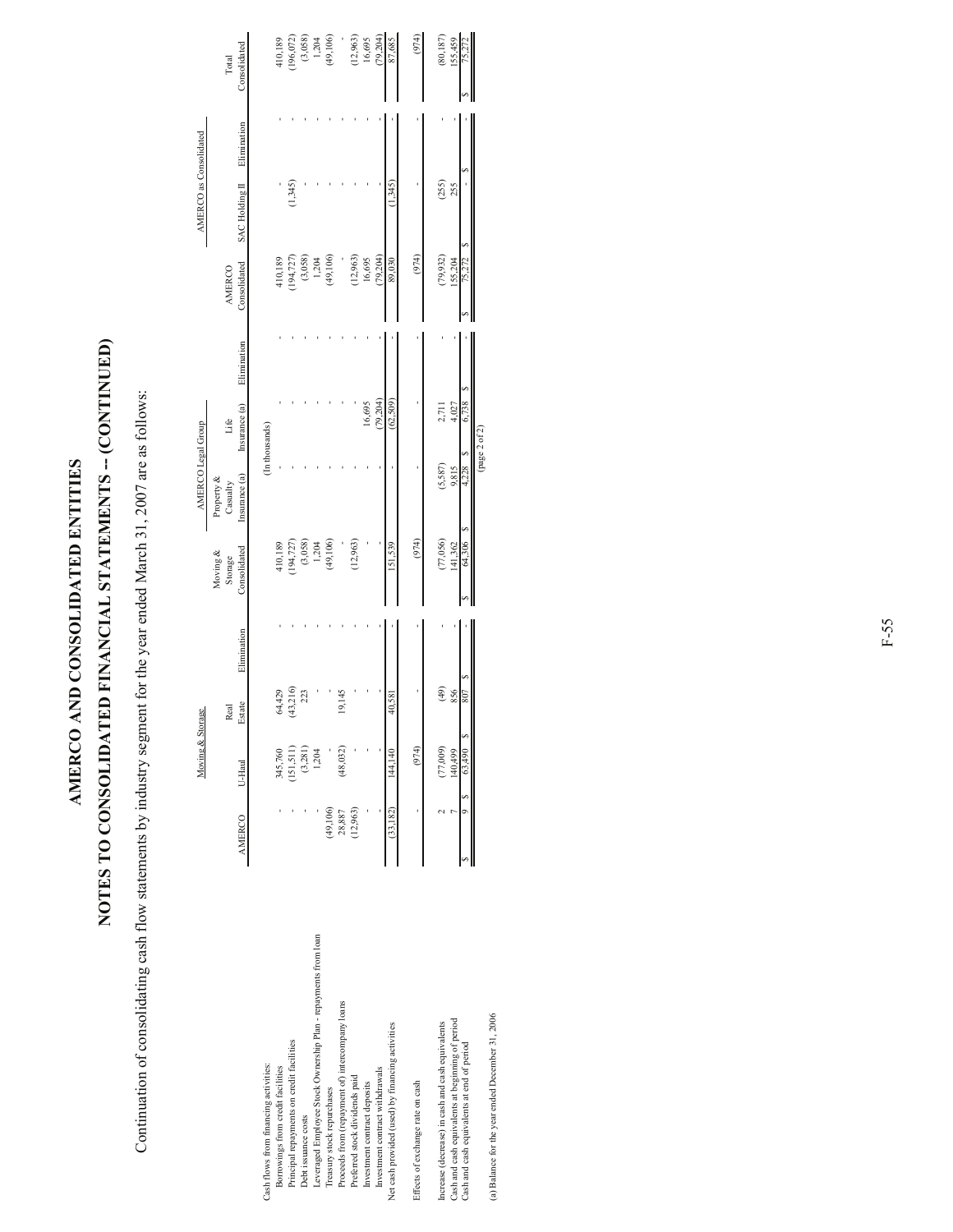### **AMERCO AND CONSOLIDATED ENTITIES NOTES TO CONSOLIDATED FINANCIAL STATEMENTS -- (CONTINUED)**

### **Note 24: Subsequent Events**

### *Preferred Stock Dividends*

On May 1, 2009, the Board declared a regular quarterly cash dividend of \$0.53125 per share on the Company's Series A, 8 1/2 percent Preferred Stock. The dividend was paid June 1, 2009 to holders of record on May 18, 2009.

### *Financial Strength Ratings*

On May 21, 2009, A.M. Best upgraded the financial strength ratings of RepWest to B+ (Good), a secure rating with a stable outlook.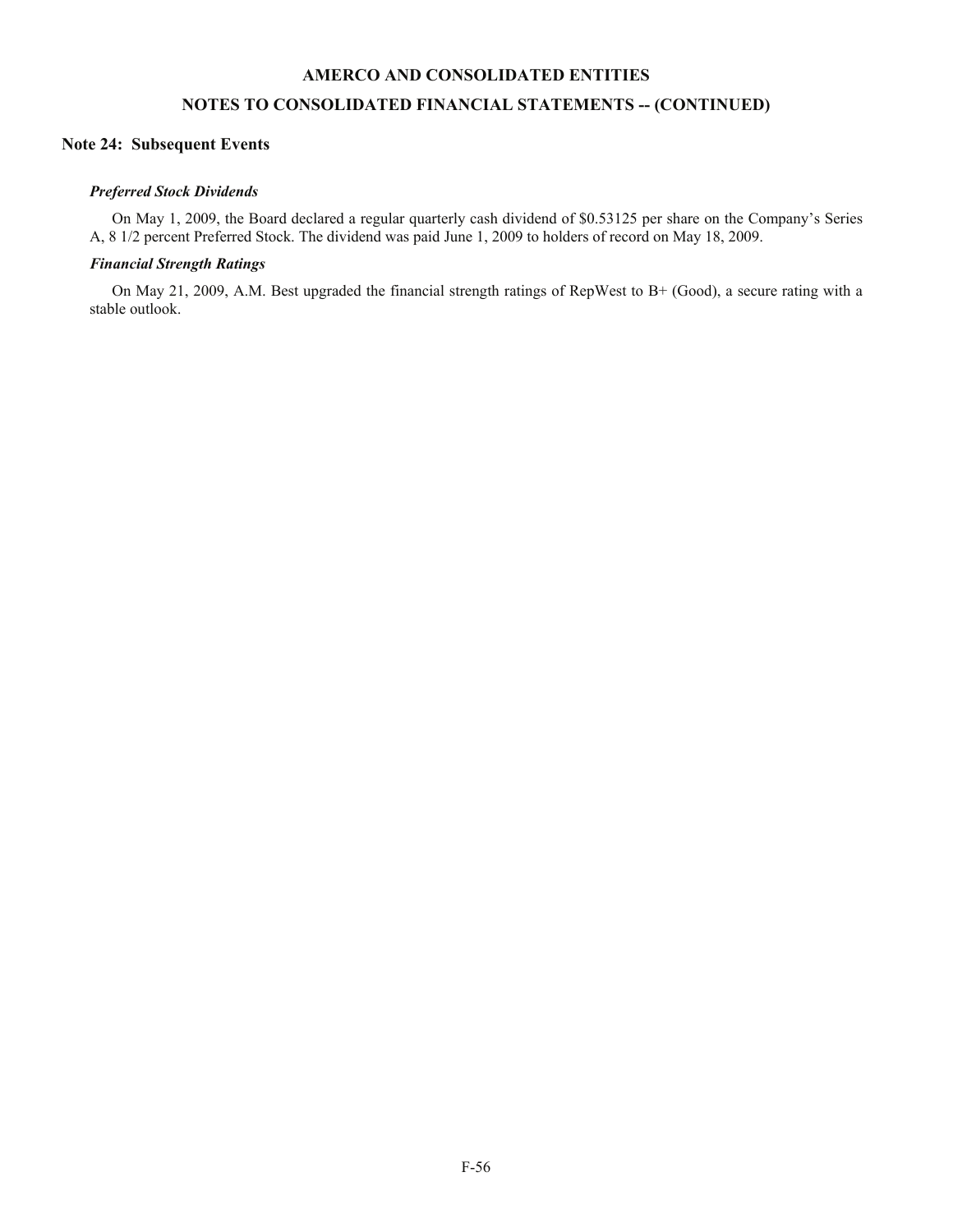### **SCHEDULE I**

### **CONDENSED FINANCIAL INFORMATION OF AMERCO BALANCE SHEETS**

|                                             |    |            | March 31,      |            |
|---------------------------------------------|----|------------|----------------|------------|
|                                             |    | 2009       |                | 2008       |
|                                             |    |            | (In thousands) |            |
| <b>ASSETS</b>                               |    |            |                |            |
| Cash and cash equivalents                   | \$ | 38 \$      |                | 30         |
| Investment in subsidiaries                  |    | (321, 215) |                | (234, 927) |
| Related party assets                        |    | 1,206,555  |                | 1,164,092  |
| Other assets                                |    | 1,183      |                | 4,578      |
| Total assets                                | S  | 886,561 \$ |                | 933,773    |
| <b>LIABILITIES AND STOCKHOLDERS' EQUITY</b> |    |            |                |            |
| Liabilities:                                |    |            |                |            |
| Other liabilities                           | \$ | 163,267 \$ |                | 168,447    |
|                                             |    | 163,267    |                | 168,447    |
| Stockholders' equity:                       |    |            |                |            |
| Preferred stock                             |    |            |                |            |
| Common stock                                |    | 10,497     |                | 10,497     |
| Additional paid-in capital                  |    | 420,588    |                | 419,370    |
| Accumulated other comprehensive loss        |    | (98,000)   |                | (55,279)   |
| Retained earnings:                          |    |            |                |            |
| Beginning of period                         |    | 915,415    |                | 847,271    |
| Net earnings                                |    | 13,410     |                | 67,581     |
| Dividends                                   |    | (12, 963)  |                | 563        |
|                                             |    | 1,248,947  |                | 1,290,003  |
| Less: Cost of common shares in treasury     |    | (525, 653) |                | (524, 677) |
| Total stockholders' equity                  |    | 723,294    |                | 765,326    |
| Total liabilities and stockholders' equity  |    | 886,561    | \$             | 933,773    |

The accompanying notes are an integral part of these condensed consolidated financial statements.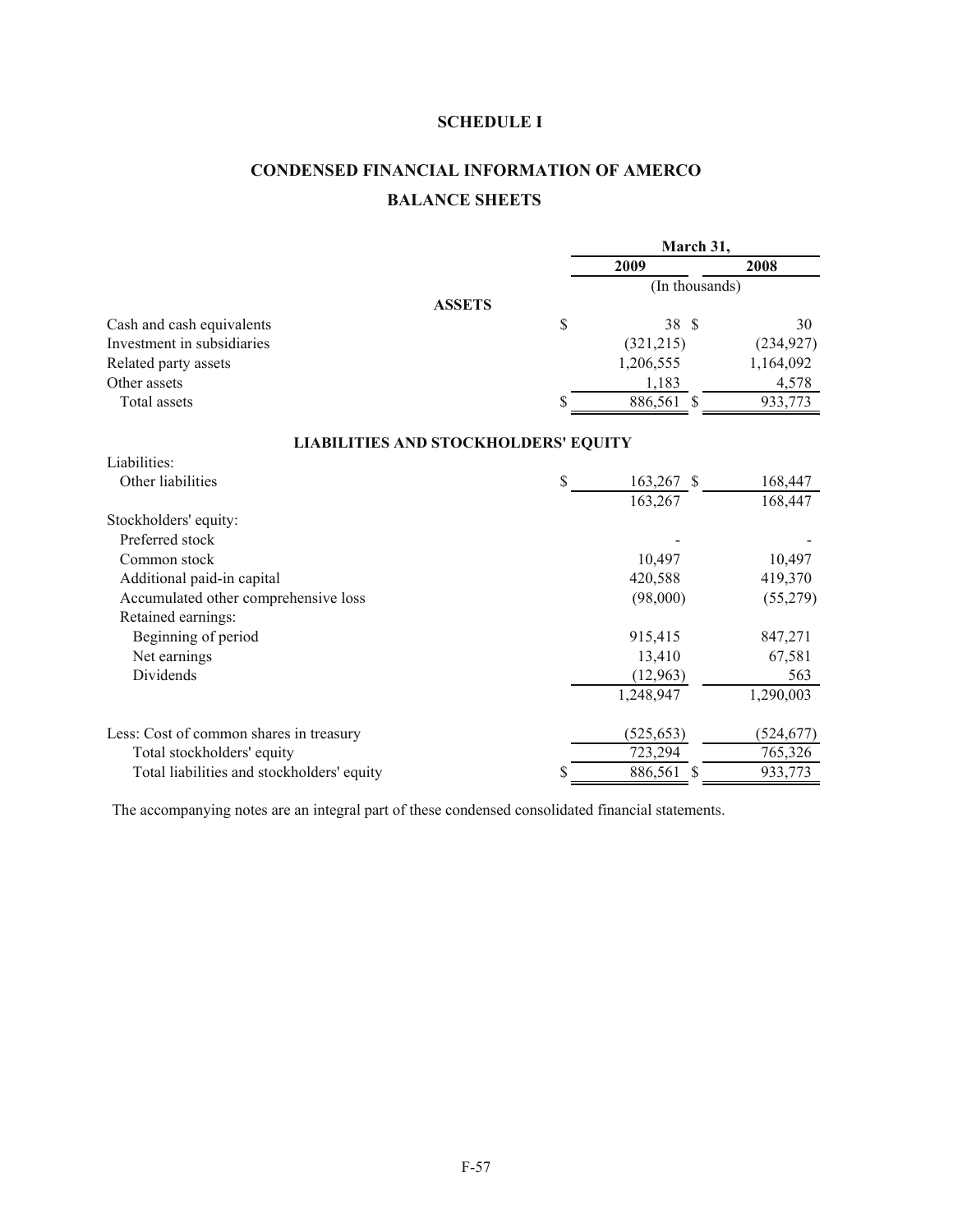### **CONDENSED FINANCIAL INFORMATION OF AMERCO STATEMENTS OF OPERATIONS**

|                                                               |                | <b>Years Ended March 31,</b>                    |            |
|---------------------------------------------------------------|----------------|-------------------------------------------------|------------|
|                                                               | 2009           | 2008                                            | 2007       |
|                                                               |                | (In thousands, except share and per share data) |            |
| Revenues:                                                     |                |                                                 |            |
| Net interest income from subsidiaries                         | \$<br>4,389 \$ | 4,498 \$                                        | 5,071      |
| Expenses:                                                     |                |                                                 |            |
| Operating expenses                                            | 8,873          | 10,071                                          | 12,096     |
| Other expenses                                                | 109            | 609                                             | 381        |
| Total expenses                                                | 8,982          | 10,680                                          | 12,477     |
| Equity in earnings of subsidiaries and SAC Holding II (a)     | (41, 557)      | 15,648                                          | 35,796     |
| Interest income                                               | 92,854         | 88,613                                          | 89,026     |
| Pretax earnings                                               | 46,704         | 98,079                                          | 117,416    |
| Income tax expense                                            | (33, 294)      | (30, 498)                                       | (27, 211)  |
| Net earnings                                                  | 13,410         | 67,581                                          | 90,205     |
| Less: Preferred stock dividends                               | (12,963)       | (12, 963)                                       | (12, 963)  |
| Earnings available to common shareholders                     | 447            | 54,618 \$                                       | 77,242     |
| Basic and diluted earnings per common share                   | $0.02$ \$      | $2.77$ \$                                       | 3.71       |
| Weighted average common shares outstanding: Basic and diluted | 19,350,041     | 19,740,571                                      | 20,838,570 |
|                                                               |                |                                                 |            |

(a) Fiscal 2008 and 2007 include SAC Holding II

The accompanying notes are an integral part of these condensed consolidated financial statements.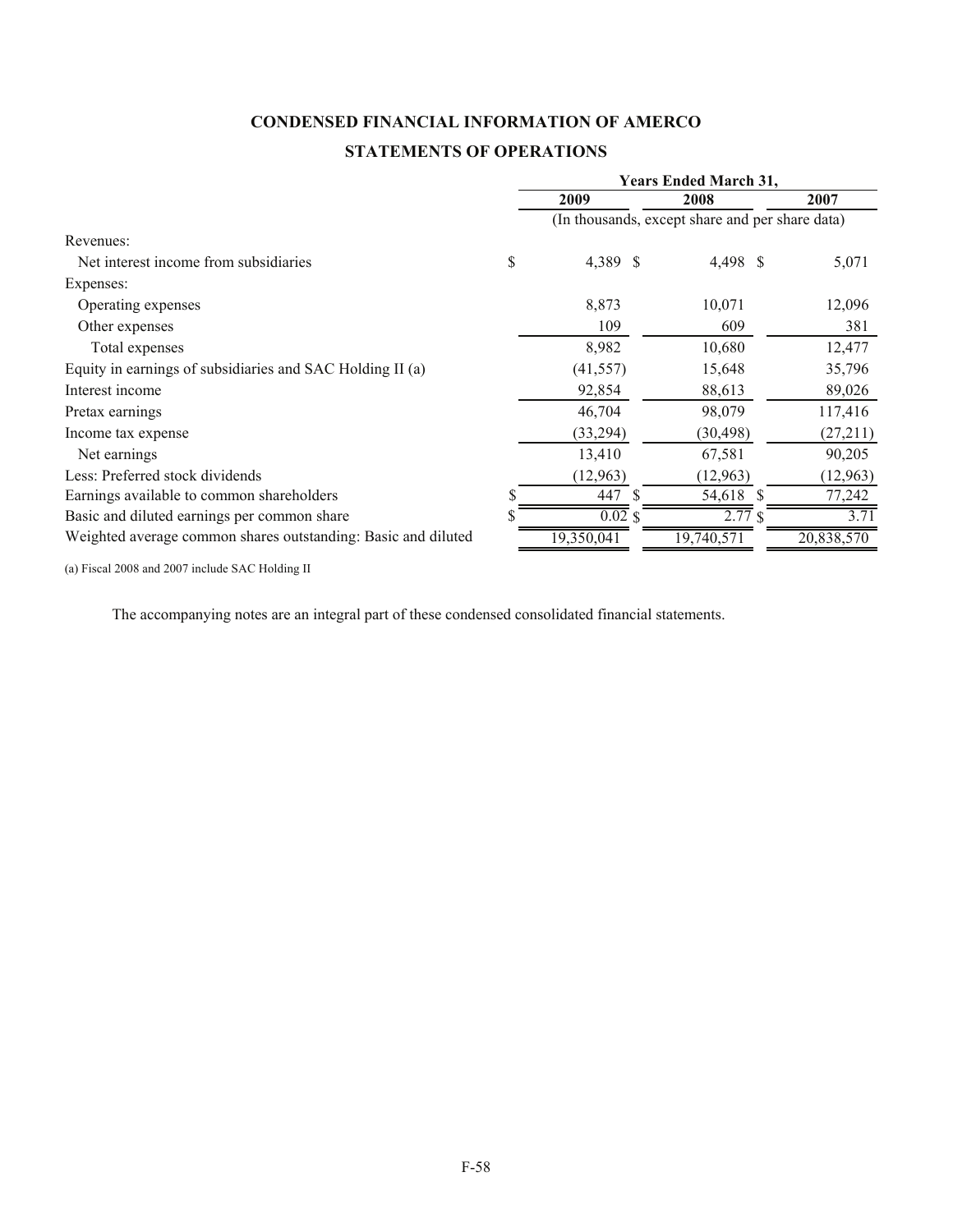### **CONDENSED FINANCIAL INFORMATION OF AMERCO STATEMENTS OF CASH FLOW**

|                                                                       |                                           | <b>Years Ended March 31,</b>    |                  |
|-----------------------------------------------------------------------|-------------------------------------------|---------------------------------|------------------|
|                                                                       | 2009                                      | 2008                            | 2007             |
|                                                                       |                                           | (In thousands)                  |                  |
| Cash flows from operating activities:                                 |                                           |                                 |                  |
| \$<br>Net earnings                                                    | 13,410 \$                                 | 67,581 \$                       | 90,205           |
| Change in investments in subsidiaries and SAC Holding II (a)          | 41,557                                    | (15, 648)                       | (35,796)         |
| Adjustments to reconcile net earnings to cash provided by operations: |                                           |                                 |                  |
| Depreciation                                                          | 18                                        | 515                             | 293              |
| Deferred income taxes                                                 | 4,353                                     | 4,372                           | 10,853           |
| Net change in other operating assets and liabilities:                 |                                           |                                 |                  |
| Prepaid expenses                                                      | 3,379                                     | 6,665                           | (9,122)          |
| Other assets                                                          |                                           | 4                               | (10)             |
| Related party assets                                                  | 3,857                                     | 6,007                           | (1, 479)         |
| Accounts payable and accrued expenses                                 | 2,521                                     | 7,571                           | (19, 561)        |
| Related party liabilities                                             |                                           |                                 | (201)            |
| Net cash provided by operating activities                             | 69,095                                    | 77,067                          | 35,182           |
| Cash flows from investment activities:                                |                                           |                                 |                  |
| Purchase of property, plant and equipment                             | (1)                                       | (1, 841)                        | (1,998)          |
| Net cash used by investing activities                                 | (1)                                       | (1, 841)                        | (1,998)          |
| Cash flows from financing activities:                                 |                                           |                                 |                  |
| Treasury stock repurchases                                            | (976)                                     | (57, 478)                       | (49,106)         |
| Proceeds from (repayments of) intercompany loans                      | (57, 157)                                 | (4,764)                         | 28,887           |
| Preferred stock dividends paid                                        | (12,963)                                  | (12,963)                        | (12,963)         |
| Net dividend from related party                                       | 2,010                                     |                                 |                  |
| Net cash used by financing activities                                 | (69,086)                                  | (75,205)                        | (33, 182)        |
| Increase (decrease) in cash and cash equivalents                      | 8                                         | 21                              | 2                |
| Cash and cash equivalents at beginning of period                      | 30                                        | 9                               | $\boldsymbol{7}$ |
| Cash and cash equivalents at end of period                            | $\overline{38}$ $\overline{\phantom{1}5}$ | 30 <sup>°</sup><br><sup>S</sup> | $\overline{9}$   |

(a) Fiscal 2008 and 2007 include SAC Holding II

Income taxes paid in cash amounted to \$2.0 million, \$10.1 million and \$74.8 million for fiscal 2009, 2008 and 2007, respectively.

The accompanying notes are an integral part of these condensed consolidated financial statements.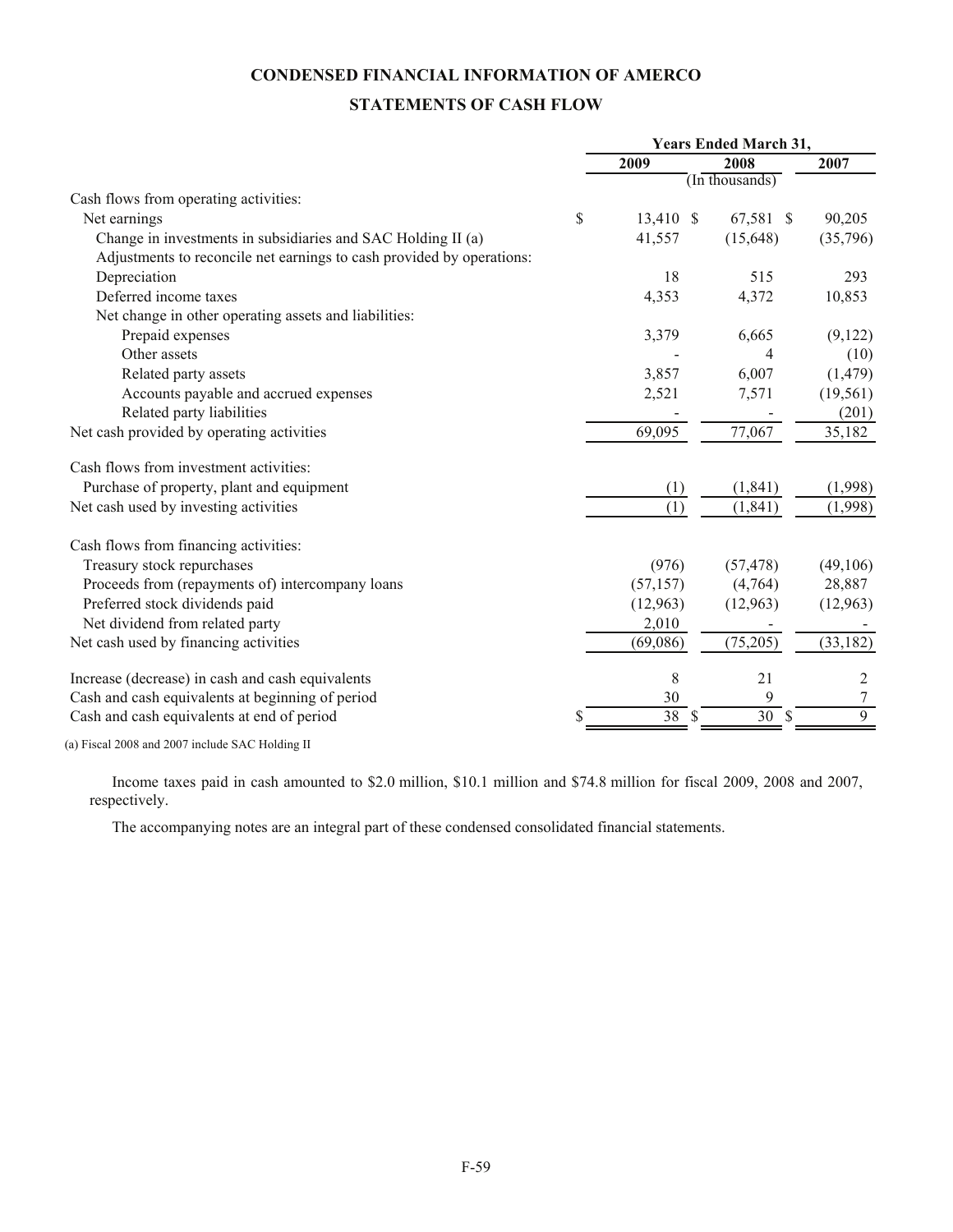### **CONDENSED FINANCIAL INFORMATION OF AMERCO NOTES TO CONDENSED FINANCIAL INFORMATION**

### **MARCH 31, 2009, 2008, AND 2007**

### **1. Summary of Significant Accounting Policies**

AMERCO, a Nevada corporation, was incorporated in April, 1969, and is the holding Company for U-Haul International, Inc., Amerco Real Estate Company, Republic Western Insurance Company and Oxford Life Insurance Company. The financial statements of the Registrant should be read in conjunction with the Consolidated Financial Statements and notes thereto included in this Form 10-K.

AMERCO is included in a consolidated Federal income tax return with all of its U.S. subsidiaries excluding Dallas General Life Insurance Company, a subsidiary of Oxford. Accordingly, the provision for income taxes has been calculated for Federal income taxes of AMERCO and subsidiaries included in the consolidated return of the Registrant. State taxes for all subsidiaries are allocated to the respective subsidiaries.

The financial statements include only the accounts of AMERCO, which include certain of the corporate operations of AMERCO (excluding SAC Holding II). The interest in AMERCO's majority owned subsidiaries is accounted for on the equity method. The intercompany interest income and expenses are eliminated in the Consolidated Financial Statements.

### **2. Guarantees**

AMERCO has guaranteed performance of certain long-term leases and other obligations. Refer to Note 18 Contingent Liabilities and Commitments and Note 20 Related Party Transactions of the Notes to Consolidated Financial Statements.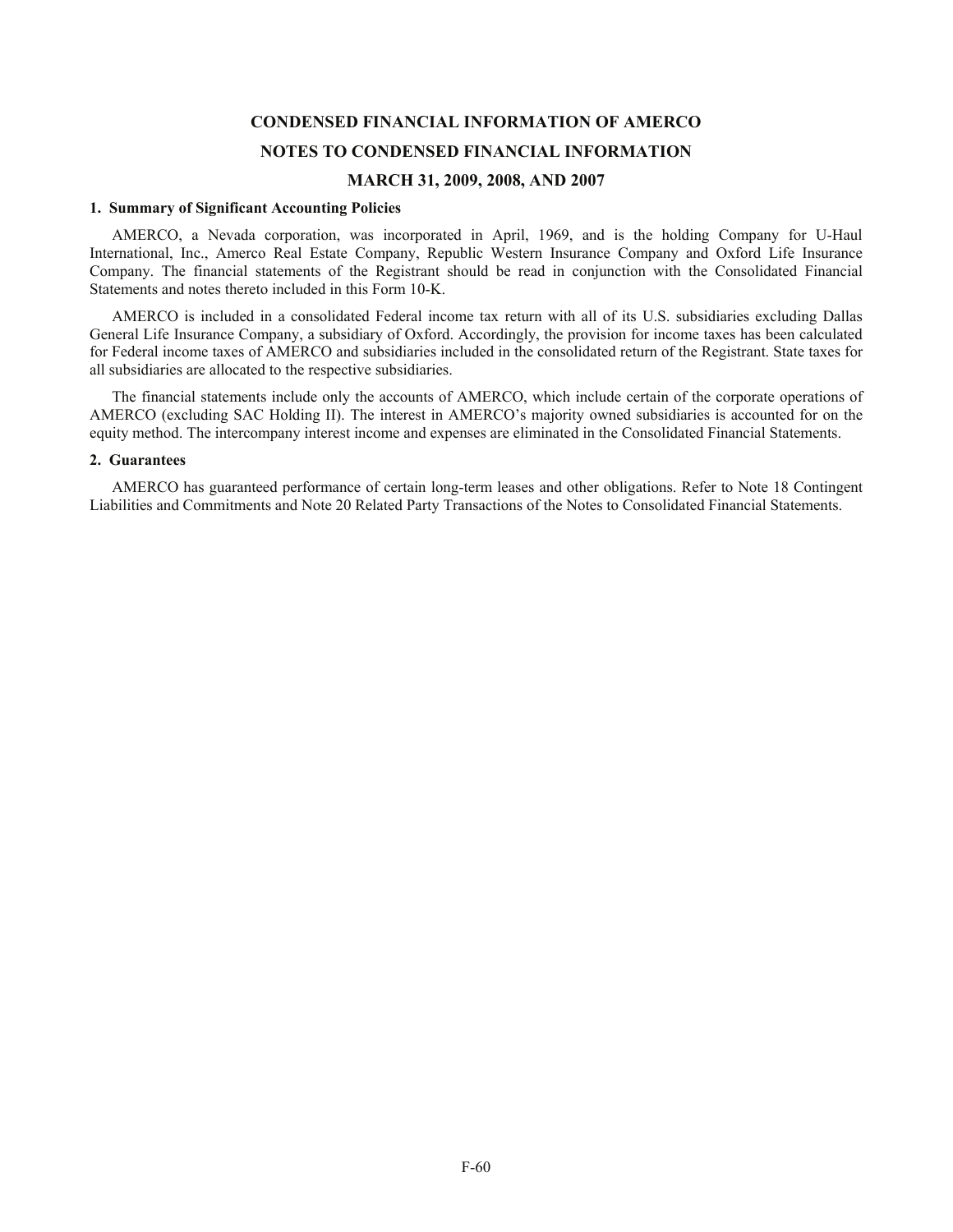### **SCHEDULE II**

### **AMERCO AND CONSOLIDATED SUBSIDIARIES VALUATION AND QUALIFYING ACCOUNTS**

### **Years Ended March 31, 2009, 2008 and 2007**

|                                               | <b>Balance</b> at<br><b>Beginning of</b><br>Year | <b>Additions</b><br><b>Charged</b> to<br><b>Costs and</b><br><b>Expenses</b> |              | <b>Additions</b><br><b>Charged</b> to<br>Other<br><b>Accounts</b> | <b>Deductions</b>  | <b>Balance</b> at<br><b>Year End</b> |
|-----------------------------------------------|--------------------------------------------------|------------------------------------------------------------------------------|--------------|-------------------------------------------------------------------|--------------------|--------------------------------------|
| Year ended March 31, 2009                     |                                                  |                                                                              |              | (In thousands)                                                    |                    |                                      |
| Allowance for doubtful accounts               |                                                  |                                                                              |              |                                                                   |                    |                                      |
| (deducted from trade receivable)              | \$<br>1,488 \$                                   | 1,621                                                                        | \$           |                                                                   | \$<br>$(1,638)$ \$ | 1,471                                |
| Allowance for doubtful accounts               |                                                  |                                                                              |              |                                                                   |                    |                                      |
| (deducted from notes and mortgage receivable) | \$<br>315 \$                                     |                                                                              | \$           |                                                                   | \$<br>$(309)$ \$   | 6                                    |
| Allowance for obsolescence                    |                                                  |                                                                              |              |                                                                   |                    |                                      |
| (deducted from inventory)                     | \$<br>$1,542$ \$                                 |                                                                              | \$           |                                                                   | \$<br>$(601)$ \$   | 941                                  |
| Allowance for probable losses                 |                                                  |                                                                              |              |                                                                   |                    |                                      |
| (deducted from mortgage loans)                | \$<br>675                                        | \$                                                                           | \$           |                                                                   | \$<br>$(54)$ \$    | 621                                  |
| Year ended March 31, 2008                     |                                                  |                                                                              |              |                                                                   |                    |                                      |
| Allowance for doubtful accounts               |                                                  |                                                                              |              |                                                                   |                    |                                      |
| (deducted from trade receivable)              | \$<br>$1,412$ \$                                 | 2,300 S                                                                      |              |                                                                   | \$<br>$(2,224)$ \$ | 1,488                                |
| Allowance for doubtful accounts               |                                                  |                                                                              |              |                                                                   |                    |                                      |
| (deducted from notes and mortgage receivable) | \$<br>354 \$                                     |                                                                              | \$           |                                                                   | \$<br>$(39)$ \$    | 315                                  |
| Allowance for obsolescence                    |                                                  |                                                                              |              |                                                                   |                    |                                      |
| (deducted from inventory)                     | \$<br>$1,500$ \$                                 | 42                                                                           | $\mathbf S$  |                                                                   | \$<br>\$           | 1,542                                |
| Allowance for probable losses                 |                                                  |                                                                              |              |                                                                   |                    |                                      |
| (deducted from mortgage loans)                | \$<br>803                                        | \$                                                                           | \$           |                                                                   | \$<br>$(128)$ \$   | 675                                  |
| Year ended March 31, 2007                     |                                                  |                                                                              |              |                                                                   |                    |                                      |
| Allowance for doubtful accounts               |                                                  |                                                                              |              |                                                                   |                    |                                      |
| (deducted from trade receivable)              | \$<br>$1,363$ \$                                 | $3,122$ \$                                                                   |              |                                                                   | \$<br>$(3,073)$ \$ | 1,412                                |
| Allowance for doubtful accounts               |                                                  |                                                                              |              |                                                                   |                    |                                      |
| (deducted from notes and mortgage receivable) | \$<br>394 \$                                     |                                                                              | $\mathbb{S}$ |                                                                   | \$<br>$(40)$ \$    | 354                                  |
| Allowance for obsolescence                    |                                                  |                                                                              |              |                                                                   |                    |                                      |
| (deducted from inventory)                     | \$<br>$1,500$ \$                                 |                                                                              | \$           |                                                                   | \$<br>\$           | 1,500                                |
| Allowance for probable losses                 |                                                  |                                                                              |              |                                                                   |                    |                                      |
| (deducted from mortgage loans)                | \$<br>$1,200$ \$                                 |                                                                              | \$           |                                                                   | \$<br>$(397)$ \$   | 803                                  |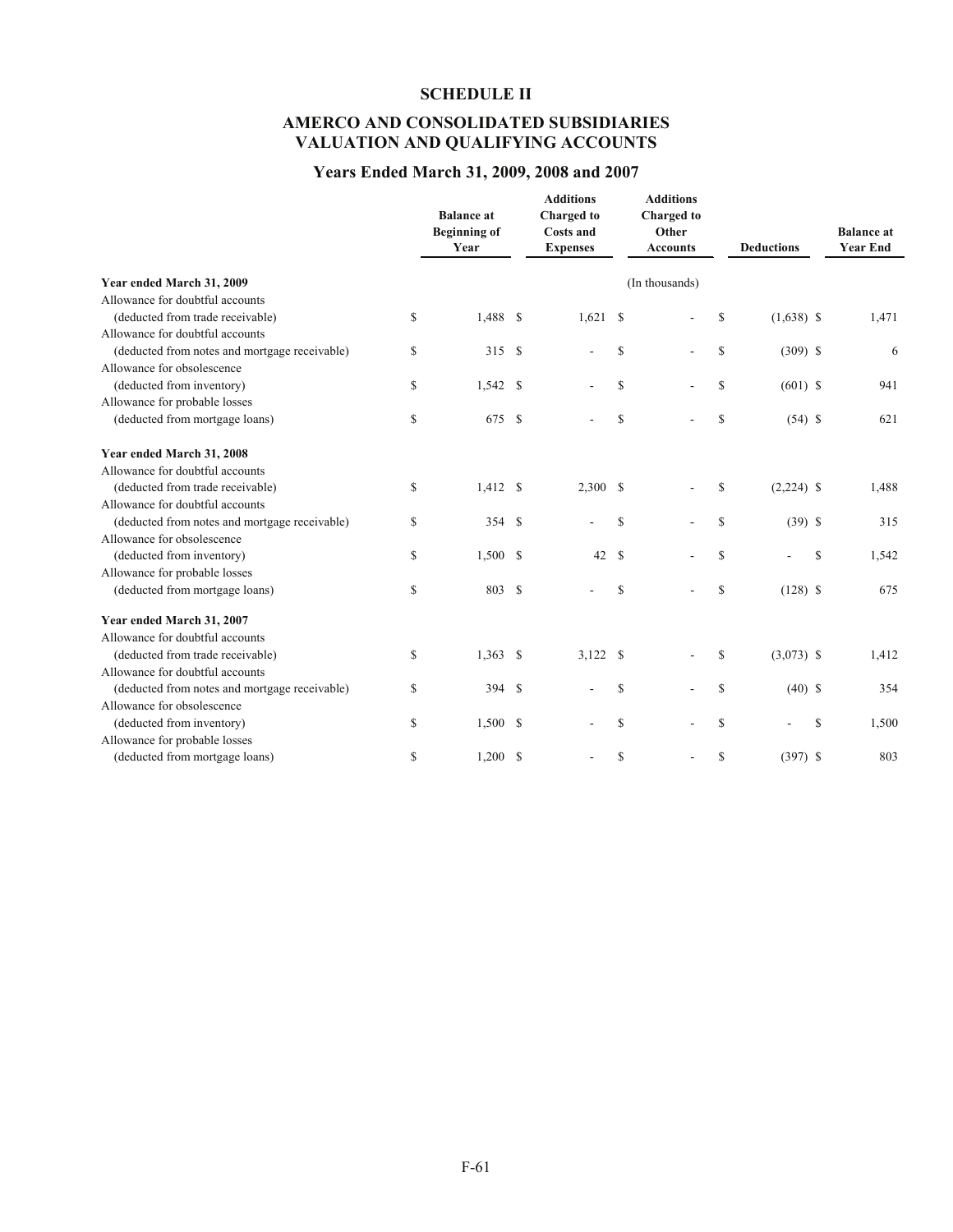| 9,192<br>12,141<br>28,337 \$<br>28,388<br>Net Earned<br>Premiums (1)<br>(In thousands)<br>$^{19}$<br>200<br>Year Affiliation with Registrant Acquisition Cost Expenses Deducted Premiums<br>Unearned<br>$\stackrel{\triangle}{\approx}$<br>$\stackrel{\triangle}{\geq}$<br>Unpaid Claims Discount<br>any,<br>Deferred Policy and Adjustment<br>287,501<br>288,410<br>$\overline{\mathrm{30}}$<br>Consolidated property<br>Consolidated property<br>Consolidated property<br>casualty entity<br>casualty entity<br>2009<br>2008 | Adjustment                                                                               | Claim and Claim Claim and Claim |                       | Paid Claims and |             |
|--------------------------------------------------------------------------------------------------------------------------------------------------------------------------------------------------------------------------------------------------------------------------------------------------------------------------------------------------------------------------------------------------------------------------------------------------------------------------------------------------------------------------------|------------------------------------------------------------------------------------------|---------------------------------|-----------------------|-----------------|-------------|
|                                                                                                                                                                                                                                                                                                                                                                                                                                                                                                                                | Expenses                                                                                 | Adjustment<br>Expenses          | Amortization of Claim |                 |             |
|                                                                                                                                                                                                                                                                                                                                                                                                                                                                                                                                | Net Investment Incurred Related Incurred Related Deferred Policy Adjustment Net Premiums |                                 |                       |                 |             |
|                                                                                                                                                                                                                                                                                                                                                                                                                                                                                                                                | Income $(2)$ to Current Year to Prior Year Acquisition Costs Expense                     |                                 |                       |                 | Written (1) |
|                                                                                                                                                                                                                                                                                                                                                                                                                                                                                                                                |                                                                                          |                                 |                       |                 |             |
|                                                                                                                                                                                                                                                                                                                                                                                                                                                                                                                                |                                                                                          |                                 |                       |                 |             |
|                                                                                                                                                                                                                                                                                                                                                                                                                                                                                                                                |                                                                                          | 9,384 \$<br>8,497 \$            | 22S                   | 27,707 \$       | 28,157      |
|                                                                                                                                                                                                                                                                                                                                                                                                                                                                                                                                |                                                                                          |                                 |                       |                 |             |
|                                                                                                                                                                                                                                                                                                                                                                                                                                                                                                                                | 7,094                                                                                    | 11,894                          | $\overline{190}$      | 38,592          | 28,334      |
|                                                                                                                                                                                                                                                                                                                                                                                                                                                                                                                                |                                                                                          |                                 |                       |                 |             |
| 14,440<br>24,335<br>459<br>$\frac{\lambda}{\lambda}$<br>288,783<br>196<br>casualty entity<br>2007                                                                                                                                                                                                                                                                                                                                                                                                                              | 6,006                                                                                    | 15,895                          | 2,057                 | 43,608          | 23,232      |

(1) The earned and written premiums are reported net of intersegment transactions. There were no earned premiums eliminated for the years ended December 31, 2008, 2007 and 2006, respectively. (1) The earned and written premiums are reported net of intersegment transactions. There were no earned premiums eliminated for the years ended December 31, 2008, 2007 and 2006, respectively.

 (2) Net Investment Income excludes net realized losses on investments of \$0.1 million, \$0.1 million and \$0.3 million for the years ended December 31, 2008, 2007 (2) Net Investment Income excludes net realized losses on investments of \$0.1 million, \$0.1 million and \$0.3 million for the years ended December 31, 2008, 2007 and 2006, respectively. and 2006, respectively.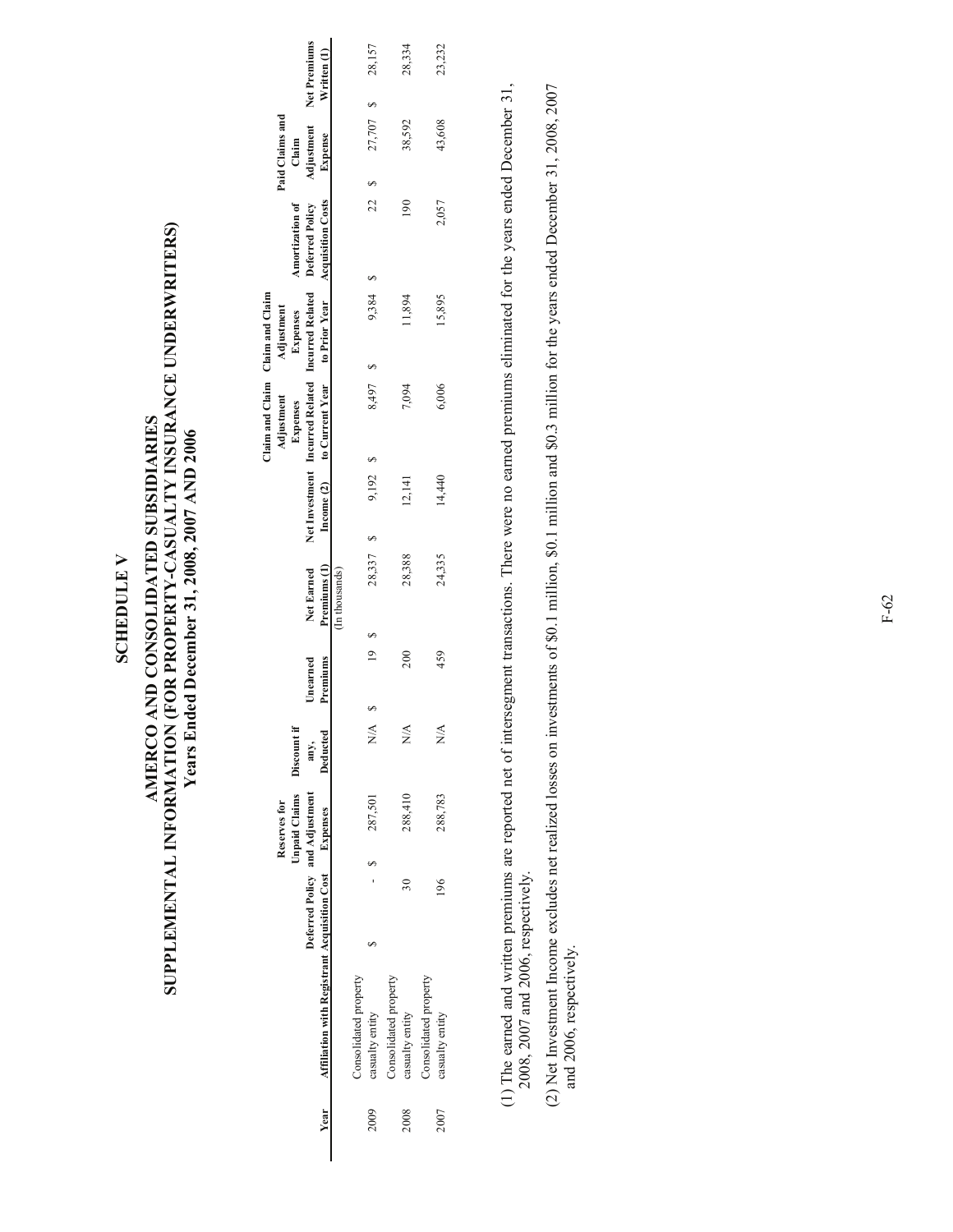### **SIGNATURES**

Pursuant to the requirements of Section 13 or 15(d) of the Securities Exchange Act of 1934, the registrant has duly caused this report to be signed on its behalf by the undersigned, thereunto duly authorized.

### AMERCO

By: /s/ Edward J. Shoen

Edward J. Shoen

*Chairman of the Board and President*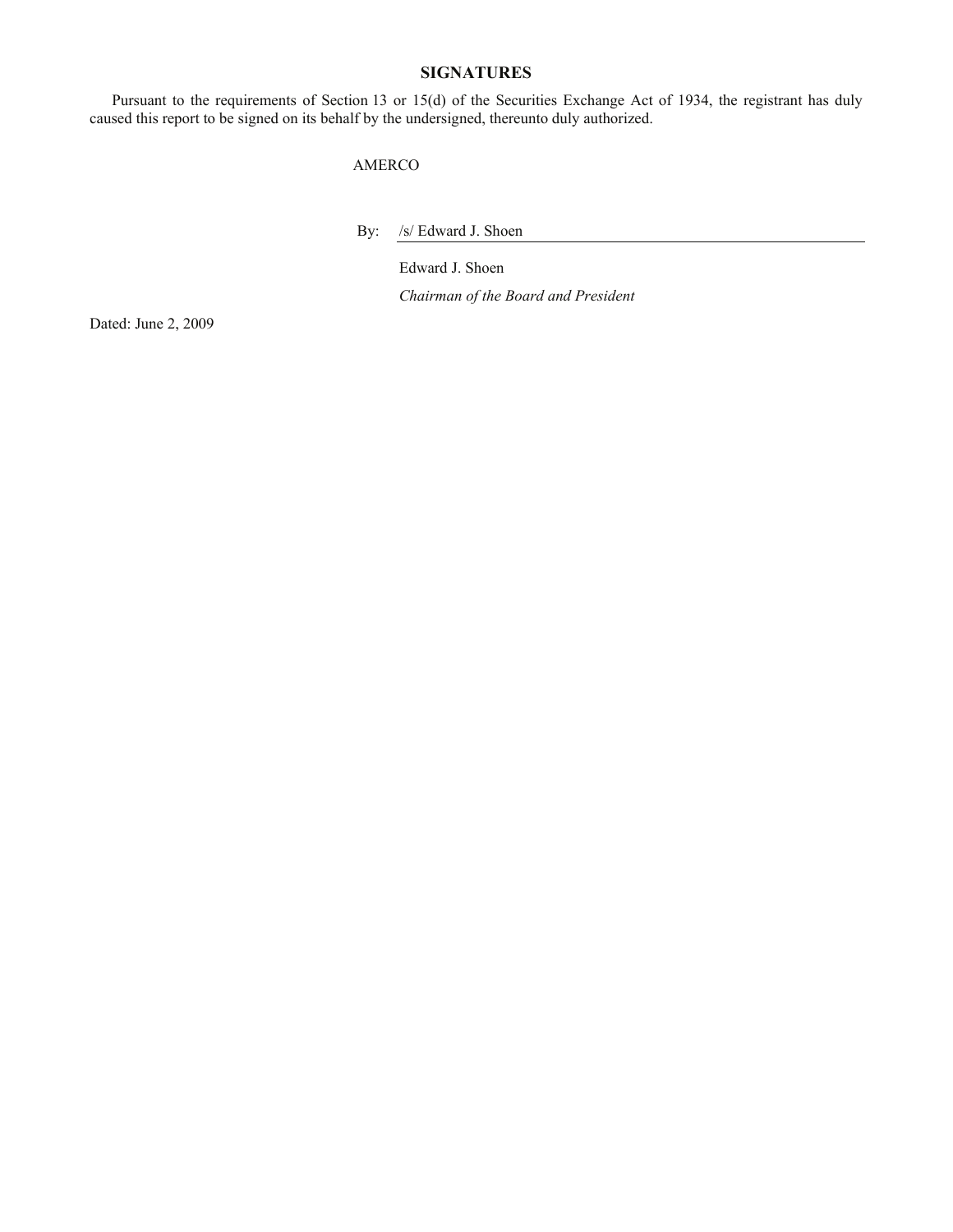### **POWER OF ATTORNEY**

**KNOW ALL MEN BY THESE PRESENTS,** that each person whose signature appears below constitutes and appoints Edward J. Shoen his true and lawful attorney-in-fact and agent, with full power of substitution and resubstitution, for him and in his name, place and stead, in any and all capacities, to sign any and all amendments to this Form 10-K Annual Report, and to file the same, with all exhibits thereto and other documents in connection therewith with the Securities and Exchange Commission, granting unto said attorney-in-fact and agent, full power and authority to do and perform each and every act or things requisite and necessary to be done in and about the premises, as fully and to all intents and purposes as he might or could do in person hereby ratifying and confirming all that said attorney-in-fact and agent, or his substitute or substitutes, may lawfully do or cause to be done by virtue hereof.

Pursuant to the requirements of the Securities Exchange Act of 1934, this report has been signed below by the following persons on behalf of the registrant and in the capacities and on the dates indicated.

| Signature<br><b>EDWARD J. SHOEN</b><br>$\sqrt{s/}$   | <b>Title</b><br>Chairman of the Board and President<br>(Principal Executive Officer) | Date<br>June 2, 2009 |
|------------------------------------------------------|--------------------------------------------------------------------------------------|----------------------|
| Edward J. Shoen                                      | Chief Accounting Officer                                                             |                      |
| $\sqrt{s/}$<br><b>JASON A. BERG</b><br>Jason A. Berg | (Principal Financial Officer)                                                        | June 2, 2009         |
| $\sqrt{s/}$<br><b>CHARLES J. BAYER</b>               | Director                                                                             | June 2, 2009         |
| Charles J. Bayer                                     |                                                                                      |                      |
| JOHN P. BROGAN<br>$\sqrt{s/2}$<br>John P. Brogan     | Director                                                                             | June 2, 2009         |
| JOHN M. DODDS<br>$\sqrt{s/2}$                        | Director                                                                             | June 2, 2009         |
| John M. Dodds                                        |                                                                                      |                      |
| MICHAEL L. GALLAGHER<br>$\sqrt{s/2}$                 | Director                                                                             | June 2, 2009         |
| Michael L. Gallagher                                 |                                                                                      |                      |
| M. FRANK LYONS<br>$\sqrt{s/}$<br>M. Frank Lyons      | Director                                                                             | June 2, 2009         |
| DANIEL R. MULLEN<br>$\sqrt{s/}$                      | Director                                                                             | June 2, 2009         |
| Daniel R. Mullen                                     |                                                                                      |                      |
| <b>JAMES P. SHOEN</b><br>$\sqrt{s/}$                 | Director                                                                             | June 2, 2009         |
| James P. Shoen                                       |                                                                                      |                      |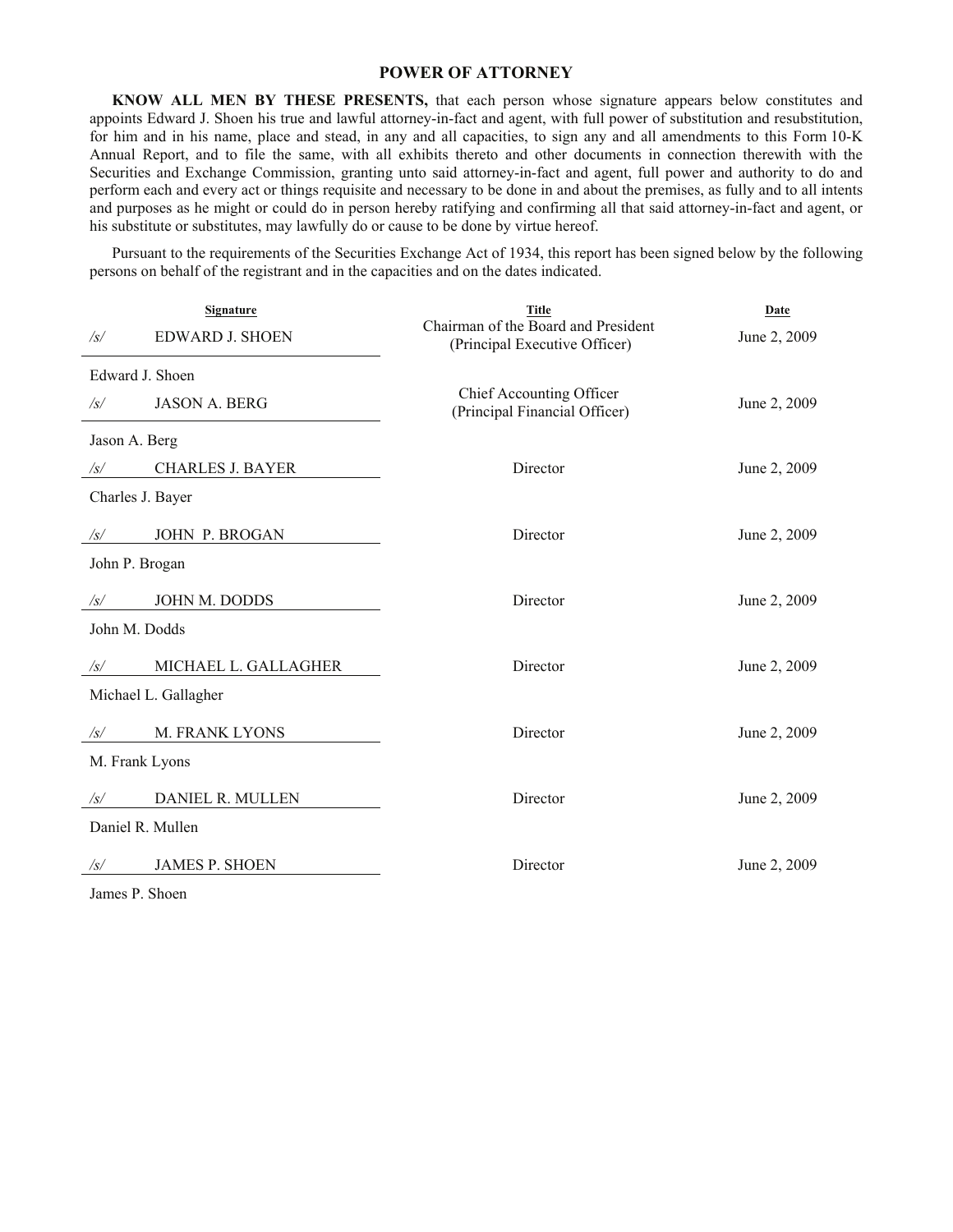### **CONSENT OF INDEPENDENT REGISTERED PUBLIC ACCOUNTING FIRM**

AMERCO Reno, Nevada

We hereby consent to the incorporation by reference in the Registration Statement on Form S-3 (No. 33-56571) of AMERCO and consolidated subsidiaries (the "Company") of our reports dated June 2, 2009, relating to the consolidated financial statements and financial statement schedules, and the effectiveness of the Company's internal control over financial reporting, which appear in the Company's Annual Report on Form 10-K for the year ended March 31, 2009.

/s/ BDO Seidman, LLP

Phoenix, Arizona June 2, 2009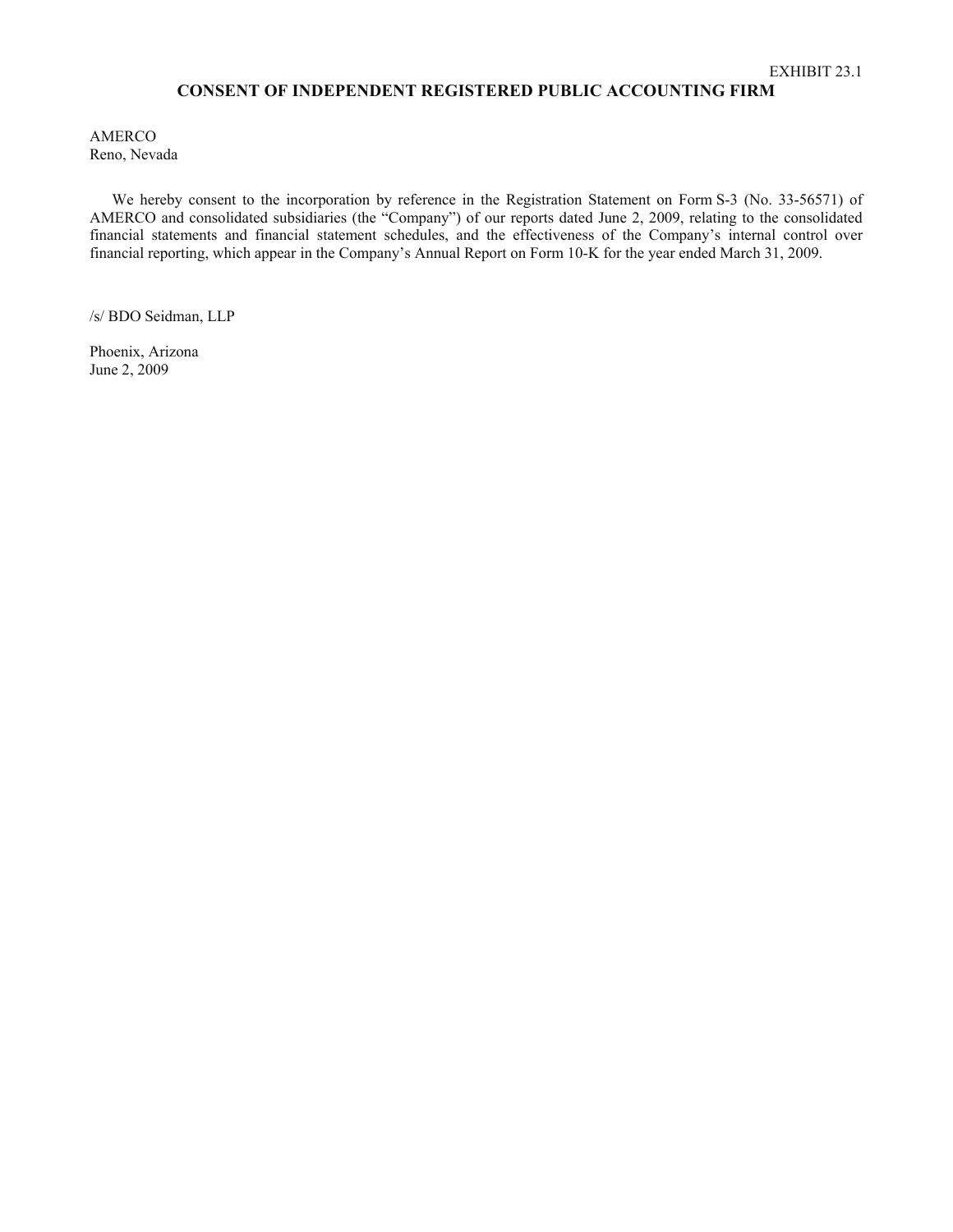### **CONSENT OF INDEPENDENT AUDITORS**

AMERCO Reno, NV

 We hereby consent to the incorporation by reference in the Registration Statement on Form S-3 (no 33-56571) of AMERCO and consolidating entities ("Company") of our report dated May 29, 2008, relating to the consolidated financial statements of SAC Holding II Corporation (A Wholly-Owned Subsidiary of Blackwater Investments, Inc.) and its subsidiaries consolidated in the Company's Annual Report on Form 10-K for the year ended March 31, 2009.

/s/ Semple, Marchal & Cooper, LLP

Phoenix, Arizona May 26, 2009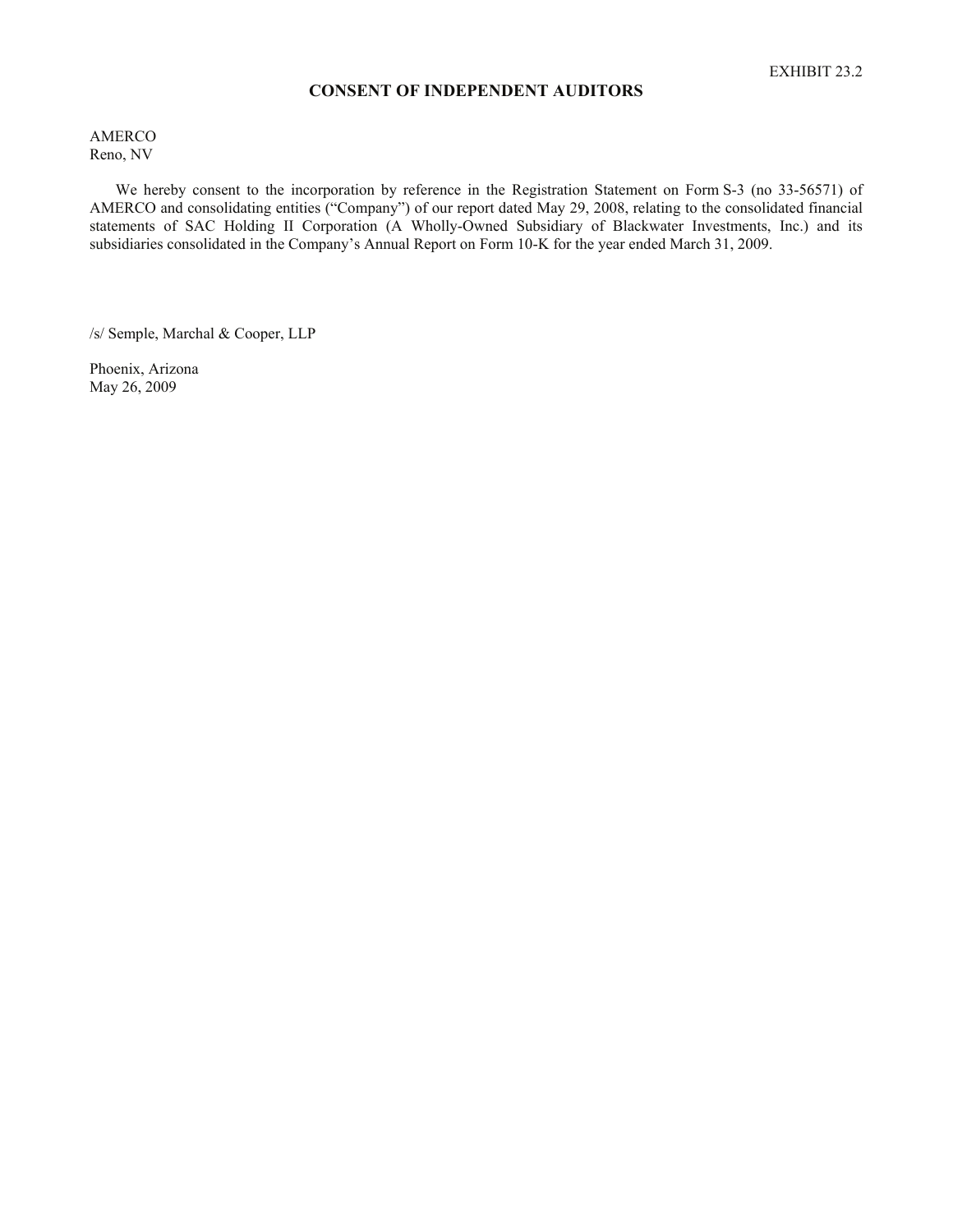I, Edward J. Shoen, certify that:

- 1. I have reviewed this annual report on Form 10-K of AMERCO (the "Registrant");
- 2. Based on my knowledge, this report does not contain any untrue statement of a material fact or omit to state a material fact necessary to make the statements made, in light of the circumstances under which such statements were made, not misleading with respect to the period covered by this report;
- 3. Based on my knowledge, the financial statements, and other financial information included in this report, fairly present in all material respects the financial condition, results of operations and cash flows of the Registrant as of, and for, the periods presented in this report;
- 4. The Registrant's other certifying officer(s) and I are responsible for establishing and maintaining disclosure controls and procedures (as defined in Exchange Act Rules 13a-15(e) and 15d-15(e)) and internal control over financial reporting (as defined in Exchange Act Rules 13a-15(f) and 15d-15(f)) for the Registrant and have:
	- (a) Designed such disclosure controls and procedures, or caused such disclosure controls and procedures to be designed under our supervision, to ensure that material information relating to the Registrant's, including its consolidated subsidiaries, is made known to us by others within those entities, particularly during the period in which this report is being prepared;
	- (b) Designed such internal control over financial reporting, or caused such internal control over financial reporting to be designed under our supervision, to provide reasonable assurance regarding the reliability of financial reporting and the preparation of financial statements for external purposes in accordance with generally accepted accounting principles;
	- (c) Evaluated the effectiveness of the Registrant's disclosure controls and procedures and presented in this report our conclusions about the effectiveness of the disclosure controls and procedures, as of the end of the period covered by this report based on such evaluation; and
	- (d) Disclosed in this report any change in the Registrant's internal control over financial reporting that occurred during the Registrant's most recent fiscal quarter (the Registrant's fourth fiscal quarter in the case of an annual report) that has materially affected, or is reasonably likely to materially affect, the Registrant's internal control over financial reporting; and
- 5. The Registrant's other certifying officer(s) and I have disclosed, based on our most recent evaluation of internal control over financial reporting, to the Registrant's auditors and the audit committee of the Registrant's board of directors (or persons performing the equivalent functions):
	- (a) All significant deficiencies and material weaknesses in the design or operation of internal control over financial reporting which are reasonably likely to adversely affect the Registrant's ability to record, process, summarize and report financial information; and
	- (b) Any fraud, whether or not material, that involves management or other employees who have a significant role in the Registrant's internal control over financial reporting.

 /s/ Edward J. Shoen Edward J. Shoen President and Chairman of the Board of AMERCO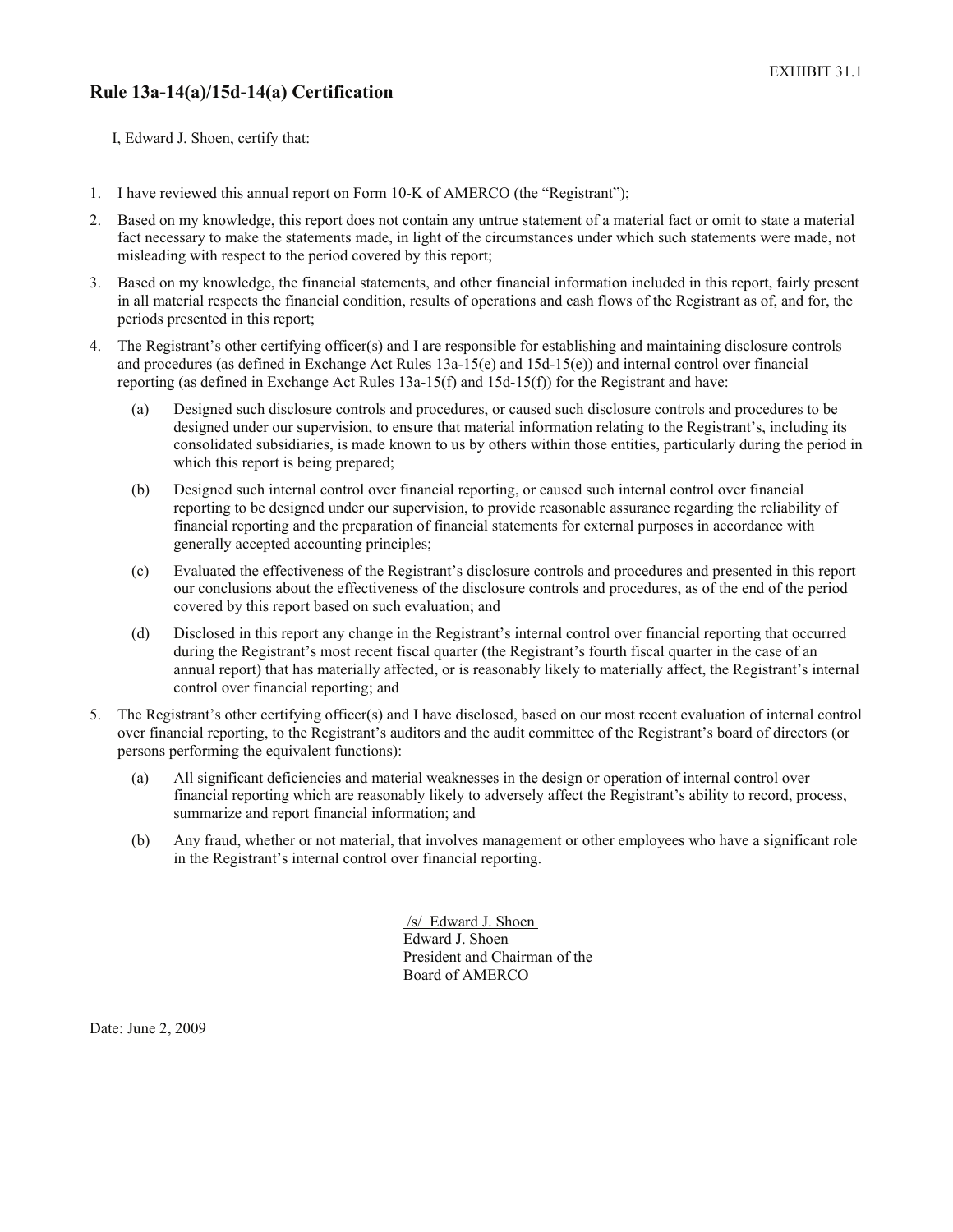### **Rule 13a-14(a)/15d-14(a) Certification**

I, Jason A. Berg, certify that:

- 1. I have reviewed this annual report on Form 10-K of AMERCO (the "Registrant");
- 2. Based on my knowledge, this report does not contain any untrue statement of a material fact or omit to state a material fact necessary to make the statements made, in light of the circumstances under which such statements were made, not misleading with respect to the period covered by this report;
- 3. Based on my knowledge, the financial statements, and other financial information included in this report, fairly present in all material respects the financial condition, results of operations and cash flows of the Registrant as of, and for, the periods presented in this report;
- 4. The Registrant's other certifying officer(s) and I are responsible for establishing and maintaining disclosure controls and procedures (as defined in Exchange Act Rules 13a-15(e) and 15d-15(e)) and internal control over financial reporting (as defined in Exchange Act Rules 13a-15(f) and 15d-15(f)) for the Registrant and have:
	- (a) Designed such disclosure controls and procedures, or caused such disclosure controls and procedures to be designed under our supervision, to ensure that material information relating to the Registrant's, including its consolidated subsidiaries, is made known to us by others within those entities, particularly during the period in which this report is being prepared;
	- (b) Designed such internal control over financial reporting, or caused such internal control over financial reporting to be designed under our supervision, to provide reasonable assurance regarding the reliability of financial reporting and the preparation of financial statements for external purposes in accordance with generally accepted accounting principles;
	- (c) Evaluated the effectiveness of the Registrant's disclosure controls and procedures and presented in this report our conclusions about the effectiveness of the disclosure controls and procedures, as of the end of the period covered by this report based on such evaluation; and
	- (d) Disclosed in this report any change in the Registrant's internal control over financial reporting that occurred during the Registrant's most recent fiscal quarter (the Registrant's fourth fiscal quarter in the case of an annual report) that has materially affected, or is reasonably likely to materially affect, the Registrant's internal control over financial reporting; and
- 5. The Registrant's other certifying officer(s) and I have disclosed, based on our most recent evaluation of internal control over financial reporting, to the Registrant's auditors and the audit committee of the Registrant's board of directors (or persons performing the equivalent functions):
	- (a) All significant deficiencies and material weaknesses in the design or operation of internal control over financial reporting which are reasonably likely to adversely affect the Registrant's ability to record, process, summarize and report financial information; and
	- (b) Any fraud, whether or not material, that involves management or other employees who have a significant role in the Registrant's internal control over financial reporting.

 /s/ Jason A. Berg Jason A. Berg Chief Accounting Officer of AMERCO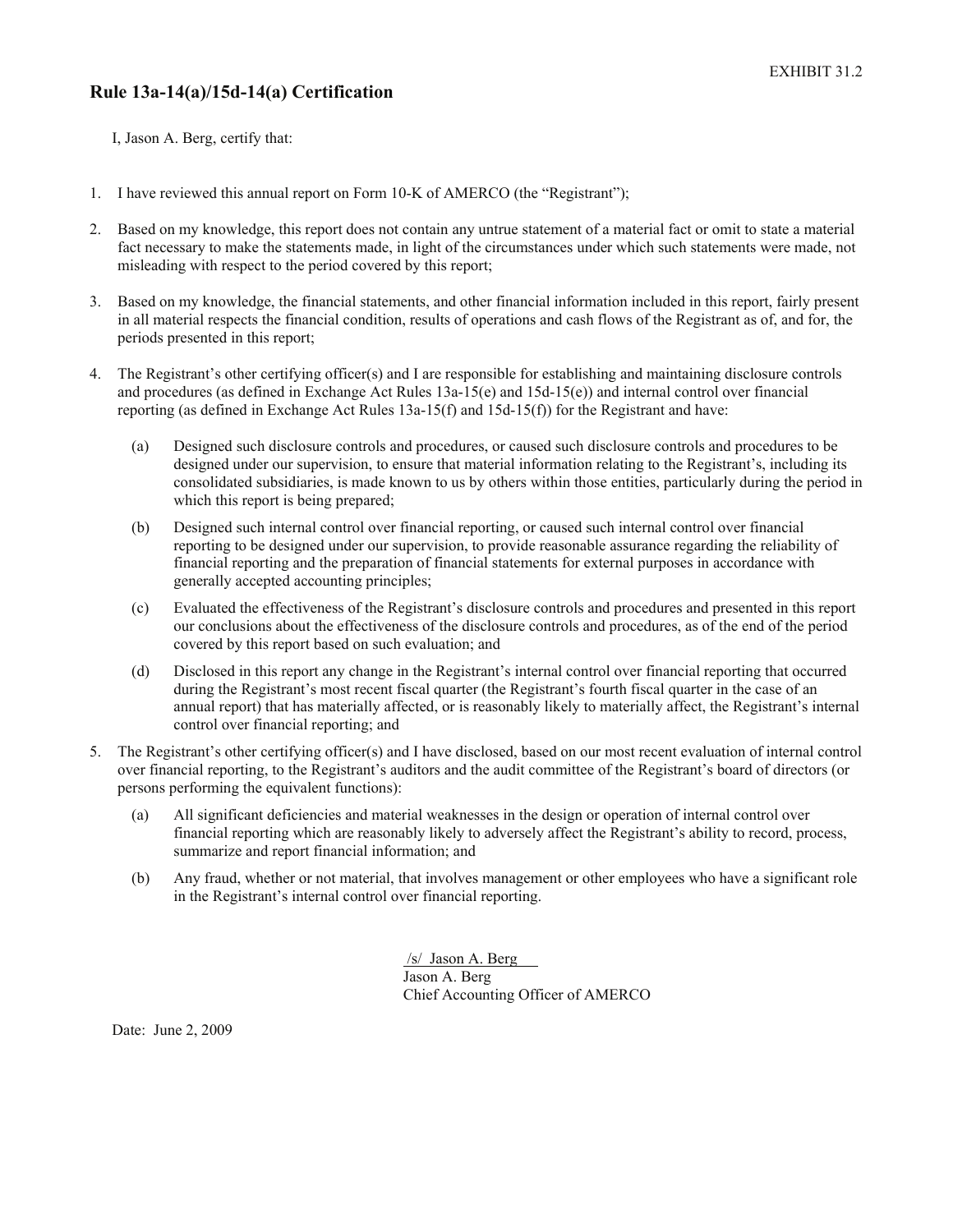### **CERTIFICATION PURSUANT TO 18 U.S.C. SECTION 1350, AS ADOPTED PURSUANT TO SECTION 906 OF THE SARBANES-OXLEY ACT OF 2002**

In connection with the Form 10-K for the year ended March 31, 2009 of AMERCO (the "Company"), as filed with the Securities and Exchange Commission on June 3, 2009 (the "Report"), I, Edward J. Shoen, Chairman of the Board and President of the Company, certify, pursuant to Section 906 of the Sarbanes-Oxley Act of 2002, that:

- (1) The Report fully complies with the requirements of Section 13(a) or 15(d) of the Securities Exchange Act of 1934; and
- (2) The information contained in the Report fairly presents, in all material respects, the financial condition and results of operations of the Company.

AMERCO, a Nevada corporation

/s/ Edward J. Shoen

Edward J. Shoen President and Chairman of the Board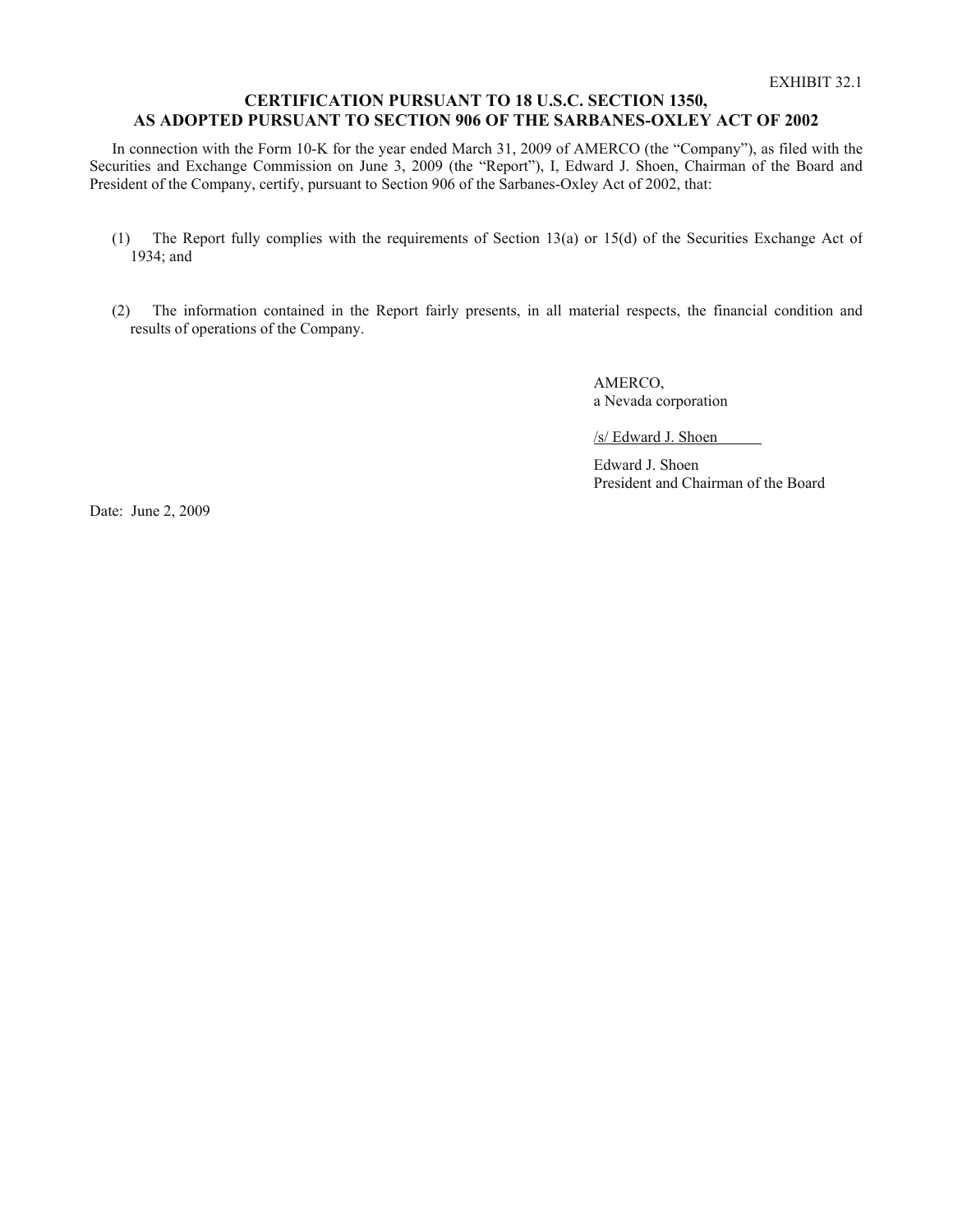### **CERTIFICATION PURSUANT TO 18 U.S.C. SECTION 1350, AS ADOPTED PURSUANT TO SECTION 906 OF THE SARBANES-OXLEY ACT OF 2002**

In connection with the Form 10-K for the year ended March 31, 2009 of AMERCO (the "Company"), as filed with the Securities and Exchange Commission on June 3, 2009 (the "Report"), I, Jason A. Berg, Chief Accounting Officer of the Company, certify, pursuant to Section 906 of the Sarbanes-Oxley Act of 2002, that:

- (1) The Report fully complies with the requirements of Section 13(a) or 15(d) of the Securities Exchange Act of 1934; and
- (2) The information contained in the Report fairly presents, in all material respects, the financial condition and results of operations of the Company.

AMERCO, a Nevada corporation

/s/ Jason A. Berg

Jason A. Berg Chief Accounting Officer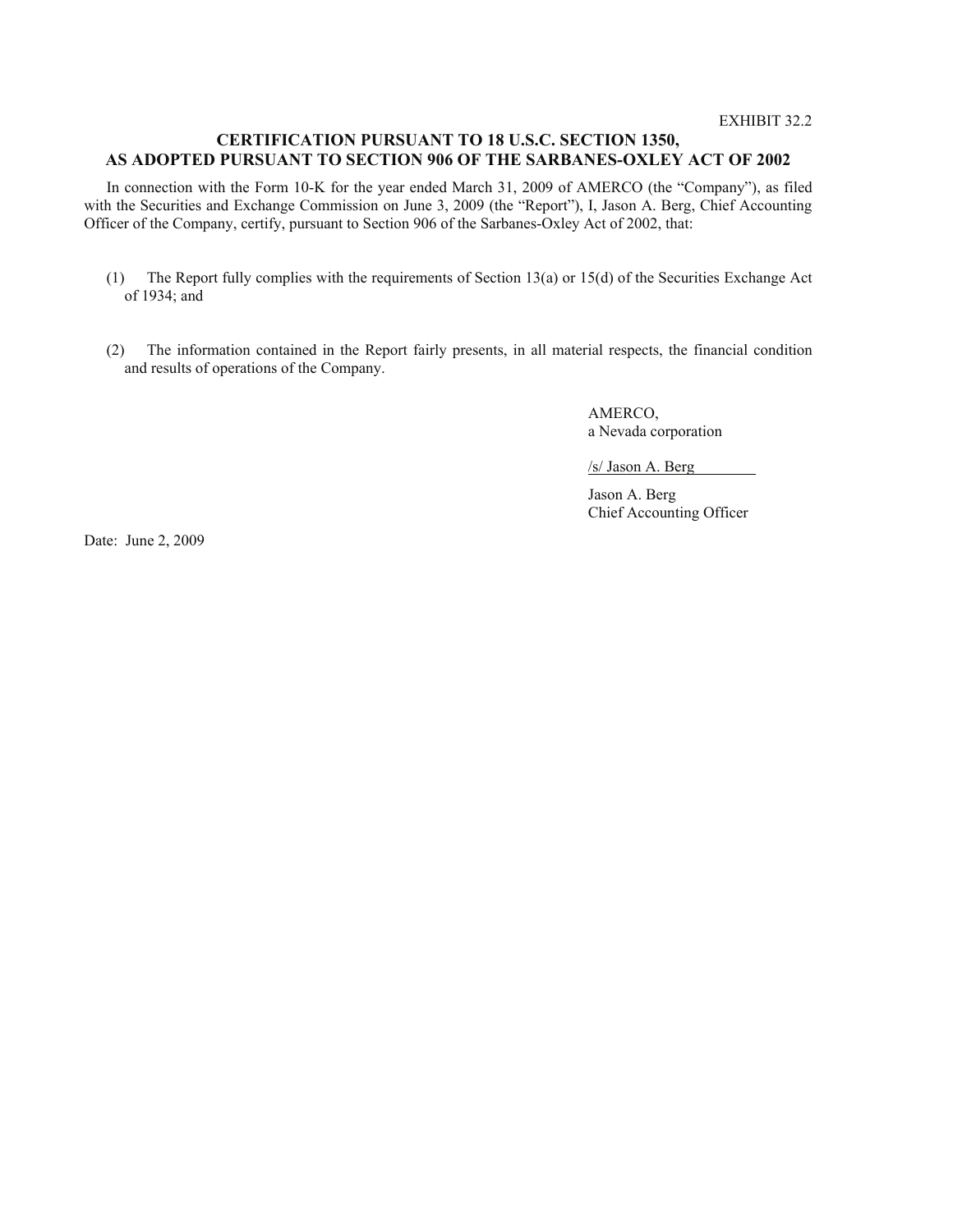### A MERCO AND CONSOLIDATED SUB SIDIARIES stockholder information

### DIRECTORS OF AMERCO

| <b>Edward J. Shoen</b>      | 60 | Chairman of AMERCO, Director of U-Haul, Amerco Real Estate Company<br>and Republic Western Insurance Company |
|-----------------------------|----|--------------------------------------------------------------------------------------------------------------|
| <b>Charles J. Bayer</b>     | 69 | Director of AMERCO                                                                                           |
| John P. Brogan              | 65 | Director of AMERCO                                                                                           |
| John M. Dodds               | 72 | Director of AMERCO, U-Haul and Amerco Real Estate Company                                                    |
| <b>Michael L. Gallagher</b> | 65 | Director of AMERCO                                                                                           |
| <b>M. Frank Lyons</b>       | 73 | Director of AMERCO                                                                                           |
| <b>Daniel R. Mullen</b>     | 68 | Director of AMERCO, U-Haul, Amerco Real Estate Company<br>and Oxford Life Insurance Company                  |
| <b>James P. Shoen</b>       | 49 | Director of AMERCO                                                                                           |

### COMMITTEES OF THE AMERCO BOARD OF DIRECTORS

**Audit Committee** Charles J. Bayer John P. Brogan John M. Dodds Daniel R. Mullen

### **Executive Finance Committee**

Charles J. Bayer John P. Brogan Edward J. Shoen

### **Compensation Committee** John P. Brogan John M. Dodds

### **Independent Governance Committee** Paul A. Bible\* Michael L. Gallagher Thomas W. Hayes\*

### Advisory Board

Barbara Smith Campbell\* Richard J. Herrera\*

\*Non-Director members

### EXECUTIVE OFFICERS OF THE COMPANY

**Edward J. Shoen** 60, Chairman of the Board and President of AMERCO

**Richard M. Amoroso** 50, President of Republic Western Insurance Company

**Jason A. Berg** 36, Principal Financial Officer and Chief Accounting Officer of AMERCO

**Laurence J. De Respino** 48, General Counsel of AMERCO

**Ronald C. Frank** 68, Executive Vice President of U-Haul Field Operations

**Mark A. Haydukovich** 52, President of Oxford Life Insurance Company

**Gary B. Horton** 65, Treasurer of AMERCO and U-Haul **Robert T. Peterson** 58, Controller of U-Haul

**James P. Shoen** 49, Vice President of U-Haul Business Consultants

**Mark V. Shoen** 58, Vice President of U-Haul Business Consultants

**John C. Taylor** 51, President of U-Haul

**Carlos Vizcarra** 62, President of Amerco Real Estate Company

**Rocky D. Wardrip** 51, Assistant Treasurer of AMERCO and U-Haul

**Robert R. Willson** 58, Executive Vice President of U-Haul Field Operations

### CAUTIONARY STATEMENTS REGARDING FORWARD-LOOKING STATEMENTS

This Annual Report contains "forward-looking statements" as that term is defined in Section 27A of the Securities Act and Section 21E of the Securities Exchange Act. To review the full description of the Cautionary Statement Regarding Forward-Looking Statements, please refer to page 7 of this Annual Report.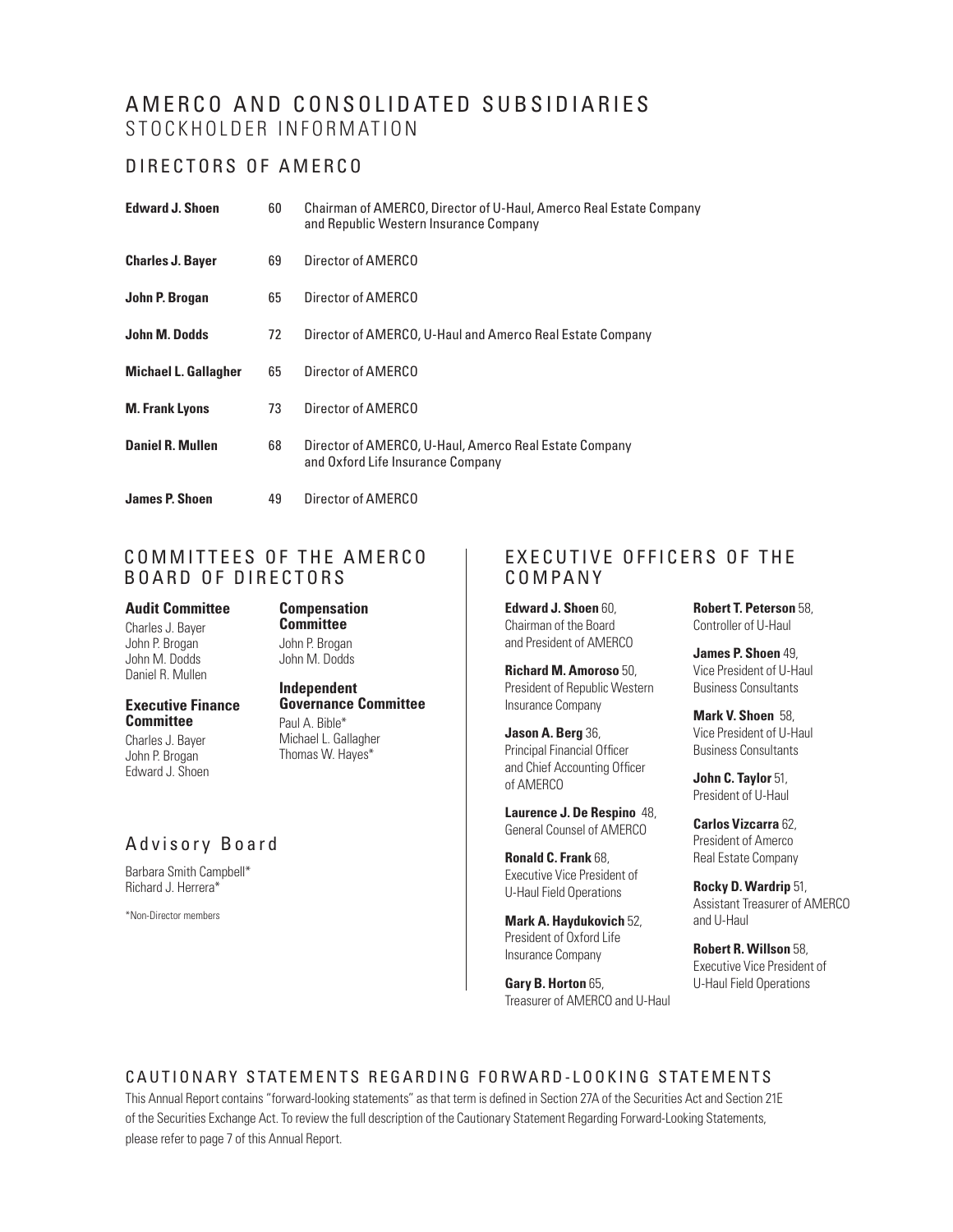### stoc kholder information

AMERCO, a Nevada corporation, was incorporated in April 1969 and is the holding company of the subsidiaries comprising the U-Haul System (collectively, the "Company"). The Company had its origin in 1945 under the name "U-Haul Trailer Rental Company." The Company is primarily engaged in the short-term rental of trucks, trailers and related equipment to the do-it-yourself mover. The Company also sells related moving products and services, and rents self-storage facilities and general rental items. In addition, the Company's insurance subsidiaries engage in the life and property/casualty insurance and reinsurance business. The Company employs approximately 17,700 people throughout North America.

### CORPORATE HEADQUARTERS 1325 Airmotive Way, Suite 100 Reno, Nevada 89502 (775) 688-6300

### INDEPENDENT AUDITORS BDO Seidman, LLP Phoenix, Arizona

### FORM 10 – K

The AMERCO Annual Report on Form 10-K and additional information is available on the Internet at www.amerco.com

### TRANSFER AGENT

BNY Mellon Shareowner Services 480 Washington Boulevard Jersey City, NJ 07310 (800) 303-3965 www.bnymellon.com/shareowner/isd